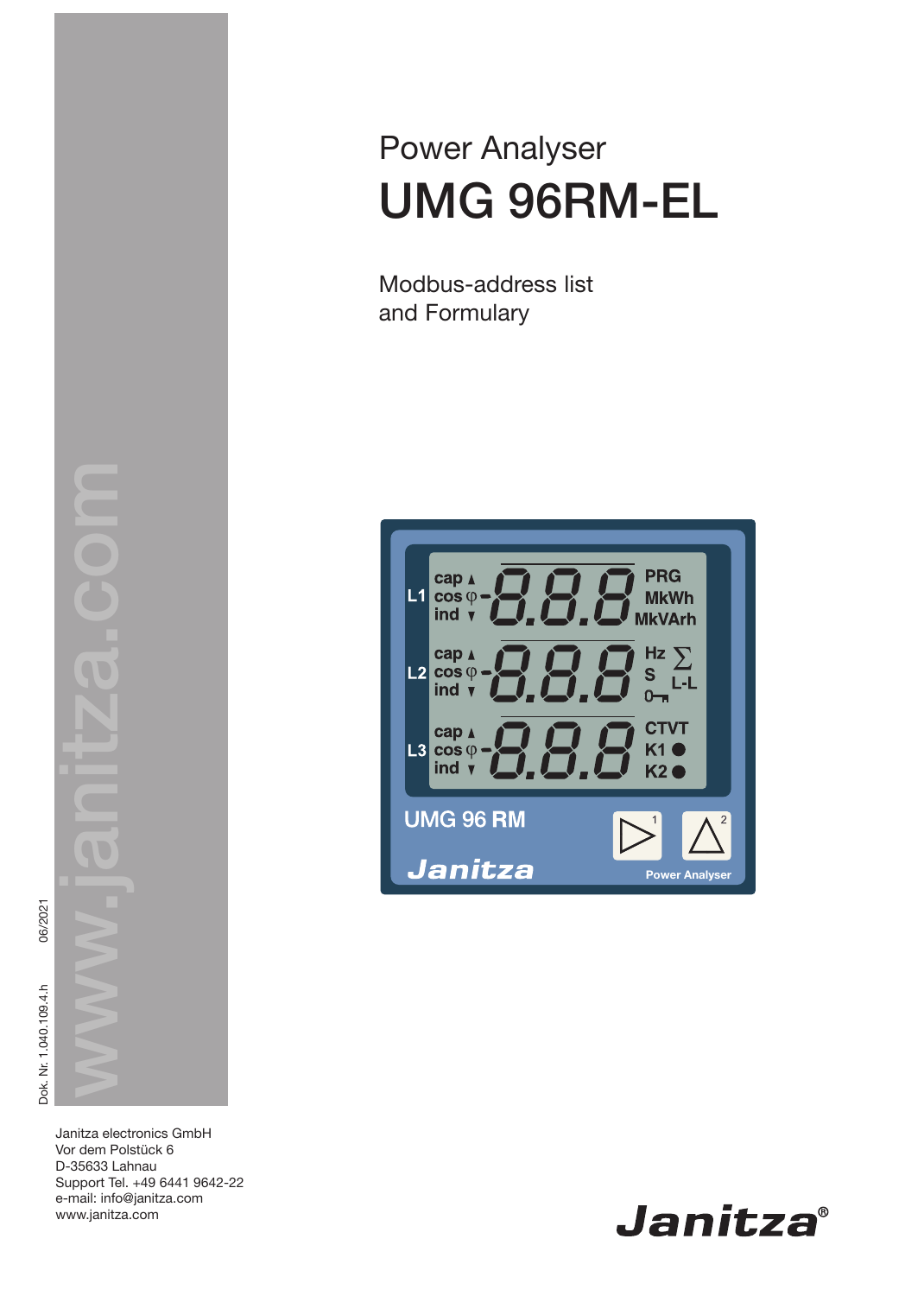# **Contents**

| $\overline{\mathbf{4}}$ |
|-------------------------|
| $\overline{4}$          |
| 5                       |
| 5                       |
| 5                       |
| 5                       |
| 5                       |
| 6                       |
| 14                      |
| 17                      |
| 17                      |
| 18                      |
| 20                      |
| 22                      |
| 24                      |
| 26                      |
| 27                      |
| 28                      |
| 30                      |
| 32                      |
| 33                      |
| 34                      |
| 38                      |
| 42                      |
| 42                      |
| 48                      |
| 54                      |
| 60                      |
| 66                      |
| 72                      |
|                         |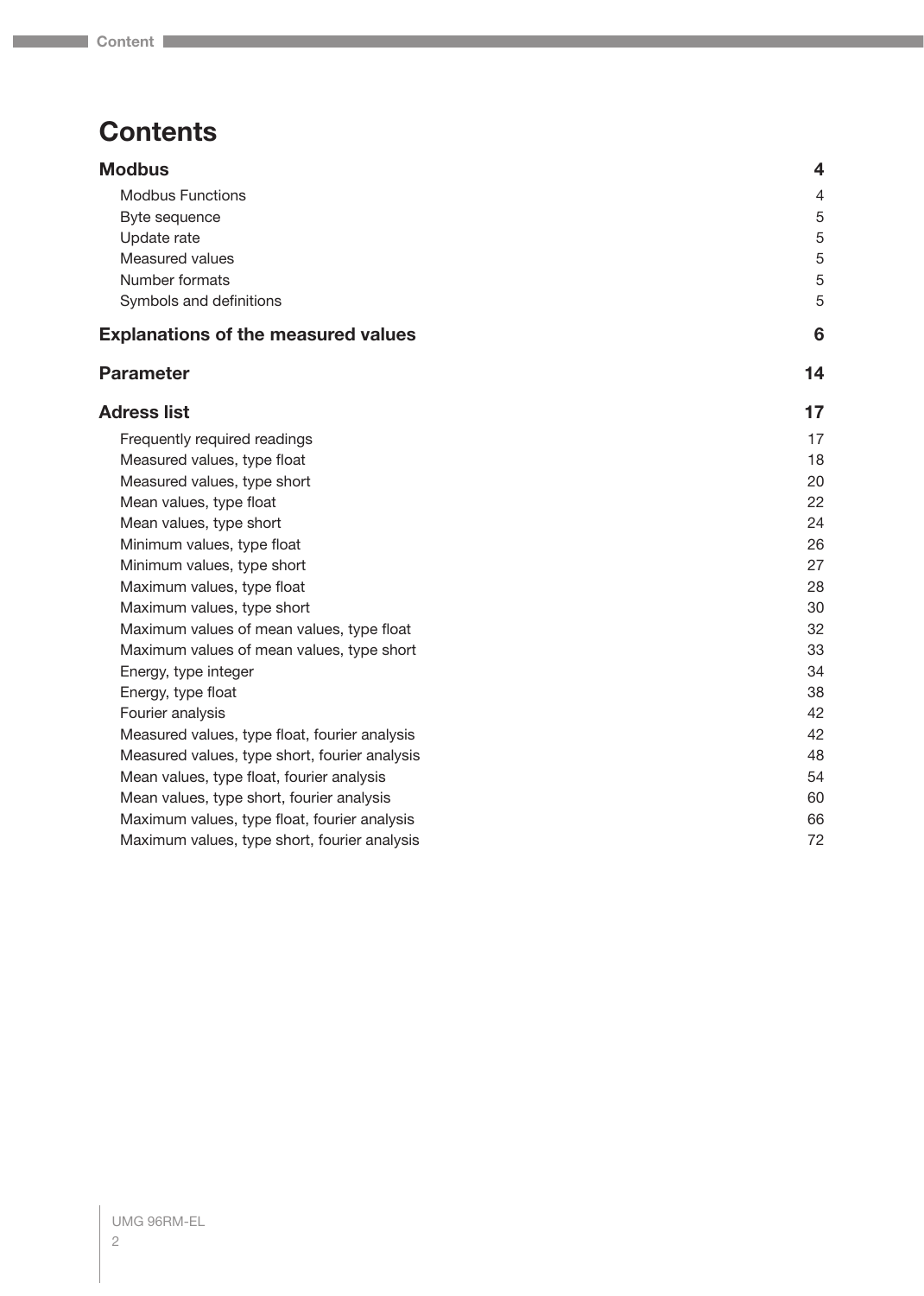## Copyright

This handbook is subject to the legal regulations of the copyright laws and may not be fully or partially photocopied, reprinted or reproduced mechanically or electronically and may not be copied or published in any other way without the legal, written permission of

Janitza electronics GmbH Vor dem Polstück 1 D35633 Lahnau Germany

## Protected trademarks

All trademarks and the resulting rights belong to the respective owners of these rights.

## Disclaimer

Janitza electronics GmbH does not accept any responsibility for errors or faults within this handbook and does not accept any obligation to keep the contents of this handbook updated.

#### Comments on the handbook

We welcome your comments. If anything appears to be unclear in this handbook, please let us know and send us an E-MAIL to:

info@janitza.de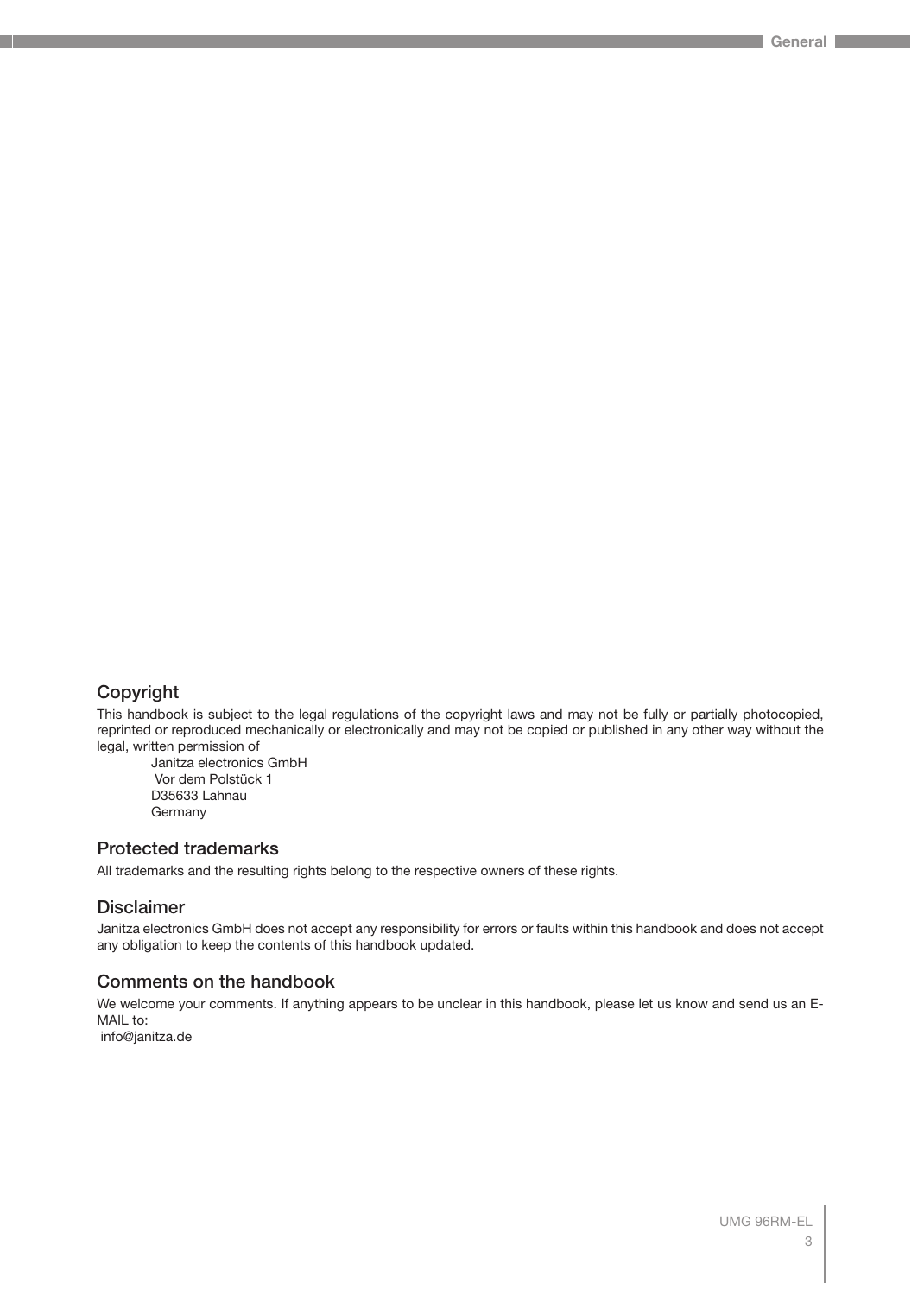# <span id="page-3-0"></span>**Modbus**

## **Modbus Functions**

As a slave, the UMG 96RM-EL supports the following modbus functions:

#### 03 Read Holding Registers

Reads the binary contents of holding registers (4X references) in the slave.

#### 04 Read Input Registers

Reads the binary contents of input registers (3X references) in the slave.

#### 06 Preset Single Register

Presets a value into a single holding register (4X reference). When broadcast, the function presets the same register reference in all attached slaves.

#### 16 (10Hex) Preset Multiple Registers

Presets values into a sequence of holding registers (4X references). When broadcast, the function presets the same register references in all attached slaves.

#### 23 (17Hex) Read/Write 4X Registers

Performs a combination of one read and one write operation in a single Modbus transaction. The function can write new contents to a group of 4XXXX registers, and then return the contents of another group of 4XXXX registers. Broadcast is not supported.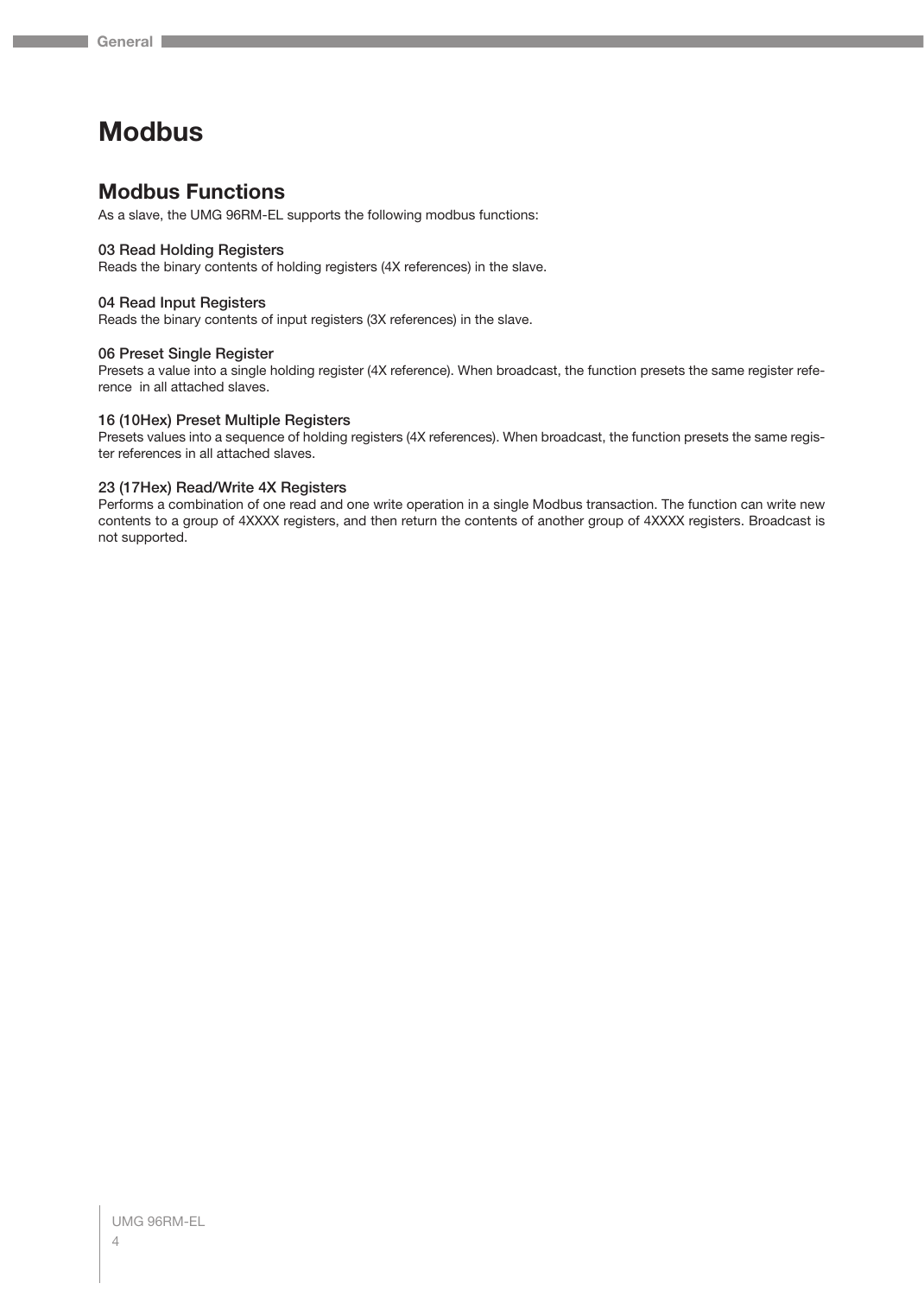## <span id="page-4-0"></span>**Byte sequence**

The data in the modbus address list can be called up in the

- Big-Endian (high-Byte before low-Byte) and in the
- Little-Endian (low-byte before high-byte)

format.

The addresses described in this address list supply the data in the "Big-Endian" format.

If you require the data in the "Little-Endian" format, you must add the value 32768 to the address.

## **Update rate**

The modbus register addresses are updated every 200ms.

## **Measured values**

- Measured values in the **short** format do not take into account the set transformer ratio, i.e. these measured values have to be multiplied by the corresponding transformer factor!
- Measured values in **float or integer format** take into account the corresponding transformer factors!

## **Number formats**

| <b>Type</b> | <b>Size</b> | Minimum         | Maximum         |
|-------------|-------------|-----------------|-----------------|
| char        | 8 bit       | 0               | 255             |
| byte        | 8 bit       | $-128$          | 127             |
| short       | 16 bit      | $-2^{15}$       | $2^{15} - 1$    |
| int         | 32 bit      | $-2^{31}$       | $2^{31} - 1$    |
| uint        | 32 bit      | 0               | $2^{32} - 1$    |
| long64      | 64 bit      | $-2^{63}$       | $2^{63} - 1$    |
| float       | 32 bit      | <b>IEEE 754</b> | <b>IEEE 754</b> |
| double      | 64 bit      | <b>IEEE 754</b> | <b>IEEE 754</b> |

## **Symbols and definitions**

| N           | Total number of sample points per period<br>(For example, in a period of 20 ms) |
|-------------|---------------------------------------------------------------------------------|
| k           | Sample value or number of samples per period<br>$(0 \le k \le N)$               |
| р           | Number or identification of the phase conductor<br>$(p = 1, 2$ oder 3)          |
| ipk         | Sample value k of the current of the phase conductor p                          |
| <b>UpNk</b> | Sample value k of the neutral voltage of the phase<br>conductor p               |
| $P_{p}$     | Real power of the phase conductor p                                             |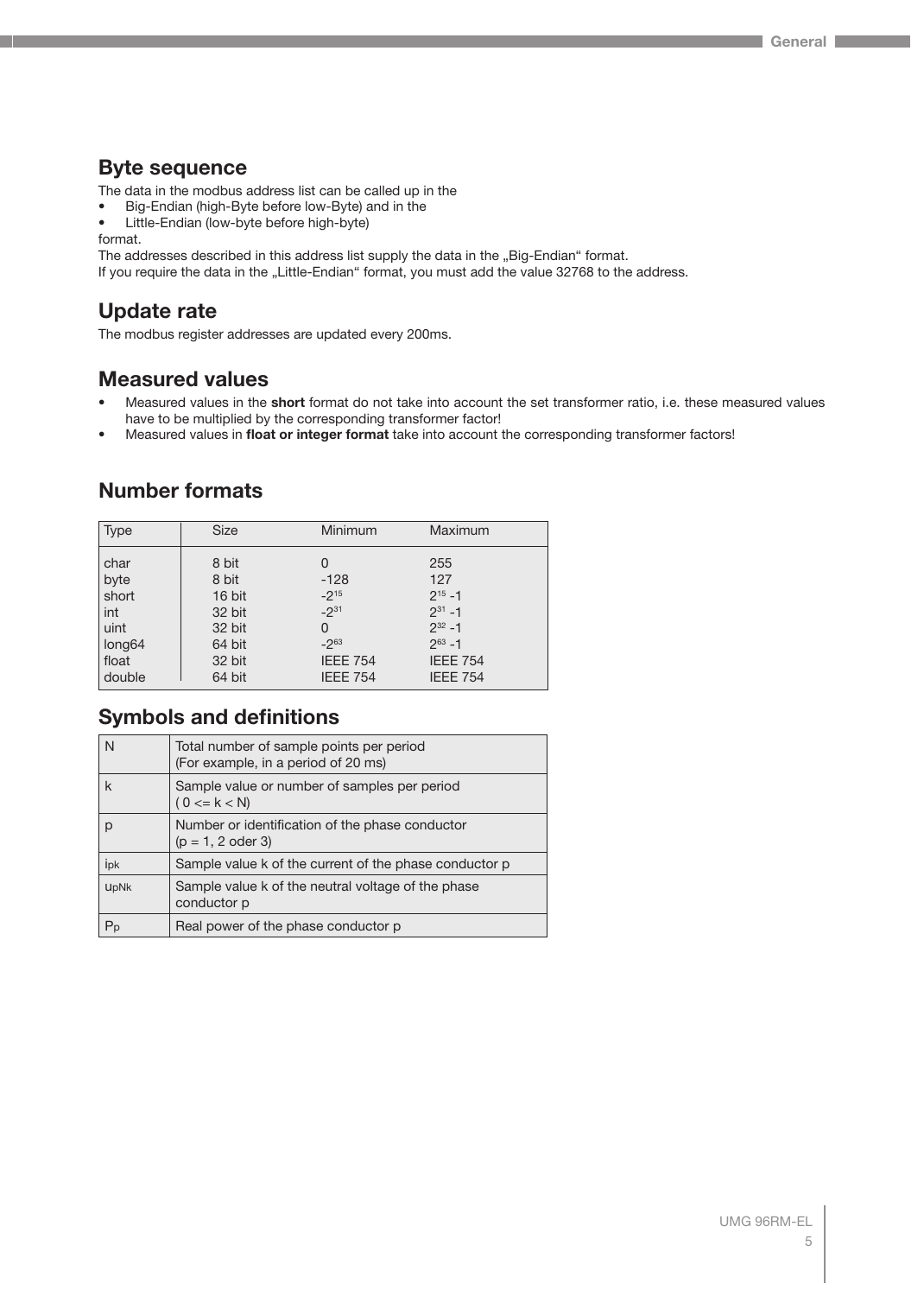# <span id="page-5-0"></span>**Explanations of the measured values**

#### Measured value

- A measured value is a effective value which is formed over a period (measuring window) of 200ms.
- A measuring window is 10 periods in the 50Hz network and 12 periods in the 60Hz network.
- A measuring window has a start time and an end time.
- The resolution between the start time and end time is approximately 2ns.
- The accuracy of the start time and end time depends on the accuracy of the internal clock. (Typically +- 1 minute/month)
- In order to improve the accuracy of the internal clock, it is recommended that the clock in the device is compared with a time service and reset.



The addresses in the range from 0-999 listed in this document can be adjusted directly on the device. The address range over 1,000 can only be edited via Modbus!

#### Mean value of measured value

- For each measured value, a sliding mean value is calculated over the selected averaging time.
- The mean value is calculated every 200ms.
- You can take the possible averaging times from the table.

| n              | Mean time / seconds |
|----------------|---------------------|
| 0              | 5                   |
| 1              | 10                  |
| $\overline{2}$ | 15                  |
| 3              | 30                  |
| $\overline{4}$ | 60                  |
| 5              | 300                 |
| 6              | 480                 |
| $\overline{7}$ | 600                 |
| 8              | 900                 |

#### Max. value of measured value

• The *max. value of the measured value* is the largest measured value which has occurred since the last deletion.

#### Min. value of measured value

• The *min. value of the measured value* is the lowest measured value which has occurred since the last deletion.

#### Max. value of mean value

• The *max. value of the mean value* is the largest mean value which has occurred since the last deletion.

#### Nominal current, voltage, frequency

• The limit values for events and transients are set by the nominal value in percentage.

## Nominal current I<sub>rated</sub>

• The Irated is the nominal current of the transformers and is required for calculation of the K-factor.

#### Peak value negative

• Highest negative sampling value from the last 200ms measuring window..

#### Peak value positive

• Highest positive sampling value from the last 200ms measuring window.

#### Crest factor

- The crest factor describes the relation between the peak value and effective value of a periodic quantity. It serves as a characteristic value for general description of the curve form of a periodic quantity. The distortion factor is another example of a quantity for characterization of the difference from the pure sinusoidal form.
- Example: *A sinusoidal change voltage with an effective value of 230 V has a peak value of approx. 325 V.* The crest factor is then  $325$  V /  $230$  V = 1.414.

```
UMG 96RM-EL
```
6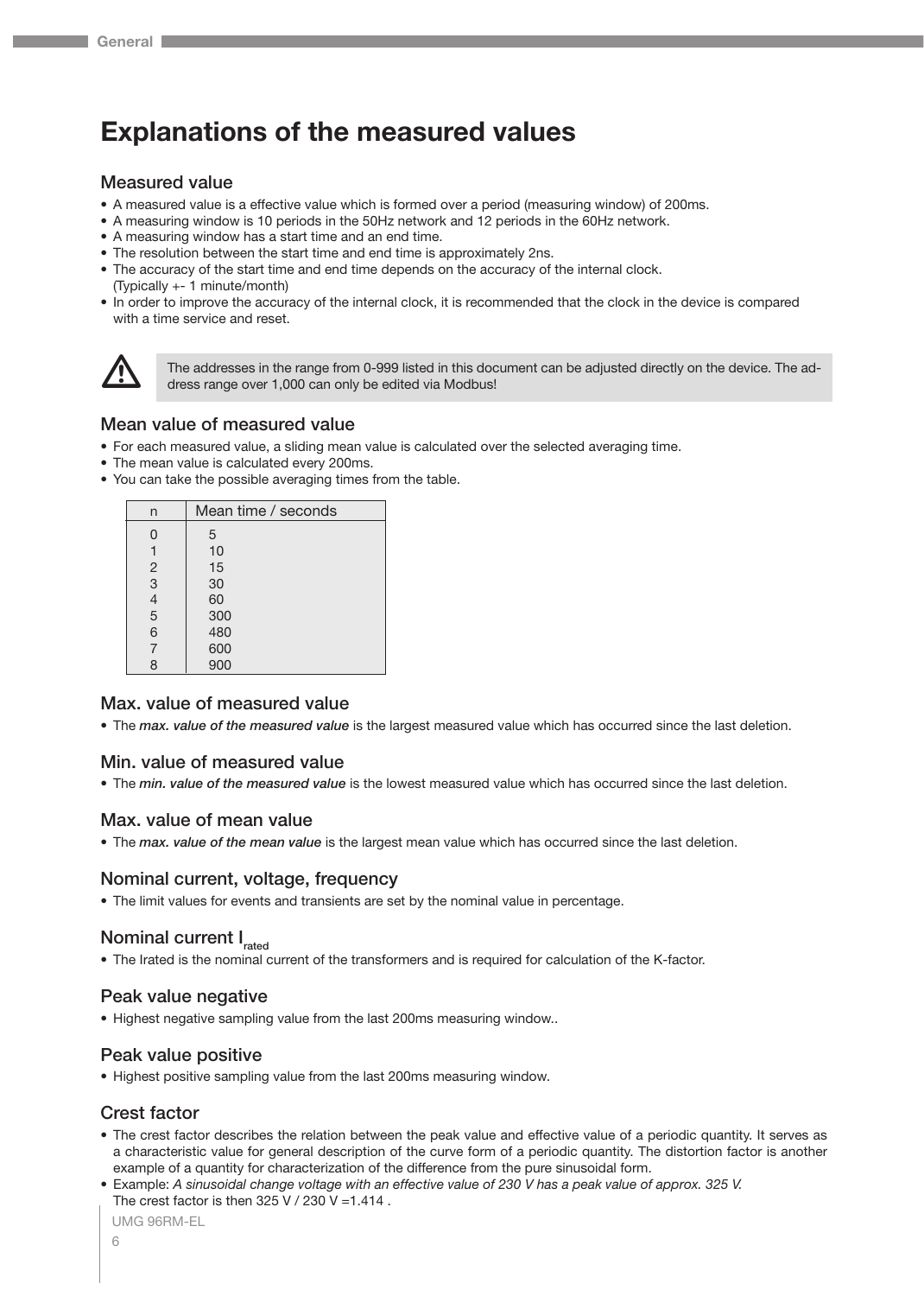Effective value of the current for phase conductor p

$$
I_p=\sqrt{\frac{1}{N}\cdot\sum_{k=0}^{N-1}i_{p_k}^{\phantom{p_k}}^{\phantom{p_k}}}
$$

Effective value of neutral conductor current

Effective voltage L-N

$$
I_N = \sqrt{\frac{1}{N} \cdot \sum_{k=0}^{N-1} (i_{1_k} + i_{2_k} + i_{3_k})^2}
$$

$$
U_{pN} = \sqrt{\frac{1}{N} \cdot \sum_{k=0}^{N-1} u_{pN_k}^2}
$$

Effective voltage L-L

$$
U_{\rho g} = \sqrt{\frac{1}{N} \cdot \sum_{k=0}^{N-1} (u_{gN_k} - u_{\rho N_k})^2}
$$

Star connection voltage (vectorial)

$$
U_{\text{Sternpunktspannung}} = U_{_{1_{\text{rms}}}} + U_{_{2_{\text{rms}}}} + U_{_{3_{\text{rms}}}}
$$

Real power for phase conductor

$$
P_{p} = \frac{1}{N} \cdot \sum_{k=0}^{N-1} (u_{pN_{k}} \times i_{p_{k}})
$$

Apparent power for phase conductor • Unsigned

$$
S_p = U_{pN} \cdot I_p
$$

Total apparent power (arithmetic) Sa

• Unsigned

$$
S_A = S_1 + S_2 + S_3
$$

#### Peak demand Pmax

- $\bullet$  T = Periodic time
- $\bullet$  tn = n-th interval time
- Pn = n-th Power measurement value
- $N =$  Number of measuring intervals in the period T

$$
P_{\max} = \max\left(P_{\max}; \frac{1}{T} \sum_{n=1}^{N} (t_n \cdot P_n)\right)
$$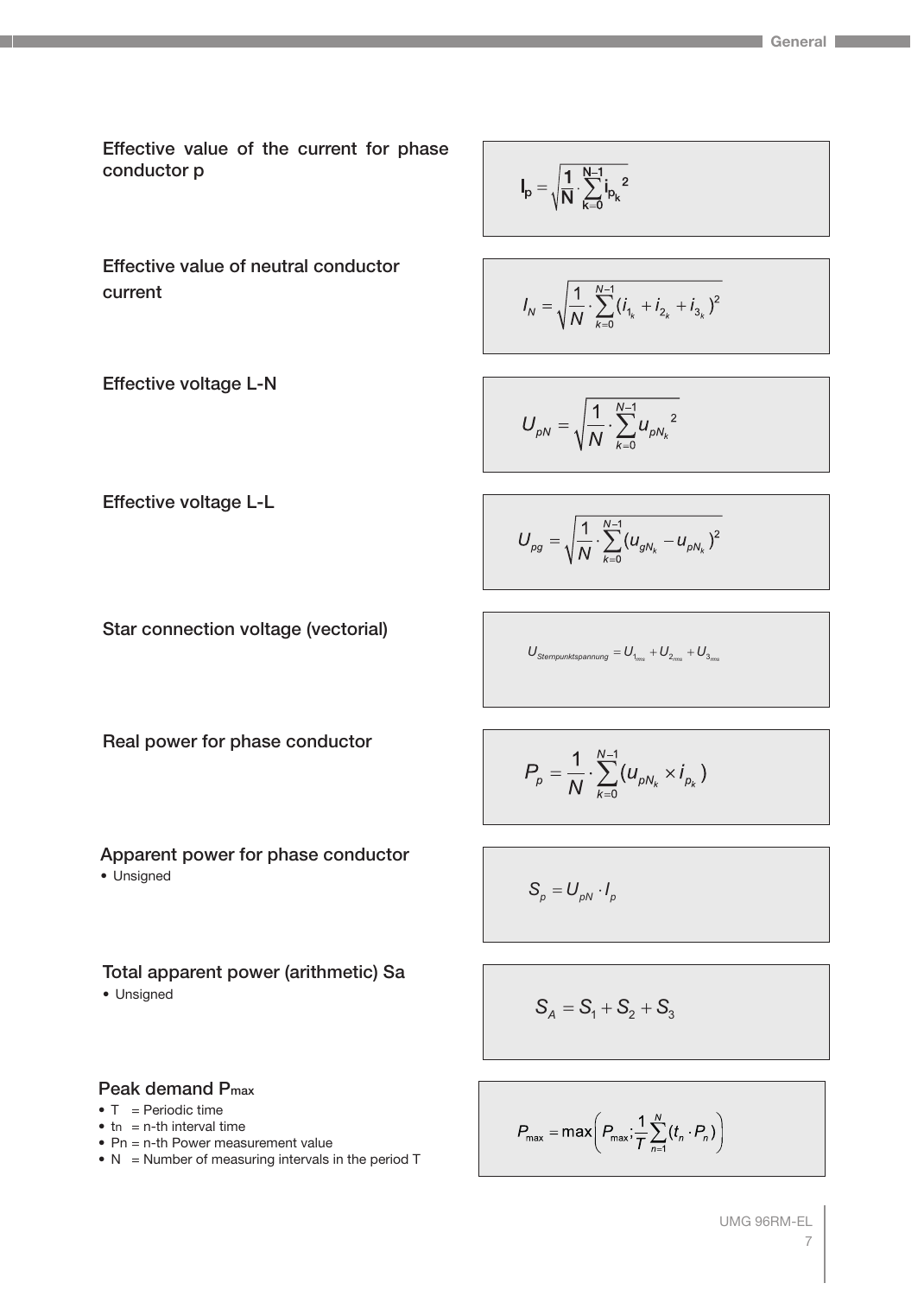## Order number of harmonics

xxx[0] = mains frequency (50Hz/60Hz)  $xxx[1] = 2nd harmonic (100Hz/120Hz)$  $xxx[2] = 3rd$  harmonic (150Hz/180Hz) etc.

## **THD**

• THD (Total Harmonic Distortion) is the distortion factor and provides the relation of the harmonic parts of an oscillation to the mains frequency.

## Distortion factor for the voltage

- M = 40 (UMG604, UMG508, UMG96RM)
- $M = 50$  (UMG605, UMG511)
- fund corresponds to n=1

$$
THD_{U} = \frac{1}{\left|U_{\text{fund}}\right|} \sqrt{\sum_{n=2}^{M} \left|U_{n\text{.Ham}}\right|^{2}}
$$

 $\mathit{THD}_1 = \frac{1}{\left| I_{\mathit{fund}} \right|} \sqrt{\sum_{n=2}^{M} \left| I_{n.\mathit{Harm}} \right|^2}$ 

#### Distortion factor for the current

- M = 40 (UMG604, UMG508, UMG96RM)
- M = 50 (UMG605, UMG511)
- fund corresponds to n=1

## **ZHD**

- THD for the interharmonics.
- Is calculated in the product series and UMG511 UMG605.

#### **Interharmonics**

- Sinusoidal oscillations, which frequencies are not a multiple integer of the mains frequency.
- Is calculated in the product series and UMG511 UMG605.
- Calculation and measurement methods in accordance with the DIN EN 61000-4-30.
- The order number of inter harmonics corresponds to the order number of the next smallest harmonic. For example, between the 3rd and 4th harmonic of the 3rd inter harmonics.

#### TDD (I)

- TDD Total demand distortion, harmonic current distortion in % of maximum demand load current
- IL = Maximum demand load current
- M = 40 (UMG604, UMG508, UMG96RM)
- M = 50 (UMG605, UMG511)

Ripple control signal U (EN61000-4-30)

The ripple control signal U is a voltage (200ms measured value) which is measured at a carrier frequency specified by the user. Only frequencies beneath 3kHz are observed.

#### Ripple control signal I

The ripple control signal I is a current (200ms measured value) which is measured at a carrier frequency specified by the user. Only frequencies beneath 3kHz are observed.

$$
TDD = \frac{1}{I_L} \sqrt{\sum_{n=2}^{M} I_n^2} \times 100\%
$$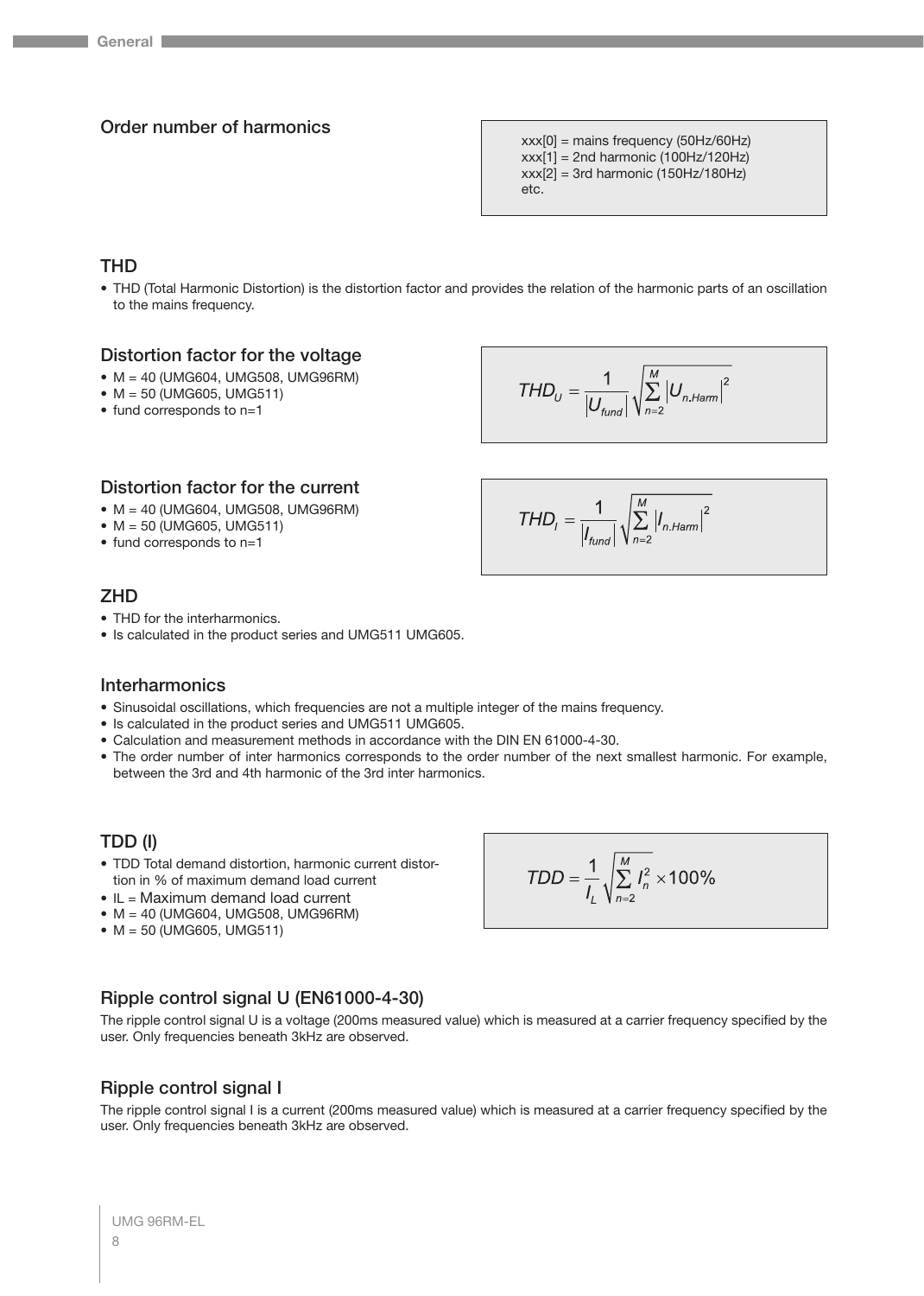## Positive sequence-negative sequence-zero sequence

- The extent of a voltage or current imbalance in a three-phase system is identified using the positive sequence, negative sequence and zero sequence components.
- The balance of the rotation current system strived for in normal operation is disturbed by the unsymmetrical loads, errors and equipment.
- A three-phase system is called symmetric, when the three phase conductor voltages and currents are the same size and are displaced against each other by 120°. If one or both conditions are not fulfilled, the system is described as unsymmetrical. By calculating the symmetrical components consisting of the positive sequence, negative sequence and zero sequence, the simplified analysis of an imbalanced error is possible in a rotary current system..
- Imbalance is a feature of the network quality for the limits specified in international norms (EN 50160 for example).

## Positive sequence

$$
U_{\textit{Mit}} = \frac{1}{3} \left| U_{L1, \textit{fund}} + U_{L2, \textit{fund}} \cdot e^{j\frac{2\pi}{3}} + U_{L3, \textit{fund}} \cdot e^{j\frac{4\pi}{3}} \right|
$$

Negative sequence

$$
U_{Geg} = \frac{1}{3} \left| U_{L1, \text{fund}} + U_{L2, \text{fund}} \cdot e^{-j\frac{2\pi}{3}} + U_{L3, \text{fund}} \cdot e^{-j\frac{4\pi}{3}} \right|
$$

Zero sequence

$$
U_{\text{Nullsystem}} = \frac{1}{3} \Big| U_{\text{L1,fund}} + U_{\text{L2,fund}} + U_{\text{L3,fund}} \Big|
$$

A zero component can only occur if a sum current can flow back through the main conductor.

Voltage imbalance

Unsymmetric = 
$$
\frac{U_{\text{Geg}}}{U_{\text{Mit}}}
$$

Under difference U (EN61000-4-30)

$$
U_{\text{unter}} = \frac{U_{\text{din}} - \sqrt{\sum_{i=1}^{n} U_{\text{rms-unter},i}^{2}}}{U_{\text{din}}}\left[\% \right]
$$

Under difference I

$$
I_{\text{unter}} = \frac{I_{\text{Nennstrom}} - \sqrt{\sum_{i=1}^{n} I_{\text{rms-unter},i}^{2}}}{I_{\text{Nennstrom}}} [%]
$$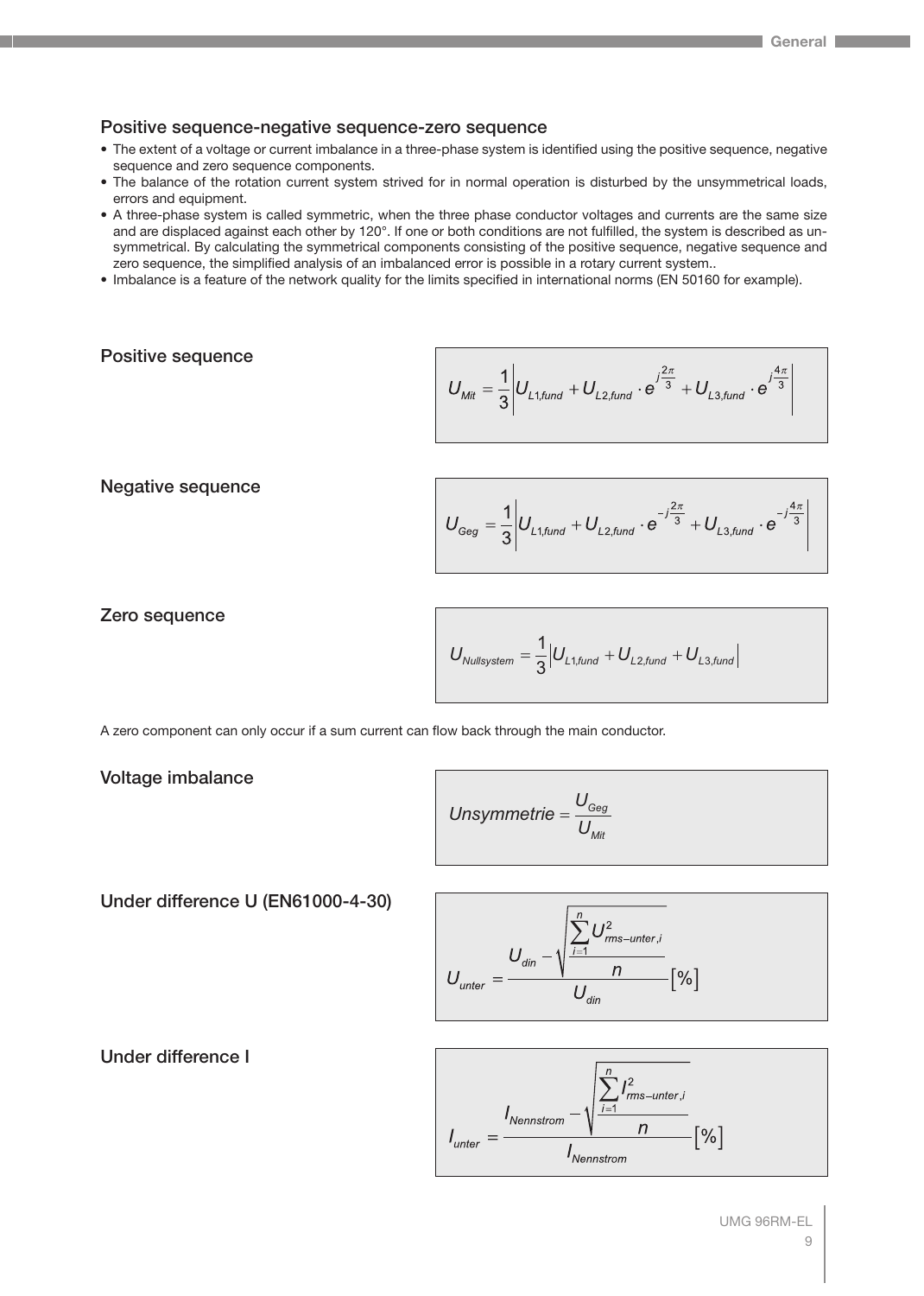## K-factor

• The K-factor describes the increase of the eddy current losses when loaded with harmonics. For a sinusoidal load on the transformer, the K-factor =1. The larger the K-factor, the heavier a transformer can be loaded with harmonics without overheating.

#### Power Factor (vectorial) - Lambda

• The power factor is unsigned.

$$
PF_x = \frac{|P_x|}{S_x}
$$

*x = L1, L2, L3, L4*

## CosPhi - Fundamental Power Factor

- Only the mains frequency part is used for calculation of the cosphi.
- CosPhi sign:
	- = for the supply of real power
	- $+$  = for obtaining real power

## CosPhi total

- CosPhi sign:
	- $-$  = for the supply of real power
	- $+$  = for obtaining real power

$$
PF_1 = \cos(\varphi) = \frac{P_1}{S_1}
$$

$$
\cos(\varphi)_{\text{Sum}_3} = \frac{P_{1_{\text{fund}}} + P_{2_{\text{fund}}} + P_{3_{\text{fund}}}}{\sqrt{(P_{1_{\text{fund}}} + P_{2_{\text{fund}}} + P_{3_{\text{fund}}})^2 + (Q_{1_{\text{fund}}} + Q_{2_{\text{fund}}} + Q_{3_{\text{fund}}})^2}}
$$

$$
\cos(\varphi)_{\text{Sum}_4} = \frac{P_{1_{\text{fund}}} + P_{2_{\text{fund}}} + P_{3_{\text{fund}}} + P_{4_{\text{fund}}}}{\sqrt{(P_{1_{\text{fund}}} + P_{2_{\text{fund}}} + P_{3_{\text{fund}}} + P_{4_{\text{fund}}})^2 + (Q_{1_{\text{fund}}} + Q_{2_{\text{fund}}} + Q_{3_{\text{fund}}} + Q_{4_{\text{fund}}})^2}}
$$

### Phase Angle Phi

- The phase angle between current and voltage of the external conductor p is calculated according to DIN EN 61557-12 and displayed.
- The sign of the phase angle corresponding to the sign of the reactive power.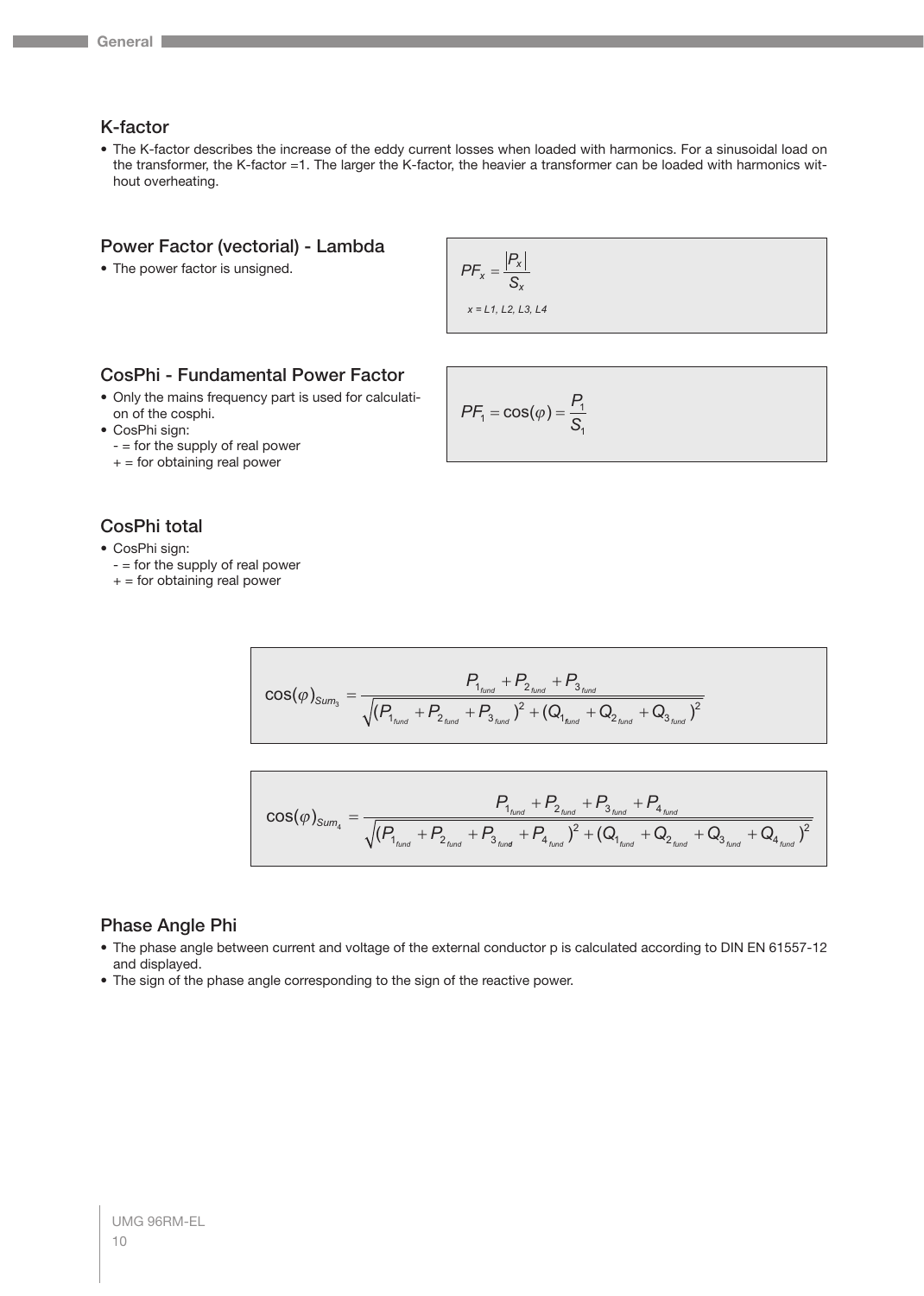### Mains frequency power factor

The mains frequency power factor is the power factor of the mains frequency and is calculated using the fourier analysis (FFT). The voltage and current must not be sinusoidal. All in the device calculated reactive power are resulting of fundamental reactive power.

## Power factor sign

- Sign  $Q = +1$  for phi in the range  $0^\circ$  .. 180° (inductive)
- Sign Q = -1 for phi in the range  $180^\circ$  .. 360° (capacitive)

## Reactive power for phase conductor p

• Reactive power of the mains frequency.

Total reactive power

• Reactive power of the mains frequency.  $Q_V = Q_1 + Q_2 + Q_3$ 

## Distortion power factor

• The distortion power factor is the power factor of all mains frequencies and is calculated using the fourier analysis (FFT).

Vorzeichen Q
$$
(\varphi_p)
$$
 = + 1 falls  $\varphi_p \in [0^{\circ} - 180^{\circ}]$ 

Vorzeichen Q 
$$
(\varphi_p)
$$
 = -1 falls  $\varphi_p \in [180^\circ - 360^\circ]$ 

$$
\textsf{Q}_{\textit{fund}\,\rho} = \textit{Vorzeichen} \, \textsf{Q}\, (\varphi_{_{\cal P}}) \cdot \sqrt{S_{\textit{fund}\,\rho}^{\quad 2} - P_{\textit{fund}\,\rho}^{\quad 2}}
$$

 $D = \sqrt{\mathsf{S}^2-\mathsf{P}^2-\mathsf{Q}_{\textit{funa}}^2}$ 

- The apparent power "S" contains all fundamental harmonics and all harmonic rates up to the M-th harmonic.
- The effective power "P" contains all fundamental harmonics and all harmonic rates up to the M-th harmonic.
- M = 50 (UMG605, UMG605-PRO, UMG511, UMG512-PRO)

Reactive energy per phase, inductive

$$
E_{r_{L1}} = \int Q_{L1}(t) \cdot \Delta t
$$

$$
E_{r(\text{ind})_{L_1}} = \int Q_{L_1}(t) \cdot \Delta t \quad \text{für } Q_{L_1}(t)
$$

 $> 0$ 

Reactive energy per phase, capacitive 
$$
E_{r(cao)_x} = \left[Q_{L1}(t)\right]
$$

Reactive energy, sum L1-L3

Reactive energy per phase

Reactive energy, sum L1-L3, inductive

$$
E_{r(cap)_{L1}} = \int Q_{L1}(t) \cdot \Delta t \quad \text{für } Q_{L1}(t) < 0
$$

$$
E_{r_{L1,L2,L3}} = \int (Q_{L1}(t) + Q_{L2}(t) + Q_{L3}(t)) \cdot \Delta t
$$

 $\Lambda f$ 

$$
E_{r(ind)_{L1,L2,L3}} = \int (Q_{L1}(t) + Q_{L2}(t) + Q_{L3}(t)) \cdot \Delta t
$$
  
für  $(Q_{L1}(t) + Q_{L2}(t) + Q_{L3}(t)) > 0$ 

 $E_{r(cap)_{l+1,2,2,3}} = \int (Q_{L1}(t) + Q_{L2}(t) + Q_{L3}(t)) \cdot \Delta t$ für  $(Q_{L1}(t) + Q_{L2}(t) + Q_{L3}(t)) < 0$ 

Reactive energy, sum L1-L3, capazitive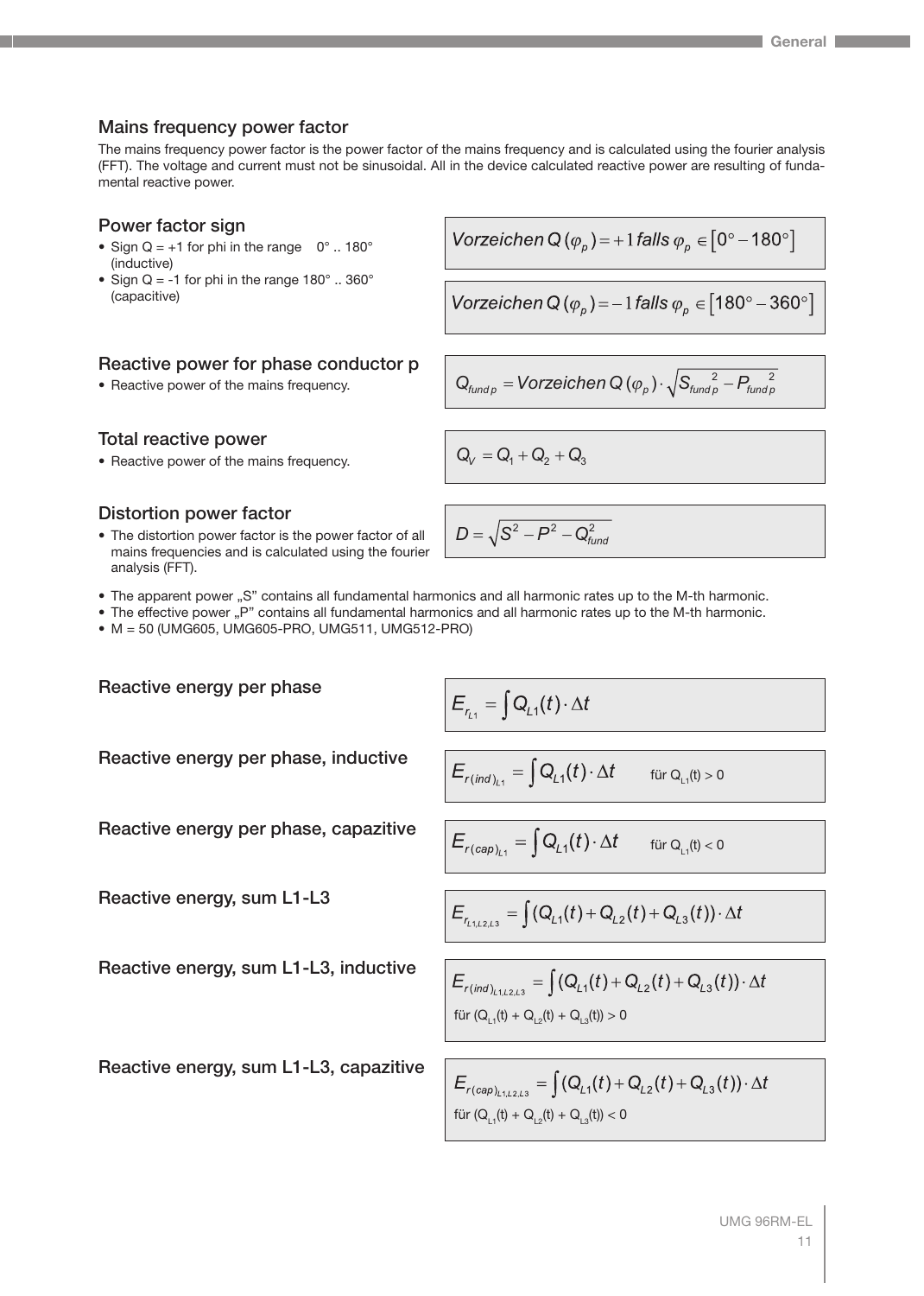## Tariff Conversion

The tariff conversion of the consumption meters is via the addresses 618 and 624.

- Select one of the tariffs 1 to 7 by setting or deleting bits 0 to 6.
- Bits 7 to 15 must never be set and must always be 0.
- Tariff 0 is always active and can never be switched off.
- Only the bit set with the lowest value is evaluated.



Example:

Activate tariff 3 for "Effective energy" and "Effective energy drawn".

- Set bit 2 to address 618. The meters for "Effective energy" are active.
- Set bit 2 to address 619. The meters for "Effective energy drawn" are active.



#### Example:

Setting tariff 3 and tariff 5 to one address at the same time.

- Set bit 2 and bit 4 to address 618. Because only the bit set with the lowest value is evaluated, only tariff 3 is active; bit 4 for tariff 5 is ignored.
- The meters for "Effective energy" (tariff 3) are active.

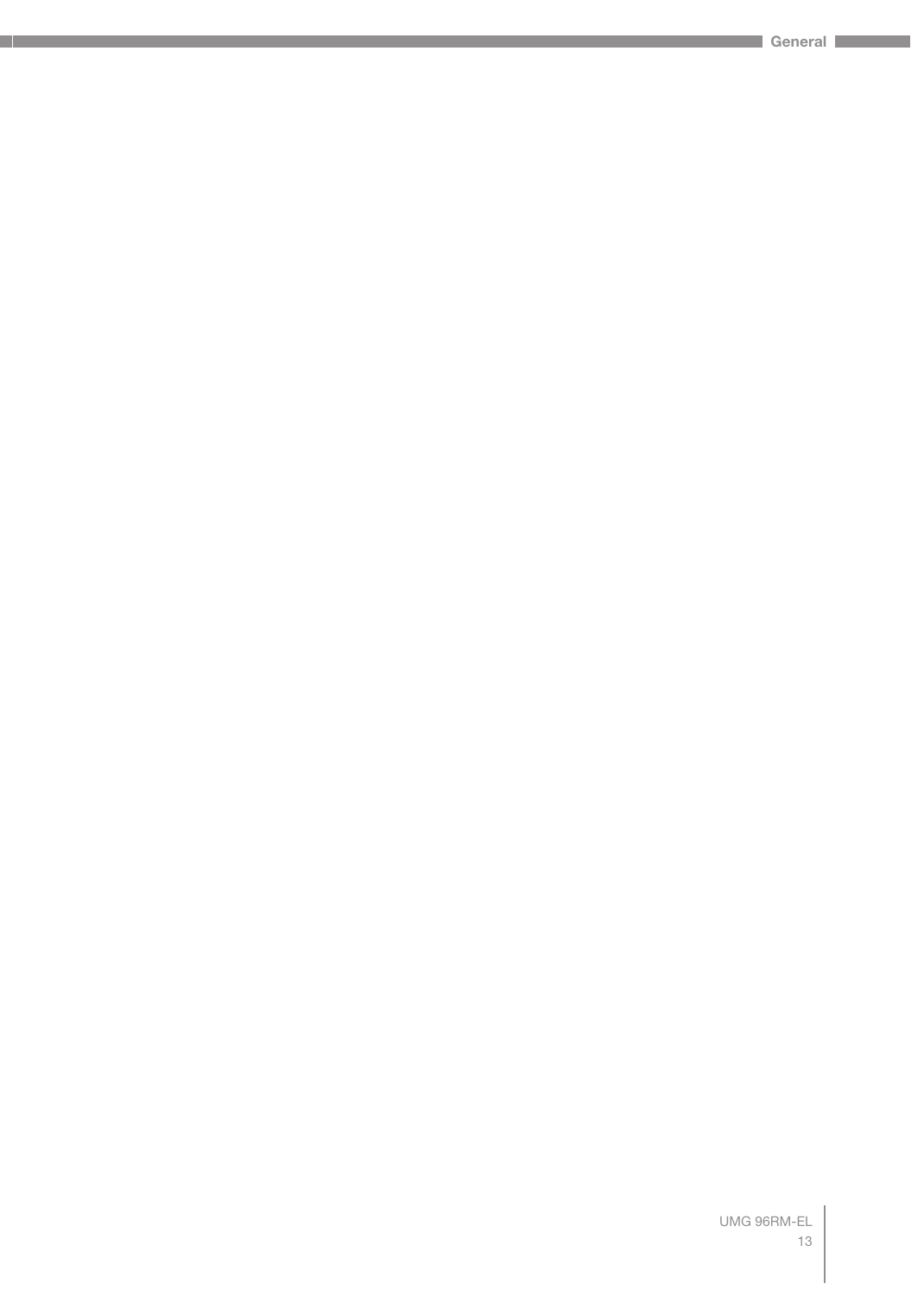## <span id="page-13-0"></span>**Parameter**

These values can be set via the device buttons

| <b>Address Format</b> |              | <b>RD/WR</b> | Unit                                       | <b>Note</b>                                                             | <b>Adjustment Area</b>               | <b>Default</b>  |
|-----------------------|--------------|--------------|--------------------------------------------|-------------------------------------------------------------------------|--------------------------------------|-----------------|
| 10                    | <b>FLOAT</b> | RD/WR        | Α                                          | Current transformer I1, primary                                         | $01000000$ <sup>(*1)</sup>           | $\mathbf 5$     |
| 12                    | <b>FLOAT</b> | RD/WR        | Α                                          | Current transformer I1, sec                                             | 15                                   | 5               |
| 14                    | <b>FLOAT</b> | RD/WR        | V                                          | Voltage transformer V1, primary                                         | $01000000$ <sup>(*1)</sup>           | 400             |
| 16                    | <b>FLOAT</b> | RD/WR        | V                                          | Voltage transformer V1, sec.                                            | 100, 400                             | 400             |
| 18                    | <b>FLOAT</b> | RD/WR        | Α                                          | Current transformer I2, primary                                         | $01000000$ <sup>(*1)</sup>           | 5               |
| 20                    | <b>FLOAT</b> | RD/WR        | Α                                          | Current transformer I2, sec.                                            | 15                                   | 5               |
| 22                    | <b>FLOAT</b> | RD/WR        | V                                          | Voltage transformer V2, primary                                         | 11000000                             | 400             |
| 24                    | <b>FLOAT</b> | RD/WR        | V                                          | Voltage transformer V2, sec.                                            | 100, 400                             | 400             |
| 26                    | <b>FLOAT</b> | RD/WR        | Α                                          | Current transformer I3, primary                                         | 11000000                             | 5               |
| 28                    | <b>FLOAT</b> | RD/WR        | Α                                          | Current transformer I3, sec.                                            | 15                                   | 5               |
| 30                    | <b>FLOAT</b> | RD/WR        | V                                          | Voltage transformer V3, primary                                         | 11000000                             | 400             |
| 32                    | <b>FLOAT</b> | RD/WR        | V                                          | Voltage transformer V3, sec.                                            | 100, 400                             | 400             |
| 34                    | <b>SHORT</b> | RD/WR        | Hz                                         | Frequency determination                                                 | 0, 45.65                             | 0               |
|                       |              |              |                                            | 0=Auto, 4565=Hz                                                         |                                      |                 |
| 35                    | <b>SHORT</b> | RD/WR        | $\overline{\phantom{a}}$                   | Display contrast                                                        | 0.9                                  | 5               |
| 36                    | <b>SHORT</b> | RD/WR        | $\overline{\phantom{a}}$                   | 0 (low), 9 (high)<br>Background lighting                                | 0.9                                  | 6               |
|                       |              |              |                                            | 0 (dark), 9 (bright)                                                    |                                      |                 |
| 37                    | <b>SHORT</b> | RD/WR        | $\overline{\phantom{a}}$                   | Indication profile<br>$0$ $2 = Fix$ indication profiles                 | 03                                   | 0               |
|                       |              |              |                                            | $3$ = Free selectable indication profile                                |                                      |                 |
| 38                    | <b>SHORT</b> | RD/WR        | $\overline{a}$                             | Indication rotation profile<br>$0.2 = Fix$                              | 03                                   | 0               |
|                       |              |              |                                            | indication rotation profiles                                            |                                      |                 |
|                       |              |              |                                            | $3$ = Free selectable indication                                        |                                      |                 |
|                       |              |              |                                            | rotation profile                                                        |                                      |                 |
| 39                    | <b>SHORT</b> | RD/WR        | Sec.                                       | Rotation time                                                           | 0.60                                 | 0               |
| 40                    | <b>SHORT</b> | RD/WR        | $\overline{\phantom{a}}$                   | Averaging time, I                                                       | $08*$                                | 6               |
| 41                    | <b>SHORT</b> | RD/WR        | $\overline{\phantom{a}}$                   | Averaging time, P                                                       | $08^{*}$                             | 6               |
| 42                    | <b>SHORT</b> | RD/WR        | $\overline{\phantom{a}}$                   | Averaging time, U                                                       | $08^{*}$                             | 6               |
| 43                    | <b>FLOAT</b> | RD/WR        | Α                                          | Nominal current TDD                                                     | 0.1000000                            | 150             |
| 45                    | <b>INT</b>   | RD/WR        | mA                                         | Threshold, current measurement L1L3 0200                                |                                      | 5               |
| 50                    | <b>SHORT</b> | RD/WR        | $\overline{\phantom{a}}$                   | Password                                                                | 0.999                                | 0 (no password) |
| 107                   | <b>SHORT</b> | RD/WR        | $\blacksquare$                             | Results of the Comparator group 1                                       | 0, 1                                 |                 |
|                       |              |              |                                            | combine A, B, C<br>$1 =$ and, $0 =$ or                                  |                                      |                 |
| 108                   | <b>FLOAT</b> | RD/WR        | $\overline{\phantom{a}}$                   | Comparator 1A, limit                                                    | $-10^{12} - 1$ + 10 <sup>12</sup> -1 |                 |
| 110                   | <b>SHORT</b> | RD/WR        |                                            | Comparator 1A,                                                          | 0.32000                              |                 |
|                       |              |              |                                            | Address of measurement value                                            |                                      |                 |
| 111                   | <b>SHORT</b> | RD/WR        | Sec.                                       | Comparator 1A, min. on time                                             | 0.32000                              |                 |
| 112                   | <b>SHORT</b> | RD/WR        | Sec.                                       | Comparator 1A, lead time                                                | 0.32000                              |                 |
| 113                   | <b>SHORT</b> | RD/WR        | $\overline{\phantom{a}}$                   | Comparator 1A, operator                                                 | 0, 1                                 |                 |
|                       |              |              |                                            | $_{11}$ >=" = 0, $_{11}$ <" = 1                                         |                                      |                 |
| 114                   | <b>FLOAT</b> | RD/WR        | $\blacksquare$                             | Comparator 1B, limit                                                    | $-10^{12} - 1$ +10 <sup>12</sup> -1  |                 |
| 116                   | <b>SHORT</b> | RD/WR        |                                            | Comparator 1B,                                                          | 0.32000                              |                 |
|                       |              |              |                                            | Address of measurement value                                            |                                      |                 |
| 117                   | <b>SHORT</b> | RD/WR        | Sec.                                       | Comparator 1B, min. on time                                             | 0.32000                              |                 |
| 118                   | <b>SHORT</b> | RD/WR        | Sec.                                       | Comparator 1B, lead time                                                | 0.32000                              |                 |
| 119                   | <b>SHORT</b> | RD/WR        | $\blacksquare$                             | Comparator 1B, operator<br>$_{1,2}$ $>=$ " $= 0$ , $_{1,2}$ $<$ " $= 1$ | 0, 1                                 |                 |
| 120                   | <b>FLOAT</b> | RD/WR        |                                            | Comparator 1C, limit                                                    | $-10^{12} - 1$ +10 <sup>12</sup> -1  |                 |
| 122                   | <b>SHORT</b> | RD/WR        | $\overline{\phantom{a}}$<br>$\blacksquare$ | Comparator 1C,                                                          | 0.32000                              |                 |
|                       |              |              |                                            | Address of measurement value                                            |                                      |                 |
| 123                   | <b>SHORT</b> | RD/WR        | Sec.                                       | Comparator 1C, min. on time                                             | 0.32000                              |                 |
| 124                   | <b>SHORT</b> | RD/WR        | Sec.                                       | Comparator 1C, lead time                                                | 0.32000                              |                 |
|                       |              |              |                                            |                                                                         |                                      |                 |

\* 0 = 5Sec.; 1 = 10Sec.; 2 = 15Sec.; 3 = 30Sec.; 4 = 1Min.; 5 = 5Min.; 6 = 8Min.; 7 = 10Min.; 8 = 15Min.

 $(1)$  The adjustable value of 0 for the primary power transformer results no useful work values and should not be used.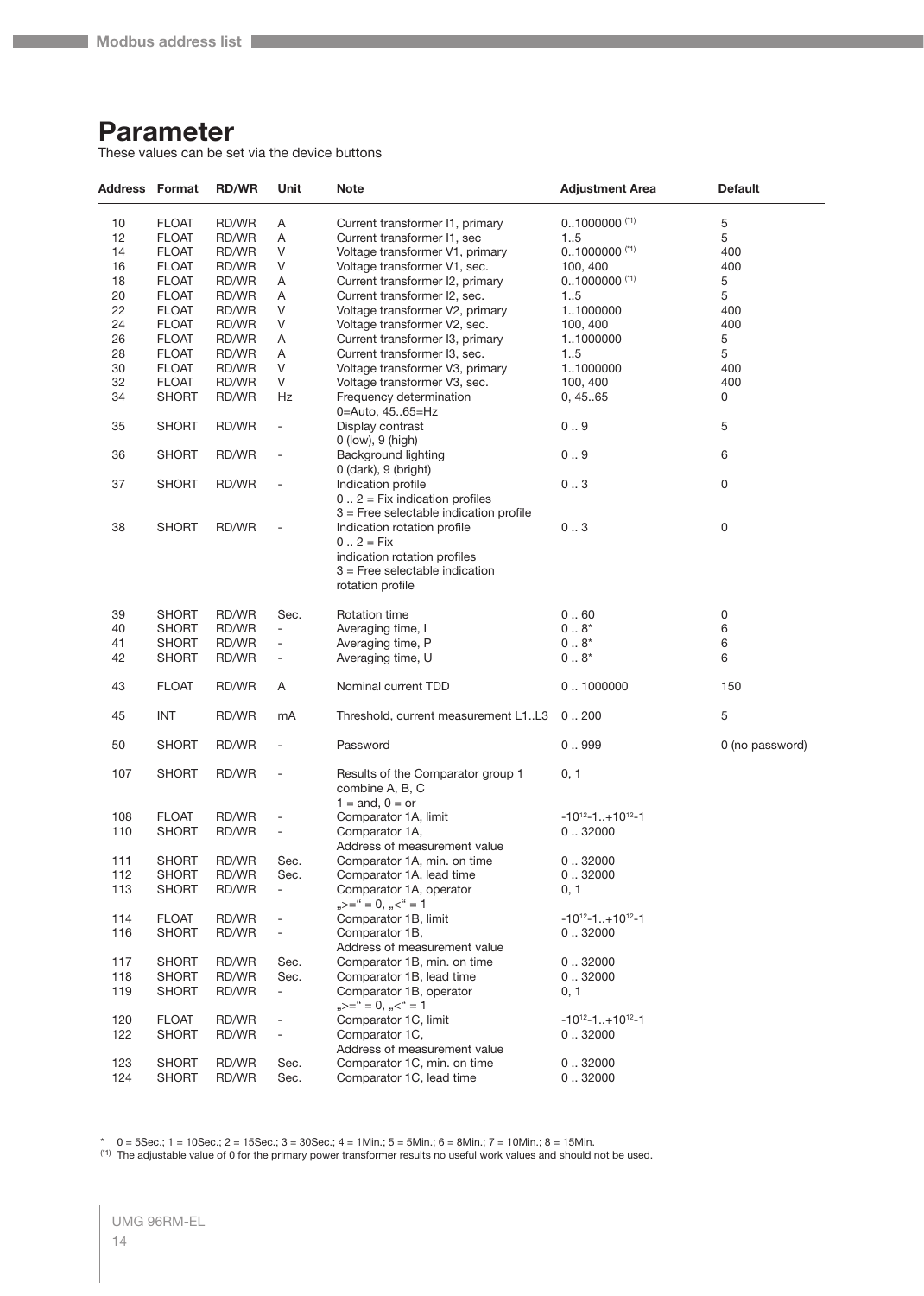| Address Format |                              | <b>RD/WR</b>   | Unit                         | <b>Note</b>                                                                 | <b>Adjustment Area</b>              | <b>Default</b> |
|----------------|------------------------------|----------------|------------------------------|-----------------------------------------------------------------------------|-------------------------------------|----------------|
| 125            | <b>SHORT</b>                 | RD/WR          |                              | Comparator 1C, operator<br>$_{11}$ $>=$ " = 0, $_{11}$ $<$ " = 1            | 0, 1                                |                |
| 126            | <b>SHORT</b>                 | RD/WR          |                              | Results of the Comparator group 2<br>combine A, B, C<br>$1 =$ and, $0 =$ or | 0, 1                                |                |
| 127            | <b>FLOAT</b>                 | RD/WR          |                              | Comparator 2A, limit                                                        | $-10^{12} - 1$ +10 <sup>12</sup> -1 |                |
| 129            | <b>SHORT</b>                 | RD/WR          | $\overline{\phantom{a}}$     | Comparator 2A,<br>Address of measurement value                              | 032000                              |                |
| 130            | <b>SHORT</b>                 | RD/WR          | Sec.                         | Comparator 2A, min. on time                                                 | 0.32000                             |                |
| 131            | <b>SHORT</b>                 | RD/WR          | Sec.                         | Comparator 2A, lead time                                                    | 0.32000                             |                |
| 132            | <b>SHORT</b>                 | RD/WR          | $\blacksquare$               | Vergleicher 2A, Operator<br>$_{1,2}$ $>=$ " = 0, $_{1,2}$ $<$ " = 1         | 0, 1                                |                |
| 133            | <b>FLOAT</b>                 | RD/WR          |                              | Comparator 2B, limit                                                        | $-10^{12} - 1$ +10 <sup>12</sup> -1 |                |
| 135            | <b>SHORT</b>                 | RD/WR          |                              | Comparator 2B,                                                              | 0.032000                            |                |
|                |                              |                |                              | Address of measurement value                                                |                                     |                |
| 136            | <b>SHORT</b>                 | RD/WR          | Sec.                         | Comparator 2B, min. on time                                                 | 0.32000                             |                |
| 137            | <b>SHORT</b>                 | RD/WR          | Sec.                         | Comparator 2B, lead time                                                    | 0.32000                             |                |
| 138            | <b>SHORT</b>                 | RD/WR          | ÷.                           | Comparator 2B, operator<br>$_{1,2}$ >=" = 0, $_{1,2}$ <" = 1                | 0, 1                                |                |
| 139            | <b>FLOAT</b>                 | RD/WR          | $\qquad \qquad \blacksquare$ | Comparator 2C, limit                                                        | $-10^{12} - 1$ +10 <sup>12</sup> -1 |                |
| 141            | <b>SHORT</b>                 | RD/WR          | $\overline{\phantom{a}}$     | Comparator 2C,                                                              | 0.92000                             |                |
|                |                              |                |                              | Address of measurement value                                                |                                     |                |
| 142<br>143     | <b>SHORT</b><br><b>SHORT</b> | RD/WR<br>RD/WR | Sec.<br>Sec.                 | Comparator 2C, min. on time<br>Comparator 2C, lead time                     | 0.32000<br>0.32000                  |                |
| 144            | <b>SHORT</b>                 | RD/WR          | $\overline{\phantom{a}}$     | Comparator 2C, operator                                                     | 0, 1                                |                |
|                |                              |                |                              | $_{1,2}$ $\ge$ = " = 0, $_{1,2}$ $\lt$ " = 1                                |                                     |                |
| 500            | <b>SHORT</b>                 | RD/WR          | $\overline{a}$               | Connection configuration, IL1                                               | -3.3                                | $\mathbf{1}$   |
| 501            | <b>SHORT</b>                 | RD/WR          | $\overline{a}$               | Connection configuration, I L2                                              | -3.3                                | $\sqrt{2}$     |
| 502            | <b>SHORT</b>                 | RD/WR          | $\overline{a}$               | Connection configuration, I L3                                              | $-3.03$                             | 3              |
|                |                              |                |                              | $-1$ = Measurement in phase L1,                                             |                                     |                |
|                |                              |                |                              | Connection (s1-s2) changed.                                                 |                                     |                |
|                |                              |                |                              | $-2$ = Measurement in phase L2,<br>Connection (s1-s2) changed.              |                                     |                |
|                |                              |                |                              | $-3$ = Measurement in phase L3,                                             |                                     |                |
|                |                              |                |                              | Connection (s1-s2) changed.                                                 |                                     |                |
|                |                              |                |                              | $0 =$ Channel switched off                                                  |                                     |                |
|                |                              |                |                              | $1 =$ Measurement in phase L1                                               |                                     |                |
|                |                              |                |                              | $2$ = Measurement in phase L2                                               |                                     |                |
| 503            | <b>SHORT</b>                 | RD/WR          |                              | $3$ = Measurement in phase L3<br>Connection configuration, U L1             | 03                                  | $\mathbf{1}$   |
| 504            | <b>SHORT</b>                 | RD/WR          |                              | Connection configuration, U L2                                              | 03                                  | $\sqrt{2}$     |
| 505            | SHORT                        | RD/WR          |                              | Anschlußkonfiguration, U L3                                                 | 03                                  | 3              |
|                |                              |                |                              | $0 =$ Kanal abgeschaltet                                                    |                                     |                |
|                |                              |                |                              | $1 =$ Messung in Phase L1                                                   |                                     |                |
|                |                              |                |                              | $2 =$ Messung in Phase L2                                                   |                                     |                |
| 506            | <b>SHORT</b>                 | RD/WR          |                              | Connection configuration, U L3<br>Delete min. and maximum values            | 01                                  | 0              |
| 507            | <b>SHORT</b>                 | RD/WR          | $\overline{\phantom{a}}$     | Delete energy values                                                        | 01                                  | 0              |
| 508            | <b>SHORT</b>                 | RD/WR          | $\qquad \qquad \blacksquare$ | Write in EEPROM                                                             | 01                                  | 0              |
| 509            | <b>SHORT</b>                 | RD/WR          |                              | Connection diagram voltage                                                  | 0.8 <sup>1</sup>                    | 0              |
| 510            | <b>SHORT</b>                 | RD/WR          |                              | Connection diagram current                                                  | 08                                  | 0              |
| 511            | <b>SHORT</b>                 | RD/WR          | ٠                            | Relevant voltage,                                                           | 01                                  | 0              |
|                |                              |                |                              | display of THD and FFT<br>0=THD L-N, FFT L-N                                |                                     |                |
|                |                              |                |                              | 1=THD L-L, FFT L-L                                                          |                                     |                |
| 600            | <b>UINT</b>                  | <b>RD</b>      |                              | Overrange                                                                   | 0, OxFFFFFFFF                       |                |
|                |                              |                |                              |                                                                             |                                     |                |
| 610            | <b>SHORT</b>                 | <b>RD</b>      |                              | Comparator 1 output A                                                       |                                     |                |
| 611            | <b>SHORT</b>                 | <b>RD</b>      |                              | Comparator 1 output B                                                       |                                     |                |
| 612            | <b>SHORT</b>                 | <b>RD</b>      | $\overline{\phantom{a}}$     | Comparator 1 output C                                                       |                                     |                |

<sup>1)</sup> The setting 8 is equal setting 0.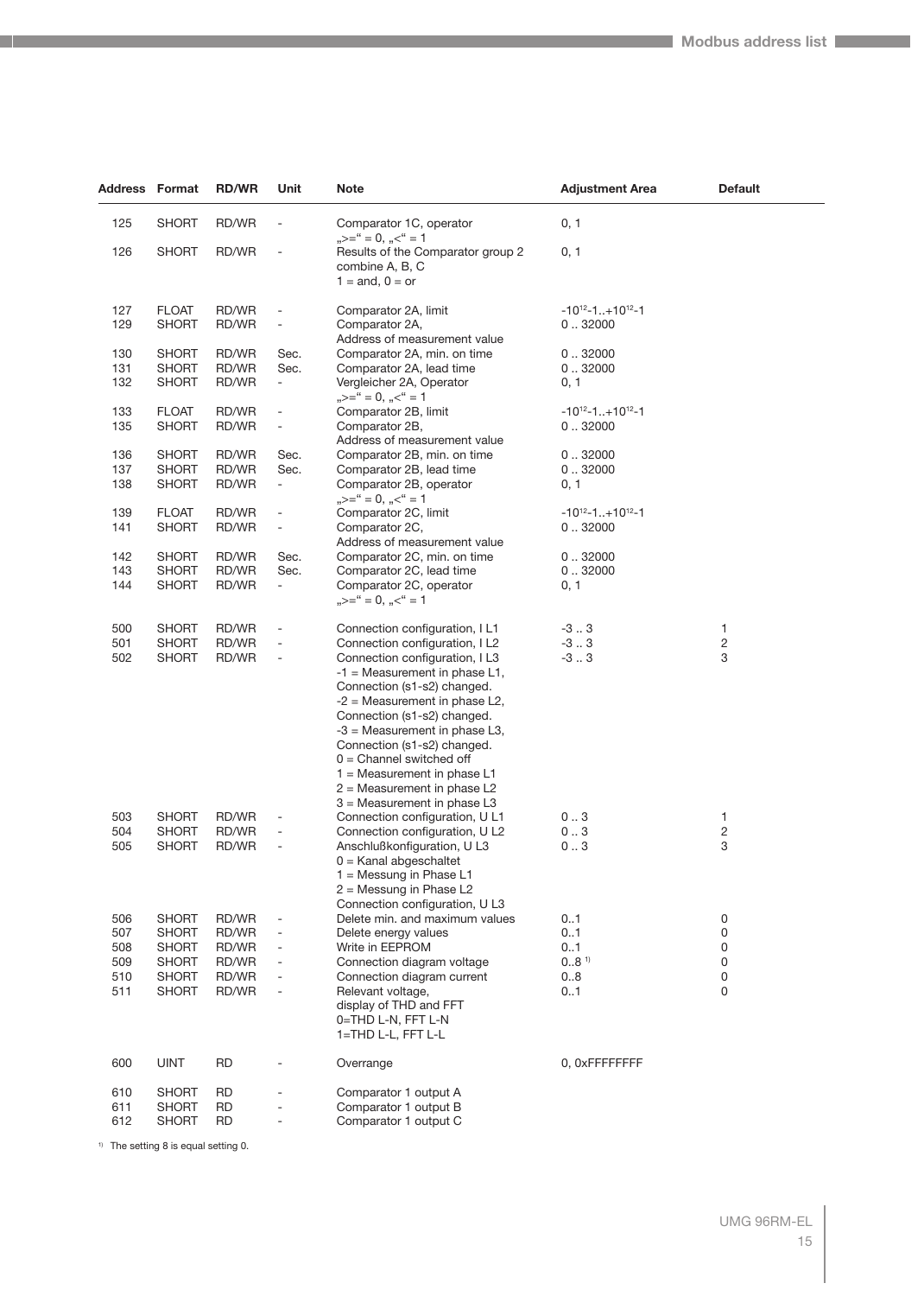| <b>Address Format</b> |              | <b>RD/WR</b> | Unit                         | <b>Note</b>                          | <b>Adjustment Area</b> | <b>Default</b> |  |
|-----------------------|--------------|--------------|------------------------------|--------------------------------------|------------------------|----------------|--|
| 613                   | <b>SHORT</b> | <b>RD</b>    |                              | Comparator 2 output A                |                        |                |  |
| 614                   | <b>SHORT</b> | <b>RD</b>    |                              | Comparator 2 output B                |                        |                |  |
| 615                   | <b>SHORT</b> | <b>RD</b>    |                              | Comparator 2 output C                |                        |                |  |
| 616                   | <b>SHORT</b> | <b>RD</b>    |                              | Linkage result of comparator group 1 |                        |                |  |
|                       |              |              | ۰                            |                                      |                        |                |  |
| 617                   | <b>SHORT</b> | <b>RD</b>    |                              | Linkage result of comparator group 2 |                        |                |  |
| 618                   | <b>SHORT</b> | RD/WR        |                              | Rate, real energy**                  | 0.127                  | 0              |  |
| 619                   | <b>SHORT</b> | RD/WR        |                              | Rate, real energy consumed**         | 0.127                  | 0              |  |
| 620                   | <b>SHORT</b> | RD/WR        | $\overline{\phantom{a}}$     | Rate, real energy delivered**        | 0.127                  | 0              |  |
| 621                   | <b>SHORT</b> | RD/WR        | $\qquad \qquad \blacksquare$ | Rate, reactive energy**              | 0.127                  | 0              |  |
|                       | <b>SHORT</b> |              |                              |                                      |                        | 0              |  |
| 622                   |              | RD/WR        | $\overline{\phantom{a}}$     | Rate, reactive energy inductive**    | 0.127                  |                |  |
| 623                   | <b>SHORT</b> | RD/WR        | $\overline{\phantom{a}}$     | Rate, reactive energy capacitive**   | 0.127                  | 0              |  |
| 624                   | <b>SHORT</b> | RD/WR        |                              | Rate, apparent energy**              | 0.127                  | 0              |  |
|                       |              |              |                              |                                      |                        |                |  |
| 750                   | <b>SHORT</b> | <b>RD</b>    |                              | Software release                     |                        |                |  |
| 754                   | <b>INT</b>   | <b>RD</b>    |                              | Serial number                        |                        |                |  |
| 756                   | <b>INT</b>   | RD           |                              | Production number                    |                        |                |  |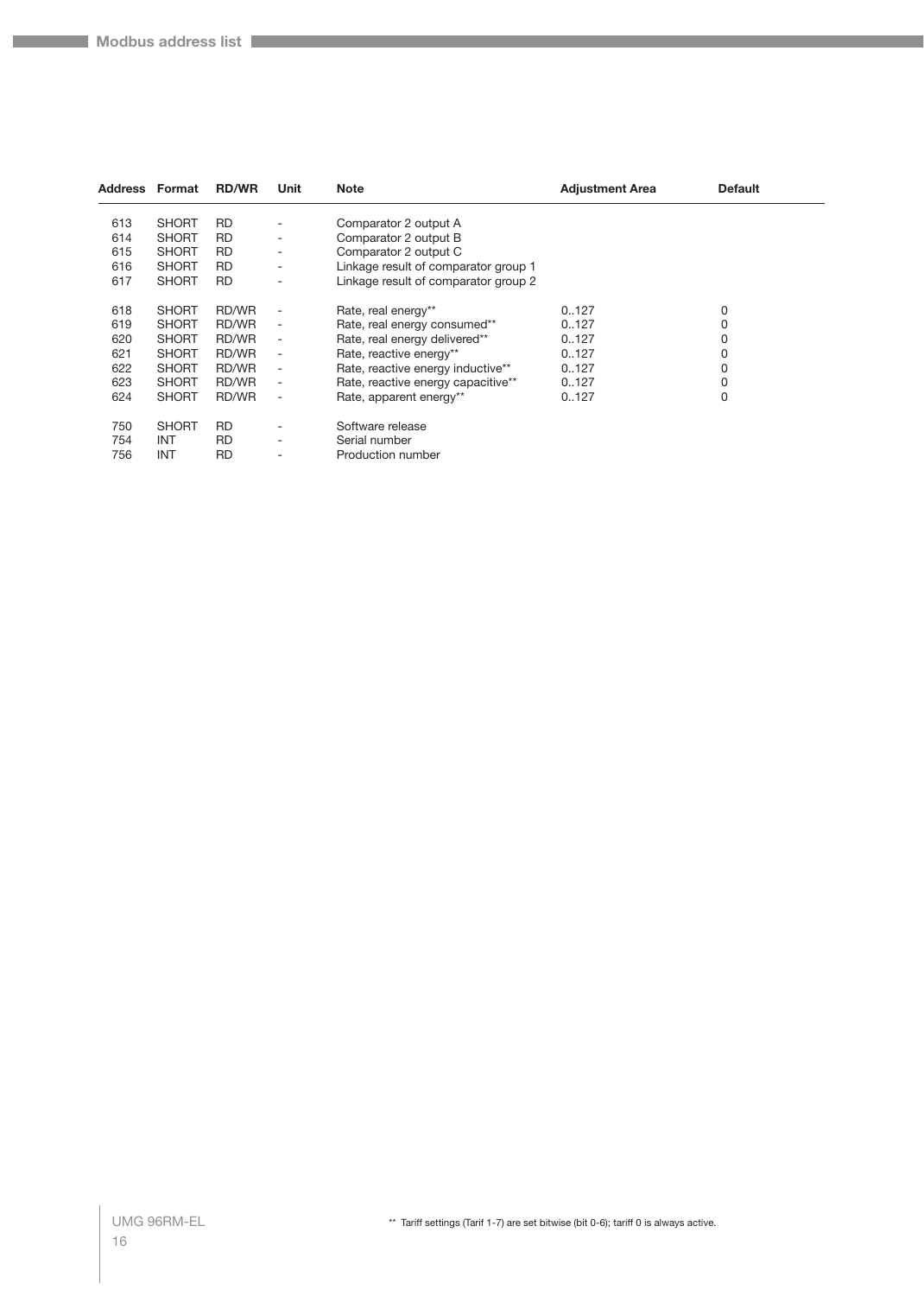# <span id="page-16-0"></span>**Adress list**

**Frequently required readings**

| <b>Address Format</b> |                              | <b>RD/WR</b>           | Unit                         | <b>Note</b>                                            | Index                                                                                                                                                                                                                                                                                                                                                                                                                                                                                                                                                                                                                                                              |  |
|-----------------------|------------------------------|------------------------|------------------------------|--------------------------------------------------------|--------------------------------------------------------------------------------------------------------------------------------------------------------------------------------------------------------------------------------------------------------------------------------------------------------------------------------------------------------------------------------------------------------------------------------------------------------------------------------------------------------------------------------------------------------------------------------------------------------------------------------------------------------------------|--|
| 19000                 | <b>FLOAT</b>                 | <b>RD</b>              | V                            | Voltage L1-N                                           | $[0] % \begin{center} % \includegraphics[width=\linewidth]{imagesSupplemental_3.png} % \end{center} % \caption { % Our method can be used for the use of the image. % Note that the \emph{DefNet}~\cite{bib66} as a function of the \emph{DefNet}~\cite{bib66} as a function of the \emph{DefNet}~\cite{bib66} as a function of the \emph{DefNet}~\cite{bib66} as a function of the \emph{DefNet}~\cite{bib66} as a function of the \emph{DefNet}~\cite{bib66} as a function of the \emph{DefNet}~\cite{bib66} as a function of the \emph{DefNet}~\cite{bib66} as a function of the \emph{DefNet}$                                                                 |  |
| 19002                 | <b>FLOAT</b>                 | <b>RD</b>              | ٧                            | Voltage L2-N                                           | $[1]$                                                                                                                                                                                                                                                                                                                                                                                                                                                                                                                                                                                                                                                              |  |
| 19004                 | <b>FLOAT</b>                 | <b>RD</b>              | ٧                            | Voltage L3-N                                           | $[2]$                                                                                                                                                                                                                                                                                                                                                                                                                                                                                                                                                                                                                                                              |  |
| 19006                 | <b>FLOAT</b>                 | <b>RD</b>              | ٧                            | Voltage L1-L2                                          | [0]                                                                                                                                                                                                                                                                                                                                                                                                                                                                                                                                                                                                                                                                |  |
| 19008                 | <b>FLOAT</b>                 | <b>RD</b>              | ٧                            | Voltage L2-L3                                          | $[1]$                                                                                                                                                                                                                                                                                                                                                                                                                                                                                                                                                                                                                                                              |  |
| 19010                 | <b>FLOAT</b>                 | <b>RD</b>              | ٧                            | Voltage L1-L3                                          | $[2]$                                                                                                                                                                                                                                                                                                                                                                                                                                                                                                                                                                                                                                                              |  |
| 19012                 | <b>FLOAT</b>                 | RD                     | Α                            | Current I L1                                           | [0]                                                                                                                                                                                                                                                                                                                                                                                                                                                                                                                                                                                                                                                                |  |
| 19014                 | <b>FLOAT</b>                 | <b>RD</b>              | Α                            | Current I L2                                           | $[1]$                                                                                                                                                                                                                                                                                                                                                                                                                                                                                                                                                                                                                                                              |  |
| 19016                 | <b>FLOAT</b>                 | <b>RD</b>              | Α                            | Current I L3                                           | $[2]$                                                                                                                                                                                                                                                                                                                                                                                                                                                                                                                                                                                                                                                              |  |
| 19018                 | <b>FLOAT</b>                 | <b>RD</b>              | Α                            | Vector sum; IN=I1+I2+I3                                | $[3]$                                                                                                                                                                                                                                                                                                                                                                                                                                                                                                                                                                                                                                                              |  |
| 19020                 | <b>FLOAT</b>                 | <b>RD</b>              | W                            | Real power P1 L1N                                      | $[0] % \begin{center} % \includegraphics[width=\linewidth]{imagesSupplemental_3.png} % \end{center} % \caption { % Our method is used for the method. % Note that the \emph{exponent} and \emph{exponent} is used for the \emph{exponent} and \emph{exponent} is used for the \emph{exponent} and \emph{exponent} is used for the \emph{exponent} and \emph{exponent} is used for the \emph{exponent} and \emph{exponent} is used for the \emph{exponent} and \emph{exponent} is used for the \emph{exponent} and \emph{exponent} is used for the \emph{exponent} and \emph{exponent} is used for the \emph{exponent} and \emph{exponent} is used for the$         |  |
| 19022                 | <b>FLOAT</b>                 | <b>RD</b>              | W                            | Real power P2 L2N                                      | $[1]$                                                                                                                                                                                                                                                                                                                                                                                                                                                                                                                                                                                                                                                              |  |
| 19024                 | <b>FLOAT</b>                 | <b>RD</b>              | W                            | Real power P3 L3N                                      | $[2]$                                                                                                                                                                                                                                                                                                                                                                                                                                                                                                                                                                                                                                                              |  |
| 19026                 | <b>FLOAT</b>                 | <b>RD</b>              | W                            | Sum; Psum3=P1+P2+P3                                    | $[3]$                                                                                                                                                                                                                                                                                                                                                                                                                                                                                                                                                                                                                                                              |  |
| 19028                 | <b>FLOAT</b>                 | <b>RD</b>              | VA                           | Apparent power S1 L1N                                  | $[0] % \begin{center} % \includegraphics[width=\linewidth]{imagesSupplemental_3.png} % \end{center} % \caption { % Our method is used for the method. % Note that the \emph{exponent} and \emph{exponent} is used for the \emph{exponent} and \emph{exponent} is used for the \emph{exponent} and \emph{exponent} is used for the \emph{exponent} and \emph{exponent} is used for the \emph{exponent} and \emph{exponent} is used for the \emph{exponent} and \emph{exponent} is used for the \emph{exponent} and \emph{exponent} is used for the \emph{exponent} and \emph{exponent} is used for the \emph{exponent} and \emph{exponent} is used for the$         |  |
| 19030                 | <b>FLOAT</b>                 | <b>RD</b>              | VA                           | Apparent power S2 L2N                                  | $[1]$                                                                                                                                                                                                                                                                                                                                                                                                                                                                                                                                                                                                                                                              |  |
| 19032                 | <b>FLOAT</b>                 | RD                     | VA                           | Apparent power S3 L3N                                  | $[2]$                                                                                                                                                                                                                                                                                                                                                                                                                                                                                                                                                                                                                                                              |  |
| 19034                 | <b>FLOAT</b>                 | <b>RD</b>              | VA                           | Sum; Ssum3=S1+S2+S3                                    | $[3]$                                                                                                                                                                                                                                                                                                                                                                                                                                                                                                                                                                                                                                                              |  |
| 19036                 | <b>FLOAT</b>                 | <b>RD</b>              | var                          | Fund. reactive power Q1 L1N                            | [0]                                                                                                                                                                                                                                                                                                                                                                                                                                                                                                                                                                                                                                                                |  |
| 19038                 | <b>FLOAT</b>                 | <b>RD</b>              | var                          | Fund. reactive power Q2 L2N                            | $[1]$                                                                                                                                                                                                                                                                                                                                                                                                                                                                                                                                                                                                                                                              |  |
| 19040                 | <b>FLOAT</b>                 | <b>RD</b>              | var                          | Fund. reactive power Q3 L3N                            | $[2]$                                                                                                                                                                                                                                                                                                                                                                                                                                                                                                                                                                                                                                                              |  |
| 19042                 | <b>FLOAT</b>                 | RD                     | var                          | Fund. Sum; Qsum3=Q1+Q2+Q3                              | $[3]$                                                                                                                                                                                                                                                                                                                                                                                                                                                                                                                                                                                                                                                              |  |
| 19044                 | <b>FLOAT</b>                 | <b>RD</b>              | $\overline{\phantom{m}}$     | CosPhi; UL1 IL1 (fundamental comp.)                    | [0]                                                                                                                                                                                                                                                                                                                                                                                                                                                                                                                                                                                                                                                                |  |
| 19046                 | <b>FLOAT</b>                 | <b>RD</b>              | $\qquad \qquad \blacksquare$ | CosPhi; UL2 IL2 (fundamental comp.)                    | $[1]$                                                                                                                                                                                                                                                                                                                                                                                                                                                                                                                                                                                                                                                              |  |
| 19048                 | <b>FLOAT</b>                 | <b>RD</b>              | ۰                            | CosPhi; UL3 IL3 (fundamental comp.)                    | $[2]$                                                                                                                                                                                                                                                                                                                                                                                                                                                                                                                                                                                                                                                              |  |
| 19050                 | <b>FLOAT</b>                 | <b>RD</b>              | Hz                           | Measured frequency                                     |                                                                                                                                                                                                                                                                                                                                                                                                                                                                                                                                                                                                                                                                    |  |
| 19052                 | <b>FLOAT</b>                 | RD                     | $\blacksquare$               | Rotation field; 1=right, 0=none, -1=left               |                                                                                                                                                                                                                                                                                                                                                                                                                                                                                                                                                                                                                                                                    |  |
| 19054                 | <b>FLOAT</b>                 | <b>RD</b>              | Wh                           | Real energy L1                                         | $[0] % \begin{center} % \includegraphics[width=\linewidth]{imagesSupplemental_3.png} % \end{center} % \caption { % Our method is used for the method. % Note that the \emph{exponent} and \emph{exponent} is used for the \emph{exponent} and \emph{exponent} is used for the \emph{exponent} and \emph{exponent} is used for the \emph{exponent} and \emph{exponent} is used for the \emph{exponent} and \emph{exponent} is used for the \emph{exponent} and \emph{exponent} is used for the \emph{exponent} and \emph{exponent} is used for the \emph{exponent} and \emph{exponent} is used for the \emph{exponent} and \emph{exponent} is used for the$         |  |
| 19056                 | <b>FLOAT</b>                 | <b>RD</b>              | Wh                           | Real energy L2                                         | [0]                                                                                                                                                                                                                                                                                                                                                                                                                                                                                                                                                                                                                                                                |  |
| 19058                 | <b>FLOAT</b>                 | <b>RD</b>              | Wh                           | Real energy L3                                         | $[0] % \begin{center} % \includegraphics[width=\linewidth]{imagesSupplemental_3.png} % \end{center} % \caption { % Our method is used for the method. % Note that the \emph{exponent} and \emph{exponent} is used for the \emph{exponent} and \emph{exponent} is used for the \emph{exponent} and \emph{exponent} is used for the \emph{exponent} and \emph{exponent} is used for the \emph{exponent} and \emph{exponent} is used for the \emph{exponent} and \emph{exponent} is used for the \emph{exponent} and \emph{exponent} is used for the \emph{exponent} and \emph{exponent} is used for the \emph{exponent} and \emph{exponent} is used for the$         |  |
| 19060                 | <b>FLOAT</b>                 | <b>RD</b>              | Wh                           | Real energy L1L3                                       | $[0] % \begin{center} % \includegraphics[width=\linewidth]{imagesSupplemental_3.png} % \end{center} % \caption { % Our method is used for the method. % Note that the \emph{exponent} and \emph{exponent} is used for the \emph{exponent} and \emph{exponent} is used for the \emph{exponent} and \emph{exponent} is used for the \emph{exponent} and \emph{exponent} is used for the \emph{exponent} and \emph{exponent} is used for the \emph{exponent} and \emph{exponent} is used for the \emph{exponent} and \emph{exponent} is used for the \emph{exponent} and \emph{exponent} is used for the \emph{exponent} and \emph{exponent} is used for the$         |  |
| 19062                 | <b>FLOAT</b>                 | RD                     | Wh                           | Real energy L1, consumed                               | [0]                                                                                                                                                                                                                                                                                                                                                                                                                                                                                                                                                                                                                                                                |  |
| 19064                 | <b>FLOAT</b>                 | <b>RD</b>              | Wh                           | Real energy L2, consumed                               | $[0] % \begin{center} % \includegraphics[width=\linewidth]{imagesSupplemental_3.png} % \end{center} % \caption { % Our method is used for the method. % Note that the \emph{exponent} and \emph{exponent} is used for the \emph{exponent} and \emph{exponent} is used for the \emph{exponent} and \emph{exponent} is used for the \emph{exponent} and \emph{exponent} is used for the \emph{exponent} and \emph{exponent} is used for the \emph{exponent} and \emph{exponent} is used for the \emph{exponent} and \emph{exponent} is used for the \emph{exponent} and \emph{exponent} is used for the \emph{exponent} and \emph{exponent} is used for the$         |  |
| 19066<br>19068        | <b>FLOAT</b>                 | <b>RD</b><br><b>RD</b> | Wh                           | Real energy L3, consumed                               | [0]                                                                                                                                                                                                                                                                                                                                                                                                                                                                                                                                                                                                                                                                |  |
| 19070                 | <b>FLOAT</b>                 | <b>RD</b>              | Wh                           | Real energy L1L3, consumed, rate 1                     | $[1]$                                                                                                                                                                                                                                                                                                                                                                                                                                                                                                                                                                                                                                                              |  |
| 19072                 | <b>FLOAT</b><br><b>FLOAT</b> | RD                     | Wh<br>Wh                     | Real energy L1, delivered<br>Real energy L2, delivered | [0]                                                                                                                                                                                                                                                                                                                                                                                                                                                                                                                                                                                                                                                                |  |
| 19074                 | <b>FLOAT</b>                 | <b>RD</b>              | Wh                           | Real energy L3, delivered                              | [0]<br>$[0] % \begin{center} % \includegraphics[width=\linewidth]{imagesSupplemental_3.png} % \end{center} % \caption { % Our method is used for the method. % Note that the \emph{exponent} and \emph{exponent} is used for the \emph{exponent} and \emph{exponent} is used for the \emph{exponent} and \emph{exponent} is used for the \emph{exponent} and \emph{exponent} is used for the \emph{exponent} and \emph{exponent} is used for the \emph{exponent} and \emph{exponent} is used for the \emph{exponent} and \emph{exponent} is used for the \emph{exponent} and \emph{exponent} is used for the \emph{exponent} and \emph{exponent} is used for the$  |  |
| 19076                 | <b>FLOAT</b>                 | <b>RD</b>              | Wh                           | Real energy L1L3, delivered                            | [0]                                                                                                                                                                                                                                                                                                                                                                                                                                                                                                                                                                                                                                                                |  |
| 19078                 | <b>FLOAT</b>                 | <b>RD</b>              | VAh                          | Apparent energy L1                                     | $[0] % \begin{center} % \includegraphics[width=\linewidth]{imagesSupplemental_3.png} % \end{center} % \caption { % Our method is used for the method. % Note that the \emph{exponent} and \emph{exponent} is used for the \emph{exponent} and \emph{exponent} is used for the \emph{exponent} and \emph{exponent} is used for the \emph{exponent} and \emph{exponent} is used for the \emph{exponent} and \emph{exponent} is used for the \emph{exponent} and \emph{exponent} is used for the \emph{exponent} and \emph{exponent} is used for the \emph{exponent} and \emph{exponent} is used for the \emph{exponent} and \emph{exponent} is used for the$         |  |
| 19080                 | <b>FLOAT</b>                 | <b>RD</b>              | VAh                          | Apparent energy L2                                     | $[0] % \begin{center} % \includegraphics[width=\linewidth]{imagesSupplemental_3.png} % \end{center} % \caption { % Our method can be used for the use of the image. % Note that the \emph{DefNet}~\cite{bib66} as a function of the \emph{DefNet}~\cite{bib66} as a function of the \emph{DefNet}~\cite{bib66} as a function of the \emph{DefNet}~\cite{bib66} as a function of the \emph{DefNet}~\cite{bib66} as a function of the \emph{DefNet}~\cite{bib66} as a function of the \emph{DefNet}~\cite{bib66} as a function of the \emph{DefNet}~\cite{bib66} as a function of the \emph{DefNet}$                                                                 |  |
| 19082                 | <b>FLOAT</b>                 | RD                     | VAh                          | Apparent energy L3                                     | [0]                                                                                                                                                                                                                                                                                                                                                                                                                                                                                                                                                                                                                                                                |  |
| 19084                 | <b>FLOAT</b>                 | <b>RD</b>              | VAh                          | Apparent energy L1L3                                   | $[0] % \begin{center} % \includegraphics[width=\linewidth]{imagesSupplemental_3.png} % \end{center} % \caption { % Our method can be used for the use of the image. % Note that the \emph{DefNet}~\cite{bib66} as a function of the \emph{DefNet}~\cite{bib66} as a function of the \emph{DefNet}~\cite{bib66} as a function of the \emph{DefNet}~\cite{bib66} as a function of the \emph{DefNet}~\cite{bib66} as a function of the \emph{DefNet}~\cite{bib66} as a function of the \emph{DefNet}~\cite{bib66} as a function of the \emph{DefNet}~\cite{bib66} as a function of the \emph{DefNet}$                                                                 |  |
| 19086                 | <b>FLOAT</b>                 | <b>RD</b>              | varh                         | Reactive energy L1                                     | [0]                                                                                                                                                                                                                                                                                                                                                                                                                                                                                                                                                                                                                                                                |  |
| 19088                 | <b>FLOAT</b>                 | <b>RD</b>              | varn                         | Reactive energy L2                                     | $[0] % \begin{center} % \includegraphics[width=\linewidth]{imagesSupplemental_3.png} % \end{center} % \caption { % Our method is used for the method. % Note that the \emph{exponent} and \emph{exponent} is used for the \emph{exponent} and \emph{exponent} is used for the \emph{exponent} and \emph{exponent} is used for the \emph{exponent} and \emph{exponent} is used for the \emph{exponent} and \emph{exponent} is used for the \emph{exponent} and \emph{exponent} is used for the \emph{exponent} and \emph{exponent} is used for the \emph{exponent} and \emph{exponent} is used for the \emph{exponent} and \emph{exponent} is used for the$         |  |
| 19090                 | <b>FLOAT</b>                 | <b>RD</b>              | varh                         | Reactive energy L3                                     | $[0] % \begin{center} % \includegraphics[width=\linewidth]{imagesSupplemental_3.png} % \end{center} % \caption { % Our method can be used for the use of the image. % Note that the \emph{DefNet}~\cite{bib66} as a function of the \emph{DefNet}~\cite{bib66} as a function of the \emph{DefNet}~\cite{bib66} as a function of the \emph{DefNet}~\cite{bib66} as a function of the \emph{DefNet}~\cite{bib66} as a function of the \emph{DefNet}~\cite{bib66} as a function of the \emph{DefNet}~\cite{bib66} as a function of the \emph{DefNet}~\cite{bib66} as a function of the \emph{DefNet}$                                                                 |  |
| 19092                 | <b>FLOAT</b>                 | <b>RD</b>              | varh                         | Reactive energy L1L3                                   | $\left[0\right]$                                                                                                                                                                                                                                                                                                                                                                                                                                                                                                                                                                                                                                                   |  |
| 19094                 | <b>FLOAT</b>                 | <b>RD</b>              | varh                         | Reactive energy ind. L1                                | $[0] % \begin{center} % \includegraphics[width=\linewidth]{imagesSupplemental_3.png} % \end{center} % \caption { % Our method is used for the method. % Note that the \emph{exponent} and the \emph{exponent} is used for the \emph{exponent} and the \emph{exponent} is used for the \emph{exponent} and the \emph{exponent} is used for the \emph{exponent} and the \emph{exponent} is used for the \emph{exponent} and the \emph{exponent} is used for the \emph{exponent} and the \emph{exponent} is used for the \emph{exponent} and the \emph{exponent} is used for the \emph{exponent} and the \emph{exponent} is used for the \emph{exponent} and the \em$ |  |
| 19096                 | <b>FLOAT</b>                 | <b>RD</b>              | varh                         | Reactive energy ind. L2                                | $[0] % \begin{center} % \includegraphics[width=\linewidth]{imagesSupplemental_3.png} % \end{center} % \caption { % Our method is used for the method. % Note that the \emph{exponent} and the \emph{exponent} is used for the \emph{exponent} and the \emph{exponent} is used for the \emph{exponent} and the \emph{exponent} is used for the \emph{exponent} and the \emph{exponent} is used for the \emph{exponent} and the \emph{exponent} is used for the \emph{exponent} and the \emph{exponent} is used for the \emph{exponent} and the \emph{exponent} is used for the \emph{exponent} and the \emph{exponent} is used for the \emph{exponent} and the \em$ |  |
| 19098                 | <b>FLOAT</b>                 | <b>RD</b>              | varh                         | Reactive energy ind. L3                                | $[0] % \begin{center} % \includegraphics[width=\linewidth]{imagesSupplemental_3.png} % \end{center} % \caption { % Our method can be used for the use of the image. % Note that the \emph{DefNet}~\cite{bib66} as a function of the \emph{DefNet}~\cite{bib66} as a function of the \emph{DefNet}~\cite{bib66} as a function of the \emph{DefNet}~\cite{bib66} as a function of the \emph{DefNet}~\cite{bib66} as a function of the \emph{DefNet}~\cite{bib66} as a function of the \emph{DefNet}~\cite{bib66} as a function of the \emph{DefNet}~\cite{bib66} as a function of the \emph{DefNet}$                                                                 |  |
| 19100                 | <b>FLOAT</b>                 | <b>RD</b>              | varh                         | Reactive energy ind. L1L3                              | $[0] % \begin{center} % \includegraphics[width=\linewidth]{imagesSupplemental_3.png} % \end{center} % \caption { % Our method can be used for the use of the image. % Note that the \emph{DefNet}~\cite{bib66} as a function of the \emph{DefNet}~\cite{bib66} as a function of the \emph{DefNet}~\cite{bib66} as a function of the \emph{DefNet}~\cite{bib66} as a function of the \emph{DefNet}~\cite{bib66} as a function of the \emph{DefNet}~\cite{bib66} as a function of the \emph{DefNet}~\cite{bib66} as a function of the \emph{DefNet}~\cite{bib66} as a function of the \emph{DefNet}$                                                                 |  |
| 19102                 | <b>FLOAT</b>                 | <b>RD</b>              | varh                         | Reactive energy cap. L1                                | $[0] % \begin{center} % \includegraphics[width=\linewidth]{imagesSupplemental_3.png} % \end{center} % \caption { % Our method can be used for the use of the image. % Note that the \emph{DefNet}~\cite{bib66} as a function of the \emph{DefNet}~\cite{bib66} as a function of the \emph{DefNet}~\cite{bib66} as a function of the \emph{DefNet}~\cite{bib66} as a function of the \emph{DefNet}~\cite{bib66} as a function of the \emph{DefNet}~\cite{bib66} as a function of the \emph{DefNet}~\cite{bib66} as a function of the \emph{DefNet}~\cite{bib66} as a function of the \emph{DefNet}$                                                                 |  |
| 19104                 | <b>FLOAT</b>                 | <b>RD</b>              | varh                         | Reactive energy cap. L2                                | $[0] % \begin{center} % \includegraphics[width=\linewidth]{imagesSupplemental_3.png} % \end{center} % \caption { % Our method can be used for the use of the image. % Note that the \emph{DefNet}~\cite{bib66} as a function of the \emph{DefNet}~\cite{bib66} as a function of the \emph{DefNet}~\cite{bib66} as a function of the \emph{DefNet}~\cite{bib66} as a function of the \emph{DefNet}~\cite{bib66} as a function of the \emph{DefNet}~\cite{bib66} as a function of the \emph{DefNet}~\cite{bib66} as a function of the \emph{DefNet}~\cite{bib66} as a function of the \emph{DefNet}$                                                                 |  |
| 19106                 | <b>FLOAT</b>                 | <b>RD</b>              | varh                         | Reactive energy cap. L3                                | $[0] % \begin{center} % \includegraphics[width=\linewidth]{imagesSupplemental_3.png} % \end{center} % \caption { % Our method can be used for the use of the image. % Note that the \emph{DefNet}~\cite{bib66} as a function of the \emph{DefNet}~\cite{bib66} as a function of the \emph{DefNet}~\cite{bib66} as a function of the \emph{DefNet}~\cite{bib66} as a function of the \emph{DefNet}~\cite{bib66} as a function of the \emph{DefNet}~\cite{bib66} as a function of the \emph{DefNet}~\cite{bib66} as a function of the \emph{DefNet}~\cite{bib66} as a function of the \emph{DefNet}$                                                                 |  |
| 19108                 | <b>FLOAT</b>                 | <b>RD</b>              | varh                         | Reactive energy cap. L1L3                              | $[0] % \begin{center} % \includegraphics[width=\linewidth]{imagesSupplemental_3.png} % \end{center} % \caption { % Our method can be used for the use of the image. % Note that the \emph{DefNet}~\cite{bib66} as a function of the \emph{DefNet}~\cite{bib66} as a function of the \emph{DefNet}~\cite{bib66} as a function of the \emph{DefNet}~\cite{bib66} as a function of the \emph{DefNet}~\cite{bib66} as a function of the \emph{DefNet}~\cite{bib66} as a function of the \emph{DefNet}~\cite{bib66} as a function of the \emph{DefNet}~\cite{bib66} as a function of the \emph{DefNet}$                                                                 |  |
| 19110                 | <b>FLOAT</b>                 | <b>RD</b>              | $\%$                         | Harmonic, THD U L1-N                                   | $[0] % \begin{center} % \includegraphics[width=\linewidth]{imagesSupplemental_3.png} % \end{center} % \caption { % Our method can be used for the use of the image. % Note that the \emph{DefNet}~\cite{bib66} as a function of the \emph{DefNet}~\cite{bib66} as a function of the \emph{DefNet}~\cite{bib66} as a function of the \emph{DefNet}~\cite{bib66} as a function of the \emph{DefNet}~\cite{bib66} as a function of the \emph{DefNet}~\cite{bib66} as a function of the \emph{DefNet}~\cite{bib66} as a function of the \emph{DefNet}~\cite{bib66} as a function of the \emph{DefNet}$                                                                 |  |
| 19112                 | <b>FLOAT</b>                 | <b>RD</b>              | %                            | Harmonic, THD U L2-N                                   | $[1]$                                                                                                                                                                                                                                                                                                                                                                                                                                                                                                                                                                                                                                                              |  |
| 19114                 | <b>FLOAT</b>                 | <b>RD</b>              | %                            | Harmonic, THD U L3-N                                   | $[2]$                                                                                                                                                                                                                                                                                                                                                                                                                                                                                                                                                                                                                                                              |  |
| 19116                 | <b>FLOAT</b>                 | <b>RD</b>              | %                            | Harmonic, THD I L1                                     | $[0] % \begin{center} % \includegraphics[width=\linewidth]{imagesSupplemental_3.png} % \end{center} % \caption { % Our method can be used for the use of the image. % Note that the \emph{DefNet}~\cite{bib66} as a function of the \emph{DefNet}~\cite{bib66} as a function of the \emph{DefNet}~\cite{bib66} as a function of the \emph{DefNet}~\cite{bib66} as a function of the \emph{DefNet}~\cite{bib66} as a function of the \emph{DefNet}~\cite{bib66} as a function of the \emph{DefNet}~\cite{bib66} as a function of the \emph{DefNet}~\cite{bib66} as a function of the \emph{DefNet}$                                                                 |  |
| 19118                 | <b>FLOAT</b>                 | <b>RD</b>              | %                            | Harmonic, THD I L2                                     | $[1]$                                                                                                                                                                                                                                                                                                                                                                                                                                                                                                                                                                                                                                                              |  |
| 19120                 | <b>FLOAT</b>                 | <b>RD</b>              | $\%$                         | Harmonic, THD I L3                                     | $[2]$                                                                                                                                                                                                                                                                                                                                                                                                                                                                                                                                                                                                                                                              |  |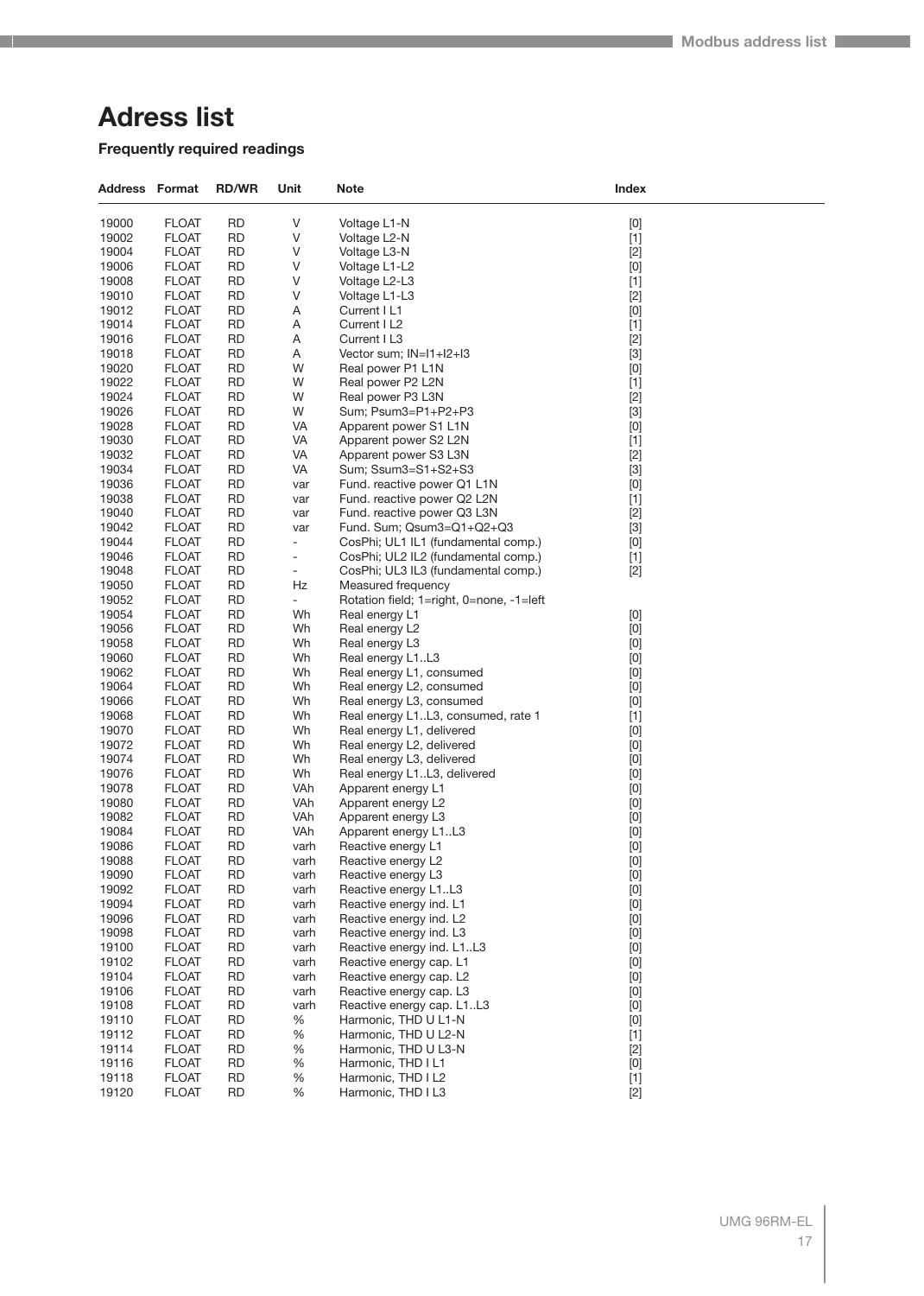#### <span id="page-17-0"></span>**Measured values, type float**

| <b>Address Format</b> |                              | <b>RD/WR</b>           | Unit                 | Note                                                                       | Index                                                                                                                                                                                                                                                                                                                                                                                                                                                                                                                                                                                                                                                                    |  |
|-----------------------|------------------------------|------------------------|----------------------|----------------------------------------------------------------------------|--------------------------------------------------------------------------------------------------------------------------------------------------------------------------------------------------------------------------------------------------------------------------------------------------------------------------------------------------------------------------------------------------------------------------------------------------------------------------------------------------------------------------------------------------------------------------------------------------------------------------------------------------------------------------|--|
| 800                   | <b>FLOAT</b>                 | <b>RD</b>              | Hz                   | Measured frequency                                                         |                                                                                                                                                                                                                                                                                                                                                                                                                                                                                                                                                                                                                                                                          |  |
| 802                   | <b>FLOAT</b>                 | <b>RD</b>              | V                    | Voltage, zero sequence                                                     |                                                                                                                                                                                                                                                                                                                                                                                                                                                                                                                                                                                                                                                                          |  |
| 804                   | <b>FLOAT</b>                 | RD                     | V                    | Voltage, negative sequence                                                 |                                                                                                                                                                                                                                                                                                                                                                                                                                                                                                                                                                                                                                                                          |  |
| 806                   | <b>FLOAT</b>                 | RD                     | V                    | Voltage, positive sequence                                                 |                                                                                                                                                                                                                                                                                                                                                                                                                                                                                                                                                                                                                                                                          |  |
| 808                   | <b>FLOAT</b>                 | <b>RD</b>              | V                    | Voltage U1 L1-N                                                            | $[0] % \begin{center} % \includegraphics[width=\linewidth]{imagesSupplemental_3.png} % \end{center} % \caption { % Our method can be used for the use of the image. % Note that the \emph{DefNet}~\cite{bib66} as a function of the \emph{DefNet}~\cite{bib66} as a function of the \emph{DefNet}~\cite{bib66} as a function of the \emph{DefNet}~\cite{bib66} as a function of the \emph{DefNet}~\cite{bib66} as a function of the \emph{DefNet}~\cite{bib66} as a function of the \emph{DefNet}~\cite{bib66} as a function of the \emph{DefNet}~\cite{bib66} as a function of the \emph{DefNet}$                                                                       |  |
| 810                   | <b>FLOAT</b>                 | RD                     | V                    | Voltage U2 L2-N                                                            | $[1]$                                                                                                                                                                                                                                                                                                                                                                                                                                                                                                                                                                                                                                                                    |  |
| 812                   | <b>FLOAT</b>                 | <b>RD</b>              | V                    | Voltage U3 L3-N                                                            | $[2]$                                                                                                                                                                                                                                                                                                                                                                                                                                                                                                                                                                                                                                                                    |  |
| 814                   | <b>FLOAT</b>                 | RD                     | V                    | Voltage U1 L1-L2                                                           | $[0] % \begin{center} % \includegraphics[width=\linewidth]{imagesSupplemental_3.png} % \end{center} % \caption { % Our method can be used for the use of the image. % Note that the \emph{DefNet}~\cite{bib66} as a function of the \emph{DefNet}~\cite{bib66} as a function of the \emph{DefNet}~\cite{bib66} as a function of the \emph{DefNet}~\cite{bib66} as a function of the \emph{DefNet}~\cite{bib66} as a function of the \emph{DefNet}~\cite{bib66} as a function of the \emph{DefNet}~\cite{bib66} as a function of the \emph{DefNet}~\cite{bib66} as a function of the \emph{DefNet}$                                                                       |  |
| 816                   | <b>FLOAT</b>                 | <b>RD</b>              | V                    | Voltage U2 L2-L3                                                           | $[1]$                                                                                                                                                                                                                                                                                                                                                                                                                                                                                                                                                                                                                                                                    |  |
| 818                   | <b>FLOAT</b>                 | <b>RD</b>              | V                    | Voltage U3 L3-L1                                                           | $[2]$                                                                                                                                                                                                                                                                                                                                                                                                                                                                                                                                                                                                                                                                    |  |
| 820                   | <b>FLOAT</b>                 | RD                     | ÷                    | Fund. power factor, CosPhi; ULN, IL1                                       | [0]                                                                                                                                                                                                                                                                                                                                                                                                                                                                                                                                                                                                                                                                      |  |
| 822                   | <b>FLOAT</b>                 | <b>RD</b>              | -                    | Fund. power factor, CosPhi; ULN, IL2                                       | $[1]$                                                                                                                                                                                                                                                                                                                                                                                                                                                                                                                                                                                                                                                                    |  |
| 824<br>826            | <b>FLOAT</b><br><b>FLOAT</b> | <b>RD</b><br><b>RD</b> | $\overline{a}$<br>÷, | Fund. power factor, CosPhi; ULN, IL3<br>Fund. Sum; CosPhisum3=P0sum3/Ssum3 | $[2]$<br>$[3]$                                                                                                                                                                                                                                                                                                                                                                                                                                                                                                                                                                                                                                                           |  |
| 828                   | <b>FLOAT</b>                 | <b>RD</b>              | ÷,                   | Power factor; UL1N, IL1                                                    |                                                                                                                                                                                                                                                                                                                                                                                                                                                                                                                                                                                                                                                                          |  |
| 830                   | <b>FLOAT</b>                 | RD                     | -                    | Power factor; UL2N, IL2                                                    | [0]<br>$[1]$                                                                                                                                                                                                                                                                                                                                                                                                                                                                                                                                                                                                                                                             |  |
| 832                   | <b>FLOAT</b>                 | <b>RD</b>              | -                    | Power factor; UL3N, IL3                                                    | $[2]$                                                                                                                                                                                                                                                                                                                                                                                                                                                                                                                                                                                                                                                                    |  |
| 834                   | <b>FLOAT</b>                 | <b>RD</b>              | -                    | Sum; Power factor sum3=Psum3/Ssum3                                         | $[3]$                                                                                                                                                                                                                                                                                                                                                                                                                                                                                                                                                                                                                                                                    |  |
| 836                   | <b>FLOAT</b>                 | <b>RD</b>              | %                    | THD, U L1N, bezogen auf U0 L1                                              | [0]                                                                                                                                                                                                                                                                                                                                                                                                                                                                                                                                                                                                                                                                      |  |
| 838                   | <b>FLOAT</b>                 | <b>RD</b>              | %                    | THD, U L2N, bezogen auf U0 L2                                              | $[1]$                                                                                                                                                                                                                                                                                                                                                                                                                                                                                                                                                                                                                                                                    |  |
| 840                   | <b>FLOAT</b>                 | <b>RD</b>              | %                    | THD, U L3N, bezogen auf U0 L3                                              | $[2]$                                                                                                                                                                                                                                                                                                                                                                                                                                                                                                                                                                                                                                                                    |  |
| 842                   | <b>FLOAT</b>                 | <b>RD</b>              | %                    | THD, U L1L2, bezogen auf U0 L1-L2                                          | $[0] % \begin{center} % \includegraphics[width=\linewidth]{imagesSupplemental_3.png} % \end{center} % \caption { % Our method can be used for the use of the image. % Note that the \emph{DefNet}~\cite{bib66} as a function of the \emph{DefNet}~\cite{bib66} as a function of the \emph{DefNet}~\cite{bib66} as a function of the \emph{DefNet}~\cite{bib66} as a function of the \emph{DefNet}~\cite{bib66} as a function of the \emph{DefNet}~\cite{bib66} as a function of the \emph{DefNet}~\cite{bib66} as a function of the \emph{DefNet}~\cite{bib66} as a function of the \emph{DefNet}$                                                                       |  |
| 844                   | <b>FLOAT</b>                 | <b>RD</b>              | %                    | THD, U L2L3, bezogen auf U0 L2-L3                                          | $[1]$                                                                                                                                                                                                                                                                                                                                                                                                                                                                                                                                                                                                                                                                    |  |
| 846                   | <b>FLOAT</b>                 | RD                     | %                    | THD, U L3L1, bezogen auf U0 L3-L1                                          | $[2]$                                                                                                                                                                                                                                                                                                                                                                                                                                                                                                                                                                                                                                                                    |  |
| 848                   | <b>FLOAT</b>                 | <b>RD</b>              | V                    | Voltage, real part U1 L1-N                                                 | [0]                                                                                                                                                                                                                                                                                                                                                                                                                                                                                                                                                                                                                                                                      |  |
| 850                   | <b>FLOAT</b>                 | <b>RD</b>              | V                    | Voltage, real part U2 L2-N                                                 | $[1]$                                                                                                                                                                                                                                                                                                                                                                                                                                                                                                                                                                                                                                                                    |  |
| 852                   | <b>FLOAT</b>                 | <b>RD</b>              | V                    | Voltage, real part U3 L3-N                                                 | $[2]$                                                                                                                                                                                                                                                                                                                                                                                                                                                                                                                                                                                                                                                                    |  |
| 854                   | <b>FLOAT</b>                 | <b>RD</b>              | V                    | Voltage, imaginary part U L1-N                                             | [0]                                                                                                                                                                                                                                                                                                                                                                                                                                                                                                                                                                                                                                                                      |  |
| 856                   | <b>FLOAT</b>                 | RD                     | V                    | Voltage, imaginary part U L2-N                                             | $[1]$                                                                                                                                                                                                                                                                                                                                                                                                                                                                                                                                                                                                                                                                    |  |
| 858                   | <b>FLOAT</b>                 | <b>RD</b>              | V                    | Voltage, imaginary part U L3-N                                             | $[2]$                                                                                                                                                                                                                                                                                                                                                                                                                                                                                                                                                                                                                                                                    |  |
| 860                   | <b>FLOAT</b>                 | <b>RD</b>              | Α                    | Current I1 L1                                                              | [0]                                                                                                                                                                                                                                                                                                                                                                                                                                                                                                                                                                                                                                                                      |  |
| 862                   | <b>FLOAT</b>                 | <b>RD</b>              | Α                    | Current I2 L2                                                              | $[1]$                                                                                                                                                                                                                                                                                                                                                                                                                                                                                                                                                                                                                                                                    |  |
| 864                   | <b>FLOAT</b>                 | <b>RD</b>              | Α                    | Current I3 L3                                                              | $[2]$                                                                                                                                                                                                                                                                                                                                                                                                                                                                                                                                                                                                                                                                    |  |
| 866                   | <b>FLOAT</b>                 | RD                     | Α                    | Vector sum; IN=11+12+13                                                    | $[3]$                                                                                                                                                                                                                                                                                                                                                                                                                                                                                                                                                                                                                                                                    |  |
| 868<br>870            | <b>FLOAT</b><br><b>FLOAT</b> | <b>RD</b><br><b>RD</b> | W<br>W               | Real power P1 L1-N<br>Real power P2 L2-N                                   | [0]                                                                                                                                                                                                                                                                                                                                                                                                                                                                                                                                                                                                                                                                      |  |
| 872                   | <b>FLOAT</b>                 | <b>RD</b>              | W                    | Real power P3 L3-N                                                         | $[1]$<br>$[2]$                                                                                                                                                                                                                                                                                                                                                                                                                                                                                                                                                                                                                                                           |  |
| 874                   | <b>FLOAT</b>                 | <b>RD</b>              | W                    | Sum; Psum3=P1+P2+P3                                                        | $[3]$                                                                                                                                                                                                                                                                                                                                                                                                                                                                                                                                                                                                                                                                    |  |
| 876                   | <b>FLOAT</b>                 | RD                     | var                  | Fund. reactive power Q1 L1-N                                               | [0]                                                                                                                                                                                                                                                                                                                                                                                                                                                                                                                                                                                                                                                                      |  |
| 878                   | <b>FLOAT</b>                 | <b>RD</b>              | var                  | Fund. reactive power Q2 L2-N                                               | $[1]$                                                                                                                                                                                                                                                                                                                                                                                                                                                                                                                                                                                                                                                                    |  |
| 880                   | <b>FLOAT</b>                 | <b>RD</b>              | var                  | Fund. reactive power Q3 L3-N                                               | $[2]$                                                                                                                                                                                                                                                                                                                                                                                                                                                                                                                                                                                                                                                                    |  |
| 882                   | <b>FLOAT</b>                 | <b>RD</b>              | var                  | Fund. Sum; Qsum3=Q1+Q2+Q3                                                  | $[3]$                                                                                                                                                                                                                                                                                                                                                                                                                                                                                                                                                                                                                                                                    |  |
| 884                   | <b>FLOAT</b>                 | <b>RD</b>              | VA                   | Apparent power S1 L1-N                                                     | $[0] % \begin{center} % \includegraphics[width=\linewidth]{imagesSupplemental_3.png} % \end{center} % \caption { % Our method can be used for the use of the image. % Note that the \emph{Def}(i) and the \emph{Def}(i) are the same and the \emph{Def}(i) and the \emph{Def}(i) are the same. % } % \label{fig:Defin_3} %$                                                                                                                                                                                                                                                                                                                                              |  |
| 886                   | <b>FLOAT</b>                 | <b>RD</b>              | VA                   | Apparent power S2 L2-N                                                     | $[1]$                                                                                                                                                                                                                                                                                                                                                                                                                                                                                                                                                                                                                                                                    |  |
| 888                   | <b>FLOAT</b>                 | <b>RD</b>              | VA                   | Apparent power S3 L3-N                                                     | $[2]$                                                                                                                                                                                                                                                                                                                                                                                                                                                                                                                                                                                                                                                                    |  |
| 890                   | <b>FLOAT</b>                 | <b>RD</b>              | VA                   | Sum; Ssum3=S1+S2+S3                                                        | $[3]$                                                                                                                                                                                                                                                                                                                                                                                                                                                                                                                                                                                                                                                                    |  |
| 892                   | <b>FLOAT</b>                 | <b>RD</b>              | W                    | Fund. real power P01 L1-N                                                  | $[0] % \begin{center} % \includegraphics[width=\linewidth]{imagesSupplemental_3.png} % \end{center} % \caption { % Our method can be used for the use of the image. % Note that the \emph{DefNet}~\cite{bib66} as a function of the \emph{DefNet}~\cite{bib66} as a function of the \emph{DefNet}~\cite{bib66} as a function of the \emph{DefNet}~\cite{bib66} as a function of the \emph{DefNet}~\cite{bib66} as a function of the \emph{DefNet}~\cite{bib66} as a function of the \emph{DefNet}~\cite{bib66} as a function of the \emph{DefNet}~\cite{bib66} as a function of the \emph{DefNet}$                                                                       |  |
| 894                   | <b>FLOAT</b>                 | <b>RD</b>              | W                    | Fund. real power P02 L2-N                                                  | $[1]$                                                                                                                                                                                                                                                                                                                                                                                                                                                                                                                                                                                                                                                                    |  |
| 896                   | <b>FLOAT</b>                 | <b>RD</b>              | W                    | Fund. real power P03 L3-N                                                  | $[2]$                                                                                                                                                                                                                                                                                                                                                                                                                                                                                                                                                                                                                                                                    |  |
| 898                   | <b>FLOAT</b>                 | <b>RD</b>              | W                    | Fund. Sum; P0sum3=P01+P02+P03                                              | $[3]$                                                                                                                                                                                                                                                                                                                                                                                                                                                                                                                                                                                                                                                                    |  |
| 900                   | <b>FLOAT</b>                 | <b>RD</b>              | var                  | Harmonic distortion power D1 L1-N                                          | [0]                                                                                                                                                                                                                                                                                                                                                                                                                                                                                                                                                                                                                                                                      |  |
| 902                   | <b>FLOAT</b>                 | <b>RD</b>              | var                  | Harmonic distortion power D2 L2-N                                          | $[1]$                                                                                                                                                                                                                                                                                                                                                                                                                                                                                                                                                                                                                                                                    |  |
| 904<br>906            | <b>FLOAT</b><br><b>FLOAT</b> | <b>RD</b><br><b>RD</b> | var                  | Harmonic distortion power D3 L3-N<br>Sum; Dsum3=D1+D2+D3                   | $[2]$                                                                                                                                                                                                                                                                                                                                                                                                                                                                                                                                                                                                                                                                    |  |
| 908                   | <b>FLOAT</b>                 | <b>RD</b>              | var<br>%             | THDI1 I1, bezogen auf I01                                                  | $[3]$<br>$[0] % \begin{center} % \includegraphics[width=\linewidth]{imagesSupplemental_3.png} % \end{center} % \caption { % Our method can be used for the use of the image. % Note that the \emph{DefNet}~\cite{bib66} as a function of the \emph{DefNet}~\cite{bib66} as a function of the \emph{DefNet}~\cite{bib66} as a function of the \emph{DefNet}~\cite{bib66} as a function of the \emph{DefNet}~\cite{bib66} as a function of the \emph{DefNet}~\cite{bib66} as a function of the \emph{DefNet}~\cite{bib66} as a function of the \emph{DefNet}~\cite{bib66} as a function of the \emph{DefNet}$                                                              |  |
| 910                   | <b>FLOAT</b>                 | <b>RD</b>              | %                    | THDI2 I2, bezogen auf I02                                                  | $[1]$                                                                                                                                                                                                                                                                                                                                                                                                                                                                                                                                                                                                                                                                    |  |
| 912                   | <b>FLOAT</b>                 | <b>RD</b>              | %                    | THDI3 I3, bezogen auf I03                                                  | $[2]$                                                                                                                                                                                                                                                                                                                                                                                                                                                                                                                                                                                                                                                                    |  |
| 914                   | <b>FLOAT</b>                 | <b>RD</b>              | %                    | TDDI1 I1, bezogen auf den Nenn-Laststrom                                   | $[0] % \begin{center} % \includegraphics[width=\linewidth]{imagesSupplemental_3.png} % \end{center} % \caption { % Our method can be used for the use of the image. % Note that the \emph{DefNet}~\cite{bib66} as a function of the \emph{DefNet}~\cite{bib66} as a function of the \emph{DefNet}~\cite{bib66} as a function of the \emph{DefNet}~\cite{bib66} as a function of the \emph{DefNet}~\cite{bib66} as a function of the \emph{DefNet}~\cite{bib66} as a function of the \emph{DefNet}~\cite{bib66} as a function of the \emph{DefNet}~\cite{bib66} as a function of the \emph{DefNet}$                                                                       |  |
| 916                   | <b>FLOAT</b>                 | <b>RD</b>              | %                    | TDDI2 I2, bezogen auf den Nenn-Laststrom                                   | $[1]$                                                                                                                                                                                                                                                                                                                                                                                                                                                                                                                                                                                                                                                                    |  |
| 918                   | <b>FLOAT</b>                 | <b>RD</b>              | %                    | TDDI3 I3, bezogen auf den Nenn-Laststrom                                   | $[2]$                                                                                                                                                                                                                                                                                                                                                                                                                                                                                                                                                                                                                                                                    |  |
| 920                   | <b>FLOAT</b>                 | <b>RD</b>              | A                    | Current, zero sequence                                                     |                                                                                                                                                                                                                                                                                                                                                                                                                                                                                                                                                                                                                                                                          |  |
| 922                   | <b>FLOAT</b>                 | <b>RD</b>              | Α                    | Current, negative sequence                                                 |                                                                                                                                                                                                                                                                                                                                                                                                                                                                                                                                                                                                                                                                          |  |
| 924                   | <b>FLOAT</b>                 | <b>RD</b>              | Α                    | Current, positive sequence                                                 |                                                                                                                                                                                                                                                                                                                                                                                                                                                                                                                                                                                                                                                                          |  |
| 926                   | <b>FLOAT</b>                 | <b>RD</b>              | Α                    | Current, real part I L1                                                    | $[0] % \begin{center} % \includegraphics[width=\linewidth]{imagesSupplemental_3.png} % \end{center} % \caption { % Our method can be used for the use of the image. % Note that the \emph{Def}(i) and the \emph{Def}(i) are the same as a function of the image. % Note that the \emph{Def}(i) and the \emph{Def}(i) are the same as a function of the image. % Note that the \emph{Def}(i) and the \emph{Def}(i) are the same as a function of the image. % } % \label{fig:Def}(i) and the \emph{Def}(i) are the same as a function of the image. % Note that the \emph{Def}(i) and the \emph{Def}(i) are the same as a function of the image. % } % \label{fig:Def}(i$ |  |
| 928                   | <b>FLOAT</b>                 | <b>RD</b>              | Α                    | Current, real part I L2                                                    | $[1]$                                                                                                                                                                                                                                                                                                                                                                                                                                                                                                                                                                                                                                                                    |  |
| 930                   | <b>FLOAT</b>                 | <b>RD</b>              | Α                    | Current, real part I L3                                                    | $[2]$                                                                                                                                                                                                                                                                                                                                                                                                                                                                                                                                                                                                                                                                    |  |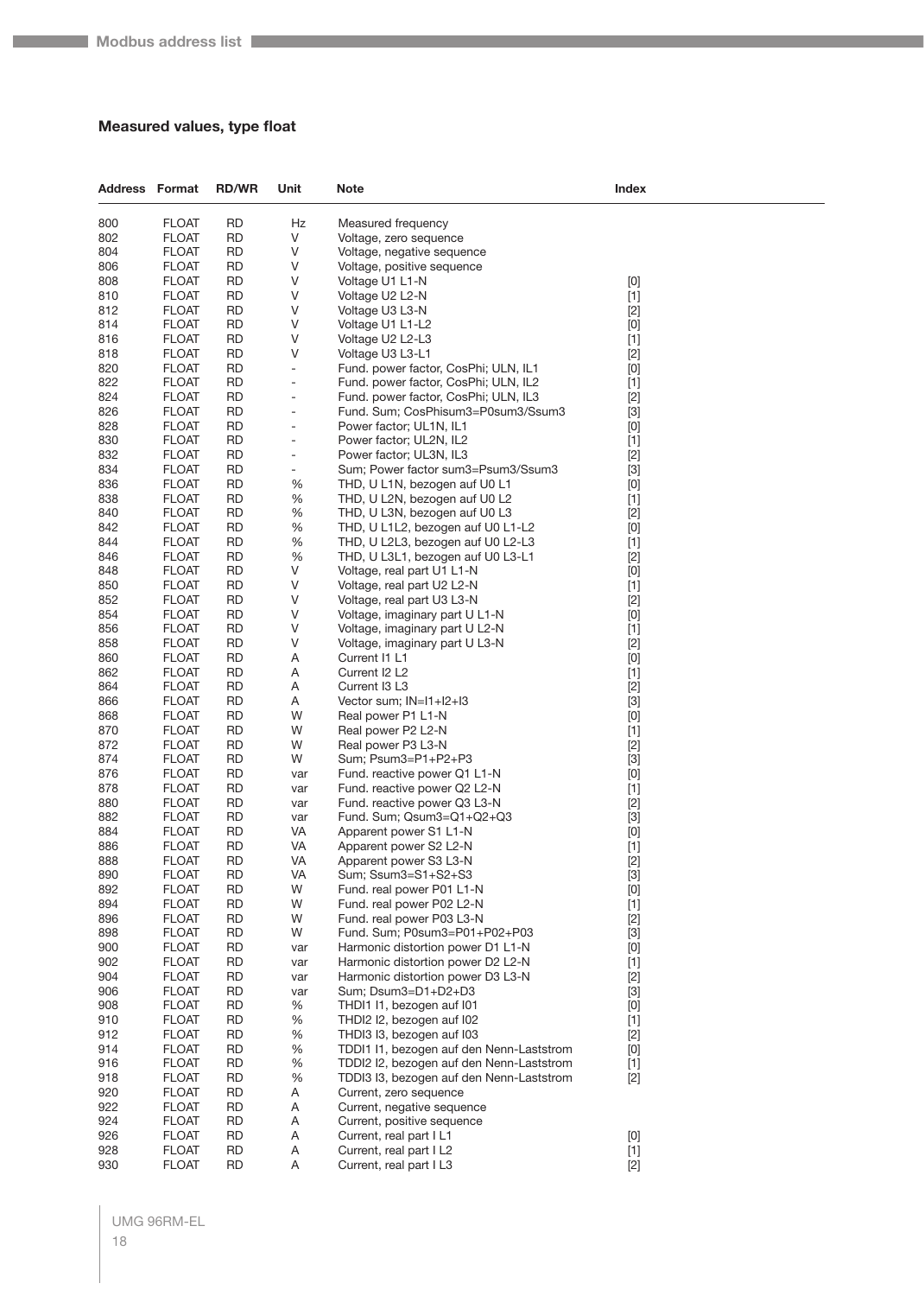| <b>Address Format</b> |              | <b>RD/WR</b> | Unit      | <b>Note</b>                              | <b>Index</b> |  |
|-----------------------|--------------|--------------|-----------|------------------------------------------|--------------|--|
| 932                   | <b>FLOAT</b> | <b>RD</b>    | A         | Current, imaginary part I L1             | [0]          |  |
| 934                   | <b>FLOAT</b> | <b>RD</b>    | A         | Current, imaginary part I L2             | [1]          |  |
| 936                   | <b>FLOAT</b> | <b>RD</b>    | A         | Current, imaginary part I L3             | $[2]$        |  |
| 938                   | <b>FLOAT</b> | <b>RD</b>    | ۰.        | Rotation field; 1=right, 0=none, -1=left |              |  |
| 940                   | <b>FLOAT</b> | <b>RD</b>    | <b>Hz</b> | Frequency 200 ms                         |              |  |
| 5910                  | <b>FLOAT</b> | <b>RD</b>    |           | Crest factor, U L1                       |              |  |
| 5912                  | <b>FLOAT</b> | <b>RD</b>    |           | Crest factor, U L2                       |              |  |
| 5914                  | <b>FLOAT</b> | <b>RD</b>    |           | Crest factor, U L3                       |              |  |
| 5916                  | <b>FLOAT</b> | <b>RD</b>    |           | Crest factor, I L1                       |              |  |
| 5918                  | <b>FLOAT</b> | <b>RD</b>    |           | Crest factor, I L2                       |              |  |
| 5920                  | <b>FLOAT</b> | <b>RD</b>    |           | Crest factor, I L3                       |              |  |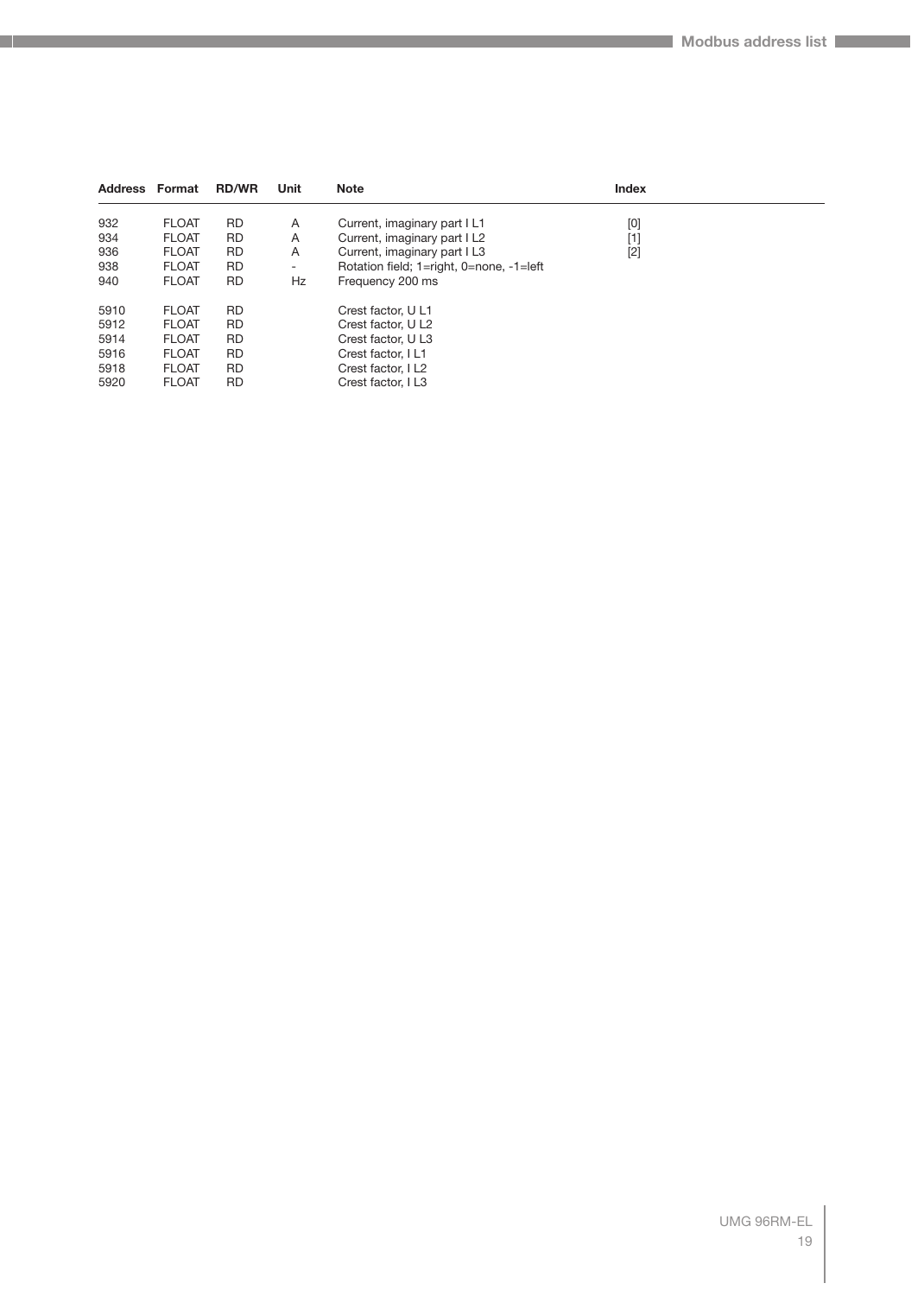#### <span id="page-19-0"></span>**Measured values, type short**

| <b>Address Format</b> |                       | <b>RD/WR</b>           | Unit                         | Note                                                                 | <b>Index</b>                                                                                                                                                                                                                                                                                                                                                                                                                                                                                                                                                                                       | <b>Resolution</b> |
|-----------------------|-----------------------|------------------------|------------------------------|----------------------------------------------------------------------|----------------------------------------------------------------------------------------------------------------------------------------------------------------------------------------------------------------------------------------------------------------------------------------------------------------------------------------------------------------------------------------------------------------------------------------------------------------------------------------------------------------------------------------------------------------------------------------------------|-------------------|
| 3526                  | <b>SHORT</b>          | <b>RD</b>              | Hz                           | measured frequency                                                   |                                                                                                                                                                                                                                                                                                                                                                                                                                                                                                                                                                                                    | 0,01              |
| 3527                  | SHORT                 | <b>RD</b>              | V                            | Voltage, zero sequence                                               |                                                                                                                                                                                                                                                                                                                                                                                                                                                                                                                                                                                                    | 0,1               |
| 3528                  | SHORT                 | <b>RD</b>              | V                            | Voltage, negative sequence                                           |                                                                                                                                                                                                                                                                                                                                                                                                                                                                                                                                                                                                    | 0,1               |
| 3529                  | <b>SHORT</b>          | RD                     | V                            | Voltage, positive sequence                                           |                                                                                                                                                                                                                                                                                                                                                                                                                                                                                                                                                                                                    | 0,1               |
| 3530                  | <b>SHORT</b>          | <b>RD</b>              | V                            | Voltage U1 L1-N                                                      | $[0]$                                                                                                                                                                                                                                                                                                                                                                                                                                                                                                                                                                                              | 0,1               |
| 3531                  | SHORT                 | <b>RD</b>              | V                            | Voltage U2 L2-N                                                      | $[1]$                                                                                                                                                                                                                                                                                                                                                                                                                                                                                                                                                                                              | 0,1               |
| 3532                  | SHORT                 | <b>RD</b>              | $\vee$                       | Voltage U3 L3-N                                                      | $[2]$                                                                                                                                                                                                                                                                                                                                                                                                                                                                                                                                                                                              | 0,1               |
| 3533<br>3534          | SHORT<br><b>SHORT</b> | <b>RD</b><br>RD        | V<br>V                       | Voltage U1 L1-L2                                                     | $[0]$                                                                                                                                                                                                                                                                                                                                                                                                                                                                                                                                                                                              | 0,1               |
| 3535                  | SHORT                 | <b>RD</b>              | V                            | Voltage U2 L2-L3<br>Voltage U3 L3-L1                                 | $[1]$<br>$[2]$                                                                                                                                                                                                                                                                                                                                                                                                                                                                                                                                                                                     | 0,1<br>0,1        |
| 3776                  | SHORT                 | <b>RD</b>              | $\overline{\phantom{a}}$     | Fund. power factor, CosPhi; UL1-N IL1                                | [0]                                                                                                                                                                                                                                                                                                                                                                                                                                                                                                                                                                                                | 0,01              |
| 3777                  | SHORT                 | <b>RD</b>              | $\overline{a}$               | Fund. power factor, CosPhi; UL2-N IL2                                | $[1]$                                                                                                                                                                                                                                                                                                                                                                                                                                                                                                                                                                                              | 0,01              |
| 3778                  | SHORT                 | <b>RD</b>              | $\qquad \qquad \blacksquare$ | Fund. power factor, CosPhi; UL3-N IL3                                | $[2]$                                                                                                                                                                                                                                                                                                                                                                                                                                                                                                                                                                                              | 0,01              |
| 3779                  | SHORT                 | <b>RD</b>              | $\overline{a}$               | Fund. Sum; CosPhisum3=P0sum3/Ssum3                                   | $[3]$                                                                                                                                                                                                                                                                                                                                                                                                                                                                                                                                                                                              | 0,01              |
| 3780                  | <b>SHORT</b>          | <b>RD</b>              | $\qquad \qquad \blacksquare$ | Power factor; UL1-N IL1                                              | $[0]$                                                                                                                                                                                                                                                                                                                                                                                                                                                                                                                                                                                              | 0,01              |
| 3781                  | SHORT                 | <b>RD</b>              | ÷,                           | Power factor; UL2-N IL2                                              | $[1]$                                                                                                                                                                                                                                                                                                                                                                                                                                                                                                                                                                                              | 0,01              |
| 3782                  | SHORT                 | <b>RD</b>              | ÷                            | Power factor; UL3-N IL3                                              | $[2]$                                                                                                                                                                                                                                                                                                                                                                                                                                                                                                                                                                                              | 0,01              |
| 3783                  | SHORT                 | <b>RD</b>              | -                            | Sum; Power factor sum3=Psum3/Ssum3                                   | $[3]$                                                                                                                                                                                                                                                                                                                                                                                                                                                                                                                                                                                              |                   |
| 3784                  | <b>SHORT</b>          | RD                     | $\%$                         | THD U L1-N                                                           | $[0]$                                                                                                                                                                                                                                                                                                                                                                                                                                                                                                                                                                                              | 0,1               |
| 3785                  | <b>SHORT</b>          | <b>RD</b>              | $\%$                         | THD U L2-N                                                           | $[1]$                                                                                                                                                                                                                                                                                                                                                                                                                                                                                                                                                                                              | 0,1               |
| 3786                  | SHORT                 | <b>RD</b>              | %                            | THD U L3-N                                                           | $[2]$                                                                                                                                                                                                                                                                                                                                                                                                                                                                                                                                                                                              | 0,1               |
| 3787                  | SHORT                 | <b>RD</b>              | $\%$                         | THD U L1-L2                                                          | $[0]$                                                                                                                                                                                                                                                                                                                                                                                                                                                                                                                                                                                              | 0,1               |
| 3788                  | SHORT                 | <b>RD</b>              | $\%$                         | THD U L2-L3                                                          | $[1]$                                                                                                                                                                                                                                                                                                                                                                                                                                                                                                                                                                                              | 0,1               |
| 3789<br>3790          | SHORT<br><b>SHORT</b> | RD<br><b>RD</b>        | %<br>V                       | THD U L3-L1                                                          | $[2]$                                                                                                                                                                                                                                                                                                                                                                                                                                                                                                                                                                                              | 0,1<br>0,1        |
| 3791                  | SHORT                 | <b>RD</b>              | V                            | Voltage, real part U L1-N<br>Voltage, real part U L2-N               | $[0]$<br>$[1]$                                                                                                                                                                                                                                                                                                                                                                                                                                                                                                                                                                                     | 0,1               |
| 3792                  | SHORT                 | <b>RD</b>              | V                            | Voltage, real part U L3-N                                            | $[2]$                                                                                                                                                                                                                                                                                                                                                                                                                                                                                                                                                                                              | 0,1               |
| 3793                  | SHORT                 | <b>RD</b>              | V                            | Voltage, imaginary part U L1-N                                       | [0]                                                                                                                                                                                                                                                                                                                                                                                                                                                                                                                                                                                                | 0,1               |
| 3794                  | SHORT                 | RD                     | V                            | Voltage, imaginary part U L2-N                                       | $[1]$                                                                                                                                                                                                                                                                                                                                                                                                                                                                                                                                                                                              | 0,1               |
| 3795                  | <b>SHORT</b>          | <b>RD</b>              | $\vee$                       | Voltage, imaginary part U L3-N                                       | $[2]$                                                                                                                                                                                                                                                                                                                                                                                                                                                                                                                                                                                              | 0,1               |
| 3916                  | SHORT                 | <b>RD</b>              | mA                           | Current I L1                                                         | [0]                                                                                                                                                                                                                                                                                                                                                                                                                                                                                                                                                                                                | 1                 |
| 3917                  | SHORT                 | <b>RD</b>              | mA                           | Current I L2                                                         | $[1]$                                                                                                                                                                                                                                                                                                                                                                                                                                                                                                                                                                                              | 1                 |
| 3918                  | SHORT                 | <b>RD</b>              | mA                           | Current I L3                                                         | $[2]$                                                                                                                                                                                                                                                                                                                                                                                                                                                                                                                                                                                              | 1                 |
| 3919                  | SHORT                 | RD                     | mA                           | Vector sum; IN=I1+I2+I3                                              | $[3]$                                                                                                                                                                                                                                                                                                                                                                                                                                                                                                                                                                                              | 1                 |
| 3920                  | <b>SHORT</b>          | <b>RD</b>              | W                            | Real power P L1-N                                                    | $[0]$                                                                                                                                                                                                                                                                                                                                                                                                                                                                                                                                                                                              | 0,1               |
| 3921                  | SHORT                 | <b>RD</b>              | W                            | Real power P L2-N                                                    | $[1]$                                                                                                                                                                                                                                                                                                                                                                                                                                                                                                                                                                                              | 0,1               |
| 3922                  | SHORT                 | <b>RD</b>              | W                            | Real power P L3-N                                                    | $[2]$                                                                                                                                                                                                                                                                                                                                                                                                                                                                                                                                                                                              | 0,1               |
| 3923<br>3924          | <b>SHORT</b>          | <b>RD</b>              | W                            | Sum; Psum3=P1+P2+P3<br>Fund. reactive power Q L1-N                   | $[3]$                                                                                                                                                                                                                                                                                                                                                                                                                                                                                                                                                                                              | $\mathbf{1}$      |
| 3925                  | SHORT<br><b>SHORT</b> | RD<br><b>RD</b>        | var<br>var                   | Fund. reactive power Q L2-N                                          | $[0]$<br>$[1]$                                                                                                                                                                                                                                                                                                                                                                                                                                                                                                                                                                                     | 0,1<br>0,1        |
| 3926                  | SHORT                 | <b>RD</b>              | var                          | Fund. reactive power Q L3-N                                          | $[2]$                                                                                                                                                                                                                                                                                                                                                                                                                                                                                                                                                                                              | 0,1               |
| 3927                  | SHORT                 | RD                     | var                          | Fund. Sum; Qsum3=Q1+Q2+Q3                                            | $[3]$                                                                                                                                                                                                                                                                                                                                                                                                                                                                                                                                                                                              | 0,1               |
| 3928                  | SHORT                 | <b>RD</b>              | VA                           | Apparent power S L1-N                                                | [0]                                                                                                                                                                                                                                                                                                                                                                                                                                                                                                                                                                                                | 0,1               |
| 3929                  | SHORT                 | <b>RD</b>              | VA                           | Apparent power S L2-N                                                | $[1]$                                                                                                                                                                                                                                                                                                                                                                                                                                                                                                                                                                                              | 0,1               |
| 3930                  | <b>SHORT</b>          | <b>RD</b>              | VA                           | Apparent power S L3-N                                                | $[2]$                                                                                                                                                                                                                                                                                                                                                                                                                                                                                                                                                                                              | 0,1               |
| 3931                  | SHORT                 | <b>RD</b>              | VA                           | Sum; Ssum3=S1+S2+S3                                                  | $[3]$                                                                                                                                                                                                                                                                                                                                                                                                                                                                                                                                                                                              | 1                 |
| 3932                  | SHORT                 | <b>RD</b>              | W                            | Fund. real power P0 L1-N                                             | $[0] % \begin{center} % \includegraphics[width=\linewidth]{imagesSupplemental_3.png} % \end{center} % \caption { % Our method can be used for the use of the image. % Note that the \emph{Def}(i) and the \emph{Def}(i) are the same and the \emph{Def}(i) and the \emph{Def}(i) are the same. % } % \label{fig:Defin_3} %$                                                                                                                                                                                                                                                                        | 0,1               |
| 3933                  | SHORT                 | <b>RD</b>              | W                            | Fund. real power P0 L2-N                                             | $[1]$                                                                                                                                                                                                                                                                                                                                                                                                                                                                                                                                                                                              | 0,1               |
| 3934                  | <b>SHORT</b>          | <b>RD</b>              | W                            | Fund. real power P0 L3-N                                             | $[2]$                                                                                                                                                                                                                                                                                                                                                                                                                                                                                                                                                                                              | 0,1               |
| 3935                  | <b>SHORT</b>          | <b>RD</b>              | W                            | Fund. Sum; CosPhisum3=P0sum3/Ssum3                                   | $[3]$                                                                                                                                                                                                                                                                                                                                                                                                                                                                                                                                                                                              | $\mathbf{1}$      |
| 3936                  | SHORT                 | <b>RD</b><br><b>RD</b> | var                          | Harmonic distortion power D L1-N<br>Harmonic distortion power D L2-N | [0]                                                                                                                                                                                                                                                                                                                                                                                                                                                                                                                                                                                                | 0,1               |
| 3937<br>3938          | <b>SHORT</b><br>SHORT | <b>RD</b>              | var                          | Harmonic distortion power D L3-N                                     | $[1]$<br>$[2]$                                                                                                                                                                                                                                                                                                                                                                                                                                                                                                                                                                                     | 0,1<br>0,1        |
| 3939                  | <b>SHORT</b>          | <b>RD</b>              | var<br>var                   | Sum; Dsum3=D1+D2+D3                                                  | $[3]$                                                                                                                                                                                                                                                                                                                                                                                                                                                                                                                                                                                              | 1.                |
| 3940                  | <b>SHORT</b>          | <b>RD</b>              | %                            | THD I1                                                               | $[0]$                                                                                                                                                                                                                                                                                                                                                                                                                                                                                                                                                                                              | 0,1               |
| 3941                  | SHORT                 | <b>RD</b>              | %                            | THD <sub>12</sub>                                                    | $[1]$                                                                                                                                                                                                                                                                                                                                                                                                                                                                                                                                                                                              | 0,1               |
| 3942                  | SHORT                 | <b>RD</b>              | $\%$                         | THD I3                                                               | $[2]$                                                                                                                                                                                                                                                                                                                                                                                                                                                                                                                                                                                              | 0,1               |
| 3943                  | SHORT                 | <b>RD</b>              | $\%$                         | TDD I1                                                               | $[0]$                                                                                                                                                                                                                                                                                                                                                                                                                                                                                                                                                                                              | 0,1               |
| 3944                  | <b>SHORT</b>          | <b>RD</b>              | $\%$                         | TDD 12                                                               | $[1]$                                                                                                                                                                                                                                                                                                                                                                                                                                                                                                                                                                                              | 0,1               |
| 3945                  | <b>SHORT</b>          | <b>RD</b>              | %                            | TDD I3                                                               | $[2]$                                                                                                                                                                                                                                                                                                                                                                                                                                                                                                                                                                                              | 0,1               |
| 3946                  | SHORT                 | <b>RD</b>              | mA                           | Current, zero sequence                                               |                                                                                                                                                                                                                                                                                                                                                                                                                                                                                                                                                                                                    | 1                 |
| 3947                  | SHORT                 | <b>RD</b>              | mA                           | Current, negative sequence                                           |                                                                                                                                                                                                                                                                                                                                                                                                                                                                                                                                                                                                    | 1                 |
| 3948                  | <b>SHORT</b>          | <b>RD</b>              | mA                           | Current, positive sequence                                           |                                                                                                                                                                                                                                                                                                                                                                                                                                                                                                                                                                                                    | 1                 |
| 3949                  | <b>SHORT</b>          | <b>RD</b>              | mA                           | Current, real part I L1                                              | $[0] % \begin{center} % \includegraphics[width=\linewidth]{imagesSupplemental_3.png} % \end{center} % \caption { % Our method can be used for the use of the image. % Note that the \emph{DefNet}~\cite{bib66} as a function of the \emph{DefNet}~\cite{bib66} as a function of the \emph{DefNet}~\cite{bib66} as a function of the \emph{DefNet}~\cite{bib66} as a function of the \emph{DefNet}~\cite{bib66} as a function of the \emph{DefNet}~\cite{bib66} as a function of the \emph{DefNet}~\cite{bib66} as a function of the \emph{DefNet}~\cite{bib66} as a function of the \emph{DefNet}$ | 1                 |
| 3950                  | <b>SHORT</b>          | <b>RD</b>              | mA                           | Current, real part I L2                                              | $[1]$                                                                                                                                                                                                                                                                                                                                                                                                                                                                                                                                                                                              | 1                 |
| 3951                  | <b>SHORT</b>          | <b>RD</b>              | mA                           | Current, real part I L3                                              | $[2]$                                                                                                                                                                                                                                                                                                                                                                                                                                                                                                                                                                                              | $\mathbf{1}$      |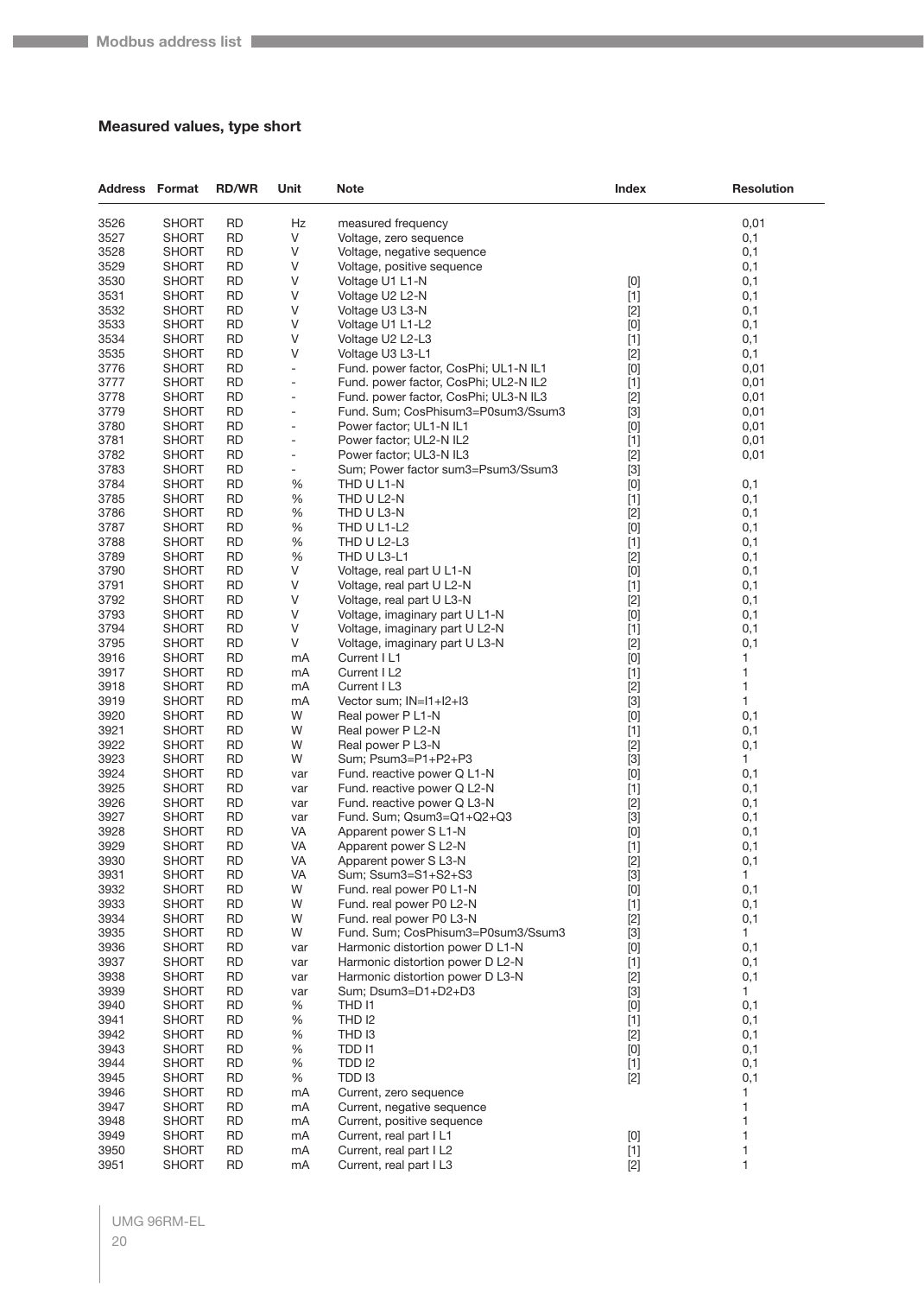| Address Format |              | <b>RD/WR</b> | Unit                     | <b>Note</b>                              | <b>Index</b> | <b>Resolution</b> |
|----------------|--------------|--------------|--------------------------|------------------------------------------|--------------|-------------------|
| 3952           | <b>SHORT</b> | RD           | mA                       | Current, imaginary part I L1             | [0]          |                   |
| 3953           | <b>SHORT</b> | RD           | mA                       | Current, imaginary part I L2             | [1]          |                   |
| 3954           | <b>SHORT</b> | RD           | mA                       | Current, imaginary part I L3             | $[2]$        |                   |
| 3955           | <b>SHORT</b> | RD           | $\overline{\phantom{a}}$ | Rotation field; 1=right, 0=none, -1=left |              |                   |
| 4858           | <b>SHORT</b> | RD           | Hz                       | Frequency 200 ms, Integer                |              | 0,01              |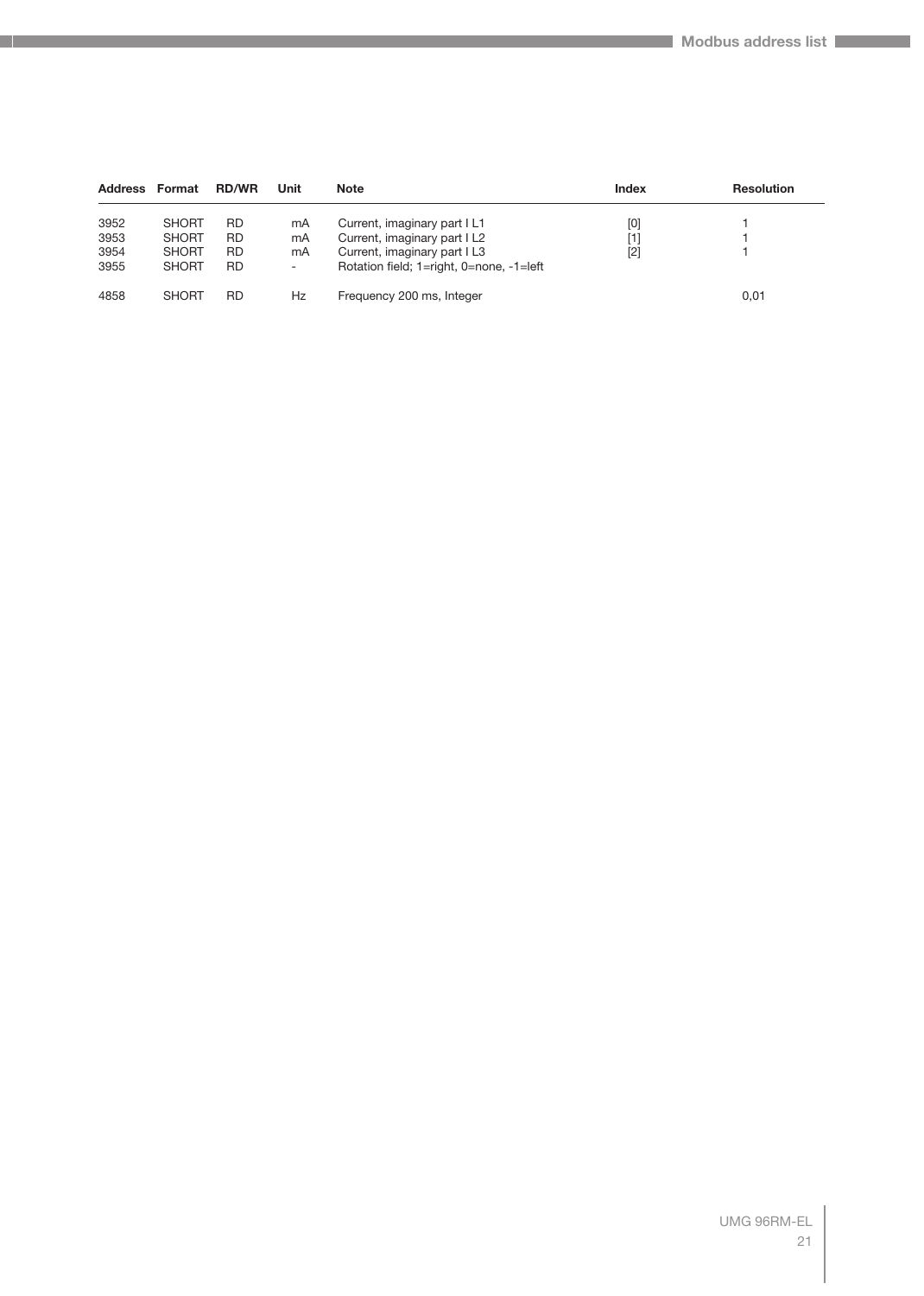#### <span id="page-21-0"></span>**Mean values, type float**

| <b>Address Format</b> |                       | <b>RD/WR</b>           | Unit                          | <b>Note</b>                                                                  | <b>Index</b>                                                                                                                                                                                                                                                                                                                                                                                                                                                                                                                                                                                                                                                                       |
|-----------------------|-----------------------|------------------------|-------------------------------|------------------------------------------------------------------------------|------------------------------------------------------------------------------------------------------------------------------------------------------------------------------------------------------------------------------------------------------------------------------------------------------------------------------------------------------------------------------------------------------------------------------------------------------------------------------------------------------------------------------------------------------------------------------------------------------------------------------------------------------------------------------------|
| 1720                  | <b>FLOAT</b>          | RD                     | Hz                            | Average, measured frequency                                                  |                                                                                                                                                                                                                                                                                                                                                                                                                                                                                                                                                                                                                                                                                    |
| 1722                  | <b>FLOAT</b>          | <b>RD</b>              | $\overline{\phantom{a}}$      | Average, Voltage, zero sequence                                              |                                                                                                                                                                                                                                                                                                                                                                                                                                                                                                                                                                                                                                                                                    |
| 1724                  | <b>FLOAT</b>          | <b>RD</b>              | $\overline{\phantom{a}}$      | Average, Voltage, negative sequence                                          |                                                                                                                                                                                                                                                                                                                                                                                                                                                                                                                                                                                                                                                                                    |
| 1726                  | FLOAT                 | <b>RD</b>              | $\overline{\phantom{a}}$      | Average, Voltage, positive sequence                                          |                                                                                                                                                                                                                                                                                                                                                                                                                                                                                                                                                                                                                                                                                    |
| 1728                  | <b>FLOAT</b>          | <b>RD</b>              | V                             | Average, Voltage L1-N                                                        | [0]                                                                                                                                                                                                                                                                                                                                                                                                                                                                                                                                                                                                                                                                                |
| 1730                  | <b>FLOAT</b>          | <b>RD</b>              | V                             | Average, Voltage L2-N                                                        | $[1]$                                                                                                                                                                                                                                                                                                                                                                                                                                                                                                                                                                                                                                                                              |
| 1732                  | <b>FLOAT</b>          | <b>RD</b>              | V                             | Average, Voltage L3-N                                                        | $[2]$                                                                                                                                                                                                                                                                                                                                                                                                                                                                                                                                                                                                                                                                              |
| 1734                  | <b>FLOAT</b>          | <b>RD</b>              | V                             | Average, Voltage L1-L2                                                       | [0]                                                                                                                                                                                                                                                                                                                                                                                                                                                                                                                                                                                                                                                                                |
| 1736                  | FLOAT                 | <b>RD</b>              | V                             | Average, Voltage L2-L3                                                       | $[1]$                                                                                                                                                                                                                                                                                                                                                                                                                                                                                                                                                                                                                                                                              |
| 1738                  | <b>FLOAT</b>          | <b>RD</b>              | V                             | Average, Voltage L3-L1                                                       | $[2]$                                                                                                                                                                                                                                                                                                                                                                                                                                                                                                                                                                                                                                                                              |
| 2220                  | <b>FLOAT</b>          | <b>RD</b>              | $\overline{\phantom{a}}$      | Average, Fund. power factor, CosPhi; UL1-N IL1                               | $[0] % \begin{center} % \includegraphics[width=\linewidth]{imagesSupplemental_3.png} % \end{center} % \caption { % Our method can be used for the use of the image. % Note that the \emph{Def}(i) and the \emph{Def}(i) are the same and the \emph{Def}(i) and the \emph{Def}(i) are the same. % } % \label{fig:Defin_3} %$                                                                                                                                                                                                                                                                                                                                                        |
| 2222                  | <b>FLOAT</b>          | <b>RD</b>              | $\overline{\phantom{a}}$      | Average, Fund. power factor, CosPhi; UL2-N IL2                               | $[1]$                                                                                                                                                                                                                                                                                                                                                                                                                                                                                                                                                                                                                                                                              |
| 2224                  | <b>FLOAT</b>          | <b>RD</b>              | $\overline{\phantom{a}}$      | Average, Fund. power factor, CosPhi; UL3-N IL3                               | $[2]$                                                                                                                                                                                                                                                                                                                                                                                                                                                                                                                                                                                                                                                                              |
| 2226                  | FLOAT                 | <b>RD</b>              | $\overline{\phantom{a}}$      | Average, Fund. Sum; CosPhisum3=P0sum3/Ssum3                                  | $[3]$                                                                                                                                                                                                                                                                                                                                                                                                                                                                                                                                                                                                                                                                              |
| 2228                  | <b>FLOAT</b>          | <b>RD</b>              | ٠                             | Average, Power factor; UL1-N IL1                                             | $[0] % \begin{center} % \includegraphics[width=\linewidth]{imagesSupplemental_3.png} % \end{center} % \caption { % Our method can be used for the use of the image. % Note that the \emph{DefNet}~\cite{bib66} as a function of the \emph{DefNet}~\cite{bib66} as a function of the \emph{DefNet}~\cite{bib66} as a function of the \emph{DefNet}~\cite{bib66} as a function of the \emph{DefNet}~\cite{bib66} as a function of the \emph{DefNet}~\cite{bib66} as a function of the \emph{DefNet}~\cite{bib66} as a function of the \emph{DefNet}~\cite{bib66} as a function of the \emph{DefNet}$                                                                                 |
| 2230                  | <b>FLOAT</b>          | <b>RD</b>              | $\overline{\phantom{a}}$      | Average, Power factor; UL2-N IL2                                             | $[1]$                                                                                                                                                                                                                                                                                                                                                                                                                                                                                                                                                                                                                                                                              |
| 2232                  | <b>FLOAT</b>          | <b>RD</b>              | $\overline{\phantom{a}}$      | Average, Power factor; UL3-N IL3                                             | $[2]$                                                                                                                                                                                                                                                                                                                                                                                                                                                                                                                                                                                                                                                                              |
| 2234<br>2236          | <b>FLOAT</b>          | <b>RD</b><br><b>RD</b> | $\overline{\phantom{a}}$<br>V | Average, Sum; Power factor sum3=Psum3/Ssum3                                  | $[3]$                                                                                                                                                                                                                                                                                                                                                                                                                                                                                                                                                                                                                                                                              |
| 2238                  | FLOAT<br><b>FLOAT</b> | <b>RD</b>              | V                             | Average, THD, U L1-N<br>Average, THD, U L2-N                                 | [0]                                                                                                                                                                                                                                                                                                                                                                                                                                                                                                                                                                                                                                                                                |
| 2240                  | <b>FLOAT</b>          | <b>RD</b>              | V                             | Average, THD, U L3-N                                                         | $[1]$<br>$[2]$                                                                                                                                                                                                                                                                                                                                                                                                                                                                                                                                                                                                                                                                     |
| 2242                  | <b>FLOAT</b>          | <b>RD</b>              | V                             | Average, THD, U L1-L2                                                        | [0]                                                                                                                                                                                                                                                                                                                                                                                                                                                                                                                                                                                                                                                                                |
| 2244                  | <b>FLOAT</b>          | <b>RD</b>              | V                             | Average, THD, U L2-L3                                                        | $[1]$                                                                                                                                                                                                                                                                                                                                                                                                                                                                                                                                                                                                                                                                              |
| 2246                  | <b>FLOAT</b>          | <b>RD</b>              | V                             | Average, THD, U L3-L1                                                        | $[2]$                                                                                                                                                                                                                                                                                                                                                                                                                                                                                                                                                                                                                                                                              |
| 2248                  | <b>FLOAT</b>          | <b>RD</b>              | V                             | Average, Voltage, real part U L1-N                                           | $[0] % \begin{center} % \includegraphics[width=\linewidth]{imagesSupplemental_3.png} % \end{center} % \caption { % Our method can be used for the use of the image. % Note that the \emph{Def}(i) and the \emph{Def}(i) are the same as a function of the image. % Note that the \emph{Def}(i) and the \emph{Def}(i) are the same as a function of the image. % Note that the \emph{Def}(i) and the \emph{Def}(i) are the same as a function of the image. % Note that the \emph{Def}(i) and the \emph{Def}(i) are the same as a function of the image. % Note that the \emph{Def}(i) and the \emph{Def}(i) are the same as a function of the image. % Note that the \emph{Def}(i$ |
| 2250                  | <b>FLOAT</b>          | <b>RD</b>              | V                             | Average, Voltage, real part U L2-N                                           | $[1]$                                                                                                                                                                                                                                                                                                                                                                                                                                                                                                                                                                                                                                                                              |
| 2252                  | <b>FLOAT</b>          | <b>RD</b>              | V                             | Average, Voltage, real part U L3-N                                           | $[2]$                                                                                                                                                                                                                                                                                                                                                                                                                                                                                                                                                                                                                                                                              |
| 2254                  | <b>FLOAT</b>          | <b>RD</b>              | V                             | Average, Voltage, imaginary part U L1-N                                      | [0]                                                                                                                                                                                                                                                                                                                                                                                                                                                                                                                                                                                                                                                                                |
| 2256                  | FLOAT                 | <b>RD</b>              | V                             | Average, Voltage, imaginary part U L2-N                                      | $[1]$                                                                                                                                                                                                                                                                                                                                                                                                                                                                                                                                                                                                                                                                              |
| 2258                  | <b>FLOAT</b>          | <b>RD</b>              | V                             | Average, Voltage, imaginary part U L3-N                                      | $[2]$                                                                                                                                                                                                                                                                                                                                                                                                                                                                                                                                                                                                                                                                              |
| 2500                  | <b>FLOAT</b>          | <b>RD</b>              | A                             | Average, Current IL1                                                         | [0]                                                                                                                                                                                                                                                                                                                                                                                                                                                                                                                                                                                                                                                                                |
| 2502                  | <b>FLOAT</b>          | RD                     | Α                             | Average, Current IL2                                                         | $[1]$                                                                                                                                                                                                                                                                                                                                                                                                                                                                                                                                                                                                                                                                              |
| 2504                  | <b>FLOAT</b>          | <b>RD</b>              | A                             | Average, Current IL3                                                         | $[2]$                                                                                                                                                                                                                                                                                                                                                                                                                                                                                                                                                                                                                                                                              |
| 2506                  | FLOAT                 | <b>RD</b>              | A                             | Average, Vector sum; IN=I1+I2+I3                                             | $[3]$                                                                                                                                                                                                                                                                                                                                                                                                                                                                                                                                                                                                                                                                              |
| 2508                  | <b>FLOAT</b>          | <b>RD</b>              | W                             | Average, Real power P L1-N                                                   | $[0] % \begin{center} % \includegraphics[width=\linewidth]{imagesSupplemental_3.png} % \end{center} % \caption { % Our method can be used for the use of the image. % Note that the \emph{Def}(i) and the \emph{Def}(i) are the same as a function of the image. % Note that the \emph{Def}(i) and the \emph{Def}(i) are the same as a function of the image. % Note that the \emph{Def}(i) and the \emph{Def}(i) are the same as a function of the image. % Note that the \emph{Def}(i) and the \emph{Def}(i) are the same as a function of the image. % Note that the \emph{Def}(i) and the \emph{Def}(i) are the same as a function of the image. % Note that the \emph{Def}(i$ |
| 2510                  | <b>FLOAT</b>          | <b>RD</b>              | W                             | Average, Real power PL2-N                                                    | $[1]$                                                                                                                                                                                                                                                                                                                                                                                                                                                                                                                                                                                                                                                                              |
| 2512                  | <b>FLOAT</b>          | RD                     | W                             | Average, Real power P L3-N                                                   | $[2]$                                                                                                                                                                                                                                                                                                                                                                                                                                                                                                                                                                                                                                                                              |
| 2514                  | <b>FLOAT</b>          | <b>RD</b>              | W                             | Average, Sum; Psum3=P1+P2+P3                                                 | $[3]$                                                                                                                                                                                                                                                                                                                                                                                                                                                                                                                                                                                                                                                                              |
| 2516                  | FLOAT                 | <b>RD</b>              | var                           | Average, Fund. reactive power Q L1-N                                         | [0]                                                                                                                                                                                                                                                                                                                                                                                                                                                                                                                                                                                                                                                                                |
| 2518<br>2520          | <b>FLOAT</b>          | <b>RD</b><br><b>RD</b> | var                           | Average, Fund. reactive power Q L2-N<br>Average, Fund. reactive power Q L3-N | $[1]$                                                                                                                                                                                                                                                                                                                                                                                                                                                                                                                                                                                                                                                                              |
| 2522                  | FLOAT<br><b>FLOAT</b> | RD                     | var<br>var                    | Average, Fund. Sum; Qsum3=Q1+Q2+Q3                                           | $[2]$<br>$[3]$                                                                                                                                                                                                                                                                                                                                                                                                                                                                                                                                                                                                                                                                     |
| 2524                  | FLOAT                 | <b>RD</b>              | VA                            | Average, Apparent power S L1-N                                               | [0]                                                                                                                                                                                                                                                                                                                                                                                                                                                                                                                                                                                                                                                                                |
| 2526                  | FLOAT                 | <b>RD</b>              | <b>VA</b>                     | Average, Apparent power S L2-N                                               | $[1]$                                                                                                                                                                                                                                                                                                                                                                                                                                                                                                                                                                                                                                                                              |
| 2528                  | <b>FLOAT</b>          | <b>RD</b>              | VA                            | Average, Apparent power S L3-N                                               | $[2]$                                                                                                                                                                                                                                                                                                                                                                                                                                                                                                                                                                                                                                                                              |
| 2530                  | <b>FLOAT</b>          | <b>RD</b>              | VA                            | Average, Sum; Ssum3=S1+S2+S3                                                 | $[3]$                                                                                                                                                                                                                                                                                                                                                                                                                                                                                                                                                                                                                                                                              |
| 2532                  | <b>FLOAT</b>          | <b>RD</b>              | W                             | Average, Fund. real power P0 L1-N                                            | [0]                                                                                                                                                                                                                                                                                                                                                                                                                                                                                                                                                                                                                                                                                |
| 2534                  | FLOAT                 | <b>RD</b>              | W                             | Average, Fund. real power P0 L2-N                                            | $[1]$                                                                                                                                                                                                                                                                                                                                                                                                                                                                                                                                                                                                                                                                              |
| 2536                  | FLOAT                 | <b>RD</b>              | W                             | Average, Fund. real power P0 L3-N                                            | $[2]$                                                                                                                                                                                                                                                                                                                                                                                                                                                                                                                                                                                                                                                                              |
| 2538                  | FLOAT                 | <b>RD</b>              | W                             | Average, Fund. Sum; P0sum3=P01+P02+P03                                       | $[3]$                                                                                                                                                                                                                                                                                                                                                                                                                                                                                                                                                                                                                                                                              |
| 2540                  | <b>FLOAT</b>          | <b>RD</b>              | var                           | Average, Harmonic distortion power D L1-N                                    | [0]                                                                                                                                                                                                                                                                                                                                                                                                                                                                                                                                                                                                                                                                                |
| 2542                  | <b>FLOAT</b>          | <b>RD</b>              | var                           | Average, Harmonic distortion power D L2-N                                    | $[1]$                                                                                                                                                                                                                                                                                                                                                                                                                                                                                                                                                                                                                                                                              |
| 2544                  | FLOAT                 | <b>RD</b>              | var                           | Average, Harmonic distortion power D L3-N                                    | $[2]$                                                                                                                                                                                                                                                                                                                                                                                                                                                                                                                                                                                                                                                                              |
| 2546                  | FLOAT                 | <b>RD</b>              | var                           | Average, Sum; Dsum3=D1+D2+D3                                                 | $[3]$                                                                                                                                                                                                                                                                                                                                                                                                                                                                                                                                                                                                                                                                              |
| 2548                  | FLOAT                 | <b>RD</b>              | %                             | Average, THD I1                                                              | $[0] % \begin{center} % \includegraphics[width=\linewidth]{imagesSupplemental_3.png} % \end{center} % \caption { % Our method can be used for the use of the image. % Note that the \emph{Def}(i) and the \emph{Def}(i) are the same as a function of the image. % Note that the \emph{Def}(i) and the \emph{Def}(i) are the same as a function of the image. % Note that the \emph{Def}(i) and the \emph{Def}(i) are the same as a function of the image. % Note that the \emph{Def}(i) and the \emph{Def}(i) are the same as a function of the image. % Note that the \emph{Def}(i) and the \emph{Def}(i) are the same as a function of the image. % Note that the \emph{Def}(i$ |
| 2550                  | <b>FLOAT</b>          | <b>RD</b>              | %                             | Average, THD I2                                                              | $[1]$                                                                                                                                                                                                                                                                                                                                                                                                                                                                                                                                                                                                                                                                              |
| 2552                  | <b>FLOAT</b>          | <b>RD</b>              | %                             | Average, THD I3                                                              | $[2]$                                                                                                                                                                                                                                                                                                                                                                                                                                                                                                                                                                                                                                                                              |
| 2554                  | FLOAT                 | <b>RD</b>              | %                             | Average, TDD I1                                                              | $[0] % \begin{center} % \includegraphics[width=\linewidth]{imagesSupplemental_3.png} % \end{center} % \caption { % Our method can be used for the use of the image. % Note that the \emph{Def}(i) and the \emph{Def}(i) are the same as a function of the image. % Note that the \emph{Def}(i) and the \emph{Def}(i) are the same as a function of the image. % Note that the \emph{Def}(i) and the \emph{Def}(i) are the same as a function of the image. % Note that the \emph{Def}(i) and the \emph{Def}(i) are the same as a function of the image. % Note that the \emph{Def}(i) and the \emph{Def}(i) are the same as a function of the image. % Note that the \emph{Def}(i$ |
| 2556                  | FLOAT                 | <b>RD</b>              | %                             | Average, TDD I2                                                              | $[1]$                                                                                                                                                                                                                                                                                                                                                                                                                                                                                                                                                                                                                                                                              |
| 2558<br>2560          | FLOAT<br><b>FLOAT</b> | <b>RD</b><br><b>RD</b> | %<br>A                        | Average, TDD I3<br>Average, Current, zero sequence                           | $[2]$                                                                                                                                                                                                                                                                                                                                                                                                                                                                                                                                                                                                                                                                              |
| 2562                  | <b>FLOAT</b>          | <b>RD</b>              | Α                             | Average, Current, negative sequence                                          |                                                                                                                                                                                                                                                                                                                                                                                                                                                                                                                                                                                                                                                                                    |
| 2564                  | FLOAT                 | <b>RD</b>              | A                             | Average, Current, positive sequence                                          |                                                                                                                                                                                                                                                                                                                                                                                                                                                                                                                                                                                                                                                                                    |
| 2566                  | FLOAT                 | <b>RD</b>              | A                             | Average, Current, real part I L1                                             | [0]                                                                                                                                                                                                                                                                                                                                                                                                                                                                                                                                                                                                                                                                                |
| 2568                  | <b>FLOAT</b>          | <b>RD</b>              | A                             | Average, Current, real part I L2                                             | $[1]$                                                                                                                                                                                                                                                                                                                                                                                                                                                                                                                                                                                                                                                                              |
| 2570                  | <b>FLOAT</b>          | <b>RD</b>              | A                             | Average, Current, real part I L3                                             | $[2]$                                                                                                                                                                                                                                                                                                                                                                                                                                                                                                                                                                                                                                                                              |
|                       |                       |                        |                               |                                                                              |                                                                                                                                                                                                                                                                                                                                                                                                                                                                                                                                                                                                                                                                                    |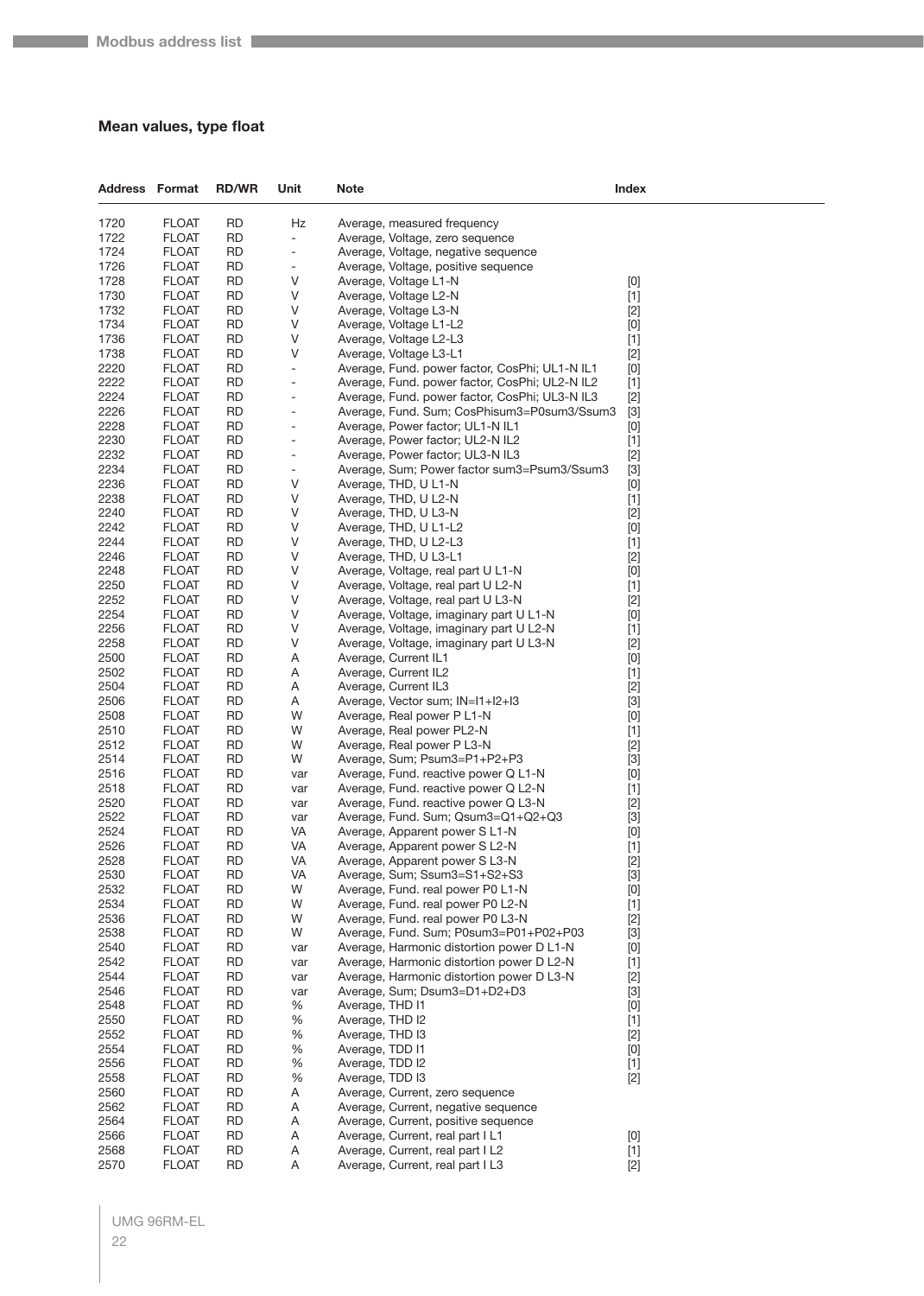| <b>Address Format</b> |              | <b>RD/WR</b> | Unit | Note                                 | Index |  |
|-----------------------|--------------|--------------|------|--------------------------------------|-------|--|
| 2572                  | <b>FLOAT</b> | RD           | A    | Average, Current, imaginary part IL1 | [0]   |  |
| 2574                  | <b>FLOAT</b> | RD.          | A    | Average, Current, imaginary part IL2 |       |  |
| 2576                  | <b>FLOAT</b> | <b>RD</b>    | A    | Average, Current, imaginary part IL3 | [2]   |  |
| 4852                  | <b>FLOAT</b> | RD           | Hz   | Average, frequency 200 ms            |       |  |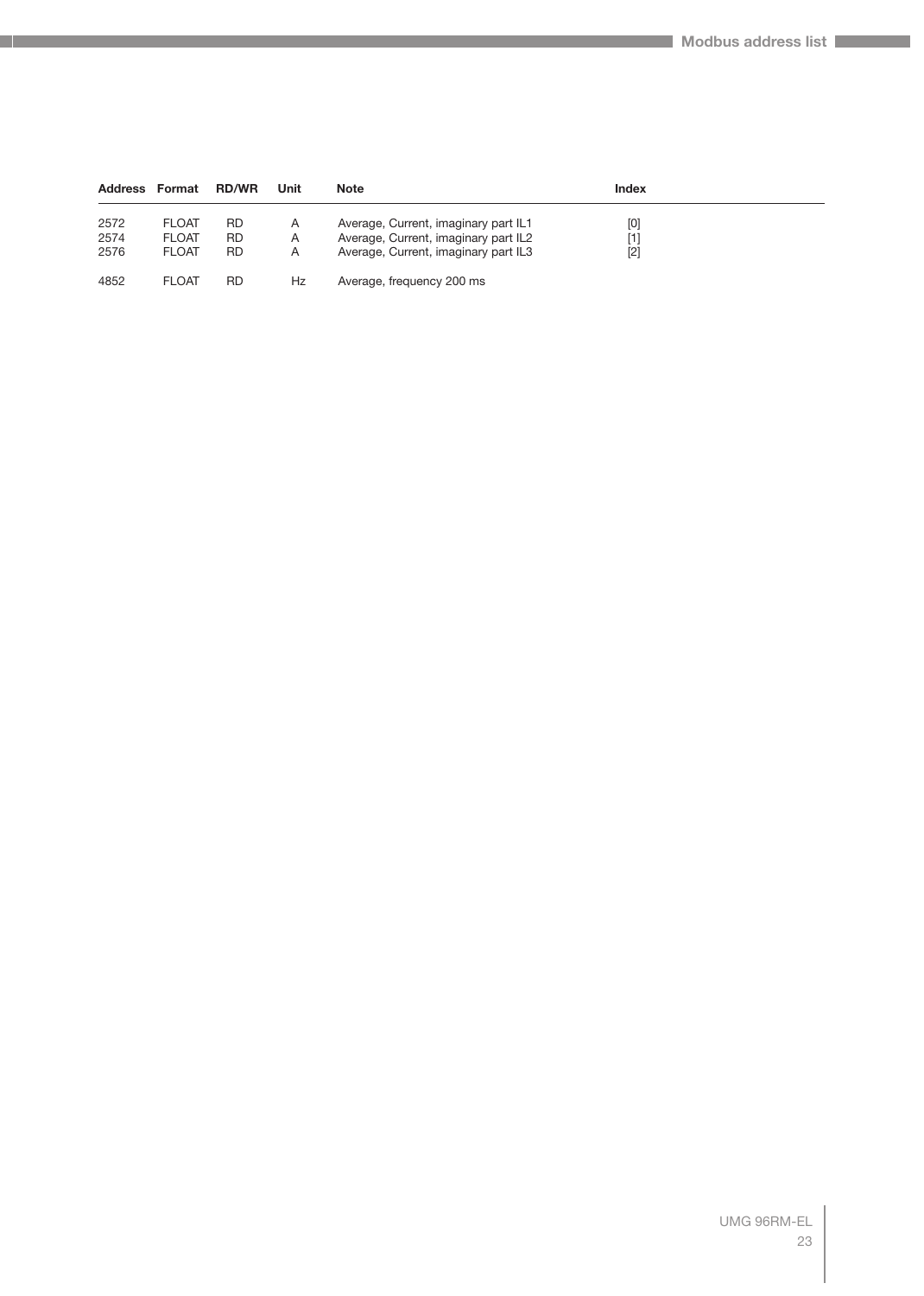#### <span id="page-23-0"></span>**Mean values, type short**

| <b>Address Format</b> |                              | <b>RD/WR</b>           | Unit                     | <b>Note</b>                                                                     | Index                                                                                                                                                                                                                                                                                                                                                                                                                                                                                                                                                                                              | <b>Resolution</b> |
|-----------------------|------------------------------|------------------------|--------------------------|---------------------------------------------------------------------------------|----------------------------------------------------------------------------------------------------------------------------------------------------------------------------------------------------------------------------------------------------------------------------------------------------------------------------------------------------------------------------------------------------------------------------------------------------------------------------------------------------------------------------------------------------------------------------------------------------|-------------------|
| 3956                  | <b>SHORT</b>                 | <b>RD</b>              | Hz                       | Average, measured frequency                                                     |                                                                                                                                                                                                                                                                                                                                                                                                                                                                                                                                                                                                    | 0,01              |
| 3957                  | <b>SHORT</b>                 | <b>RD</b>              | V                        | Average, Voltage, zero sequence                                                 |                                                                                                                                                                                                                                                                                                                                                                                                                                                                                                                                                                                                    | 0,1               |
| 3958                  | <b>SHORT</b>                 | <b>RD</b>              | V                        | Average, Voltage, negative sequence                                             |                                                                                                                                                                                                                                                                                                                                                                                                                                                                                                                                                                                                    | 0,1               |
| 3959                  | <b>SHORT</b>                 | RD                     | V                        | Average, Voltage, positive sequence                                             |                                                                                                                                                                                                                                                                                                                                                                                                                                                                                                                                                                                                    | 0,1               |
| 3960                  | <b>SHORT</b>                 | <b>RD</b>              | V                        | Average, Voltage L1-N                                                           | [0]                                                                                                                                                                                                                                                                                                                                                                                                                                                                                                                                                                                                | 0,1               |
| 3961                  | <b>SHORT</b>                 | <b>RD</b>              | V                        | Average, Voltage L2-N                                                           | $[1]$                                                                                                                                                                                                                                                                                                                                                                                                                                                                                                                                                                                              | 0,1               |
| 3962                  | <b>SHORT</b>                 | <b>RD</b>              | V                        | Average, Voltage L3-N                                                           | $[2]$                                                                                                                                                                                                                                                                                                                                                                                                                                                                                                                                                                                              | 0,1               |
| 3963                  | <b>SHORT</b>                 | <b>RD</b>              | V                        | Average, Voltage L1-L2                                                          | $[0]$                                                                                                                                                                                                                                                                                                                                                                                                                                                                                                                                                                                              | 0,1               |
| 3964                  | <b>SHORT</b>                 | RD                     | V                        | Average, Voltage L2-L3                                                          | $[1]$                                                                                                                                                                                                                                                                                                                                                                                                                                                                                                                                                                                              | 0,1               |
| 3965                  | <b>SHORT</b>                 | <b>RD</b>              | V                        | Average, Voltage L3-L1                                                          | $[2]$                                                                                                                                                                                                                                                                                                                                                                                                                                                                                                                                                                                              | 0,1               |
| 4206                  | <b>SHORT</b>                 | <b>RD</b>              | $\frac{1}{2}$            | Average, Fund. power factor, CosPhi; UL1-N IL1                                  | $[0] % \begin{center} % \includegraphics[width=\linewidth]{imagesSupplemental_3.png} % \end{center} % \caption { % Our method can be used for the use of the image. % Note that the \emph{Def}(i) and the \emph{Def}(i) are the same and the \emph{Def}(i) and the \emph{Def}(i) are the same. % } % \label{fig:Defin_3} %$                                                                                                                                                                                                                                                                        | 0,01              |
| 4207                  | <b>SHORT</b>                 | <b>RD</b>              | $\overline{a}$           | Average, Fund. power factor, CosPhi; UL2-N IL2                                  | $[1]$                                                                                                                                                                                                                                                                                                                                                                                                                                                                                                                                                                                              | 0,01              |
| 4208                  | <b>SHORT</b>                 | <b>RD</b>              | ÷,                       | Average, Fund. power factor, CosPhi; UL3-N IL3                                  | $[2]$                                                                                                                                                                                                                                                                                                                                                                                                                                                                                                                                                                                              | 0,01              |
| 4209                  | <b>SHORT</b>                 | RD                     | ÷,                       | Average, Fund. Sum; CosPhisum3=P0sum3/Ssum3                                     | $[3]$                                                                                                                                                                                                                                                                                                                                                                                                                                                                                                                                                                                              | 0,01              |
| 4210                  | <b>SHORT</b>                 | <b>RD</b>              | $\overline{a}$           | Average, Power factor; UL1-N IL1                                                | [0]                                                                                                                                                                                                                                                                                                                                                                                                                                                                                                                                                                                                | 0,01              |
| 4211<br>4212          | <b>SHORT</b><br><b>SHORT</b> | <b>RD</b><br><b>RD</b> | ÷<br>$\overline{a}$      | Average, Power factor; UL2-N IL2                                                | $[1]$                                                                                                                                                                                                                                                                                                                                                                                                                                                                                                                                                                                              | 0,01              |
| 4213                  | <b>SHORT</b>                 | <b>RD</b>              | $\overline{\phantom{0}}$ | Average, Power factor; UL3-N IL3<br>Average, Sum; Power factor sum3=Psum3/Ssum3 | $[2]$<br>$[3]$                                                                                                                                                                                                                                                                                                                                                                                                                                                                                                                                                                                     | 0,01              |
| 4214                  | <b>SHORT</b>                 | RD                     | %                        | Average, THD U L1-N                                                             | $[0] % \begin{center} % \includegraphics[width=\linewidth]{imagesSupplemental_3.png} % \end{center} % \caption { % Our method can be used for the use of the image. % Note that the \emph{DefNet}~\cite{bib66} as a function of the \emph{DefNet}~\cite{bib66} as a function of the \emph{DefNet}~\cite{bib66} as a function of the \emph{DefNet}~\cite{bib66} as a function of the \emph{DefNet}~\cite{bib66} as a function of the \emph{DefNet}~\cite{bib66} as a function of the \emph{DefNet}~\cite{bib66} as a function of the \emph{DefNet}~\cite{bib66} as a function of the \emph{DefNet}$ | 0,1               |
| 4215                  | <b>SHORT</b>                 | <b>RD</b>              | %                        | Average, THD U L2-N                                                             | $[1]$                                                                                                                                                                                                                                                                                                                                                                                                                                                                                                                                                                                              | 0,1               |
| 4216                  | <b>SHORT</b>                 | <b>RD</b>              | %                        | Average, THD U L3-N                                                             | $[2]$                                                                                                                                                                                                                                                                                                                                                                                                                                                                                                                                                                                              | 0,1               |
| 4217                  | <b>SHORT</b>                 | <b>RD</b>              | %                        | Average, THD U L1-L2                                                            | $[0]$                                                                                                                                                                                                                                                                                                                                                                                                                                                                                                                                                                                              | 0,1               |
| 4218                  | <b>SHORT</b>                 | <b>RD</b>              | %                        | Average, THD U L2-L3                                                            | $[1]$                                                                                                                                                                                                                                                                                                                                                                                                                                                                                                                                                                                              | 0,1               |
| 4219                  | <b>SHORT</b>                 | RD                     | %                        | Average, THD U L3-L1                                                            | $[2]$                                                                                                                                                                                                                                                                                                                                                                                                                                                                                                                                                                                              | 0,1               |
| 4220                  | <b>SHORT</b>                 | <b>RD</b>              | V                        | Average, real part U L1-N                                                       | $[0]$                                                                                                                                                                                                                                                                                                                                                                                                                                                                                                                                                                                              | 0,1               |
| 4221                  | <b>SHORT</b>                 | <b>RD</b>              | V                        | Average, real part U L2-N                                                       | $[1]$                                                                                                                                                                                                                                                                                                                                                                                                                                                                                                                                                                                              | 0,1               |
| 4222                  | <b>SHORT</b>                 | <b>RD</b>              | V                        | Average, real part U L3-N                                                       | $[2]$                                                                                                                                                                                                                                                                                                                                                                                                                                                                                                                                                                                              | 0,1               |
| 4223                  | <b>SHORT</b>                 | <b>RD</b>              | V                        | Average, imaginary part U L1-N                                                  | $[0]$                                                                                                                                                                                                                                                                                                                                                                                                                                                                                                                                                                                              | 0,1               |
| 4224                  | <b>SHORT</b>                 | RD                     | V                        | Average, imaginary part U L2-N                                                  | $[1]$                                                                                                                                                                                                                                                                                                                                                                                                                                                                                                                                                                                              | 0,1               |
| 4225                  | <b>SHORT</b>                 | <b>RD</b>              | V                        | Average, imaginary part U L2-N                                                  | $[2]$                                                                                                                                                                                                                                                                                                                                                                                                                                                                                                                                                                                              | 0,1               |
| 4346                  | <b>SHORT</b>                 | <b>RD</b>              | mA                       | Average, Current I L1                                                           | $[0] % \begin{center} % \includegraphics[width=\linewidth]{imagesSupplemental_3.png} % \end{center} % \caption { % Our method can be used for the use of the image. % Note that the \emph{DefNet}~\cite{bib66} as a function of the \emph{DefNet}~\cite{bib66} as a function of the \emph{DefNet}~\cite{bib66} as a function of the \emph{DefNet}~\cite{bib66} as a function of the \emph{DefNet}~\cite{bib66} as a function of the \emph{DefNet}~\cite{bib66} as a function of the \emph{DefNet}~\cite{bib66} as a function of the \emph{DefNet}~\cite{bib66} as a function of the \emph{DefNet}$ | 1                 |
| 4347                  | <b>SHORT</b>                 | <b>RD</b>              | mA                       | Average, Current I L2                                                           | $[1]$                                                                                                                                                                                                                                                                                                                                                                                                                                                                                                                                                                                              | 1                 |
| 4348                  | <b>SHORT</b>                 | <b>RD</b>              | mA                       | Average, Current I L3                                                           | $[2]$                                                                                                                                                                                                                                                                                                                                                                                                                                                                                                                                                                                              | 1                 |
| 4349                  | <b>SHORT</b>                 | <b>RD</b>              | mA                       | Average, Vector sum; IN=I1+I2+I3                                                | $[3]$                                                                                                                                                                                                                                                                                                                                                                                                                                                                                                                                                                                              | 1                 |
| 4350                  | <b>SHORT</b>                 | <b>RD</b>              | W                        | Average, Real power P L1-N                                                      | [0]                                                                                                                                                                                                                                                                                                                                                                                                                                                                                                                                                                                                | 0,1               |
| 4351                  | <b>SHORT</b>                 | <b>RD</b>              | W                        | Average, Real power P L2-N                                                      | $[1]$                                                                                                                                                                                                                                                                                                                                                                                                                                                                                                                                                                                              | 0,1               |
| 4352                  | <b>SHORT</b>                 | <b>RD</b>              | W                        | Average, Real power P L3-N                                                      | $[2]$                                                                                                                                                                                                                                                                                                                                                                                                                                                                                                                                                                                              | 0,1               |
| 4353<br>4354          | <b>SHORT</b><br><b>SHORT</b> | <b>RD</b><br>RD        | W<br>var                 | Average, Sum; Psum3=P1+P2+P3<br>Average, Fund. reactive power Q L1-N            | $[3]$<br>[0]                                                                                                                                                                                                                                                                                                                                                                                                                                                                                                                                                                                       | 1<br>0,1          |
| 4355                  | <b>SHORT</b>                 | <b>RD</b>              | var                      | Average, Fund. reactive power Q L2-N                                            | $[1]$                                                                                                                                                                                                                                                                                                                                                                                                                                                                                                                                                                                              | 0,1               |
| 4356                  | <b>SHORT</b>                 | <b>RD</b>              | var                      | Average, Fund. reactive power Q L3-N                                            | $[2]$                                                                                                                                                                                                                                                                                                                                                                                                                                                                                                                                                                                              | 0,1               |
| 4357                  | <b>SHORT</b>                 | <b>RD</b>              | var                      | Average, Fund. Sum; Qsum3=Q1+Q2+Q3                                              | $[3]$                                                                                                                                                                                                                                                                                                                                                                                                                                                                                                                                                                                              | 1                 |
| 4358                  | <b>SHORT</b>                 | <b>RD</b>              | VA                       | Average, Apparent power S L1-N                                                  | [0]                                                                                                                                                                                                                                                                                                                                                                                                                                                                                                                                                                                                | 0,1               |
| 4359                  | <b>SHORT</b>                 | RD                     | VA                       | Average, Apparent power S L2-N                                                  | $[1]$                                                                                                                                                                                                                                                                                                                                                                                                                                                                                                                                                                                              | 0,1               |
| 4360                  | <b>SHORT</b>                 | <b>RD</b>              | VA                       | Average, Apparent power S L3-N                                                  | $[2]$                                                                                                                                                                                                                                                                                                                                                                                                                                                                                                                                                                                              | 0,1               |
| 4361                  | <b>SHORT</b>                 | <b>RD</b>              | VA                       | Average, Sum; Ssum3=S1+S2+S3                                                    | $[3]$                                                                                                                                                                                                                                                                                                                                                                                                                                                                                                                                                                                              | 1                 |
| 4362                  | <b>SHORT</b>                 | <b>RD</b>              | W                        | Average, Fund. real power P0 L1-N                                               | $[0] % \begin{center} % \includegraphics[width=\linewidth]{imagesSupplemental_3.png} % \end{center} % \caption { % Our method can be used for the use of the image. % Note that the \emph{Def}(i) and the \emph{Def}(i) are the same and the \emph{Def}(i) and the \emph{Def}(i) are the same. % } % \label{fig:Defin_3} %$                                                                                                                                                                                                                                                                        | 0,1               |
| 4363                  | <b>SHORT</b>                 | <b>RD</b>              | W                        | Average, Fund. real power P0 L2-N                                               | $[1]$                                                                                                                                                                                                                                                                                                                                                                                                                                                                                                                                                                                              | 0,1               |
| 4364                  | <b>SHORT</b>                 | <b>RD</b>              | W                        | Average, Fund. real power P0 L3-N                                               | $[2]$                                                                                                                                                                                                                                                                                                                                                                                                                                                                                                                                                                                              | 0,1               |
| 4365                  | <b>SHORT</b>                 | <b>RD</b>              | W                        | Average, Fund. Sum; CosPhisum3=P0sum3/Ssum3                                     | $[3]$                                                                                                                                                                                                                                                                                                                                                                                                                                                                                                                                                                                              | $\mathbf{1}$      |
| 4366                  | <b>SHORT</b>                 | <b>RD</b>              | var                      | Average, Harmonic distortion power D L1-N                                       | $[0] % \begin{center} % \includegraphics[width=\linewidth]{imagesSupplemental_3.png} % \end{center} % \caption { % Our method can be used for the use of the image. % Note that the \emph{Def}(i) and the \emph{Def}(i) are the same and the \emph{Def}(i) and the \emph{Def}(i) are the same. % } % \label{fig:Defin_3} %$                                                                                                                                                                                                                                                                        | 0,1               |
| 4367                  | <b>SHORT</b>                 | <b>RD</b>              | var                      | Average, Harmonic distortion power D L2-N                                       | $[1]$                                                                                                                                                                                                                                                                                                                                                                                                                                                                                                                                                                                              | 0,1               |
| 4368                  | <b>SHORT</b>                 | <b>RD</b>              | var                      | Average, Harmonic distortion power D L3-N                                       | $[2]$                                                                                                                                                                                                                                                                                                                                                                                                                                                                                                                                                                                              | 0,1               |
| 4369                  | <b>SHORT</b>                 | <b>RD</b>              | var                      | Average, Sum; Dsum3=D1+D2+D3                                                    | $[3]$                                                                                                                                                                                                                                                                                                                                                                                                                                                                                                                                                                                              | 0,1               |
| 4370<br>4371          | <b>SHORT</b><br><b>SHORT</b> | <b>RD</b><br><b>RD</b> | $\%$                     | Average, THD I1<br>Average, THD I2                                              | [0]                                                                                                                                                                                                                                                                                                                                                                                                                                                                                                                                                                                                | 0,1               |
| 4372                  | <b>SHORT</b>                 | <b>RD</b>              | %<br>%                   | Average, THD I3                                                                 | $[1]$<br>$[2]$                                                                                                                                                                                                                                                                                                                                                                                                                                                                                                                                                                                     | 0,1<br>0,1        |
| 4373                  | <b>SHORT</b>                 | <b>RD</b>              | $\%$                     | Average, TDD I1                                                                 | $[0]$                                                                                                                                                                                                                                                                                                                                                                                                                                                                                                                                                                                              | 0,1               |
| 4374                  | <b>SHORT</b>                 | <b>RD</b>              | %                        | Average, TDD I2                                                                 | $[1]$                                                                                                                                                                                                                                                                                                                                                                                                                                                                                                                                                                                              | 0,1               |
| 4375                  | <b>SHORT</b>                 | <b>RD</b>              | $\%$                     | Average, TDD I3                                                                 | $[2]$                                                                                                                                                                                                                                                                                                                                                                                                                                                                                                                                                                                              | 0,1               |
| 4376                  | <b>SHORT</b>                 | <b>RD</b>              | mA                       | Average, Current, zero sequence                                                 |                                                                                                                                                                                                                                                                                                                                                                                                                                                                                                                                                                                                    | 1                 |
| 4377                  | <b>SHORT</b>                 | <b>RD</b>              | mA                       | Average, Current, negative sequence                                             |                                                                                                                                                                                                                                                                                                                                                                                                                                                                                                                                                                                                    | 1                 |
| 4378                  | <b>SHORT</b>                 | <b>RD</b>              | mA                       | Average, Current, positive sequence                                             |                                                                                                                                                                                                                                                                                                                                                                                                                                                                                                                                                                                                    | 1                 |
| 4379                  | <b>SHORT</b>                 | <b>RD</b>              | mA                       | Average, Current, real part I L1                                                | $[0]$                                                                                                                                                                                                                                                                                                                                                                                                                                                                                                                                                                                              | 1                 |
| 4380                  | <b>SHORT</b>                 | <b>RD</b>              | mA                       | Average, Current, real part I L2                                                | $[1]$                                                                                                                                                                                                                                                                                                                                                                                                                                                                                                                                                                                              | 1                 |
| 4381                  | <b>SHORT</b>                 | <b>RD</b>              | mA                       | Average, Current, real part I L3                                                | $[2]$                                                                                                                                                                                                                                                                                                                                                                                                                                                                                                                                                                                              | 1                 |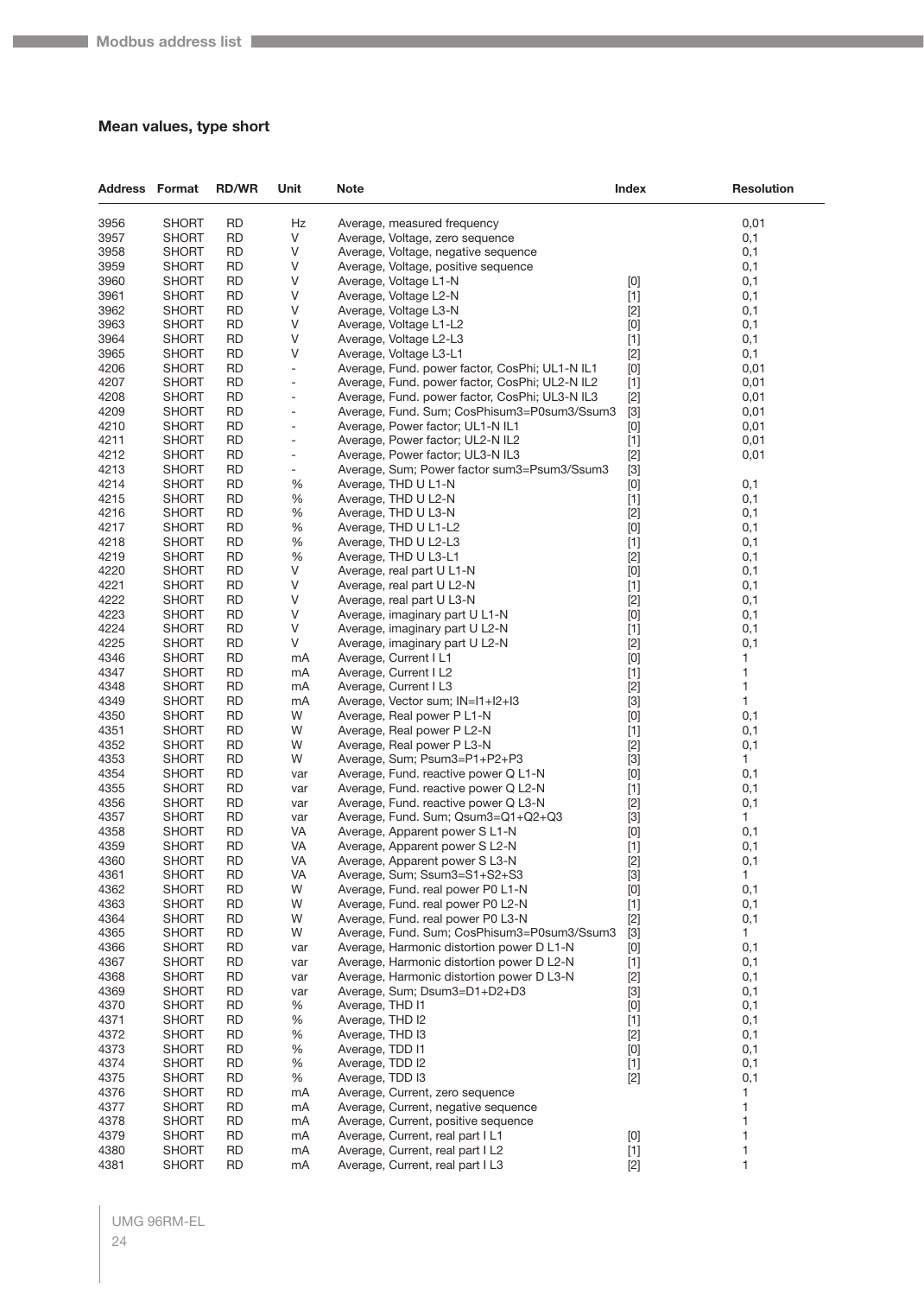| <b>Address</b> | Format       | <b>RD/WR</b> | Unit | <b>Note</b>                           | Index | <b>Resolution</b> |
|----------------|--------------|--------------|------|---------------------------------------|-------|-------------------|
| 4382           | <b>SHORT</b> | <b>RD</b>    | mA   | Average, Current, imaginary part IL1  | [0]   |                   |
| 4383           | <b>SHORT</b> | <b>RD</b>    | mA   | Average, Current, imaginary part I L2 | [1]   |                   |
| 4384           | <b>SHORT</b> | <b>RD</b>    | mA   | Average, Current, imaginary part I L3 | $[2]$ |                   |
| 4859           | <b>SHORT</b> | <b>RD</b>    | Hz   | Average, frequency 200 ms, Integer    |       | 0,01              |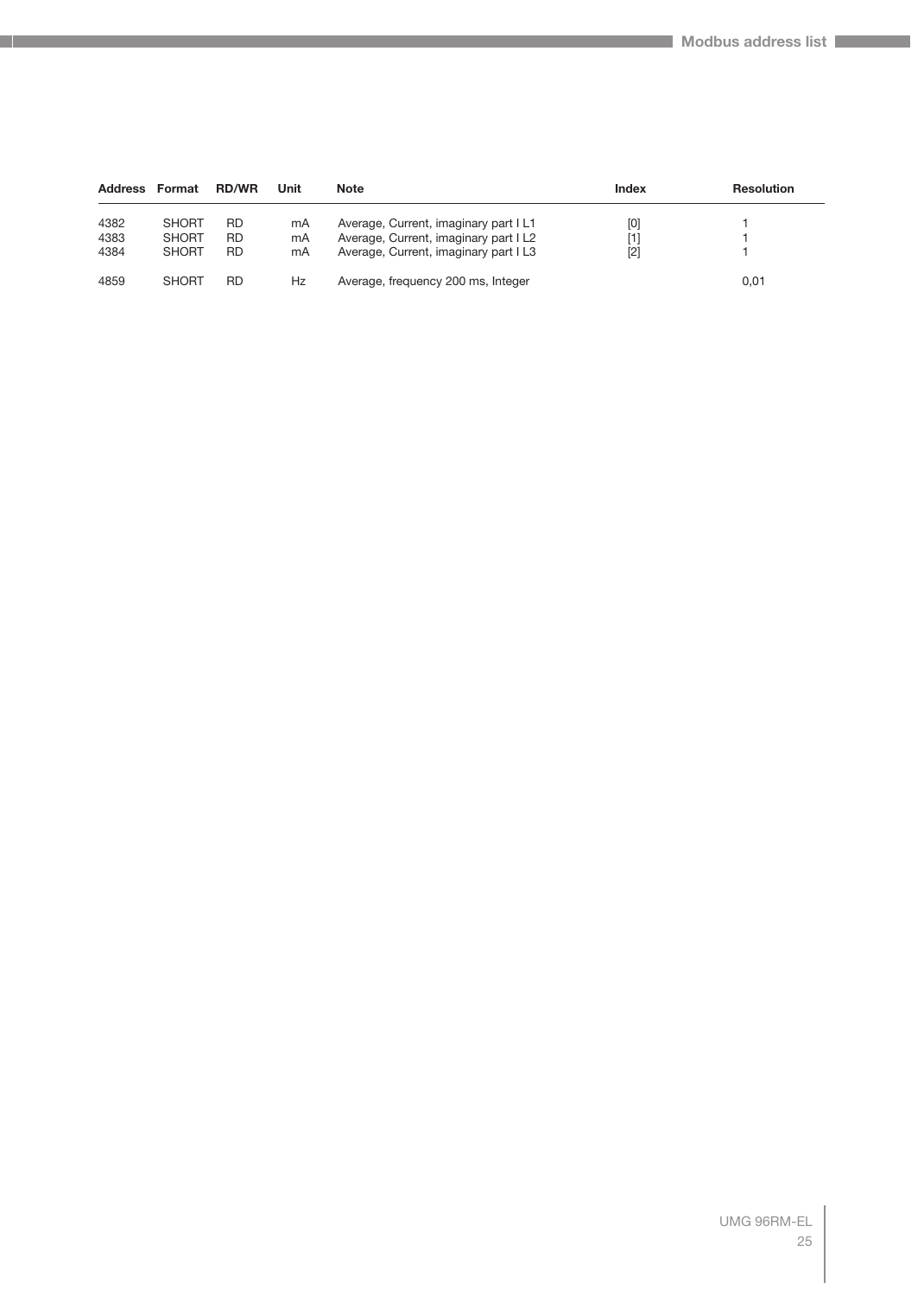#### <span id="page-25-0"></span>**Minimum values, type float**

| <b>Address Format</b> |              | <b>RD/WR</b> | Unit                     | <b>Note</b>                                    | <b>Index</b>                                                                                                                                                                                                                                                                                                                                                                                                                                                                                                                                                                                       |
|-----------------------|--------------|--------------|--------------------------|------------------------------------------------|----------------------------------------------------------------------------------------------------------------------------------------------------------------------------------------------------------------------------------------------------------------------------------------------------------------------------------------------------------------------------------------------------------------------------------------------------------------------------------------------------------------------------------------------------------------------------------------------------|
| 3436                  | <b>FLOAT</b> | RD/WR        | Hz                       | Minimum, measured frequency                    |                                                                                                                                                                                                                                                                                                                                                                                                                                                                                                                                                                                                    |
| 3438                  | <b>FLOAT</b> | RD/WR        | $\overline{\phantom{a}}$ | Minimum, Voltage, zero sequence                |                                                                                                                                                                                                                                                                                                                                                                                                                                                                                                                                                                                                    |
| 3440                  | <b>FLOAT</b> | RD/WR        | $\blacksquare$           | Minimum, Voltage, negative sequence            |                                                                                                                                                                                                                                                                                                                                                                                                                                                                                                                                                                                                    |
| 3442                  | <b>FLOAT</b> | RD/WR        | $\overline{\phantom{a}}$ | Minimum, Voltage, positive sequence            |                                                                                                                                                                                                                                                                                                                                                                                                                                                                                                                                                                                                    |
| 3444                  | <b>FLOAT</b> | RD/WR        | V                        | Minimum, Voltage L1-N                          | [0]                                                                                                                                                                                                                                                                                                                                                                                                                                                                                                                                                                                                |
| 3446                  | <b>FLOAT</b> | RD/WR        | V                        | Minimum, Voltage L2-N                          | $[1]$                                                                                                                                                                                                                                                                                                                                                                                                                                                                                                                                                                                              |
| 3448                  | <b>FLOAT</b> | RD/WR        | V                        | Minimum, Voltage L3-N                          | $[2]$                                                                                                                                                                                                                                                                                                                                                                                                                                                                                                                                                                                              |
| 3450                  | <b>FLOAT</b> | RD/WR        | V                        | Minimum, Voltage L1-L2                         | [0]                                                                                                                                                                                                                                                                                                                                                                                                                                                                                                                                                                                                |
| 3452                  | <b>FLOAT</b> | RD/WR        | V                        | Minimum, Voltage L2-L3                         | $[1]$                                                                                                                                                                                                                                                                                                                                                                                                                                                                                                                                                                                              |
| 3454                  | <b>FLOAT</b> | RD/WR        | V                        | Minimum, Voltage L3-L1                         | $[2]$                                                                                                                                                                                                                                                                                                                                                                                                                                                                                                                                                                                              |
| 3456                  | <b>FLOAT</b> | RD/WR        | $\overline{\phantom{a}}$ | Minimum, Fund. power factor, CosPhi; UL1-N IL1 | [0]                                                                                                                                                                                                                                                                                                                                                                                                                                                                                                                                                                                                |
| 3458                  | <b>FLOAT</b> | RD/WR        | $\overline{\phantom{a}}$ | Minimum, Fund. power factor, CosPhi; UL2-N IL2 | $[1]$                                                                                                                                                                                                                                                                                                                                                                                                                                                                                                                                                                                              |
| 3460                  | <b>FLOAT</b> | RD/WR        | $\overline{\phantom{a}}$ | Minimum, Fund. power factor, CosPhi; UL3-N IL3 | $[2]$                                                                                                                                                                                                                                                                                                                                                                                                                                                                                                                                                                                              |
| 3462                  | <b>FLOAT</b> | RD/WR        | $\overline{\phantom{a}}$ | Minimum, Fund. Sum; CosPhisum3=P0sum3/Ssum3    | $[3]$                                                                                                                                                                                                                                                                                                                                                                                                                                                                                                                                                                                              |
| 3464                  | <b>FLOAT</b> | RD/WR        | $\overline{\phantom{a}}$ | Minimum, Power factor; UL1-N IL1               | [0]                                                                                                                                                                                                                                                                                                                                                                                                                                                                                                                                                                                                |
| 3466                  | <b>FLOAT</b> | RD/WR        | $\overline{\phantom{a}}$ | Minimum, Power factor; UL2-N IL2               | $[1]$                                                                                                                                                                                                                                                                                                                                                                                                                                                                                                                                                                                              |
| 3468                  | <b>FLOAT</b> | RD/WR        | $\overline{\phantom{a}}$ | Minimum, Power factor; UL3-N IL3               | $[2]$                                                                                                                                                                                                                                                                                                                                                                                                                                                                                                                                                                                              |
| 3470                  | <b>FLOAT</b> | RD/WR        | $\overline{\phantom{a}}$ | Minimum, Sum; Power factor sum3=Psum3/Ssum3    | $[3]$                                                                                                                                                                                                                                                                                                                                                                                                                                                                                                                                                                                              |
| 3472                  | <b>FLOAT</b> | RD/WR        | %                        | Minimum, THD U L1-N                            | $[0] % \begin{center} % \includegraphics[width=\linewidth]{imagesSupplemental_3.png} % \end{center} % \caption { % Our method can be used for the use of the image. % Note that the \emph{DefNet}~\cite{bib66} as a function of the \emph{DefNet}~\cite{bib66} as a function of the \emph{DefNet}~\cite{bib66} as a function of the \emph{DefNet}~\cite{bib66} as a function of the \emph{DefNet}~\cite{bib66} as a function of the \emph{DefNet}~\cite{bib66} as a function of the \emph{DefNet}~\cite{bib66} as a function of the \emph{DefNet}~\cite{bib66} as a function of the \emph{DefNet}$ |
| 3474                  | <b>FLOAT</b> | RD/WR        | %                        | Minimum, THD U L2-N                            | $[1]$                                                                                                                                                                                                                                                                                                                                                                                                                                                                                                                                                                                              |
| 3476                  | <b>FLOAT</b> | RD/WR        | %                        | Minimum, THD U L3-N                            | $[2]$                                                                                                                                                                                                                                                                                                                                                                                                                                                                                                                                                                                              |
| 3478                  | <b>FLOAT</b> | RD/WR        | $\%$                     | Minimum, THD U L1-L2                           | [0]                                                                                                                                                                                                                                                                                                                                                                                                                                                                                                                                                                                                |
| 3480                  | <b>FLOAT</b> | RD/WR        | %                        | Minimum, THD U L2-L3                           | $[1]$                                                                                                                                                                                                                                                                                                                                                                                                                                                                                                                                                                                              |
| 3482                  | <b>FLOAT</b> | RD/WR        | %                        | Minimum, THD U L3-L1                           | $[2]$                                                                                                                                                                                                                                                                                                                                                                                                                                                                                                                                                                                              |
| 3484                  | <b>FLOAT</b> | RD/WR        | V                        | Minimum, Voltage, real part U L1-N             | $[0]$                                                                                                                                                                                                                                                                                                                                                                                                                                                                                                                                                                                              |
| 3486                  | <b>FLOAT</b> | RD/WR        | V                        | Minimum, Voltage, real part U L2-N             | $[1]$                                                                                                                                                                                                                                                                                                                                                                                                                                                                                                                                                                                              |
| 3488                  | <b>FLOAT</b> | RD/WR        | V                        | Minimum, Voltage, real part U L3-N             | $[2]$                                                                                                                                                                                                                                                                                                                                                                                                                                                                                                                                                                                              |
| 3490                  | <b>FLOAT</b> | RD/WR        | V                        | Minimum, Voltage, imaginary part U L1-N        | $[0] % \begin{center} % \includegraphics[width=\linewidth]{imagesSupplemental_3.png} % \end{center} % \caption { % Our method can be used for the use of the image. % Note that the \emph{DefNet}~\cite{bib66} as a function of the \emph{DefNet}~\cite{bib66} as a function of the \emph{DefNet}~\cite{bib66} as a function of the \emph{DefNet}~\cite{bib66} as a function of the \emph{DefNet}~\cite{bib66} as a function of the \emph{DefNet}~\cite{bib66} as a function of the \emph{DefNet}~\cite{bib66} as a function of the \emph{DefNet}~\cite{bib66} as a function of the \emph{DefNet}$ |
| 3492                  | <b>FLOAT</b> | RD/WR        | V                        | Minimum, Voltage, imaginary part U L2-N        | $[1]$                                                                                                                                                                                                                                                                                                                                                                                                                                                                                                                                                                                              |
| 3494                  | <b>FLOAT</b> | RD/WR        | V                        | Minimum, Voltage, imaginary part U L3-N        | $[2]$                                                                                                                                                                                                                                                                                                                                                                                                                                                                                                                                                                                              |
| 4856                  | <b>FLOAT</b> | <b>RD</b>    | <b>Hz</b>                | Minimum, frequency 200 ms                      |                                                                                                                                                                                                                                                                                                                                                                                                                                                                                                                                                                                                    |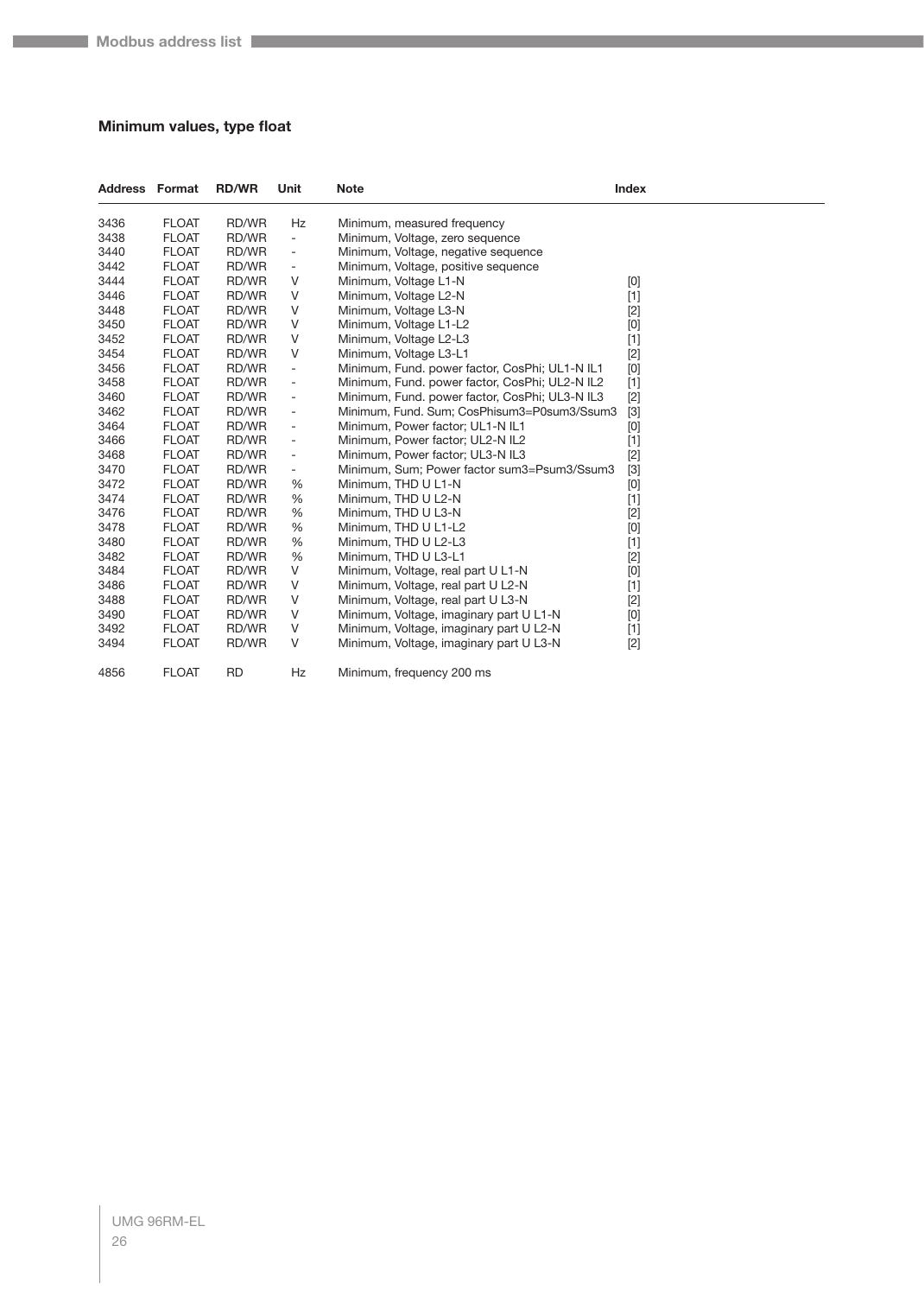#### <span id="page-26-0"></span>**Minimum values, type short**

| <b>Address Format</b> |              | <b>RD/WR</b> | Unit                         | <b>Note</b>                           | <b>Index</b>                                                                                                                                                                                                                                                                                                                                                                                                                                                                                                                                                                                       | <b>Resolution</b> |
|-----------------------|--------------|--------------|------------------------------|---------------------------------------|----------------------------------------------------------------------------------------------------------------------------------------------------------------------------------------------------------------------------------------------------------------------------------------------------------------------------------------------------------------------------------------------------------------------------------------------------------------------------------------------------------------------------------------------------------------------------------------------------|-------------------|
| 4814                  | <b>SHORT</b> | RD/WR        | Hz                           | measured frequency                    |                                                                                                                                                                                                                                                                                                                                                                                                                                                                                                                                                                                                    | 0,01              |
| 4815                  | <b>SHORT</b> | RD/WR        | V                            | Voltage, zero sequence                |                                                                                                                                                                                                                                                                                                                                                                                                                                                                                                                                                                                                    | 0,1               |
| 4816                  | <b>SHORT</b> | RD/WR        | V                            | Voltage, negative sequence            |                                                                                                                                                                                                                                                                                                                                                                                                                                                                                                                                                                                                    | 0,1               |
| 4817                  | <b>SHORT</b> | RD/WR        | V                            | Voltage, positive sequence            |                                                                                                                                                                                                                                                                                                                                                                                                                                                                                                                                                                                                    | 0,1               |
| 4818                  | <b>SHORT</b> | RD/WR        | V                            | Voltage L1-N                          | $[0] % \begin{center} % \includegraphics[width=\linewidth]{imagesSupplemental_3.png} % \end{center} % \caption { % Our method can be used for the use of the image. % Note that the \emph{DefNet}~\cite{bib66} as a function of the \emph{DefNet}~\cite{bib66} as a function of the \emph{DefNet}~\cite{bib66} as a function of the \emph{DefNet}~\cite{bib66} as a function of the \emph{DefNet}~\cite{bib66} as a function of the \emph{DefNet}~\cite{bib66} as a function of the \emph{DefNet}~\cite{bib66} as a function of the \emph{DefNet}~\cite{bib66} as a function of the \emph{DefNet}$ | 0,1               |
| 4819                  | <b>SHORT</b> | RD/WR        | V                            | Voltage L2-N                          | $[1]$                                                                                                                                                                                                                                                                                                                                                                                                                                                                                                                                                                                              | 0,1               |
| 4820                  | <b>SHORT</b> | RD/WR        | V                            | Voltage L3-N                          | $[2]$                                                                                                                                                                                                                                                                                                                                                                                                                                                                                                                                                                                              | 0,1               |
| 4821                  | <b>SHORT</b> | RD/WR        | V                            | Voltage L1-L2                         | $[0] % \begin{center} % \includegraphics[width=\linewidth]{imagesSupplemental_3.png} % \end{center} % \caption { % Our method can be used for the use of the image. % Note that the \emph{DefNet}~\cite{bib66} as a function of the \emph{DefNet}~\cite{bib66} as a function of the \emph{DefNet}~\cite{bib66} as a function of the \emph{DefNet}~\cite{bib66} as a function of the \emph{DefNet}~\cite{bib66} as a function of the \emph{DefNet}~\cite{bib66} as a function of the \emph{DefNet}~\cite{bib66} as a function of the \emph{DefNet}~\cite{bib66} as a function of the \emph{DefNet}$ | 0,1               |
| 4822                  | <b>SHORT</b> | RD/WR        | V                            | Voltage L2-L3                         | $[1]$                                                                                                                                                                                                                                                                                                                                                                                                                                                                                                                                                                                              | 0,1               |
| 4823                  | <b>SHORT</b> | RD/WR        | V                            | Voltage L3-L1                         | $[2]$                                                                                                                                                                                                                                                                                                                                                                                                                                                                                                                                                                                              | 0,1               |
| 4824                  | <b>SHORT</b> | RD/WR        | $\qquad \qquad \blacksquare$ | Fund. power factor, CosPhi; UL1-N IL1 | [0]                                                                                                                                                                                                                                                                                                                                                                                                                                                                                                                                                                                                | 0,01              |
| 4825                  | <b>SHORT</b> | RD/WR        | $\frac{1}{2}$                | Fund. power factor, CosPhi; UL2-N IL2 | $[1]$                                                                                                                                                                                                                                                                                                                                                                                                                                                                                                                                                                                              | 0,01              |
| 4826                  | <b>SHORT</b> | RD/WR        | $\overline{\phantom{a}}$     | Fund. power factor, CosPhi; UL3-N IL3 | $[2]$                                                                                                                                                                                                                                                                                                                                                                                                                                                                                                                                                                                              | 0,01              |
| 4827                  | <b>SHORT</b> | RD/WR        | $\overline{\phantom{a}}$     | Fund. Sum; CosPhisum3=P0sum3/Ssum3    | $[3]$                                                                                                                                                                                                                                                                                                                                                                                                                                                                                                                                                                                              | 0,01              |
| 4828                  | <b>SHORT</b> | RD/WR        | $\overline{\phantom{a}}$     | Power factor; UL1-N IL1               | [0]                                                                                                                                                                                                                                                                                                                                                                                                                                                                                                                                                                                                | 0,01              |
| 4829                  | <b>SHORT</b> | RD/WR        | -                            | Power factor; UL2-N IL2               | $[1]$                                                                                                                                                                                                                                                                                                                                                                                                                                                                                                                                                                                              | 0,01              |
| 4830                  | <b>SHORT</b> | RD/WR        | $\overline{\phantom{0}}$     | Power factor; UL3-N IL3               | $[2]$                                                                                                                                                                                                                                                                                                                                                                                                                                                                                                                                                                                              | 0,01              |
| 4831                  | <b>SHORT</b> | RD/WR        | -                            | Sum; Power factor sum3=Psum3/Ssum3    | $[3]$                                                                                                                                                                                                                                                                                                                                                                                                                                                                                                                                                                                              | 0,01              |
| 4832                  | <b>SHORT</b> | RD/WR        | %                            | THD U L1-N                            | [0]                                                                                                                                                                                                                                                                                                                                                                                                                                                                                                                                                                                                | 0,1               |
| 4833                  | <b>SHORT</b> | RD/WR        | %                            | THD U L2-N                            | $[1]$                                                                                                                                                                                                                                                                                                                                                                                                                                                                                                                                                                                              | 0,1               |
| 4834                  | <b>SHORT</b> | RD/WR        | %                            | THD U L3-N                            | $[2]$                                                                                                                                                                                                                                                                                                                                                                                                                                                                                                                                                                                              | 0,1               |
| 4835                  | <b>SHORT</b> | RD/WR        | %                            | THD U L1-L2                           | [0]                                                                                                                                                                                                                                                                                                                                                                                                                                                                                                                                                                                                | 0,1               |
| 4836                  | <b>SHORT</b> | RD/WR        | %                            | THD U L2-L3                           | $[1]$                                                                                                                                                                                                                                                                                                                                                                                                                                                                                                                                                                                              | 0,1               |
| 4837                  | <b>SHORT</b> | RD/WR        | %                            | THD U L3-L1                           | $[2]$                                                                                                                                                                                                                                                                                                                                                                                                                                                                                                                                                                                              | 0,1               |
| 4838                  | <b>SHORT</b> | RD/WR        | V                            | Voltage, real part U L1-N             | [0]                                                                                                                                                                                                                                                                                                                                                                                                                                                                                                                                                                                                | 0,1               |
| 4839                  | <b>SHORT</b> | RD/WR        | V                            | Voltage, real part U L2-N             | $[1]$                                                                                                                                                                                                                                                                                                                                                                                                                                                                                                                                                                                              | 0,1               |
| 4840                  | <b>SHORT</b> | RD/WR        | $\vee$                       | Voltage, real part U L3-N             | $[2]$                                                                                                                                                                                                                                                                                                                                                                                                                                                                                                                                                                                              | 0,1               |
| 4841                  | <b>SHORT</b> | RD/WR        | V                            | Voltage, imaginary part U L1-N        | [0]                                                                                                                                                                                                                                                                                                                                                                                                                                                                                                                                                                                                | 0,1               |
| 4842                  | <b>SHORT</b> | RD/WR        | $\vee$                       | Voltage, imaginary part U L2-N        | $[1]$                                                                                                                                                                                                                                                                                                                                                                                                                                                                                                                                                                                              | 0,1               |
| 4843                  | <b>SHORT</b> | RD/WR        | V                            | Voltage, imaginary part U L3-N        | $[2]$                                                                                                                                                                                                                                                                                                                                                                                                                                                                                                                                                                                              | 0,1               |
| 4861                  | <b>SHORT</b> | <b>RD</b>    | Hz                           | Minimum, frequency 200 ms, Integer    |                                                                                                                                                                                                                                                                                                                                                                                                                                                                                                                                                                                                    | 0,01              |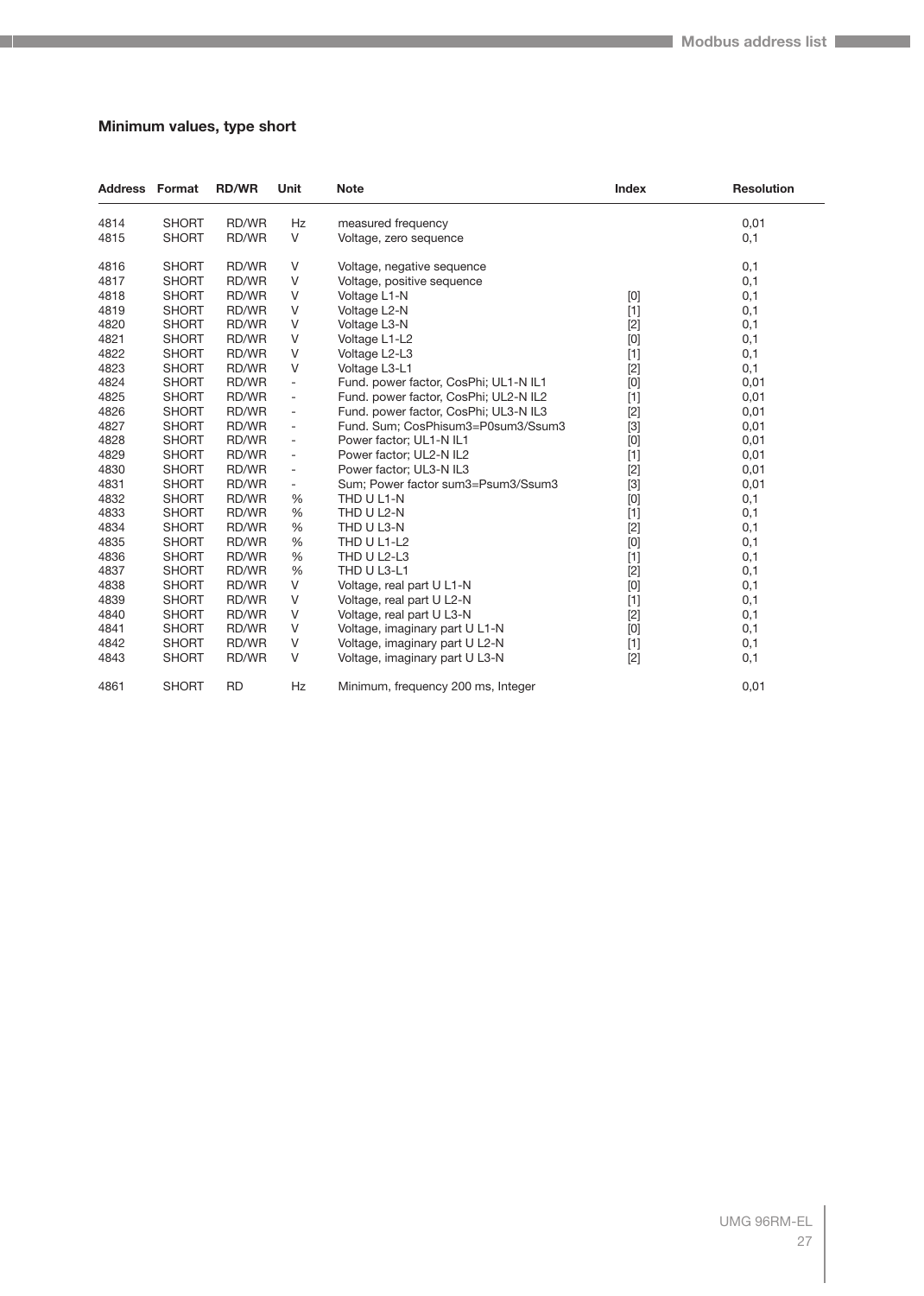#### <span id="page-27-0"></span>**Maximum values, type float**

| <b>Address Format</b> |                              | <b>RD/WR</b>   | Unit                         | <b>Note</b>                                                                  | Index        |
|-----------------------|------------------------------|----------------|------------------------------|------------------------------------------------------------------------------|--------------|
| 2578                  | <b>FLOAT</b>                 | RD/WR          | Hz                           | Maximum, measured frequency                                                  |              |
| 2580                  | <b>FLOAT</b>                 | RD/WR          | $\blacksquare$               | Maximum, Voltage, zero seguence                                              |              |
| 2582                  | <b>FLOAT</b>                 | RD/WR          | $\overline{\phantom{0}}$     | Maximum, Voltage, negative sequence                                          |              |
| 2584                  | <b>FLOAT</b>                 | RD/WR          | $\overline{\phantom{a}}$     | Maximum, Voltage, positive sequence                                          |              |
| 2586                  | <b>FLOAT</b>                 | RD/WR          | V                            | Maximum, Voltage L1-N                                                        | [0]          |
| 2588                  | <b>FLOAT</b>                 | RD/WR          | V                            | Maximum, Voltage L2-N                                                        | $[1]$        |
| 2590                  | <b>FLOAT</b>                 | RD/WR          | V                            | Maximum, Voltage L3-N                                                        | $[2]$        |
| 2592                  | <b>FLOAT</b>                 | RD/WR          | $\vee$                       | Maximum, Voltage L1-L2                                                       | [0]          |
| 2594                  | <b>FLOAT</b>                 | RD/WR          | V                            | Maximum, Voltage L2-L3                                                       | $[1]$        |
| 2596                  | <b>FLOAT</b>                 | RD/WR          | V                            | Maximum, Voltage L3-L1                                                       | $[2]$        |
| 3078                  | <b>FLOAT</b>                 | RD/WR          | $\qquad \qquad -$            | Maximum, Fund. power factor, CosPhi; UL1-N IL1                               | [0]          |
| 3080                  | <b>FLOAT</b>                 | RD/WR          | $\qquad \qquad \blacksquare$ | Maximum, Fund. power factor, CosPhi; UL2-N IL2                               | $[1]$        |
| 3082                  | <b>FLOAT</b>                 | RD/WR          | $\overline{\phantom{0}}$     | Maximum, Fund. power factor, CosPhi; UL3-N IL3                               | $[2]$        |
| 3084                  | <b>FLOAT</b>                 | RD/WR          | $\overline{\phantom{m}}$     | Maximum, Fund. Sum; CosPhisum3=P0sum3/Ssum3                                  | $[3]$        |
| 3086                  | <b>FLOAT</b>                 | RD/WR          | $\overline{a}$               | Maximum, Power factor; UL1-N IL1                                             | [0]          |
| 3088                  | <b>FLOAT</b>                 | RD/WR          | $\qquad \qquad \blacksquare$ | Maximum, Power factor; UL2-N IL2                                             | $[1]$        |
| 3090                  | <b>FLOAT</b>                 | RD/WR          | $\overline{\phantom{0}}$     | Maximum, Power factor; UL3-N IL3                                             | $[2]$        |
| 3092                  | <b>FLOAT</b>                 | RD/WR          | $\overline{\phantom{0}}$     | Maximum, Sum; Power factor sum3=Psum3/Ssum                                   | $[3]$        |
| 3094<br>3096          | <b>FLOAT</b><br><b>FLOAT</b> | RD/WR<br>RD/WR | %<br>%                       | Maximum, THD, U L1-N<br>Maximum, THD, U L2-N                                 | [0]<br>$[1]$ |
| 3098                  | <b>FLOAT</b>                 | RD/WR          | %                            | Maximum, THD, U L3-N                                                         |              |
| 3100                  | <b>FLOAT</b>                 | RD/WR          | %                            | Maximum, THD, U L1-L2                                                        | $[2]$<br>[0] |
| 3102                  | <b>FLOAT</b>                 | RD/WR          | %                            | Maximum, THD, U L2-L3                                                        | $[1]$        |
| 3104                  | <b>FLOAT</b>                 | RD/WR          | %                            | Maximum, THD, U L3-L1                                                        | $[2]$        |
| 3106                  | <b>FLOAT</b>                 | RD/WR          | V                            | Maximum, Voltage, real part U L1-N                                           | [0]          |
| 3108                  | <b>FLOAT</b>                 | RD/WR          | $\vee$                       | Maximum, Voltage, real part U L2-N                                           | $[1]$        |
| 3110                  | <b>FLOAT</b>                 | RD/WR          | V                            | Maximum, Voltage, real part U L3-N                                           | $[2]$        |
| 3112                  | <b>FLOAT</b>                 | RD/WR          | V                            | Maximum, Voltage, imaginary part U L1-N                                      | [0]          |
| 3114                  | <b>FLOAT</b>                 | RD/WR          | V                            | Maximum, Voltage, imaginary part U L2-N                                      | $[1]$        |
| 3116                  | <b>FLOAT</b>                 | RD/WR          | V                            | Maximum, Voltage, imaginary part U L3-N                                      | $[2]$        |
| 3358                  | <b>FLOAT</b>                 | RD/WR          | Α                            | Maximum, Current I L1                                                        | [0]          |
| 3360                  | <b>FLOAT</b>                 | RD/WR          | Α                            | Maximum, Current I L2                                                        | $[1]$        |
| 3362                  | <b>FLOAT</b>                 | RD/WR          | Α                            | Maximum, Current I L3                                                        | $[2]$        |
| 3364                  | <b>FLOAT</b>                 | RD/WR          | Α                            | Maximum, Vector sum; IN=I1+I2+I3                                             | $[3]$        |
| 3366                  | <b>FLOAT</b>                 | RD/WR          | W                            | Maximum, Real power P L1-N                                                   | [0]          |
| 3368                  | <b>FLOAT</b>                 | RD/WR          | W                            | Maximum, Real power P L2-N                                                   | $[1]$        |
| 3370                  | <b>FLOAT</b>                 | RD/WR          | W                            | Maximum, Real power P L3-N                                                   | $[2]$        |
| 3372<br>3374          | FLOAT<br><b>FLOAT</b>        | RD/WR<br>RD/WR | W                            | Maximum, Sum; Psum3=P1+P2+P3                                                 | $[3]$        |
| 3376                  | <b>FLOAT</b>                 | RD/WR          | var<br>var                   | Maximum, Fund. reactive power Q L1-N<br>Maximum, Fund. reactive power Q L2-N | [0]<br>$[1]$ |
| 3378                  | <b>FLOAT</b>                 | RD/WR          | var                          | Maximum, Fund. reactive power Q L3-N                                         | $[2]$        |
| 3380                  | <b>FLOAT</b>                 | RD/WR          | var                          | Maximum, Fund. Sum; Qsum3=Q1+Q2+Q3                                           | $[3]$        |
| 3382                  | FLOAT                        | RD/WR          | VA                           | Maximum, Average, Apparent power SL1-N                                       | [0]          |
| 3384                  | <b>FLOAT</b>                 | RD/WR          | VA                           | Maximum, Average, Apparent power S L2-N                                      | $[1]$        |
| 3386                  | <b>FLOAT</b>                 | RD/WR          | VA                           | Maximum, Average, Apparent power S L3-N                                      | $[2]$        |
| 3388                  | <b>FLOAT</b>                 | RD/WR          | VA                           | Maximum, Average, Sum; Ssum3=S1+S2+S3                                        | $[3]$        |
| 3390                  | FLOAT                        | RD/WR          | W                            | Maximum, Fund. real power P0 L1-N                                            | [0]          |
| 3392                  | <b>FLOAT</b>                 | RD/WR          | W                            | Maximum, Fund. real power P0 L2-N                                            | $[1]$        |
| 3394                  | <b>FLOAT</b>                 | RD/WR          | W                            | Maximum, Fund. real power P0 L3-N                                            | $[2]$        |
| 3396                  | <b>FLOAT</b>                 | RD/WR          | W                            | Maximum, Fund. Sum; P0sum3=P01+P02+P03                                       | $[3]$        |
| 3398                  | <b>FLOAT</b>                 | RD/WR          | var                          | Maximum, Harmonic distortion power D L1-N                                    | [0]          |
| 3400                  | FLOAT                        | RD/WR          | var                          | Maximum, Harmonic distortion power D L2-N                                    | $[1]$        |
| 3402                  | <b>FLOAT</b>                 | RD/WR          | var                          | Maximum, Harmonic distortion power D L3-N                                    | $[2]$        |
| 3404<br>3406          | <b>FLOAT</b><br><b>FLOAT</b> | RD/WR          | var                          | Maximum, Sum; Dsum3=D1+D2+D3<br>Maximum, THD I                               | $[3]$        |
| 3408                  | <b>FLOAT</b>                 | RD/WR<br>RD/WR | Α<br>A                       | Maximum, THD I                                                               | [0]<br>$[1]$ |
| 3410                  | FLOAT                        | RD/WR          | Α                            | Maximum, THD I                                                               | $[2]$        |
| 3412                  | <b>FLOAT</b>                 | RD/WR          | A                            | Maximum, TDD I                                                               | [0]          |
| 3414                  | <b>FLOAT</b>                 | RD/WR          | Α                            | Maximum, TDD I                                                               | $[1]$        |
| 3416                  | <b>FLOAT</b>                 | RD/WR          | Α                            | Maximum, TDD I                                                               | $[2]$        |
| 3418                  | <b>FLOAT</b>                 | RD/WR          | A                            | Maximum, Current, zero sequence                                              |              |
| 3420                  | FLOAT                        | RD/WR          | Α                            | Maximum, Current, negative sequence                                          |              |
| 3422                  | <b>FLOAT</b>                 | RD/WR          | A                            | Maximum, positive sequence                                                   |              |
| 3424                  | <b>FLOAT</b>                 | RD/WR          | Α                            | Maximum, real part I L1                                                      | [0]          |
| 3426                  | <b>FLOAT</b>                 | RD/WR          | Α                            | Maximum, real part I L2                                                      | $[1]$        |
| 3428                  | <b>FLOAT</b>                 | RD/WR          | A                            | Maximum, real part I L3                                                      | $[2]$        |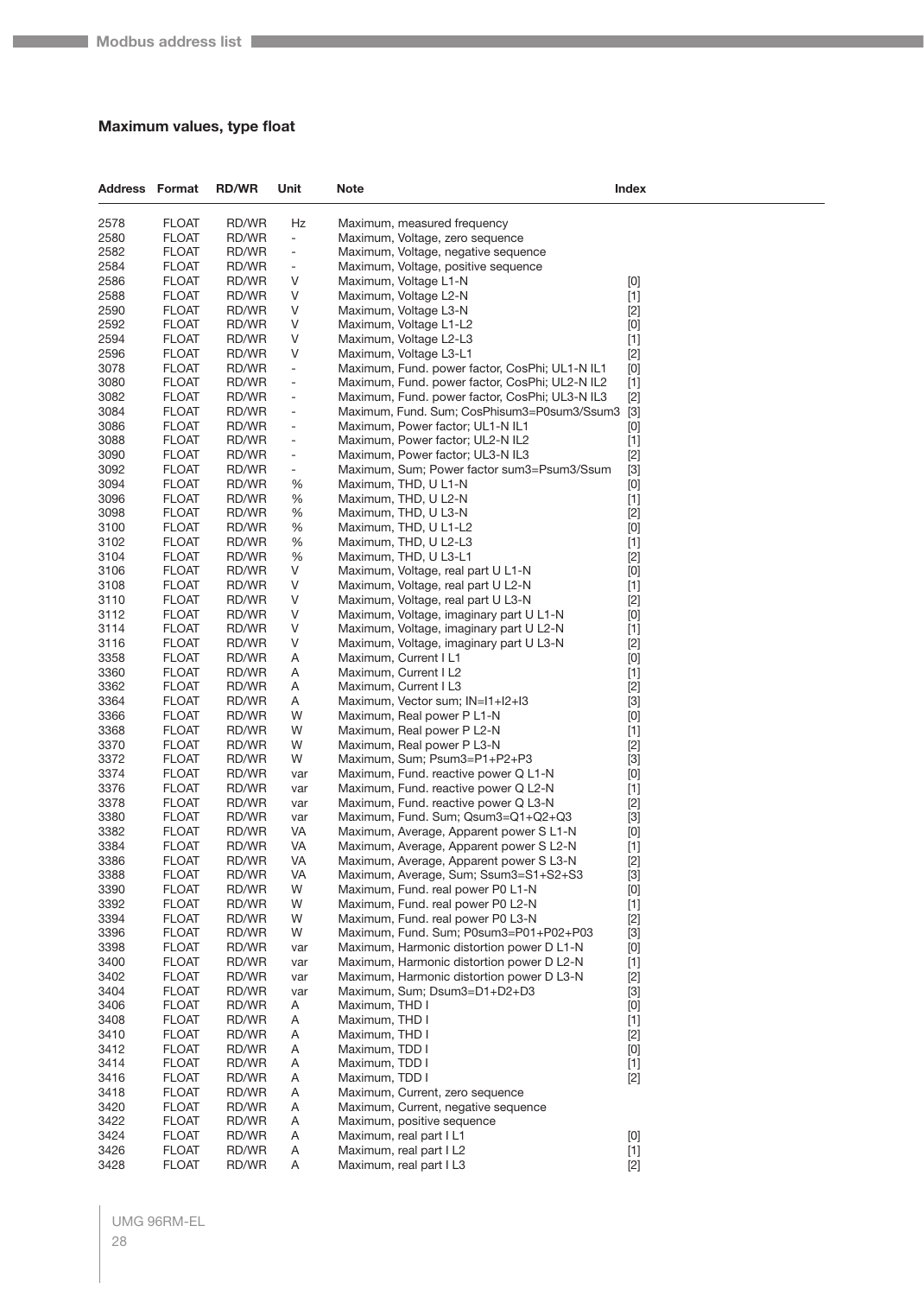|      | <b>Address Format</b> | <b>RD/WR</b> | Unit | <b>Note</b>                  | <b>Index</b> |  |
|------|-----------------------|--------------|------|------------------------------|--------------|--|
| 3430 | <b>FLOAT</b>          | RD/WR        | A    | Maximum, imaginary part I L1 | [0]          |  |
| 3432 | <b>FLOAT</b>          | RD/WR        | A    | Maximum, imaginary part I L2 | [1]          |  |
| 3434 | <b>FLOAT</b>          | RD/WR        | A    | Maximum, imaginary part I L3 | [2]          |  |
| 4854 | <b>FLOAT</b>          | RD           | Hz   | Maximum, frequency 200 ms    |              |  |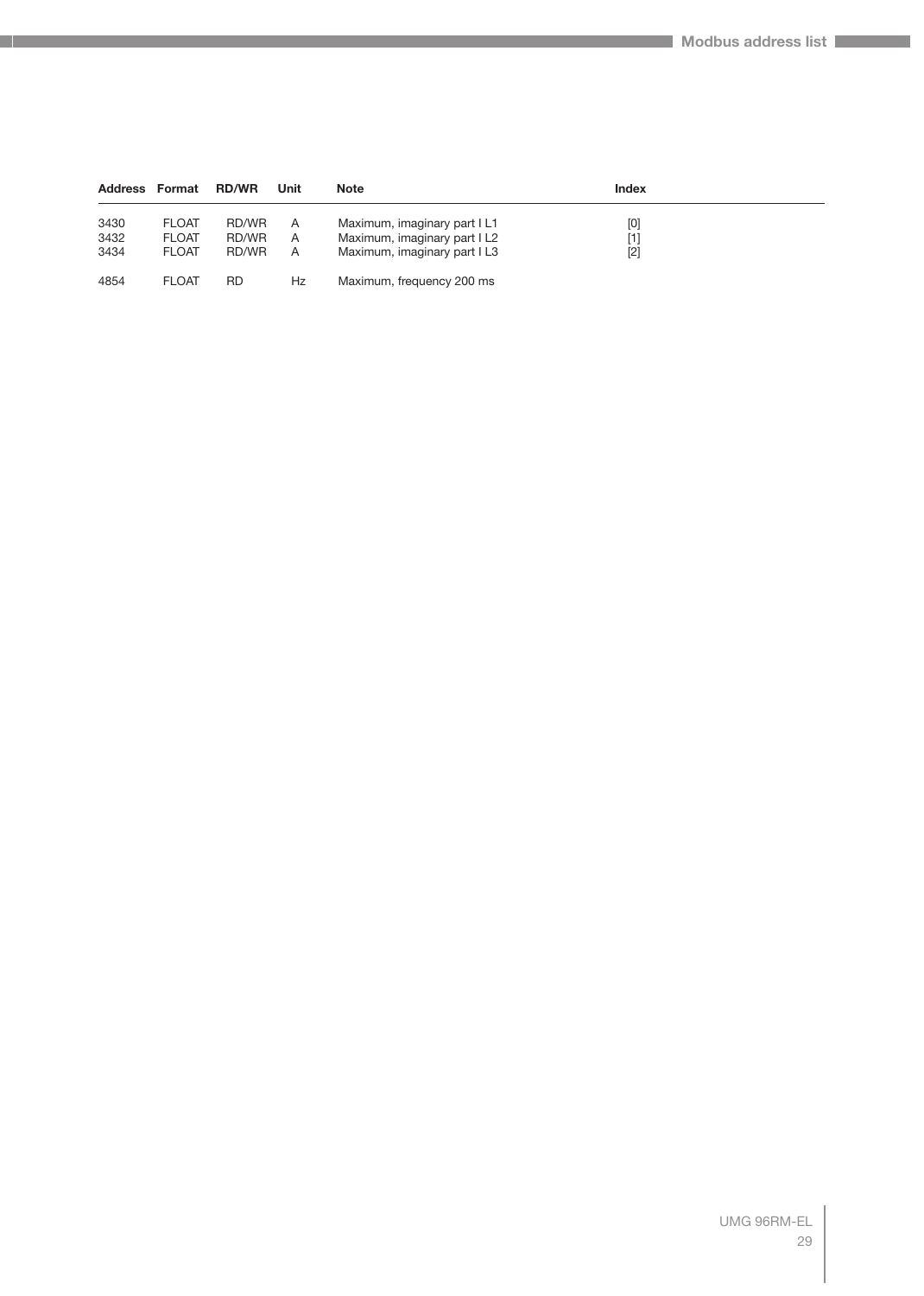#### <span id="page-29-0"></span>**Maximum values, type short**

| <b>Address Format</b> |                              | <b>RD/WR</b>   | Unit                         | Note                                                             | <b>Index</b>   | <b>Resolution</b> |
|-----------------------|------------------------------|----------------|------------------------------|------------------------------------------------------------------|----------------|-------------------|
| 4385                  | <b>SHORT</b>                 | RD/WR          | Hz                           | Maximum, measured frequency                                      |                | 0,01              |
| 4386                  | <b>SHORT</b>                 | RD/WR          | V                            | Maximum, Voltage, zero sequence                                  |                | 0,1               |
| 4387                  | <b>SHORT</b>                 | RD/WR          | V                            | Maximum, Voltage, negative sequence                              |                | 0,1               |
| 4388                  | <b>SHORT</b>                 | RD/WR          | V                            | Maximum, Voltage, positive sequence                              |                | 0,1               |
| 4389                  | <b>SHORT</b>                 | RD/WR          | V                            | Maximum, Voltage L1-N                                            | [0]            | 0,1               |
| 4390                  | <b>SHORT</b>                 | RD/WR          | V                            | Maximum, Voltage L2-N                                            | $[1]$          | 0,1               |
| 4391                  | <b>SHORT</b>                 | RD/WR          | V                            | Maximum, Voltage L3-N                                            | $[2]$          | 0,1               |
| 4392                  | <b>SHORT</b>                 | RD/WR          | V                            | Maximum, Voltage L1-L2                                           | [0]            | 0,1               |
| 4393<br>4394          | <b>SHORT</b><br><b>SHORT</b> | RD/WR          | V<br>$\vee$                  | Maximum, Voltage L2-L3<br>Maximum, Voltage L3-L1                 | $[1]$          | 0,1<br>0,1        |
| 4635                  | <b>SHORT</b>                 | RD/WR<br>RD/WR | $\overline{\phantom{a}}$     | Maximum, Fund. power factor, CosPhi; UL1-N IL1                   | $[2]$<br>$[0]$ | 0,01              |
| 4636                  | <b>SHORT</b>                 | RD/WR          | $\overline{\phantom{a}}$     | Maximum, Fund. power factor, CosPhi; UL2-N IL2                   | $[1]$          | 0,01              |
| 4637                  | <b>SHORT</b>                 | RD/WR          | $\overline{\phantom{0}}$     | Maximum, Fund. power factor, CosPhi; UL3-N IL3                   | $[2]$          | 0,01              |
| 4638                  | <b>SHORT</b>                 | RD/WR          | $\qquad \qquad \blacksquare$ | Maximum, Fund. Sum; CosPhisum3=P0sum3/Ssum3                      | $[3]$          | 0,01              |
| 4639                  | <b>SHORT</b>                 | RD/WR          | $\overline{\phantom{a}}$     | Maximum, Power factor; UL1-N IL1                                 | [0]            | 0,01              |
| 4640                  | <b>SHORT</b>                 | RD/WR          | $\overline{\phantom{0}}$     | Maximum, Power factor; UL2-N IL2                                 | $[1]$          | 0,01              |
| 4641                  | <b>SHORT</b>                 | RD/WR          | $\overline{\phantom{0}}$     | Maximum, Power factor; UL3-N IL3                                 | $[2]$          | 0,01              |
| 4642                  | <b>SHORT</b>                 | RD/WR          | $\qquad \qquad -$            | Maximum, Sum; Power factor sum3=Psum3/Ssum3                      | $[3]$          | 0,01              |
| 4643                  | <b>SHORT</b>                 | RD/WR          | %                            | Maximum, THD U L1-N                                              | [0]            | 0,1               |
| 4644                  | <b>SHORT</b>                 | RD/WR          | %                            | Maximum, THD U L2-N                                              | $[1]$          | 0,1               |
| 4645                  | <b>SHORT</b>                 | RD/WR          | %                            | Maximum, THD U L3-N                                              | $[2]$          | 0,1               |
| 4646                  | <b>SHORT</b>                 | RD/WR          | %                            | Maximum, THD U L1-L2                                             | $[0]$          | 0,1               |
| 4647                  | <b>SHORT</b>                 | RD/WR          | %                            | Maximum, THD U L2-L3                                             | $[1]$          | 0,1               |
| 4648                  | <b>SHORT</b>                 | RD/WR          | %                            | Maximum, THD U L3-L1                                             | $[2]$          | 0,1               |
| 4649                  | <b>SHORT</b>                 | RD/WR          | V                            | Maximum, real part U L1-N                                        | $[0]$          | 0,1               |
| 4650                  | <b>SHORT</b>                 | RD/WR          | V                            | Maximum, real part U L2-N                                        | $[1]$          | 0,1               |
| 4651                  | <b>SHORT</b>                 | RD/WR          | V<br>V                       | Maximum, real part U L3-N<br>Maximum, imaginary part U L1-N      | $[2]$          | 0,1<br>0,1        |
| 4652<br>4653          | <b>SHORT</b><br><b>SHORT</b> | RD/WR<br>RD/WR | V                            | Maximum, imaginary part U L2-N                                   | [0]<br>$[1]$   | 0,1               |
| 4654                  | <b>SHORT</b>                 | RD/WR          | V                            | Maximum, imaginary part U L3-N                                   | $[2]$          | 0,1               |
| 4775                  | <b>SHORT</b>                 | RD/WR          | mA                           | Maximum, Current I L1                                            | [0]            | 1                 |
| 4776                  | <b>SHORT</b>                 | RD/WR          | mA                           | Maximum, Current I L2                                            | $[1]$          | 1                 |
| 4777                  | <b>SHORT</b>                 | RD/WR          | mA                           | Maximum, Current I L3                                            | $[2]$          | 1                 |
| 4778                  | <b>SHORT</b>                 | RD/WR          | mA                           | Maximum, Vector sum; IN=I1+I2+I3                                 | $[3]$          | 1                 |
| 4779                  | <b>SHORT</b>                 | RD/WR          | W                            | Maximum, Real power P L1-N                                       | [0]            | 0,1               |
| 4780                  | <b>SHORT</b>                 | RD/WR          | W                            | Maximum, Real power P L2-N                                       | $[1]$          | 0,1               |
| 4781                  | <b>SHORT</b>                 | RD/WR          | W                            | Maximum, Real power P L3-N                                       | $[2]$          | 0,1               |
| 4782                  | <b>SHORT</b>                 | RD/WR          | W                            | Maximum, Sum; Psum3=P1+P2+P3                                     | $[3]$          | 1                 |
| 4783                  | <b>SHORT</b>                 | RD/WR          | var                          | Maximum, Fund. reactive power Q L1-N                             | [0]            | 0,1               |
| 4784                  | <b>SHORT</b>                 | RD/WR          | var                          | Maximum, Fund. reactive power Q L2-N                             | $[1]$          | 0,1               |
| 4785                  | <b>SHORT</b>                 | RD/WR          | var                          | Maximum, Fund. reactive power Q L3-N                             | $[2]$          | 0,1               |
| 4786                  | <b>SHORT</b>                 | RD/WR          | var                          | Maximum, Fund. Sum; Qsum3=Q1+Q2+Q3                               | $[3]$          | 1                 |
| 4787<br>4788          | <b>SHORT</b><br><b>SHORT</b> | RD/WR<br>RD/WR | VA<br>VA                     | Maximum, Apparent power S L1-N<br>Maximum, Apparent power S L2-N | [0]<br>$[1]$   | 0,1<br>0,1        |
| 4789                  | <b>SHORT</b>                 | RD/WR          | VA                           | Maximum, Apparent power S L3-N                                   | $[2]$          | 0,1               |
| 4790                  | <b>SHORT</b>                 | RD/WR          | VA                           | Maximum, Sum; Ssum3=S1+S2+S3                                     | $[3]$          | $\mathbf{1}$      |
| 4791                  | <b>SHORT</b>                 | RD/WR          | W                            | Maximum, Fund. real power P0 L1-N                                | [0]            | 0,1               |
| 4792                  | <b>SHORT</b>                 | RD/WR          | W                            | Maximum, Fund. real power P0 L2-N                                | $[1]$          | 0,1               |
| 4793                  | <b>SHORT</b>                 | RD/WR          | W                            | Maximum, Fund. real power P0 L3-N                                | $[2]$          | 0,1               |
| 4794                  | <b>SHORT</b>                 | RD/WR          | W                            | Maximum, Fund. Sum; P0sum3=P01+P02+P03                           | $[3]$          | $\mathbf{1}$      |
| 4795                  | <b>SHORT</b>                 | RD/WR          | var                          | Maximum, Harmonic distortion power D L1-N                        | [0]            | 0,1               |
| 4796                  | <b>SHORT</b>                 | RD/WR          | var                          | Maximum, Harmonic distortion power D L2-N                        | $[1]$          | 0,1               |
| 4797                  | <b>SHORT</b>                 | RD/WR          | var                          | Maximum, Harmonic distortion power D L3-N                        | $[2]$          | 0,1               |
| 4798                  | <b>SHORT</b>                 | RD/WR          | var                          | Maximum, Sum; Dsum3=D1+D2+D3                                     | $[3]$          | $\mathbf{1}$      |
| 4799                  | <b>SHORT</b>                 | RD/WR          | %                            | Maximum, THD I1                                                  | [0]            | 0,1               |
| 4800                  | <b>SHORT</b>                 | RD/WR          | %                            | Maximum, THD I2                                                  | $[1]$          | 0,1               |
| 4801                  | <b>SHORT</b>                 | RD/WR          | $\%$                         | Maximum, THD I3                                                  | $[2]$          | 0,1               |
| 4802                  | <b>SHORT</b>                 | RD/WR          | %                            | Maximum, TDD I1                                                  | [0]            | 0,1               |
| 4803<br>4804          | <b>SHORT</b><br><b>SHORT</b> | RD/WR<br>RD/WR | $\%$<br>%                    | Maximum, TDD I2<br>Maximum, TDD I3                               | $[1]$<br>$[2]$ | 0,1<br>0,1        |
| 4805                  | <b>SHORT</b>                 | RD/WR          | mA                           | Maximum, Current, zero sequence                                  |                | 1                 |
| 4806                  | <b>SHORT</b>                 | RD/WR          | mA                           | Maximum, Current, negative sequence                              |                | 1                 |
| 4807                  | <b>SHORT</b>                 | RD/WR          | mA                           | Maximum, Current, positive sequence                              |                | 1                 |
| 4808                  | <b>SHORT</b>                 | RD/WR          | mA                           | Maximum, Current, real part IL1                                  | [0]            | 1                 |
| 4809                  | <b>SHORT</b>                 | RD/WR          | mA                           | Maximum, Current, real part IL2                                  | $[1]$          | 1                 |
| 4810                  | <b>SHORT</b>                 | RD/WR          | mA                           | Maximum, Current, real part IL3                                  | $[2]$          | $\mathbf{1}$      |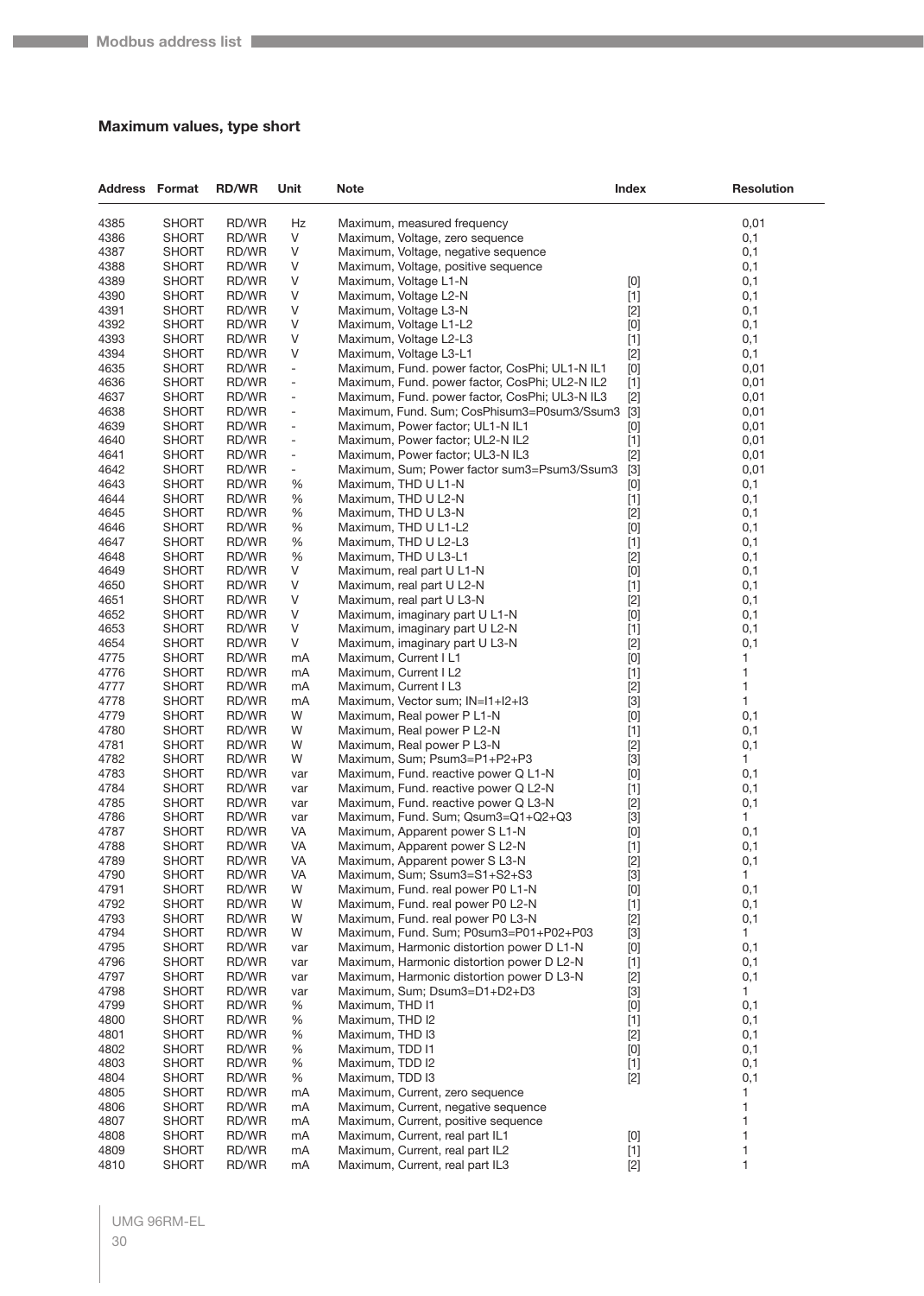| <b>Address</b> | Format                       | <b>RD/WR</b>       | Unit     | <b>Note</b>                                                                  | <b>Index</b> | <b>Resolution</b> |
|----------------|------------------------------|--------------------|----------|------------------------------------------------------------------------------|--------------|-------------------|
| 4811<br>4812   | <b>SHORT</b><br><b>SHORT</b> | RD/WR<br>RD/WR     | mA<br>mA | Maximum, Current, imaginary part IL1<br>Maximum, Current, imaginary part IL2 | [0]<br>[1]   |                   |
| 4813<br>4860   | <b>SHORT</b><br><b>SHORT</b> | RD/WR<br><b>RD</b> | mA<br>Hz | Maximum, Current, imaginary part IL3<br>Maximum, frequency 200 ms, Integer   | $[2]$        | 0,01              |
|                |                              |                    |          |                                                                              |              |                   |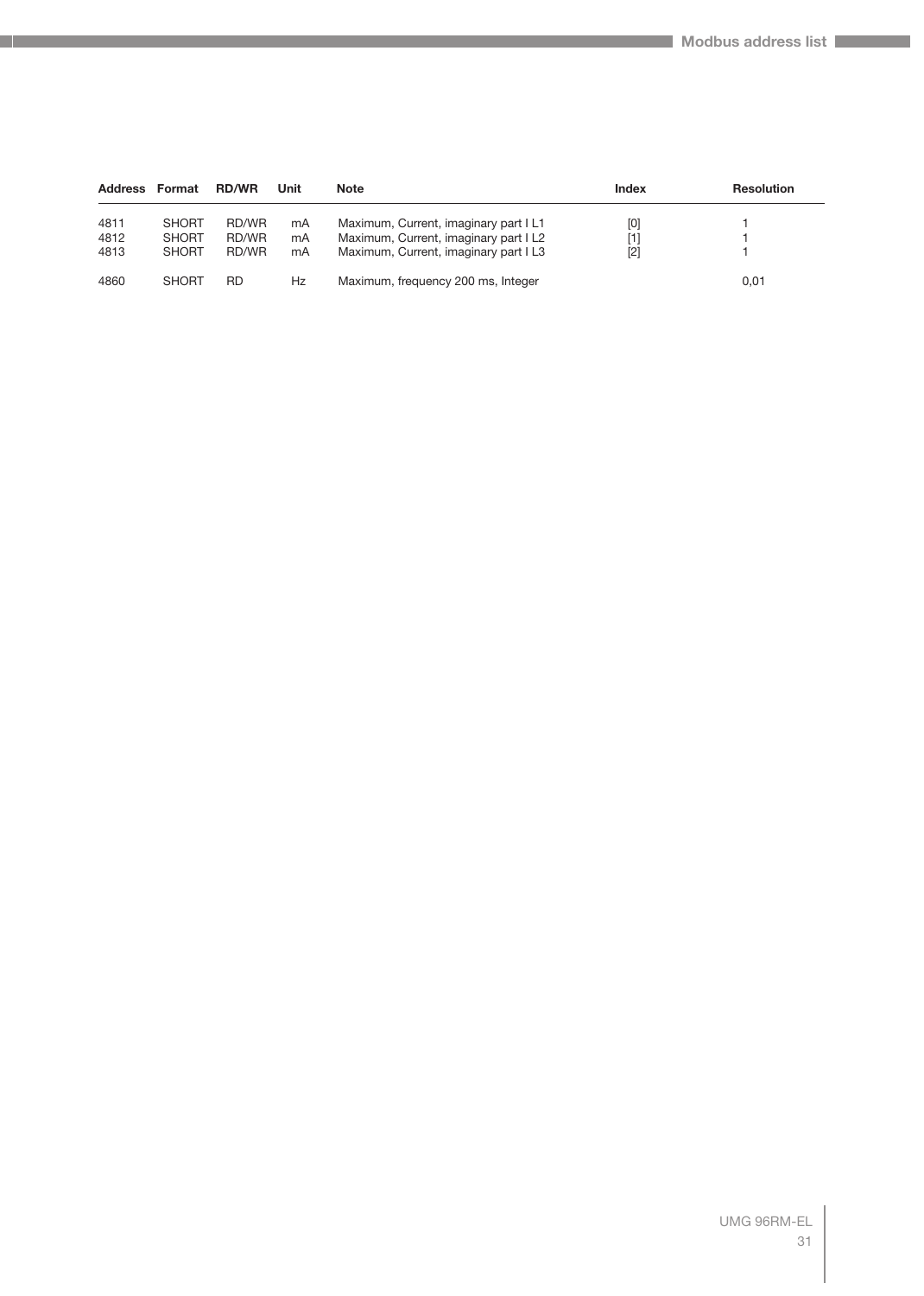#### <span id="page-31-0"></span>**Maximum values of mean values, type float**

| <b>Address Format</b> |              | <b>RD/WR</b> | Unit | <b>Note</b>                                          | <b>Index</b> |
|-----------------------|--------------|--------------|------|------------------------------------------------------|--------------|
| 3496                  | <b>FLOAT</b> | RD/WR        | A    | Max. values of average val., Current I L1            | [0]          |
| 3498                  | <b>FLOAT</b> | RD/WR        | Α    | Max. values of average val., Current I L2            | [1]          |
| 3500                  | <b>FLOAT</b> | RD/WR        | A    | Max. values of average val., Current I L3            | [2]          |
| 3502                  | <b>FLOAT</b> | RD/WR        | A    | Max. values of average val., Vector sum; IN=I1+I2+I3 | $[3]$        |
| 3504                  | <b>FLOAT</b> | RD/WR        | W    | Max. values of average val., Real power P L1-N       | [0]          |
| 3506                  | <b>FLOAT</b> | RD/WR        | W    | Max. values of average val., Real power P L2-N       | [1]          |
| 3508                  | <b>FLOAT</b> | RD/WR        | W    | Max. values of average val., Real power P L3-N       | $[2]$        |
| 3510                  | <b>FLOAT</b> | RD/WR        | W    | Max. values of average val., Sum; Psum3=P1+P2+P3 [3] |              |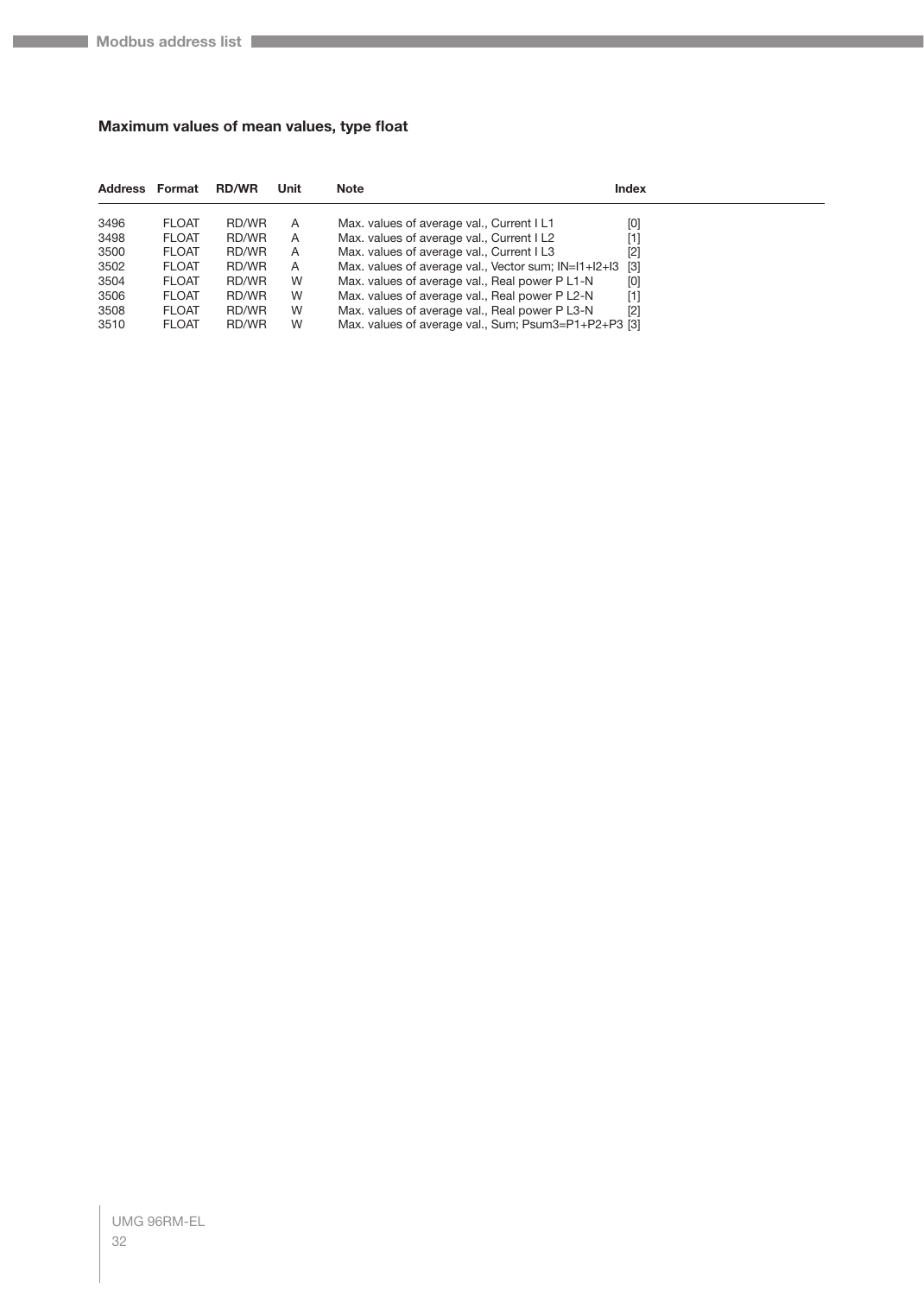#### <span id="page-32-0"></span>**Maximum values of mean values, type short**

| <b>Address Format</b> |              | <b>RD/WR</b> | Unit | <b>Note</b>                                         | <b>Index</b>      | <b>Resolution</b> |
|-----------------------|--------------|--------------|------|-----------------------------------------------------|-------------------|-------------------|
| 4844                  | <b>SHORT</b> | RD/WR        | mA   | Max. value of average val., Current I L1            | [0]               |                   |
| 4845                  | <b>SHORT</b> | RD/WR        | mA   | Max. value of average val., Current I L2            | [1]               |                   |
| 4846                  | <b>SHORT</b> | RD/WR        | mA   | Max. value of average val., Current I L3            | [2]               |                   |
| 4847                  | <b>SHORT</b> | RD/WR        | mA   | Max. value of average val., Vector sum; IN=I1+I2+I3 | $[3]$             |                   |
| 4848                  | <b>SHORT</b> | RD/WR        | W    | Max. value of average val., Real power P L1-N       | [0]               | 0,1               |
| 4849                  | <b>SHORT</b> | RD/WR        | W    | Max. value of average val., Real power P L2-N       | [1]               | 0,1               |
| 4850                  | <b>SHORT</b> | RD/WR        | W    | Max. value of average val., Real power P L3-N       | $[2]$             | 0,1               |
| 4851                  | <b>SHORT</b> | RD/WR        | W    | Max. value of average val., Sum; Psum3=P1+P2+P3     | $\lceil 3 \rceil$ | 0,1               |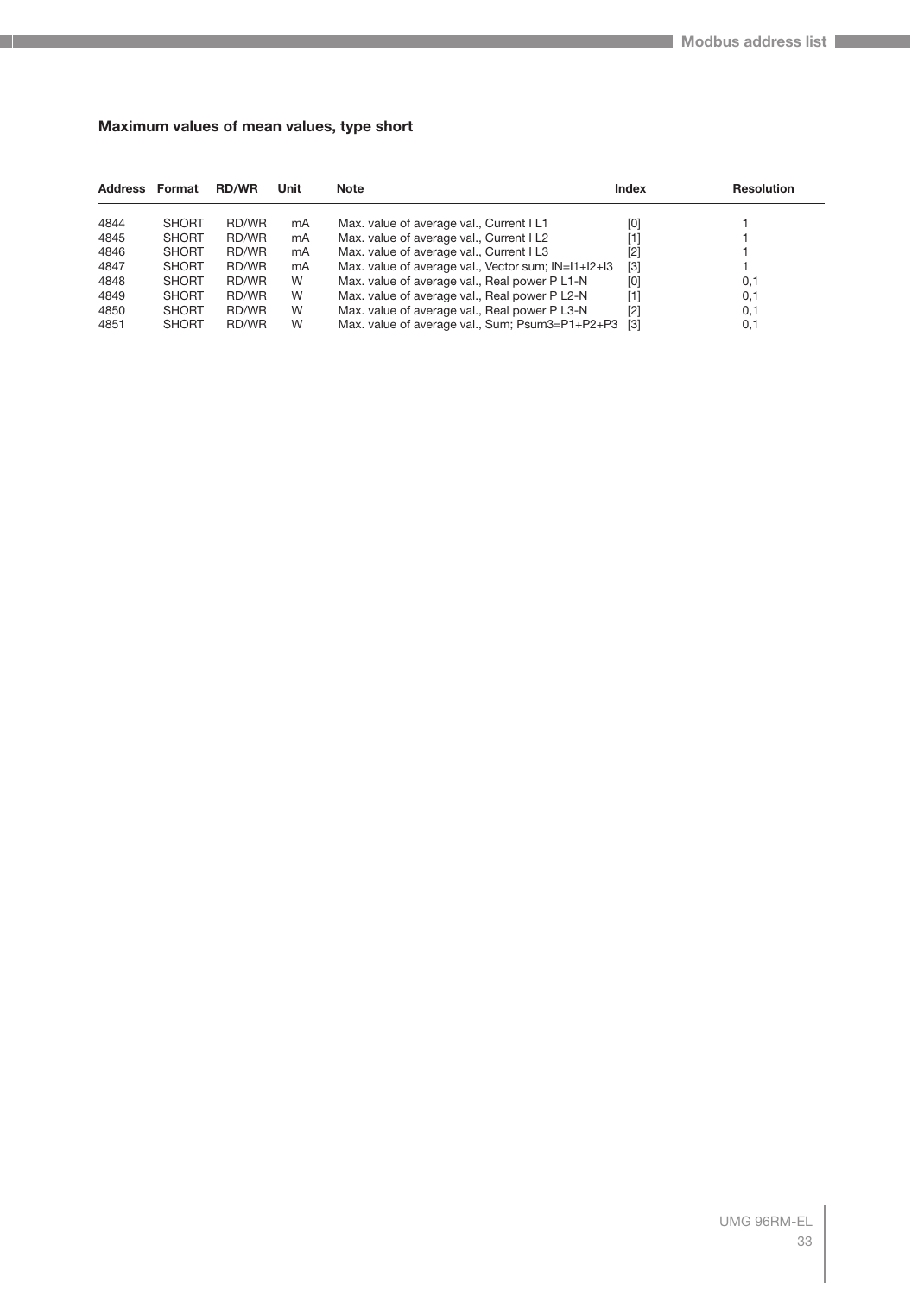#### <span id="page-33-0"></span>**Energy, type integer**

The energy values in integer format do not provide any current- and voltage transformer ratios.

| 5448<br><b>INT</b><br><b>RD</b><br>Wh<br>[0]<br>Real energy, L1, rate<br><b>INT</b><br><b>RD</b><br>$[1]$<br>5450<br>Wh<br>Real energy, L1, rate<br>5452<br><b>INT</b><br>RD<br>Wh<br>$[2]$<br>Real energy, L1, rate<br>$[3]$<br>5454<br><b>INT</b><br><b>RD</b><br>Wh<br>Real energy, L1, rate<br>5456<br><b>INT</b><br>$[4]$<br>RD<br>Wh<br>Real energy, L1, rate<br>5458<br><b>INT</b><br>$[5]$<br>RD<br>Wh<br>Real energy, L1, rate<br><b>INT</b><br>5460<br><b>RD</b><br>Wh<br>[6]<br>Real energy, L1, rate<br>5462<br><b>INT</b><br><b>RD</b><br>$[7]$<br>Wh<br>Real energy, L1, rate<br>5464<br><b>INT</b><br><b>RD</b><br>Wh<br>$[0] % \begin{center} % \includegraphics[width=\linewidth]{imagesSupplemental_3.png} % \end{center} % \caption { % Our method can be used for the use of the image. % Note that the \emph{DefNet}~\cite{bib66} as a function of the \emph{DefNet}~\cite{bib66} as a function of the \emph{DefNet}~\cite{bib66} as a function of the \emph{DefNet}~\cite{bib66} as a function of the \emph{DefNet}~\cite{bib66} as a function of the \emph{DefNet}~\cite{bib66} as a function of the \emph{DefNet}~\cite{bib66} as a function of the \emph{DefNet}~\cite{bib66} as a function of the \emph{DefNet}$<br>Real energy, L1, obtained, rate<br>5466<br><b>INT</b><br>RD<br>Wh<br>Real energy, L1, obtained, rate<br>$[1]$<br><b>INT</b><br>$[2]$<br>5468<br>RD<br>Wh<br>Real energy, L1, obtained, rate<br><b>INT</b><br>5470<br><b>RD</b><br>Wh<br>$[3]$<br>Real energy, L1, obtained, rate<br>5472<br><b>INT</b><br><b>RD</b><br>$[4]$<br>Wh<br>Real energy, L1, obtained, rate<br>5474<br><b>INT</b><br><b>RD</b><br>Wh<br>$[5]$<br>Real energy, L1, obtained, rate<br>5476<br><b>INT</b><br><b>RD</b><br>[6]<br>Wh<br>Real energy, L1, obtained, rate<br>5478<br><b>INT</b><br>RD<br>Wh<br>Real energy, L1, obtained, rate<br>$[7] \centering% \includegraphics[width=1\textwidth]{images/TransY.pdf} \caption{The first two different values of $d=3$ and $d=4$ (left) and $d=5$ (right) and $d=6$ (right). The first two different values of $d=2$ (right).} \label{fig:class}$<br>5480<br><b>INT</b><br><b>RD</b><br>Wh<br>$[0] % \begin{center} % \includegraphics[width=\linewidth]{imagesSupplemental_3.png} % \end{center} % \caption { % Our method can be used for the use of the image. % Note that the \emph{DefNet}~\cite{bib66} as a function of the \emph{DefNet}~\cite{bib66} as a function of the \emph{DefNet}~\cite{bib66} as a function of the \emph{DefNet}~\cite{bib66} as a function of the \emph{DefNet}~\cite{bib66} as a function of the \emph{DefNet}~\cite{bib66} as a function of the \emph{DefNet}~\cite{bib66} as a function of the \emph{DefNet}~\cite{bib66} as a function of the \emph{DefNet}$<br>Real energy, L1, supplied, rate<br>5482<br><b>INT</b><br><b>RD</b><br>$[1]$<br>Wh<br>Real energy, L1, supplied, rate<br>$[2]$<br>5484<br><b>INT</b><br><b>RD</b><br>Wh<br>Real energy, L1, supplied, rate<br>5486<br><b>INT</b><br><b>RD</b><br>Wh<br>Real energy, L1, supplied, rate<br>$[3]$<br>5488<br><b>INT</b><br><b>RD</b><br>Wh<br>Real energy, L1, supplied, rate<br>$[4] % \begin{center} \includegraphics[width=\linewidth]{imagesSupplemental/Imetad-Architecture.png} \end{center} \caption{The image shows the image shows a single number of times, and the image shows a single number of times.} \label{fig:limal}$<br>$[5]$<br>5490<br><b>INT</b><br><b>RD</b><br>Wh<br>Real energy, L1, supplied, rate<br>5492<br><b>INT</b><br><b>RD</b><br>[6]<br>Wh<br>Real energy, L1, supplied, rate<br>5494<br><b>INT</b><br><b>RD</b><br>$[7]$<br>Wh<br>Real energy, L1, supplied, rate<br>5496<br><b>INT</b><br>RD<br>Reactive energy, L1, rate<br>[0]<br>varh<br>5498<br><b>INT</b><br><b>RD</b><br>varh<br>Reactive energy, L1, rate<br>$[1]$<br>$[2]$<br>5500<br><b>INT</b><br><b>RD</b><br>varh<br>Reactive energy, L1, rate<br>5502<br><b>INT</b><br><b>RD</b><br>$[3]$<br>varh<br>Reactive energy, L1, rate<br>5504<br><b>INT</b><br><b>RD</b><br>$[4]$<br>varh<br>Reactive energy, L1, rate<br>5506<br><b>INT</b><br><b>RD</b><br>varh<br>Reactive energy, L1, rate<br>$[5]$<br>5508<br><b>INT</b><br><b>RD</b><br>varh<br>Reactive energy, L1, rate<br>[6]<br>$[7]$<br>5510<br><b>INT</b><br><b>RD</b><br>varh<br>Reactive energy, L1, rate<br>5512<br><b>INT</b><br><b>RD</b><br>$[0] % \begin{center} % \includegraphics[width=\linewidth]{imagesSupplemental_3.png} % \end{center} % \caption { % Our method can be used for the use of the image. % Note that the \emph{DefNet}~\cite{bib66} as a function of the \emph{DefNet}~\cite{bib66} as a function of the \emph{DefNet}~\cite{bib66} as a function of the \emph{DefNet}~\cite{bib66} as a function of the \emph{DefNet}~\cite{bib66} as a function of the \emph{DefNet}~\cite{bib66} as a function of the \emph{DefNet}~\cite{bib66} as a function of the \emph{DefNet}~\cite{bib66} as a function of the \emph{DefNet}$<br>varh<br>Reactive energy, L1, ind., rate<br>5514<br><b>INT</b><br><b>RD</b><br>$[1]$<br>varh<br>Reactive energy, L1, ind., rate<br>5516<br><b>INT</b><br>RD<br>varh<br>Reactive energy, L1, ind., rate<br>$[2]$<br>5518<br><b>INT</b><br><b>RD</b><br>varh<br>Reactive energy, L1, ind., rate<br>$[3]$<br>5520<br><b>INT</b><br><b>RD</b><br>$[4]$<br>varh<br>Reactive energy, L1, ind., rate<br>5522<br><b>INT</b><br><b>RD</b><br>$[5]$<br>varh<br>Reactive energy, L1, ind., rate<br>5524<br><b>INT</b><br><b>RD</b><br>[6]<br>varh<br>Reactive energy, L1, ind., rate<br>5526<br><b>INT</b><br>RD<br>varh<br>Reactive energy, L1, ind., rate<br>$[7]$<br>5528<br><b>INT</b><br><b>RD</b><br>Reactive energy, L1, cap., rate<br>[0]<br>varh<br>$[1]$<br>5530<br><b>INT</b><br><b>RD</b><br>varh<br>Reactive energy, L1, cap., rate<br>5532<br>INT<br>RD<br>$[2]$<br>varh<br>Reactive energy, L1, cap., rate<br>$[3]$<br>5534<br>INT<br>RD<br>varh<br>Reactive energy, L1, cap., rate<br>5536<br><b>INT</b><br><b>RD</b><br>$[4]$<br>varh<br>Reactive energy, L1, cap., rate<br>5538<br><b>INT</b><br><b>RD</b><br>$[5]$<br>varh<br>Reactive energy, L1, cap., rate<br><b>INT</b><br>[6]<br>5540<br><b>RD</b><br>Reactive energy, L1, cap., rate<br>varh<br>5542<br><b>INT</b><br><b>RD</b><br>$[7]$<br>varh<br>Reactive energy, L1, cap., rate<br><b>INT</b><br>5544<br><b>RD</b><br>VAh<br>Apparent energy, L1, rate<br>$[0] % \begin{center} % \includegraphics[width=\linewidth]{imagesSupplemental_3.png} % \end{center} % \caption { % Our method can be used for the use of the image. % Note that the \emph{DefNet}~\cite{bib66} as a function of the \emph{DefNet}~\cite{bib66} as a function of the \emph{DefNet}~\cite{bib66} as a function of the \emph{DefNet}~\cite{bib66} as a function of the \emph{DefNet}~\cite{bib66} as a function of the \emph{DefNet}~\cite{bib66} as a function of the \emph{DefNet}~\cite{bib66} as a function of the \emph{DefNet}~\cite{bib66} as a function of the \emph{DefNet}$<br>5546<br><b>INT</b><br><b>RD</b><br>VAh<br>$[1]$<br>Apparent energy, L1, rate<br>5548<br><b>INT</b><br><b>RD</b><br>VAh<br>$[2]$<br>Apparent energy, L1, rate<br>$[3]$<br>5550<br><b>INT</b><br><b>RD</b><br>VAh<br>Apparent energy, L1, rate<br>5552<br><b>INT</b><br><b>RD</b><br>VAh<br>$[4]$<br>Apparent energy, L1, rate<br><b>INT</b><br>$[5]$<br>5554<br><b>RD</b><br>VAh<br>Apparent energy, L1, rate<br>5556<br><b>INT</b><br><b>RD</b><br>VAh<br>[6]<br>Apparent energy, L1, rate<br>5558<br><b>INT</b><br><b>RD</b><br>VAh<br>$[7]$<br>Apparent energy, L1, rate<br>$[0] % \begin{center} % \includegraphics[width=\linewidth]{imagesSupplemental_3.png} % \end{center} % \caption { % Our method can be used for the use of the image. % Note that the \emph{Def}(i) and the \emph{Def}(i) are the same and the \emph{Def}(i) and the \emph{Def}(i) are the same. % } % \label{fig:Defin_3} %$<br>5560<br><b>INT</b><br><b>RD</b><br>Wh<br>Real energy, L2, rate<br>5562<br><b>INT</b><br><b>RD</b><br>Wh<br>$[1]$<br>Real energy, L2, rate<br><b>INT</b><br>$[2]$<br>5564<br><b>RD</b><br>Wh<br>Real energy, L2, rate<br>5566<br><b>INT</b><br><b>RD</b><br>$[3]$<br>Wh<br>Real energy, L2, rate<br>5568<br><b>INT</b><br><b>RD</b><br>Wh<br>Real energy, L2, rate<br>$[4]$<br>INT<br>$[5]$<br>5570<br><b>RD</b><br>Wh<br>Real energy, L2, rate<br>5572<br><b>INT</b><br><b>RD</b><br>[6]<br>Wh<br>Real energy, L2, rate<br>INT<br>$[7]$<br>5574<br><b>RD</b><br>Wh<br>Real energy, L2, rate<br>5576<br><b>INT</b><br><b>RD</b><br>$[0] % \begin{center} % \includegraphics[width=\linewidth]{imagesSupplemental_3.png} % \end{center} % \caption { % Our method can be used for the proposed method. % Note that the \emph{exponent} is used to be used in the image. % Note that the \emph{exponent} is used in the image. % Note that the \emph{exponent} is used to be used in the image. % Note that the \emph{exponent} is used in the image. % Note that the \emph{exponent} is used in the image. % Note that the \emph{exportector} is used in the image. % Note that the \emph{exportector} is used in the image. % Note that the \emph{exportector} is used in the image. % Note that the \emph{exportector} is used in the image. % Note that the \emph{export$<br>Wh<br>Real energy, L2, obtained, rate | <b>Address Format</b> |            | <b>RD/WR</b> | Unit | Note                            | Index |
|--------------------------------------------------------------------------------------------------------------------------------------------------------------------------------------------------------------------------------------------------------------------------------------------------------------------------------------------------------------------------------------------------------------------------------------------------------------------------------------------------------------------------------------------------------------------------------------------------------------------------------------------------------------------------------------------------------------------------------------------------------------------------------------------------------------------------------------------------------------------------------------------------------------------------------------------------------------------------------------------------------------------------------------------------------------------------------------------------------------------------------------------------------------------------------------------------------------------------------------------------------------------------------------------------------------------------------------------------------------------------------------------------------------------------------------------------------------------------------------------------------------------------------------------------------------------------------------------------------------------------------------------------------------------------------------------------------------------------------------------------------------------------------------------------------------------------------------------------------------------------------------------------------------------------------------------------------------------------------------------------------------------------------------------------------------------------------------------------------------------------------------------------------------------------------------------------------------------------------------------------------------------------------------------------------------------------------------------------------------------------------------------------------------------------------------------------------------------------------------------------------------------------------------------------------------------------------------------------------------------------------------------------------------------------------------------------------------------------------------------------------------------------------------------------------------------------------------------------------------------------------------------------------------------------------------------------------------------------------------------------------------------------------------------------------------------------------------------------------------------------------------------------------------------------------------------------------------------------------------------------------------------------------------------------------------------------------------------------------------------------------------------------------------------------------------------------------------------------------------------------------------------------------------------------------------------------------------------------------------------------------------------------------------------------------------------------------------------------------------------------------------------------------------------------------------------------------------------------------------------------------------------------------------------------------------------------------------------------------------------------------------------------------------------------------------------------------------------------------------------------------------------------------------------------------------------------------------------------------------------------------------------------------------------------------------------------------------------------------------------------------------------------------------------------------------------------------------------------------------------------------------------------------------------------------------------------------------------------------------------------------------------------------------------------------------------------------------------------------------------------------------------------------------------------------------------------------------------------------------------------------------------------------------------------------------------------------------------------------------------------------------------------------------------------------------------------------------------------------------------------------------------------------------------------------------------------------------------------------------------------------------------------------------------------------------------------------------------------------------------------------------------------------------------------------------------------------------------------------------------------------------------------------------------------------------------------------------------------------------------------------------------------------------------------------------------------------------------------------------------------------------------------------------------------------------------------------------------------------------------------------------------------------------------------------------------------------------------------------------------------------------------------------------------------------------------------------------------------------------------------------------------------------------------------------------------------------------------------------------------------------------------------------------------------------------------------------------------------------------------------------------------------------------------------------------------------------------------------------------------------------------------------------------------------------------------------------------------------------------------------------------------------------------------------------------------------------------------------------------------------------------------------------------------------------------------------------------------------------------------------------------------------------------------------------------------------------------------------------------------------------------------------------------------------------------------------------------------------------------------------------------------------------------------------------------------------------------------------------------------------------------------------------------------------------------------------------------------------------------------------------------------------------------------------------------------------------------------------------------------------------------------------------------------------------------------------------------------------------------------------------------------------------------------------------------------------------------------------------------------------------------------------------------------------------------------------------------------------------------------------------------------------------------------------------------------------------------------------------------------------------------------------------------------------------------------------------------------------------------------------------------------------------------------------------------------------------------------------------------------------------------------------------------------------------------------------------------------------------------------------------------------------------------------------------------------------------------------------------------------------------------------------------------------------------------------------------------------------------------------------------------------------------------------------------------------------------------------------------------------------------------------------------------------------------------------------------------------------------------------------------------------------------------------------------------------------------------------------------------------------------------------------------------------------------------------------------------------------------------------------------------------------------------------------------------------------------------------------------------------------------------------------------------------------------------------------------------------------------|-----------------------|------------|--------------|------|---------------------------------|-------|
|                                                                                                                                                                                                                                                                                                                                                                                                                                                                                                                                                                                                                                                                                                                                                                                                                                                                                                                                                                                                                                                                                                                                                                                                                                                                                                                                                                                                                                                                                                                                                                                                                                                                                                                                                                                                                                                                                                                                                                                                                                                                                                                                                                                                                                                                                                                                                                                                                                                                                                                                                                                                                                                                                                                                                                                                                                                                                                                                                                                                                                                                                                                                                                                                                                                                                                                                                                                                                                                                                                                                                                                                                                                                                                                                                                                                                                                                                                                                                                                                                                                                                                                                                                                                                                                                                                                                                                                                                                                                                                                                                                                                                                                                                                                                                                                                                                                                                                                                                                                                                                                                                                                                                                                                                                                                                                                                                                                                                                                                                                                                                                                                                                                                                                                                                                                                                                                                                                                                                                                                                                                                                                                                                                                                                                                                                                                                                                                                                                                                                                                                                                                                                                                                                                                                                                                                                                                                                                                                                                                                                                                                                                                                                                                                                                                                                                                                                                                                                                                                                                                                                                                                                                                                                                                                                                                                                                                                                                                                                                                                                                                                                                                                                                                                                                                                                                                                                                                                                                                                                                                                                                                                                                                                                                                                                                                                                                                                                                                                                                                                                                                                                                                                                                                                                                                                                                                                                        |                       |            |              |      |                                 |       |
|                                                                                                                                                                                                                                                                                                                                                                                                                                                                                                                                                                                                                                                                                                                                                                                                                                                                                                                                                                                                                                                                                                                                                                                                                                                                                                                                                                                                                                                                                                                                                                                                                                                                                                                                                                                                                                                                                                                                                                                                                                                                                                                                                                                                                                                                                                                                                                                                                                                                                                                                                                                                                                                                                                                                                                                                                                                                                                                                                                                                                                                                                                                                                                                                                                                                                                                                                                                                                                                                                                                                                                                                                                                                                                                                                                                                                                                                                                                                                                                                                                                                                                                                                                                                                                                                                                                                                                                                                                                                                                                                                                                                                                                                                                                                                                                                                                                                                                                                                                                                                                                                                                                                                                                                                                                                                                                                                                                                                                                                                                                                                                                                                                                                                                                                                                                                                                                                                                                                                                                                                                                                                                                                                                                                                                                                                                                                                                                                                                                                                                                                                                                                                                                                                                                                                                                                                                                                                                                                                                                                                                                                                                                                                                                                                                                                                                                                                                                                                                                                                                                                                                                                                                                                                                                                                                                                                                                                                                                                                                                                                                                                                                                                                                                                                                                                                                                                                                                                                                                                                                                                                                                                                                                                                                                                                                                                                                                                                                                                                                                                                                                                                                                                                                                                                                                                                                                                                        |                       |            |              |      |                                 |       |
|                                                                                                                                                                                                                                                                                                                                                                                                                                                                                                                                                                                                                                                                                                                                                                                                                                                                                                                                                                                                                                                                                                                                                                                                                                                                                                                                                                                                                                                                                                                                                                                                                                                                                                                                                                                                                                                                                                                                                                                                                                                                                                                                                                                                                                                                                                                                                                                                                                                                                                                                                                                                                                                                                                                                                                                                                                                                                                                                                                                                                                                                                                                                                                                                                                                                                                                                                                                                                                                                                                                                                                                                                                                                                                                                                                                                                                                                                                                                                                                                                                                                                                                                                                                                                                                                                                                                                                                                                                                                                                                                                                                                                                                                                                                                                                                                                                                                                                                                                                                                                                                                                                                                                                                                                                                                                                                                                                                                                                                                                                                                                                                                                                                                                                                                                                                                                                                                                                                                                                                                                                                                                                                                                                                                                                                                                                                                                                                                                                                                                                                                                                                                                                                                                                                                                                                                                                                                                                                                                                                                                                                                                                                                                                                                                                                                                                                                                                                                                                                                                                                                                                                                                                                                                                                                                                                                                                                                                                                                                                                                                                                                                                                                                                                                                                                                                                                                                                                                                                                                                                                                                                                                                                                                                                                                                                                                                                                                                                                                                                                                                                                                                                                                                                                                                                                                                                                                                        |                       |            |              |      |                                 |       |
|                                                                                                                                                                                                                                                                                                                                                                                                                                                                                                                                                                                                                                                                                                                                                                                                                                                                                                                                                                                                                                                                                                                                                                                                                                                                                                                                                                                                                                                                                                                                                                                                                                                                                                                                                                                                                                                                                                                                                                                                                                                                                                                                                                                                                                                                                                                                                                                                                                                                                                                                                                                                                                                                                                                                                                                                                                                                                                                                                                                                                                                                                                                                                                                                                                                                                                                                                                                                                                                                                                                                                                                                                                                                                                                                                                                                                                                                                                                                                                                                                                                                                                                                                                                                                                                                                                                                                                                                                                                                                                                                                                                                                                                                                                                                                                                                                                                                                                                                                                                                                                                                                                                                                                                                                                                                                                                                                                                                                                                                                                                                                                                                                                                                                                                                                                                                                                                                                                                                                                                                                                                                                                                                                                                                                                                                                                                                                                                                                                                                                                                                                                                                                                                                                                                                                                                                                                                                                                                                                                                                                                                                                                                                                                                                                                                                                                                                                                                                                                                                                                                                                                                                                                                                                                                                                                                                                                                                                                                                                                                                                                                                                                                                                                                                                                                                                                                                                                                                                                                                                                                                                                                                                                                                                                                                                                                                                                                                                                                                                                                                                                                                                                                                                                                                                                                                                                                                                        |                       |            |              |      |                                 |       |
|                                                                                                                                                                                                                                                                                                                                                                                                                                                                                                                                                                                                                                                                                                                                                                                                                                                                                                                                                                                                                                                                                                                                                                                                                                                                                                                                                                                                                                                                                                                                                                                                                                                                                                                                                                                                                                                                                                                                                                                                                                                                                                                                                                                                                                                                                                                                                                                                                                                                                                                                                                                                                                                                                                                                                                                                                                                                                                                                                                                                                                                                                                                                                                                                                                                                                                                                                                                                                                                                                                                                                                                                                                                                                                                                                                                                                                                                                                                                                                                                                                                                                                                                                                                                                                                                                                                                                                                                                                                                                                                                                                                                                                                                                                                                                                                                                                                                                                                                                                                                                                                                                                                                                                                                                                                                                                                                                                                                                                                                                                                                                                                                                                                                                                                                                                                                                                                                                                                                                                                                                                                                                                                                                                                                                                                                                                                                                                                                                                                                                                                                                                                                                                                                                                                                                                                                                                                                                                                                                                                                                                                                                                                                                                                                                                                                                                                                                                                                                                                                                                                                                                                                                                                                                                                                                                                                                                                                                                                                                                                                                                                                                                                                                                                                                                                                                                                                                                                                                                                                                                                                                                                                                                                                                                                                                                                                                                                                                                                                                                                                                                                                                                                                                                                                                                                                                                                                                        |                       |            |              |      |                                 |       |
|                                                                                                                                                                                                                                                                                                                                                                                                                                                                                                                                                                                                                                                                                                                                                                                                                                                                                                                                                                                                                                                                                                                                                                                                                                                                                                                                                                                                                                                                                                                                                                                                                                                                                                                                                                                                                                                                                                                                                                                                                                                                                                                                                                                                                                                                                                                                                                                                                                                                                                                                                                                                                                                                                                                                                                                                                                                                                                                                                                                                                                                                                                                                                                                                                                                                                                                                                                                                                                                                                                                                                                                                                                                                                                                                                                                                                                                                                                                                                                                                                                                                                                                                                                                                                                                                                                                                                                                                                                                                                                                                                                                                                                                                                                                                                                                                                                                                                                                                                                                                                                                                                                                                                                                                                                                                                                                                                                                                                                                                                                                                                                                                                                                                                                                                                                                                                                                                                                                                                                                                                                                                                                                                                                                                                                                                                                                                                                                                                                                                                                                                                                                                                                                                                                                                                                                                                                                                                                                                                                                                                                                                                                                                                                                                                                                                                                                                                                                                                                                                                                                                                                                                                                                                                                                                                                                                                                                                                                                                                                                                                                                                                                                                                                                                                                                                                                                                                                                                                                                                                                                                                                                                                                                                                                                                                                                                                                                                                                                                                                                                                                                                                                                                                                                                                                                                                                                                                        |                       |            |              |      |                                 |       |
|                                                                                                                                                                                                                                                                                                                                                                                                                                                                                                                                                                                                                                                                                                                                                                                                                                                                                                                                                                                                                                                                                                                                                                                                                                                                                                                                                                                                                                                                                                                                                                                                                                                                                                                                                                                                                                                                                                                                                                                                                                                                                                                                                                                                                                                                                                                                                                                                                                                                                                                                                                                                                                                                                                                                                                                                                                                                                                                                                                                                                                                                                                                                                                                                                                                                                                                                                                                                                                                                                                                                                                                                                                                                                                                                                                                                                                                                                                                                                                                                                                                                                                                                                                                                                                                                                                                                                                                                                                                                                                                                                                                                                                                                                                                                                                                                                                                                                                                                                                                                                                                                                                                                                                                                                                                                                                                                                                                                                                                                                                                                                                                                                                                                                                                                                                                                                                                                                                                                                                                                                                                                                                                                                                                                                                                                                                                                                                                                                                                                                                                                                                                                                                                                                                                                                                                                                                                                                                                                                                                                                                                                                                                                                                                                                                                                                                                                                                                                                                                                                                                                                                                                                                                                                                                                                                                                                                                                                                                                                                                                                                                                                                                                                                                                                                                                                                                                                                                                                                                                                                                                                                                                                                                                                                                                                                                                                                                                                                                                                                                                                                                                                                                                                                                                                                                                                                                                                        |                       |            |              |      |                                 |       |
|                                                                                                                                                                                                                                                                                                                                                                                                                                                                                                                                                                                                                                                                                                                                                                                                                                                                                                                                                                                                                                                                                                                                                                                                                                                                                                                                                                                                                                                                                                                                                                                                                                                                                                                                                                                                                                                                                                                                                                                                                                                                                                                                                                                                                                                                                                                                                                                                                                                                                                                                                                                                                                                                                                                                                                                                                                                                                                                                                                                                                                                                                                                                                                                                                                                                                                                                                                                                                                                                                                                                                                                                                                                                                                                                                                                                                                                                                                                                                                                                                                                                                                                                                                                                                                                                                                                                                                                                                                                                                                                                                                                                                                                                                                                                                                                                                                                                                                                                                                                                                                                                                                                                                                                                                                                                                                                                                                                                                                                                                                                                                                                                                                                                                                                                                                                                                                                                                                                                                                                                                                                                                                                                                                                                                                                                                                                                                                                                                                                                                                                                                                                                                                                                                                                                                                                                                                                                                                                                                                                                                                                                                                                                                                                                                                                                                                                                                                                                                                                                                                                                                                                                                                                                                                                                                                                                                                                                                                                                                                                                                                                                                                                                                                                                                                                                                                                                                                                                                                                                                                                                                                                                                                                                                                                                                                                                                                                                                                                                                                                                                                                                                                                                                                                                                                                                                                                                                        |                       |            |              |      |                                 |       |
|                                                                                                                                                                                                                                                                                                                                                                                                                                                                                                                                                                                                                                                                                                                                                                                                                                                                                                                                                                                                                                                                                                                                                                                                                                                                                                                                                                                                                                                                                                                                                                                                                                                                                                                                                                                                                                                                                                                                                                                                                                                                                                                                                                                                                                                                                                                                                                                                                                                                                                                                                                                                                                                                                                                                                                                                                                                                                                                                                                                                                                                                                                                                                                                                                                                                                                                                                                                                                                                                                                                                                                                                                                                                                                                                                                                                                                                                                                                                                                                                                                                                                                                                                                                                                                                                                                                                                                                                                                                                                                                                                                                                                                                                                                                                                                                                                                                                                                                                                                                                                                                                                                                                                                                                                                                                                                                                                                                                                                                                                                                                                                                                                                                                                                                                                                                                                                                                                                                                                                                                                                                                                                                                                                                                                                                                                                                                                                                                                                                                                                                                                                                                                                                                                                                                                                                                                                                                                                                                                                                                                                                                                                                                                                                                                                                                                                                                                                                                                                                                                                                                                                                                                                                                                                                                                                                                                                                                                                                                                                                                                                                                                                                                                                                                                                                                                                                                                                                                                                                                                                                                                                                                                                                                                                                                                                                                                                                                                                                                                                                                                                                                                                                                                                                                                                                                                                                                                        |                       |            |              |      |                                 |       |
|                                                                                                                                                                                                                                                                                                                                                                                                                                                                                                                                                                                                                                                                                                                                                                                                                                                                                                                                                                                                                                                                                                                                                                                                                                                                                                                                                                                                                                                                                                                                                                                                                                                                                                                                                                                                                                                                                                                                                                                                                                                                                                                                                                                                                                                                                                                                                                                                                                                                                                                                                                                                                                                                                                                                                                                                                                                                                                                                                                                                                                                                                                                                                                                                                                                                                                                                                                                                                                                                                                                                                                                                                                                                                                                                                                                                                                                                                                                                                                                                                                                                                                                                                                                                                                                                                                                                                                                                                                                                                                                                                                                                                                                                                                                                                                                                                                                                                                                                                                                                                                                                                                                                                                                                                                                                                                                                                                                                                                                                                                                                                                                                                                                                                                                                                                                                                                                                                                                                                                                                                                                                                                                                                                                                                                                                                                                                                                                                                                                                                                                                                                                                                                                                                                                                                                                                                                                                                                                                                                                                                                                                                                                                                                                                                                                                                                                                                                                                                                                                                                                                                                                                                                                                                                                                                                                                                                                                                                                                                                                                                                                                                                                                                                                                                                                                                                                                                                                                                                                                                                                                                                                                                                                                                                                                                                                                                                                                                                                                                                                                                                                                                                                                                                                                                                                                                                                                                        |                       |            |              |      |                                 |       |
|                                                                                                                                                                                                                                                                                                                                                                                                                                                                                                                                                                                                                                                                                                                                                                                                                                                                                                                                                                                                                                                                                                                                                                                                                                                                                                                                                                                                                                                                                                                                                                                                                                                                                                                                                                                                                                                                                                                                                                                                                                                                                                                                                                                                                                                                                                                                                                                                                                                                                                                                                                                                                                                                                                                                                                                                                                                                                                                                                                                                                                                                                                                                                                                                                                                                                                                                                                                                                                                                                                                                                                                                                                                                                                                                                                                                                                                                                                                                                                                                                                                                                                                                                                                                                                                                                                                                                                                                                                                                                                                                                                                                                                                                                                                                                                                                                                                                                                                                                                                                                                                                                                                                                                                                                                                                                                                                                                                                                                                                                                                                                                                                                                                                                                                                                                                                                                                                                                                                                                                                                                                                                                                                                                                                                                                                                                                                                                                                                                                                                                                                                                                                                                                                                                                                                                                                                                                                                                                                                                                                                                                                                                                                                                                                                                                                                                                                                                                                                                                                                                                                                                                                                                                                                                                                                                                                                                                                                                                                                                                                                                                                                                                                                                                                                                                                                                                                                                                                                                                                                                                                                                                                                                                                                                                                                                                                                                                                                                                                                                                                                                                                                                                                                                                                                                                                                                                                                        |                       |            |              |      |                                 |       |
|                                                                                                                                                                                                                                                                                                                                                                                                                                                                                                                                                                                                                                                                                                                                                                                                                                                                                                                                                                                                                                                                                                                                                                                                                                                                                                                                                                                                                                                                                                                                                                                                                                                                                                                                                                                                                                                                                                                                                                                                                                                                                                                                                                                                                                                                                                                                                                                                                                                                                                                                                                                                                                                                                                                                                                                                                                                                                                                                                                                                                                                                                                                                                                                                                                                                                                                                                                                                                                                                                                                                                                                                                                                                                                                                                                                                                                                                                                                                                                                                                                                                                                                                                                                                                                                                                                                                                                                                                                                                                                                                                                                                                                                                                                                                                                                                                                                                                                                                                                                                                                                                                                                                                                                                                                                                                                                                                                                                                                                                                                                                                                                                                                                                                                                                                                                                                                                                                                                                                                                                                                                                                                                                                                                                                                                                                                                                                                                                                                                                                                                                                                                                                                                                                                                                                                                                                                                                                                                                                                                                                                                                                                                                                                                                                                                                                                                                                                                                                                                                                                                                                                                                                                                                                                                                                                                                                                                                                                                                                                                                                                                                                                                                                                                                                                                                                                                                                                                                                                                                                                                                                                                                                                                                                                                                                                                                                                                                                                                                                                                                                                                                                                                                                                                                                                                                                                                                                        |                       |            |              |      |                                 |       |
|                                                                                                                                                                                                                                                                                                                                                                                                                                                                                                                                                                                                                                                                                                                                                                                                                                                                                                                                                                                                                                                                                                                                                                                                                                                                                                                                                                                                                                                                                                                                                                                                                                                                                                                                                                                                                                                                                                                                                                                                                                                                                                                                                                                                                                                                                                                                                                                                                                                                                                                                                                                                                                                                                                                                                                                                                                                                                                                                                                                                                                                                                                                                                                                                                                                                                                                                                                                                                                                                                                                                                                                                                                                                                                                                                                                                                                                                                                                                                                                                                                                                                                                                                                                                                                                                                                                                                                                                                                                                                                                                                                                                                                                                                                                                                                                                                                                                                                                                                                                                                                                                                                                                                                                                                                                                                                                                                                                                                                                                                                                                                                                                                                                                                                                                                                                                                                                                                                                                                                                                                                                                                                                                                                                                                                                                                                                                                                                                                                                                                                                                                                                                                                                                                                                                                                                                                                                                                                                                                                                                                                                                                                                                                                                                                                                                                                                                                                                                                                                                                                                                                                                                                                                                                                                                                                                                                                                                                                                                                                                                                                                                                                                                                                                                                                                                                                                                                                                                                                                                                                                                                                                                                                                                                                                                                                                                                                                                                                                                                                                                                                                                                                                                                                                                                                                                                                                                                        |                       |            |              |      |                                 |       |
|                                                                                                                                                                                                                                                                                                                                                                                                                                                                                                                                                                                                                                                                                                                                                                                                                                                                                                                                                                                                                                                                                                                                                                                                                                                                                                                                                                                                                                                                                                                                                                                                                                                                                                                                                                                                                                                                                                                                                                                                                                                                                                                                                                                                                                                                                                                                                                                                                                                                                                                                                                                                                                                                                                                                                                                                                                                                                                                                                                                                                                                                                                                                                                                                                                                                                                                                                                                                                                                                                                                                                                                                                                                                                                                                                                                                                                                                                                                                                                                                                                                                                                                                                                                                                                                                                                                                                                                                                                                                                                                                                                                                                                                                                                                                                                                                                                                                                                                                                                                                                                                                                                                                                                                                                                                                                                                                                                                                                                                                                                                                                                                                                                                                                                                                                                                                                                                                                                                                                                                                                                                                                                                                                                                                                                                                                                                                                                                                                                                                                                                                                                                                                                                                                                                                                                                                                                                                                                                                                                                                                                                                                                                                                                                                                                                                                                                                                                                                                                                                                                                                                                                                                                                                                                                                                                                                                                                                                                                                                                                                                                                                                                                                                                                                                                                                                                                                                                                                                                                                                                                                                                                                                                                                                                                                                                                                                                                                                                                                                                                                                                                                                                                                                                                                                                                                                                                                                        |                       |            |              |      |                                 |       |
|                                                                                                                                                                                                                                                                                                                                                                                                                                                                                                                                                                                                                                                                                                                                                                                                                                                                                                                                                                                                                                                                                                                                                                                                                                                                                                                                                                                                                                                                                                                                                                                                                                                                                                                                                                                                                                                                                                                                                                                                                                                                                                                                                                                                                                                                                                                                                                                                                                                                                                                                                                                                                                                                                                                                                                                                                                                                                                                                                                                                                                                                                                                                                                                                                                                                                                                                                                                                                                                                                                                                                                                                                                                                                                                                                                                                                                                                                                                                                                                                                                                                                                                                                                                                                                                                                                                                                                                                                                                                                                                                                                                                                                                                                                                                                                                                                                                                                                                                                                                                                                                                                                                                                                                                                                                                                                                                                                                                                                                                                                                                                                                                                                                                                                                                                                                                                                                                                                                                                                                                                                                                                                                                                                                                                                                                                                                                                                                                                                                                                                                                                                                                                                                                                                                                                                                                                                                                                                                                                                                                                                                                                                                                                                                                                                                                                                                                                                                                                                                                                                                                                                                                                                                                                                                                                                                                                                                                                                                                                                                                                                                                                                                                                                                                                                                                                                                                                                                                                                                                                                                                                                                                                                                                                                                                                                                                                                                                                                                                                                                                                                                                                                                                                                                                                                                                                                                                                        |                       |            |              |      |                                 |       |
|                                                                                                                                                                                                                                                                                                                                                                                                                                                                                                                                                                                                                                                                                                                                                                                                                                                                                                                                                                                                                                                                                                                                                                                                                                                                                                                                                                                                                                                                                                                                                                                                                                                                                                                                                                                                                                                                                                                                                                                                                                                                                                                                                                                                                                                                                                                                                                                                                                                                                                                                                                                                                                                                                                                                                                                                                                                                                                                                                                                                                                                                                                                                                                                                                                                                                                                                                                                                                                                                                                                                                                                                                                                                                                                                                                                                                                                                                                                                                                                                                                                                                                                                                                                                                                                                                                                                                                                                                                                                                                                                                                                                                                                                                                                                                                                                                                                                                                                                                                                                                                                                                                                                                                                                                                                                                                                                                                                                                                                                                                                                                                                                                                                                                                                                                                                                                                                                                                                                                                                                                                                                                                                                                                                                                                                                                                                                                                                                                                                                                                                                                                                                                                                                                                                                                                                                                                                                                                                                                                                                                                                                                                                                                                                                                                                                                                                                                                                                                                                                                                                                                                                                                                                                                                                                                                                                                                                                                                                                                                                                                                                                                                                                                                                                                                                                                                                                                                                                                                                                                                                                                                                                                                                                                                                                                                                                                                                                                                                                                                                                                                                                                                                                                                                                                                                                                                                                                        |                       |            |              |      |                                 |       |
|                                                                                                                                                                                                                                                                                                                                                                                                                                                                                                                                                                                                                                                                                                                                                                                                                                                                                                                                                                                                                                                                                                                                                                                                                                                                                                                                                                                                                                                                                                                                                                                                                                                                                                                                                                                                                                                                                                                                                                                                                                                                                                                                                                                                                                                                                                                                                                                                                                                                                                                                                                                                                                                                                                                                                                                                                                                                                                                                                                                                                                                                                                                                                                                                                                                                                                                                                                                                                                                                                                                                                                                                                                                                                                                                                                                                                                                                                                                                                                                                                                                                                                                                                                                                                                                                                                                                                                                                                                                                                                                                                                                                                                                                                                                                                                                                                                                                                                                                                                                                                                                                                                                                                                                                                                                                                                                                                                                                                                                                                                                                                                                                                                                                                                                                                                                                                                                                                                                                                                                                                                                                                                                                                                                                                                                                                                                                                                                                                                                                                                                                                                                                                                                                                                                                                                                                                                                                                                                                                                                                                                                                                                                                                                                                                                                                                                                                                                                                                                                                                                                                                                                                                                                                                                                                                                                                                                                                                                                                                                                                                                                                                                                                                                                                                                                                                                                                                                                                                                                                                                                                                                                                                                                                                                                                                                                                                                                                                                                                                                                                                                                                                                                                                                                                                                                                                                                                                        |                       |            |              |      |                                 |       |
|                                                                                                                                                                                                                                                                                                                                                                                                                                                                                                                                                                                                                                                                                                                                                                                                                                                                                                                                                                                                                                                                                                                                                                                                                                                                                                                                                                                                                                                                                                                                                                                                                                                                                                                                                                                                                                                                                                                                                                                                                                                                                                                                                                                                                                                                                                                                                                                                                                                                                                                                                                                                                                                                                                                                                                                                                                                                                                                                                                                                                                                                                                                                                                                                                                                                                                                                                                                                                                                                                                                                                                                                                                                                                                                                                                                                                                                                                                                                                                                                                                                                                                                                                                                                                                                                                                                                                                                                                                                                                                                                                                                                                                                                                                                                                                                                                                                                                                                                                                                                                                                                                                                                                                                                                                                                                                                                                                                                                                                                                                                                                                                                                                                                                                                                                                                                                                                                                                                                                                                                                                                                                                                                                                                                                                                                                                                                                                                                                                                                                                                                                                                                                                                                                                                                                                                                                                                                                                                                                                                                                                                                                                                                                                                                                                                                                                                                                                                                                                                                                                                                                                                                                                                                                                                                                                                                                                                                                                                                                                                                                                                                                                                                                                                                                                                                                                                                                                                                                                                                                                                                                                                                                                                                                                                                                                                                                                                                                                                                                                                                                                                                                                                                                                                                                                                                                                                                                        |                       |            |              |      |                                 |       |
|                                                                                                                                                                                                                                                                                                                                                                                                                                                                                                                                                                                                                                                                                                                                                                                                                                                                                                                                                                                                                                                                                                                                                                                                                                                                                                                                                                                                                                                                                                                                                                                                                                                                                                                                                                                                                                                                                                                                                                                                                                                                                                                                                                                                                                                                                                                                                                                                                                                                                                                                                                                                                                                                                                                                                                                                                                                                                                                                                                                                                                                                                                                                                                                                                                                                                                                                                                                                                                                                                                                                                                                                                                                                                                                                                                                                                                                                                                                                                                                                                                                                                                                                                                                                                                                                                                                                                                                                                                                                                                                                                                                                                                                                                                                                                                                                                                                                                                                                                                                                                                                                                                                                                                                                                                                                                                                                                                                                                                                                                                                                                                                                                                                                                                                                                                                                                                                                                                                                                                                                                                                                                                                                                                                                                                                                                                                                                                                                                                                                                                                                                                                                                                                                                                                                                                                                                                                                                                                                                                                                                                                                                                                                                                                                                                                                                                                                                                                                                                                                                                                                                                                                                                                                                                                                                                                                                                                                                                                                                                                                                                                                                                                                                                                                                                                                                                                                                                                                                                                                                                                                                                                                                                                                                                                                                                                                                                                                                                                                                                                                                                                                                                                                                                                                                                                                                                                                                        |                       |            |              |      |                                 |       |
|                                                                                                                                                                                                                                                                                                                                                                                                                                                                                                                                                                                                                                                                                                                                                                                                                                                                                                                                                                                                                                                                                                                                                                                                                                                                                                                                                                                                                                                                                                                                                                                                                                                                                                                                                                                                                                                                                                                                                                                                                                                                                                                                                                                                                                                                                                                                                                                                                                                                                                                                                                                                                                                                                                                                                                                                                                                                                                                                                                                                                                                                                                                                                                                                                                                                                                                                                                                                                                                                                                                                                                                                                                                                                                                                                                                                                                                                                                                                                                                                                                                                                                                                                                                                                                                                                                                                                                                                                                                                                                                                                                                                                                                                                                                                                                                                                                                                                                                                                                                                                                                                                                                                                                                                                                                                                                                                                                                                                                                                                                                                                                                                                                                                                                                                                                                                                                                                                                                                                                                                                                                                                                                                                                                                                                                                                                                                                                                                                                                                                                                                                                                                                                                                                                                                                                                                                                                                                                                                                                                                                                                                                                                                                                                                                                                                                                                                                                                                                                                                                                                                                                                                                                                                                                                                                                                                                                                                                                                                                                                                                                                                                                                                                                                                                                                                                                                                                                                                                                                                                                                                                                                                                                                                                                                                                                                                                                                                                                                                                                                                                                                                                                                                                                                                                                                                                                                                                        |                       |            |              |      |                                 |       |
|                                                                                                                                                                                                                                                                                                                                                                                                                                                                                                                                                                                                                                                                                                                                                                                                                                                                                                                                                                                                                                                                                                                                                                                                                                                                                                                                                                                                                                                                                                                                                                                                                                                                                                                                                                                                                                                                                                                                                                                                                                                                                                                                                                                                                                                                                                                                                                                                                                                                                                                                                                                                                                                                                                                                                                                                                                                                                                                                                                                                                                                                                                                                                                                                                                                                                                                                                                                                                                                                                                                                                                                                                                                                                                                                                                                                                                                                                                                                                                                                                                                                                                                                                                                                                                                                                                                                                                                                                                                                                                                                                                                                                                                                                                                                                                                                                                                                                                                                                                                                                                                                                                                                                                                                                                                                                                                                                                                                                                                                                                                                                                                                                                                                                                                                                                                                                                                                                                                                                                                                                                                                                                                                                                                                                                                                                                                                                                                                                                                                                                                                                                                                                                                                                                                                                                                                                                                                                                                                                                                                                                                                                                                                                                                                                                                                                                                                                                                                                                                                                                                                                                                                                                                                                                                                                                                                                                                                                                                                                                                                                                                                                                                                                                                                                                                                                                                                                                                                                                                                                                                                                                                                                                                                                                                                                                                                                                                                                                                                                                                                                                                                                                                                                                                                                                                                                                                                                        |                       |            |              |      |                                 |       |
|                                                                                                                                                                                                                                                                                                                                                                                                                                                                                                                                                                                                                                                                                                                                                                                                                                                                                                                                                                                                                                                                                                                                                                                                                                                                                                                                                                                                                                                                                                                                                                                                                                                                                                                                                                                                                                                                                                                                                                                                                                                                                                                                                                                                                                                                                                                                                                                                                                                                                                                                                                                                                                                                                                                                                                                                                                                                                                                                                                                                                                                                                                                                                                                                                                                                                                                                                                                                                                                                                                                                                                                                                                                                                                                                                                                                                                                                                                                                                                                                                                                                                                                                                                                                                                                                                                                                                                                                                                                                                                                                                                                                                                                                                                                                                                                                                                                                                                                                                                                                                                                                                                                                                                                                                                                                                                                                                                                                                                                                                                                                                                                                                                                                                                                                                                                                                                                                                                                                                                                                                                                                                                                                                                                                                                                                                                                                                                                                                                                                                                                                                                                                                                                                                                                                                                                                                                                                                                                                                                                                                                                                                                                                                                                                                                                                                                                                                                                                                                                                                                                                                                                                                                                                                                                                                                                                                                                                                                                                                                                                                                                                                                                                                                                                                                                                                                                                                                                                                                                                                                                                                                                                                                                                                                                                                                                                                                                                                                                                                                                                                                                                                                                                                                                                                                                                                                                                                        |                       |            |              |      |                                 |       |
|                                                                                                                                                                                                                                                                                                                                                                                                                                                                                                                                                                                                                                                                                                                                                                                                                                                                                                                                                                                                                                                                                                                                                                                                                                                                                                                                                                                                                                                                                                                                                                                                                                                                                                                                                                                                                                                                                                                                                                                                                                                                                                                                                                                                                                                                                                                                                                                                                                                                                                                                                                                                                                                                                                                                                                                                                                                                                                                                                                                                                                                                                                                                                                                                                                                                                                                                                                                                                                                                                                                                                                                                                                                                                                                                                                                                                                                                                                                                                                                                                                                                                                                                                                                                                                                                                                                                                                                                                                                                                                                                                                                                                                                                                                                                                                                                                                                                                                                                                                                                                                                                                                                                                                                                                                                                                                                                                                                                                                                                                                                                                                                                                                                                                                                                                                                                                                                                                                                                                                                                                                                                                                                                                                                                                                                                                                                                                                                                                                                                                                                                                                                                                                                                                                                                                                                                                                                                                                                                                                                                                                                                                                                                                                                                                                                                                                                                                                                                                                                                                                                                                                                                                                                                                                                                                                                                                                                                                                                                                                                                                                                                                                                                                                                                                                                                                                                                                                                                                                                                                                                                                                                                                                                                                                                                                                                                                                                                                                                                                                                                                                                                                                                                                                                                                                                                                                                                                        |                       |            |              |      |                                 |       |
|                                                                                                                                                                                                                                                                                                                                                                                                                                                                                                                                                                                                                                                                                                                                                                                                                                                                                                                                                                                                                                                                                                                                                                                                                                                                                                                                                                                                                                                                                                                                                                                                                                                                                                                                                                                                                                                                                                                                                                                                                                                                                                                                                                                                                                                                                                                                                                                                                                                                                                                                                                                                                                                                                                                                                                                                                                                                                                                                                                                                                                                                                                                                                                                                                                                                                                                                                                                                                                                                                                                                                                                                                                                                                                                                                                                                                                                                                                                                                                                                                                                                                                                                                                                                                                                                                                                                                                                                                                                                                                                                                                                                                                                                                                                                                                                                                                                                                                                                                                                                                                                                                                                                                                                                                                                                                                                                                                                                                                                                                                                                                                                                                                                                                                                                                                                                                                                                                                                                                                                                                                                                                                                                                                                                                                                                                                                                                                                                                                                                                                                                                                                                                                                                                                                                                                                                                                                                                                                                                                                                                                                                                                                                                                                                                                                                                                                                                                                                                                                                                                                                                                                                                                                                                                                                                                                                                                                                                                                                                                                                                                                                                                                                                                                                                                                                                                                                                                                                                                                                                                                                                                                                                                                                                                                                                                                                                                                                                                                                                                                                                                                                                                                                                                                                                                                                                                                                                        |                       |            |              |      |                                 |       |
|                                                                                                                                                                                                                                                                                                                                                                                                                                                                                                                                                                                                                                                                                                                                                                                                                                                                                                                                                                                                                                                                                                                                                                                                                                                                                                                                                                                                                                                                                                                                                                                                                                                                                                                                                                                                                                                                                                                                                                                                                                                                                                                                                                                                                                                                                                                                                                                                                                                                                                                                                                                                                                                                                                                                                                                                                                                                                                                                                                                                                                                                                                                                                                                                                                                                                                                                                                                                                                                                                                                                                                                                                                                                                                                                                                                                                                                                                                                                                                                                                                                                                                                                                                                                                                                                                                                                                                                                                                                                                                                                                                                                                                                                                                                                                                                                                                                                                                                                                                                                                                                                                                                                                                                                                                                                                                                                                                                                                                                                                                                                                                                                                                                                                                                                                                                                                                                                                                                                                                                                                                                                                                                                                                                                                                                                                                                                                                                                                                                                                                                                                                                                                                                                                                                                                                                                                                                                                                                                                                                                                                                                                                                                                                                                                                                                                                                                                                                                                                                                                                                                                                                                                                                                                                                                                                                                                                                                                                                                                                                                                                                                                                                                                                                                                                                                                                                                                                                                                                                                                                                                                                                                                                                                                                                                                                                                                                                                                                                                                                                                                                                                                                                                                                                                                                                                                                                                                        |                       |            |              |      |                                 |       |
|                                                                                                                                                                                                                                                                                                                                                                                                                                                                                                                                                                                                                                                                                                                                                                                                                                                                                                                                                                                                                                                                                                                                                                                                                                                                                                                                                                                                                                                                                                                                                                                                                                                                                                                                                                                                                                                                                                                                                                                                                                                                                                                                                                                                                                                                                                                                                                                                                                                                                                                                                                                                                                                                                                                                                                                                                                                                                                                                                                                                                                                                                                                                                                                                                                                                                                                                                                                                                                                                                                                                                                                                                                                                                                                                                                                                                                                                                                                                                                                                                                                                                                                                                                                                                                                                                                                                                                                                                                                                                                                                                                                                                                                                                                                                                                                                                                                                                                                                                                                                                                                                                                                                                                                                                                                                                                                                                                                                                                                                                                                                                                                                                                                                                                                                                                                                                                                                                                                                                                                                                                                                                                                                                                                                                                                                                                                                                                                                                                                                                                                                                                                                                                                                                                                                                                                                                                                                                                                                                                                                                                                                                                                                                                                                                                                                                                                                                                                                                                                                                                                                                                                                                                                                                                                                                                                                                                                                                                                                                                                                                                                                                                                                                                                                                                                                                                                                                                                                                                                                                                                                                                                                                                                                                                                                                                                                                                                                                                                                                                                                                                                                                                                                                                                                                                                                                                                                                        |                       |            |              |      |                                 |       |
|                                                                                                                                                                                                                                                                                                                                                                                                                                                                                                                                                                                                                                                                                                                                                                                                                                                                                                                                                                                                                                                                                                                                                                                                                                                                                                                                                                                                                                                                                                                                                                                                                                                                                                                                                                                                                                                                                                                                                                                                                                                                                                                                                                                                                                                                                                                                                                                                                                                                                                                                                                                                                                                                                                                                                                                                                                                                                                                                                                                                                                                                                                                                                                                                                                                                                                                                                                                                                                                                                                                                                                                                                                                                                                                                                                                                                                                                                                                                                                                                                                                                                                                                                                                                                                                                                                                                                                                                                                                                                                                                                                                                                                                                                                                                                                                                                                                                                                                                                                                                                                                                                                                                                                                                                                                                                                                                                                                                                                                                                                                                                                                                                                                                                                                                                                                                                                                                                                                                                                                                                                                                                                                                                                                                                                                                                                                                                                                                                                                                                                                                                                                                                                                                                                                                                                                                                                                                                                                                                                                                                                                                                                                                                                                                                                                                                                                                                                                                                                                                                                                                                                                                                                                                                                                                                                                                                                                                                                                                                                                                                                                                                                                                                                                                                                                                                                                                                                                                                                                                                                                                                                                                                                                                                                                                                                                                                                                                                                                                                                                                                                                                                                                                                                                                                                                                                                                                                        |                       |            |              |      |                                 |       |
|                                                                                                                                                                                                                                                                                                                                                                                                                                                                                                                                                                                                                                                                                                                                                                                                                                                                                                                                                                                                                                                                                                                                                                                                                                                                                                                                                                                                                                                                                                                                                                                                                                                                                                                                                                                                                                                                                                                                                                                                                                                                                                                                                                                                                                                                                                                                                                                                                                                                                                                                                                                                                                                                                                                                                                                                                                                                                                                                                                                                                                                                                                                                                                                                                                                                                                                                                                                                                                                                                                                                                                                                                                                                                                                                                                                                                                                                                                                                                                                                                                                                                                                                                                                                                                                                                                                                                                                                                                                                                                                                                                                                                                                                                                                                                                                                                                                                                                                                                                                                                                                                                                                                                                                                                                                                                                                                                                                                                                                                                                                                                                                                                                                                                                                                                                                                                                                                                                                                                                                                                                                                                                                                                                                                                                                                                                                                                                                                                                                                                                                                                                                                                                                                                                                                                                                                                                                                                                                                                                                                                                                                                                                                                                                                                                                                                                                                                                                                                                                                                                                                                                                                                                                                                                                                                                                                                                                                                                                                                                                                                                                                                                                                                                                                                                                                                                                                                                                                                                                                                                                                                                                                                                                                                                                                                                                                                                                                                                                                                                                                                                                                                                                                                                                                                                                                                                                                                        |                       |            |              |      |                                 |       |
|                                                                                                                                                                                                                                                                                                                                                                                                                                                                                                                                                                                                                                                                                                                                                                                                                                                                                                                                                                                                                                                                                                                                                                                                                                                                                                                                                                                                                                                                                                                                                                                                                                                                                                                                                                                                                                                                                                                                                                                                                                                                                                                                                                                                                                                                                                                                                                                                                                                                                                                                                                                                                                                                                                                                                                                                                                                                                                                                                                                                                                                                                                                                                                                                                                                                                                                                                                                                                                                                                                                                                                                                                                                                                                                                                                                                                                                                                                                                                                                                                                                                                                                                                                                                                                                                                                                                                                                                                                                                                                                                                                                                                                                                                                                                                                                                                                                                                                                                                                                                                                                                                                                                                                                                                                                                                                                                                                                                                                                                                                                                                                                                                                                                                                                                                                                                                                                                                                                                                                                                                                                                                                                                                                                                                                                                                                                                                                                                                                                                                                                                                                                                                                                                                                                                                                                                                                                                                                                                                                                                                                                                                                                                                                                                                                                                                                                                                                                                                                                                                                                                                                                                                                                                                                                                                                                                                                                                                                                                                                                                                                                                                                                                                                                                                                                                                                                                                                                                                                                                                                                                                                                                                                                                                                                                                                                                                                                                                                                                                                                                                                                                                                                                                                                                                                                                                                                                                        |                       |            |              |      |                                 |       |
|                                                                                                                                                                                                                                                                                                                                                                                                                                                                                                                                                                                                                                                                                                                                                                                                                                                                                                                                                                                                                                                                                                                                                                                                                                                                                                                                                                                                                                                                                                                                                                                                                                                                                                                                                                                                                                                                                                                                                                                                                                                                                                                                                                                                                                                                                                                                                                                                                                                                                                                                                                                                                                                                                                                                                                                                                                                                                                                                                                                                                                                                                                                                                                                                                                                                                                                                                                                                                                                                                                                                                                                                                                                                                                                                                                                                                                                                                                                                                                                                                                                                                                                                                                                                                                                                                                                                                                                                                                                                                                                                                                                                                                                                                                                                                                                                                                                                                                                                                                                                                                                                                                                                                                                                                                                                                                                                                                                                                                                                                                                                                                                                                                                                                                                                                                                                                                                                                                                                                                                                                                                                                                                                                                                                                                                                                                                                                                                                                                                                                                                                                                                                                                                                                                                                                                                                                                                                                                                                                                                                                                                                                                                                                                                                                                                                                                                                                                                                                                                                                                                                                                                                                                                                                                                                                                                                                                                                                                                                                                                                                                                                                                                                                                                                                                                                                                                                                                                                                                                                                                                                                                                                                                                                                                                                                                                                                                                                                                                                                                                                                                                                                                                                                                                                                                                                                                                                                        |                       |            |              |      |                                 |       |
|                                                                                                                                                                                                                                                                                                                                                                                                                                                                                                                                                                                                                                                                                                                                                                                                                                                                                                                                                                                                                                                                                                                                                                                                                                                                                                                                                                                                                                                                                                                                                                                                                                                                                                                                                                                                                                                                                                                                                                                                                                                                                                                                                                                                                                                                                                                                                                                                                                                                                                                                                                                                                                                                                                                                                                                                                                                                                                                                                                                                                                                                                                                                                                                                                                                                                                                                                                                                                                                                                                                                                                                                                                                                                                                                                                                                                                                                                                                                                                                                                                                                                                                                                                                                                                                                                                                                                                                                                                                                                                                                                                                                                                                                                                                                                                                                                                                                                                                                                                                                                                                                                                                                                                                                                                                                                                                                                                                                                                                                                                                                                                                                                                                                                                                                                                                                                                                                                                                                                                                                                                                                                                                                                                                                                                                                                                                                                                                                                                                                                                                                                                                                                                                                                                                                                                                                                                                                                                                                                                                                                                                                                                                                                                                                                                                                                                                                                                                                                                                                                                                                                                                                                                                                                                                                                                                                                                                                                                                                                                                                                                                                                                                                                                                                                                                                                                                                                                                                                                                                                                                                                                                                                                                                                                                                                                                                                                                                                                                                                                                                                                                                                                                                                                                                                                                                                                                                                        |                       |            |              |      |                                 |       |
|                                                                                                                                                                                                                                                                                                                                                                                                                                                                                                                                                                                                                                                                                                                                                                                                                                                                                                                                                                                                                                                                                                                                                                                                                                                                                                                                                                                                                                                                                                                                                                                                                                                                                                                                                                                                                                                                                                                                                                                                                                                                                                                                                                                                                                                                                                                                                                                                                                                                                                                                                                                                                                                                                                                                                                                                                                                                                                                                                                                                                                                                                                                                                                                                                                                                                                                                                                                                                                                                                                                                                                                                                                                                                                                                                                                                                                                                                                                                                                                                                                                                                                                                                                                                                                                                                                                                                                                                                                                                                                                                                                                                                                                                                                                                                                                                                                                                                                                                                                                                                                                                                                                                                                                                                                                                                                                                                                                                                                                                                                                                                                                                                                                                                                                                                                                                                                                                                                                                                                                                                                                                                                                                                                                                                                                                                                                                                                                                                                                                                                                                                                                                                                                                                                                                                                                                                                                                                                                                                                                                                                                                                                                                                                                                                                                                                                                                                                                                                                                                                                                                                                                                                                                                                                                                                                                                                                                                                                                                                                                                                                                                                                                                                                                                                                                                                                                                                                                                                                                                                                                                                                                                                                                                                                                                                                                                                                                                                                                                                                                                                                                                                                                                                                                                                                                                                                                                                        |                       |            |              |      |                                 |       |
|                                                                                                                                                                                                                                                                                                                                                                                                                                                                                                                                                                                                                                                                                                                                                                                                                                                                                                                                                                                                                                                                                                                                                                                                                                                                                                                                                                                                                                                                                                                                                                                                                                                                                                                                                                                                                                                                                                                                                                                                                                                                                                                                                                                                                                                                                                                                                                                                                                                                                                                                                                                                                                                                                                                                                                                                                                                                                                                                                                                                                                                                                                                                                                                                                                                                                                                                                                                                                                                                                                                                                                                                                                                                                                                                                                                                                                                                                                                                                                                                                                                                                                                                                                                                                                                                                                                                                                                                                                                                                                                                                                                                                                                                                                                                                                                                                                                                                                                                                                                                                                                                                                                                                                                                                                                                                                                                                                                                                                                                                                                                                                                                                                                                                                                                                                                                                                                                                                                                                                                                                                                                                                                                                                                                                                                                                                                                                                                                                                                                                                                                                                                                                                                                                                                                                                                                                                                                                                                                                                                                                                                                                                                                                                                                                                                                                                                                                                                                                                                                                                                                                                                                                                                                                                                                                                                                                                                                                                                                                                                                                                                                                                                                                                                                                                                                                                                                                                                                                                                                                                                                                                                                                                                                                                                                                                                                                                                                                                                                                                                                                                                                                                                                                                                                                                                                                                                                                        |                       |            |              |      |                                 |       |
|                                                                                                                                                                                                                                                                                                                                                                                                                                                                                                                                                                                                                                                                                                                                                                                                                                                                                                                                                                                                                                                                                                                                                                                                                                                                                                                                                                                                                                                                                                                                                                                                                                                                                                                                                                                                                                                                                                                                                                                                                                                                                                                                                                                                                                                                                                                                                                                                                                                                                                                                                                                                                                                                                                                                                                                                                                                                                                                                                                                                                                                                                                                                                                                                                                                                                                                                                                                                                                                                                                                                                                                                                                                                                                                                                                                                                                                                                                                                                                                                                                                                                                                                                                                                                                                                                                                                                                                                                                                                                                                                                                                                                                                                                                                                                                                                                                                                                                                                                                                                                                                                                                                                                                                                                                                                                                                                                                                                                                                                                                                                                                                                                                                                                                                                                                                                                                                                                                                                                                                                                                                                                                                                                                                                                                                                                                                                                                                                                                                                                                                                                                                                                                                                                                                                                                                                                                                                                                                                                                                                                                                                                                                                                                                                                                                                                                                                                                                                                                                                                                                                                                                                                                                                                                                                                                                                                                                                                                                                                                                                                                                                                                                                                                                                                                                                                                                                                                                                                                                                                                                                                                                                                                                                                                                                                                                                                                                                                                                                                                                                                                                                                                                                                                                                                                                                                                                                                        |                       |            |              |      |                                 |       |
|                                                                                                                                                                                                                                                                                                                                                                                                                                                                                                                                                                                                                                                                                                                                                                                                                                                                                                                                                                                                                                                                                                                                                                                                                                                                                                                                                                                                                                                                                                                                                                                                                                                                                                                                                                                                                                                                                                                                                                                                                                                                                                                                                                                                                                                                                                                                                                                                                                                                                                                                                                                                                                                                                                                                                                                                                                                                                                                                                                                                                                                                                                                                                                                                                                                                                                                                                                                                                                                                                                                                                                                                                                                                                                                                                                                                                                                                                                                                                                                                                                                                                                                                                                                                                                                                                                                                                                                                                                                                                                                                                                                                                                                                                                                                                                                                                                                                                                                                                                                                                                                                                                                                                                                                                                                                                                                                                                                                                                                                                                                                                                                                                                                                                                                                                                                                                                                                                                                                                                                                                                                                                                                                                                                                                                                                                                                                                                                                                                                                                                                                                                                                                                                                                                                                                                                                                                                                                                                                                                                                                                                                                                                                                                                                                                                                                                                                                                                                                                                                                                                                                                                                                                                                                                                                                                                                                                                                                                                                                                                                                                                                                                                                                                                                                                                                                                                                                                                                                                                                                                                                                                                                                                                                                                                                                                                                                                                                                                                                                                                                                                                                                                                                                                                                                                                                                                                                                        |                       |            |              |      |                                 |       |
|                                                                                                                                                                                                                                                                                                                                                                                                                                                                                                                                                                                                                                                                                                                                                                                                                                                                                                                                                                                                                                                                                                                                                                                                                                                                                                                                                                                                                                                                                                                                                                                                                                                                                                                                                                                                                                                                                                                                                                                                                                                                                                                                                                                                                                                                                                                                                                                                                                                                                                                                                                                                                                                                                                                                                                                                                                                                                                                                                                                                                                                                                                                                                                                                                                                                                                                                                                                                                                                                                                                                                                                                                                                                                                                                                                                                                                                                                                                                                                                                                                                                                                                                                                                                                                                                                                                                                                                                                                                                                                                                                                                                                                                                                                                                                                                                                                                                                                                                                                                                                                                                                                                                                                                                                                                                                                                                                                                                                                                                                                                                                                                                                                                                                                                                                                                                                                                                                                                                                                                                                                                                                                                                                                                                                                                                                                                                                                                                                                                                                                                                                                                                                                                                                                                                                                                                                                                                                                                                                                                                                                                                                                                                                                                                                                                                                                                                                                                                                                                                                                                                                                                                                                                                                                                                                                                                                                                                                                                                                                                                                                                                                                                                                                                                                                                                                                                                                                                                                                                                                                                                                                                                                                                                                                                                                                                                                                                                                                                                                                                                                                                                                                                                                                                                                                                                                                                                                        |                       |            |              |      |                                 |       |
|                                                                                                                                                                                                                                                                                                                                                                                                                                                                                                                                                                                                                                                                                                                                                                                                                                                                                                                                                                                                                                                                                                                                                                                                                                                                                                                                                                                                                                                                                                                                                                                                                                                                                                                                                                                                                                                                                                                                                                                                                                                                                                                                                                                                                                                                                                                                                                                                                                                                                                                                                                                                                                                                                                                                                                                                                                                                                                                                                                                                                                                                                                                                                                                                                                                                                                                                                                                                                                                                                                                                                                                                                                                                                                                                                                                                                                                                                                                                                                                                                                                                                                                                                                                                                                                                                                                                                                                                                                                                                                                                                                                                                                                                                                                                                                                                                                                                                                                                                                                                                                                                                                                                                                                                                                                                                                                                                                                                                                                                                                                                                                                                                                                                                                                                                                                                                                                                                                                                                                                                                                                                                                                                                                                                                                                                                                                                                                                                                                                                                                                                                                                                                                                                                                                                                                                                                                                                                                                                                                                                                                                                                                                                                                                                                                                                                                                                                                                                                                                                                                                                                                                                                                                                                                                                                                                                                                                                                                                                                                                                                                                                                                                                                                                                                                                                                                                                                                                                                                                                                                                                                                                                                                                                                                                                                                                                                                                                                                                                                                                                                                                                                                                                                                                                                                                                                                                                                        |                       |            |              |      |                                 |       |
|                                                                                                                                                                                                                                                                                                                                                                                                                                                                                                                                                                                                                                                                                                                                                                                                                                                                                                                                                                                                                                                                                                                                                                                                                                                                                                                                                                                                                                                                                                                                                                                                                                                                                                                                                                                                                                                                                                                                                                                                                                                                                                                                                                                                                                                                                                                                                                                                                                                                                                                                                                                                                                                                                                                                                                                                                                                                                                                                                                                                                                                                                                                                                                                                                                                                                                                                                                                                                                                                                                                                                                                                                                                                                                                                                                                                                                                                                                                                                                                                                                                                                                                                                                                                                                                                                                                                                                                                                                                                                                                                                                                                                                                                                                                                                                                                                                                                                                                                                                                                                                                                                                                                                                                                                                                                                                                                                                                                                                                                                                                                                                                                                                                                                                                                                                                                                                                                                                                                                                                                                                                                                                                                                                                                                                                                                                                                                                                                                                                                                                                                                                                                                                                                                                                                                                                                                                                                                                                                                                                                                                                                                                                                                                                                                                                                                                                                                                                                                                                                                                                                                                                                                                                                                                                                                                                                                                                                                                                                                                                                                                                                                                                                                                                                                                                                                                                                                                                                                                                                                                                                                                                                                                                                                                                                                                                                                                                                                                                                                                                                                                                                                                                                                                                                                                                                                                                                                        |                       |            |              |      |                                 |       |
|                                                                                                                                                                                                                                                                                                                                                                                                                                                                                                                                                                                                                                                                                                                                                                                                                                                                                                                                                                                                                                                                                                                                                                                                                                                                                                                                                                                                                                                                                                                                                                                                                                                                                                                                                                                                                                                                                                                                                                                                                                                                                                                                                                                                                                                                                                                                                                                                                                                                                                                                                                                                                                                                                                                                                                                                                                                                                                                                                                                                                                                                                                                                                                                                                                                                                                                                                                                                                                                                                                                                                                                                                                                                                                                                                                                                                                                                                                                                                                                                                                                                                                                                                                                                                                                                                                                                                                                                                                                                                                                                                                                                                                                                                                                                                                                                                                                                                                                                                                                                                                                                                                                                                                                                                                                                                                                                                                                                                                                                                                                                                                                                                                                                                                                                                                                                                                                                                                                                                                                                                                                                                                                                                                                                                                                                                                                                                                                                                                                                                                                                                                                                                                                                                                                                                                                                                                                                                                                                                                                                                                                                                                                                                                                                                                                                                                                                                                                                                                                                                                                                                                                                                                                                                                                                                                                                                                                                                                                                                                                                                                                                                                                                                                                                                                                                                                                                                                                                                                                                                                                                                                                                                                                                                                                                                                                                                                                                                                                                                                                                                                                                                                                                                                                                                                                                                                                                                        |                       |            |              |      |                                 |       |
|                                                                                                                                                                                                                                                                                                                                                                                                                                                                                                                                                                                                                                                                                                                                                                                                                                                                                                                                                                                                                                                                                                                                                                                                                                                                                                                                                                                                                                                                                                                                                                                                                                                                                                                                                                                                                                                                                                                                                                                                                                                                                                                                                                                                                                                                                                                                                                                                                                                                                                                                                                                                                                                                                                                                                                                                                                                                                                                                                                                                                                                                                                                                                                                                                                                                                                                                                                                                                                                                                                                                                                                                                                                                                                                                                                                                                                                                                                                                                                                                                                                                                                                                                                                                                                                                                                                                                                                                                                                                                                                                                                                                                                                                                                                                                                                                                                                                                                                                                                                                                                                                                                                                                                                                                                                                                                                                                                                                                                                                                                                                                                                                                                                                                                                                                                                                                                                                                                                                                                                                                                                                                                                                                                                                                                                                                                                                                                                                                                                                                                                                                                                                                                                                                                                                                                                                                                                                                                                                                                                                                                                                                                                                                                                                                                                                                                                                                                                                                                                                                                                                                                                                                                                                                                                                                                                                                                                                                                                                                                                                                                                                                                                                                                                                                                                                                                                                                                                                                                                                                                                                                                                                                                                                                                                                                                                                                                                                                                                                                                                                                                                                                                                                                                                                                                                                                                                                                        |                       |            |              |      |                                 |       |
|                                                                                                                                                                                                                                                                                                                                                                                                                                                                                                                                                                                                                                                                                                                                                                                                                                                                                                                                                                                                                                                                                                                                                                                                                                                                                                                                                                                                                                                                                                                                                                                                                                                                                                                                                                                                                                                                                                                                                                                                                                                                                                                                                                                                                                                                                                                                                                                                                                                                                                                                                                                                                                                                                                                                                                                                                                                                                                                                                                                                                                                                                                                                                                                                                                                                                                                                                                                                                                                                                                                                                                                                                                                                                                                                                                                                                                                                                                                                                                                                                                                                                                                                                                                                                                                                                                                                                                                                                                                                                                                                                                                                                                                                                                                                                                                                                                                                                                                                                                                                                                                                                                                                                                                                                                                                                                                                                                                                                                                                                                                                                                                                                                                                                                                                                                                                                                                                                                                                                                                                                                                                                                                                                                                                                                                                                                                                                                                                                                                                                                                                                                                                                                                                                                                                                                                                                                                                                                                                                                                                                                                                                                                                                                                                                                                                                                                                                                                                                                                                                                                                                                                                                                                                                                                                                                                                                                                                                                                                                                                                                                                                                                                                                                                                                                                                                                                                                                                                                                                                                                                                                                                                                                                                                                                                                                                                                                                                                                                                                                                                                                                                                                                                                                                                                                                                                                                                                        |                       |            |              |      |                                 |       |
|                                                                                                                                                                                                                                                                                                                                                                                                                                                                                                                                                                                                                                                                                                                                                                                                                                                                                                                                                                                                                                                                                                                                                                                                                                                                                                                                                                                                                                                                                                                                                                                                                                                                                                                                                                                                                                                                                                                                                                                                                                                                                                                                                                                                                                                                                                                                                                                                                                                                                                                                                                                                                                                                                                                                                                                                                                                                                                                                                                                                                                                                                                                                                                                                                                                                                                                                                                                                                                                                                                                                                                                                                                                                                                                                                                                                                                                                                                                                                                                                                                                                                                                                                                                                                                                                                                                                                                                                                                                                                                                                                                                                                                                                                                                                                                                                                                                                                                                                                                                                                                                                                                                                                                                                                                                                                                                                                                                                                                                                                                                                                                                                                                                                                                                                                                                                                                                                                                                                                                                                                                                                                                                                                                                                                                                                                                                                                                                                                                                                                                                                                                                                                                                                                                                                                                                                                                                                                                                                                                                                                                                                                                                                                                                                                                                                                                                                                                                                                                                                                                                                                                                                                                                                                                                                                                                                                                                                                                                                                                                                                                                                                                                                                                                                                                                                                                                                                                                                                                                                                                                                                                                                                                                                                                                                                                                                                                                                                                                                                                                                                                                                                                                                                                                                                                                                                                                                                        |                       |            |              |      |                                 |       |
|                                                                                                                                                                                                                                                                                                                                                                                                                                                                                                                                                                                                                                                                                                                                                                                                                                                                                                                                                                                                                                                                                                                                                                                                                                                                                                                                                                                                                                                                                                                                                                                                                                                                                                                                                                                                                                                                                                                                                                                                                                                                                                                                                                                                                                                                                                                                                                                                                                                                                                                                                                                                                                                                                                                                                                                                                                                                                                                                                                                                                                                                                                                                                                                                                                                                                                                                                                                                                                                                                                                                                                                                                                                                                                                                                                                                                                                                                                                                                                                                                                                                                                                                                                                                                                                                                                                                                                                                                                                                                                                                                                                                                                                                                                                                                                                                                                                                                                                                                                                                                                                                                                                                                                                                                                                                                                                                                                                                                                                                                                                                                                                                                                                                                                                                                                                                                                                                                                                                                                                                                                                                                                                                                                                                                                                                                                                                                                                                                                                                                                                                                                                                                                                                                                                                                                                                                                                                                                                                                                                                                                                                                                                                                                                                                                                                                                                                                                                                                                                                                                                                                                                                                                                                                                                                                                                                                                                                                                                                                                                                                                                                                                                                                                                                                                                                                                                                                                                                                                                                                                                                                                                                                                                                                                                                                                                                                                                                                                                                                                                                                                                                                                                                                                                                                                                                                                                                                        |                       |            |              |      |                                 |       |
|                                                                                                                                                                                                                                                                                                                                                                                                                                                                                                                                                                                                                                                                                                                                                                                                                                                                                                                                                                                                                                                                                                                                                                                                                                                                                                                                                                                                                                                                                                                                                                                                                                                                                                                                                                                                                                                                                                                                                                                                                                                                                                                                                                                                                                                                                                                                                                                                                                                                                                                                                                                                                                                                                                                                                                                                                                                                                                                                                                                                                                                                                                                                                                                                                                                                                                                                                                                                                                                                                                                                                                                                                                                                                                                                                                                                                                                                                                                                                                                                                                                                                                                                                                                                                                                                                                                                                                                                                                                                                                                                                                                                                                                                                                                                                                                                                                                                                                                                                                                                                                                                                                                                                                                                                                                                                                                                                                                                                                                                                                                                                                                                                                                                                                                                                                                                                                                                                                                                                                                                                                                                                                                                                                                                                                                                                                                                                                                                                                                                                                                                                                                                                                                                                                                                                                                                                                                                                                                                                                                                                                                                                                                                                                                                                                                                                                                                                                                                                                                                                                                                                                                                                                                                                                                                                                                                                                                                                                                                                                                                                                                                                                                                                                                                                                                                                                                                                                                                                                                                                                                                                                                                                                                                                                                                                                                                                                                                                                                                                                                                                                                                                                                                                                                                                                                                                                                                                        |                       |            |              |      |                                 |       |
|                                                                                                                                                                                                                                                                                                                                                                                                                                                                                                                                                                                                                                                                                                                                                                                                                                                                                                                                                                                                                                                                                                                                                                                                                                                                                                                                                                                                                                                                                                                                                                                                                                                                                                                                                                                                                                                                                                                                                                                                                                                                                                                                                                                                                                                                                                                                                                                                                                                                                                                                                                                                                                                                                                                                                                                                                                                                                                                                                                                                                                                                                                                                                                                                                                                                                                                                                                                                                                                                                                                                                                                                                                                                                                                                                                                                                                                                                                                                                                                                                                                                                                                                                                                                                                                                                                                                                                                                                                                                                                                                                                                                                                                                                                                                                                                                                                                                                                                                                                                                                                                                                                                                                                                                                                                                                                                                                                                                                                                                                                                                                                                                                                                                                                                                                                                                                                                                                                                                                                                                                                                                                                                                                                                                                                                                                                                                                                                                                                                                                                                                                                                                                                                                                                                                                                                                                                                                                                                                                                                                                                                                                                                                                                                                                                                                                                                                                                                                                                                                                                                                                                                                                                                                                                                                                                                                                                                                                                                                                                                                                                                                                                                                                                                                                                                                                                                                                                                                                                                                                                                                                                                                                                                                                                                                                                                                                                                                                                                                                                                                                                                                                                                                                                                                                                                                                                                                                        |                       |            |              |      |                                 |       |
|                                                                                                                                                                                                                                                                                                                                                                                                                                                                                                                                                                                                                                                                                                                                                                                                                                                                                                                                                                                                                                                                                                                                                                                                                                                                                                                                                                                                                                                                                                                                                                                                                                                                                                                                                                                                                                                                                                                                                                                                                                                                                                                                                                                                                                                                                                                                                                                                                                                                                                                                                                                                                                                                                                                                                                                                                                                                                                                                                                                                                                                                                                                                                                                                                                                                                                                                                                                                                                                                                                                                                                                                                                                                                                                                                                                                                                                                                                                                                                                                                                                                                                                                                                                                                                                                                                                                                                                                                                                                                                                                                                                                                                                                                                                                                                                                                                                                                                                                                                                                                                                                                                                                                                                                                                                                                                                                                                                                                                                                                                                                                                                                                                                                                                                                                                                                                                                                                                                                                                                                                                                                                                                                                                                                                                                                                                                                                                                                                                                                                                                                                                                                                                                                                                                                                                                                                                                                                                                                                                                                                                                                                                                                                                                                                                                                                                                                                                                                                                                                                                                                                                                                                                                                                                                                                                                                                                                                                                                                                                                                                                                                                                                                                                                                                                                                                                                                                                                                                                                                                                                                                                                                                                                                                                                                                                                                                                                                                                                                                                                                                                                                                                                                                                                                                                                                                                                                                        |                       |            |              |      |                                 |       |
|                                                                                                                                                                                                                                                                                                                                                                                                                                                                                                                                                                                                                                                                                                                                                                                                                                                                                                                                                                                                                                                                                                                                                                                                                                                                                                                                                                                                                                                                                                                                                                                                                                                                                                                                                                                                                                                                                                                                                                                                                                                                                                                                                                                                                                                                                                                                                                                                                                                                                                                                                                                                                                                                                                                                                                                                                                                                                                                                                                                                                                                                                                                                                                                                                                                                                                                                                                                                                                                                                                                                                                                                                                                                                                                                                                                                                                                                                                                                                                                                                                                                                                                                                                                                                                                                                                                                                                                                                                                                                                                                                                                                                                                                                                                                                                                                                                                                                                                                                                                                                                                                                                                                                                                                                                                                                                                                                                                                                                                                                                                                                                                                                                                                                                                                                                                                                                                                                                                                                                                                                                                                                                                                                                                                                                                                                                                                                                                                                                                                                                                                                                                                                                                                                                                                                                                                                                                                                                                                                                                                                                                                                                                                                                                                                                                                                                                                                                                                                                                                                                                                                                                                                                                                                                                                                                                                                                                                                                                                                                                                                                                                                                                                                                                                                                                                                                                                                                                                                                                                                                                                                                                                                                                                                                                                                                                                                                                                                                                                                                                                                                                                                                                                                                                                                                                                                                                                                        |                       |            |              |      |                                 |       |
|                                                                                                                                                                                                                                                                                                                                                                                                                                                                                                                                                                                                                                                                                                                                                                                                                                                                                                                                                                                                                                                                                                                                                                                                                                                                                                                                                                                                                                                                                                                                                                                                                                                                                                                                                                                                                                                                                                                                                                                                                                                                                                                                                                                                                                                                                                                                                                                                                                                                                                                                                                                                                                                                                                                                                                                                                                                                                                                                                                                                                                                                                                                                                                                                                                                                                                                                                                                                                                                                                                                                                                                                                                                                                                                                                                                                                                                                                                                                                                                                                                                                                                                                                                                                                                                                                                                                                                                                                                                                                                                                                                                                                                                                                                                                                                                                                                                                                                                                                                                                                                                                                                                                                                                                                                                                                                                                                                                                                                                                                                                                                                                                                                                                                                                                                                                                                                                                                                                                                                                                                                                                                                                                                                                                                                                                                                                                                                                                                                                                                                                                                                                                                                                                                                                                                                                                                                                                                                                                                                                                                                                                                                                                                                                                                                                                                                                                                                                                                                                                                                                                                                                                                                                                                                                                                                                                                                                                                                                                                                                                                                                                                                                                                                                                                                                                                                                                                                                                                                                                                                                                                                                                                                                                                                                                                                                                                                                                                                                                                                                                                                                                                                                                                                                                                                                                                                                                                        |                       |            |              |      |                                 |       |
|                                                                                                                                                                                                                                                                                                                                                                                                                                                                                                                                                                                                                                                                                                                                                                                                                                                                                                                                                                                                                                                                                                                                                                                                                                                                                                                                                                                                                                                                                                                                                                                                                                                                                                                                                                                                                                                                                                                                                                                                                                                                                                                                                                                                                                                                                                                                                                                                                                                                                                                                                                                                                                                                                                                                                                                                                                                                                                                                                                                                                                                                                                                                                                                                                                                                                                                                                                                                                                                                                                                                                                                                                                                                                                                                                                                                                                                                                                                                                                                                                                                                                                                                                                                                                                                                                                                                                                                                                                                                                                                                                                                                                                                                                                                                                                                                                                                                                                                                                                                                                                                                                                                                                                                                                                                                                                                                                                                                                                                                                                                                                                                                                                                                                                                                                                                                                                                                                                                                                                                                                                                                                                                                                                                                                                                                                                                                                                                                                                                                                                                                                                                                                                                                                                                                                                                                                                                                                                                                                                                                                                                                                                                                                                                                                                                                                                                                                                                                                                                                                                                                                                                                                                                                                                                                                                                                                                                                                                                                                                                                                                                                                                                                                                                                                                                                                                                                                                                                                                                                                                                                                                                                                                                                                                                                                                                                                                                                                                                                                                                                                                                                                                                                                                                                                                                                                                                                                        |                       |            |              |      |                                 |       |
|                                                                                                                                                                                                                                                                                                                                                                                                                                                                                                                                                                                                                                                                                                                                                                                                                                                                                                                                                                                                                                                                                                                                                                                                                                                                                                                                                                                                                                                                                                                                                                                                                                                                                                                                                                                                                                                                                                                                                                                                                                                                                                                                                                                                                                                                                                                                                                                                                                                                                                                                                                                                                                                                                                                                                                                                                                                                                                                                                                                                                                                                                                                                                                                                                                                                                                                                                                                                                                                                                                                                                                                                                                                                                                                                                                                                                                                                                                                                                                                                                                                                                                                                                                                                                                                                                                                                                                                                                                                                                                                                                                                                                                                                                                                                                                                                                                                                                                                                                                                                                                                                                                                                                                                                                                                                                                                                                                                                                                                                                                                                                                                                                                                                                                                                                                                                                                                                                                                                                                                                                                                                                                                                                                                                                                                                                                                                                                                                                                                                                                                                                                                                                                                                                                                                                                                                                                                                                                                                                                                                                                                                                                                                                                                                                                                                                                                                                                                                                                                                                                                                                                                                                                                                                                                                                                                                                                                                                                                                                                                                                                                                                                                                                                                                                                                                                                                                                                                                                                                                                                                                                                                                                                                                                                                                                                                                                                                                                                                                                                                                                                                                                                                                                                                                                                                                                                                                                        |                       |            |              |      |                                 |       |
|                                                                                                                                                                                                                                                                                                                                                                                                                                                                                                                                                                                                                                                                                                                                                                                                                                                                                                                                                                                                                                                                                                                                                                                                                                                                                                                                                                                                                                                                                                                                                                                                                                                                                                                                                                                                                                                                                                                                                                                                                                                                                                                                                                                                                                                                                                                                                                                                                                                                                                                                                                                                                                                                                                                                                                                                                                                                                                                                                                                                                                                                                                                                                                                                                                                                                                                                                                                                                                                                                                                                                                                                                                                                                                                                                                                                                                                                                                                                                                                                                                                                                                                                                                                                                                                                                                                                                                                                                                                                                                                                                                                                                                                                                                                                                                                                                                                                                                                                                                                                                                                                                                                                                                                                                                                                                                                                                                                                                                                                                                                                                                                                                                                                                                                                                                                                                                                                                                                                                                                                                                                                                                                                                                                                                                                                                                                                                                                                                                                                                                                                                                                                                                                                                                                                                                                                                                                                                                                                                                                                                                                                                                                                                                                                                                                                                                                                                                                                                                                                                                                                                                                                                                                                                                                                                                                                                                                                                                                                                                                                                                                                                                                                                                                                                                                                                                                                                                                                                                                                                                                                                                                                                                                                                                                                                                                                                                                                                                                                                                                                                                                                                                                                                                                                                                                                                                                                                        |                       |            |              |      |                                 |       |
|                                                                                                                                                                                                                                                                                                                                                                                                                                                                                                                                                                                                                                                                                                                                                                                                                                                                                                                                                                                                                                                                                                                                                                                                                                                                                                                                                                                                                                                                                                                                                                                                                                                                                                                                                                                                                                                                                                                                                                                                                                                                                                                                                                                                                                                                                                                                                                                                                                                                                                                                                                                                                                                                                                                                                                                                                                                                                                                                                                                                                                                                                                                                                                                                                                                                                                                                                                                                                                                                                                                                                                                                                                                                                                                                                                                                                                                                                                                                                                                                                                                                                                                                                                                                                                                                                                                                                                                                                                                                                                                                                                                                                                                                                                                                                                                                                                                                                                                                                                                                                                                                                                                                                                                                                                                                                                                                                                                                                                                                                                                                                                                                                                                                                                                                                                                                                                                                                                                                                                                                                                                                                                                                                                                                                                                                                                                                                                                                                                                                                                                                                                                                                                                                                                                                                                                                                                                                                                                                                                                                                                                                                                                                                                                                                                                                                                                                                                                                                                                                                                                                                                                                                                                                                                                                                                                                                                                                                                                                                                                                                                                                                                                                                                                                                                                                                                                                                                                                                                                                                                                                                                                                                                                                                                                                                                                                                                                                                                                                                                                                                                                                                                                                                                                                                                                                                                                                                        |                       |            |              |      |                                 |       |
|                                                                                                                                                                                                                                                                                                                                                                                                                                                                                                                                                                                                                                                                                                                                                                                                                                                                                                                                                                                                                                                                                                                                                                                                                                                                                                                                                                                                                                                                                                                                                                                                                                                                                                                                                                                                                                                                                                                                                                                                                                                                                                                                                                                                                                                                                                                                                                                                                                                                                                                                                                                                                                                                                                                                                                                                                                                                                                                                                                                                                                                                                                                                                                                                                                                                                                                                                                                                                                                                                                                                                                                                                                                                                                                                                                                                                                                                                                                                                                                                                                                                                                                                                                                                                                                                                                                                                                                                                                                                                                                                                                                                                                                                                                                                                                                                                                                                                                                                                                                                                                                                                                                                                                                                                                                                                                                                                                                                                                                                                                                                                                                                                                                                                                                                                                                                                                                                                                                                                                                                                                                                                                                                                                                                                                                                                                                                                                                                                                                                                                                                                                                                                                                                                                                                                                                                                                                                                                                                                                                                                                                                                                                                                                                                                                                                                                                                                                                                                                                                                                                                                                                                                                                                                                                                                                                                                                                                                                                                                                                                                                                                                                                                                                                                                                                                                                                                                                                                                                                                                                                                                                                                                                                                                                                                                                                                                                                                                                                                                                                                                                                                                                                                                                                                                                                                                                                                                        |                       |            |              |      |                                 |       |
|                                                                                                                                                                                                                                                                                                                                                                                                                                                                                                                                                                                                                                                                                                                                                                                                                                                                                                                                                                                                                                                                                                                                                                                                                                                                                                                                                                                                                                                                                                                                                                                                                                                                                                                                                                                                                                                                                                                                                                                                                                                                                                                                                                                                                                                                                                                                                                                                                                                                                                                                                                                                                                                                                                                                                                                                                                                                                                                                                                                                                                                                                                                                                                                                                                                                                                                                                                                                                                                                                                                                                                                                                                                                                                                                                                                                                                                                                                                                                                                                                                                                                                                                                                                                                                                                                                                                                                                                                                                                                                                                                                                                                                                                                                                                                                                                                                                                                                                                                                                                                                                                                                                                                                                                                                                                                                                                                                                                                                                                                                                                                                                                                                                                                                                                                                                                                                                                                                                                                                                                                                                                                                                                                                                                                                                                                                                                                                                                                                                                                                                                                                                                                                                                                                                                                                                                                                                                                                                                                                                                                                                                                                                                                                                                                                                                                                                                                                                                                                                                                                                                                                                                                                                                                                                                                                                                                                                                                                                                                                                                                                                                                                                                                                                                                                                                                                                                                                                                                                                                                                                                                                                                                                                                                                                                                                                                                                                                                                                                                                                                                                                                                                                                                                                                                                                                                                                                                        |                       |            |              |      |                                 |       |
|                                                                                                                                                                                                                                                                                                                                                                                                                                                                                                                                                                                                                                                                                                                                                                                                                                                                                                                                                                                                                                                                                                                                                                                                                                                                                                                                                                                                                                                                                                                                                                                                                                                                                                                                                                                                                                                                                                                                                                                                                                                                                                                                                                                                                                                                                                                                                                                                                                                                                                                                                                                                                                                                                                                                                                                                                                                                                                                                                                                                                                                                                                                                                                                                                                                                                                                                                                                                                                                                                                                                                                                                                                                                                                                                                                                                                                                                                                                                                                                                                                                                                                                                                                                                                                                                                                                                                                                                                                                                                                                                                                                                                                                                                                                                                                                                                                                                                                                                                                                                                                                                                                                                                                                                                                                                                                                                                                                                                                                                                                                                                                                                                                                                                                                                                                                                                                                                                                                                                                                                                                                                                                                                                                                                                                                                                                                                                                                                                                                                                                                                                                                                                                                                                                                                                                                                                                                                                                                                                                                                                                                                                                                                                                                                                                                                                                                                                                                                                                                                                                                                                                                                                                                                                                                                                                                                                                                                                                                                                                                                                                                                                                                                                                                                                                                                                                                                                                                                                                                                                                                                                                                                                                                                                                                                                                                                                                                                                                                                                                                                                                                                                                                                                                                                                                                                                                                                                        |                       |            |              |      |                                 |       |
|                                                                                                                                                                                                                                                                                                                                                                                                                                                                                                                                                                                                                                                                                                                                                                                                                                                                                                                                                                                                                                                                                                                                                                                                                                                                                                                                                                                                                                                                                                                                                                                                                                                                                                                                                                                                                                                                                                                                                                                                                                                                                                                                                                                                                                                                                                                                                                                                                                                                                                                                                                                                                                                                                                                                                                                                                                                                                                                                                                                                                                                                                                                                                                                                                                                                                                                                                                                                                                                                                                                                                                                                                                                                                                                                                                                                                                                                                                                                                                                                                                                                                                                                                                                                                                                                                                                                                                                                                                                                                                                                                                                                                                                                                                                                                                                                                                                                                                                                                                                                                                                                                                                                                                                                                                                                                                                                                                                                                                                                                                                                                                                                                                                                                                                                                                                                                                                                                                                                                                                                                                                                                                                                                                                                                                                                                                                                                                                                                                                                                                                                                                                                                                                                                                                                                                                                                                                                                                                                                                                                                                                                                                                                                                                                                                                                                                                                                                                                                                                                                                                                                                                                                                                                                                                                                                                                                                                                                                                                                                                                                                                                                                                                                                                                                                                                                                                                                                                                                                                                                                                                                                                                                                                                                                                                                                                                                                                                                                                                                                                                                                                                                                                                                                                                                                                                                                                                                        |                       |            |              |      |                                 |       |
|                                                                                                                                                                                                                                                                                                                                                                                                                                                                                                                                                                                                                                                                                                                                                                                                                                                                                                                                                                                                                                                                                                                                                                                                                                                                                                                                                                                                                                                                                                                                                                                                                                                                                                                                                                                                                                                                                                                                                                                                                                                                                                                                                                                                                                                                                                                                                                                                                                                                                                                                                                                                                                                                                                                                                                                                                                                                                                                                                                                                                                                                                                                                                                                                                                                                                                                                                                                                                                                                                                                                                                                                                                                                                                                                                                                                                                                                                                                                                                                                                                                                                                                                                                                                                                                                                                                                                                                                                                                                                                                                                                                                                                                                                                                                                                                                                                                                                                                                                                                                                                                                                                                                                                                                                                                                                                                                                                                                                                                                                                                                                                                                                                                                                                                                                                                                                                                                                                                                                                                                                                                                                                                                                                                                                                                                                                                                                                                                                                                                                                                                                                                                                                                                                                                                                                                                                                                                                                                                                                                                                                                                                                                                                                                                                                                                                                                                                                                                                                                                                                                                                                                                                                                                                                                                                                                                                                                                                                                                                                                                                                                                                                                                                                                                                                                                                                                                                                                                                                                                                                                                                                                                                                                                                                                                                                                                                                                                                                                                                                                                                                                                                                                                                                                                                                                                                                                                                        |                       |            |              |      |                                 |       |
|                                                                                                                                                                                                                                                                                                                                                                                                                                                                                                                                                                                                                                                                                                                                                                                                                                                                                                                                                                                                                                                                                                                                                                                                                                                                                                                                                                                                                                                                                                                                                                                                                                                                                                                                                                                                                                                                                                                                                                                                                                                                                                                                                                                                                                                                                                                                                                                                                                                                                                                                                                                                                                                                                                                                                                                                                                                                                                                                                                                                                                                                                                                                                                                                                                                                                                                                                                                                                                                                                                                                                                                                                                                                                                                                                                                                                                                                                                                                                                                                                                                                                                                                                                                                                                                                                                                                                                                                                                                                                                                                                                                                                                                                                                                                                                                                                                                                                                                                                                                                                                                                                                                                                                                                                                                                                                                                                                                                                                                                                                                                                                                                                                                                                                                                                                                                                                                                                                                                                                                                                                                                                                                                                                                                                                                                                                                                                                                                                                                                                                                                                                                                                                                                                                                                                                                                                                                                                                                                                                                                                                                                                                                                                                                                                                                                                                                                                                                                                                                                                                                                                                                                                                                                                                                                                                                                                                                                                                                                                                                                                                                                                                                                                                                                                                                                                                                                                                                                                                                                                                                                                                                                                                                                                                                                                                                                                                                                                                                                                                                                                                                                                                                                                                                                                                                                                                                                                        |                       |            |              |      |                                 |       |
|                                                                                                                                                                                                                                                                                                                                                                                                                                                                                                                                                                                                                                                                                                                                                                                                                                                                                                                                                                                                                                                                                                                                                                                                                                                                                                                                                                                                                                                                                                                                                                                                                                                                                                                                                                                                                                                                                                                                                                                                                                                                                                                                                                                                                                                                                                                                                                                                                                                                                                                                                                                                                                                                                                                                                                                                                                                                                                                                                                                                                                                                                                                                                                                                                                                                                                                                                                                                                                                                                                                                                                                                                                                                                                                                                                                                                                                                                                                                                                                                                                                                                                                                                                                                                                                                                                                                                                                                                                                                                                                                                                                                                                                                                                                                                                                                                                                                                                                                                                                                                                                                                                                                                                                                                                                                                                                                                                                                                                                                                                                                                                                                                                                                                                                                                                                                                                                                                                                                                                                                                                                                                                                                                                                                                                                                                                                                                                                                                                                                                                                                                                                                                                                                                                                                                                                                                                                                                                                                                                                                                                                                                                                                                                                                                                                                                                                                                                                                                                                                                                                                                                                                                                                                                                                                                                                                                                                                                                                                                                                                                                                                                                                                                                                                                                                                                                                                                                                                                                                                                                                                                                                                                                                                                                                                                                                                                                                                                                                                                                                                                                                                                                                                                                                                                                                                                                                                                        |                       |            |              |      |                                 |       |
|                                                                                                                                                                                                                                                                                                                                                                                                                                                                                                                                                                                                                                                                                                                                                                                                                                                                                                                                                                                                                                                                                                                                                                                                                                                                                                                                                                                                                                                                                                                                                                                                                                                                                                                                                                                                                                                                                                                                                                                                                                                                                                                                                                                                                                                                                                                                                                                                                                                                                                                                                                                                                                                                                                                                                                                                                                                                                                                                                                                                                                                                                                                                                                                                                                                                                                                                                                                                                                                                                                                                                                                                                                                                                                                                                                                                                                                                                                                                                                                                                                                                                                                                                                                                                                                                                                                                                                                                                                                                                                                                                                                                                                                                                                                                                                                                                                                                                                                                                                                                                                                                                                                                                                                                                                                                                                                                                                                                                                                                                                                                                                                                                                                                                                                                                                                                                                                                                                                                                                                                                                                                                                                                                                                                                                                                                                                                                                                                                                                                                                                                                                                                                                                                                                                                                                                                                                                                                                                                                                                                                                                                                                                                                                                                                                                                                                                                                                                                                                                                                                                                                                                                                                                                                                                                                                                                                                                                                                                                                                                                                                                                                                                                                                                                                                                                                                                                                                                                                                                                                                                                                                                                                                                                                                                                                                                                                                                                                                                                                                                                                                                                                                                                                                                                                                                                                                                                                        | 5578                  | <b>INT</b> | <b>RD</b>    | Wh   | Real energy, L2, obtained, rate | $[1]$ |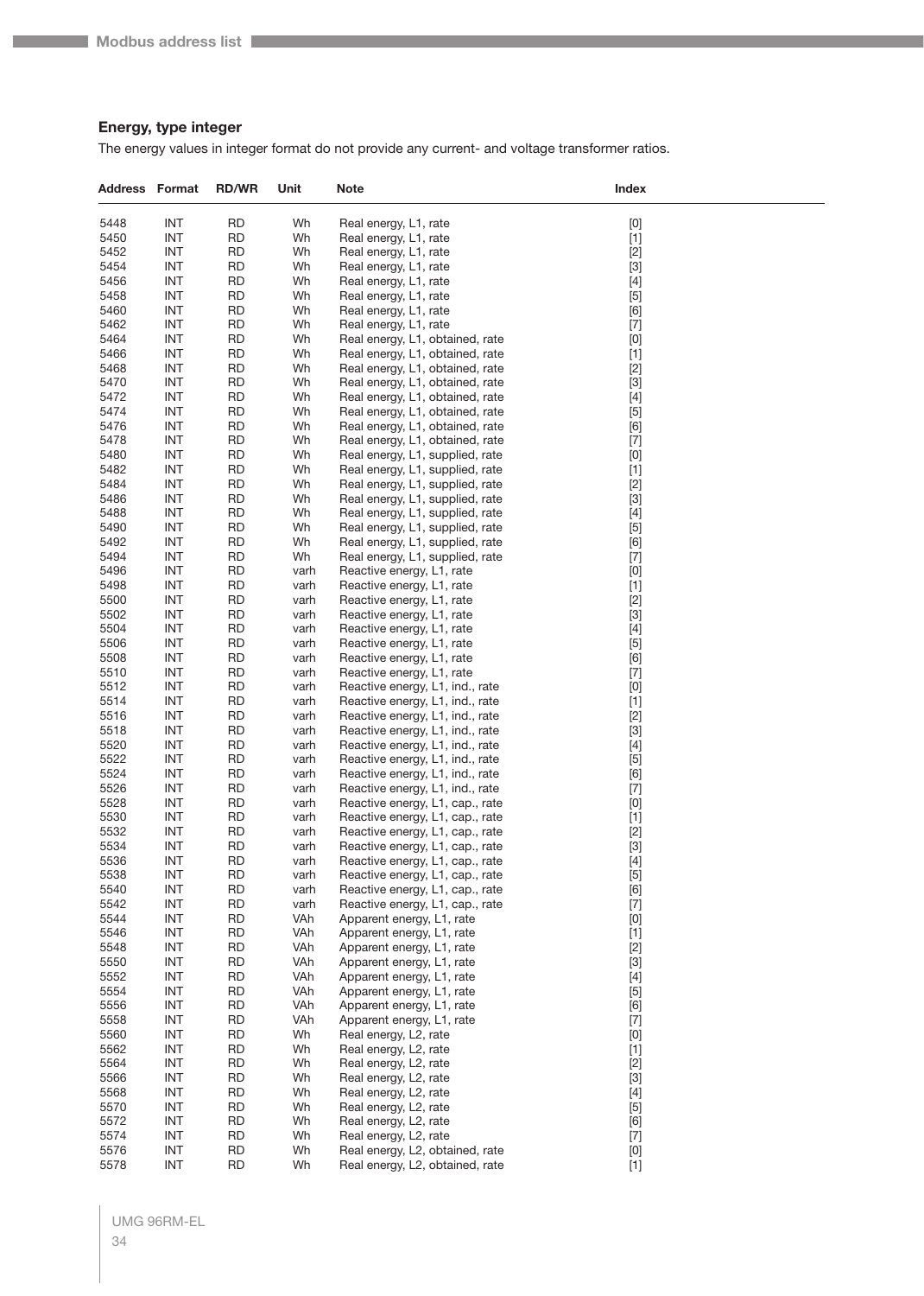| <b>Address Format</b> |                          | <b>RD/WR</b>           | Unit         | Note                                                               | Index                                                                                                                                                                                                                                                                                                                                                                                                                                                                                                                                                                                              |
|-----------------------|--------------------------|------------------------|--------------|--------------------------------------------------------------------|----------------------------------------------------------------------------------------------------------------------------------------------------------------------------------------------------------------------------------------------------------------------------------------------------------------------------------------------------------------------------------------------------------------------------------------------------------------------------------------------------------------------------------------------------------------------------------------------------|
| 5580                  | <b>INT</b>               | <b>RD</b>              | Wh           | Real energy, L <sub>2</sub> , obtained, rate                       | $[2]$                                                                                                                                                                                                                                                                                                                                                                                                                                                                                                                                                                                              |
| 5582                  | <b>INT</b>               | <b>RD</b>              | Wh           | Real energy, L2, obtained, rate                                    | $[3]$                                                                                                                                                                                                                                                                                                                                                                                                                                                                                                                                                                                              |
| 5584                  | INT                      | <b>RD</b>              | Wh           | Real energy, L2, obtained, rate                                    | $[4]$                                                                                                                                                                                                                                                                                                                                                                                                                                                                                                                                                                                              |
| 5586                  | <b>INT</b>               | <b>RD</b>              | Wh           | Real energy, L2, obtained, rate                                    | [5]                                                                                                                                                                                                                                                                                                                                                                                                                                                                                                                                                                                                |
| 5588                  | <b>INT</b>               | <b>RD</b>              | Wh           | Real energy, L2, obtained, rate                                    | [6]                                                                                                                                                                                                                                                                                                                                                                                                                                                                                                                                                                                                |
| 5590                  | INT                      | <b>RD</b>              | Wh           | Real energy, L2, obtained, rate                                    | $[7]$                                                                                                                                                                                                                                                                                                                                                                                                                                                                                                                                                                                              |
| 5592                  | <b>INT</b>               | <b>RD</b>              | Wh           | Real energy, L2, supplied, rate                                    | [0]                                                                                                                                                                                                                                                                                                                                                                                                                                                                                                                                                                                                |
| 5594                  | INT                      | <b>RD</b>              | Wh           | Real energy, L2, supplied, rate                                    | $[1]$                                                                                                                                                                                                                                                                                                                                                                                                                                                                                                                                                                                              |
| 5596                  | INT                      | RD                     | Wh           | Real energy, L2, supplied, rate                                    | $[2]$                                                                                                                                                                                                                                                                                                                                                                                                                                                                                                                                                                                              |
| 5598                  | <b>INT</b>               | <b>RD</b>              | Wh           | Real energy, L2, supplied, rate                                    | $[3]$                                                                                                                                                                                                                                                                                                                                                                                                                                                                                                                                                                                              |
| 5600<br>5602          | INT<br><b>INT</b>        | <b>RD</b>              | Wh           | Real energy, L2, supplied, rate                                    | $[4]$                                                                                                                                                                                                                                                                                                                                                                                                                                                                                                                                                                                              |
| 5604                  | INT                      | RD<br><b>RD</b>        | Wh<br>Wh     | Real energy, L2, supplied, rate<br>Real energy, L2, supplied, rate | $[5]$<br>[6]                                                                                                                                                                                                                                                                                                                                                                                                                                                                                                                                                                                       |
| 5606                  | <b>INT</b>               | <b>RD</b>              | Wh           | Real energy, L2, supplied, rate                                    | $[7]$                                                                                                                                                                                                                                                                                                                                                                                                                                                                                                                                                                                              |
| 5608                  | <b>INT</b>               | <b>RD</b>              | varh         | Reactive energy, L2, rate                                          | $[0]$                                                                                                                                                                                                                                                                                                                                                                                                                                                                                                                                                                                              |
| 5610                  | INT                      | <b>RD</b>              | varh         | Reactive energy, L2, rate                                          | $[1]$                                                                                                                                                                                                                                                                                                                                                                                                                                                                                                                                                                                              |
| 5612                  | <b>INT</b>               | RD                     | varh         | Reactive energy, L2, rate                                          | $[2]$                                                                                                                                                                                                                                                                                                                                                                                                                                                                                                                                                                                              |
| 5614                  | <b>INT</b>               | <b>RD</b>              | varh         | Reactive energy, L2, rate                                          | $[3]$                                                                                                                                                                                                                                                                                                                                                                                                                                                                                                                                                                                              |
| 5616                  | <b>INT</b>               | <b>RD</b>              | varh         | Reactive energy, L2, rate                                          | $[4]$                                                                                                                                                                                                                                                                                                                                                                                                                                                                                                                                                                                              |
| 5618                  | <b>INT</b>               | <b>RD</b>              | varh         | Reactive energy, L2, rate                                          | $[5]$                                                                                                                                                                                                                                                                                                                                                                                                                                                                                                                                                                                              |
| 5620                  | INT                      | RD                     | varh         | Reactive energy, L2, rate                                          | [6]                                                                                                                                                                                                                                                                                                                                                                                                                                                                                                                                                                                                |
| 5622                  | INT                      | RD                     | varh         | Reactive energy, L2, rate                                          | $[7]$                                                                                                                                                                                                                                                                                                                                                                                                                                                                                                                                                                                              |
| 5624                  | <b>INT</b>               | <b>RD</b>              | varh         | Reactive energy, L2, ind., rate                                    | $[0]$                                                                                                                                                                                                                                                                                                                                                                                                                                                                                                                                                                                              |
| 5626                  | <b>INT</b>               | <b>RD</b>              | varh         | Reactive energy, L2, ind., rate                                    | $[1]$                                                                                                                                                                                                                                                                                                                                                                                                                                                                                                                                                                                              |
| 5628                  | <b>INT</b>               | <b>RD</b>              | varh         | Reactive energy, L2, ind., rate                                    | $[2]$                                                                                                                                                                                                                                                                                                                                                                                                                                                                                                                                                                                              |
| 5630                  | INT                      | <b>RD</b>              | varh         | Reactive energy, L2, ind., rate                                    | $[3]$                                                                                                                                                                                                                                                                                                                                                                                                                                                                                                                                                                                              |
| 5632                  | <b>INT</b>               | RD                     | varh         | Reactive energy, L2, ind., rate                                    | $[4]$                                                                                                                                                                                                                                                                                                                                                                                                                                                                                                                                                                                              |
| 5634                  | <b>INT</b>               | <b>RD</b>              | varh         | Reactive energy, L2, ind., rate                                    | $[5]$                                                                                                                                                                                                                                                                                                                                                                                                                                                                                                                                                                                              |
| 5636<br>5638          | <b>INT</b><br><b>INT</b> | <b>RD</b><br><b>RD</b> | varh         | Reactive energy, L2, ind., rate                                    | [6]                                                                                                                                                                                                                                                                                                                                                                                                                                                                                                                                                                                                |
| 5640                  | INT                      | RD                     | varh<br>varh | Reactive energy, L2, ind., rate<br>Reactive energy, L2, cap., rate | $[7]$                                                                                                                                                                                                                                                                                                                                                                                                                                                                                                                                                                                              |
| 5642                  | INT                      | RD                     | varh         | Reactive energy, L2, cap., rate                                    | [0]<br>$[1]$                                                                                                                                                                                                                                                                                                                                                                                                                                                                                                                                                                                       |
| 5644                  | <b>INT</b>               | <b>RD</b>              | varh         | Reactive energy, L2, cap., rate                                    | $[2]$                                                                                                                                                                                                                                                                                                                                                                                                                                                                                                                                                                                              |
| 5646                  | <b>INT</b>               | <b>RD</b>              | varh         | Reactive energy, L2, cap., rate                                    | $[3]$                                                                                                                                                                                                                                                                                                                                                                                                                                                                                                                                                                                              |
| 5648                  | <b>INT</b>               | <b>RD</b>              | varh         | Reactive energy, L2, cap., rate                                    | $[4]$                                                                                                                                                                                                                                                                                                                                                                                                                                                                                                                                                                                              |
| 5650                  | INT                      | <b>RD</b>              | varh         | Reactive energy, L2, cap., rate                                    | $[5]$                                                                                                                                                                                                                                                                                                                                                                                                                                                                                                                                                                                              |
| 5652                  | INT                      | RD                     | varh         | Reactive energy, L2, cap., rate                                    | [6]                                                                                                                                                                                                                                                                                                                                                                                                                                                                                                                                                                                                |
| 5654                  | <b>INT</b>               | <b>RD</b>              | varh         | Reactive energy, L2, cap., rate                                    | $[7]$                                                                                                                                                                                                                                                                                                                                                                                                                                                                                                                                                                                              |
| 5656                  | <b>INT</b>               | <b>RD</b>              | VAh          | Apparent energy, L2, rate                                          | $[0]$                                                                                                                                                                                                                                                                                                                                                                                                                                                                                                                                                                                              |
| 5658                  | <b>INT</b>               | <b>RD</b>              | VAh          | Apparent energy, L2, rate                                          | $[1]$                                                                                                                                                                                                                                                                                                                                                                                                                                                                                                                                                                                              |
| 5660                  | INT                      | RD                     | VAh          | Apparent energy, L2, rate                                          | $[2]$                                                                                                                                                                                                                                                                                                                                                                                                                                                                                                                                                                                              |
| 5662                  | <b>INT</b>               | RD                     | VAh          | Apparent energy, L2, rate                                          | $[3]$                                                                                                                                                                                                                                                                                                                                                                                                                                                                                                                                                                                              |
| 5664                  | INT                      | <b>RD</b>              | VAh          | Apparent energy, L2, rate                                          | $[4]$                                                                                                                                                                                                                                                                                                                                                                                                                                                                                                                                                                                              |
| 5666                  | <b>INT</b>               | <b>RD</b>              | VAh          | Apparent energy, L2, rate                                          | [5]                                                                                                                                                                                                                                                                                                                                                                                                                                                                                                                                                                                                |
| 5668<br>5670          | IN I<br><b>INT</b>       | <b>RD</b><br><b>RD</b> | VAh<br>VAh   | Apparent energy, L2, rate<br>Apparent energy, L2, rate             | [6]<br>$[7]$                                                                                                                                                                                                                                                                                                                                                                                                                                                                                                                                                                                       |
| 5672                  | <b>INT</b>               | <b>RD</b>              | Wh           | Real energy, L3, rate                                              | [0]                                                                                                                                                                                                                                                                                                                                                                                                                                                                                                                                                                                                |
| 5674                  | <b>INT</b>               | <b>RD</b>              | Wh           | Real energy, L3, rate                                              | $[1]$                                                                                                                                                                                                                                                                                                                                                                                                                                                                                                                                                                                              |
| 5676                  | <b>INT</b>               | <b>RD</b>              | Wh           | Real energy, L3, rate                                              | $[2]$                                                                                                                                                                                                                                                                                                                                                                                                                                                                                                                                                                                              |
| 5678                  | <b>INT</b>               | <b>RD</b>              | Wh           | Real energy, L3, rate                                              | $[3]$                                                                                                                                                                                                                                                                                                                                                                                                                                                                                                                                                                                              |
| 5680                  | <b>INT</b>               | <b>RD</b>              | Wh           | Real energy, L3, rate                                              | $[4]$                                                                                                                                                                                                                                                                                                                                                                                                                                                                                                                                                                                              |
| 5682                  | <b>INT</b>               | <b>RD</b>              | Wh           | Real energy, L3, rate                                              | $[5]$                                                                                                                                                                                                                                                                                                                                                                                                                                                                                                                                                                                              |
| 5684                  | <b>INT</b>               | <b>RD</b>              | Wh           | Real energy, L3, rate                                              | [6]                                                                                                                                                                                                                                                                                                                                                                                                                                                                                                                                                                                                |
| 5686                  | <b>INT</b>               | <b>RD</b>              | Wh           | Real energy, L3, rate                                              | $[7]$                                                                                                                                                                                                                                                                                                                                                                                                                                                                                                                                                                                              |
| 5688                  | <b>INT</b>               | <b>RD</b>              | Wh           | Real energy, L3, obtained, rate                                    | $[0] % \begin{center} % \includegraphics[width=\linewidth]{imagesSupplemental_3.png} % \end{center} % \caption { % Our method can be used for the use of the image. % Note that the \emph{DefNet}~\cite{bib66} as a function of the \emph{DefNet}~\cite{bib66} as a function of the \emph{DefNet}~\cite{bib66} as a function of the \emph{DefNet}~\cite{bib66} as a function of the \emph{DefNet}~\cite{bib66} as a function of the \emph{DefNet}~\cite{bib66} as a function of the \emph{DefNet}~\cite{bib66} as a function of the \emph{DefNet}~\cite{bib66} as a function of the \emph{DefNet}$ |
| 5690                  | <b>INT</b>               | <b>RD</b>              | Wh           | Real energy, L3, obtained, rate                                    | $[1]$                                                                                                                                                                                                                                                                                                                                                                                                                                                                                                                                                                                              |
| 5692                  | <b>INT</b>               | <b>RD</b>              | Wh           | Real energy, L3, obtained, rate                                    | $[2]$                                                                                                                                                                                                                                                                                                                                                                                                                                                                                                                                                                                              |
| 5694                  | <b>INT</b>               | <b>RD</b>              | Wh           | Real energy, L3, obtained, rate                                    | $[3]$                                                                                                                                                                                                                                                                                                                                                                                                                                                                                                                                                                                              |
| 5696                  | <b>INT</b>               | <b>RD</b>              | Wh           | Real energy, L3, obtained, rate                                    | $[4]$                                                                                                                                                                                                                                                                                                                                                                                                                                                                                                                                                                                              |
| 5698<br>5700          | <b>INT</b><br><b>INT</b> | <b>RD</b><br><b>RD</b> | Wh<br>Wh     | Real energy, L3, obtained, rate<br>Real energy, L3, obtained, rate | $[5]$                                                                                                                                                                                                                                                                                                                                                                                                                                                                                                                                                                                              |
| 5702                  | <b>INT</b>               | <b>RD</b>              | Wh           | Real energy, L3, obtained, rate                                    | [6]<br>$[7]$                                                                                                                                                                                                                                                                                                                                                                                                                                                                                                                                                                                       |
| 5704                  | <b>INT</b>               | <b>RD</b>              | Wh           | Real energy, L3, supplied, rate                                    | [0]                                                                                                                                                                                                                                                                                                                                                                                                                                                                                                                                                                                                |
| 5706                  | <b>INT</b>               | <b>RD</b>              | Wh           | Real energy, L3, supplied, rate                                    | $[1]$                                                                                                                                                                                                                                                                                                                                                                                                                                                                                                                                                                                              |
| 5708                  | <b>INT</b>               | <b>RD</b>              | Wh           | Real energy, L3, supplied, rate                                    | $[2]$                                                                                                                                                                                                                                                                                                                                                                                                                                                                                                                                                                                              |
| 5710                  | <b>INT</b>               | <b>RD</b>              | Wh           | Real energy, L3, supplied, rate                                    | $[3]$                                                                                                                                                                                                                                                                                                                                                                                                                                                                                                                                                                                              |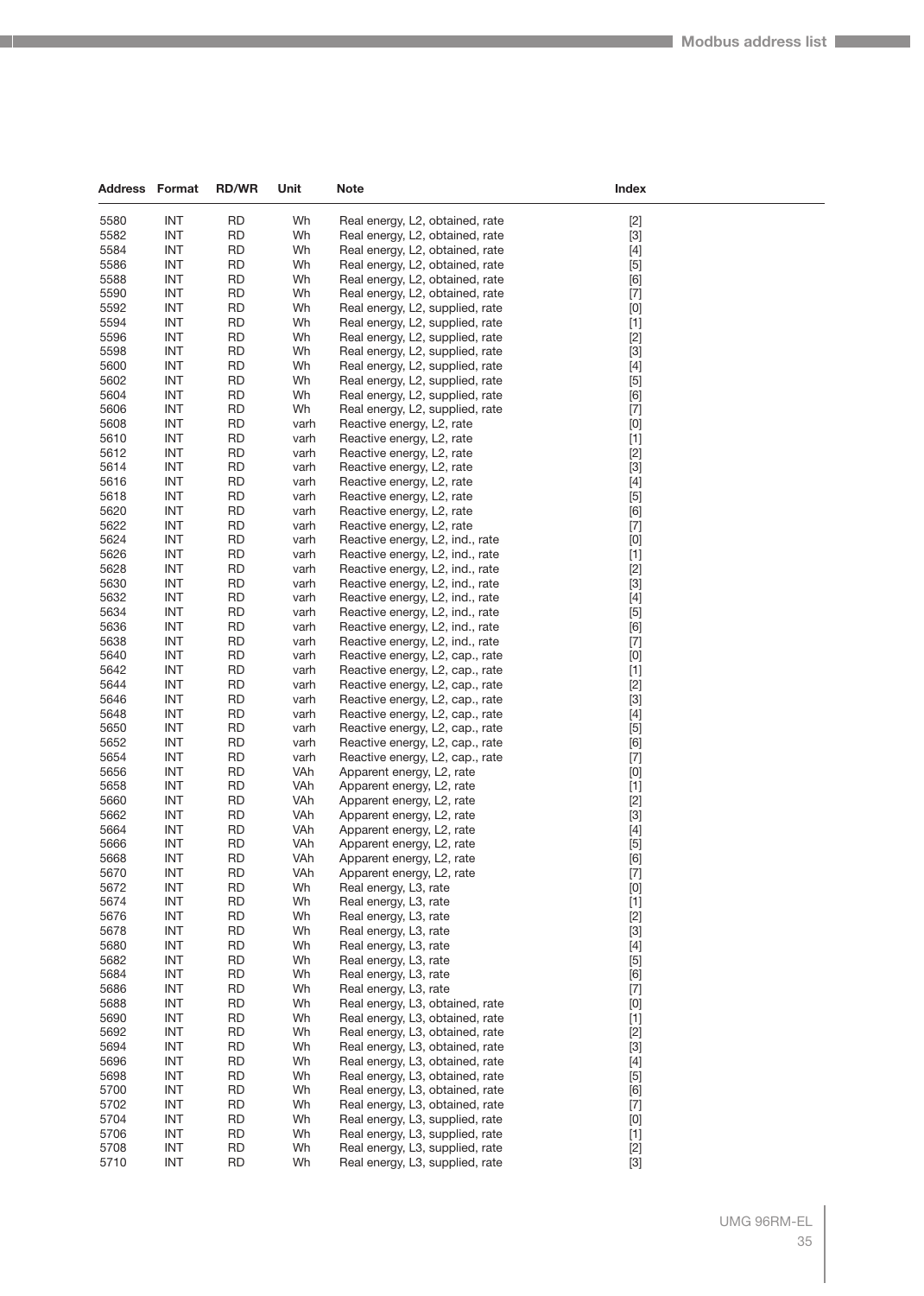| <b>Address Format</b> |                          | <b>RD/WR</b>           | Unit         | <b>Note</b>                                                                      | Index                                                                                                                                                                                                                                                  |  |
|-----------------------|--------------------------|------------------------|--------------|----------------------------------------------------------------------------------|--------------------------------------------------------------------------------------------------------------------------------------------------------------------------------------------------------------------------------------------------------|--|
| 5712                  | <b>INT</b>               | <b>RD</b>              | Wh           | Real energy, L3, supplied, rate                                                  | $[4]$                                                                                                                                                                                                                                                  |  |
| 5714                  | <b>INT</b>               | <b>RD</b>              | Wh           | Real energy, L3, supplied, rate                                                  | $[5]$                                                                                                                                                                                                                                                  |  |
| 5716                  | <b>INT</b>               | <b>RD</b>              | Wh           | Real energy, L3, supplied, rate                                                  | [6]                                                                                                                                                                                                                                                    |  |
| 5718                  | <b>INT</b>               | <b>RD</b>              | Wh           | Real energy, L3, supplied, rate                                                  | $[7]$                                                                                                                                                                                                                                                  |  |
| 5720                  | <b>INT</b>               | <b>RD</b>              | varh         | Reactive energy, L3, rate                                                        | [0]                                                                                                                                                                                                                                                    |  |
| 5722                  | <b>INT</b>               | <b>RD</b>              | varh         | Reactive energy, L3, rate                                                        | $[1]$                                                                                                                                                                                                                                                  |  |
| 5724                  | <b>INT</b>               | <b>RD</b>              | varh         | Reactive energy, L3, rate                                                        | $[2]$                                                                                                                                                                                                                                                  |  |
| 5726                  | <b>INT</b>               | <b>RD</b>              | varh         | Reactive energy, L3, rate                                                        | $[3]$                                                                                                                                                                                                                                                  |  |
| 5728                  | <b>INT</b>               | <b>RD</b>              | varh         | Reactive energy, L3, rate                                                        | $[4]$                                                                                                                                                                                                                                                  |  |
| 5730                  | <b>INT</b>               | <b>RD</b>              | varh         | Reactive energy, L3, rate                                                        | $[5]$                                                                                                                                                                                                                                                  |  |
| 5732                  | <b>INT</b>               | <b>RD</b>              | varh         | Reactive energy, L3, rate                                                        | [6]                                                                                                                                                                                                                                                    |  |
| 5734                  | <b>INT</b>               | <b>RD</b>              | varh         | Reactive energy, L3, rate                                                        | $[7]$                                                                                                                                                                                                                                                  |  |
| 5736                  | <b>INT</b>               | <b>RD</b>              | varh         | Reactive energy, L3, ind., rate                                                  | [0]                                                                                                                                                                                                                                                    |  |
| 5738                  | <b>INT</b>               | <b>RD</b>              | varh         | Reactive energy, L3, ind., rate                                                  | $[1]$                                                                                                                                                                                                                                                  |  |
| 5740                  | <b>INT</b>               | <b>RD</b>              | varh         | Reactive energy, L3, ind., rate                                                  | $[2]$                                                                                                                                                                                                                                                  |  |
| 5742                  | <b>INT</b>               | <b>RD</b>              | varh         | Reactive energy, L3, ind., rate                                                  | $[3]$                                                                                                                                                                                                                                                  |  |
| 5744                  | <b>INT</b>               | <b>RD</b>              | varh         | Reactive energy, L3, ind., rate                                                  | $[4]$                                                                                                                                                                                                                                                  |  |
| 5746                  | <b>INT</b>               | <b>RD</b>              | varh         | Reactive energy, L3, ind., rate                                                  | $[5]$                                                                                                                                                                                                                                                  |  |
| 5748                  | <b>INT</b>               | <b>RD</b>              | varh         | Reactive energy, L3, ind., rate                                                  | [6]                                                                                                                                                                                                                                                    |  |
| 5750                  | <b>INT</b>               | <b>RD</b>              | varh         | Reactive energy, L3, ind., rate                                                  | $[7]$                                                                                                                                                                                                                                                  |  |
| 5752                  | <b>INT</b>               | <b>RD</b>              | varh         | Reactive energy, L3, cap., rate                                                  | [0]                                                                                                                                                                                                                                                    |  |
| 5754                  | <b>INT</b>               | <b>RD</b>              | varh         | Reactive energy, L3, cap., rate                                                  | $[1]$                                                                                                                                                                                                                                                  |  |
| 5756                  | <b>INT</b>               | <b>RD</b>              | varh         | Reactive energy, L3, cap., rate                                                  | $[2]$                                                                                                                                                                                                                                                  |  |
| 5758<br>5760          | <b>INT</b><br><b>INT</b> | <b>RD</b><br><b>RD</b> | varh         | Reactive energy, L3, cap., rate                                                  | $[3]$                                                                                                                                                                                                                                                  |  |
| 5762                  | <b>INT</b>               | <b>RD</b>              | varh         | Reactive energy, L3, cap., rate<br>Reactive energy, L3, cap., rate               | $[4]$                                                                                                                                                                                                                                                  |  |
| 5764                  | <b>INT</b>               | <b>RD</b>              | varh<br>varh | Reactive energy, L3, cap., rate                                                  | $[5]$<br>[6]                                                                                                                                                                                                                                           |  |
| 5766                  | <b>INT</b>               | <b>RD</b>              | varh         | Reactive energy, L3, cap., rate                                                  | $[7]$                                                                                                                                                                                                                                                  |  |
| 5768                  | <b>INT</b>               | <b>RD</b>              | VAh          | Apparent energy, L3, rate                                                        | [0]                                                                                                                                                                                                                                                    |  |
| 5770                  | <b>INT</b>               | <b>RD</b>              | VAh          | Apparent energy, L3, rate                                                        | $[1]$                                                                                                                                                                                                                                                  |  |
| 5772                  | <b>INT</b>               | <b>RD</b>              | VAh          | Apparent energy, L3, rate                                                        | $[2]$                                                                                                                                                                                                                                                  |  |
| 5774                  | <b>INT</b>               | <b>RD</b>              | VAh          | Apparent energy, L3, rate                                                        | $[3]$                                                                                                                                                                                                                                                  |  |
| 5776                  | <b>INT</b>               | <b>RD</b>              | VAh          | Apparent energy, L3, rate                                                        | $[4]$                                                                                                                                                                                                                                                  |  |
| 5778                  | <b>INT</b>               | <b>RD</b>              | VAh          | Apparent energy, L3, rate                                                        | $[5]$                                                                                                                                                                                                                                                  |  |
| 5780                  | <b>INT</b>               | <b>RD</b>              | VAh          | Apparent energy, L3, rate                                                        | [6]                                                                                                                                                                                                                                                    |  |
| 5782                  | <b>INT</b>               | <b>RD</b>              | VAh          | Apparent energy, L3, rate                                                        | $[7]$                                                                                                                                                                                                                                                  |  |
| 5784                  | <b>INT</b>               | <b>RD</b>              | Wh           | Real energy, sum. L1L3, rate                                                     | [0]                                                                                                                                                                                                                                                    |  |
| 5786                  | <b>INT</b>               | <b>RD</b>              | Wh           | Real energy, sum. L1L3, rate                                                     | $[1]$                                                                                                                                                                                                                                                  |  |
| 5788                  | <b>INT</b>               | <b>RD</b>              | Wh           | Real energy, sum. L1L3, rate                                                     | $[2]$                                                                                                                                                                                                                                                  |  |
| 5790                  | <b>INT</b>               | <b>RD</b>              | Wh           | Real energy, sum. L1L3, rate                                                     | $[3]$                                                                                                                                                                                                                                                  |  |
| 5792                  | <b>INT</b>               | <b>RD</b>              | Wh           | Real energy, sum. L1L3, rate                                                     | $[4]$                                                                                                                                                                                                                                                  |  |
| 5794                  | <b>INT</b>               | <b>RD</b>              | Wh           | Real energy, sum. L1L3, rate                                                     | $[5]$                                                                                                                                                                                                                                                  |  |
| 5796                  | <b>INT</b>               | RD                     | Wh           | Real energy, sum. L1L3, rate                                                     | [6]                                                                                                                                                                                                                                                    |  |
| 5798                  | <b>INT</b>               | RD                     | Wh           | Real energy, sum. L1L3, rate                                                     | $[7]$                                                                                                                                                                                                                                                  |  |
| 5800<br>5802          | <b>INT</b><br><b>INT</b> | <b>RD</b><br><b>RD</b> | Wh<br>Wh     | Real energy, sum. L1L3, obtained, rate<br>Real energy, sum. L1L3, obtained, rate | $\left[ 0\right]$                                                                                                                                                                                                                                      |  |
| 5804                  | <b>INT</b>               | <b>RD</b>              | Wh           | Real energy, sum. L1L3, obtained, rate                                           | $[1]$<br>$[2]$                                                                                                                                                                                                                                         |  |
| 5806                  | <b>INT</b>               | <b>RD</b>              | Wh           | Real energy, sum. L1L3, obtained, rate                                           | $[3]$                                                                                                                                                                                                                                                  |  |
| 5808                  | <b>INT</b>               | <b>RD</b>              | Wh           | Real energy, sum. L1L3, obtained, rate                                           | $[4] % \begin{center} \includegraphics[width=\linewidth]{imagesSupplemental/Imetad-Architecture.png} \end{center} \caption{The image shows the image shows a single number of times, and the image shows a single number of times.} \label{fig:limal}$ |  |
| 5810                  | <b>INT</b>               | <b>RD</b>              | Wh           | Real energy, sum. L1L3, obtained, rate                                           | $[5]$                                                                                                                                                                                                                                                  |  |
| 5812                  | <b>INT</b>               | <b>RD</b>              | Wh           | Real energy, sum. L1L3, obtained, rate                                           | [6]                                                                                                                                                                                                                                                    |  |
| 5814                  | <b>INT</b>               | <b>RD</b>              | Wh           | Real energy, sum. L1L3, obtained, rate                                           | $[7]$                                                                                                                                                                                                                                                  |  |
| 5816                  | <b>INT</b>               | <b>RD</b>              | Wh           | Real energy, sum. L1L3, supplied, rate                                           | [0]                                                                                                                                                                                                                                                    |  |
| 5818                  | <b>INT</b>               | <b>RD</b>              | Wh           | Real energy, sum. L1L3, supplied, rate                                           | $[1]$                                                                                                                                                                                                                                                  |  |
| 5820                  | <b>INT</b>               | <b>RD</b>              | Wh           | Real energy, sum. L1L3, supplied, rate                                           | $[2]$                                                                                                                                                                                                                                                  |  |
| 5822                  | <b>INT</b>               | <b>RD</b>              | Wh           | Real energy, sum. L1L3, supplied, rate                                           | $[3]$                                                                                                                                                                                                                                                  |  |
| 5824                  | <b>INT</b>               | <b>RD</b>              | Wh           | Real energy, sum. L1L3, supplied, rate                                           | $[4] % \begin{center} \includegraphics[width=\linewidth]{imagesSupplemental/Imetad-Architecture.png} \end{center} \caption{The image shows the image shows a single number of times, and the image shows a single number of times.} \label{fig:limal}$ |  |
| 5826                  | <b>INT</b>               | <b>RD</b>              | Wh           | Real energy, sum. L1L3, supplied, rate                                           | $[5]$                                                                                                                                                                                                                                                  |  |
| 5828                  | <b>INT</b>               | <b>RD</b>              | Wh           | Real energy, sum. L1L3, supplied, rate                                           | [6]                                                                                                                                                                                                                                                    |  |
| 5830                  | <b>INT</b>               | <b>RD</b>              | Wh           | Real energy, sum. L1L3, supplied, rate                                           | $[7]$                                                                                                                                                                                                                                                  |  |
| 5832                  | <b>INT</b>               | <b>RD</b>              | varh         | Reactive energy, sum. L1L3, rate                                                 | [0]                                                                                                                                                                                                                                                    |  |
| 5834                  | <b>INT</b>               | <b>RD</b>              | varh         | Reactive energy, sum. L1L3, rate                                                 | $[1]$                                                                                                                                                                                                                                                  |  |
| 5836                  | <b>INT</b>               | <b>RD</b>              | varh         | Reactive energy, sum. L1L3, rate                                                 | $[2]$                                                                                                                                                                                                                                                  |  |
| 5838                  | <b>INT</b>               | <b>RD</b>              | varh         | Reactive energy, sum. L1L3, rate                                                 | $[3]$                                                                                                                                                                                                                                                  |  |
| 5840                  | <b>INT</b>               | <b>RD</b>              | varh         | Reactive energy, sum. L1L3, rate                                                 | $[4]$                                                                                                                                                                                                                                                  |  |
| 5842                  | <b>INT</b>               | <b>RD</b>              | varh         | Reactive energy, sum. L1L3, rate                                                 | $[5]$                                                                                                                                                                                                                                                  |  |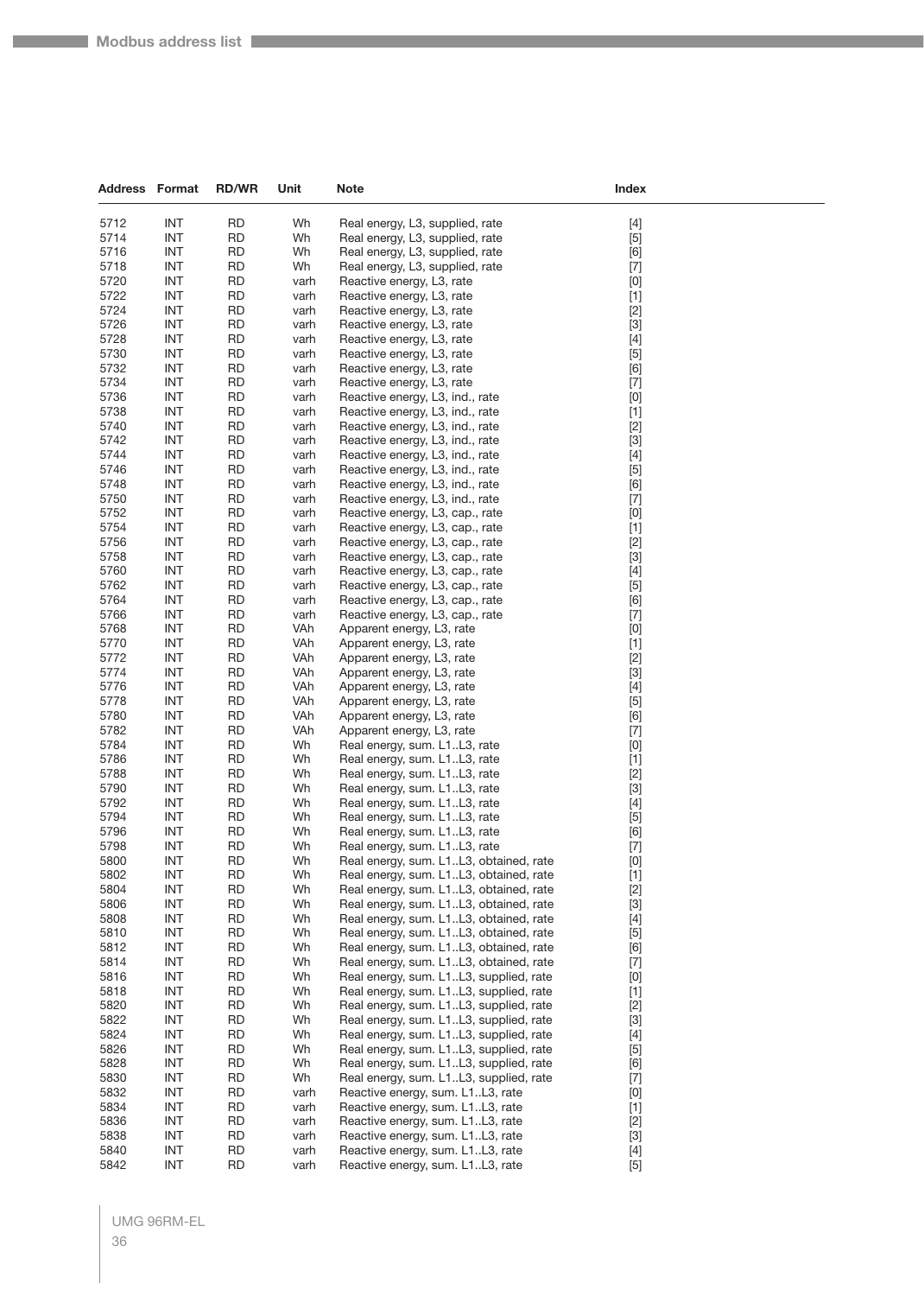| <b>Address Format</b> |            | <b>RD/WR</b> | Unit       | <b>Note</b>                            | <b>Index</b> |  |
|-----------------------|------------|--------------|------------|----------------------------------------|--------------|--|
| 5844                  | <b>INT</b> | <b>RD</b>    | varh       | Reactive energy, sum. L1L3, rate       | [6]          |  |
| 5846                  | <b>INT</b> | <b>RD</b>    | varh       | Reactive energy, sum. L1L3, rate       | $[7]$        |  |
| 5848                  | <b>INT</b> | <b>RD</b>    | varh       | Reactive energy, sum. L1L3, ind., rate | [0]          |  |
| 5850                  | <b>INT</b> | <b>RD</b>    | varh       | Reactive energy, sum. L1L3, ind., rate | $[1]$        |  |
| 5852                  | <b>INT</b> | <b>RD</b>    | varh       | Reactive energy, sum. L1L3, ind., rate | $[2]$        |  |
| 5854                  | <b>INT</b> | <b>RD</b>    | varh       | Reactive energy, sum. L1L3, ind., rate | $[3]$        |  |
| 5856                  | <b>INT</b> | <b>RD</b>    | varh       | Reactive energy, sum. L1L3, ind., rate | $[4]$        |  |
| 5858                  | <b>INT</b> | <b>RD</b>    | varh       | Reactive energy, sum. L1L3, ind., rate | [5]          |  |
| 5860                  | <b>INT</b> | <b>RD</b>    | varh       | Reactive energy, sum. L1L3, ind., rate | [6]          |  |
| 5862                  | <b>INT</b> | <b>RD</b>    | varh       | Reactive energy, sum. L1L3, ind., rate | $[7]$        |  |
| 5864                  | <b>INT</b> | <b>RD</b>    | varh       | Reactive energy, sum. L1L3, cap., rate | [0]          |  |
| 5866                  | <b>INT</b> | <b>RD</b>    | varh       | Reactive energy, sum. L1L3, cap., rate | $[1]$        |  |
| 5868                  | <b>INT</b> | <b>RD</b>    | varh       | Reactive energy, sum. L1L3, cap., rate | $[2]$        |  |
| 5870                  | <b>INT</b> | <b>RD</b>    | varh       | Reactive energy, sum. L1L3, cap., rate | $[3]$        |  |
| 5872                  | <b>INT</b> | <b>RD</b>    | varh       | Reactive energy, sum. L1L3, cap., rate | $[4]$        |  |
| 5874                  | <b>INT</b> | <b>RD</b>    | varh       | Reactive energy, sum. L1L3, cap., rate | $[5]$        |  |
| 5876                  | <b>INT</b> | <b>RD</b>    | varh       | Reactive energy, sum. L1L3, cap., rate | [6]          |  |
| 5878                  | <b>INT</b> | <b>RD</b>    | varh       | Reactive energy, sum. L1L3, cap., rate | $[7]$        |  |
| 5880                  | <b>INT</b> | <b>RD</b>    | <b>VAh</b> | Apparent energy, sum. L1L3, rate       | [0]          |  |
| 5882                  | <b>INT</b> | <b>RD</b>    | <b>VAh</b> | Apparent energy, sum. L1L3, rate       | $[1]$        |  |
| 5884                  | <b>INT</b> | <b>RD</b>    | VAh        | Apparent energy, sum. L1L3, rate       | $[2]$        |  |
| 5886                  | <b>INT</b> | <b>RD</b>    | VAh        | Apparent energy, sum. L1L3, rate       | $[3]$        |  |
| 5888                  | <b>INT</b> | <b>RD</b>    | VAh        | Apparent energy, sum. L1L3, rate       | $[4]$        |  |
| 5890                  | <b>INT</b> | <b>RD</b>    | VAh        | Apparent energy, sum. L1L3, rate       | $[5]$        |  |
| 5892                  | <b>INT</b> | <b>RD</b>    | <b>VAh</b> | Apparent energy, sum. L1L3, rate       | [6]          |  |
| 5894                  | <b>INT</b> | <b>RD</b>    | VAh        | Apparent energy, sum. L1L3, rate       | $[7]$        |  |
| 5896                  | <b>INT</b> | <b>RD</b>    | sec        | Operation hours meter                  |              |  |
| 5898                  | <b>INT</b> | <b>RD</b>    | sec        | Total running time, comparator         | [0]          |  |
| 5900                  | <b>INT</b> | <b>RD</b>    | sec        | Total running time, comparator         | $[1]$        |  |
| 5902                  | <b>INT</b> | <b>RD</b>    | sec        | Total running time, comparator         | $[2]$        |  |
| 5904                  | <b>INT</b> | <b>RD</b>    | sec        | Total running time, comparator         | $[3]$        |  |
| 5906                  | <b>INT</b> | <b>RD</b>    | sec        | Total running time, comparator         | $[4]$        |  |
| 5908                  | <b>INT</b> | <b>RD</b>    | sec        | Total running time, comparator         | $[5]$        |  |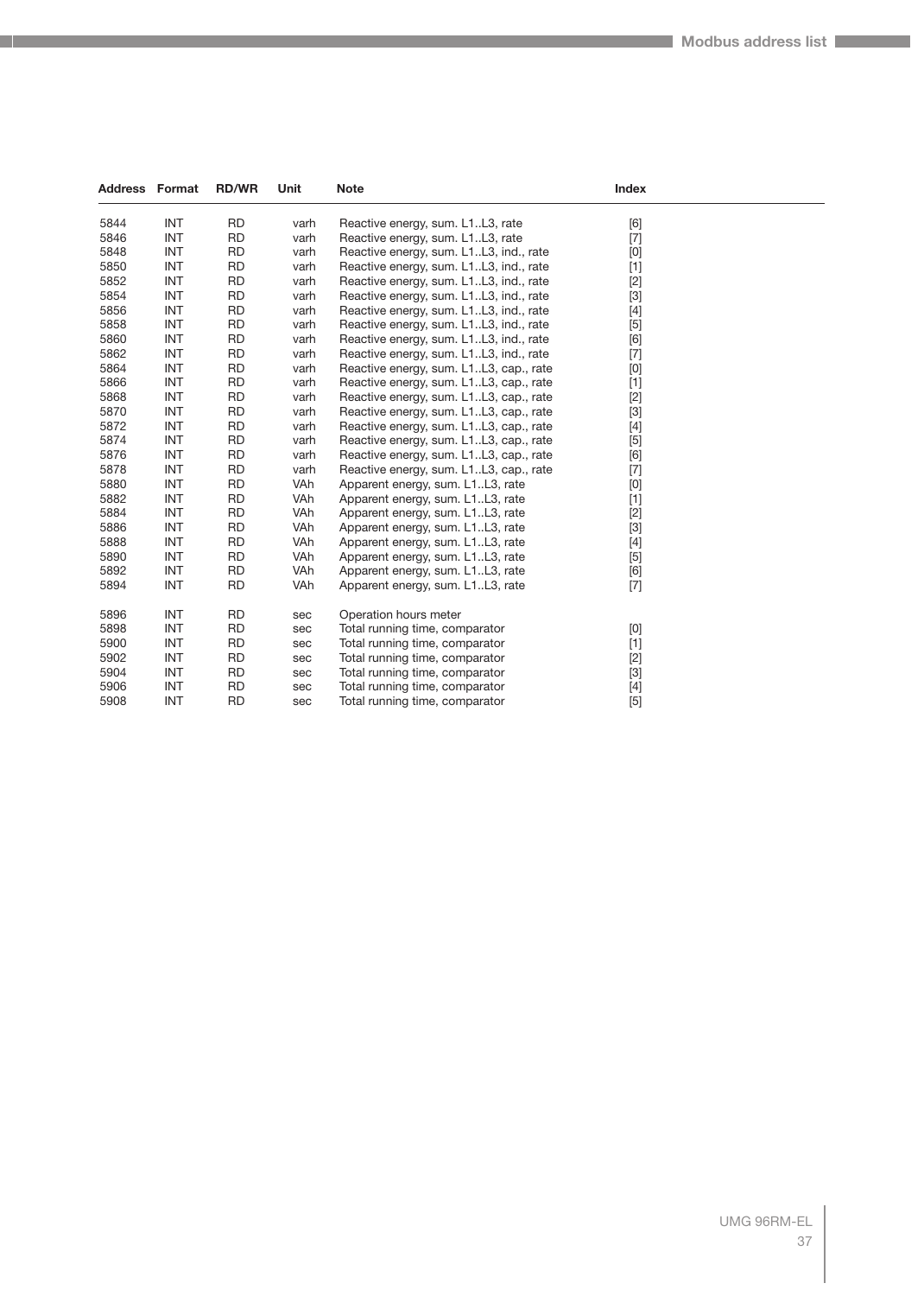#### **Energy, type float**

| <b>Address Format</b> |              | <b>RD/WR</b> | Unit | Note                            | Index                                                                                                                                                                                                                                                                                                                                                                                                                                                                                                                                                                                                                                                                                                                                                 |
|-----------------------|--------------|--------------|------|---------------------------------|-------------------------------------------------------------------------------------------------------------------------------------------------------------------------------------------------------------------------------------------------------------------------------------------------------------------------------------------------------------------------------------------------------------------------------------------------------------------------------------------------------------------------------------------------------------------------------------------------------------------------------------------------------------------------------------------------------------------------------------------------------|
| 5000                  | <b>FLOAT</b> | RD/WR        | Wh   | Real energy, L1, rate           | [0]                                                                                                                                                                                                                                                                                                                                                                                                                                                                                                                                                                                                                                                                                                                                                   |
| 5002                  | <b>FLOAT</b> | RD/WR        | Wh   | Real energy, L1, rate           | $[1]$                                                                                                                                                                                                                                                                                                                                                                                                                                                                                                                                                                                                                                                                                                                                                 |
| 5004                  | <b>FLOAT</b> | RD/WR        | Wh   | Real energy, L1, rate           | $[2]$                                                                                                                                                                                                                                                                                                                                                                                                                                                                                                                                                                                                                                                                                                                                                 |
| 5006                  | <b>FLOAT</b> | RD/WR        | Wh   | Real energy, L1, rate           | $[3]$                                                                                                                                                                                                                                                                                                                                                                                                                                                                                                                                                                                                                                                                                                                                                 |
| 5008                  | <b>FLOAT</b> | RD/WR        | Wh   | Real energy, L1, rate           | $[4]$                                                                                                                                                                                                                                                                                                                                                                                                                                                                                                                                                                                                                                                                                                                                                 |
| 5010                  | <b>FLOAT</b> | RD/WR        | Wh   | Real energy, L1, rate           | $[5]$                                                                                                                                                                                                                                                                                                                                                                                                                                                                                                                                                                                                                                                                                                                                                 |
| 5012                  | <b>FLOAT</b> | RD/WR        | Wh   | Real energy, L1, rate           | [6]                                                                                                                                                                                                                                                                                                                                                                                                                                                                                                                                                                                                                                                                                                                                                   |
| 5014                  | <b>FLOAT</b> | RD/WR        | Wh   | Real energy, L1, rate           | $[7]$                                                                                                                                                                                                                                                                                                                                                                                                                                                                                                                                                                                                                                                                                                                                                 |
| 5016                  | <b>FLOAT</b> | RD/WR        | Wh   | Real energy, L1, obtained, rate | [0]                                                                                                                                                                                                                                                                                                                                                                                                                                                                                                                                                                                                                                                                                                                                                   |
| 5018                  | <b>FLOAT</b> | RD/WR        | Wh   | Real energy, L1, obtained, rate | $[1]$                                                                                                                                                                                                                                                                                                                                                                                                                                                                                                                                                                                                                                                                                                                                                 |
| 5020                  | <b>FLOAT</b> | RD/WR        | Wh   | Real energy, L1, obtained, rate | $[2]$                                                                                                                                                                                                                                                                                                                                                                                                                                                                                                                                                                                                                                                                                                                                                 |
| 5022                  | <b>FLOAT</b> | RD/WR        | Wh   | Real energy, L1, obtained, rate | $[3]$                                                                                                                                                                                                                                                                                                                                                                                                                                                                                                                                                                                                                                                                                                                                                 |
| 5024                  | <b>FLOAT</b> | RD/WR        | Wh   | Real energy, L1, obtained, rate | $[4]$                                                                                                                                                                                                                                                                                                                                                                                                                                                                                                                                                                                                                                                                                                                                                 |
| 5026                  | <b>FLOAT</b> | RD/WR        | Wh   | Real energy, L1, obtained, rate | $[5]$                                                                                                                                                                                                                                                                                                                                                                                                                                                                                                                                                                                                                                                                                                                                                 |
| 5028                  | <b>FLOAT</b> | RD/WR        | Wh   | Real energy, L1, obtained, rate | [6]                                                                                                                                                                                                                                                                                                                                                                                                                                                                                                                                                                                                                                                                                                                                                   |
| 5030                  | <b>FLOAT</b> | RD/WR        | Wh   | Real energy, L1, obtained, rate | $[7]$                                                                                                                                                                                                                                                                                                                                                                                                                                                                                                                                                                                                                                                                                                                                                 |
| 5032                  | <b>FLOAT</b> | RD/WR        | Wh   | Real energy, L1, supplied, rate | $[0]$                                                                                                                                                                                                                                                                                                                                                                                                                                                                                                                                                                                                                                                                                                                                                 |
| 5034                  | <b>FLOAT</b> | RD/WR        | Wh   | Real energy, L1, supplied, rate | $[1]$                                                                                                                                                                                                                                                                                                                                                                                                                                                                                                                                                                                                                                                                                                                                                 |
| 5036                  | <b>FLOAT</b> | RD/WR        | Wh   | Real energy, L1, supplied, rate | $[2]$                                                                                                                                                                                                                                                                                                                                                                                                                                                                                                                                                                                                                                                                                                                                                 |
| 5038                  | <b>FLOAT</b> | RD/WR        | Wh   | Real energy, L1, supplied, rate | $[3]$                                                                                                                                                                                                                                                                                                                                                                                                                                                                                                                                                                                                                                                                                                                                                 |
| 5040                  | <b>FLOAT</b> | RD/WR        | Wh   | Real energy, L1, supplied, rate | $[4]$                                                                                                                                                                                                                                                                                                                                                                                                                                                                                                                                                                                                                                                                                                                                                 |
| 5042                  | <b>FLOAT</b> | RD/WR        | Wh   | Real energy, L1, supplied, rate | $[5]$                                                                                                                                                                                                                                                                                                                                                                                                                                                                                                                                                                                                                                                                                                                                                 |
| 5044                  | <b>FLOAT</b> | RD/WR        | Wh   | Real energy, L1, supplied, rate | [6]                                                                                                                                                                                                                                                                                                                                                                                                                                                                                                                                                                                                                                                                                                                                                   |
| 5046                  | <b>FLOAT</b> | RD/WR        | Wh   | Real energy, L1, supplied, rate | $[7]$                                                                                                                                                                                                                                                                                                                                                                                                                                                                                                                                                                                                                                                                                                                                                 |
| 5048                  | <b>FLOAT</b> | RD/WR        | varh | Reactive energy, L1, rate       | $[0]$                                                                                                                                                                                                                                                                                                                                                                                                                                                                                                                                                                                                                                                                                                                                                 |
| 5050                  | <b>FLOAT</b> | RD/WR        | varh | Reactive energy, L1, rate       | $[1]$                                                                                                                                                                                                                                                                                                                                                                                                                                                                                                                                                                                                                                                                                                                                                 |
| 5052                  | <b>FLOAT</b> | RD/WR        | varh | Reactive energy, L1, rate       | $[2]$                                                                                                                                                                                                                                                                                                                                                                                                                                                                                                                                                                                                                                                                                                                                                 |
| 5054                  | <b>FLOAT</b> | RD/WR        | varh | Reactive energy, L1, rate       | $[3]$                                                                                                                                                                                                                                                                                                                                                                                                                                                                                                                                                                                                                                                                                                                                                 |
| 5056                  | <b>FLOAT</b> | RD/WR        | varh | Reactive energy, L1, rate       | $[4]$                                                                                                                                                                                                                                                                                                                                                                                                                                                                                                                                                                                                                                                                                                                                                 |
| 5058                  | <b>FLOAT</b> | RD/WR        | varh | Reactive energy, L1, rate       | $[5]$                                                                                                                                                                                                                                                                                                                                                                                                                                                                                                                                                                                                                                                                                                                                                 |
| 5060                  | <b>FLOAT</b> | RD/WR        | varh | Reactive energy, L1, rate       | [6]                                                                                                                                                                                                                                                                                                                                                                                                                                                                                                                                                                                                                                                                                                                                                   |
| 5062                  | <b>FLOAT</b> | RD/WR        | varh | Reactive energy, L1, rate       | $[7]$                                                                                                                                                                                                                                                                                                                                                                                                                                                                                                                                                                                                                                                                                                                                                 |
| 5064                  | <b>FLOAT</b> | RD/WR        | varh | Reactive energy, L1, ind., rate | [0]                                                                                                                                                                                                                                                                                                                                                                                                                                                                                                                                                                                                                                                                                                                                                   |
| 5066                  | <b>FLOAT</b> | RD/WR        | varh | Reactive energy, L1, ind., rate | $[1]$                                                                                                                                                                                                                                                                                                                                                                                                                                                                                                                                                                                                                                                                                                                                                 |
| 5068                  | <b>FLOAT</b> | RD/WR        | varh | Reactive energy, L1, ind., rate | $[2]$                                                                                                                                                                                                                                                                                                                                                                                                                                                                                                                                                                                                                                                                                                                                                 |
| 5070                  | <b>FLOAT</b> | RD/WR        | varh | Reactive energy, L1, ind., rate | $[3]$                                                                                                                                                                                                                                                                                                                                                                                                                                                                                                                                                                                                                                                                                                                                                 |
| 5072                  | <b>FLOAT</b> | RD/WR        | varh | Reactive energy, L1, ind., rate | $[4]$                                                                                                                                                                                                                                                                                                                                                                                                                                                                                                                                                                                                                                                                                                                                                 |
| 5074                  | <b>FLOAT</b> | RD/WR        | varh | Reactive energy, L1, ind., rate | $[5]$                                                                                                                                                                                                                                                                                                                                                                                                                                                                                                                                                                                                                                                                                                                                                 |
| 5076                  | <b>FLOAT</b> | RD/WR        | varh | Reactive energy, L1, ind., rate | [6]                                                                                                                                                                                                                                                                                                                                                                                                                                                                                                                                                                                                                                                                                                                                                   |
| 5078                  | <b>FLOAT</b> | RD/WR        | varh | Reactive energy, L1, ind., rate | $[7]$                                                                                                                                                                                                                                                                                                                                                                                                                                                                                                                                                                                                                                                                                                                                                 |
| 5080                  | <b>FLOAT</b> | RD/WR        | varh | Reactive energy, L1, cap., rate | [0]                                                                                                                                                                                                                                                                                                                                                                                                                                                                                                                                                                                                                                                                                                                                                   |
| 5082                  | <b>FLOAT</b> | RD/WR        | varh | Reactive energy, L1, cap., rate | $[1]$                                                                                                                                                                                                                                                                                                                                                                                                                                                                                                                                                                                                                                                                                                                                                 |
| 5084                  | <b>FLOAT</b> | RD/WR        | varh | Reactive energy, L1, cap., rate | $[2]$                                                                                                                                                                                                                                                                                                                                                                                                                                                                                                                                                                                                                                                                                                                                                 |
| 5086                  | <b>FLOAT</b> | RD/WR        | varh | Reactive energy, L1, cap., rate | $[3]$                                                                                                                                                                                                                                                                                                                                                                                                                                                                                                                                                                                                                                                                                                                                                 |
| 5088                  | <b>FLOAT</b> | RD/WR        | varh | Reactive energy, L1, cap., rate | $[4]$                                                                                                                                                                                                                                                                                                                                                                                                                                                                                                                                                                                                                                                                                                                                                 |
| 5090                  | <b>FLOAT</b> | RD/WR        | varh | Reactive energy, L1, cap., rate | $[5]$                                                                                                                                                                                                                                                                                                                                                                                                                                                                                                                                                                                                                                                                                                                                                 |
| 5092                  | <b>FLOAT</b> | RD/WR        | varh | Reactive energy, L1, cap., rate | [6]                                                                                                                                                                                                                                                                                                                                                                                                                                                                                                                                                                                                                                                                                                                                                   |
| 5094                  | <b>FLOAT</b> | RD/WR        | varh | Reactive energy, L1, cap., rate | $[7]$                                                                                                                                                                                                                                                                                                                                                                                                                                                                                                                                                                                                                                                                                                                                                 |
| 5096                  | <b>FLOAT</b> | RD/WR        | VAh  | Apparent energy, L1, rate       | $[0] % \begin{center} % \includegraphics[width=\linewidth]{imagesSupplemental_3.png} % \end{center} % \caption { % Our method is used for the method. % Note that the \emph{exponent} is used for the method. % Note that the \emph{exponent} is used for the method. % Note that the \emph{exponent} is used for the method. % Note that the \emph{exponent} is used for the method. % Note that the \emph{exponent} is used for the method. % Note that the \emph{exportector} is used for the method. % Note that the \emph{exportector} is used for the method. % Note that the \emph{exportector} is used for the method. % Note that the \emph{exportector} is used for the method. % Note that the \emph{exportector} is used for the method.$ |
| 5098                  | <b>FLOAT</b> | RD/WR        | VAh  | Apparent energy, L1, rate       | $[1]$                                                                                                                                                                                                                                                                                                                                                                                                                                                                                                                                                                                                                                                                                                                                                 |
| 5100                  | <b>FLOAT</b> | RD/WR        | VAh  | Apparent energy, L1, rate       | $[2]$                                                                                                                                                                                                                                                                                                                                                                                                                                                                                                                                                                                                                                                                                                                                                 |
| 5102                  | <b>FLOAT</b> | RD/WR        | VAh  | Apparent energy, L1, rate       | $[3]$                                                                                                                                                                                                                                                                                                                                                                                                                                                                                                                                                                                                                                                                                                                                                 |
| 5104                  | <b>FLOAT</b> | RD/WR        | VAh  | Apparent energy, L1, rate       | $[4]$                                                                                                                                                                                                                                                                                                                                                                                                                                                                                                                                                                                                                                                                                                                                                 |
| 5106                  | <b>FLOAT</b> | RD/WR        | VAh  | Apparent energy, L1, rate       | $[5]$                                                                                                                                                                                                                                                                                                                                                                                                                                                                                                                                                                                                                                                                                                                                                 |
| 5108                  | <b>FLOAT</b> | RD/WR        | VAh  | Apparent energy, L1, rate       | [6]                                                                                                                                                                                                                                                                                                                                                                                                                                                                                                                                                                                                                                                                                                                                                   |
| 5110                  | <b>FLOAT</b> | RD/WR        | VAh  | Apparent energy, L1, rate       | $[7]$                                                                                                                                                                                                                                                                                                                                                                                                                                                                                                                                                                                                                                                                                                                                                 |
| 5112                  | <b>FLOAT</b> | RD/WR        | Wh   | Real energy, L2, rate           | $[0] % \begin{center} % \includegraphics[width=\linewidth]{imagesSupplemental_3.png} % \end{center} % \caption { % Our method can be used for the use of the image. % Note that the \emph{DefNet}~\cite{bib66} as a function of the \emph{DefNet}~\cite{bib66} as a function of the \emph{DefNet}~\cite{bib66} as a function of the \emph{DefNet}~\cite{bib66} as a function of the \emph{DefNet}~\cite{bib66} as a function of the \emph{DefNet}~\cite{bib66} as a function of the \emph{DefNet}~\cite{bib66} as a function of the \emph{DefNet}~\cite{bib66} as a function of the \emph{DefNet}$                                                                                                                                                    |
| 5114                  | <b>FLOAT</b> | RD/WR        | Wh   | Real energy, L2, rate           | $[1]$                                                                                                                                                                                                                                                                                                                                                                                                                                                                                                                                                                                                                                                                                                                                                 |
| 5116                  | <b>FLOAT</b> | RD/WR        | Wh   | Real energy, L2, rate           | $[2]$                                                                                                                                                                                                                                                                                                                                                                                                                                                                                                                                                                                                                                                                                                                                                 |
| 5118                  | <b>FLOAT</b> | RD/WR        | Wh   | Real energy, L2, rate           | $[3]$                                                                                                                                                                                                                                                                                                                                                                                                                                                                                                                                                                                                                                                                                                                                                 |
| 5120                  | <b>FLOAT</b> | RD/WR        | Wh   | Real energy, L2, rate           | $[4]$                                                                                                                                                                                                                                                                                                                                                                                                                                                                                                                                                                                                                                                                                                                                                 |
| 5122                  | <b>FLOAT</b> | RD/WR        | Wh   | Real energy, L2, rate           | $[5]$                                                                                                                                                                                                                                                                                                                                                                                                                                                                                                                                                                                                                                                                                                                                                 |
| 5124                  | <b>FLOAT</b> | RD/WR        | Wh   | Real energy, L2, rate           | [6]                                                                                                                                                                                                                                                                                                                                                                                                                                                                                                                                                                                                                                                                                                                                                   |
| 5126                  | <b>FLOAT</b> | RD/WR        | Wh   | Real energy, L2, rate           | $[7]$                                                                                                                                                                                                                                                                                                                                                                                                                                                                                                                                                                                                                                                                                                                                                 |
| 5128                  | <b>FLOAT</b> | RD/WR        | Wh   | Real energy, L2, obtained, rate | $[0] % \begin{center} % \includegraphics[width=\linewidth]{imagesSupplemental_3.png} % \end{center} % \caption { % Our method can be used for the use of the image. % Note that the \emph{DefNet}~\cite{bib66} as a function of the \emph{DefNet}~\cite{bib66} as a function of the \emph{DefNet}~\cite{bib66} as a function of the \emph{DefNet}~\cite{bib66} as a function of the \emph{DefNet}~\cite{bib66} as a function of the \emph{DefNet}~\cite{bib66} as a function of the \emph{DefNet}~\cite{bib66} as a function of the \emph{DefNet}~\cite{bib66} as a function of the \emph{DefNet}$                                                                                                                                                    |
| 5130                  | <b>FLOAT</b> | RD/WR        | Wh   | Real energy, L2, obtained, rate | $[1]$                                                                                                                                                                                                                                                                                                                                                                                                                                                                                                                                                                                                                                                                                                                                                 |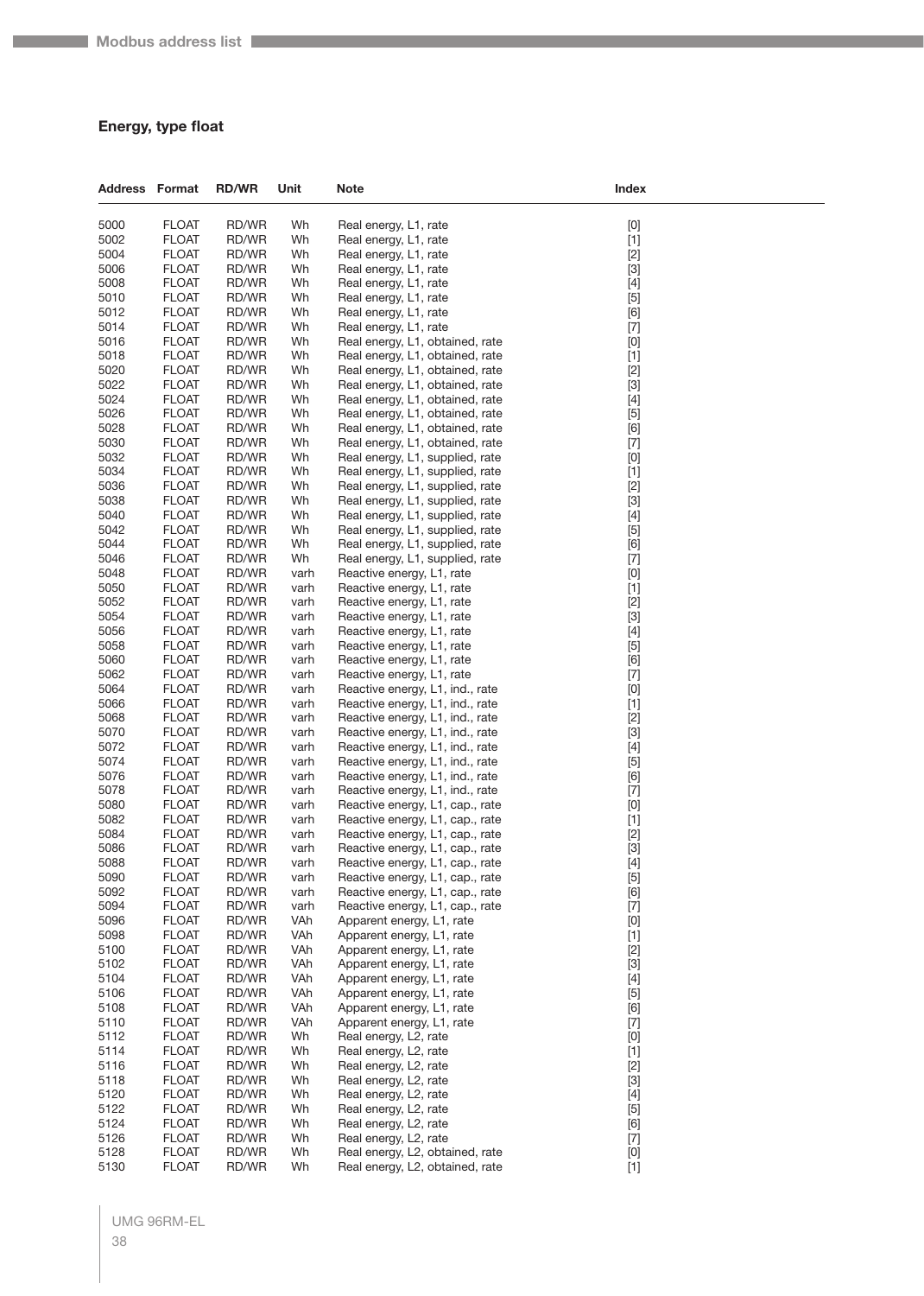| <b>Address Format</b> |                              | <b>RD/WR</b>   | Unit         | Note                                                               | Index                                                                                                                                                                                                                                                                                                                                                                                                                                                                                                                                                                                              |
|-----------------------|------------------------------|----------------|--------------|--------------------------------------------------------------------|----------------------------------------------------------------------------------------------------------------------------------------------------------------------------------------------------------------------------------------------------------------------------------------------------------------------------------------------------------------------------------------------------------------------------------------------------------------------------------------------------------------------------------------------------------------------------------------------------|
| 5132                  | <b>FLOAT</b>                 | RD/WR          | Wh           | Real energy, L2, obtained, rate                                    | $[2]$                                                                                                                                                                                                                                                                                                                                                                                                                                                                                                                                                                                              |
| 5134                  | <b>FLOAT</b>                 | RD/WR          | Wh           | Real energy, L2, obtained, rate                                    | $[3]$                                                                                                                                                                                                                                                                                                                                                                                                                                                                                                                                                                                              |
| 5136                  | <b>FLOAT</b>                 | RD/WR          | Wh           | Real energy, L2, obtained, rate                                    | $[4]$                                                                                                                                                                                                                                                                                                                                                                                                                                                                                                                                                                                              |
| 5138                  | <b>FLOAT</b>                 | RD/WR          | Wh           | Real energy, L2, obtained, rate                                    | $[5]$                                                                                                                                                                                                                                                                                                                                                                                                                                                                                                                                                                                              |
| 5140                  | <b>FLOAT</b>                 | RD/WR          | Wh           | Real energy, L2, obtained, rate                                    | [6]                                                                                                                                                                                                                                                                                                                                                                                                                                                                                                                                                                                                |
| 5142                  | <b>FLOAT</b>                 | RD/WR          | Wh           | Real energy, L2, obtained, rate                                    | $[7]$                                                                                                                                                                                                                                                                                                                                                                                                                                                                                                                                                                                              |
| 5144                  | <b>FLOAT</b>                 | RD/WR          | Wh           | Real energy, L2, supplied, rate                                    | $[0]$                                                                                                                                                                                                                                                                                                                                                                                                                                                                                                                                                                                              |
| 5146                  | <b>FLOAT</b>                 | RD/WR          | Wh           | Real energy, L2, supplied, rate                                    | $[1]$                                                                                                                                                                                                                                                                                                                                                                                                                                                                                                                                                                                              |
| 5148                  | <b>FLOAT</b>                 | RD/WR          | Wh           | Real energy, L2, supplied, rate                                    | $[2]$                                                                                                                                                                                                                                                                                                                                                                                                                                                                                                                                                                                              |
| 5150                  | <b>FLOAT</b>                 | RD/WR          | Wh           | Real energy, L2, supplied, rate                                    | $[3]$                                                                                                                                                                                                                                                                                                                                                                                                                                                                                                                                                                                              |
| 5152                  | <b>FLOAT</b>                 | RD/WR          | Wh           | Real energy, L2, supplied, rate                                    | $[4]$                                                                                                                                                                                                                                                                                                                                                                                                                                                                                                                                                                                              |
| 5154                  | <b>FLOAT</b>                 | RD/WR          | Wh           | Real energy, L2, supplied, rate                                    | $[5]$                                                                                                                                                                                                                                                                                                                                                                                                                                                                                                                                                                                              |
| 5156                  | <b>FLOAT</b>                 | RD/WR          | Wh           | Real energy, L2, supplied, rate                                    | [6]                                                                                                                                                                                                                                                                                                                                                                                                                                                                                                                                                                                                |
| 5158<br>5160          | <b>FLOAT</b><br><b>FLOAT</b> | RD/WR<br>RD/WR | Wh<br>varh   | Real energy, L2, supplied, rate<br>Reactive energy, L2, rate       | $[7]$<br>[0]                                                                                                                                                                                                                                                                                                                                                                                                                                                                                                                                                                                       |
| 5162                  | <b>FLOAT</b>                 | RD/WR          | varh         | Reactive energy, L2, rate                                          | $[1]$                                                                                                                                                                                                                                                                                                                                                                                                                                                                                                                                                                                              |
| 5164                  | <b>FLOAT</b>                 | RD/WR          | varh         | Reactive energy, L2, rate                                          | $[2]$                                                                                                                                                                                                                                                                                                                                                                                                                                                                                                                                                                                              |
| 5166                  | <b>FLOAT</b>                 | RD/WR          | varh         | Reactive energy, L2, rate                                          | $[3]$                                                                                                                                                                                                                                                                                                                                                                                                                                                                                                                                                                                              |
| 5168                  | <b>FLOAT</b>                 | RD/WR          | varh         | Reactive energy, L2, rate                                          | $[4]$                                                                                                                                                                                                                                                                                                                                                                                                                                                                                                                                                                                              |
| 5170                  | <b>FLOAT</b>                 | RD/WR          | varh         | Reactive energy, L2, rate                                          | $[5]$                                                                                                                                                                                                                                                                                                                                                                                                                                                                                                                                                                                              |
| 5172                  | <b>FLOAT</b>                 | RD/WR          | varh         | Reactive energy, L2, rate                                          | [6]                                                                                                                                                                                                                                                                                                                                                                                                                                                                                                                                                                                                |
| 5174                  | <b>FLOAT</b>                 | RD/WR          | varh         | Reactive energy, L2, rate                                          | $[7]$                                                                                                                                                                                                                                                                                                                                                                                                                                                                                                                                                                                              |
| 5176                  | <b>FLOAT</b>                 | RD/WR          | varh         | Reactive energy, L2, ind., rate                                    | [0]                                                                                                                                                                                                                                                                                                                                                                                                                                                                                                                                                                                                |
| 5178                  | <b>FLOAT</b>                 | RD/WR          | varh         | Reactive energy, L2, ind., rate                                    | $[1]$                                                                                                                                                                                                                                                                                                                                                                                                                                                                                                                                                                                              |
| 5180                  | <b>FLOAT</b>                 | RD/WR          | varh         | Reactive energy, L2, ind., rate                                    | $[2]$                                                                                                                                                                                                                                                                                                                                                                                                                                                                                                                                                                                              |
| 5182                  | <b>FLOAT</b>                 | RD/WR          | varh         | Reactive energy, L2, ind., rate                                    | $[3]$                                                                                                                                                                                                                                                                                                                                                                                                                                                                                                                                                                                              |
| 5184                  | <b>FLOAT</b>                 | RD/WR          | varh         | Reactive energy, L2, ind., rate                                    | $[4]$                                                                                                                                                                                                                                                                                                                                                                                                                                                                                                                                                                                              |
| 5186<br>5188          | <b>FLOAT</b><br><b>FLOAT</b> | RD/WR<br>RD/WR | varh         | Reactive energy, L2, ind., rate                                    | $[5]$                                                                                                                                                                                                                                                                                                                                                                                                                                                                                                                                                                                              |
| 5190                  | <b>FLOAT</b>                 | RD/WR          | varh<br>varh | Reactive energy, L2, ind., rate<br>Reactive energy, L2, ind., rate | [6]<br>$[7]$                                                                                                                                                                                                                                                                                                                                                                                                                                                                                                                                                                                       |
| 5192                  | <b>FLOAT</b>                 | RD/WR          | varh         | Reactive energy, L2, cap., rate                                    | $[0]$                                                                                                                                                                                                                                                                                                                                                                                                                                                                                                                                                                                              |
| 5194                  | <b>FLOAT</b>                 | RD/WR          | varh         | Reactive energy, L2, cap., rate                                    | $[1]$                                                                                                                                                                                                                                                                                                                                                                                                                                                                                                                                                                                              |
| 5196                  | <b>FLOAT</b>                 | RD/WR          | varh         | Reactive energy, L2, cap., rate                                    | $[2]$                                                                                                                                                                                                                                                                                                                                                                                                                                                                                                                                                                                              |
| 5198                  | <b>FLOAT</b>                 | RD/WR          | varh         | Reactive energy, L2, cap., rate                                    | $[3]$                                                                                                                                                                                                                                                                                                                                                                                                                                                                                                                                                                                              |
| 5200                  | <b>FLOAT</b>                 | RD/WR          | varh         | Reactive energy, L2, cap., rate                                    | $[4]$                                                                                                                                                                                                                                                                                                                                                                                                                                                                                                                                                                                              |
| 5202                  | <b>FLOAT</b>                 | RD/WR          | varh         | Reactive energy, L2, cap., rate                                    | $[5]$                                                                                                                                                                                                                                                                                                                                                                                                                                                                                                                                                                                              |
| 5204                  | <b>FLOAT</b>                 | RD/WR          | varh         | Reactive energy, L2, cap., rate                                    | [6]                                                                                                                                                                                                                                                                                                                                                                                                                                                                                                                                                                                                |
| 5206                  | <b>FLOAT</b>                 | RD/WR          | varh         | Reactive energy, L2, cap., rate                                    | $[7]$                                                                                                                                                                                                                                                                                                                                                                                                                                                                                                                                                                                              |
| 5208                  | <b>FLOAT</b>                 | RD/WR          | VAh          | Apparent energy, L <sub>2</sub> , rate                             | [0]                                                                                                                                                                                                                                                                                                                                                                                                                                                                                                                                                                                                |
| 5210<br>5212          | <b>FLOAT</b><br><b>FLOAT</b> | RD/WR<br>RD/WR | VAh<br>VAh   | Apparent energy, L2, rate                                          | $[1]$                                                                                                                                                                                                                                                                                                                                                                                                                                                                                                                                                                                              |
| 5214                  | <b>FLOAT</b>                 | RD/WR          | VAh          | Apparent energy, L2, rate<br>Apparent energy, L2, rate             | $[2]$<br>$[3]$                                                                                                                                                                                                                                                                                                                                                                                                                                                                                                                                                                                     |
| 5216                  | <b>FLOAT</b>                 | RD/WR          | VAh          | Apparent energy, L2, rate                                          | $[4]$                                                                                                                                                                                                                                                                                                                                                                                                                                                                                                                                                                                              |
| 5218                  | <b>FLOAT</b>                 | RD/WR          | VAh          | Apparent energy, L2, rate                                          | $[5]$                                                                                                                                                                                                                                                                                                                                                                                                                                                                                                                                                                                              |
| 5220                  | <b>FLOAT</b>                 | RD/WR          | VAh          | Apparent energy, L2, rate                                          | $[6] % \begin{center} \includegraphics[width=\linewidth]{imagesSupplemental/Imetad-Architecture.png} \end{center} % \caption { % \textit{DefNet} of the Grotation \textit{DefNet} and \textit{DefNet} and \textit{DefNet} and \textit{DefNet} are used to be used. } \label{fig:DefNet} %$                                                                                                                                                                                                                                                                                                         |
| 5222                  | <b>FLOAT</b>                 | RD/WR          | VAh          | Apparent energy, L2, rate                                          | $[7]$                                                                                                                                                                                                                                                                                                                                                                                                                                                                                                                                                                                              |
| 5224                  | <b>FLOAT</b>                 | RD/WR          | Wh           | Real energy, L3, rate                                              | $[0] % \begin{center} % \includegraphics[width=\linewidth]{imagesSupplemental_3.png} % \end{center} % \caption { % Our method can be used for the use of the image. % Note that the \emph{DefNet}~\cite{bib66} as a function of the \emph{DefNet}~\cite{bib66} as a function of the \emph{DefNet}~\cite{bib66} as a function of the \emph{DefNet}~\cite{bib66} as a function of the \emph{DefNet}~\cite{bib66} as a function of the \emph{DefNet}~\cite{bib66} as a function of the \emph{DefNet}~\cite{bib66} as a function of the \emph{DefNet}~\cite{bib66} as a function of the \emph{DefNet}$ |
| 5226                  | <b>FLOAT</b>                 | RD/WR          | Wh           | Real energy, L3, rate                                              | $[1]$                                                                                                                                                                                                                                                                                                                                                                                                                                                                                                                                                                                              |
| 5228                  | <b>FLOAT</b>                 | RD/WR          | Wh           | Real energy, L3, rate                                              | $[2]$                                                                                                                                                                                                                                                                                                                                                                                                                                                                                                                                                                                              |
| 5230                  | <b>FLOAT</b>                 | RD/WR          | Wh           | Real energy, L3, rate                                              | $[3]$                                                                                                                                                                                                                                                                                                                                                                                                                                                                                                                                                                                              |
| 5232                  | <b>FLOAT</b>                 | RD/WR          | Wh           | Real energy, L3, rate                                              | $[4]$                                                                                                                                                                                                                                                                                                                                                                                                                                                                                                                                                                                              |
| 5234                  | <b>FLOAT</b>                 | RD/WR          | Wh           | Real energy, L3, rate                                              | $[5]$                                                                                                                                                                                                                                                                                                                                                                                                                                                                                                                                                                                              |
| 5236                  | <b>FLOAT</b>                 | RD/WR          | Wh           | Real energy, L3, rate                                              | [6]                                                                                                                                                                                                                                                                                                                                                                                                                                                                                                                                                                                                |
| 5238<br>5240          | <b>FLOAT</b><br><b>FLOAT</b> | RD/WR<br>RD/WR | Wh<br>Wh     | Real energy, L3, rate<br>Real energy, L3, obtained, rate           | $[7]$                                                                                                                                                                                                                                                                                                                                                                                                                                                                                                                                                                                              |
| 5242                  | <b>FLOAT</b>                 | RD/WR          | Wh           | Real energy, L3, obtained, rate                                    | [0]<br>$[1]$                                                                                                                                                                                                                                                                                                                                                                                                                                                                                                                                                                                       |
| 5244                  | <b>FLOAT</b>                 | RD/WR          | Wh           | Real energy, L3, obtained, rate                                    | $[2]$                                                                                                                                                                                                                                                                                                                                                                                                                                                                                                                                                                                              |
| 5246                  | <b>FLOAT</b>                 | RD/WR          | Wh           | Real energy, L3, obtained, rate                                    | $[3]$                                                                                                                                                                                                                                                                                                                                                                                                                                                                                                                                                                                              |
| 5248                  | <b>FLOAT</b>                 | RD/WR          | Wh           | Real energy, L3, obtained, rate                                    | $[4]$                                                                                                                                                                                                                                                                                                                                                                                                                                                                                                                                                                                              |
| 5250                  | <b>FLOAT</b>                 | RD/WR          | Wh           | Real energy, L3, obtained, rate                                    | $[5]$                                                                                                                                                                                                                                                                                                                                                                                                                                                                                                                                                                                              |
| 5252                  | <b>FLOAT</b>                 | RD/WR          | Wh           | Real energy, L3, obtained, rate                                    | [6]                                                                                                                                                                                                                                                                                                                                                                                                                                                                                                                                                                                                |
| 5254                  | <b>FLOAT</b>                 | RD/WR          | Wh           | Real energy, L3, obtained, rate                                    | $[7]$                                                                                                                                                                                                                                                                                                                                                                                                                                                                                                                                                                                              |
| 5256                  | <b>FLOAT</b>                 | RD/WR          | Wh           | Real energy, L3, supplied, rate                                    | $[0] % \begin{center} % \includegraphics[width=\linewidth]{imagesSupplemental_3.png} % \end{center} % \caption { % Our method can be used for the use of the image. % Note that the \emph{DefNet}~\cite{bib66} as a function of the \emph{DefNet}~\cite{bib66} as a function of the \emph{DefNet}~\cite{bib66} as a function of the \emph{DefNet}~\cite{bib66} as a function of the \emph{DefNet}~\cite{bib66} as a function of the \emph{DefNet}~\cite{bib66} as a function of the \emph{DefNet}~\cite{bib66} as a function of the \emph{DefNet}~\cite{bib66} as a function of the \emph{DefNet}$ |
| 5258                  | <b>FLOAT</b>                 | RD/WR          | Wh           | Real energy, L3, supplied, rate                                    | $[1]$                                                                                                                                                                                                                                                                                                                                                                                                                                                                                                                                                                                              |
| 5260                  | <b>FLOAT</b>                 | RD/WR          | Wh           | Real energy, L3, supplied, rate                                    | $[2]$                                                                                                                                                                                                                                                                                                                                                                                                                                                                                                                                                                                              |
| 5262                  | <b>FLOAT</b>                 | RD/WR          | Wh           | Real energy, L3, supplied, rate                                    | $[3] % \begin{center} \includegraphics[width=\linewidth]{imagesSupplemental/Imers.png} \end{center} % \vspace*{-1em} \caption{The image shows the number of parameters of the parameter $\mathcal{M}$ with the corresponding parameters of the parameter $\mathcal{M}$ with the number of parameters of the parameter $\mathcal{M}$ with the number of parameters of the parameter $\mathcal{M}$.} \label{fig:3}$                                                                                                                                                                                  |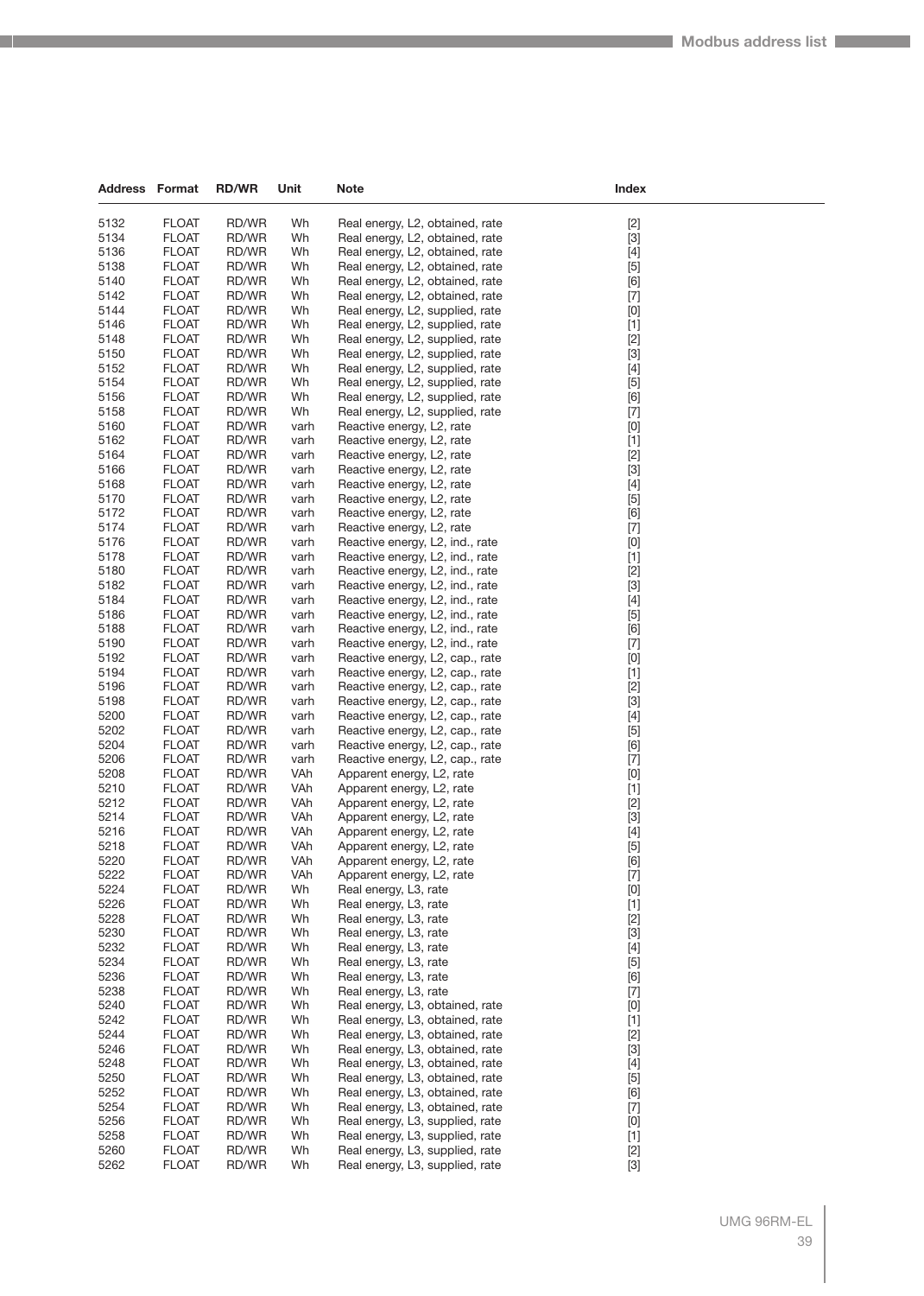| <b>Address Format</b> |                              | <b>RD/WR</b>   | Unit         | <b>Note</b>                                                          | Index                                                                                                                                                                                                                                                                                                                                                                                                                                                                                                                                                                                              |  |
|-----------------------|------------------------------|----------------|--------------|----------------------------------------------------------------------|----------------------------------------------------------------------------------------------------------------------------------------------------------------------------------------------------------------------------------------------------------------------------------------------------------------------------------------------------------------------------------------------------------------------------------------------------------------------------------------------------------------------------------------------------------------------------------------------------|--|
|                       |                              |                |              |                                                                      |                                                                                                                                                                                                                                                                                                                                                                                                                                                                                                                                                                                                    |  |
| 5264                  | <b>FLOAT</b>                 |                | Wh           |                                                                      |                                                                                                                                                                                                                                                                                                                                                                                                                                                                                                                                                                                                    |  |
| 5266                  | <b>FLOAT</b>                 | RD/WR<br>RD/WR | Wh           | Real energy, L3, supplied, rate<br>Real energy, L3, supplied, rate   | $[4]$<br>$[5]$                                                                                                                                                                                                                                                                                                                                                                                                                                                                                                                                                                                     |  |
| 5268                  | <b>FLOAT</b>                 | RD/WR          | Wh           | Real energy, L3, supplied, rate                                      | [6]                                                                                                                                                                                                                                                                                                                                                                                                                                                                                                                                                                                                |  |
| 5270                  | <b>FLOAT</b>                 | RD/WR          | Wh           | Real energy, L3, supplied, rate                                      | $[7]$                                                                                                                                                                                                                                                                                                                                                                                                                                                                                                                                                                                              |  |
| 5272                  | <b>FLOAT</b>                 | RD/WR          | varh         | Reactive energy, L3, rate                                            | [0]                                                                                                                                                                                                                                                                                                                                                                                                                                                                                                                                                                                                |  |
| 5274                  | <b>FLOAT</b>                 | RD/WR          | varh         | Reactive energy, L3, rate                                            | $[1]$                                                                                                                                                                                                                                                                                                                                                                                                                                                                                                                                                                                              |  |
| 5276                  | <b>FLOAT</b>                 | RD/WR          | varh         | Reactive energy, L3, rate                                            | $[2]$                                                                                                                                                                                                                                                                                                                                                                                                                                                                                                                                                                                              |  |
| 5278                  | <b>FLOAT</b>                 | RD/WR          | varh         | Reactive energy, L3, rate                                            | $[3]$                                                                                                                                                                                                                                                                                                                                                                                                                                                                                                                                                                                              |  |
| 5280                  | <b>FLOAT</b>                 | RD/WR          | varh         | Reactive energy, L3, rate                                            | $[4]$                                                                                                                                                                                                                                                                                                                                                                                                                                                                                                                                                                                              |  |
| 5282                  | <b>FLOAT</b>                 | RD/WR          | varh         | Reactive energy, L3, rate                                            | $[5]$                                                                                                                                                                                                                                                                                                                                                                                                                                                                                                                                                                                              |  |
| 5284                  | <b>FLOAT</b>                 | RD/WR          | varh         | Reactive energy, L3, rate                                            | [6]                                                                                                                                                                                                                                                                                                                                                                                                                                                                                                                                                                                                |  |
| 5286                  | <b>FLOAT</b>                 | RD/WR          | varh         | Reactive energy, L3, rate                                            | $[7]$                                                                                                                                                                                                                                                                                                                                                                                                                                                                                                                                                                                              |  |
| 5288                  | <b>FLOAT</b>                 | RD/WR          | varh         | Reactive energy, L3, ind., rate                                      | [0]                                                                                                                                                                                                                                                                                                                                                                                                                                                                                                                                                                                                |  |
| 5290                  | <b>FLOAT</b>                 | RD/WR          | varh         | Reactive energy, L3, ind., rate                                      | $[1]$                                                                                                                                                                                                                                                                                                                                                                                                                                                                                                                                                                                              |  |
| 5292                  | <b>FLOAT</b>                 | RD/WR          | varh         | Reactive energy, L3, ind., rate                                      | $[2]$                                                                                                                                                                                                                                                                                                                                                                                                                                                                                                                                                                                              |  |
| 5294                  | <b>FLOAT</b>                 | RD/WR          | varh         | Reactive energy, L3, ind., rate                                      | $[3]$                                                                                                                                                                                                                                                                                                                                                                                                                                                                                                                                                                                              |  |
| 5296                  | <b>FLOAT</b>                 | RD/WR          | varh         | Reactive energy, L3, ind., rate                                      | $[4]$                                                                                                                                                                                                                                                                                                                                                                                                                                                                                                                                                                                              |  |
| 5298                  | <b>FLOAT</b>                 | RD/WR          | varh         | Reactive energy, L3, ind., rate                                      | $[5]$                                                                                                                                                                                                                                                                                                                                                                                                                                                                                                                                                                                              |  |
| 5300                  | <b>FLOAT</b>                 | RD/WR          | varh         | Reactive energy, L3, ind., rate                                      | [6]                                                                                                                                                                                                                                                                                                                                                                                                                                                                                                                                                                                                |  |
| 5302                  | <b>FLOAT</b>                 | RD/WR          | varh         | Reactive energy, L3, ind., rate                                      | $[7]$                                                                                                                                                                                                                                                                                                                                                                                                                                                                                                                                                                                              |  |
| 5304                  | <b>FLOAT</b>                 | RD/WR          | varh         | Reactive energy, L3, cap., rate                                      | [0]                                                                                                                                                                                                                                                                                                                                                                                                                                                                                                                                                                                                |  |
| 5306                  | <b>FLOAT</b>                 | RD/WR          | varh         | Reactive energy, L3, cap., rate                                      | $[1]$                                                                                                                                                                                                                                                                                                                                                                                                                                                                                                                                                                                              |  |
| 5308<br>5310          | <b>FLOAT</b><br><b>FLOAT</b> | RD/WR<br>RD/WR | varh<br>varh | Reactive energy, L3, cap., rate<br>Reactive energy, L3, cap., rate   | $[2]$                                                                                                                                                                                                                                                                                                                                                                                                                                                                                                                                                                                              |  |
| 5312                  | <b>FLOAT</b>                 | RD/WR          | varh         | Reactive energy, L3, cap., rate                                      | $[3]$                                                                                                                                                                                                                                                                                                                                                                                                                                                                                                                                                                                              |  |
| 5314                  | <b>FLOAT</b>                 | RD/WR          | varh         | Reactive energy, L3, cap., rate                                      | $[4]$<br>$[5]$                                                                                                                                                                                                                                                                                                                                                                                                                                                                                                                                                                                     |  |
| 5316                  | <b>FLOAT</b>                 | RD/WR          | varh         | Reactive energy, L3, cap., rate                                      | [6]                                                                                                                                                                                                                                                                                                                                                                                                                                                                                                                                                                                                |  |
| 5318                  | <b>FLOAT</b>                 | RD/WR          | varh         | Reactive energy, L3, cap., rate                                      | $[7]$                                                                                                                                                                                                                                                                                                                                                                                                                                                                                                                                                                                              |  |
| 5320                  | <b>FLOAT</b>                 | RD/WR          | VAh          | Apparent energy, L3, rate                                            | [0]                                                                                                                                                                                                                                                                                                                                                                                                                                                                                                                                                                                                |  |
| 5322                  | <b>FLOAT</b>                 | RD/WR          | VAh          | Apparent energy, L3, rate                                            | $[1]$                                                                                                                                                                                                                                                                                                                                                                                                                                                                                                                                                                                              |  |
| 5324                  | <b>FLOAT</b>                 | RD/WR          | VAh          | Apparent energy, L3, rate                                            | $[2]$                                                                                                                                                                                                                                                                                                                                                                                                                                                                                                                                                                                              |  |
| 5326                  | <b>FLOAT</b>                 | RD/WR          | VAh          | Apparent energy, L3, rate                                            | $[3]$                                                                                                                                                                                                                                                                                                                                                                                                                                                                                                                                                                                              |  |
| 5328                  | <b>FLOAT</b>                 | RD/WR          | VAh          | Apparent energy, L3, rate                                            | [4]                                                                                                                                                                                                                                                                                                                                                                                                                                                                                                                                                                                                |  |
| 5330                  | <b>FLOAT</b>                 | RD/WR          | VAh          | Apparent energy, L3, rate                                            | $[5]$                                                                                                                                                                                                                                                                                                                                                                                                                                                                                                                                                                                              |  |
| 5332                  | <b>FLOAT</b>                 | RD/WR          | VAh          | Apparent energy, L3, rate                                            | [6]                                                                                                                                                                                                                                                                                                                                                                                                                                                                                                                                                                                                |  |
| 5334                  | <b>FLOAT</b>                 | RD/WR          | VAh          | Apparent energy, L3, rate                                            | $[7]$                                                                                                                                                                                                                                                                                                                                                                                                                                                                                                                                                                                              |  |
| 5336                  | <b>FLOAT</b>                 | RD/WR          | Wh           | Real energy, sum. L1L3, rate                                         | [0]                                                                                                                                                                                                                                                                                                                                                                                                                                                                                                                                                                                                |  |
| 5338                  | <b>FLOAT</b>                 | RD/WR          | Wh           | Real energy, sum. L1L3, rate                                         | $[1]$                                                                                                                                                                                                                                                                                                                                                                                                                                                                                                                                                                                              |  |
| 5340                  | <b>FLOAT</b>                 | RD/WR          | Wh           | Real energy, sum. L1L3, rate                                         | $[2]$                                                                                                                                                                                                                                                                                                                                                                                                                                                                                                                                                                                              |  |
| 5342                  | <b>FLOAT</b>                 | RD/WR          | Wh           | Real energy, sum. L1L3, rate                                         | $[3]$                                                                                                                                                                                                                                                                                                                                                                                                                                                                                                                                                                                              |  |
| 5344<br>5346          | <b>FLOAT</b><br><b>FLOAT</b> | RD/WR          | Wh           | Real energy, sum. L1L3, rate                                         | [4]                                                                                                                                                                                                                                                                                                                                                                                                                                                                                                                                                                                                |  |
| 5348                  | <b>FLOAT</b>                 | RD/WR<br>RD/WR | Wh<br>Wh     | Real energy, sum. L1L3, rate<br>Real energy, sum. L1L3, rate         | $[5]$                                                                                                                                                                                                                                                                                                                                                                                                                                                                                                                                                                                              |  |
| 5350                  | <b>FLOAT</b>                 | RD/WR          | Wh           | Real energy, sum. L1L3, rate                                         | [6]<br>$[7]$                                                                                                                                                                                                                                                                                                                                                                                                                                                                                                                                                                                       |  |
| 5352                  | <b>FLOAT</b>                 | RD/WR          | Wh           | Real energy, sum. L1L3, obtained, rate                               | $[0] % \begin{center} % \includegraphics[width=\linewidth]{imagesSupplemental_3.png} % \end{center} % \caption { % Our method can be used for the use of the image. % Note that the \emph{DefNet}~\cite{bib66} as a function of the \emph{DefNet}~\cite{bib66} as a function of the \emph{DefNet}~\cite{bib66} as a function of the \emph{DefNet}~\cite{bib66} as a function of the \emph{DefNet}~\cite{bib66} as a function of the \emph{DefNet}~\cite{bib66} as a function of the \emph{DefNet}~\cite{bib66} as a function of the \emph{DefNet}~\cite{bib66} as a function of the \emph{DefNet}$ |  |
| 5354                  | <b>FLOAT</b>                 | RD/WR          | Wh           | Real energy, sum. L1L3, obtained, rate                               | $[1]$                                                                                                                                                                                                                                                                                                                                                                                                                                                                                                                                                                                              |  |
| 5356                  | <b>FLOAT</b>                 | RD/WR          | Wh           | Real energy, sum. L1L3, obtained, rate                               | $[2]$                                                                                                                                                                                                                                                                                                                                                                                                                                                                                                                                                                                              |  |
| 5358                  | <b>FLOAT</b>                 | RD/WR          | Wh           | Real energy, sum. L1L3, obtained, rate                               | $[3]$                                                                                                                                                                                                                                                                                                                                                                                                                                                                                                                                                                                              |  |
| 5360                  | <b>FLOAT</b>                 | RD/WR          | Wh           | Real energy, sum. L1L3, obtained, rate                               | $[4]$                                                                                                                                                                                                                                                                                                                                                                                                                                                                                                                                                                                              |  |
| 5362                  | <b>FLOAT</b>                 | RD/WR          | Wh           | Real energy, sum. L1L3, obtained, rate                               | $[5]$                                                                                                                                                                                                                                                                                                                                                                                                                                                                                                                                                                                              |  |
| 5364                  | <b>FLOAT</b>                 | RD/WR          | Wh           | Real energy, sum. L1L3, obtained, rate                               | [6]                                                                                                                                                                                                                                                                                                                                                                                                                                                                                                                                                                                                |  |
| 5366                  | <b>FLOAT</b>                 | RD/WR          | Wh           | Real energy, sum. L1L3, obtained, rate                               | $[7]$                                                                                                                                                                                                                                                                                                                                                                                                                                                                                                                                                                                              |  |
| 5368                  | <b>FLOAT</b>                 | RD/WR          | Wh           | Real energy, sum. L1L3, supplied, rate                               | [0]                                                                                                                                                                                                                                                                                                                                                                                                                                                                                                                                                                                                |  |
| 5370                  | <b>FLOAT</b>                 | RD/WR          | Wh           | Real energy, sum. L1L3, supplied, rate                               | $[1]$                                                                                                                                                                                                                                                                                                                                                                                                                                                                                                                                                                                              |  |
| 5372                  | <b>FLOAT</b>                 | RD/WR          | Wh           | Real energy, sum. L1L3, supplied, rate                               | $[2]$                                                                                                                                                                                                                                                                                                                                                                                                                                                                                                                                                                                              |  |
| 5374                  | <b>FLOAT</b>                 | RD/WR          | Wh           | Real energy, sum. L1L3, supplied, rate                               | $[3]$                                                                                                                                                                                                                                                                                                                                                                                                                                                                                                                                                                                              |  |
| 5376                  | <b>FLOAT</b>                 | RD/WR          | Wh           | Real energy, sum. L1L3, supplied, rate                               | $[4]$                                                                                                                                                                                                                                                                                                                                                                                                                                                                                                                                                                                              |  |
| 5378                  | <b>FLOAT</b>                 | RD/WR          | Wh           | Real energy, sum. L1L3, supplied, rate                               | $[5]$                                                                                                                                                                                                                                                                                                                                                                                                                                                                                                                                                                                              |  |
| 5380                  | <b>FLOAT</b>                 | RD/WR          | Wh           | Real energy, sum. L1L3, supplied, rate                               | [6]                                                                                                                                                                                                                                                                                                                                                                                                                                                                                                                                                                                                |  |
| 5382                  | <b>FLOAT</b>                 | RD/WR          | Wh           | Real energy, sum. L1L3, supplied, rate                               | $[7]$                                                                                                                                                                                                                                                                                                                                                                                                                                                                                                                                                                                              |  |
| 5384                  | <b>FLOAT</b>                 | RD/WR          | varh         | Reactive energy, sum. L1L3, rate                                     | [0]                                                                                                                                                                                                                                                                                                                                                                                                                                                                                                                                                                                                |  |
| 5386<br>5388          | <b>FLOAT</b><br><b>FLOAT</b> | RD/WR          | varh         | Reactive energy, sum. L1L3, rate<br>Reactive energy, sum. L1L3, rate | $[1]$                                                                                                                                                                                                                                                                                                                                                                                                                                                                                                                                                                                              |  |
| 5390                  | <b>FLOAT</b>                 | RD/WR<br>RD/WR | varh<br>varh | Reactive energy, sum. L1L3, rate                                     | $[2]$<br>$[3]$                                                                                                                                                                                                                                                                                                                                                                                                                                                                                                                                                                                     |  |
| 5392                  | <b>FLOAT</b>                 | RD/WR          | varh         | Reactive energy, sum. L1L3, rate                                     | $[4]$                                                                                                                                                                                                                                                                                                                                                                                                                                                                                                                                                                                              |  |
| 5394                  | <b>FLOAT</b>                 | RD/WR          | varh         | Reactive energy, sum. L1L3, rate                                     | $[5]$                                                                                                                                                                                                                                                                                                                                                                                                                                                                                                                                                                                              |  |
| 5396                  | <b>FLOAT</b>                 | RD/WR          | varh         | Reactive energy, sum. L1L3, rate                                     | [6]                                                                                                                                                                                                                                                                                                                                                                                                                                                                                                                                                                                                |  |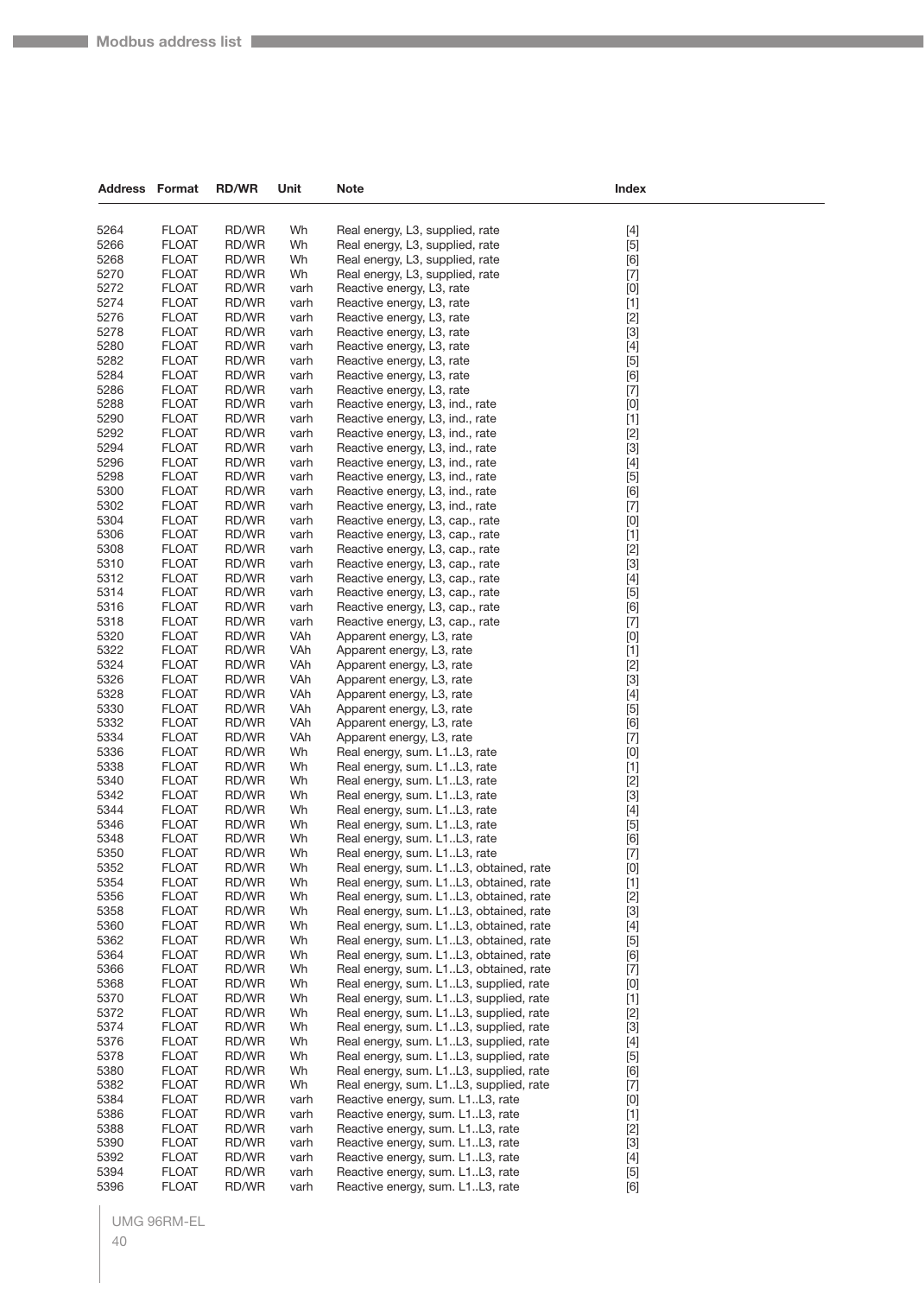| <b>Address Format</b> |              | <b>RD/WR</b> | Unit       | <b>Note</b>                            | Index                                                                                                                                                                                                                                                                                                                                                                                                                                                                                                                                                                                                                         |  |
|-----------------------|--------------|--------------|------------|----------------------------------------|-------------------------------------------------------------------------------------------------------------------------------------------------------------------------------------------------------------------------------------------------------------------------------------------------------------------------------------------------------------------------------------------------------------------------------------------------------------------------------------------------------------------------------------------------------------------------------------------------------------------------------|--|
|                       |              |              |            |                                        |                                                                                                                                                                                                                                                                                                                                                                                                                                                                                                                                                                                                                               |  |
| 5398                  | <b>FLOAT</b> | RD/WR        | varh       | Reactive energy, sum. L1L3, rate       | $[7]$                                                                                                                                                                                                                                                                                                                                                                                                                                                                                                                                                                                                                         |  |
| 5400                  | <b>FLOAT</b> | RD/WR        | varh       | Reactive energy, sum. L1L3, ind., rate | [0]                                                                                                                                                                                                                                                                                                                                                                                                                                                                                                                                                                                                                           |  |
| 5402                  | <b>FLOAT</b> | RD/WR        | varh       | Reactive energy, sum. L1L3, ind., rate | $[1] % \centering \includegraphics[width=0.9\columnwidth]{figures/fig_10.pdf} \caption{The figure shows the number of times on the right.} \label{fig:time} %$                                                                                                                                                                                                                                                                                                                                                                                                                                                                |  |
| 5404                  | <b>FLOAT</b> | RD/WR        | varh       | Reactive energy, sum. L1L3, ind., rate |                                                                                                                                                                                                                                                                                                                                                                                                                                                                                                                                                                                                                               |  |
| 5406                  | <b>FLOAT</b> | RD/WR        | varh       | Reactive energy, sum. L1L3, ind., rate | $[3]$                                                                                                                                                                                                                                                                                                                                                                                                                                                                                                                                                                                                                         |  |
| 5408                  | <b>FLOAT</b> | RD/WR        | varh       | Reactive energy, sum. L1L3, ind., rate |                                                                                                                                                                                                                                                                                                                                                                                                                                                                                                                                                                                                                               |  |
| 5410                  | <b>FLOAT</b> | RD/WR        | varh       | Reactive energy, sum. L1L3, ind., rate | [5]                                                                                                                                                                                                                                                                                                                                                                                                                                                                                                                                                                                                                           |  |
| 5412                  | <b>FLOAT</b> | RD/WR        | varh       | Reactive energy, sum. L1L3, ind., rate | [6]                                                                                                                                                                                                                                                                                                                                                                                                                                                                                                                                                                                                                           |  |
| 5414                  | <b>FLOAT</b> | RD/WR        | varh       | Reactive energy, sum. L1L3, ind., rate | $[7] % \begin{minipage}[b]{0.4\linewidth} \centering \includegraphics[width=\textwidth]{figs/fig_4.pdf} \caption{The 3D (blue) model for the $z$-axis.} \label{fig:3d}% \end{minipage} \vspace{0.05in} \begin{minipage}[b]{0.45\linewidth} \centering \includegraphics[width=\textwidth]{figs/fig_4.pdf} \caption{The 3D (blue) model for the $z$-axis.} \label{fig:3d}% \end{minipage} \vspace{0.05in} \caption{The 3D (blue) model for the $z$-axis.} \label{fig:3d}%$                                                                                                                                                      |  |
| 5416                  | <b>FLOAT</b> | RD/WR        | varh       | Reactive energy, sum. L1L3, cap., rate | [0]                                                                                                                                                                                                                                                                                                                                                                                                                                                                                                                                                                                                                           |  |
| 5418                  | <b>FLOAT</b> | RD/WR        | varh       | Reactive energy, sum. L1L3, cap., rate | $[1]$                                                                                                                                                                                                                                                                                                                                                                                                                                                                                                                                                                                                                         |  |
| 5420                  | <b>FLOAT</b> | RD/WR        | varh       | Reactive energy, sum. L1L3, cap., rate | $[2]$                                                                                                                                                                                                                                                                                                                                                                                                                                                                                                                                                                                                                         |  |
| 5422                  | <b>FLOAT</b> | RD/WR        | varh       | Reactive energy, sum. L1L3, cap., rate | $[3]$                                                                                                                                                                                                                                                                                                                                                                                                                                                                                                                                                                                                                         |  |
| 5424                  | <b>FLOAT</b> | RD/WR        | varh       | Reactive energy, sum. L1L3, cap., rate | [4]                                                                                                                                                                                                                                                                                                                                                                                                                                                                                                                                                                                                                           |  |
| 5426                  | <b>FLOAT</b> | RD/WR        | varh       | Reactive energy, sum. L1L3, cap., rate | $[5]$                                                                                                                                                                                                                                                                                                                                                                                                                                                                                                                                                                                                                         |  |
| 5428                  | <b>FLOAT</b> | RD/WR        | varh       | Reactive energy, sum. L1L3, cap., rate | [6]                                                                                                                                                                                                                                                                                                                                                                                                                                                                                                                                                                                                                           |  |
| 5430                  | <b>FLOAT</b> | RD/WR        | varh       | Reactive energy, sum. L1L3, cap., rate | $[7] % \begin{minipage}[b]{0.4\linewidth} \centering \includegraphics[width=\textwidth]{figs/fig_4.pdf} \caption{The figure shows the number of times on the left and right.} \label{fig:fig_4} \end{minipage} \vspace{0.05in} \begin{minipage}[b]{0.45\linewidth} \centering \includegraphics[width=\textwidth]{figs/fig_4.pdf} \caption{The figure shows the number of times on the right.} \label{fig:fig_4} \end{minipage} \vspace{0.05in} \begin{minipage}[b]{0.45in} \centering \includegraphics[width=\textwidth]{figs/fig_4.pdf} \caption{The figure shows the number of times on the right.} \label{fig:fig_4} \end$ |  |
| 5432                  | <b>FLOAT</b> | RD/WR        | VAh        | Apparent energy, sum. L1L3, rate       | [0]                                                                                                                                                                                                                                                                                                                                                                                                                                                                                                                                                                                                                           |  |
| 5434                  | <b>FLOAT</b> | RD/WR        | <b>VAh</b> | Apparent energy, sum. L1L3, rate       | $[1] % \centering \includegraphics[width=0.9\columnwidth]{figures/fig_10.pdf} \caption{The figure shows the number of times on the right.} \label{fig:time} %$                                                                                                                                                                                                                                                                                                                                                                                                                                                                |  |
| 5436                  | <b>FLOAT</b> | RD/WR        | <b>VAh</b> | Apparent energy, sum. L1L3, rate       | $[2]$                                                                                                                                                                                                                                                                                                                                                                                                                                                                                                                                                                                                                         |  |
| 5438                  | <b>FLOAT</b> | RD/WR        | VAh        | Apparent energy, sum. L1L3, rate       | $[3]$                                                                                                                                                                                                                                                                                                                                                                                                                                                                                                                                                                                                                         |  |
| 5440                  | <b>FLOAT</b> | RD/WR        | <b>VAh</b> | Apparent energy, sum. L1L3, rate       | $[4] % \begin{center} \includegraphics[width=\linewidth]{imagesSupplemental/Imetad-Architecture.png} \end{center} \caption{The image shows the image shows a single number of three different times, and the image shows a single number of three different times, and the image shows a single number of three different times.} \label{fig:limal}$                                                                                                                                                                                                                                                                          |  |
| 5442                  | <b>FLOAT</b> | RD/WR        | VAh        | Apparent energy, sum. L1L3, rate       | $[5]$                                                                                                                                                                                                                                                                                                                                                                                                                                                                                                                                                                                                                         |  |
| 5444                  | <b>FLOAT</b> | RD/WR        | VAh        | Apparent energy, sum. L1L3, rate       | [6]                                                                                                                                                                                                                                                                                                                                                                                                                                                                                                                                                                                                                           |  |
| 5446                  | <b>FLOAT</b> | RD/WR        | <b>VAh</b> | Apparent energy, sum. L1L3, rate       | $[7]$                                                                                                                                                                                                                                                                                                                                                                                                                                                                                                                                                                                                                         |  |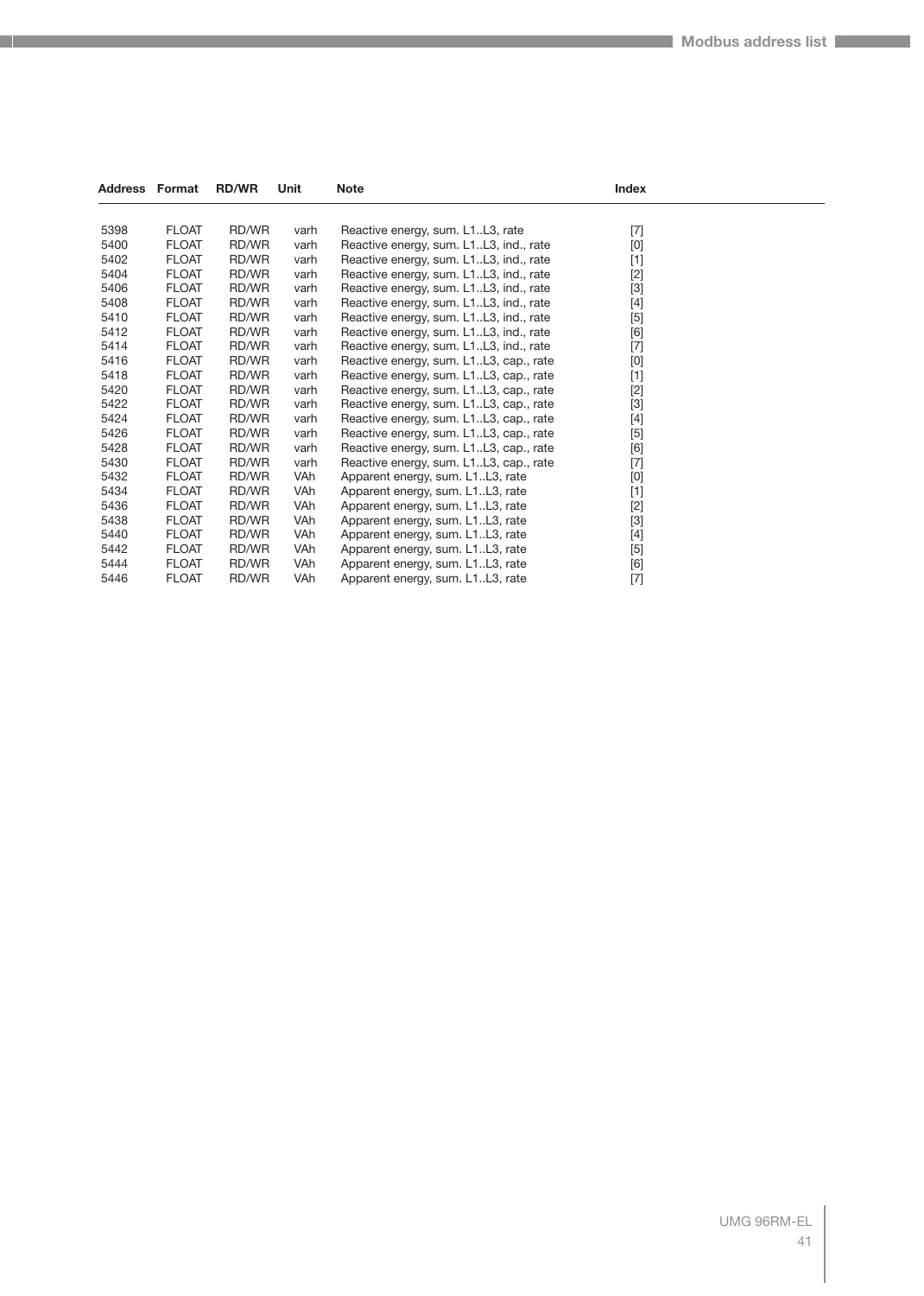# **Fourier analysis**

## **Measured values, type float, fourier analysis**

| $\sf V$<br>1000<br><b>FLOAT</b><br><b>RD</b><br>Harmonic U L1<br>$[0]$<br>1002<br><b>FLOAT</b><br><b>RD</b><br>V<br>Harmonic U L1<br>$[1]$<br>1004<br><b>FLOAT</b><br><b>RD</b><br>V<br>$[2]$<br>Harmonic U L1<br>1006<br><b>FLOAT</b><br><b>RD</b><br>V<br>Harmonic U L1<br>$[3]$<br>1008<br><b>FLOAT</b><br>V<br>RD<br>Harmonic U L1<br>1010<br><b>FLOAT</b><br><b>RD</b><br>V<br>Harmonic U L1<br>$[5]$<br>1012<br><b>FLOAT</b><br><b>RD</b><br>V<br>Harmonic U L1<br>[6]<br>1014<br><b>FLOAT</b><br><b>RD</b><br>V<br>Harmonic U L1<br>$[7]$<br><b>RD</b><br>V<br>1016<br><b>FLOAT</b><br>Harmonic U L1<br>[8]<br><b>FLOAT</b><br>V<br>1018<br>RD<br>Harmonic U L1<br>$[9]$<br>1020<br><b>FLOAT</b><br><b>RD</b><br>V<br>Harmonic U L1<br>$[10]$<br>1022<br><b>FLOAT</b><br><b>RD</b><br>V<br>Harmonic U L1<br>$[11]$<br>1024<br><b>FLOAT</b><br><b>RD</b><br>V<br>$[12]$<br>Harmonic U L1<br>1026<br>V<br><b>FLOAT</b><br>RD<br>Harmonic U L1<br>$[13]$<br>1028<br><b>FLOAT</b><br>V<br>RD<br>Harmonic U L1<br>$[14]$<br>1030<br><b>FLOAT</b><br><b>RD</b><br>V<br>Harmonic U L1<br>$[15]$<br>1032<br><b>FLOAT</b><br><b>RD</b><br>V<br>Harmonic U L1<br>$[16]$<br>1034<br><b>FLOAT</b><br><b>RD</b><br>V<br>Harmonic U L1<br>$[17]$<br>1036<br>V<br><b>FLOAT</b><br>RD<br>Harmonic U L1<br>$[18]$<br>1038<br><b>FLOAT</b><br>V<br>RD<br>Harmonic U L1<br>$[19]$<br>1040<br><b>FLOAT</b><br><b>RD</b><br>V<br>Harmonic U L1<br>$[20]$<br>1042<br><b>FLOAT</b><br>V<br>RD<br>Harmonic U L1<br>$[21]$<br>1044<br><b>FLOAT</b><br><b>RD</b><br>V<br>$[22]$<br>Harmonic U L1<br>1046<br>V<br>$[23]$<br><b>FLOAT</b><br>RD<br>Harmonic U L1<br>1048<br><b>FLOAT</b><br>V<br>RD<br>Harmonic U L1<br>$[24]$<br>1050<br><b>FLOAT</b><br><b>RD</b><br>V<br>Harmonic U L1<br>$[25]$<br>1052<br><b>FLOAT</b><br>V<br>RD<br>Harmonic U L1<br>$[26]$<br>1054<br><b>FLOAT</b><br><b>RD</b><br>V<br>Harmonic U L1<br>$[27]$<br>1056<br>V<br><b>FLOAT</b><br>RD<br>Harmonic U L1<br>$[28]$<br>1058<br><b>FLOAT</b><br>V<br>RD<br>Harmonic U L1<br>$[29]$<br>1060<br><b>FLOAT</b><br><b>RD</b><br>V<br>Harmonic U L1<br>$[30]$<br>1062<br><b>FLOAT</b><br>RD<br>V<br>Harmonic U L1<br>$[31]$<br>1064<br><b>FLOAT</b><br><b>RD</b><br>V<br>$[32]$<br>Harmonic U L1<br>1066<br><b>RD</b><br>V<br>$[33]$<br><b>FLOAT</b><br>Harmonic U L1<br>1068<br><b>FLOAT</b><br>V<br>RD<br>Harmonic U L1<br>$[34]$<br>1070<br><b>FLOAT</b><br><b>RD</b><br>V<br>Harmonic U L1<br>$[35]$<br>1072<br><b>FLOAT</b><br>RD<br>V<br>Harmonic U L1<br>$[36]$<br>1074<br><b>FLOAT</b><br><b>RD</b><br>V<br>$[37]$<br>Harmonic U L1<br>1076<br><b>RD</b><br>V<br><b>FLOAT</b><br>Harmonic U L1<br>$[38]$<br>1078<br><b>FLOAT</b><br>V<br>RD<br>Harmonic U L1<br>$[39]$<br>1080<br><b>FLOAT</b><br><b>RD</b><br>V<br>Harmonic U L2<br>[0]<br>1082<br><b>FLOAT</b><br>RD<br>V<br>Harmonic U L2<br>$[1]$<br>1084<br><b>FLOAT</b><br><b>RD</b><br>V<br>Harmonic U L2<br>$[2]$<br>1086<br><b>RD</b><br>V<br>$[3]$<br><b>FLOAT</b><br>Harmonic U L2<br>1088<br><b>FLOAT</b><br><b>RD</b><br>V<br>Harmonic U L2<br>$[4]$<br>V<br>1090<br><b>FLOAT</b><br><b>RD</b><br>Harmonic U L2<br>$[5]$<br>1092<br><b>FLOAT</b><br><b>RD</b><br>V<br>Harmonic U L2<br>[6]<br>1094<br><b>RD</b><br><b>FLOAT</b><br>V<br>Harmonic U L2<br>$[7]$<br>1096<br>V<br><b>FLOAT</b><br><b>RD</b><br>Harmonic U L2<br>[8]<br>1098<br><b>FLOAT</b><br><b>RD</b><br>V<br>Harmonic U L2<br>[9]<br>1100<br>V<br><b>FLOAT</b><br><b>RD</b><br>Harmonic U L2<br>$[10]$<br>1102<br><b>FLOAT</b><br>V<br>RD<br>Harmonic U L2<br>$[11]$<br>1104<br>$[12]$<br><b>FLOAT</b><br><b>RD</b><br>V<br>Harmonic U L2<br>1106<br>V<br><b>FLOAT</b><br><b>RD</b><br>Harmonic U L2<br>$[13]$<br>1108<br><b>FLOAT</b><br><b>RD</b><br>V<br>Harmonic U L2<br>$[14]$<br>V<br>1110<br><b>FLOAT</b><br><b>RD</b><br>Harmonic U L2<br>$[15]$<br>1112<br><b>FLOAT</b><br>V<br>RD<br>Harmonic U L2<br>$[16]$<br>1114<br><b>FLOAT</b><br><b>RD</b><br>V<br>Harmonic U L2<br>$[17]$<br>V<br>1116<br><b>FLOAT</b><br><b>RD</b><br>Harmonic U L2<br>$[18]$<br>1118<br><b>FLOAT</b><br>V<br>Harmonic U L2<br>RD<br>$[19]$<br>1120<br>V<br><b>FLOAT</b><br><b>RD</b><br>Harmonic U L2<br>$[20]$<br>1122<br><b>FLOAT</b><br>V<br>RD<br>Harmonic U L2<br>$[21]$<br>1124<br><b>FLOAT</b><br><b>RD</b><br>V<br>Harmonic U L2<br>$[22]$<br>V<br>1126<br><b>FLOAT</b><br><b>RD</b><br>Harmonic U L2<br>$[23]$<br>1128<br><b>FLOAT</b><br><b>RD</b><br>V<br>Harmonic U L2<br>$[24]$<br>V<br><b>FLOAT</b><br>Harmonic U L2 | <b>Address Format</b> | <b>RD/WR</b> | Unit | <b>Note</b> | Index  |
|-------------------------------------------------------------------------------------------------------------------------------------------------------------------------------------------------------------------------------------------------------------------------------------------------------------------------------------------------------------------------------------------------------------------------------------------------------------------------------------------------------------------------------------------------------------------------------------------------------------------------------------------------------------------------------------------------------------------------------------------------------------------------------------------------------------------------------------------------------------------------------------------------------------------------------------------------------------------------------------------------------------------------------------------------------------------------------------------------------------------------------------------------------------------------------------------------------------------------------------------------------------------------------------------------------------------------------------------------------------------------------------------------------------------------------------------------------------------------------------------------------------------------------------------------------------------------------------------------------------------------------------------------------------------------------------------------------------------------------------------------------------------------------------------------------------------------------------------------------------------------------------------------------------------------------------------------------------------------------------------------------------------------------------------------------------------------------------------------------------------------------------------------------------------------------------------------------------------------------------------------------------------------------------------------------------------------------------------------------------------------------------------------------------------------------------------------------------------------------------------------------------------------------------------------------------------------------------------------------------------------------------------------------------------------------------------------------------------------------------------------------------------------------------------------------------------------------------------------------------------------------------------------------------------------------------------------------------------------------------------------------------------------------------------------------------------------------------------------------------------------------------------------------------------------------------------------------------------------------------------------------------------------------------------------------------------------------------------------------------------------------------------------------------------------------------------------------------------------------------------------------------------------------------------------------------------------------------------------------------------------------------------------------------------------------------------------------------------------------------------------------------------------------------------------------------------------------------------------------------------------------------------------------------------------------------------------------------------------------------------------------------------------------------------------------------------------------------------------------------------------------------------------------------------------------------------------------------------------------------------------------------------------------------------------------------------------------------------------------------------------------------------------------------------------------------------------------------------------------------------------------------------|-----------------------|--------------|------|-------------|--------|
|                                                                                                                                                                                                                                                                                                                                                                                                                                                                                                                                                                                                                                                                                                                                                                                                                                                                                                                                                                                                                                                                                                                                                                                                                                                                                                                                                                                                                                                                                                                                                                                                                                                                                                                                                                                                                                                                                                                                                                                                                                                                                                                                                                                                                                                                                                                                                                                                                                                                                                                                                                                                                                                                                                                                                                                                                                                                                                                                                                                                                                                                                                                                                                                                                                                                                                                                                                                                                                                                                                                                                                                                                                                                                                                                                                                                                                                                                                                                                                                                                                                                                                                                                                                                                                                                                                                                                                                                                                                                                                                   |                       |              |      |             |        |
|                                                                                                                                                                                                                                                                                                                                                                                                                                                                                                                                                                                                                                                                                                                                                                                                                                                                                                                                                                                                                                                                                                                                                                                                                                                                                                                                                                                                                                                                                                                                                                                                                                                                                                                                                                                                                                                                                                                                                                                                                                                                                                                                                                                                                                                                                                                                                                                                                                                                                                                                                                                                                                                                                                                                                                                                                                                                                                                                                                                                                                                                                                                                                                                                                                                                                                                                                                                                                                                                                                                                                                                                                                                                                                                                                                                                                                                                                                                                                                                                                                                                                                                                                                                                                                                                                                                                                                                                                                                                                                                   |                       |              |      |             |        |
|                                                                                                                                                                                                                                                                                                                                                                                                                                                                                                                                                                                                                                                                                                                                                                                                                                                                                                                                                                                                                                                                                                                                                                                                                                                                                                                                                                                                                                                                                                                                                                                                                                                                                                                                                                                                                                                                                                                                                                                                                                                                                                                                                                                                                                                                                                                                                                                                                                                                                                                                                                                                                                                                                                                                                                                                                                                                                                                                                                                                                                                                                                                                                                                                                                                                                                                                                                                                                                                                                                                                                                                                                                                                                                                                                                                                                                                                                                                                                                                                                                                                                                                                                                                                                                                                                                                                                                                                                                                                                                                   |                       |              |      |             |        |
|                                                                                                                                                                                                                                                                                                                                                                                                                                                                                                                                                                                                                                                                                                                                                                                                                                                                                                                                                                                                                                                                                                                                                                                                                                                                                                                                                                                                                                                                                                                                                                                                                                                                                                                                                                                                                                                                                                                                                                                                                                                                                                                                                                                                                                                                                                                                                                                                                                                                                                                                                                                                                                                                                                                                                                                                                                                                                                                                                                                                                                                                                                                                                                                                                                                                                                                                                                                                                                                                                                                                                                                                                                                                                                                                                                                                                                                                                                                                                                                                                                                                                                                                                                                                                                                                                                                                                                                                                                                                                                                   |                       |              |      |             |        |
|                                                                                                                                                                                                                                                                                                                                                                                                                                                                                                                                                                                                                                                                                                                                                                                                                                                                                                                                                                                                                                                                                                                                                                                                                                                                                                                                                                                                                                                                                                                                                                                                                                                                                                                                                                                                                                                                                                                                                                                                                                                                                                                                                                                                                                                                                                                                                                                                                                                                                                                                                                                                                                                                                                                                                                                                                                                                                                                                                                                                                                                                                                                                                                                                                                                                                                                                                                                                                                                                                                                                                                                                                                                                                                                                                                                                                                                                                                                                                                                                                                                                                                                                                                                                                                                                                                                                                                                                                                                                                                                   |                       |              |      |             |        |
|                                                                                                                                                                                                                                                                                                                                                                                                                                                                                                                                                                                                                                                                                                                                                                                                                                                                                                                                                                                                                                                                                                                                                                                                                                                                                                                                                                                                                                                                                                                                                                                                                                                                                                                                                                                                                                                                                                                                                                                                                                                                                                                                                                                                                                                                                                                                                                                                                                                                                                                                                                                                                                                                                                                                                                                                                                                                                                                                                                                                                                                                                                                                                                                                                                                                                                                                                                                                                                                                                                                                                                                                                                                                                                                                                                                                                                                                                                                                                                                                                                                                                                                                                                                                                                                                                                                                                                                                                                                                                                                   |                       |              |      |             |        |
|                                                                                                                                                                                                                                                                                                                                                                                                                                                                                                                                                                                                                                                                                                                                                                                                                                                                                                                                                                                                                                                                                                                                                                                                                                                                                                                                                                                                                                                                                                                                                                                                                                                                                                                                                                                                                                                                                                                                                                                                                                                                                                                                                                                                                                                                                                                                                                                                                                                                                                                                                                                                                                                                                                                                                                                                                                                                                                                                                                                                                                                                                                                                                                                                                                                                                                                                                                                                                                                                                                                                                                                                                                                                                                                                                                                                                                                                                                                                                                                                                                                                                                                                                                                                                                                                                                                                                                                                                                                                                                                   |                       |              |      |             |        |
|                                                                                                                                                                                                                                                                                                                                                                                                                                                                                                                                                                                                                                                                                                                                                                                                                                                                                                                                                                                                                                                                                                                                                                                                                                                                                                                                                                                                                                                                                                                                                                                                                                                                                                                                                                                                                                                                                                                                                                                                                                                                                                                                                                                                                                                                                                                                                                                                                                                                                                                                                                                                                                                                                                                                                                                                                                                                                                                                                                                                                                                                                                                                                                                                                                                                                                                                                                                                                                                                                                                                                                                                                                                                                                                                                                                                                                                                                                                                                                                                                                                                                                                                                                                                                                                                                                                                                                                                                                                                                                                   |                       |              |      |             |        |
|                                                                                                                                                                                                                                                                                                                                                                                                                                                                                                                                                                                                                                                                                                                                                                                                                                                                                                                                                                                                                                                                                                                                                                                                                                                                                                                                                                                                                                                                                                                                                                                                                                                                                                                                                                                                                                                                                                                                                                                                                                                                                                                                                                                                                                                                                                                                                                                                                                                                                                                                                                                                                                                                                                                                                                                                                                                                                                                                                                                                                                                                                                                                                                                                                                                                                                                                                                                                                                                                                                                                                                                                                                                                                                                                                                                                                                                                                                                                                                                                                                                                                                                                                                                                                                                                                                                                                                                                                                                                                                                   |                       |              |      |             |        |
|                                                                                                                                                                                                                                                                                                                                                                                                                                                                                                                                                                                                                                                                                                                                                                                                                                                                                                                                                                                                                                                                                                                                                                                                                                                                                                                                                                                                                                                                                                                                                                                                                                                                                                                                                                                                                                                                                                                                                                                                                                                                                                                                                                                                                                                                                                                                                                                                                                                                                                                                                                                                                                                                                                                                                                                                                                                                                                                                                                                                                                                                                                                                                                                                                                                                                                                                                                                                                                                                                                                                                                                                                                                                                                                                                                                                                                                                                                                                                                                                                                                                                                                                                                                                                                                                                                                                                                                                                                                                                                                   |                       |              |      |             |        |
|                                                                                                                                                                                                                                                                                                                                                                                                                                                                                                                                                                                                                                                                                                                                                                                                                                                                                                                                                                                                                                                                                                                                                                                                                                                                                                                                                                                                                                                                                                                                                                                                                                                                                                                                                                                                                                                                                                                                                                                                                                                                                                                                                                                                                                                                                                                                                                                                                                                                                                                                                                                                                                                                                                                                                                                                                                                                                                                                                                                                                                                                                                                                                                                                                                                                                                                                                                                                                                                                                                                                                                                                                                                                                                                                                                                                                                                                                                                                                                                                                                                                                                                                                                                                                                                                                                                                                                                                                                                                                                                   |                       |              |      |             |        |
|                                                                                                                                                                                                                                                                                                                                                                                                                                                                                                                                                                                                                                                                                                                                                                                                                                                                                                                                                                                                                                                                                                                                                                                                                                                                                                                                                                                                                                                                                                                                                                                                                                                                                                                                                                                                                                                                                                                                                                                                                                                                                                                                                                                                                                                                                                                                                                                                                                                                                                                                                                                                                                                                                                                                                                                                                                                                                                                                                                                                                                                                                                                                                                                                                                                                                                                                                                                                                                                                                                                                                                                                                                                                                                                                                                                                                                                                                                                                                                                                                                                                                                                                                                                                                                                                                                                                                                                                                                                                                                                   |                       |              |      |             |        |
|                                                                                                                                                                                                                                                                                                                                                                                                                                                                                                                                                                                                                                                                                                                                                                                                                                                                                                                                                                                                                                                                                                                                                                                                                                                                                                                                                                                                                                                                                                                                                                                                                                                                                                                                                                                                                                                                                                                                                                                                                                                                                                                                                                                                                                                                                                                                                                                                                                                                                                                                                                                                                                                                                                                                                                                                                                                                                                                                                                                                                                                                                                                                                                                                                                                                                                                                                                                                                                                                                                                                                                                                                                                                                                                                                                                                                                                                                                                                                                                                                                                                                                                                                                                                                                                                                                                                                                                                                                                                                                                   |                       |              |      |             |        |
|                                                                                                                                                                                                                                                                                                                                                                                                                                                                                                                                                                                                                                                                                                                                                                                                                                                                                                                                                                                                                                                                                                                                                                                                                                                                                                                                                                                                                                                                                                                                                                                                                                                                                                                                                                                                                                                                                                                                                                                                                                                                                                                                                                                                                                                                                                                                                                                                                                                                                                                                                                                                                                                                                                                                                                                                                                                                                                                                                                                                                                                                                                                                                                                                                                                                                                                                                                                                                                                                                                                                                                                                                                                                                                                                                                                                                                                                                                                                                                                                                                                                                                                                                                                                                                                                                                                                                                                                                                                                                                                   |                       |              |      |             |        |
|                                                                                                                                                                                                                                                                                                                                                                                                                                                                                                                                                                                                                                                                                                                                                                                                                                                                                                                                                                                                                                                                                                                                                                                                                                                                                                                                                                                                                                                                                                                                                                                                                                                                                                                                                                                                                                                                                                                                                                                                                                                                                                                                                                                                                                                                                                                                                                                                                                                                                                                                                                                                                                                                                                                                                                                                                                                                                                                                                                                                                                                                                                                                                                                                                                                                                                                                                                                                                                                                                                                                                                                                                                                                                                                                                                                                                                                                                                                                                                                                                                                                                                                                                                                                                                                                                                                                                                                                                                                                                                                   |                       |              |      |             |        |
|                                                                                                                                                                                                                                                                                                                                                                                                                                                                                                                                                                                                                                                                                                                                                                                                                                                                                                                                                                                                                                                                                                                                                                                                                                                                                                                                                                                                                                                                                                                                                                                                                                                                                                                                                                                                                                                                                                                                                                                                                                                                                                                                                                                                                                                                                                                                                                                                                                                                                                                                                                                                                                                                                                                                                                                                                                                                                                                                                                                                                                                                                                                                                                                                                                                                                                                                                                                                                                                                                                                                                                                                                                                                                                                                                                                                                                                                                                                                                                                                                                                                                                                                                                                                                                                                                                                                                                                                                                                                                                                   |                       |              |      |             |        |
|                                                                                                                                                                                                                                                                                                                                                                                                                                                                                                                                                                                                                                                                                                                                                                                                                                                                                                                                                                                                                                                                                                                                                                                                                                                                                                                                                                                                                                                                                                                                                                                                                                                                                                                                                                                                                                                                                                                                                                                                                                                                                                                                                                                                                                                                                                                                                                                                                                                                                                                                                                                                                                                                                                                                                                                                                                                                                                                                                                                                                                                                                                                                                                                                                                                                                                                                                                                                                                                                                                                                                                                                                                                                                                                                                                                                                                                                                                                                                                                                                                                                                                                                                                                                                                                                                                                                                                                                                                                                                                                   |                       |              |      |             |        |
|                                                                                                                                                                                                                                                                                                                                                                                                                                                                                                                                                                                                                                                                                                                                                                                                                                                                                                                                                                                                                                                                                                                                                                                                                                                                                                                                                                                                                                                                                                                                                                                                                                                                                                                                                                                                                                                                                                                                                                                                                                                                                                                                                                                                                                                                                                                                                                                                                                                                                                                                                                                                                                                                                                                                                                                                                                                                                                                                                                                                                                                                                                                                                                                                                                                                                                                                                                                                                                                                                                                                                                                                                                                                                                                                                                                                                                                                                                                                                                                                                                                                                                                                                                                                                                                                                                                                                                                                                                                                                                                   |                       |              |      |             |        |
|                                                                                                                                                                                                                                                                                                                                                                                                                                                                                                                                                                                                                                                                                                                                                                                                                                                                                                                                                                                                                                                                                                                                                                                                                                                                                                                                                                                                                                                                                                                                                                                                                                                                                                                                                                                                                                                                                                                                                                                                                                                                                                                                                                                                                                                                                                                                                                                                                                                                                                                                                                                                                                                                                                                                                                                                                                                                                                                                                                                                                                                                                                                                                                                                                                                                                                                                                                                                                                                                                                                                                                                                                                                                                                                                                                                                                                                                                                                                                                                                                                                                                                                                                                                                                                                                                                                                                                                                                                                                                                                   |                       |              |      |             |        |
|                                                                                                                                                                                                                                                                                                                                                                                                                                                                                                                                                                                                                                                                                                                                                                                                                                                                                                                                                                                                                                                                                                                                                                                                                                                                                                                                                                                                                                                                                                                                                                                                                                                                                                                                                                                                                                                                                                                                                                                                                                                                                                                                                                                                                                                                                                                                                                                                                                                                                                                                                                                                                                                                                                                                                                                                                                                                                                                                                                                                                                                                                                                                                                                                                                                                                                                                                                                                                                                                                                                                                                                                                                                                                                                                                                                                                                                                                                                                                                                                                                                                                                                                                                                                                                                                                                                                                                                                                                                                                                                   |                       |              |      |             |        |
|                                                                                                                                                                                                                                                                                                                                                                                                                                                                                                                                                                                                                                                                                                                                                                                                                                                                                                                                                                                                                                                                                                                                                                                                                                                                                                                                                                                                                                                                                                                                                                                                                                                                                                                                                                                                                                                                                                                                                                                                                                                                                                                                                                                                                                                                                                                                                                                                                                                                                                                                                                                                                                                                                                                                                                                                                                                                                                                                                                                                                                                                                                                                                                                                                                                                                                                                                                                                                                                                                                                                                                                                                                                                                                                                                                                                                                                                                                                                                                                                                                                                                                                                                                                                                                                                                                                                                                                                                                                                                                                   |                       |              |      |             |        |
|                                                                                                                                                                                                                                                                                                                                                                                                                                                                                                                                                                                                                                                                                                                                                                                                                                                                                                                                                                                                                                                                                                                                                                                                                                                                                                                                                                                                                                                                                                                                                                                                                                                                                                                                                                                                                                                                                                                                                                                                                                                                                                                                                                                                                                                                                                                                                                                                                                                                                                                                                                                                                                                                                                                                                                                                                                                                                                                                                                                                                                                                                                                                                                                                                                                                                                                                                                                                                                                                                                                                                                                                                                                                                                                                                                                                                                                                                                                                                                                                                                                                                                                                                                                                                                                                                                                                                                                                                                                                                                                   |                       |              |      |             |        |
|                                                                                                                                                                                                                                                                                                                                                                                                                                                                                                                                                                                                                                                                                                                                                                                                                                                                                                                                                                                                                                                                                                                                                                                                                                                                                                                                                                                                                                                                                                                                                                                                                                                                                                                                                                                                                                                                                                                                                                                                                                                                                                                                                                                                                                                                                                                                                                                                                                                                                                                                                                                                                                                                                                                                                                                                                                                                                                                                                                                                                                                                                                                                                                                                                                                                                                                                                                                                                                                                                                                                                                                                                                                                                                                                                                                                                                                                                                                                                                                                                                                                                                                                                                                                                                                                                                                                                                                                                                                                                                                   |                       |              |      |             |        |
|                                                                                                                                                                                                                                                                                                                                                                                                                                                                                                                                                                                                                                                                                                                                                                                                                                                                                                                                                                                                                                                                                                                                                                                                                                                                                                                                                                                                                                                                                                                                                                                                                                                                                                                                                                                                                                                                                                                                                                                                                                                                                                                                                                                                                                                                                                                                                                                                                                                                                                                                                                                                                                                                                                                                                                                                                                                                                                                                                                                                                                                                                                                                                                                                                                                                                                                                                                                                                                                                                                                                                                                                                                                                                                                                                                                                                                                                                                                                                                                                                                                                                                                                                                                                                                                                                                                                                                                                                                                                                                                   |                       |              |      |             |        |
|                                                                                                                                                                                                                                                                                                                                                                                                                                                                                                                                                                                                                                                                                                                                                                                                                                                                                                                                                                                                                                                                                                                                                                                                                                                                                                                                                                                                                                                                                                                                                                                                                                                                                                                                                                                                                                                                                                                                                                                                                                                                                                                                                                                                                                                                                                                                                                                                                                                                                                                                                                                                                                                                                                                                                                                                                                                                                                                                                                                                                                                                                                                                                                                                                                                                                                                                                                                                                                                                                                                                                                                                                                                                                                                                                                                                                                                                                                                                                                                                                                                                                                                                                                                                                                                                                                                                                                                                                                                                                                                   |                       |              |      |             |        |
|                                                                                                                                                                                                                                                                                                                                                                                                                                                                                                                                                                                                                                                                                                                                                                                                                                                                                                                                                                                                                                                                                                                                                                                                                                                                                                                                                                                                                                                                                                                                                                                                                                                                                                                                                                                                                                                                                                                                                                                                                                                                                                                                                                                                                                                                                                                                                                                                                                                                                                                                                                                                                                                                                                                                                                                                                                                                                                                                                                                                                                                                                                                                                                                                                                                                                                                                                                                                                                                                                                                                                                                                                                                                                                                                                                                                                                                                                                                                                                                                                                                                                                                                                                                                                                                                                                                                                                                                                                                                                                                   |                       |              |      |             |        |
|                                                                                                                                                                                                                                                                                                                                                                                                                                                                                                                                                                                                                                                                                                                                                                                                                                                                                                                                                                                                                                                                                                                                                                                                                                                                                                                                                                                                                                                                                                                                                                                                                                                                                                                                                                                                                                                                                                                                                                                                                                                                                                                                                                                                                                                                                                                                                                                                                                                                                                                                                                                                                                                                                                                                                                                                                                                                                                                                                                                                                                                                                                                                                                                                                                                                                                                                                                                                                                                                                                                                                                                                                                                                                                                                                                                                                                                                                                                                                                                                                                                                                                                                                                                                                                                                                                                                                                                                                                                                                                                   |                       |              |      |             |        |
|                                                                                                                                                                                                                                                                                                                                                                                                                                                                                                                                                                                                                                                                                                                                                                                                                                                                                                                                                                                                                                                                                                                                                                                                                                                                                                                                                                                                                                                                                                                                                                                                                                                                                                                                                                                                                                                                                                                                                                                                                                                                                                                                                                                                                                                                                                                                                                                                                                                                                                                                                                                                                                                                                                                                                                                                                                                                                                                                                                                                                                                                                                                                                                                                                                                                                                                                                                                                                                                                                                                                                                                                                                                                                                                                                                                                                                                                                                                                                                                                                                                                                                                                                                                                                                                                                                                                                                                                                                                                                                                   |                       |              |      |             |        |
|                                                                                                                                                                                                                                                                                                                                                                                                                                                                                                                                                                                                                                                                                                                                                                                                                                                                                                                                                                                                                                                                                                                                                                                                                                                                                                                                                                                                                                                                                                                                                                                                                                                                                                                                                                                                                                                                                                                                                                                                                                                                                                                                                                                                                                                                                                                                                                                                                                                                                                                                                                                                                                                                                                                                                                                                                                                                                                                                                                                                                                                                                                                                                                                                                                                                                                                                                                                                                                                                                                                                                                                                                                                                                                                                                                                                                                                                                                                                                                                                                                                                                                                                                                                                                                                                                                                                                                                                                                                                                                                   |                       |              |      |             |        |
|                                                                                                                                                                                                                                                                                                                                                                                                                                                                                                                                                                                                                                                                                                                                                                                                                                                                                                                                                                                                                                                                                                                                                                                                                                                                                                                                                                                                                                                                                                                                                                                                                                                                                                                                                                                                                                                                                                                                                                                                                                                                                                                                                                                                                                                                                                                                                                                                                                                                                                                                                                                                                                                                                                                                                                                                                                                                                                                                                                                                                                                                                                                                                                                                                                                                                                                                                                                                                                                                                                                                                                                                                                                                                                                                                                                                                                                                                                                                                                                                                                                                                                                                                                                                                                                                                                                                                                                                                                                                                                                   |                       |              |      |             |        |
|                                                                                                                                                                                                                                                                                                                                                                                                                                                                                                                                                                                                                                                                                                                                                                                                                                                                                                                                                                                                                                                                                                                                                                                                                                                                                                                                                                                                                                                                                                                                                                                                                                                                                                                                                                                                                                                                                                                                                                                                                                                                                                                                                                                                                                                                                                                                                                                                                                                                                                                                                                                                                                                                                                                                                                                                                                                                                                                                                                                                                                                                                                                                                                                                                                                                                                                                                                                                                                                                                                                                                                                                                                                                                                                                                                                                                                                                                                                                                                                                                                                                                                                                                                                                                                                                                                                                                                                                                                                                                                                   |                       |              |      |             |        |
|                                                                                                                                                                                                                                                                                                                                                                                                                                                                                                                                                                                                                                                                                                                                                                                                                                                                                                                                                                                                                                                                                                                                                                                                                                                                                                                                                                                                                                                                                                                                                                                                                                                                                                                                                                                                                                                                                                                                                                                                                                                                                                                                                                                                                                                                                                                                                                                                                                                                                                                                                                                                                                                                                                                                                                                                                                                                                                                                                                                                                                                                                                                                                                                                                                                                                                                                                                                                                                                                                                                                                                                                                                                                                                                                                                                                                                                                                                                                                                                                                                                                                                                                                                                                                                                                                                                                                                                                                                                                                                                   |                       |              |      |             |        |
|                                                                                                                                                                                                                                                                                                                                                                                                                                                                                                                                                                                                                                                                                                                                                                                                                                                                                                                                                                                                                                                                                                                                                                                                                                                                                                                                                                                                                                                                                                                                                                                                                                                                                                                                                                                                                                                                                                                                                                                                                                                                                                                                                                                                                                                                                                                                                                                                                                                                                                                                                                                                                                                                                                                                                                                                                                                                                                                                                                                                                                                                                                                                                                                                                                                                                                                                                                                                                                                                                                                                                                                                                                                                                                                                                                                                                                                                                                                                                                                                                                                                                                                                                                                                                                                                                                                                                                                                                                                                                                                   |                       |              |      |             |        |
|                                                                                                                                                                                                                                                                                                                                                                                                                                                                                                                                                                                                                                                                                                                                                                                                                                                                                                                                                                                                                                                                                                                                                                                                                                                                                                                                                                                                                                                                                                                                                                                                                                                                                                                                                                                                                                                                                                                                                                                                                                                                                                                                                                                                                                                                                                                                                                                                                                                                                                                                                                                                                                                                                                                                                                                                                                                                                                                                                                                                                                                                                                                                                                                                                                                                                                                                                                                                                                                                                                                                                                                                                                                                                                                                                                                                                                                                                                                                                                                                                                                                                                                                                                                                                                                                                                                                                                                                                                                                                                                   |                       |              |      |             |        |
|                                                                                                                                                                                                                                                                                                                                                                                                                                                                                                                                                                                                                                                                                                                                                                                                                                                                                                                                                                                                                                                                                                                                                                                                                                                                                                                                                                                                                                                                                                                                                                                                                                                                                                                                                                                                                                                                                                                                                                                                                                                                                                                                                                                                                                                                                                                                                                                                                                                                                                                                                                                                                                                                                                                                                                                                                                                                                                                                                                                                                                                                                                                                                                                                                                                                                                                                                                                                                                                                                                                                                                                                                                                                                                                                                                                                                                                                                                                                                                                                                                                                                                                                                                                                                                                                                                                                                                                                                                                                                                                   |                       |              |      |             |        |
|                                                                                                                                                                                                                                                                                                                                                                                                                                                                                                                                                                                                                                                                                                                                                                                                                                                                                                                                                                                                                                                                                                                                                                                                                                                                                                                                                                                                                                                                                                                                                                                                                                                                                                                                                                                                                                                                                                                                                                                                                                                                                                                                                                                                                                                                                                                                                                                                                                                                                                                                                                                                                                                                                                                                                                                                                                                                                                                                                                                                                                                                                                                                                                                                                                                                                                                                                                                                                                                                                                                                                                                                                                                                                                                                                                                                                                                                                                                                                                                                                                                                                                                                                                                                                                                                                                                                                                                                                                                                                                                   |                       |              |      |             |        |
|                                                                                                                                                                                                                                                                                                                                                                                                                                                                                                                                                                                                                                                                                                                                                                                                                                                                                                                                                                                                                                                                                                                                                                                                                                                                                                                                                                                                                                                                                                                                                                                                                                                                                                                                                                                                                                                                                                                                                                                                                                                                                                                                                                                                                                                                                                                                                                                                                                                                                                                                                                                                                                                                                                                                                                                                                                                                                                                                                                                                                                                                                                                                                                                                                                                                                                                                                                                                                                                                                                                                                                                                                                                                                                                                                                                                                                                                                                                                                                                                                                                                                                                                                                                                                                                                                                                                                                                                                                                                                                                   |                       |              |      |             |        |
|                                                                                                                                                                                                                                                                                                                                                                                                                                                                                                                                                                                                                                                                                                                                                                                                                                                                                                                                                                                                                                                                                                                                                                                                                                                                                                                                                                                                                                                                                                                                                                                                                                                                                                                                                                                                                                                                                                                                                                                                                                                                                                                                                                                                                                                                                                                                                                                                                                                                                                                                                                                                                                                                                                                                                                                                                                                                                                                                                                                                                                                                                                                                                                                                                                                                                                                                                                                                                                                                                                                                                                                                                                                                                                                                                                                                                                                                                                                                                                                                                                                                                                                                                                                                                                                                                                                                                                                                                                                                                                                   |                       |              |      |             |        |
|                                                                                                                                                                                                                                                                                                                                                                                                                                                                                                                                                                                                                                                                                                                                                                                                                                                                                                                                                                                                                                                                                                                                                                                                                                                                                                                                                                                                                                                                                                                                                                                                                                                                                                                                                                                                                                                                                                                                                                                                                                                                                                                                                                                                                                                                                                                                                                                                                                                                                                                                                                                                                                                                                                                                                                                                                                                                                                                                                                                                                                                                                                                                                                                                                                                                                                                                                                                                                                                                                                                                                                                                                                                                                                                                                                                                                                                                                                                                                                                                                                                                                                                                                                                                                                                                                                                                                                                                                                                                                                                   |                       |              |      |             |        |
|                                                                                                                                                                                                                                                                                                                                                                                                                                                                                                                                                                                                                                                                                                                                                                                                                                                                                                                                                                                                                                                                                                                                                                                                                                                                                                                                                                                                                                                                                                                                                                                                                                                                                                                                                                                                                                                                                                                                                                                                                                                                                                                                                                                                                                                                                                                                                                                                                                                                                                                                                                                                                                                                                                                                                                                                                                                                                                                                                                                                                                                                                                                                                                                                                                                                                                                                                                                                                                                                                                                                                                                                                                                                                                                                                                                                                                                                                                                                                                                                                                                                                                                                                                                                                                                                                                                                                                                                                                                                                                                   |                       |              |      |             |        |
|                                                                                                                                                                                                                                                                                                                                                                                                                                                                                                                                                                                                                                                                                                                                                                                                                                                                                                                                                                                                                                                                                                                                                                                                                                                                                                                                                                                                                                                                                                                                                                                                                                                                                                                                                                                                                                                                                                                                                                                                                                                                                                                                                                                                                                                                                                                                                                                                                                                                                                                                                                                                                                                                                                                                                                                                                                                                                                                                                                                                                                                                                                                                                                                                                                                                                                                                                                                                                                                                                                                                                                                                                                                                                                                                                                                                                                                                                                                                                                                                                                                                                                                                                                                                                                                                                                                                                                                                                                                                                                                   |                       |              |      |             |        |
|                                                                                                                                                                                                                                                                                                                                                                                                                                                                                                                                                                                                                                                                                                                                                                                                                                                                                                                                                                                                                                                                                                                                                                                                                                                                                                                                                                                                                                                                                                                                                                                                                                                                                                                                                                                                                                                                                                                                                                                                                                                                                                                                                                                                                                                                                                                                                                                                                                                                                                                                                                                                                                                                                                                                                                                                                                                                                                                                                                                                                                                                                                                                                                                                                                                                                                                                                                                                                                                                                                                                                                                                                                                                                                                                                                                                                                                                                                                                                                                                                                                                                                                                                                                                                                                                                                                                                                                                                                                                                                                   |                       |              |      |             |        |
|                                                                                                                                                                                                                                                                                                                                                                                                                                                                                                                                                                                                                                                                                                                                                                                                                                                                                                                                                                                                                                                                                                                                                                                                                                                                                                                                                                                                                                                                                                                                                                                                                                                                                                                                                                                                                                                                                                                                                                                                                                                                                                                                                                                                                                                                                                                                                                                                                                                                                                                                                                                                                                                                                                                                                                                                                                                                                                                                                                                                                                                                                                                                                                                                                                                                                                                                                                                                                                                                                                                                                                                                                                                                                                                                                                                                                                                                                                                                                                                                                                                                                                                                                                                                                                                                                                                                                                                                                                                                                                                   |                       |              |      |             |        |
|                                                                                                                                                                                                                                                                                                                                                                                                                                                                                                                                                                                                                                                                                                                                                                                                                                                                                                                                                                                                                                                                                                                                                                                                                                                                                                                                                                                                                                                                                                                                                                                                                                                                                                                                                                                                                                                                                                                                                                                                                                                                                                                                                                                                                                                                                                                                                                                                                                                                                                                                                                                                                                                                                                                                                                                                                                                                                                                                                                                                                                                                                                                                                                                                                                                                                                                                                                                                                                                                                                                                                                                                                                                                                                                                                                                                                                                                                                                                                                                                                                                                                                                                                                                                                                                                                                                                                                                                                                                                                                                   |                       |              |      |             |        |
|                                                                                                                                                                                                                                                                                                                                                                                                                                                                                                                                                                                                                                                                                                                                                                                                                                                                                                                                                                                                                                                                                                                                                                                                                                                                                                                                                                                                                                                                                                                                                                                                                                                                                                                                                                                                                                                                                                                                                                                                                                                                                                                                                                                                                                                                                                                                                                                                                                                                                                                                                                                                                                                                                                                                                                                                                                                                                                                                                                                                                                                                                                                                                                                                                                                                                                                                                                                                                                                                                                                                                                                                                                                                                                                                                                                                                                                                                                                                                                                                                                                                                                                                                                                                                                                                                                                                                                                                                                                                                                                   |                       |              |      |             |        |
|                                                                                                                                                                                                                                                                                                                                                                                                                                                                                                                                                                                                                                                                                                                                                                                                                                                                                                                                                                                                                                                                                                                                                                                                                                                                                                                                                                                                                                                                                                                                                                                                                                                                                                                                                                                                                                                                                                                                                                                                                                                                                                                                                                                                                                                                                                                                                                                                                                                                                                                                                                                                                                                                                                                                                                                                                                                                                                                                                                                                                                                                                                                                                                                                                                                                                                                                                                                                                                                                                                                                                                                                                                                                                                                                                                                                                                                                                                                                                                                                                                                                                                                                                                                                                                                                                                                                                                                                                                                                                                                   |                       |              |      |             |        |
|                                                                                                                                                                                                                                                                                                                                                                                                                                                                                                                                                                                                                                                                                                                                                                                                                                                                                                                                                                                                                                                                                                                                                                                                                                                                                                                                                                                                                                                                                                                                                                                                                                                                                                                                                                                                                                                                                                                                                                                                                                                                                                                                                                                                                                                                                                                                                                                                                                                                                                                                                                                                                                                                                                                                                                                                                                                                                                                                                                                                                                                                                                                                                                                                                                                                                                                                                                                                                                                                                                                                                                                                                                                                                                                                                                                                                                                                                                                                                                                                                                                                                                                                                                                                                                                                                                                                                                                                                                                                                                                   |                       |              |      |             |        |
|                                                                                                                                                                                                                                                                                                                                                                                                                                                                                                                                                                                                                                                                                                                                                                                                                                                                                                                                                                                                                                                                                                                                                                                                                                                                                                                                                                                                                                                                                                                                                                                                                                                                                                                                                                                                                                                                                                                                                                                                                                                                                                                                                                                                                                                                                                                                                                                                                                                                                                                                                                                                                                                                                                                                                                                                                                                                                                                                                                                                                                                                                                                                                                                                                                                                                                                                                                                                                                                                                                                                                                                                                                                                                                                                                                                                                                                                                                                                                                                                                                                                                                                                                                                                                                                                                                                                                                                                                                                                                                                   |                       |              |      |             |        |
|                                                                                                                                                                                                                                                                                                                                                                                                                                                                                                                                                                                                                                                                                                                                                                                                                                                                                                                                                                                                                                                                                                                                                                                                                                                                                                                                                                                                                                                                                                                                                                                                                                                                                                                                                                                                                                                                                                                                                                                                                                                                                                                                                                                                                                                                                                                                                                                                                                                                                                                                                                                                                                                                                                                                                                                                                                                                                                                                                                                                                                                                                                                                                                                                                                                                                                                                                                                                                                                                                                                                                                                                                                                                                                                                                                                                                                                                                                                                                                                                                                                                                                                                                                                                                                                                                                                                                                                                                                                                                                                   |                       |              |      |             |        |
|                                                                                                                                                                                                                                                                                                                                                                                                                                                                                                                                                                                                                                                                                                                                                                                                                                                                                                                                                                                                                                                                                                                                                                                                                                                                                                                                                                                                                                                                                                                                                                                                                                                                                                                                                                                                                                                                                                                                                                                                                                                                                                                                                                                                                                                                                                                                                                                                                                                                                                                                                                                                                                                                                                                                                                                                                                                                                                                                                                                                                                                                                                                                                                                                                                                                                                                                                                                                                                                                                                                                                                                                                                                                                                                                                                                                                                                                                                                                                                                                                                                                                                                                                                                                                                                                                                                                                                                                                                                                                                                   |                       |              |      |             |        |
|                                                                                                                                                                                                                                                                                                                                                                                                                                                                                                                                                                                                                                                                                                                                                                                                                                                                                                                                                                                                                                                                                                                                                                                                                                                                                                                                                                                                                                                                                                                                                                                                                                                                                                                                                                                                                                                                                                                                                                                                                                                                                                                                                                                                                                                                                                                                                                                                                                                                                                                                                                                                                                                                                                                                                                                                                                                                                                                                                                                                                                                                                                                                                                                                                                                                                                                                                                                                                                                                                                                                                                                                                                                                                                                                                                                                                                                                                                                                                                                                                                                                                                                                                                                                                                                                                                                                                                                                                                                                                                                   |                       |              |      |             |        |
|                                                                                                                                                                                                                                                                                                                                                                                                                                                                                                                                                                                                                                                                                                                                                                                                                                                                                                                                                                                                                                                                                                                                                                                                                                                                                                                                                                                                                                                                                                                                                                                                                                                                                                                                                                                                                                                                                                                                                                                                                                                                                                                                                                                                                                                                                                                                                                                                                                                                                                                                                                                                                                                                                                                                                                                                                                                                                                                                                                                                                                                                                                                                                                                                                                                                                                                                                                                                                                                                                                                                                                                                                                                                                                                                                                                                                                                                                                                                                                                                                                                                                                                                                                                                                                                                                                                                                                                                                                                                                                                   |                       |              |      |             |        |
|                                                                                                                                                                                                                                                                                                                                                                                                                                                                                                                                                                                                                                                                                                                                                                                                                                                                                                                                                                                                                                                                                                                                                                                                                                                                                                                                                                                                                                                                                                                                                                                                                                                                                                                                                                                                                                                                                                                                                                                                                                                                                                                                                                                                                                                                                                                                                                                                                                                                                                                                                                                                                                                                                                                                                                                                                                                                                                                                                                                                                                                                                                                                                                                                                                                                                                                                                                                                                                                                                                                                                                                                                                                                                                                                                                                                                                                                                                                                                                                                                                                                                                                                                                                                                                                                                                                                                                                                                                                                                                                   |                       |              |      |             |        |
|                                                                                                                                                                                                                                                                                                                                                                                                                                                                                                                                                                                                                                                                                                                                                                                                                                                                                                                                                                                                                                                                                                                                                                                                                                                                                                                                                                                                                                                                                                                                                                                                                                                                                                                                                                                                                                                                                                                                                                                                                                                                                                                                                                                                                                                                                                                                                                                                                                                                                                                                                                                                                                                                                                                                                                                                                                                                                                                                                                                                                                                                                                                                                                                                                                                                                                                                                                                                                                                                                                                                                                                                                                                                                                                                                                                                                                                                                                                                                                                                                                                                                                                                                                                                                                                                                                                                                                                                                                                                                                                   |                       |              |      |             |        |
|                                                                                                                                                                                                                                                                                                                                                                                                                                                                                                                                                                                                                                                                                                                                                                                                                                                                                                                                                                                                                                                                                                                                                                                                                                                                                                                                                                                                                                                                                                                                                                                                                                                                                                                                                                                                                                                                                                                                                                                                                                                                                                                                                                                                                                                                                                                                                                                                                                                                                                                                                                                                                                                                                                                                                                                                                                                                                                                                                                                                                                                                                                                                                                                                                                                                                                                                                                                                                                                                                                                                                                                                                                                                                                                                                                                                                                                                                                                                                                                                                                                                                                                                                                                                                                                                                                                                                                                                                                                                                                                   |                       |              |      |             |        |
|                                                                                                                                                                                                                                                                                                                                                                                                                                                                                                                                                                                                                                                                                                                                                                                                                                                                                                                                                                                                                                                                                                                                                                                                                                                                                                                                                                                                                                                                                                                                                                                                                                                                                                                                                                                                                                                                                                                                                                                                                                                                                                                                                                                                                                                                                                                                                                                                                                                                                                                                                                                                                                                                                                                                                                                                                                                                                                                                                                                                                                                                                                                                                                                                                                                                                                                                                                                                                                                                                                                                                                                                                                                                                                                                                                                                                                                                                                                                                                                                                                                                                                                                                                                                                                                                                                                                                                                                                                                                                                                   |                       |              |      |             |        |
|                                                                                                                                                                                                                                                                                                                                                                                                                                                                                                                                                                                                                                                                                                                                                                                                                                                                                                                                                                                                                                                                                                                                                                                                                                                                                                                                                                                                                                                                                                                                                                                                                                                                                                                                                                                                                                                                                                                                                                                                                                                                                                                                                                                                                                                                                                                                                                                                                                                                                                                                                                                                                                                                                                                                                                                                                                                                                                                                                                                                                                                                                                                                                                                                                                                                                                                                                                                                                                                                                                                                                                                                                                                                                                                                                                                                                                                                                                                                                                                                                                                                                                                                                                                                                                                                                                                                                                                                                                                                                                                   |                       |              |      |             |        |
|                                                                                                                                                                                                                                                                                                                                                                                                                                                                                                                                                                                                                                                                                                                                                                                                                                                                                                                                                                                                                                                                                                                                                                                                                                                                                                                                                                                                                                                                                                                                                                                                                                                                                                                                                                                                                                                                                                                                                                                                                                                                                                                                                                                                                                                                                                                                                                                                                                                                                                                                                                                                                                                                                                                                                                                                                                                                                                                                                                                                                                                                                                                                                                                                                                                                                                                                                                                                                                                                                                                                                                                                                                                                                                                                                                                                                                                                                                                                                                                                                                                                                                                                                                                                                                                                                                                                                                                                                                                                                                                   |                       |              |      |             |        |
|                                                                                                                                                                                                                                                                                                                                                                                                                                                                                                                                                                                                                                                                                                                                                                                                                                                                                                                                                                                                                                                                                                                                                                                                                                                                                                                                                                                                                                                                                                                                                                                                                                                                                                                                                                                                                                                                                                                                                                                                                                                                                                                                                                                                                                                                                                                                                                                                                                                                                                                                                                                                                                                                                                                                                                                                                                                                                                                                                                                                                                                                                                                                                                                                                                                                                                                                                                                                                                                                                                                                                                                                                                                                                                                                                                                                                                                                                                                                                                                                                                                                                                                                                                                                                                                                                                                                                                                                                                                                                                                   |                       |              |      |             |        |
|                                                                                                                                                                                                                                                                                                                                                                                                                                                                                                                                                                                                                                                                                                                                                                                                                                                                                                                                                                                                                                                                                                                                                                                                                                                                                                                                                                                                                                                                                                                                                                                                                                                                                                                                                                                                                                                                                                                                                                                                                                                                                                                                                                                                                                                                                                                                                                                                                                                                                                                                                                                                                                                                                                                                                                                                                                                                                                                                                                                                                                                                                                                                                                                                                                                                                                                                                                                                                                                                                                                                                                                                                                                                                                                                                                                                                                                                                                                                                                                                                                                                                                                                                                                                                                                                                                                                                                                                                                                                                                                   |                       |              |      |             |        |
|                                                                                                                                                                                                                                                                                                                                                                                                                                                                                                                                                                                                                                                                                                                                                                                                                                                                                                                                                                                                                                                                                                                                                                                                                                                                                                                                                                                                                                                                                                                                                                                                                                                                                                                                                                                                                                                                                                                                                                                                                                                                                                                                                                                                                                                                                                                                                                                                                                                                                                                                                                                                                                                                                                                                                                                                                                                                                                                                                                                                                                                                                                                                                                                                                                                                                                                                                                                                                                                                                                                                                                                                                                                                                                                                                                                                                                                                                                                                                                                                                                                                                                                                                                                                                                                                                                                                                                                                                                                                                                                   | 1130                  | <b>RD</b>    |      |             | $[25]$ |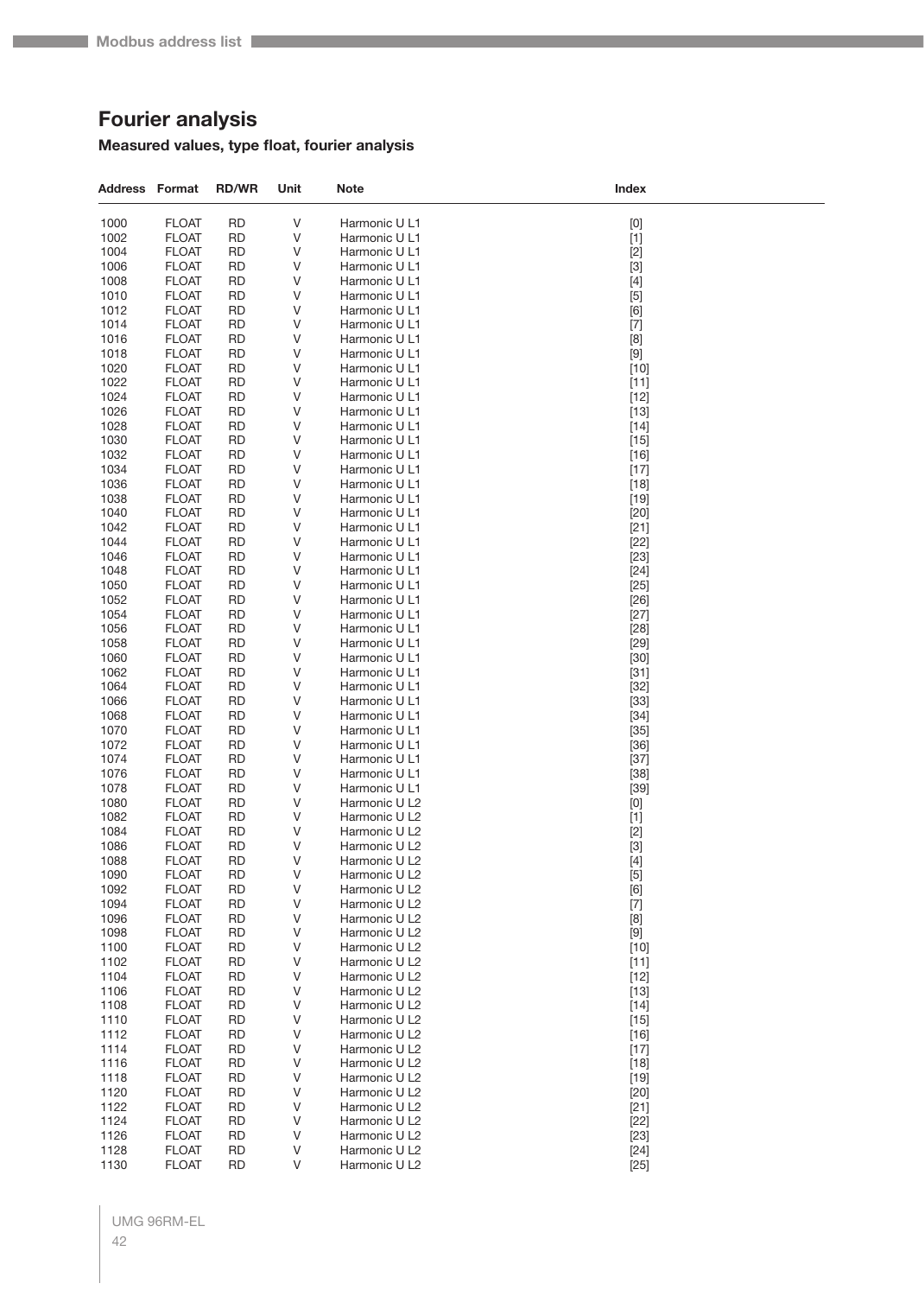| <b>Address Format</b> |                              | <b>RD/WR</b>           | Unit        | <b>Note</b>                          | Index            |
|-----------------------|------------------------------|------------------------|-------------|--------------------------------------|------------------|
| 1132                  | <b>FLOAT</b>                 | <b>RD</b>              | V           |                                      |                  |
| 1134                  | <b>FLOAT</b>                 | <b>RD</b>              | V           | Harmonic U L2<br>Harmonic U L2       | $[26]$<br>$[27]$ |
| 1136                  | <b>FLOAT</b>                 | <b>RD</b>              | V           | Harmonic U L2                        | $[28]$           |
| 1138                  | <b>FLOAT</b>                 | <b>RD</b>              | V           | Harmonic U L2                        | $[29]$           |
| 1140                  | <b>FLOAT</b>                 | <b>RD</b>              | V           | Harmonic U L2                        | $[30]$           |
| 1142                  | <b>FLOAT</b>                 | RD                     | V           | Harmonic U L2                        | $[31]$           |
| 1144                  | <b>FLOAT</b>                 | RD                     | V           | Harmonic U L2                        | $[32]$           |
| 1146                  | <b>FLOAT</b>                 | <b>RD</b>              | V           | Harmonic U L2                        | $[33]$           |
| 1148                  | <b>FLOAT</b>                 | <b>RD</b>              | V           | Harmonic U L2                        | $[34]$           |
| 1150                  | <b>FLOAT</b>                 | <b>RD</b>              | V           | Harmonic U L2                        | $[35]$           |
| 1152                  | <b>FLOAT</b>                 | RD                     | V           | Harmonic U L2                        | $[36]$           |
| 1154                  | <b>FLOAT</b>                 | RD                     | V           | Harmonic U L2                        | $[37]$           |
| 1156                  | <b>FLOAT</b>                 | <b>RD</b>              | V           | Harmonic U L2                        | $[38]$           |
| 1158                  | <b>FLOAT</b>                 | <b>RD</b>              | V<br>$\vee$ | Harmonic U L2                        | $[39]$           |
| 1160<br>1162          | <b>FLOAT</b><br><b>FLOAT</b> | <b>RD</b><br><b>RD</b> | V           | Harmonic U L3<br>Harmonic U L3       | [0]              |
| 1164                  | <b>FLOAT</b>                 | RD                     | V           | Harmonic U L3                        | $[1]$<br>$[2]$   |
| 1166                  | <b>FLOAT</b>                 | <b>RD</b>              | V           | Harmonic U L3                        | $[3]$            |
| 1168                  | <b>FLOAT</b>                 | <b>RD</b>              | V           | Harmonic U L3                        | $[4]$            |
| 1170                  | <b>FLOAT</b>                 | <b>RD</b>              | $\vee$      | Harmonic U L3                        | $[5]$            |
| 1172                  | <b>FLOAT</b>                 | <b>RD</b>              | V           | Harmonic U L3                        | [6]              |
| 1174                  | <b>FLOAT</b>                 | RD                     | V           | Harmonic U L3                        | $[7]$            |
| 1176                  | <b>FLOAT</b>                 | <b>RD</b>              | V           | Harmonic U L3                        | [8]              |
| 1178                  | <b>FLOAT</b>                 | <b>RD</b>              | V           | Harmonic U L3                        | $[9]$            |
| 1180                  | <b>FLOAT</b>                 | <b>RD</b>              | $\vee$      | Harmonic U L3                        | $[10]$           |
| 1182                  | <b>FLOAT</b>                 | <b>RD</b>              | V           | Harmonic U L3                        | $[11]$           |
| 1184                  | <b>FLOAT</b>                 | RD                     | V           | Harmonic U L3                        | $[12]$           |
| 1186                  | <b>FLOAT</b>                 | <b>RD</b>              | V           | Harmonic U L3                        | $[13]$           |
| 1188                  | <b>FLOAT</b>                 | <b>RD</b>              | V           | Harmonic U L3                        | $[14]$           |
| 1190                  | <b>FLOAT</b>                 | <b>RD</b>              | $\vee$      | Harmonic U L3                        | $[15]$           |
| 1192                  | <b>FLOAT</b>                 | <b>RD</b>              | V           | Harmonic U L3                        | $[16]$           |
| 1194<br>1196          | <b>FLOAT</b><br><b>FLOAT</b> | RD<br><b>RD</b>        | V<br>V      | Harmonic U L3                        | $[17]$           |
| 1198                  | <b>FLOAT</b>                 | <b>RD</b>              | V           | Harmonic U L3<br>Harmonic U L3       | $[18]$<br>$[19]$ |
| 1200                  | <b>FLOAT</b>                 | <b>RD</b>              | $\vee$      | Harmonic U L3                        | $[20]$           |
| 1202                  | <b>FLOAT</b>                 | <b>RD</b>              | V           | Harmonic U L3                        | $[21]$           |
| 1204                  | <b>FLOAT</b>                 | RD                     | V           | Harmonic U L3                        | $[22]$           |
| 1206                  | <b>FLOAT</b>                 | <b>RD</b>              | V           | Harmonic U L3                        | $[23]$           |
| 1208                  | <b>FLOAT</b>                 | <b>RD</b>              | V           | Harmonic U L3                        | $[24]$           |
| 1210                  | <b>FLOAT</b>                 | <b>RD</b>              | V           | Harmonic U L3                        | $[25]$           |
| 1212                  | <b>FLOAT</b>                 | <b>RD</b>              | V           | Harmonic U L3                        | $[26]$           |
| 1214                  | <b>FLOAT</b>                 | RD                     | V           | Harmonic U L3                        | $[27]$           |
| 1216                  | <b>FLOAT</b>                 | <b>RD</b>              | V           | Harmonic U L3                        | $[28]$           |
| 1218                  | <b>FLOAT</b>                 | <b>RD</b>              | V           | Harmonic U L3                        | $[29]$           |
| 1220                  | <b>FLOAT</b>                 | <b>RD</b>              | V           | Harmonic U L3                        | $[30]$           |
| 1222                  | <b>FLOAT</b>                 | RD                     | V           | Harmonic U L3                        | $[31]$           |
| 1224<br>1226          | <b>FLOAT</b><br><b>FLOAT</b> | <b>RD</b><br><b>RD</b> | V<br>V      | Harmonic U L3<br>Harmonic U L3       | $[32]$           |
| 1228                  | <b>FLOAT</b>                 | <b>RD</b>              | V           | Harmonic U L3                        | $[33]$<br>$[34]$ |
| 1230                  | <b>FLOAT</b>                 | RD                     | V           | Harmonic U L3                        | $[35]$           |
| 1232                  | <b>FLOAT</b>                 | <b>RD</b>              | V           | Harmonic U L3                        | $[36]$           |
| 1234                  | <b>FLOAT</b>                 | RD                     | V           | Harmonic U L3                        | $[37]$           |
| 1236                  | <b>FLOAT</b>                 | <b>RD</b>              | V           | Harmonic U L3                        | $[38]$           |
| 1238                  | <b>FLOAT</b>                 | <b>RD</b>              | V           | Harmonic U L3                        | $[39]$           |
| 1240                  | <b>FLOAT</b>                 | RD                     | V           | Harmonic U L1-L2                     | [0]              |
| 1242                  | <b>FLOAT</b>                 | <b>RD</b>              | V           | Harmonic U L1-L2                     | $[1]$            |
| 1244                  | <b>FLOAT</b>                 | RD                     | V           | Harmonic U L1-L2                     | $[2]$            |
| 1246                  | <b>FLOAT</b>                 | <b>RD</b>              | V           | Harmonic U L1-L2                     | $[3]$            |
| 1248                  | <b>FLOAT</b>                 | <b>RD</b>              | V           | Harmonic U L1-L2                     | $[4]$            |
| 1250                  | <b>FLOAT</b>                 | RD                     | V           | Harmonic U L1-L2                     | $[5]$            |
| 1252                  | <b>FLOAT</b>                 | <b>RD</b>              | V           | Harmonic U L1-L2                     | [6]              |
| 1254                  | <b>FLOAT</b>                 | RD                     | V           | Harmonic U L1-L2                     | $[7]$            |
| 1256                  | <b>FLOAT</b>                 | <b>RD</b>              | V           | Harmonic U L1-L2                     | [8]              |
| 1258<br>1260          | <b>FLOAT</b>                 | RD                     | V<br>V      | Harmonic U L1-L2                     | $[9]$            |
| 1262                  | <b>FLOAT</b><br><b>FLOAT</b> | RD<br><b>RD</b>        | V           | Harmonic U L1-L2<br>Harmonic U L1-L2 | $[10]$           |
|                       |                              |                        |             |                                      | $[11]$           |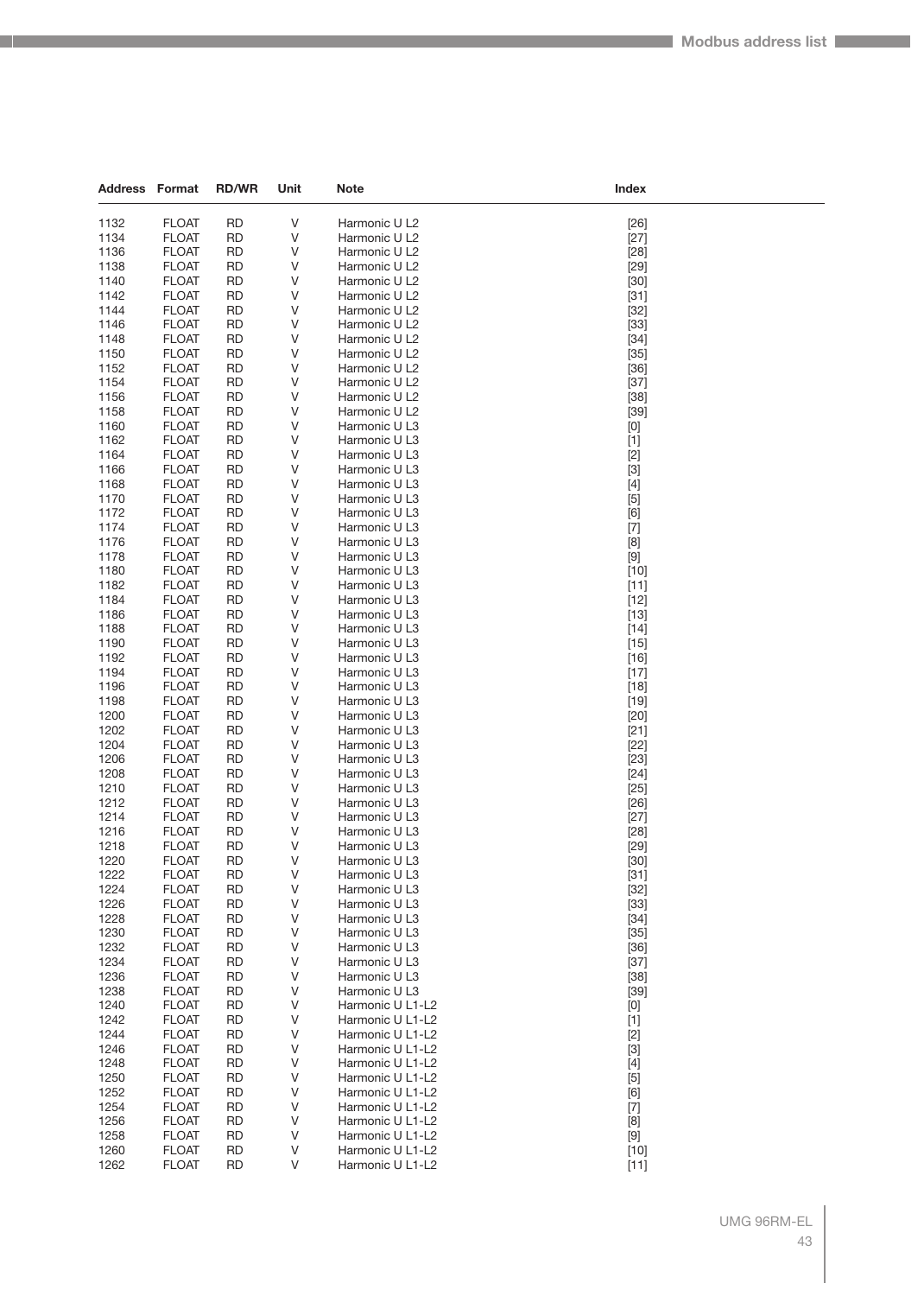| <b>Address Format</b> |                              | <b>RD/WR</b>           | Unit   | <b>Note</b>                          | Index                                                                                                                                                                                                                                                                                                                                                                                                                                                                                                                                                                                                                                                                    |
|-----------------------|------------------------------|------------------------|--------|--------------------------------------|--------------------------------------------------------------------------------------------------------------------------------------------------------------------------------------------------------------------------------------------------------------------------------------------------------------------------------------------------------------------------------------------------------------------------------------------------------------------------------------------------------------------------------------------------------------------------------------------------------------------------------------------------------------------------|
| 1264                  | <b>FLOAT</b>                 | <b>RD</b>              | V      | Harmonic U L1-L2                     |                                                                                                                                                                                                                                                                                                                                                                                                                                                                                                                                                                                                                                                                          |
| 1266                  | <b>FLOAT</b>                 | <b>RD</b>              | V      | Harmonic U L1-L2                     | $[12]$<br>$[13]$                                                                                                                                                                                                                                                                                                                                                                                                                                                                                                                                                                                                                                                         |
| 1268                  | <b>FLOAT</b>                 | <b>RD</b>              | V      | Harmonic U L1-L2                     | $[14]$                                                                                                                                                                                                                                                                                                                                                                                                                                                                                                                                                                                                                                                                   |
| 1270                  | <b>FLOAT</b>                 | <b>RD</b>              | V      | Harmonic U L1-L2                     | $[15]$                                                                                                                                                                                                                                                                                                                                                                                                                                                                                                                                                                                                                                                                   |
| 1272                  | <b>FLOAT</b>                 | <b>RD</b>              | V      | Harmonic U L1-L2                     | $[16]$                                                                                                                                                                                                                                                                                                                                                                                                                                                                                                                                                                                                                                                                   |
| 1274                  | <b>FLOAT</b>                 | <b>RD</b>              | V      | Harmonic U L1-L2                     | $[17]$                                                                                                                                                                                                                                                                                                                                                                                                                                                                                                                                                                                                                                                                   |
| 1276                  | <b>FLOAT</b>                 | <b>RD</b>              | V      | Harmonic U L1-L2                     | $[18]$                                                                                                                                                                                                                                                                                                                                                                                                                                                                                                                                                                                                                                                                   |
| 1278                  | <b>FLOAT</b>                 | <b>RD</b>              | V      | Harmonic U L1-L2                     | $[19]$                                                                                                                                                                                                                                                                                                                                                                                                                                                                                                                                                                                                                                                                   |
| 1280                  | <b>FLOAT</b>                 | <b>RD</b>              | V      | Harmonic U L1-L2                     | $[20]$                                                                                                                                                                                                                                                                                                                                                                                                                                                                                                                                                                                                                                                                   |
| 1282                  | <b>FLOAT</b>                 | <b>RD</b>              | V      | Harmonic U L1-L2                     | $[21]$                                                                                                                                                                                                                                                                                                                                                                                                                                                                                                                                                                                                                                                                   |
| 1284                  | <b>FLOAT</b>                 | <b>RD</b>              | V      | Harmonic U L1-L2                     | $[22]$                                                                                                                                                                                                                                                                                                                                                                                                                                                                                                                                                                                                                                                                   |
| 1286                  | <b>FLOAT</b>                 | <b>RD</b>              | V      | Harmonic U L1-L2                     | $[23]$                                                                                                                                                                                                                                                                                                                                                                                                                                                                                                                                                                                                                                                                   |
| 1288                  | <b>FLOAT</b>                 | <b>RD</b>              | V      | Harmonic U L1-L2                     | $[24]$                                                                                                                                                                                                                                                                                                                                                                                                                                                                                                                                                                                                                                                                   |
| 1290                  | <b>FLOAT</b>                 | <b>RD</b>              | V      | Harmonic U L1-L2                     | $[25]$                                                                                                                                                                                                                                                                                                                                                                                                                                                                                                                                                                                                                                                                   |
| 1292                  | <b>FLOAT</b>                 | <b>RD</b>              | V      | Harmonic U L1-L2                     | $[26]$                                                                                                                                                                                                                                                                                                                                                                                                                                                                                                                                                                                                                                                                   |
| 1294                  | <b>FLOAT</b>                 | <b>RD</b>              | V      | Harmonic U L1-L2                     | $[27]$                                                                                                                                                                                                                                                                                                                                                                                                                                                                                                                                                                                                                                                                   |
| 1296                  | <b>FLOAT</b>                 | <b>RD</b>              | V      | Harmonic U L1-L2                     | $[28]$                                                                                                                                                                                                                                                                                                                                                                                                                                                                                                                                                                                                                                                                   |
| 1298                  | <b>FLOAT</b>                 | <b>RD</b>              | V      | Harmonic U L1-L2                     | $[29]$                                                                                                                                                                                                                                                                                                                                                                                                                                                                                                                                                                                                                                                                   |
| 1300                  | <b>FLOAT</b>                 | <b>RD</b>              | V      | Harmonic U L1-L2                     | $[30]$                                                                                                                                                                                                                                                                                                                                                                                                                                                                                                                                                                                                                                                                   |
| 1302<br>1304          | <b>FLOAT</b><br><b>FLOAT</b> | <b>RD</b><br><b>RD</b> | V<br>V | Harmonic U L1-L2<br>Harmonic U L1-L2 | $[31]$                                                                                                                                                                                                                                                                                                                                                                                                                                                                                                                                                                                                                                                                   |
| 1306                  | <b>FLOAT</b>                 | <b>RD</b>              | V      | Harmonic U L1-L2                     | $[32]$<br>$[33]$                                                                                                                                                                                                                                                                                                                                                                                                                                                                                                                                                                                                                                                         |
| 1308                  | <b>FLOAT</b>                 | <b>RD</b>              | V      | Harmonic U L1-L2                     | $[34]$                                                                                                                                                                                                                                                                                                                                                                                                                                                                                                                                                                                                                                                                   |
| 1310                  | <b>FLOAT</b>                 | <b>RD</b>              | V      | Harmonic U L1-L2                     | $[35]$                                                                                                                                                                                                                                                                                                                                                                                                                                                                                                                                                                                                                                                                   |
| 1312                  | <b>FLOAT</b>                 | <b>RD</b>              | V      | Harmonic U L1-L2                     | $[36]$                                                                                                                                                                                                                                                                                                                                                                                                                                                                                                                                                                                                                                                                   |
| 1314                  | <b>FLOAT</b>                 | <b>RD</b>              | V      | Harmonic U L1-L2                     | $[37]$                                                                                                                                                                                                                                                                                                                                                                                                                                                                                                                                                                                                                                                                   |
| 1316                  | <b>FLOAT</b>                 | <b>RD</b>              | V      | Harmonic U L1-L2                     | $[38]$                                                                                                                                                                                                                                                                                                                                                                                                                                                                                                                                                                                                                                                                   |
| 1318                  | <b>FLOAT</b>                 | <b>RD</b>              | V      | Harmonic U L1-L2                     | $[39]$                                                                                                                                                                                                                                                                                                                                                                                                                                                                                                                                                                                                                                                                   |
| 1320                  | <b>FLOAT</b>                 | <b>RD</b>              | V      | Harmonic U L2-L3                     | $[0] % \begin{center} % \includegraphics[width=\linewidth]{imagesSupplemental_3.png} % \end{center} % \caption { % Our method can be used for the use of the image. % Note that the \emph{Def}(i) and the \emph{Def}(i) are the same as a function of the image. % Note that the \emph{Def}(i) and the \emph{Def}(i) are the same as a function of the image. % Note that the \emph{Def}(i) and the \emph{Def}(i) are the same as a function of the image. % } % \label{fig:Def}(i) and the \emph{Def}(i) are the same as a function of the image. % Note that the \emph{Def}(i) and the \emph{Def}(i) are the same as a function of the image. % } % \label{fig:Def}(i$ |
| 1322                  | <b>FLOAT</b>                 | <b>RD</b>              | V      | Harmonic U L2-L3                     | $[1]$                                                                                                                                                                                                                                                                                                                                                                                                                                                                                                                                                                                                                                                                    |
| 1324                  | <b>FLOAT</b>                 | <b>RD</b>              | V      | Harmonic U L2-L3                     | $[2]$                                                                                                                                                                                                                                                                                                                                                                                                                                                                                                                                                                                                                                                                    |
| 1326                  | <b>FLOAT</b>                 | <b>RD</b>              | V      | Harmonic U L2-L3                     | $[3]$                                                                                                                                                                                                                                                                                                                                                                                                                                                                                                                                                                                                                                                                    |
| 1328                  | <b>FLOAT</b>                 | RD                     | V      | Harmonic U L2-L3                     | $[4]$                                                                                                                                                                                                                                                                                                                                                                                                                                                                                                                                                                                                                                                                    |
| 1330                  | <b>FLOAT</b>                 | <b>RD</b>              | V      | Harmonic U L2-L3                     | $[5]$                                                                                                                                                                                                                                                                                                                                                                                                                                                                                                                                                                                                                                                                    |
| 1332                  | <b>FLOAT</b>                 | <b>RD</b>              | V      | Harmonic U L2-L3                     | [6]                                                                                                                                                                                                                                                                                                                                                                                                                                                                                                                                                                                                                                                                      |
| 1334                  | <b>FLOAT</b>                 | <b>RD</b>              | V      | Harmonic U L2-L3                     | $[7]$                                                                                                                                                                                                                                                                                                                                                                                                                                                                                                                                                                                                                                                                    |
| 1336<br>1338          | <b>FLOAT</b>                 | <b>RD</b>              | V      | Harmonic U L2-L3                     | [8]                                                                                                                                                                                                                                                                                                                                                                                                                                                                                                                                                                                                                                                                      |
| 1340                  | <b>FLOAT</b><br><b>FLOAT</b> | RD<br><b>RD</b>        | V<br>V | Harmonic U L2-L3<br>Harmonic U L2-L3 | $[9]$<br>$[10]$                                                                                                                                                                                                                                                                                                                                                                                                                                                                                                                                                                                                                                                          |
| 1342                  | <b>FLOAT</b>                 | <b>RD</b>              | V      | Harmonic U L2-L3                     | $[11]$                                                                                                                                                                                                                                                                                                                                                                                                                                                                                                                                                                                                                                                                   |
| 1344                  | <b>FLOAT</b>                 | <b>RD</b>              | V      | Harmonic U L2-L3                     | $[12]$                                                                                                                                                                                                                                                                                                                                                                                                                                                                                                                                                                                                                                                                   |
| 1346                  | <b>FLOAT</b>                 | <b>RD</b>              | V      | Harmonic U L2-L3                     | $[13]$                                                                                                                                                                                                                                                                                                                                                                                                                                                                                                                                                                                                                                                                   |
| 1348                  | <b>FLOAT</b>                 | <b>RD</b>              | V      | Harmonic U L2-L3                     | $[14]$                                                                                                                                                                                                                                                                                                                                                                                                                                                                                                                                                                                                                                                                   |
| 1350                  | <b>FLOAT</b>                 | <b>RD</b>              | V      | Harmonic U L2-L3                     | $[15]$                                                                                                                                                                                                                                                                                                                                                                                                                                                                                                                                                                                                                                                                   |
| 1352                  | <b>FLOAT</b>                 | <b>RD</b>              | V      | Harmonic U L2-L3                     | $[16]$                                                                                                                                                                                                                                                                                                                                                                                                                                                                                                                                                                                                                                                                   |
| 1354                  | <b>FLOAT</b>                 | <b>RD</b>              | V      | Harmonic U L2-L3                     | $[17]$                                                                                                                                                                                                                                                                                                                                                                                                                                                                                                                                                                                                                                                                   |
| 1356                  | <b>FLOAT</b>                 | <b>RD</b>              | V      | Harmonic U L2-L3                     | $[18]$                                                                                                                                                                                                                                                                                                                                                                                                                                                                                                                                                                                                                                                                   |
| 1358                  | <b>FLOAT</b>                 | <b>RD</b>              | V      | Harmonic U L2-L3                     | $[19]$                                                                                                                                                                                                                                                                                                                                                                                                                                                                                                                                                                                                                                                                   |
| 1360                  | <b>FLOAT</b>                 | <b>RD</b>              | V      | Harmonic U L2-L3                     | $[20]$                                                                                                                                                                                                                                                                                                                                                                                                                                                                                                                                                                                                                                                                   |
| 1362                  | <b>FLOAT</b>                 | <b>RD</b>              | V      | Harmonic U L2-L3                     | $[21]$                                                                                                                                                                                                                                                                                                                                                                                                                                                                                                                                                                                                                                                                   |
| 1364                  | <b>FLOAT</b>                 | <b>RD</b>              | V      | Harmonic U L2-L3                     | $[22]$                                                                                                                                                                                                                                                                                                                                                                                                                                                                                                                                                                                                                                                                   |
| 1366<br>1368          | <b>FLOAT</b><br><b>FLOAT</b> | <b>RD</b><br><b>RD</b> | V      | Harmonic U L2-L3<br>Harmonic U L2-L3 | $[23]$                                                                                                                                                                                                                                                                                                                                                                                                                                                                                                                                                                                                                                                                   |
| 1370                  | <b>FLOAT</b>                 | <b>RD</b>              | V<br>V | Harmonic U L2-L3                     | $[24]$<br>$[25]$                                                                                                                                                                                                                                                                                                                                                                                                                                                                                                                                                                                                                                                         |
| 1372                  | <b>FLOAT</b>                 | <b>RD</b>              | V      | Harmonic U L2-L3                     | $[26]$                                                                                                                                                                                                                                                                                                                                                                                                                                                                                                                                                                                                                                                                   |
| 1374                  | <b>FLOAT</b>                 | <b>RD</b>              | V      | Harmonic U L2-L3                     | $[27]$                                                                                                                                                                                                                                                                                                                                                                                                                                                                                                                                                                                                                                                                   |
| 1376                  | <b>FLOAT</b>                 | <b>RD</b>              | V      | Harmonic U L2-L3                     | $[28]$                                                                                                                                                                                                                                                                                                                                                                                                                                                                                                                                                                                                                                                                   |
| 1378                  | <b>FLOAT</b>                 | <b>RD</b>              | V      | Harmonic U L2-L3                     | $[29]$                                                                                                                                                                                                                                                                                                                                                                                                                                                                                                                                                                                                                                                                   |
| 1380                  | <b>FLOAT</b>                 | <b>RD</b>              | V      | Harmonic U L2-L3                     | $[30]$                                                                                                                                                                                                                                                                                                                                                                                                                                                                                                                                                                                                                                                                   |
| 1382                  | <b>FLOAT</b>                 | <b>RD</b>              | V      | Harmonic U L2-L3                     | $[31]$                                                                                                                                                                                                                                                                                                                                                                                                                                                                                                                                                                                                                                                                   |
| 1384                  | <b>FLOAT</b>                 | <b>RD</b>              | V      | Harmonic U L2-L3                     | $[32]$                                                                                                                                                                                                                                                                                                                                                                                                                                                                                                                                                                                                                                                                   |
| 1386                  | <b>FLOAT</b>                 | <b>RD</b>              | V      | Harmonic U L2-L3                     | $[33]$                                                                                                                                                                                                                                                                                                                                                                                                                                                                                                                                                                                                                                                                   |
| 1388                  | <b>FLOAT</b>                 | <b>RD</b>              | V      | Harmonic U L2-L3                     | $[34]$                                                                                                                                                                                                                                                                                                                                                                                                                                                                                                                                                                                                                                                                   |
| 1390                  | <b>FLOAT</b>                 | <b>RD</b>              | V      | Harmonic U L2-L3                     | $[35]$                                                                                                                                                                                                                                                                                                                                                                                                                                                                                                                                                                                                                                                                   |
| 1392                  | <b>FLOAT</b>                 | <b>RD</b>              | V      | Harmonic U L2-L3                     | $[36]$                                                                                                                                                                                                                                                                                                                                                                                                                                                                                                                                                                                                                                                                   |
| 1394                  | <b>FLOAT</b>                 | <b>RD</b>              | V      | Harmonic U L2-L3                     | $[37]$                                                                                                                                                                                                                                                                                                                                                                                                                                                                                                                                                                                                                                                                   |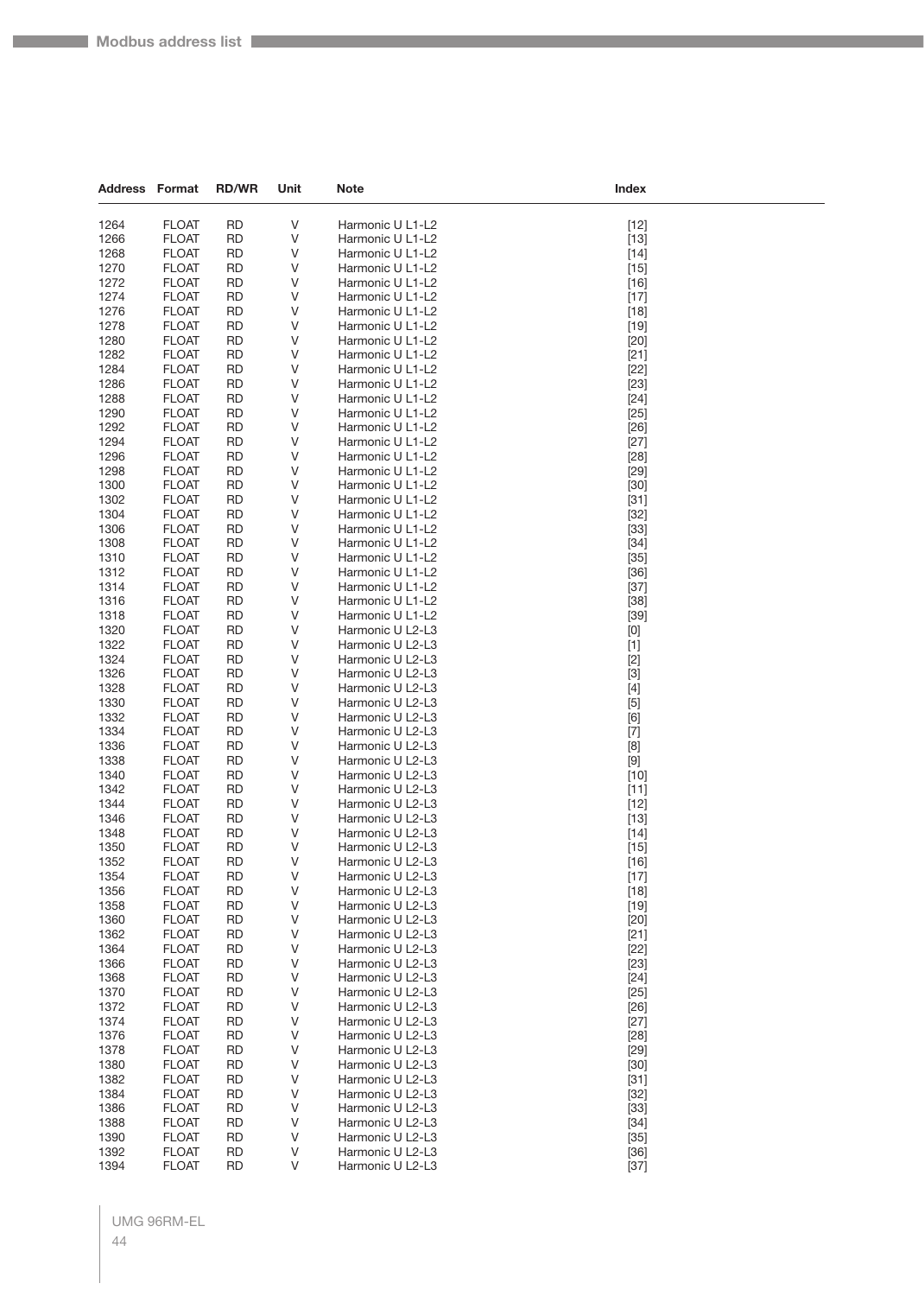| <b>Address Format</b> |                              | <b>RD/WR</b>           | Unit   | <b>Note</b>                          | Index                                                                                                                                                                                                                                                                                                                                                                                                                                                                                                                                                                                                        |
|-----------------------|------------------------------|------------------------|--------|--------------------------------------|--------------------------------------------------------------------------------------------------------------------------------------------------------------------------------------------------------------------------------------------------------------------------------------------------------------------------------------------------------------------------------------------------------------------------------------------------------------------------------------------------------------------------------------------------------------------------------------------------------------|
|                       |                              |                        |        |                                      |                                                                                                                                                                                                                                                                                                                                                                                                                                                                                                                                                                                                              |
| 1396                  | <b>FLOAT</b>                 | RD                     | V      | Harmonic U L2-L3                     | $[38]$                                                                                                                                                                                                                                                                                                                                                                                                                                                                                                                                                                                                       |
| 1398                  | <b>FLOAT</b>                 | RD                     | V      | Harmonic U L2-L3                     | $[39]$                                                                                                                                                                                                                                                                                                                                                                                                                                                                                                                                                                                                       |
| 1400<br>1402          | <b>FLOAT</b><br><b>FLOAT</b> | <b>RD</b><br><b>RD</b> | V      | Harmonic U L3-L1<br>Harmonic U L3-L1 | $[0] % \begin{center} % \includegraphics[width=\linewidth]{imagesSupplemental_3.png} % \end{center} % \caption { % Our method can be used for the use of the image. % Note that the \emph{DefNet}~\cite{bib66} as a function of the \emph{DefNet}~\cite{bib66} as a function of the \emph{DefNet}~\cite{bib66} as a function of the \emph{DefNet}~\cite{bib66} as a function of the \emph{DefNet}~\cite{bib66} as a function of the \emph{DefNet}~\cite{bib66} as a function of the \emph{DefNet}~\cite{bib66} as a function of the \emph{DefNet}~\cite{bib66} as a function of the \emph{DefNet}$           |
| 1404                  | <b>FLOAT</b>                 | <b>RD</b>              | V<br>V | Harmonic U L3-L1                     | $[1]$                                                                                                                                                                                                                                                                                                                                                                                                                                                                                                                                                                                                        |
| 1406                  | <b>FLOAT</b>                 | <b>RD</b>              | V      | Harmonic U L3-L1                     | $[2]$<br>$[3]$                                                                                                                                                                                                                                                                                                                                                                                                                                                                                                                                                                                               |
| 1408                  | <b>FLOAT</b>                 | RD                     | V      | Harmonic U L3-L1                     | $[4]$                                                                                                                                                                                                                                                                                                                                                                                                                                                                                                                                                                                                        |
| 1410                  | <b>FLOAT</b>                 | <b>RD</b>              | V      | Harmonic U L3-L1                     | $[5]$                                                                                                                                                                                                                                                                                                                                                                                                                                                                                                                                                                                                        |
| 1412                  | <b>FLOAT</b>                 | <b>RD</b>              | V      | Harmonic U L3-L1                     | [6]                                                                                                                                                                                                                                                                                                                                                                                                                                                                                                                                                                                                          |
| 1414                  | <b>FLOAT</b>                 | <b>RD</b>              | V      | Harmonic U L3-L1                     | $[7]$                                                                                                                                                                                                                                                                                                                                                                                                                                                                                                                                                                                                        |
| 1416                  | <b>FLOAT</b>                 | <b>RD</b>              | V      | Harmonic U L3-L1                     | [8]                                                                                                                                                                                                                                                                                                                                                                                                                                                                                                                                                                                                          |
| 1418                  | <b>FLOAT</b>                 | <b>RD</b>              | V      | Harmonic U L3-L1                     | $[9]$                                                                                                                                                                                                                                                                                                                                                                                                                                                                                                                                                                                                        |
| 1420                  | <b>FLOAT</b>                 | <b>RD</b>              | V      | Harmonic U L3-L1                     | $[10]$                                                                                                                                                                                                                                                                                                                                                                                                                                                                                                                                                                                                       |
| 1422                  | <b>FLOAT</b>                 | <b>RD</b>              | V      | Harmonic U L3-L1                     | $[11]$                                                                                                                                                                                                                                                                                                                                                                                                                                                                                                                                                                                                       |
| 1424                  | <b>FLOAT</b>                 | <b>RD</b>              | V      | Harmonic U L3-L1                     | $[12]$                                                                                                                                                                                                                                                                                                                                                                                                                                                                                                                                                                                                       |
| 1426                  | <b>FLOAT</b>                 | <b>RD</b>              | V      | Harmonic U L3-L1                     | $[13]$                                                                                                                                                                                                                                                                                                                                                                                                                                                                                                                                                                                                       |
| 1428                  | <b>FLOAT</b>                 | <b>RD</b>              | V      | Harmonic U L3-L1                     | $[14]$                                                                                                                                                                                                                                                                                                                                                                                                                                                                                                                                                                                                       |
| 1430                  | <b>FLOAT</b>                 | <b>RD</b>              | V      | Harmonic U L3-L1                     | $[15]$                                                                                                                                                                                                                                                                                                                                                                                                                                                                                                                                                                                                       |
| 1432                  | <b>FLOAT</b>                 | <b>RD</b>              | V      | Harmonic U L3-L1                     | $[16]$                                                                                                                                                                                                                                                                                                                                                                                                                                                                                                                                                                                                       |
| 1434                  | <b>FLOAT</b>                 | <b>RD</b>              | V      | Harmonic U L3-L1                     | $[17]$                                                                                                                                                                                                                                                                                                                                                                                                                                                                                                                                                                                                       |
| 1436                  | <b>FLOAT</b>                 | <b>RD</b>              | V      | Harmonic U L3-L1                     | $[18]$                                                                                                                                                                                                                                                                                                                                                                                                                                                                                                                                                                                                       |
| 1438                  | <b>FLOAT</b>                 | <b>RD</b>              | V      | Harmonic U L3-L1                     | $[19]$                                                                                                                                                                                                                                                                                                                                                                                                                                                                                                                                                                                                       |
| 1440                  | <b>FLOAT</b><br><b>FLOAT</b> | <b>RD</b>              | V      | Harmonic U L3-L1                     | $[20]$                                                                                                                                                                                                                                                                                                                                                                                                                                                                                                                                                                                                       |
| 1442<br>1444          | <b>FLOAT</b>                 | <b>RD</b><br><b>RD</b> | V<br>V | Harmonic U L3-L1<br>Harmonic U L3-L1 | $[21]$<br>$[22]$                                                                                                                                                                                                                                                                                                                                                                                                                                                                                                                                                                                             |
| 1446                  | <b>FLOAT</b>                 | <b>RD</b>              | V      | Harmonic U L3-L1                     | $[23]$                                                                                                                                                                                                                                                                                                                                                                                                                                                                                                                                                                                                       |
| 1448                  | <b>FLOAT</b>                 | <b>RD</b>              | V      | Harmonic U L3-L1                     | $[24]$                                                                                                                                                                                                                                                                                                                                                                                                                                                                                                                                                                                                       |
| 1450                  | <b>FLOAT</b>                 | <b>RD</b>              | V      | Harmonic U L3-L1                     | $[25]$                                                                                                                                                                                                                                                                                                                                                                                                                                                                                                                                                                                                       |
| 1452                  | <b>FLOAT</b>                 | <b>RD</b>              | V      | Harmonic U L3-L1                     | $[26]$                                                                                                                                                                                                                                                                                                                                                                                                                                                                                                                                                                                                       |
| 1454                  | <b>FLOAT</b>                 | <b>RD</b>              | V      | Harmonic U L3-L1                     | $[27]$                                                                                                                                                                                                                                                                                                                                                                                                                                                                                                                                                                                                       |
| 1456                  | <b>FLOAT</b>                 | <b>RD</b>              | V      | Harmonic U L3-L1                     | $[28]$                                                                                                                                                                                                                                                                                                                                                                                                                                                                                                                                                                                                       |
| 1458                  | <b>FLOAT</b>                 | <b>RD</b>              | V      | Harmonic U L3-L1                     | $[29]$                                                                                                                                                                                                                                                                                                                                                                                                                                                                                                                                                                                                       |
| 1460                  | <b>FLOAT</b>                 | <b>RD</b>              | V      | Harmonic U L3-L1                     | $[30]$                                                                                                                                                                                                                                                                                                                                                                                                                                                                                                                                                                                                       |
| 1462                  | <b>FLOAT</b>                 | <b>RD</b>              | V      | Harmonic U L3-L1                     | $[31]$                                                                                                                                                                                                                                                                                                                                                                                                                                                                                                                                                                                                       |
| 1464                  | <b>FLOAT</b>                 | RD                     | V      | Harmonic U L3-L1                     | $[32]$                                                                                                                                                                                                                                                                                                                                                                                                                                                                                                                                                                                                       |
| 1466                  | <b>FLOAT</b>                 | <b>RD</b>              | V      | Harmonic U L3-L1                     | $[33]$                                                                                                                                                                                                                                                                                                                                                                                                                                                                                                                                                                                                       |
| 1468                  | <b>FLOAT</b>                 | <b>RD</b>              | V      | Harmonic U L3-L1                     | $[34]$                                                                                                                                                                                                                                                                                                                                                                                                                                                                                                                                                                                                       |
| 1470                  | <b>FLOAT</b>                 | <b>RD</b>              | V      | Harmonic U L3-L1                     | $[35]$                                                                                                                                                                                                                                                                                                                                                                                                                                                                                                                                                                                                       |
| 1472                  | <b>FLOAT</b>                 | <b>RD</b>              | V      | Harmonic U L3-L1                     | $[36]$                                                                                                                                                                                                                                                                                                                                                                                                                                                                                                                                                                                                       |
| 1474                  | <b>FLOAT</b>                 | <b>RD</b>              | V      | Harmonic U L3-L1                     | $[37]$                                                                                                                                                                                                                                                                                                                                                                                                                                                                                                                                                                                                       |
| 1476                  | <b>FLOAT</b><br><b>FLOAT</b> | <b>RD</b>              | V      | Harmonic U L3-L1                     | $[38]$                                                                                                                                                                                                                                                                                                                                                                                                                                                                                                                                                                                                       |
| 1478<br>1480          | <b>FLOAT</b>                 | <b>RD</b><br><b>RD</b> | V<br>Α | Harmonic U L3-L1<br>Harmonic I L1    | $[39]$<br>$[0] % \begin{center} % \includegraphics[width=\linewidth]{imagesSupplemental_3.png} % \end{center} % \caption { % Our method can be used for the use of the image. % Note that the \emph{DefNet}~\cite{bib66} as a function of the \emph{DefNet}~\cite{bib66} as a function of the \emph{DefNet}~\cite{bib66} as a function of the \emph{DefNet}~\cite{bib66} as a function of the \emph{DefNet}~\cite{bib66} as a function of the \emph{DefNet}~\cite{bib66} as a function of the \emph{DefNet}~\cite{bib66} as a function of the \emph{DefNet}~\cite{bib66} as a function of the \emph{DefNet}$ |
| 1482                  | <b>FLOAT</b>                 | RD                     | Α      | Harmonic I L1                        | $[1]$                                                                                                                                                                                                                                                                                                                                                                                                                                                                                                                                                                                                        |
| 1484                  | <b>FLOAT</b>                 | <b>RD</b>              | A      | Harmonic I L1                        | $[2]$                                                                                                                                                                                                                                                                                                                                                                                                                                                                                                                                                                                                        |
| 1486                  | <b>FLOAT</b>                 | RD                     | Α      | Harmonic I L1                        | $[3]$                                                                                                                                                                                                                                                                                                                                                                                                                                                                                                                                                                                                        |
| 1488                  | <b>FLOAT</b>                 | <b>RD</b>              | Α      | Harmonic I L1                        | $[4]$                                                                                                                                                                                                                                                                                                                                                                                                                                                                                                                                                                                                        |
| 1490                  | <b>FLOAT</b>                 | <b>RD</b>              | Α      | Harmonic I L1                        | $[5]$                                                                                                                                                                                                                                                                                                                                                                                                                                                                                                                                                                                                        |
| 1492                  | <b>FLOAT</b>                 | RD                     | Α      | Harmonic I L1                        | [6]                                                                                                                                                                                                                                                                                                                                                                                                                                                                                                                                                                                                          |
| 1494                  | <b>FLOAT</b>                 | <b>RD</b>              | Α      | Harmonic I L1                        | $[7]$                                                                                                                                                                                                                                                                                                                                                                                                                                                                                                                                                                                                        |
| 1496                  | <b>FLOAT</b>                 | <b>RD</b>              | Α      | Harmonic I L1                        | [8]                                                                                                                                                                                                                                                                                                                                                                                                                                                                                                                                                                                                          |
| 1498                  | <b>FLOAT</b>                 | <b>RD</b>              | Α      | Harmonic I L1                        | $[9]$                                                                                                                                                                                                                                                                                                                                                                                                                                                                                                                                                                                                        |
| 1500                  | <b>FLOAT</b>                 | <b>RD</b>              | Α      | Harmonic I L1                        | $[10]$                                                                                                                                                                                                                                                                                                                                                                                                                                                                                                                                                                                                       |
| 1502                  | <b>FLOAT</b>                 | RD                     | A      | Harmonic I L1                        | $[11]$                                                                                                                                                                                                                                                                                                                                                                                                                                                                                                                                                                                                       |
| 1504                  | <b>FLOAT</b>                 | <b>RD</b>              | Α      | Harmonic I L1                        | $[12]$                                                                                                                                                                                                                                                                                                                                                                                                                                                                                                                                                                                                       |
| 1506                  | <b>FLOAT</b>                 | <b>RD</b>              | Α      | Harmonic I L1                        | $[13]$                                                                                                                                                                                                                                                                                                                                                                                                                                                                                                                                                                                                       |
| 1508                  | <b>FLOAT</b>                 | <b>RD</b>              | Α      | Harmonic I L1                        | $[14]$                                                                                                                                                                                                                                                                                                                                                                                                                                                                                                                                                                                                       |
| 1510                  | <b>FLOAT</b>                 | <b>RD</b>              | Α      | Harmonic I L1                        | $[15]$                                                                                                                                                                                                                                                                                                                                                                                                                                                                                                                                                                                                       |
| 1512<br>1514          | <b>FLOAT</b><br><b>FLOAT</b> | RD<br><b>RD</b>        | Α<br>Α | Harmonic I L1<br>Harmonic I L1       | $[16]$<br>$[17]$                                                                                                                                                                                                                                                                                                                                                                                                                                                                                                                                                                                             |
| 1516                  | <b>FLOAT</b>                 | <b>RD</b>              | Α      | Harmonic I L1                        | $[18]$                                                                                                                                                                                                                                                                                                                                                                                                                                                                                                                                                                                                       |
| 1518                  | <b>FLOAT</b>                 | <b>RD</b>              | Α      | Harmonic I L1                        | $[19]$                                                                                                                                                                                                                                                                                                                                                                                                                                                                                                                                                                                                       |
| 1520                  | <b>FLOAT</b>                 | <b>RD</b>              | Α      | Harmonic I L1                        | $[20]$                                                                                                                                                                                                                                                                                                                                                                                                                                                                                                                                                                                                       |
| 1522                  | <b>FLOAT</b>                 | RD                     | Α      | Harmonic I L1                        | $[21]$                                                                                                                                                                                                                                                                                                                                                                                                                                                                                                                                                                                                       |
| 1524                  | <b>FLOAT</b>                 | <b>RD</b>              | Α      | Harmonic I L1                        | $[22]$                                                                                                                                                                                                                                                                                                                                                                                                                                                                                                                                                                                                       |
| 1526                  | <b>FLOAT</b>                 | <b>RD</b>              | Α      | Harmonic I L1                        | $[23]$                                                                                                                                                                                                                                                                                                                                                                                                                                                                                                                                                                                                       |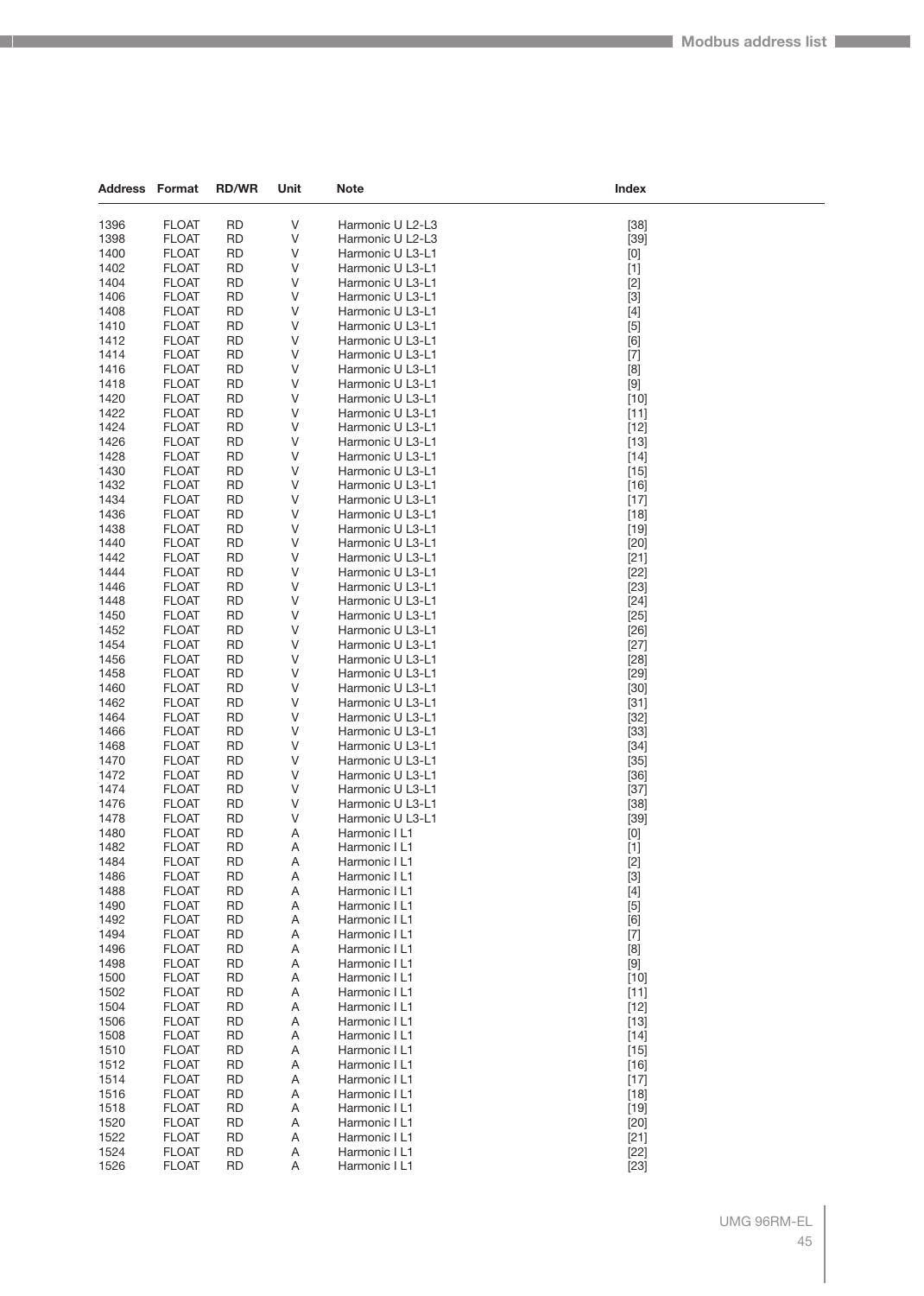| Address Format |                              | <b>RD/WR</b>           | Unit   | <b>Note</b>                    | Index                                                                                                                                                                                                                     |
|----------------|------------------------------|------------------------|--------|--------------------------------|---------------------------------------------------------------------------------------------------------------------------------------------------------------------------------------------------------------------------|
|                |                              |                        |        |                                |                                                                                                                                                                                                                           |
| 1528           | <b>FLOAT</b><br><b>FLOAT</b> | <b>RD</b>              | Α      | Harmonic I L1<br>Harmonic I L1 | $[24]$                                                                                                                                                                                                                    |
| 1530<br>1532   | <b>FLOAT</b>                 | RD<br><b>RD</b>        | Α<br>Α | Harmonic I L1                  | $[25]$                                                                                                                                                                                                                    |
| 1534           | <b>FLOAT</b>                 | RD                     | Α      | Harmonic I L1                  | $[26]$<br>$[27]$                                                                                                                                                                                                          |
| 1536           | <b>FLOAT</b>                 | <b>RD</b>              | Α      | Harmonic I L1                  | $[28]$                                                                                                                                                                                                                    |
| 1538           | <b>FLOAT</b>                 | RD                     | Α      | Harmonic I L1                  | $[29]$                                                                                                                                                                                                                    |
| 1540           | <b>FLOAT</b>                 | RD                     | Α      | Harmonic I L1                  | $[30]$                                                                                                                                                                                                                    |
| 1542           | <b>FLOAT</b>                 | RD                     | Α      | Harmonic I L1                  | $[31]$                                                                                                                                                                                                                    |
| 1544           | <b>FLOAT</b>                 | RD                     | Α      | Harmonic I L1                  | $[32]$                                                                                                                                                                                                                    |
| 1546           | <b>FLOAT</b>                 | <b>RD</b>              | Α      | Harmonic I L1                  | $[33]$                                                                                                                                                                                                                    |
| 1548           | <b>FLOAT</b>                 | RD                     | Α      | Harmonic I L1                  | $[34]$                                                                                                                                                                                                                    |
| 1550           | <b>FLOAT</b>                 | RD                     | Α      | Harmonic I L1                  | $[35]$                                                                                                                                                                                                                    |
| 1552           | <b>FLOAT</b>                 | RD                     | Α      | Harmonic I L1                  | $[36]$                                                                                                                                                                                                                    |
| 1554           | <b>FLOAT</b>                 | RD                     | Α      | Harmonic I L1                  | $[37]$                                                                                                                                                                                                                    |
| 1556           | <b>FLOAT</b>                 | <b>RD</b>              | Α      | Harmonic I L1                  | $[38]$                                                                                                                                                                                                                    |
| 1558           | <b>FLOAT</b>                 | RD                     | Α      | Harmonic I L1                  | $[39]$                                                                                                                                                                                                                    |
| 1560           | <b>FLOAT</b>                 | RD                     | Α      | Harmonic I L2                  | [0]                                                                                                                                                                                                                       |
| 1562           | <b>FLOAT</b>                 | RD                     | Α      | Harmonic I L2                  | $[1]$                                                                                                                                                                                                                     |
| 1564           | <b>FLOAT</b>                 | RD                     | Α      | Harmonic I L2                  | $[2]$                                                                                                                                                                                                                     |
| 1566           | <b>FLOAT</b>                 | <b>RD</b>              | Α      | Harmonic I L2                  | $[3]$                                                                                                                                                                                                                     |
| 1568           | <b>FLOAT</b>                 | RD                     | Α      | Harmonic I L2                  | $[4]$                                                                                                                                                                                                                     |
| 1570           | <b>FLOAT</b>                 | RD                     | Α      | Harmonic I L2                  | $[5]$                                                                                                                                                                                                                     |
| 1572           | <b>FLOAT</b>                 | RD                     | Α      | Harmonic I L2                  | [6]                                                                                                                                                                                                                       |
| 1574           | <b>FLOAT</b>                 | RD                     | Α      | Harmonic I L2                  | $[7]$                                                                                                                                                                                                                     |
| 1576<br>1578   | <b>FLOAT</b>                 | <b>RD</b>              | Α      | Harmonic I L2                  | [8]                                                                                                                                                                                                                       |
| 1580           | <b>FLOAT</b><br><b>FLOAT</b> | RD<br>RD               | Α<br>Α | Harmonic I L2<br>Harmonic I L2 | $[9]$<br>$[10]$                                                                                                                                                                                                           |
| 1582           | <b>FLOAT</b>                 | <b>RD</b>              | Α      | Harmonic I L2                  | $[11]$                                                                                                                                                                                                                    |
| 1584           | <b>FLOAT</b>                 | RD                     | Α      | Harmonic I L2                  | $[12]$                                                                                                                                                                                                                    |
| 1586           | <b>FLOAT</b>                 | <b>RD</b>              | Α      | Harmonic I L2                  | $[13]$                                                                                                                                                                                                                    |
| 1588           | <b>FLOAT</b>                 | RD                     | Α      | Harmonic I L2                  | $[14]$                                                                                                                                                                                                                    |
| 1590           | <b>FLOAT</b>                 | RD                     | Α      | Harmonic I L2                  | $[15]$                                                                                                                                                                                                                    |
| 1592           | <b>FLOAT</b>                 | RD                     | Α      | Harmonic I L2                  | $[16]$                                                                                                                                                                                                                    |
| 1594           | <b>FLOAT</b>                 | RD                     | Α      | Harmonic I L2                  | $[17]$                                                                                                                                                                                                                    |
| 1596           | <b>FLOAT</b>                 | <b>RD</b>              | Α      | Harmonic I L2                  | $[18]$                                                                                                                                                                                                                    |
| 1598           | <b>FLOAT</b>                 | RD                     | Α      | Harmonic I L2                  | $[19]$                                                                                                                                                                                                                    |
| 1600           | <b>FLOAT</b>                 | RD                     | Α      | Harmonic I L2                  | $[20]$                                                                                                                                                                                                                    |
| 1602           | <b>FLOAT</b>                 | RD                     | Α      | Harmonic I L2                  | $[21]$                                                                                                                                                                                                                    |
| 1604           | <b>FLOAT</b>                 | RD                     | Α      | Harmonic I L2                  | $[22]$                                                                                                                                                                                                                    |
| 1606           | <b>FLOAT</b>                 | <b>RD</b>              | Α      | Harmonic I L2                  | $[23]$                                                                                                                                                                                                                    |
| 1608           | <b>FLOAT</b>                 | RD                     | Α      | Harmonic I L2                  | $[24]$                                                                                                                                                                                                                    |
| 1610           | <b>FLOAT</b>                 | RD                     | Α      | Harmonic I L2                  | $[25]$                                                                                                                                                                                                                    |
| 1612           | <b>FLOAT</b><br><b>FLOAT</b> | RD<br><b>RD</b>        | Α      | Harmonic I L2<br>Harmonic I L2 | $[26]$                                                                                                                                                                                                                    |
| 1614           |                              |                        | Α<br>Α |                                | $[27]$                                                                                                                                                                                                                    |
| 1616<br>1618   | <b>FLOAT</b><br><b>FLOAT</b> | <b>RD</b><br>RD        | Α      | Harmonic I L2<br>Harmonic I L2 | $[28]$<br>$[29]$                                                                                                                                                                                                          |
| 1620           | <b>FLOAT</b>                 | <b>RD</b>              | Α      | Harmonic I L2                  | $[30]$                                                                                                                                                                                                                    |
| 1622           | <b>FLOAT</b>                 | <b>RD</b>              | Α      | Harmonic I L2                  | $[31]$                                                                                                                                                                                                                    |
| 1624           | <b>FLOAT</b>                 | <b>RD</b>              | Α      | Harmonic I L2                  | $[32]$                                                                                                                                                                                                                    |
| 1626           | <b>FLOAT</b>                 | <b>RD</b>              | Α      | Harmonic I L2                  | $[33]$                                                                                                                                                                                                                    |
| 1628           | <b>FLOAT</b>                 | RD                     | Α      | Harmonic I L2                  | $[34]$                                                                                                                                                                                                                    |
| 1630           | <b>FLOAT</b>                 | <b>RD</b>              | Α      | Harmonic I L2                  | $[35]$                                                                                                                                                                                                                    |
| 1632           | <b>FLOAT</b>                 | <b>RD</b>              | Α      | Harmonic I L2                  | $[36]$                                                                                                                                                                                                                    |
| 1634           | <b>FLOAT</b>                 | <b>RD</b>              | Α      | Harmonic I L2                  | $[37]$                                                                                                                                                                                                                    |
| 1636           | <b>FLOAT</b>                 | <b>RD</b>              | Α      | Harmonic I L2                  | $[38]$                                                                                                                                                                                                                    |
| 1638           | <b>FLOAT</b>                 | RD                     | Α      | Harmonic I L2                  | $[39]$                                                                                                                                                                                                                    |
| 1640           | <b>FLOAT</b>                 | <b>RD</b>              | Α      | Harmonic I L3                  | [0]                                                                                                                                                                                                                       |
| 1642           | <b>FLOAT</b>                 | <b>RD</b>              | Α      | Harmonic I L3                  | $[1]$                                                                                                                                                                                                                     |
| 1644<br>1646   | <b>FLOAT</b><br><b>FLOAT</b> | <b>RD</b><br><b>RD</b> | Α      | Harmonic I L3<br>Harmonic I L3 | $[2]$                                                                                                                                                                                                                     |
| 1648           | <b>FLOAT</b>                 | RD                     | Α<br>Α | Harmonic I L3                  | $[3]$<br>$[4]$                                                                                                                                                                                                            |
| 1650           | <b>FLOAT</b>                 | <b>RD</b>              | Α      | Harmonic I L3                  | $[5]$                                                                                                                                                                                                                     |
| 1652           | <b>FLOAT</b>                 | <b>RD</b>              | Α      | Harmonic I L3                  | [6]                                                                                                                                                                                                                       |
| 1654           | <b>FLOAT</b>                 | <b>RD</b>              | Α      | Harmonic I L3                  | $[7]$                                                                                                                                                                                                                     |
| 1656           | <b>FLOAT</b>                 | <b>RD</b>              | Α      | Harmonic I L3                  | [8]                                                                                                                                                                                                                       |
| 1658           | <b>FLOAT</b>                 | <b>RD</b>              | Α      | Harmonic I L3                  | $[9] % \begin{center} \includegraphics[width=\linewidth]{imagesSupplemental/Imetad2D.pdf} \end{center} % \vspace{-1em} \caption{The figure shows the results of the estimators in the left and right.} \label{fig:limal}$ |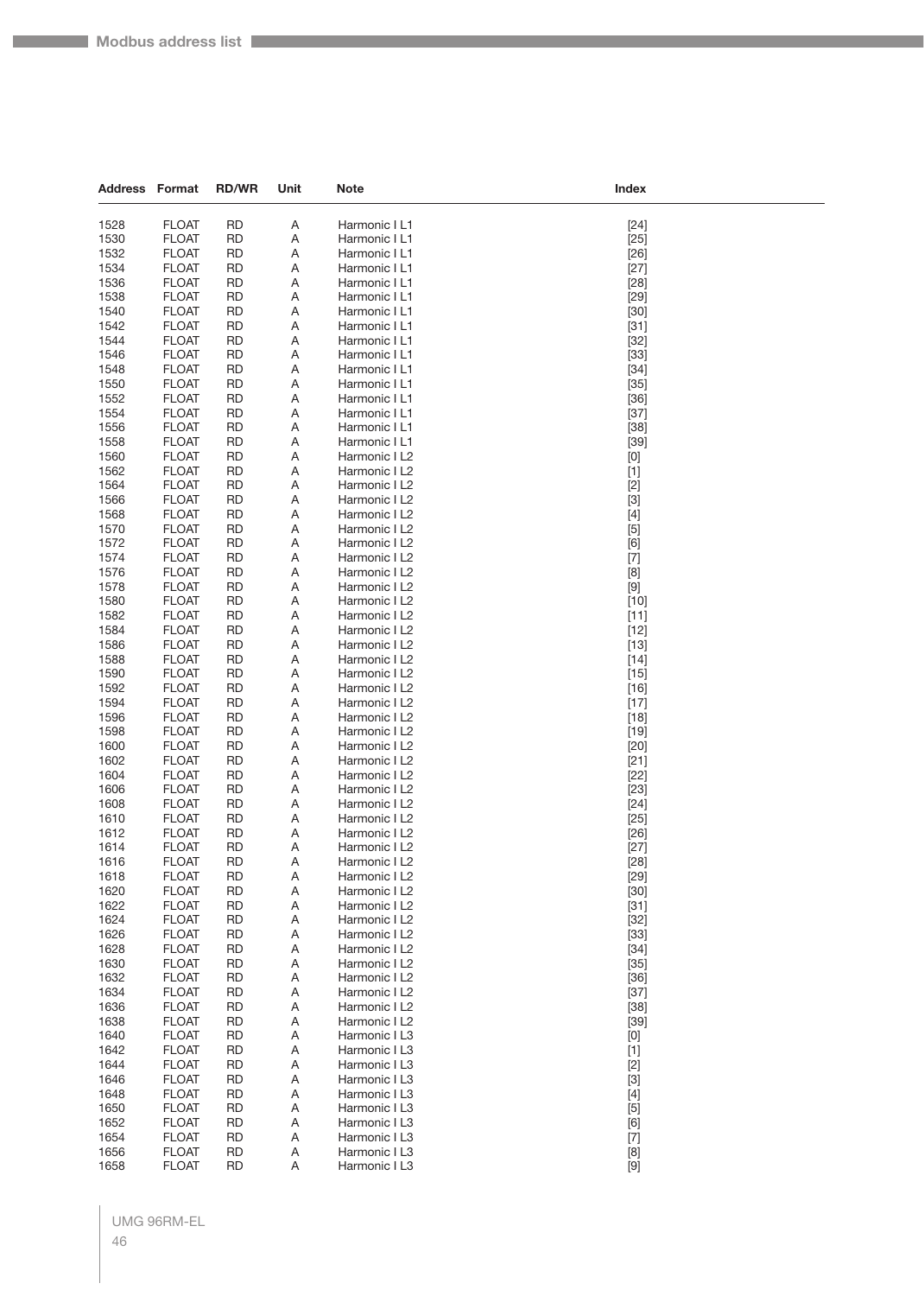| <b>Address Format</b> |              | <b>RD/WR</b> | Unit | <b>Note</b>   | Index  |  |
|-----------------------|--------------|--------------|------|---------------|--------|--|
| 1660                  | <b>FLOAT</b> | <b>RD</b>    | Α    | Harmonic I L3 | $[10]$ |  |
| 1662                  | <b>FLOAT</b> | <b>RD</b>    | Α    | Harmonic I L3 | $[11]$ |  |
| 1664                  | <b>FLOAT</b> | RD           | Α    | Harmonic I L3 | $[12]$ |  |
| 1666                  | <b>FLOAT</b> | <b>RD</b>    | Α    | Harmonic I L3 | $[13]$ |  |
| 1668                  | <b>FLOAT</b> | <b>RD</b>    | Α    | Harmonic I L3 | $[14]$ |  |
| 1670                  | <b>FLOAT</b> | <b>RD</b>    | Α    | Harmonic I L3 | $[15]$ |  |
| 1672                  | <b>FLOAT</b> | <b>RD</b>    | Α    | Harmonic I L3 | $[16]$ |  |
| 1674                  | <b>FLOAT</b> | <b>RD</b>    | Α    | Harmonic I L3 | $[17]$ |  |
| 1676                  | <b>FLOAT</b> | <b>RD</b>    | Α    | Harmonic I L3 | $[18]$ |  |
| 1678                  | <b>FLOAT</b> | <b>RD</b>    | Α    | Harmonic I L3 | $[19]$ |  |
| 1680                  | <b>FLOAT</b> | <b>RD</b>    | Α    | Harmonic I L3 | $[20]$ |  |
| 1682                  | <b>FLOAT</b> | <b>RD</b>    | Α    | Harmonic I L3 | $[21]$ |  |
| 1684                  | <b>FLOAT</b> | <b>RD</b>    | Α    | Harmonic I L3 | $[22]$ |  |
| 1686                  | <b>FLOAT</b> | <b>RD</b>    | Α    | Harmonic I L3 | $[23]$ |  |
| 1688                  | <b>FLOAT</b> | <b>RD</b>    | Α    | Harmonic I L3 | $[24]$ |  |
| 1690                  | <b>FLOAT</b> | <b>RD</b>    | Α    | Harmonic I L3 | $[25]$ |  |
| 1692                  | <b>FLOAT</b> | <b>RD</b>    | Α    | Harmonic I L3 | $[26]$ |  |
| 1694                  | <b>FLOAT</b> | <b>RD</b>    | Α    | Harmonic I L3 | $[27]$ |  |
| 1696                  | <b>FLOAT</b> | RD           | Α    | Harmonic I L3 | $[28]$ |  |
| 1698                  | <b>FLOAT</b> | <b>RD</b>    | Α    | Harmonic I L3 | $[29]$ |  |
| 1700                  | <b>FLOAT</b> | <b>RD</b>    | Α    | Harmonic I L3 | $[30]$ |  |
| 1702                  | <b>FLOAT</b> | <b>RD</b>    | Α    | Harmonic I L3 | $[31]$ |  |
| 1704                  | <b>FLOAT</b> | <b>RD</b>    | Α    | Harmonic I L3 | $[32]$ |  |
| 1706                  | <b>FLOAT</b> | <b>RD</b>    | Α    | Harmonic I L3 | $[33]$ |  |
| 1708                  | <b>FLOAT</b> | <b>RD</b>    | Α    | Harmonic I L3 | $[34]$ |  |
| 1710                  | <b>FLOAT</b> | <b>RD</b>    | Α    | Harmonic I L3 | $[35]$ |  |
| 1712                  | <b>FLOAT</b> | <b>RD</b>    | Α    | Harmonic I L3 | $[36]$ |  |
| 1714                  | <b>FLOAT</b> | <b>RD</b>    | Α    | Harmonic I L3 | $[37]$ |  |
| 1716                  | <b>FLOAT</b> | <b>RD</b>    | Α    | Harmonic I L3 | $[38]$ |  |
| 1718                  | <b>FLOAT</b> | <b>RD</b>    | A    | Harmonic I L3 | [39]   |  |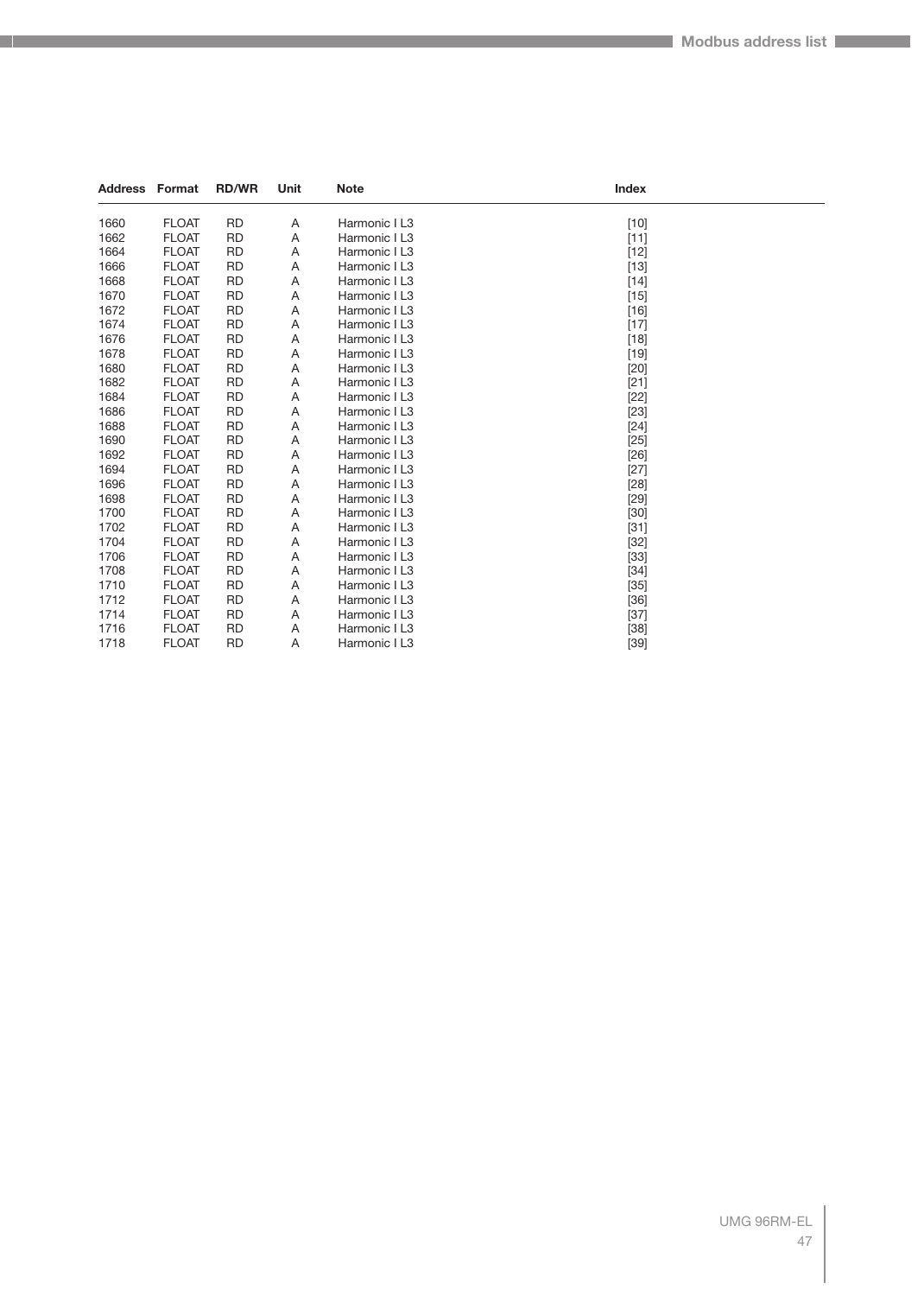**Tarix** 

#### **Measured values, type short, fourier analysis**

| <b>Address Format</b> |                              | <b>RD/WR</b>           | Unit   | <b>Note</b>                    | Index                                                                                                                                                                                                                                | <b>Resolution</b> |
|-----------------------|------------------------------|------------------------|--------|--------------------------------|--------------------------------------------------------------------------------------------------------------------------------------------------------------------------------------------------------------------------------------|-------------------|
| 3536                  | <b>SHORT</b>                 | <b>RD</b>              | V      | Harmonic U L1                  | [0]                                                                                                                                                                                                                                  | 0,1               |
| 3537                  | <b>SHORT</b>                 | RD                     | V      | Harmonic U L1                  | $[1]$                                                                                                                                                                                                                                | 0,1               |
| 3538                  | <b>SHORT</b>                 | <b>RD</b>              | V      | Harmonic U L1                  | $[2]$                                                                                                                                                                                                                                | 0,1               |
| 3539                  | SHORT                        | RD                     | V      | Harmonic U L1                  | $[3]$                                                                                                                                                                                                                                | 0,1               |
| 3540                  | <b>SHORT</b>                 | RD                     | V      | Harmonic U L1                  | $[4]$                                                                                                                                                                                                                                | 0,1               |
| 3541                  | <b>SHORT</b>                 | <b>RD</b>              | V      | Harmonic U L1                  | $[5]$                                                                                                                                                                                                                                | 0,1               |
| 3542                  | <b>SHORT</b>                 | RD                     | $\vee$ | Harmonic U L1                  | [6]                                                                                                                                                                                                                                  | 0,1               |
| 3543                  | <b>SHORT</b>                 | RD                     | V      | Harmonic U L1                  | $[7]$                                                                                                                                                                                                                                | 0,1               |
| 3544<br>3545          | <b>SHORT</b><br><b>SHORT</b> | RD<br><b>RD</b>        | V<br>V | Harmonic U L1                  | [8]                                                                                                                                                                                                                                  | 0,1               |
| 3546                  | <b>SHORT</b>                 | <b>RD</b>              | V      | Harmonic U L1<br>Harmonic U L1 | $[9]$<br>$[10]$                                                                                                                                                                                                                      | 0,1<br>0,1        |
| 3547                  | <b>SHORT</b>                 | RD                     | V      | Harmonic U L1                  | $[11]$                                                                                                                                                                                                                               | 0,1               |
| 3548                  | <b>SHORT</b>                 | RD                     | V      | Harmonic U L1                  | $[12]$                                                                                                                                                                                                                               | 0,1               |
| 3549                  | <b>SHORT</b>                 | RD                     | V      | Harmonic U L1                  | $[13]$                                                                                                                                                                                                                               | 0,1               |
| 3550                  | <b>SHORT</b>                 | RD                     | V      | Harmonic U L1                  | $[14]$                                                                                                                                                                                                                               | 0,1               |
| 3551                  | <b>SHORT</b>                 | <b>RD</b>              | V      | Harmonic U L1                  | $[15]$                                                                                                                                                                                                                               | 0,1               |
| 3552                  | <b>SHORT</b>                 | <b>RD</b>              | V      | Harmonic U L1                  | $[16]$                                                                                                                                                                                                                               | 0,1               |
| 3553                  | SHORT                        | <b>RD</b>              | V      | Harmonic U L1                  | $[17]$                                                                                                                                                                                                                               | 0,1               |
| 3554                  | SHORT                        | RD                     | V      | Harmonic U L1                  | $[18]$                                                                                                                                                                                                                               | 0,1               |
| 3555                  | <b>SHORT</b>                 | RD                     | V      | Harmonic U L1                  | $[19]$                                                                                                                                                                                                                               | 0,1               |
| 3556                  | <b>SHORT</b>                 | RD                     | V      | Harmonic U L1                  | $[20]$                                                                                                                                                                                                                               | 0,1               |
| 3557                  | <b>SHORT</b>                 | RD                     | V      | Harmonic U L1                  | $[21]$                                                                                                                                                                                                                               | 0,1               |
| 3558                  | SHORT                        | <b>RD</b>              | V      | Harmonic U L1                  | $[22]$                                                                                                                                                                                                                               | 0,1               |
| 3559                  | SHORT                        | RD                     | V      | Harmonic U L1                  | $[23]$                                                                                                                                                                                                                               | 0,1               |
| 3560                  | <b>SHORT</b>                 | <b>RD</b>              | V      | Harmonic U L1                  | $[24]$                                                                                                                                                                                                                               | 0,1               |
| 3561                  | SHORT                        | <b>RD</b>              | V      | Harmonic U L1                  | $[25]$                                                                                                                                                                                                                               | 0,1               |
| 3562<br>3563          | <b>SHORT</b><br><b>SHORT</b> | RD<br>RD               | V<br>V | Harmonic U L1<br>Harmonic U L1 | $[26]$<br>$[27]$                                                                                                                                                                                                                     | 0,1<br>0,1        |
| 3564                  | SHORT                        | RD                     | V      | Harmonic U L1                  | $[28]$                                                                                                                                                                                                                               | 0,1               |
| 3565                  | <b>SHORT</b>                 | <b>RD</b>              | V      | Harmonic U L1                  | $[29]$                                                                                                                                                                                                                               | 0,1               |
| 3566                  | <b>SHORT</b>                 | <b>RD</b>              | V      | Harmonic U L1                  | $[30]$                                                                                                                                                                                                                               | 0,1               |
| 3567                  | SHORT                        | RD                     | V      | Harmonic U L1                  | $[31]$                                                                                                                                                                                                                               | 0,1               |
| 3568                  | SHORT                        | <b>RD</b>              | V      | Harmonic U L1                  | $[32]$                                                                                                                                                                                                                               | 0,1               |
| 3569                  | SHORT                        | RD                     | V      | Harmonic U L1                  | $[33]$                                                                                                                                                                                                                               | 0,1               |
| 3570                  | <b>SHORT</b>                 | RD                     | V      | Harmonic U L1                  | $[34]$                                                                                                                                                                                                                               | 0,1               |
| 3571                  | <b>SHORT</b>                 | RD                     | V      | Harmonic U L1                  | $[35]$                                                                                                                                                                                                                               | 0,1               |
| 3572                  | SHORT                        | RD                     | V      | Harmonic U L1                  | $[36]$                                                                                                                                                                                                                               | 0,1               |
| 3573                  | SHORT                        | <b>RD</b>              | V      | Harmonic U L1                  | $[37]$                                                                                                                                                                                                                               | 0,1               |
| 3574                  | SHORT                        | RD                     | V      | Harmonic U L1                  | $[38]$                                                                                                                                                                                                                               | 0,1               |
| 3575                  | <b>SHORT</b>                 | <b>RD</b>              | V      | Harmonic U L1                  | $[39]$                                                                                                                                                                                                                               | 0,1               |
| 3576<br>3577          | SHORT<br><b>SHORT</b>        | RD<br><b>RD</b>        | V<br>V | Harmonic U L2<br>Harmonic U L2 | [0]                                                                                                                                                                                                                                  | 0,1<br>0,1        |
| 3578                  | <b>SHORT</b>                 | RD                     | V      | Harmonic U L2                  | $[1]$<br>$[2]$                                                                                                                                                                                                                       | 0,1               |
| 3579                  | SHORT                        | RD                     | V      | Harmonic U L2                  | $[3]$                                                                                                                                                                                                                                | 0,1               |
| 3580                  | <b>SHORT</b>                 | <b>RD</b>              | $\vee$ | Harmonic U L2                  | $[4]$                                                                                                                                                                                                                                | 0,1               |
| 3581                  | <b>SHORT</b>                 | <b>RD</b>              | V      | Harmonic U L2                  | $[5]$                                                                                                                                                                                                                                | 0,1               |
| 3582                  | <b>SHORT</b>                 | RD                     | V      | Harmonic U L2                  | [6]                                                                                                                                                                                                                                  | 0,1               |
| 3583                  | <b>SHORT</b>                 | <b>RD</b>              | V      | Harmonic U L2                  | $[7]$                                                                                                                                                                                                                                | 0,1               |
| 3584                  | <b>SHORT</b>                 | <b>RD</b>              | V      | Harmonic U L2                  | [8]                                                                                                                                                                                                                                  | 0,1               |
| 3585                  | <b>SHORT</b>                 | <b>RD</b>              | V      | Harmonic U L2                  | $[9] % \begin{center} \includegraphics[width=\linewidth]{imagesSupplemental/Imers.png} \end{center} % \vspace*{-1em} \caption{The image shows the number of parameters of the estimators in the left and right.} \label{fig:limall}$ | 0,1               |
| 3586                  | <b>SHORT</b>                 | <b>RD</b>              | V      | Harmonic U L2                  | $[10]$                                                                                                                                                                                                                               | 0,1               |
| 3587                  | SHORT                        | RD                     | V      | Harmonic U L2                  | $[11]$                                                                                                                                                                                                                               | 0,1               |
| 3588                  | <b>SHORT</b>                 | <b>RD</b>              | V      | Harmonic U L2                  | $[12]$                                                                                                                                                                                                                               | 0,1               |
| 3589                  | <b>SHORT</b><br><b>SHORT</b> | <b>RD</b>              | V      | Harmonic U L2                  | $[13]$                                                                                                                                                                                                                               | 0,1               |
| 3590<br>3591          | <b>SHORT</b>                 | <b>RD</b><br><b>RD</b> | V<br>V | Harmonic U L2<br>Harmonic U L2 | $[14]$                                                                                                                                                                                                                               | 0,1<br>0,1        |
| 3592                  | <b>SHORT</b>                 | RD                     | V      | Harmonic U L2                  | $[15]$<br>$[16]$                                                                                                                                                                                                                     | 0,1               |
| 3593                  | <b>SHORT</b>                 | <b>RD</b>              | V      | Harmonic U L2                  | $[17]$                                                                                                                                                                                                                               | 0,1               |
| 3594                  | <b>SHORT</b>                 | <b>RD</b>              | V      | Harmonic U L2                  | $[18]$                                                                                                                                                                                                                               | 0,1               |
| 3595                  | <b>SHORT</b>                 | <b>RD</b>              | V      | Harmonic U L2                  | $[19]$                                                                                                                                                                                                                               | 0,1               |
| 3596                  | <b>SHORT</b>                 | <b>RD</b>              | V      | Harmonic U L2                  | $[20]$                                                                                                                                                                                                                               | 0,1               |
| 3597                  | SHORT                        | RD                     | V      | Harmonic U L2                  | $[21]$                                                                                                                                                                                                                               | 0,1               |
| 3598                  | <b>SHORT</b>                 | <b>RD</b>              | V      | Harmonic U L2                  | $[22]$                                                                                                                                                                                                                               | 0,1               |
| 3599                  | <b>SHORT</b>                 | <b>RD</b>              | V      | Harmonic U L2                  | $[23]$                                                                                                                                                                                                                               | 0,1               |
| 3600                  | <b>SHORT</b>                 | <b>RD</b>              | V      | Harmonic U L2                  | $[24]$                                                                                                                                                                                                                               | 0,1               |
| 3601                  | <b>SHORT</b>                 | <b>RD</b>              | $\vee$ | Harmonic U L2                  | $[25]$                                                                                                                                                                                                                               | 0,1               |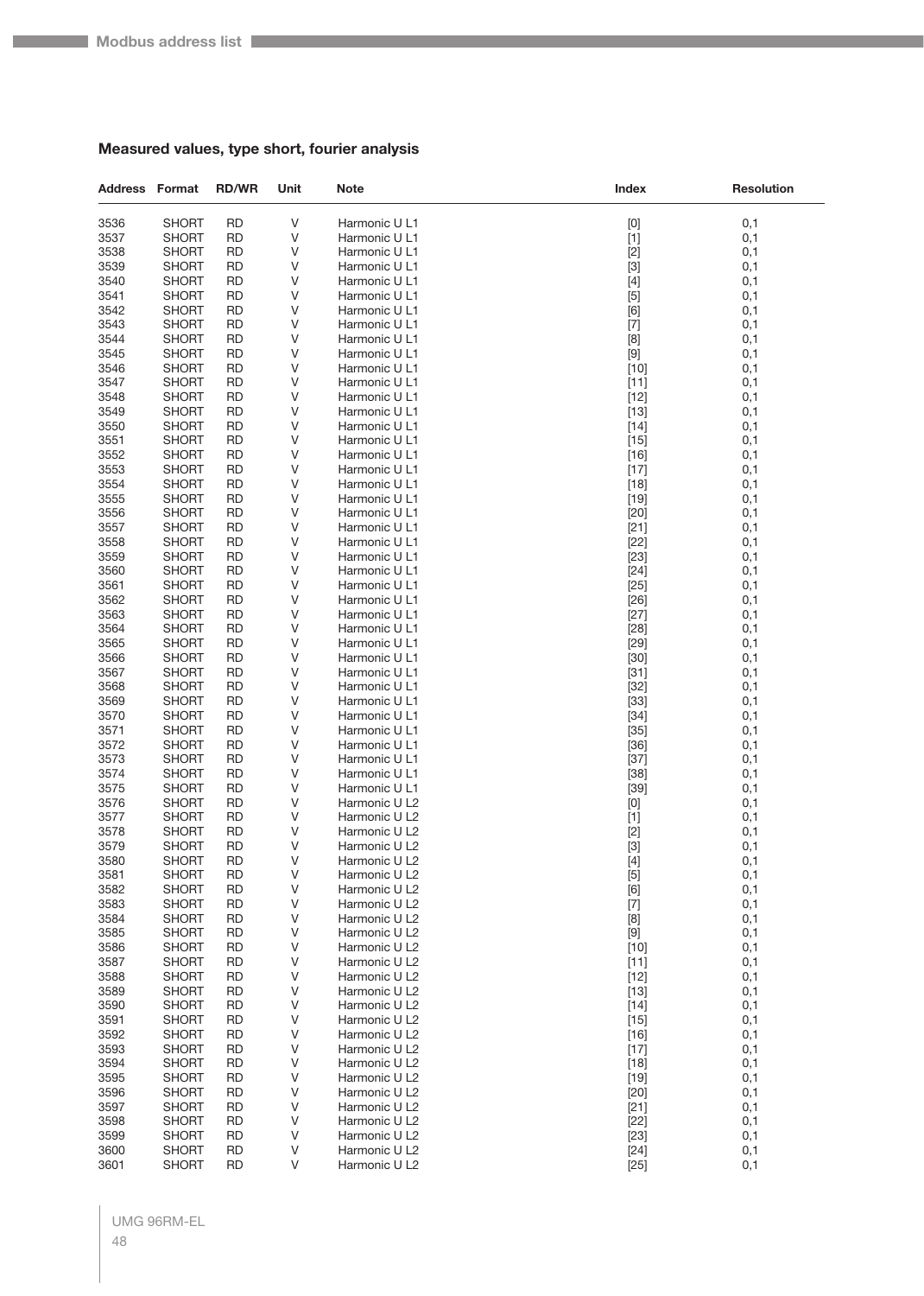| <b>Address Format</b> |                              | <b>RD/WR</b>           | Unit        | Note                                 | Index          | <b>Resolution</b> |
|-----------------------|------------------------------|------------------------|-------------|--------------------------------------|----------------|-------------------|
| 3602                  | <b>SHORT</b>                 | <b>RD</b>              | V           | Harmonic U L2                        | $[26]$         | 0,1               |
| 3603                  | <b>SHORT</b>                 | <b>RD</b>              | V           | Harmonic U L2                        | $[27]$         | 0,1               |
| 3604                  | <b>SHORT</b>                 | <b>RD</b>              | V           | Harmonic U L2                        | $[28]$         | 0,1               |
| 3605                  | SHORT                        | <b>RD</b>              | V           | Harmonic U L2                        | $[29]$         | 0,1               |
| 3606                  | SHORT                        | <b>RD</b>              | $\vee$      | Harmonic U L2                        | $[30]$         | 0,1               |
| 3607                  | <b>SHORT</b>                 | <b>RD</b>              | V           | Harmonic U L2                        | $[31]$         | 0,1               |
| 3608                  | <b>SHORT</b>                 | RD                     | V           | Harmonic U L2                        | $[32]$         | 0,1               |
| 3609                  | <b>SHORT</b>                 | <b>RD</b>              | V           | Harmonic U L2                        | $[33]$         | 0,1               |
| 3610                  | SHORT                        | <b>RD</b>              | V           | Harmonic U L2                        | $[34]$         | 0,1               |
| 3611                  | SHORT                        | <b>RD</b>              | $\vee$      | Harmonic U L2                        | $[35]$         | 0,1               |
| 3612                  | <b>SHORT</b>                 | <b>RD</b>              | V           | Harmonic U L2                        | $[36]$         | 0,1               |
| 3613                  | <b>SHORT</b>                 | RD                     | V           | Harmonic U L2                        | $[37]$         | 0,1               |
| 3614                  | <b>SHORT</b>                 | <b>RD</b>              | V           | Harmonic U L2                        | $[38]$         | 0,1               |
| 3615                  | <b>SHORT</b>                 | <b>RD</b>              | V           | Harmonic U L2                        | $[39]$         | 0,1               |
| 3616                  | <b>SHORT</b>                 | <b>RD</b>              | $\vee$      | Harmonic U L3                        | [0]            | 0,1               |
| 3617                  | <b>SHORT</b>                 | <b>RD</b>              | V           | Harmonic U L3                        | $[1]$          | 0,1               |
| 3618                  | <b>SHORT</b>                 | RD                     | V           | Harmonic U L3                        | $[2]$          | 0,1               |
| 3619                  | <b>SHORT</b>                 | <b>RD</b>              | V           | Harmonic U L3                        | $[3]$          | 0,1               |
| 3620                  | <b>SHORT</b>                 | <b>RD</b>              | V<br>$\vee$ | Harmonic U L3                        | $[4]$          | 0,1               |
| 3621<br>3622          | <b>SHORT</b><br><b>SHORT</b> | <b>RD</b><br><b>RD</b> | V           | Harmonic U L3                        | $[5]$          | 0,1<br>0,1        |
| 3623                  | <b>SHORT</b>                 | RD                     | V           | Harmonic U L3<br>Harmonic U L3       | [6]<br>$[7]$   | 0,1               |
| 3624                  | <b>SHORT</b>                 | <b>RD</b>              | V           | Harmonic U L3                        | [8]            | 0,1               |
| 3625                  | SHORT                        | <b>RD</b>              | V           | Harmonic U L3                        | $[9]$          | 0,1               |
| 3626                  | <b>SHORT</b>                 | RD                     | $\vee$      | Harmonic U L3                        | $[10]$         | 0,1               |
| 3627                  | <b>SHORT</b>                 | <b>RD</b>              | V           | Harmonic U L3                        | $[11]$         | 0,1               |
| 3628                  | <b>SHORT</b>                 | RD                     | V           | Harmonic U L3                        | $[12]$         | 0,1               |
| 3629                  | <b>SHORT</b>                 | <b>RD</b>              | V           | Harmonic U L3                        | $[13]$         | 0,1               |
| 3630                  | SHORT                        | <b>RD</b>              | V           | Harmonic U L3                        | $[14]$         | 0,1               |
| 3631                  | SHORT                        | <b>RD</b>              | $\vee$      | Harmonic U L3                        | $[15]$         | 0,1               |
| 3632                  | <b>SHORT</b>                 | <b>RD</b>              | V           | Harmonic U L3                        | [16]           | 0,1               |
| 3633                  | <b>SHORT</b>                 | RD                     | V           | Harmonic U L3                        | $[17]$         | 0,1               |
| 3634                  | <b>SHORT</b>                 | <b>RD</b>              | V           | Harmonic U L3                        | $[18]$         | 0,1               |
| 3635                  | <b>SHORT</b>                 | <b>RD</b>              | V           | Harmonic U L3                        | $[19]$         | 0,1               |
| 3636                  | SHORT                        | <b>RD</b>              | $\vee$      | Harmonic U L3                        | $[20]$         | 0,1               |
| 3637                  | <b>SHORT</b>                 | <b>RD</b>              | V           | Harmonic U L3                        | $[21]$         | 0,1               |
| 3638                  | <b>SHORT</b>                 | RD                     | V           | Harmonic U L3                        | $[22]$         | 0,1               |
| 3639                  | <b>SHORT</b>                 | <b>RD</b>              | V           | Harmonic U L3                        | $[23]$         | 0,1               |
| 3640<br>3641          | <b>SHORT</b>                 | <b>RD</b><br><b>RD</b> | V<br>V      | Harmonic U L3<br>Harmonic U L3       | $[24]$         | 0,1               |
| 3642                  | <b>SHORT</b><br><b>SHORT</b> | <b>RD</b>              | V           | Harmonic U L3                        | $[25]$<br>[26] | 0,1<br>0,1        |
| 3643                  | <b>SHORT</b>                 | RD                     | V           | Harmonic U L3                        | $[27]$         | 0,1               |
| 3644                  | <b>SHORT</b>                 | <b>RD</b>              | V           | Harmonic U L3                        | [28]           | 0,1               |
| 3645                  | SHORT                        | <b>RD</b>              | V           | Harmonic U L3                        | $[29]$         | 0,1               |
| 3646                  | <b>SHORT</b>                 | <b>RD</b>              | V           | Harmonic U L3                        | $[30]$         | 0,1               |
| 3647                  | <b>SHORT</b>                 | RD                     | V           | Harmonic U L3                        | $[31]$         | 0,1               |
| 3648                  | <b>SHORT</b>                 | RD                     | V           | Harmonic U L3                        | $[32]$         | 0,1               |
| 3649                  | <b>SHORT</b>                 | <b>RD</b>              | V           | Harmonic U L3                        | $[33]$         | 0,1               |
| 3650                  | <b>SHORT</b>                 | <b>RD</b>              | V           | Harmonic U L3                        | $[34]$         | 0,1               |
| 3651                  | <b>SHORT</b>                 | RD                     | V           | Harmonic U L3                        | $[35]$         | 0,1               |
| 3652                  | <b>SHORT</b>                 | <b>RD</b>              | V           | Harmonic U L3                        | $[36]$         | 0,1               |
| 3653                  | <b>SHORT</b>                 | RD                     | V           | Harmonic U L3                        | $[37]$         | 0,1               |
| 3654                  | <b>SHORT</b>                 | <b>RD</b>              | V           | Harmonic U L3                        | $[38]$         | 0,1               |
| 3655                  | <b>SHORT</b>                 | RD                     | V           | Harmonic U L3                        | $[39]$         | 0,1               |
| 3656                  | <b>SHORT</b>                 | RD                     | V           | Harmonic U L1-L2                     | [0]            | 0,1               |
| 3657                  | <b>SHORT</b>                 | <b>RD</b>              | V           | Harmonic U L1-L2                     | $[1]$          | 0,1               |
| 3658<br>3659          | <b>SHORT</b><br><b>SHORT</b> | RD<br><b>RD</b>        | V<br>V      | Harmonic U L1-L2<br>Harmonic U L1-L2 | $[2]$          | 0,1               |
| 3660                  | <b>SHORT</b>                 | <b>RD</b>              | V           | Harmonic U L1-L2                     | $[3]$          | 0,1<br>0,1        |
| 3661                  | <b>SHORT</b>                 | RD                     | V           | Harmonic U L1-L2                     | $[4]$<br>$[5]$ | 0,1               |
| 3662                  | <b>SHORT</b>                 | RD                     | V           | Harmonic U L1-L2                     | [6]            | 0,1               |
| 3663                  | <b>SHORT</b>                 | RD                     | V           | Harmonic U L1-L2                     | $[7]$          | 0,1               |
| 3664                  | <b>SHORT</b>                 | <b>RD</b>              | V           | Harmonic U L1-L2                     | [8]            | 0,1               |
| 3665                  | <b>SHORT</b>                 | <b>RD</b>              | V           | Harmonic U L1-L2                     | $[9]$          | 0,1               |
| 3666                  | <b>SHORT</b>                 | RD                     | V           | Harmonic U L1-L2                     | $[10]$         | 0,1               |
| 3667                  | <b>SHORT</b>                 | <b>RD</b>              | $\vee$      | Harmonic U L1-L2                     | $[11]$         | 0,1               |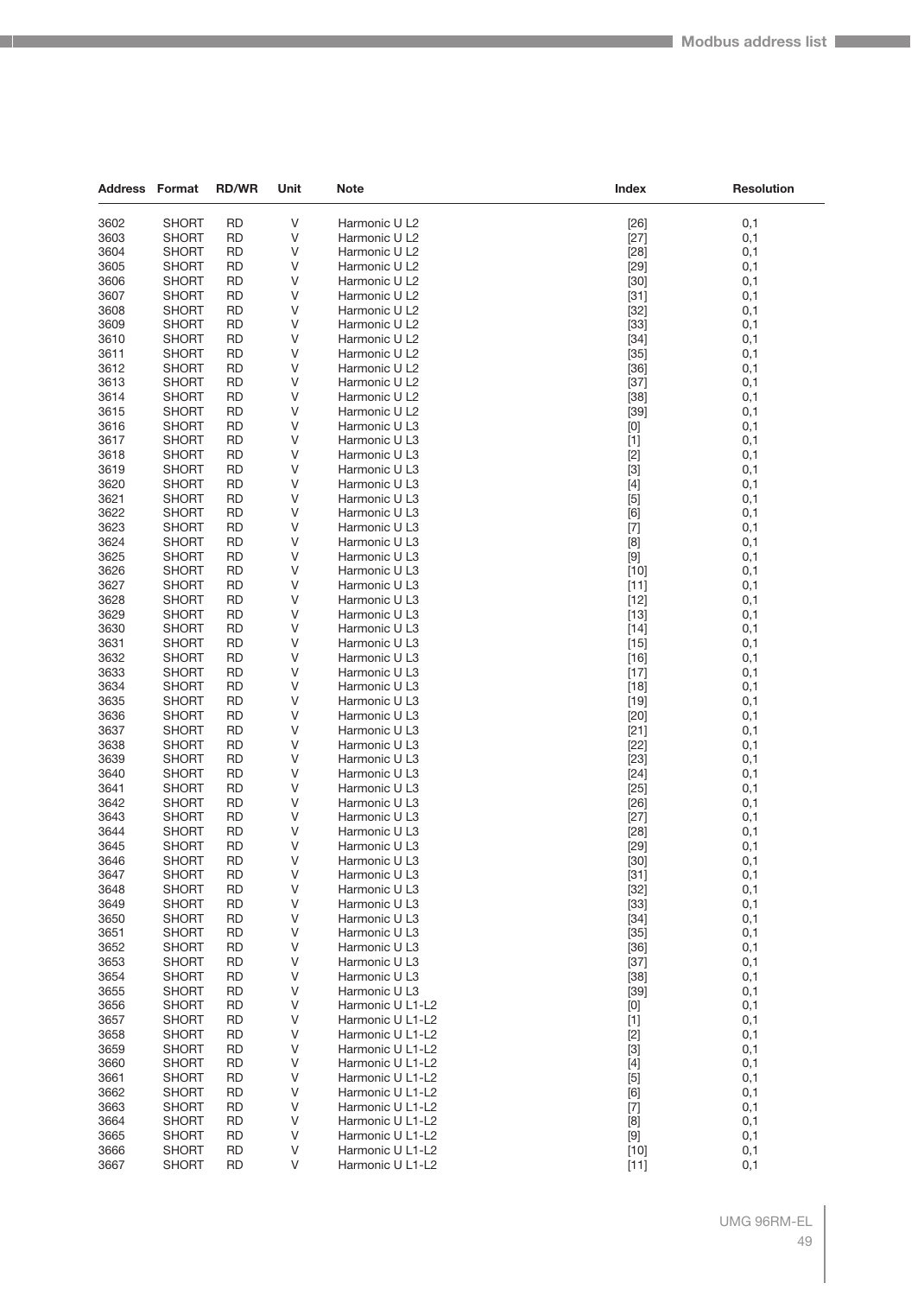| <b>Address Format</b> |                              | <b>RD/WR</b>           | Unit   | Note                                 | Index                                                                                                                                                                                                                                                                                                                                                                                                                                                                                                                                                                                                       | <b>Resolution</b> |
|-----------------------|------------------------------|------------------------|--------|--------------------------------------|-------------------------------------------------------------------------------------------------------------------------------------------------------------------------------------------------------------------------------------------------------------------------------------------------------------------------------------------------------------------------------------------------------------------------------------------------------------------------------------------------------------------------------------------------------------------------------------------------------------|-------------------|
| 3668                  | <b>SHORT</b>                 | <b>RD</b>              | V      | Harmonic U L1-L2                     | $[12]$                                                                                                                                                                                                                                                                                                                                                                                                                                                                                                                                                                                                      | 0,1               |
| 3669                  | <b>SHORT</b>                 | RD                     | V      | Harmonic U L1-L2                     | $[13]$                                                                                                                                                                                                                                                                                                                                                                                                                                                                                                                                                                                                      | 0,1               |
| 3670                  | <b>SHORT</b>                 | <b>RD</b>              | V      | Harmonic U L1-L2                     | $[14]$                                                                                                                                                                                                                                                                                                                                                                                                                                                                                                                                                                                                      | 0,1               |
| 3671                  | <b>SHORT</b>                 | RD                     | V      | Harmonic U L1-L2                     | $[15]$                                                                                                                                                                                                                                                                                                                                                                                                                                                                                                                                                                                                      | 0,1               |
| 3672                  | SHORT                        | RD                     | V      | Harmonic U L1-L2                     | $[16]$                                                                                                                                                                                                                                                                                                                                                                                                                                                                                                                                                                                                      | 0,1               |
| 3673                  | <b>SHORT</b>                 | <b>RD</b>              | V      | Harmonic U L1-L2                     | $[17]$                                                                                                                                                                                                                                                                                                                                                                                                                                                                                                                                                                                                      | 0,1               |
| 3674                  | <b>SHORT</b>                 | <b>RD</b>              | V      | Harmonic U L1-L2                     | $[18]$                                                                                                                                                                                                                                                                                                                                                                                                                                                                                                                                                                                                      | 0,1               |
| 3675                  | <b>SHORT</b>                 | <b>RD</b>              | V      | Harmonic U L1-L2                     | $[19]$                                                                                                                                                                                                                                                                                                                                                                                                                                                                                                                                                                                                      | 0,1               |
| 3676                  | SHORT                        | RD                     | V      | Harmonic U L1-L2                     | $[20]$                                                                                                                                                                                                                                                                                                                                                                                                                                                                                                                                                                                                      | 0,1               |
| 3677                  | <b>SHORT</b>                 | RD                     | V      | Harmonic U L1-L2                     | $[21]$                                                                                                                                                                                                                                                                                                                                                                                                                                                                                                                                                                                                      | 0,1               |
| 3678                  | <b>SHORT</b>                 | <b>RD</b>              | V      | Harmonic U L1-L2                     | $[22]$                                                                                                                                                                                                                                                                                                                                                                                                                                                                                                                                                                                                      | 0,1               |
| 3679                  | <b>SHORT</b>                 | <b>RD</b>              | V      | Harmonic U L1-L2                     | $[23]$                                                                                                                                                                                                                                                                                                                                                                                                                                                                                                                                                                                                      | 0,1               |
| 3680                  | <b>SHORT</b>                 | <b>RD</b>              | V<br>V | Harmonic U L1-L2                     | $[24]$                                                                                                                                                                                                                                                                                                                                                                                                                                                                                                                                                                                                      | 0,1               |
| 3681<br>3682          | <b>SHORT</b><br><b>SHORT</b> | RD<br><b>RD</b>        | V      | Harmonic U L1-L2<br>Harmonic U L1-L2 | $[25]$<br>$[26]$                                                                                                                                                                                                                                                                                                                                                                                                                                                                                                                                                                                            | 0,1<br>0,1        |
| 3683                  | <b>SHORT</b>                 | <b>RD</b>              | V      | Harmonic U L1-L2                     | $[27]$                                                                                                                                                                                                                                                                                                                                                                                                                                                                                                                                                                                                      | 0,1               |
| 3684                  | <b>SHORT</b>                 | <b>RD</b>              | V      | Harmonic U L1-L2                     | $[28]$                                                                                                                                                                                                                                                                                                                                                                                                                                                                                                                                                                                                      | 0,1               |
| 3685                  | <b>SHORT</b>                 | <b>RD</b>              | V      | Harmonic U L1-L2                     | $[29]$                                                                                                                                                                                                                                                                                                                                                                                                                                                                                                                                                                                                      | 0,1               |
| 3686                  | <b>SHORT</b>                 | RD                     | V      | Harmonic U L1-L2                     | $[30]$                                                                                                                                                                                                                                                                                                                                                                                                                                                                                                                                                                                                      | 0,1               |
| 3687                  | <b>SHORT</b>                 | <b>RD</b>              | V      | Harmonic U L1-L2                     | $[31]$                                                                                                                                                                                                                                                                                                                                                                                                                                                                                                                                                                                                      | 0,1               |
| 3688                  | <b>SHORT</b>                 | <b>RD</b>              | V      | Harmonic U L1-L2                     | $[32]$                                                                                                                                                                                                                                                                                                                                                                                                                                                                                                                                                                                                      | 0,1               |
| 3689                  | <b>SHORT</b>                 | RD                     | V      | Harmonic U L1-L2                     | $[33]$                                                                                                                                                                                                                                                                                                                                                                                                                                                                                                                                                                                                      | 0,1               |
| 3690                  | <b>SHORT</b>                 | <b>RD</b>              | V      | Harmonic U L1-L2                     | $[34]$                                                                                                                                                                                                                                                                                                                                                                                                                                                                                                                                                                                                      | 0,1               |
| 3691                  | SHORT                        | RD                     | V      | Harmonic U L1-L2                     | $[35]$                                                                                                                                                                                                                                                                                                                                                                                                                                                                                                                                                                                                      | 0,1               |
| 3692                  | <b>SHORT</b>                 | RD                     | V      | Harmonic U L1-L2                     | $[36]$                                                                                                                                                                                                                                                                                                                                                                                                                                                                                                                                                                                                      | 0,1               |
| 3693                  | SHORT                        | RD                     | V      | Harmonic U L1-L2                     | $[37]$                                                                                                                                                                                                                                                                                                                                                                                                                                                                                                                                                                                                      | 0,1               |
| 3694                  | <b>SHORT</b>                 | <b>RD</b>              | V      | Harmonic U L1-L2                     | $[38]$                                                                                                                                                                                                                                                                                                                                                                                                                                                                                                                                                                                                      | 0,1               |
| 3695                  | <b>SHORT</b>                 | <b>RD</b>              | V<br>V | Harmonic U L1-L2                     | $[39]$                                                                                                                                                                                                                                                                                                                                                                                                                                                                                                                                                                                                      | 0,1               |
| 3696<br>3697          | SHORT<br><b>SHORT</b>        | RD<br><b>RD</b>        | V      | Harmonic U L2-L3<br>Harmonic U L2-L3 | $[0] % \begin{center} % \includegraphics[width=\linewidth]{imagesSupplemental_3.png} % \end{center} % \caption { % Our method can be used for the use of the image. % Note that the \emph{DefNet}~\cite{bib66} as a function of the \emph{DefNet}~\cite{bib66} as a function of the \emph{DefNet}~\cite{bib66} as a function of the \emph{DefNet}~\cite{bib66} as a function of the \emph{DefNet}~\cite{bib66} as a function of the \emph{DefNet}~\cite{bib66} as a function of the \emph{DefNet}~\cite{bib66} as a function of the \emph{DefNet}~\cite{bib66} as a function of the \emph{DefNet}$<br>$[1]$ | 0,1<br>0,1        |
| 3698                  | <b>SHORT</b>                 | RD                     | V      | Harmonic U L2-L3                     | $[2]$                                                                                                                                                                                                                                                                                                                                                                                                                                                                                                                                                                                                       | 0,1               |
| 3699                  | <b>SHORT</b>                 | <b>RD</b>              | V      | Harmonic U L2-L3                     | $[3]$                                                                                                                                                                                                                                                                                                                                                                                                                                                                                                                                                                                                       | 0,1               |
| 3700                  | <b>SHORT</b>                 | <b>RD</b>              | V      | Harmonic U L2-L3                     | $[4]$                                                                                                                                                                                                                                                                                                                                                                                                                                                                                                                                                                                                       | 0,1               |
| 3701                  | SHORT                        | RD                     | V      | Harmonic U L2-L3                     | $[5]$                                                                                                                                                                                                                                                                                                                                                                                                                                                                                                                                                                                                       | 0,1               |
| 3702                  | <b>SHORT</b>                 | <b>RD</b>              | V      | Harmonic U L2-L3                     | [6]                                                                                                                                                                                                                                                                                                                                                                                                                                                                                                                                                                                                         | 0,1               |
| 3703                  | <b>SHORT</b>                 | <b>RD</b>              | V      | Harmonic U L2-L3                     | $[7]$                                                                                                                                                                                                                                                                                                                                                                                                                                                                                                                                                                                                       | 0,1               |
| 3704                  | <b>SHORT</b>                 | RD                     | V      | Harmonic U L2-L3                     | [8]                                                                                                                                                                                                                                                                                                                                                                                                                                                                                                                                                                                                         | 0,1               |
| 3705                  | <b>SHORT</b>                 | <b>RD</b>              | V      | Harmonic U L2-L3                     | $[9]$                                                                                                                                                                                                                                                                                                                                                                                                                                                                                                                                                                                                       | 0,1               |
| 3706                  | SHORT                        | RD                     | V      | Harmonic U L2-L3                     | $[10]$                                                                                                                                                                                                                                                                                                                                                                                                                                                                                                                                                                                                      | 0,1               |
| 3707                  | <b>SHORT</b>                 | <b>RD</b>              | V      | Harmonic U L2-L3                     | $[11]$                                                                                                                                                                                                                                                                                                                                                                                                                                                                                                                                                                                                      | 0,1               |
| 3708                  | <b>SHORT</b><br><b>SHORT</b> | RD                     | V<br>V | Harmonic U L2-L3                     | $[12]$                                                                                                                                                                                                                                                                                                                                                                                                                                                                                                                                                                                                      | 0,1               |
| 3709<br>3710          | <b>SHORT</b>                 | RD<br><b>RD</b>        | V      | Harmonic U L2-L3<br>Harmonic U L2-L3 | $[13]$<br>$[14]$                                                                                                                                                                                                                                                                                                                                                                                                                                                                                                                                                                                            | 0,1<br>0,1        |
| 3711                  | SHORT                        | RD                     | V      | Harmonic U L2-L3                     | $[15]$                                                                                                                                                                                                                                                                                                                                                                                                                                                                                                                                                                                                      | 0,1               |
| 3712                  | <b>SHORT</b>                 | <b>RD</b>              | V      | Harmonic U L2-L3                     | $[16]$                                                                                                                                                                                                                                                                                                                                                                                                                                                                                                                                                                                                      | 0,1               |
| 3713                  | <b>SHORT</b>                 | <b>RD</b>              | V      | Harmonic U L2-L3                     | $[17]$                                                                                                                                                                                                                                                                                                                                                                                                                                                                                                                                                                                                      | 0,1               |
| 3714                  | <b>SHORT</b>                 | <b>RD</b>              | V      | Harmonic U L2-L3                     | $[18]$                                                                                                                                                                                                                                                                                                                                                                                                                                                                                                                                                                                                      | 0,1               |
| 3715                  | <b>SHORT</b>                 | <b>RD</b>              | V      | Harmonic U L2-L3                     | $[19]$                                                                                                                                                                                                                                                                                                                                                                                                                                                                                                                                                                                                      | 0,1               |
| 3716                  | <b>SHORT</b>                 | RD                     | V      | Harmonic U L2-L3                     | $[20]$                                                                                                                                                                                                                                                                                                                                                                                                                                                                                                                                                                                                      | 0,1               |
| 3717                  | <b>SHORT</b>                 | <b>RD</b>              | V      | Harmonic U L2-L3                     | $[21]$                                                                                                                                                                                                                                                                                                                                                                                                                                                                                                                                                                                                      | 0,1               |
| 3718                  | <b>SHORT</b>                 | <b>RD</b>              | V      | Harmonic U L2-L3                     | $[22]$                                                                                                                                                                                                                                                                                                                                                                                                                                                                                                                                                                                                      | 0,1               |
| 3719                  | <b>SHORT</b>                 | RD                     | V      | Harmonic U L2-L3                     | $[23]$                                                                                                                                                                                                                                                                                                                                                                                                                                                                                                                                                                                                      | 0,1               |
| 3720                  | <b>SHORT</b>                 | <b>RD</b>              | V      | Harmonic U L2-L3                     | $[24]$                                                                                                                                                                                                                                                                                                                                                                                                                                                                                                                                                                                                      | 0,1               |
| 3721                  | <b>SHORT</b>                 | <b>RD</b>              | V      | Harmonic U L2-L3                     | $[25]$                                                                                                                                                                                                                                                                                                                                                                                                                                                                                                                                                                                                      | 0,1               |
| 3722<br>3723          | <b>SHORT</b><br><b>SHORT</b> | <b>RD</b><br><b>RD</b> | V<br>V | Harmonic U L2-L3<br>Harmonic U L2-L3 | $[26]$<br>$[27]$                                                                                                                                                                                                                                                                                                                                                                                                                                                                                                                                                                                            | 0,1               |
| 3724                  | <b>SHORT</b>                 | RD                     | V      | Harmonic U L2-L3                     | $[28]$                                                                                                                                                                                                                                                                                                                                                                                                                                                                                                                                                                                                      | 0,1<br>0,1        |
| 3725                  | <b>SHORT</b>                 | <b>RD</b>              | V      | Harmonic U L2-L3                     | $[29]$                                                                                                                                                                                                                                                                                                                                                                                                                                                                                                                                                                                                      | 0,1               |
| 3726                  | <b>SHORT</b>                 | <b>RD</b>              | V      | Harmonic U L2-L3                     | $[30]$                                                                                                                                                                                                                                                                                                                                                                                                                                                                                                                                                                                                      | 0,1               |
| 3727                  | <b>SHORT</b>                 | <b>RD</b>              | V      | Harmonic U L2-L3                     | $[31]$                                                                                                                                                                                                                                                                                                                                                                                                                                                                                                                                                                                                      | 0,1               |
| 3728                  | <b>SHORT</b>                 | <b>RD</b>              | V      | Harmonic U L2-L3                     | $[32]$                                                                                                                                                                                                                                                                                                                                                                                                                                                                                                                                                                                                      | 0,1               |
| 3729                  | <b>SHORT</b>                 | <b>RD</b>              | V      | Harmonic U L2-L3                     | $[33]$                                                                                                                                                                                                                                                                                                                                                                                                                                                                                                                                                                                                      | 0,1               |
| 3730                  | <b>SHORT</b>                 | <b>RD</b>              | V      | Harmonic U L2-L3                     | $[34]$                                                                                                                                                                                                                                                                                                                                                                                                                                                                                                                                                                                                      | 0,1               |
| 3731                  | <b>SHORT</b>                 | <b>RD</b>              | V      | Harmonic U L2-L3                     | $[35]$                                                                                                                                                                                                                                                                                                                                                                                                                                                                                                                                                                                                      | 0,1               |
| 3732                  | <b>SHORT</b>                 | <b>RD</b>              | V      | Harmonic U L2-L3                     | $[36]$                                                                                                                                                                                                                                                                                                                                                                                                                                                                                                                                                                                                      | 0,1               |
| 3733                  | <b>SHORT</b>                 | <b>RD</b>              | V      | Harmonic U L2-L3                     | $[37]$                                                                                                                                                                                                                                                                                                                                                                                                                                                                                                                                                                                                      | 0,1               |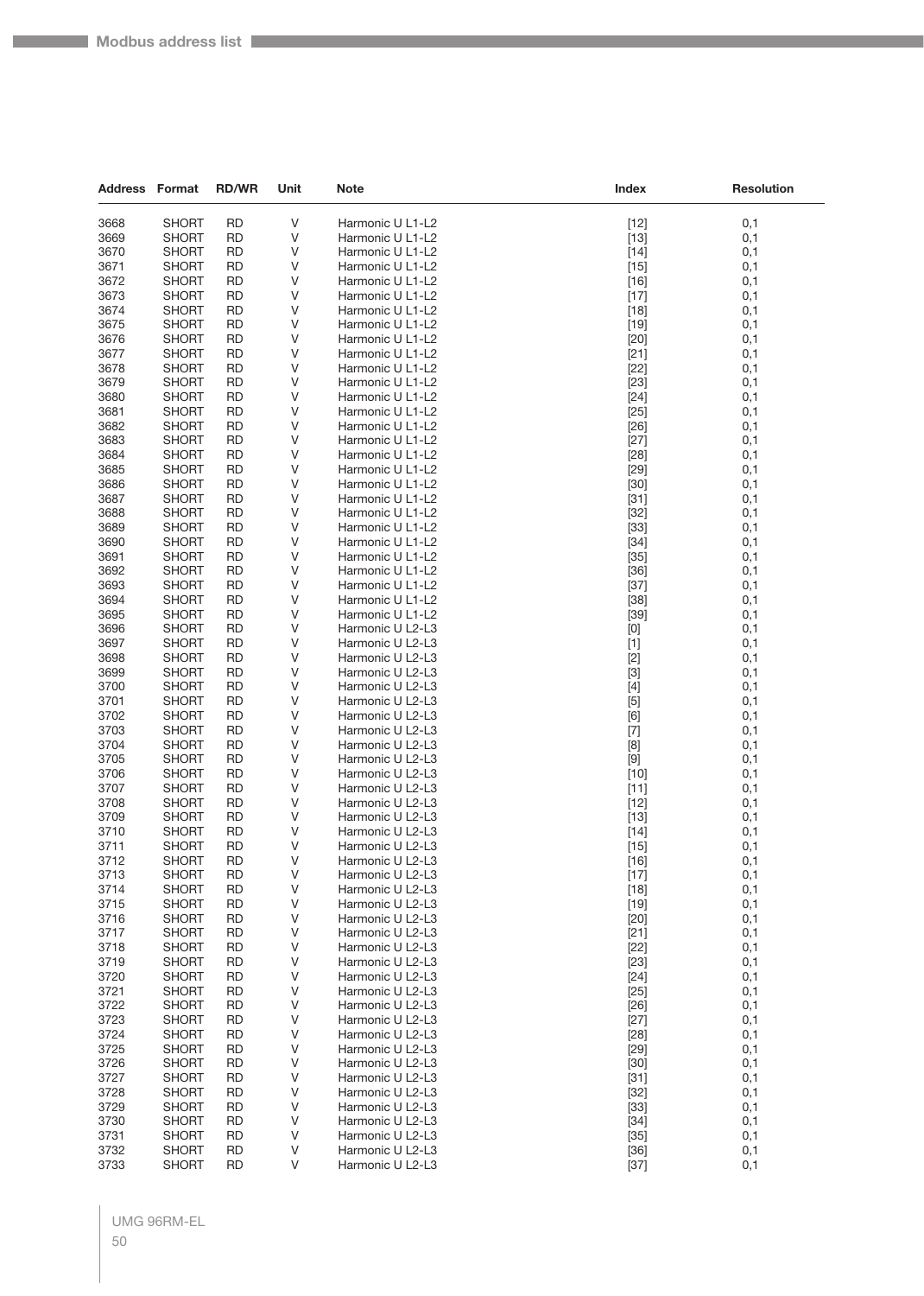| <b>Address Format</b> |                              | <b>RD/WR</b>    | Unit     | <b>Note</b>                          | Index                                                                                                                                                                                                                                                                                                                       | <b>Resolution</b> |
|-----------------------|------------------------------|-----------------|----------|--------------------------------------|-----------------------------------------------------------------------------------------------------------------------------------------------------------------------------------------------------------------------------------------------------------------------------------------------------------------------------|-------------------|
| 3734                  | <b>SHORT</b>                 | <b>RD</b>       | V        | Harmonic U L2-L3                     | $[38]$                                                                                                                                                                                                                                                                                                                      | 0,1               |
| 3735                  | <b>SHORT</b>                 | <b>RD</b>       | V        | Harmonic U L2-L3                     | $[39]$                                                                                                                                                                                                                                                                                                                      | 0,1               |
| 3736                  | <b>SHORT</b>                 | <b>RD</b>       | V        | Harmonic U L3-L1                     | $[0] % \begin{center} % \includegraphics[width=\linewidth]{imagesSupplemental_3.png} % \end{center} % \caption { % Our method can be used for the use of the image. % Note that the \emph{Def}(i) and the \emph{Def}(i) are the same and the \emph{Def}(i) and the \emph{Def}(i) are the same. % } % \label{fig:Defin_3} %$ | 0,1               |
| 3737                  | <b>SHORT</b>                 | RD              | V        | Harmonic U L3-L1                     | $[1]$                                                                                                                                                                                                                                                                                                                       | 0,1               |
| 3738                  | <b>SHORT</b>                 | <b>RD</b>       | V        | Harmonic U L3-L1                     | $[2]$                                                                                                                                                                                                                                                                                                                       | 0,1               |
| 3739                  | <b>SHORT</b>                 | RD              | V        | Harmonic U L3-L1                     | $[3]$                                                                                                                                                                                                                                                                                                                       | 0,1               |
| 3740                  | <b>SHORT</b>                 | RD              | V        | Harmonic U L3-L1                     | $[4]$                                                                                                                                                                                                                                                                                                                       | 0,1               |
| 3741                  | <b>SHORT</b>                 | <b>RD</b>       | V        | Harmonic U L3-L1                     | $[5]$                                                                                                                                                                                                                                                                                                                       | 0,1               |
| 3742                  | <b>SHORT</b>                 | RD              | V        | Harmonic U L3-L1                     | [6]                                                                                                                                                                                                                                                                                                                         | 0,1               |
| 3743                  | <b>SHORT</b>                 | <b>RD</b>       | V        | Harmonic U L3-L1                     | $[7]$                                                                                                                                                                                                                                                                                                                       | 0,1               |
| 3744                  | <b>SHORT</b>                 | RD              | V        | Harmonic U L3-L1                     | [8]                                                                                                                                                                                                                                                                                                                         | 0,1               |
| 3745                  | <b>SHORT</b>                 | RD              | V        | Harmonic U L3-L1                     | $[9]$                                                                                                                                                                                                                                                                                                                       | 0,1               |
| 3746                  | <b>SHORT</b>                 | <b>RD</b>       | V        | Harmonic U L3-L1                     | $[10]$                                                                                                                                                                                                                                                                                                                      | 0,1               |
| 3747                  | <b>SHORT</b>                 | RD              | V        | Harmonic U L3-L1                     | $[11]$                                                                                                                                                                                                                                                                                                                      | 0,1               |
| 3748                  | <b>SHORT</b>                 | <b>RD</b>       | V        | Harmonic U L3-L1                     | $[12]$                                                                                                                                                                                                                                                                                                                      | 0,1               |
| 3749                  | <b>SHORT</b>                 | RD              | V        | Harmonic U L3-L1                     | $[13]$                                                                                                                                                                                                                                                                                                                      | 0,1               |
| 3750                  | <b>SHORT</b>                 | RD              | V        | Harmonic U L3-L1                     | $[14]$                                                                                                                                                                                                                                                                                                                      | 0,1               |
| 3751                  | <b>SHORT</b>                 | <b>RD</b>       | V        | Harmonic U L3-L1                     | $[15]$                                                                                                                                                                                                                                                                                                                      | 0,1               |
| 3752                  | <b>SHORT</b>                 | RD              | V        | Harmonic U L3-L1                     | $[16]$                                                                                                                                                                                                                                                                                                                      | 0,1               |
| 3753                  | <b>SHORT</b>                 | <b>RD</b>       | V        | Harmonic U L3-L1                     | $[17]$                                                                                                                                                                                                                                                                                                                      | 0,1               |
| 3754                  | <b>SHORT</b>                 | RD              | V        | Harmonic U L3-L1                     | $[18]$                                                                                                                                                                                                                                                                                                                      | 0,1               |
| 3755                  | <b>SHORT</b>                 | RD              | V        | Harmonic U L3-L1                     | $[19]$                                                                                                                                                                                                                                                                                                                      | 0,1               |
| 3756                  | <b>SHORT</b>                 | <b>RD</b>       | V        | Harmonic U L3-L1                     | [20]                                                                                                                                                                                                                                                                                                                        | 0,1               |
| 3757                  | <b>SHORT</b>                 | RD              | V<br>V   | Harmonic U L3-L1                     | $[21]$                                                                                                                                                                                                                                                                                                                      | 0,1               |
| 3758<br>3759          | <b>SHORT</b>                 | <b>RD</b>       | V        | Harmonic U L3-L1                     | $[22]$                                                                                                                                                                                                                                                                                                                      | 0,1               |
| 3760                  | <b>SHORT</b><br><b>SHORT</b> | RD<br>RD        | V        | Harmonic U L3-L1<br>Harmonic U L3-L1 | $[23]$<br>$[24]$                                                                                                                                                                                                                                                                                                            | 0,1<br>0,1        |
| 3761                  | <b>SHORT</b>                 | <b>RD</b>       | V        | Harmonic U L3-L1                     | $[25]$                                                                                                                                                                                                                                                                                                                      | 0,1               |
| 3762                  | <b>SHORT</b>                 | RD              | V        | Harmonic U L3-L1                     | $[26]$                                                                                                                                                                                                                                                                                                                      | 0,1               |
| 3763                  | <b>SHORT</b>                 | <b>RD</b>       | V        | Harmonic U L3-L1                     | $[27]$                                                                                                                                                                                                                                                                                                                      | 0,1               |
| 3764                  | <b>SHORT</b>                 | RD              | V        | Harmonic U L3-L1                     | [28]                                                                                                                                                                                                                                                                                                                        | 0,1               |
| 3765                  | <b>SHORT</b>                 | RD              | V        | Harmonic U L3-L1                     | $[29]$                                                                                                                                                                                                                                                                                                                      | 0,1               |
| 3766                  | <b>SHORT</b>                 | <b>RD</b>       | V        | Harmonic U L3-L1                     | $[30]$                                                                                                                                                                                                                                                                                                                      | 0,1               |
| 3767                  | <b>SHORT</b>                 | RD              | V        | Harmonic U L3-L1                     | $[31]$                                                                                                                                                                                                                                                                                                                      | 0,1               |
| 3768                  | <b>SHORT</b>                 | <b>RD</b>       | V        | Harmonic U L3-L1                     | $[32]$                                                                                                                                                                                                                                                                                                                      | 0,1               |
| 3769                  | <b>SHORT</b>                 | RD              | V        | Harmonic U L3-L1                     | $[33]$                                                                                                                                                                                                                                                                                                                      | 0,1               |
| 3770                  | <b>SHORT</b>                 | RD              | V        | Harmonic U L3-L1                     | $[34]$                                                                                                                                                                                                                                                                                                                      | 0,1               |
| 3771                  | <b>SHORT</b>                 | <b>RD</b>       | V        | Harmonic U L3-L1                     | $[35]$                                                                                                                                                                                                                                                                                                                      | 0,1               |
| 3772                  | <b>SHORT</b>                 | RD              | V        | Harmonic U L3-L1                     | $[36]$                                                                                                                                                                                                                                                                                                                      | 0,1               |
| 3773                  | <b>SHORT</b>                 | <b>RD</b>       | V        | Harmonic U L3-L1                     | $[37]$                                                                                                                                                                                                                                                                                                                      | 0,1               |
| 3774                  | <b>SHORT</b>                 | RD              | V        | Harmonic U L3-L1                     | $[38]$                                                                                                                                                                                                                                                                                                                      | 0,1               |
| 3775                  | <b>SHORT</b>                 | RD              | V        | Harmonic U L3-L1                     | $[39]$                                                                                                                                                                                                                                                                                                                      | 0,1               |
| 3796                  | <b>SHORT</b>                 | <b>RD</b>       | mA       | Harmonic I L1                        | $[0] % \begin{center} % \includegraphics[width=\linewidth]{imagesSupplemental_3.png} % \end{center} % \caption { % Our method can be used for the use of the image. % Note that the \emph{Def}(i) and the \emph{Def}(i) are the same and the \emph{Def}(i) and the \emph{Def}(i) are the same. % } % \label{fig:Defin_3} %$ | 1                 |
| 3797                  | <b>SHORT</b>                 | RD              | mA       | Harmonic I L1                        | $[1]$                                                                                                                                                                                                                                                                                                                       | $\mathbf{1}$      |
| 3798                  | <b>SHORT</b>                 | <b>RD</b>       | mA       | Harmonic I L1                        | $[2]$                                                                                                                                                                                                                                                                                                                       | 1                 |
| 3799                  | <b>SHORT</b>                 | RD              | mA       | Harmonic I L1                        | $[3]$                                                                                                                                                                                                                                                                                                                       | 1                 |
| 3800                  | <b>SHORT</b>                 | RD              | mA       | Harmonic I L1                        | [4]                                                                                                                                                                                                                                                                                                                         | 1                 |
| 3801<br>3802          | <b>SHORT</b><br><b>SHORT</b> | <b>RD</b>       | mA       | Harmonic I L1                        | $[5]$                                                                                                                                                                                                                                                                                                                       | 1<br>1            |
| 3803                  | <b>SHORT</b>                 | RD<br><b>RD</b> | mA<br>mA | Harmonic I L1<br>Harmonic I L1       | [6]<br>$[7]$                                                                                                                                                                                                                                                                                                                | 1                 |
| 3804                  | <b>SHORT</b>                 | RD              | mA       | Harmonic I L1                        | [8]                                                                                                                                                                                                                                                                                                                         | 1                 |
| 3805                  | <b>SHORT</b>                 | RD              | mA       | Harmonic I L1                        | $[9]$                                                                                                                                                                                                                                                                                                                       | 1                 |
| 3806                  | <b>SHORT</b>                 | <b>RD</b>       | mA       | Harmonic I L1                        | $[10]$                                                                                                                                                                                                                                                                                                                      | 1                 |
| 3807                  | <b>SHORT</b>                 | RD              | mA       | Harmonic I L1                        | $[11]$                                                                                                                                                                                                                                                                                                                      | 1                 |
| 3808                  | <b>SHORT</b>                 | <b>RD</b>       | mA       | Harmonic I L1                        | $[12]$                                                                                                                                                                                                                                                                                                                      | 1                 |
| 3809                  | <b>SHORT</b>                 | RD              | mA       | Harmonic I L1                        | $[13]$                                                                                                                                                                                                                                                                                                                      | 1                 |
| 3810                  | <b>SHORT</b>                 | RD              | mA       | Harmonic I L1                        | $[14]$                                                                                                                                                                                                                                                                                                                      | 1                 |
| 3811                  | <b>SHORT</b>                 | <b>RD</b>       | mA       | Harmonic I L1                        | $[15]$                                                                                                                                                                                                                                                                                                                      | 1                 |
| 3812                  | <b>SHORT</b>                 | RD              | mA       | Harmonic I L1                        | $[16]$                                                                                                                                                                                                                                                                                                                      | 1                 |
| 3813                  | <b>SHORT</b>                 | RD              | mA       | Harmonic I L1                        | $[17]$                                                                                                                                                                                                                                                                                                                      | 1                 |
| 3814                  | <b>SHORT</b>                 | RD              | mA       | Harmonic I L1                        | $[18]$                                                                                                                                                                                                                                                                                                                      | 1                 |
| 3815                  | <b>SHORT</b>                 | RD              | mA       | Harmonic I L1                        | $[19]$                                                                                                                                                                                                                                                                                                                      | 1                 |
| 3816                  | <b>SHORT</b>                 | <b>RD</b>       | mA       | Harmonic I L1                        | $[20]$                                                                                                                                                                                                                                                                                                                      | 1                 |
| 3817                  | <b>SHORT</b>                 | RD              | mA       | Harmonic I L1                        | $[21]$                                                                                                                                                                                                                                                                                                                      | 1                 |
| 3818                  | <b>SHORT</b>                 | <b>RD</b>       | mA       | Harmonic I L1                        | $[22]$                                                                                                                                                                                                                                                                                                                      | 1                 |
| 3819                  | <b>SHORT</b>                 | <b>RD</b>       | mA       | Harmonic I L1                        | $[23]$                                                                                                                                                                                                                                                                                                                      | 1                 |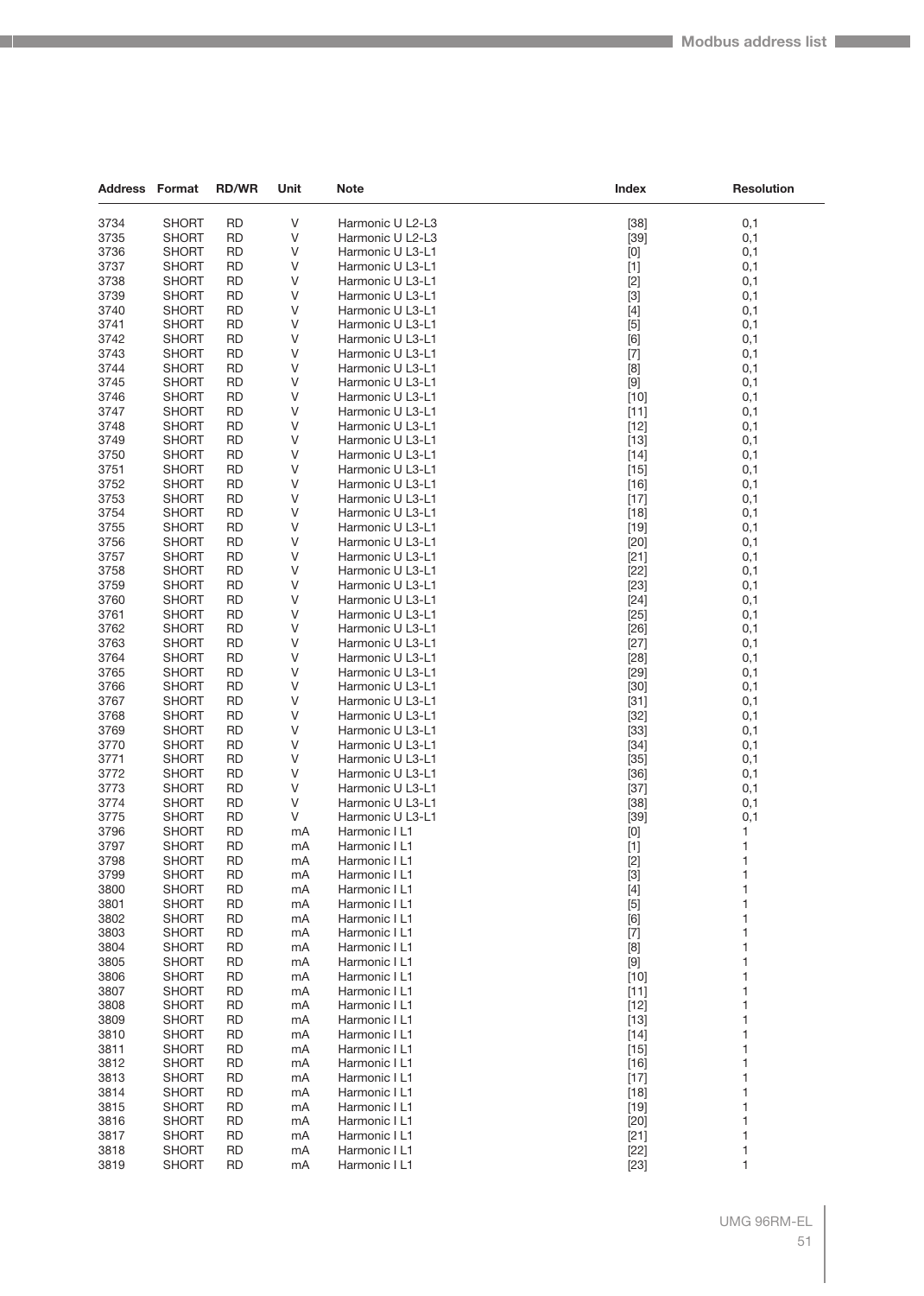| <b>Address Format</b> |                              | <b>RD/WR</b>           | Unit     | Note                           | Index                                                                                                                                                                                                                                                                                                                                                                                                                                                                                                                                                                                              | <b>Resolution</b> |
|-----------------------|------------------------------|------------------------|----------|--------------------------------|----------------------------------------------------------------------------------------------------------------------------------------------------------------------------------------------------------------------------------------------------------------------------------------------------------------------------------------------------------------------------------------------------------------------------------------------------------------------------------------------------------------------------------------------------------------------------------------------------|-------------------|
| 3820                  | <b>SHORT</b>                 | <b>RD</b>              | mA       | Harmonic I L1                  | $[24]$                                                                                                                                                                                                                                                                                                                                                                                                                                                                                                                                                                                             | 1                 |
| 3821                  | <b>SHORT</b>                 | <b>RD</b>              | mA       | Harmonic I L1                  | $[25]$                                                                                                                                                                                                                                                                                                                                                                                                                                                                                                                                                                                             | 1                 |
| 3822                  | SHORT                        | RD                     | mA       | Harmonic I L1                  | $[26]$                                                                                                                                                                                                                                                                                                                                                                                                                                                                                                                                                                                             | 1                 |
| 3823                  | SHORT                        | <b>RD</b>              | mA       | Harmonic I L1                  | $[27]$                                                                                                                                                                                                                                                                                                                                                                                                                                                                                                                                                                                             | 1                 |
| 3824                  | SHORT                        | <b>RD</b>              | mA       | Harmonic I L1                  | $[28]$                                                                                                                                                                                                                                                                                                                                                                                                                                                                                                                                                                                             | 1                 |
| 3825                  | SHORT                        | <b>RD</b>              | mA       | Harmonic I L1                  | $[29]$                                                                                                                                                                                                                                                                                                                                                                                                                                                                                                                                                                                             | 1                 |
| 3826                  | <b>SHORT</b>                 | <b>RD</b>              | mA       | Harmonic I L1                  | $[30]$                                                                                                                                                                                                                                                                                                                                                                                                                                                                                                                                                                                             | 1                 |
| 3827                  | SHORT                        | RD                     | mA       | Harmonic I L1                  | $[31]$                                                                                                                                                                                                                                                                                                                                                                                                                                                                                                                                                                                             | 1                 |
| 3828                  | SHORT                        | <b>RD</b>              | mA       | Harmonic I L1                  | $[32]$                                                                                                                                                                                                                                                                                                                                                                                                                                                                                                                                                                                             | 1                 |
| 3829                  | SHORT                        | RD                     | mA       | Harmonic I L1                  | $[33]$                                                                                                                                                                                                                                                                                                                                                                                                                                                                                                                                                                                             | 1                 |
| 3830                  | SHORT                        | <b>RD</b>              | mA       | Harmonic I L1                  | $[34]$                                                                                                                                                                                                                                                                                                                                                                                                                                                                                                                                                                                             | 1                 |
| 3831                  | SHORT                        | RD                     | mA       | Harmonic I L1                  | $[35]$                                                                                                                                                                                                                                                                                                                                                                                                                                                                                                                                                                                             | 1                 |
| 3832                  | SHORT                        | RD                     | mA       | Harmonic I L1                  | $[36]$                                                                                                                                                                                                                                                                                                                                                                                                                                                                                                                                                                                             | 1                 |
| 3833<br>3834          | SHORT<br>SHORT               | <b>RD</b><br>RD        | mA<br>mA | Harmonic I L1<br>Harmonic I L1 | $[37]$<br>$[38]$                                                                                                                                                                                                                                                                                                                                                                                                                                                                                                                                                                                   | 1<br>1            |
| 3835                  | SHORT                        | <b>RD</b>              | mA       | Harmonic I L1                  | $[39]$                                                                                                                                                                                                                                                                                                                                                                                                                                                                                                                                                                                             | 1                 |
| 3836                  | <b>SHORT</b>                 | <b>RD</b>              | mA       | Harmonic I L2                  | $[0] % \begin{center} % \includegraphics[width=\linewidth]{imagesSupplemental_3.png} % \end{center} % \caption { % Our method can be used for the use of the image. % Note that the \emph{DefNet}~\cite{bib66} as a function of the \emph{DefNet}~\cite{bib66} as a function of the \emph{DefNet}~\cite{bib66} as a function of the \emph{DefNet}~\cite{bib66} as a function of the \emph{DefNet}~\cite{bib66} as a function of the \emph{DefNet}~\cite{bib66} as a function of the \emph{DefNet}~\cite{bib66} as a function of the \emph{DefNet}~\cite{bib66} as a function of the \emph{DefNet}$ | 1                 |
| 3837                  | SHORT                        | RD                     | mA       | Harmonic I L2                  | $[1]$                                                                                                                                                                                                                                                                                                                                                                                                                                                                                                                                                                                              | 1                 |
| 3838                  | SHORT                        | <b>RD</b>              | mA       | Harmonic I L2                  | $[2]$                                                                                                                                                                                                                                                                                                                                                                                                                                                                                                                                                                                              | 1                 |
| 3839                  | SHORT                        | <b>RD</b>              | mA       | Harmonic I L2                  | $[3]$                                                                                                                                                                                                                                                                                                                                                                                                                                                                                                                                                                                              | 1                 |
| 3840                  | <b>SHORT</b>                 | <b>RD</b>              | mA       | Harmonic I L2                  | $[4]$                                                                                                                                                                                                                                                                                                                                                                                                                                                                                                                                                                                              | 1                 |
| 3841                  | <b>SHORT</b>                 | RD                     | mA       | Harmonic I L2                  | $[5]$                                                                                                                                                                                                                                                                                                                                                                                                                                                                                                                                                                                              | 1                 |
| 3842                  | SHORT                        | RD                     | mA       | Harmonic I L2                  | [6]                                                                                                                                                                                                                                                                                                                                                                                                                                                                                                                                                                                                | 1                 |
| 3843                  | SHORT                        | <b>RD</b>              | mA       | Harmonic I L2                  | $[7]$                                                                                                                                                                                                                                                                                                                                                                                                                                                                                                                                                                                              | 1                 |
| 3844                  | SHORT                        | RD                     | mA       | Harmonic I L2                  | [8]                                                                                                                                                                                                                                                                                                                                                                                                                                                                                                                                                                                                | 1                 |
| 3845                  | <b>SHORT</b>                 | <b>RD</b>              | mA       | Harmonic I L2                  | $[9]$                                                                                                                                                                                                                                                                                                                                                                                                                                                                                                                                                                                              | 1                 |
| 3846                  | SHORT                        | RD                     | mA       | Harmonic I L2                  | $[10]$                                                                                                                                                                                                                                                                                                                                                                                                                                                                                                                                                                                             | 1                 |
| 3847                  | SHORT                        | RD                     | mA       | Harmonic I L2                  | $[11]$                                                                                                                                                                                                                                                                                                                                                                                                                                                                                                                                                                                             | 1                 |
| 3848                  | SHORT                        | <b>RD</b>              | mA       | Harmonic I L2                  | $[12]$                                                                                                                                                                                                                                                                                                                                                                                                                                                                                                                                                                                             | 1                 |
| 3849                  | SHORT                        | RD                     | mA       | Harmonic I L2                  | $[13]$                                                                                                                                                                                                                                                                                                                                                                                                                                                                                                                                                                                             | 1                 |
| 3850<br>3851          | SHORT<br><b>SHORT</b>        | <b>RD</b><br>RD        | mA       | Harmonic I L2<br>Harmonic I L2 | $[14]$                                                                                                                                                                                                                                                                                                                                                                                                                                                                                                                                                                                             | 1<br>1            |
| 3852                  | SHORT                        | RD                     | mA<br>mA | Harmonic I L2                  | $[15]$<br>$[16]$                                                                                                                                                                                                                                                                                                                                                                                                                                                                                                                                                                                   | 1                 |
| 3853                  | SHORT                        | <b>RD</b>              | mA       | Harmonic I L2                  | $[17]$                                                                                                                                                                                                                                                                                                                                                                                                                                                                                                                                                                                             | 1                 |
| 3854                  | SHORT                        | <b>RD</b>              | mA       | Harmonic I L2                  | $[18]$                                                                                                                                                                                                                                                                                                                                                                                                                                                                                                                                                                                             | 1                 |
| 3855                  | SHORT                        | <b>RD</b>              | mA       | Harmonic I L2                  | $[19]$                                                                                                                                                                                                                                                                                                                                                                                                                                                                                                                                                                                             | 1                 |
| 3856                  | <b>SHORT</b>                 | <b>RD</b>              | mA       | Harmonic I L2                  | $[20]$                                                                                                                                                                                                                                                                                                                                                                                                                                                                                                                                                                                             | 1                 |
| 3857                  | SHORT                        | RD                     | mA       | Harmonic I L2                  | $[21]$                                                                                                                                                                                                                                                                                                                                                                                                                                                                                                                                                                                             | 1                 |
| 3858                  | SHORT                        | <b>RD</b>              | mA       | Harmonic I L2                  | $[22]$                                                                                                                                                                                                                                                                                                                                                                                                                                                                                                                                                                                             | 1                 |
| 3859                  | <b>SHORT</b>                 | RD                     | mA       | Harmonic I L2                  | $[23]$                                                                                                                                                                                                                                                                                                                                                                                                                                                                                                                                                                                             | 1                 |
| 3860                  | SHORT                        | <b>RD</b>              | mA       | Harmonic I L2                  | $[24]$                                                                                                                                                                                                                                                                                                                                                                                                                                                                                                                                                                                             | 1                 |
| 3861                  | SHORT                        | <b>RD</b>              | mA       | Harmonic I L2                  | $[25]$                                                                                                                                                                                                                                                                                                                                                                                                                                                                                                                                                                                             | 1                 |
| 3862                  | SHORT                        | RD                     | mA       | Harmonic I L2                  | $[26]$                                                                                                                                                                                                                                                                                                                                                                                                                                                                                                                                                                                             | 1                 |
| 3863                  | SHORT                        | <b>RD</b>              | mA       | Harmonic I L2                  | $[27]$                                                                                                                                                                                                                                                                                                                                                                                                                                                                                                                                                                                             | 1                 |
| 3864<br>3865          | <b>SHORT</b><br><b>SHORT</b> | RD<br><b>RD</b>        | mA       | Harmonic I L2<br>Harmonic I L2 | $[28]$<br>$[29]$                                                                                                                                                                                                                                                                                                                                                                                                                                                                                                                                                                                   | 1<br>1            |
| 3866                  | <b>SHORT</b>                 | <b>RD</b>              | mA<br>mA | Harmonic I L2                  | $[30]$                                                                                                                                                                                                                                                                                                                                                                                                                                                                                                                                                                                             | $\mathbf{1}$      |
| 3867                  | <b>SHORT</b>                 | <b>RD</b>              | mA       | Harmonic I L2                  | $[31]$                                                                                                                                                                                                                                                                                                                                                                                                                                                                                                                                                                                             | $\mathbf{1}$      |
| 3868                  | <b>SHORT</b>                 | <b>RD</b>              | mA       | Harmonic I L2                  | $[32]$                                                                                                                                                                                                                                                                                                                                                                                                                                                                                                                                                                                             | 1                 |
| 3869                  | <b>SHORT</b>                 | <b>RD</b>              | mA       | Harmonic I L2                  | $[33]$                                                                                                                                                                                                                                                                                                                                                                                                                                                                                                                                                                                             | 1                 |
| 3870                  | <b>SHORT</b>                 | <b>RD</b>              | mA       | Harmonic I L2                  | $[34]$                                                                                                                                                                                                                                                                                                                                                                                                                                                                                                                                                                                             | 1                 |
| 3871                  | <b>SHORT</b>                 | <b>RD</b>              | mA       | Harmonic I L2                  | $[35]$                                                                                                                                                                                                                                                                                                                                                                                                                                                                                                                                                                                             | 1                 |
| 3872                  | <b>SHORT</b>                 | RD                     | mA       | Harmonic I L2                  | $[36]$                                                                                                                                                                                                                                                                                                                                                                                                                                                                                                                                                                                             | $\mathbf{1}$      |
| 3873                  | <b>SHORT</b>                 | <b>RD</b>              | mA       | Harmonic I L2                  | $[37]$                                                                                                                                                                                                                                                                                                                                                                                                                                                                                                                                                                                             | 1                 |
| 3874                  | <b>SHORT</b>                 | <b>RD</b>              | mA       | Harmonic I L2                  | $[38]$                                                                                                                                                                                                                                                                                                                                                                                                                                                                                                                                                                                             | 1                 |
| 3875                  | <b>SHORT</b>                 | <b>RD</b>              | mA       | Harmonic I L2                  | $[39]$                                                                                                                                                                                                                                                                                                                                                                                                                                                                                                                                                                                             | 1                 |
| 3876                  | <b>SHORT</b>                 | <b>RD</b>              | mA       | Harmonic I L3                  | $[0] % \begin{center} % \includegraphics[width=\linewidth]{imagesSupplemental_3.png} % \end{center} % \caption { % Our method can be used for the use of the image. % Note that the \emph{DefNet}~\cite{bib66} as a function of the \emph{DefNet}~\cite{bib66} as a function of the \emph{DefNet}~\cite{bib66} as a function of the \emph{DefNet}~\cite{bib66} as a function of the \emph{DefNet}~\cite{bib66} as a function of the \emph{DefNet}~\cite{bib66} as a function of the \emph{DefNet}~\cite{bib66} as a function of the \emph{DefNet}~\cite{bib66} as a function of the \emph{DefNet}$ | 1                 |
| 3877                  | <b>SHORT</b>                 | RD                     | mA       | Harmonic I L3                  | $[1]$                                                                                                                                                                                                                                                                                                                                                                                                                                                                                                                                                                                              | $\mathbf{1}$      |
| 3878                  | <b>SHORT</b>                 | <b>RD</b>              | mA       | Harmonic I L3                  | $[2]$                                                                                                                                                                                                                                                                                                                                                                                                                                                                                                                                                                                              | 1<br>1            |
| 3879<br>3880          | <b>SHORT</b><br><b>SHORT</b> | <b>RD</b><br><b>RD</b> | mA<br>mA | Harmonic I L3<br>Harmonic I L3 | $[3]$<br>$[4]$                                                                                                                                                                                                                                                                                                                                                                                                                                                                                                                                                                                     | 1                 |
| 3881                  | <b>SHORT</b>                 | <b>RD</b>              | mA       | Harmonic I L3                  | $[5]$                                                                                                                                                                                                                                                                                                                                                                                                                                                                                                                                                                                              | 1                 |
| 3882                  | <b>SHORT</b>                 | RD                     | mA       | Harmonic I L3                  | [6]                                                                                                                                                                                                                                                                                                                                                                                                                                                                                                                                                                                                | 1                 |
| 3883                  | <b>SHORT</b>                 | <b>RD</b>              | mA       | Harmonic I L3                  | $[7]$                                                                                                                                                                                                                                                                                                                                                                                                                                                                                                                                                                                              | 1                 |
| 3884                  | <b>SHORT</b>                 | <b>RD</b>              | mA       | Harmonic I L3                  | $[8]$                                                                                                                                                                                                                                                                                                                                                                                                                                                                                                                                                                                              | 1                 |
| 3885                  | <b>SHORT</b>                 | <b>RD</b>              | mA       | Harmonic I L3                  | $[9] % \begin{center} \includegraphics[width=\linewidth]{imagesSupplemental/Imers.png} \end{center} % \vspace*{-1em} \caption{The image shows the number of parameters of the estimators in the left and right.} \label{fig:limall}$                                                                                                                                                                                                                                                                                                                                                               | 1                 |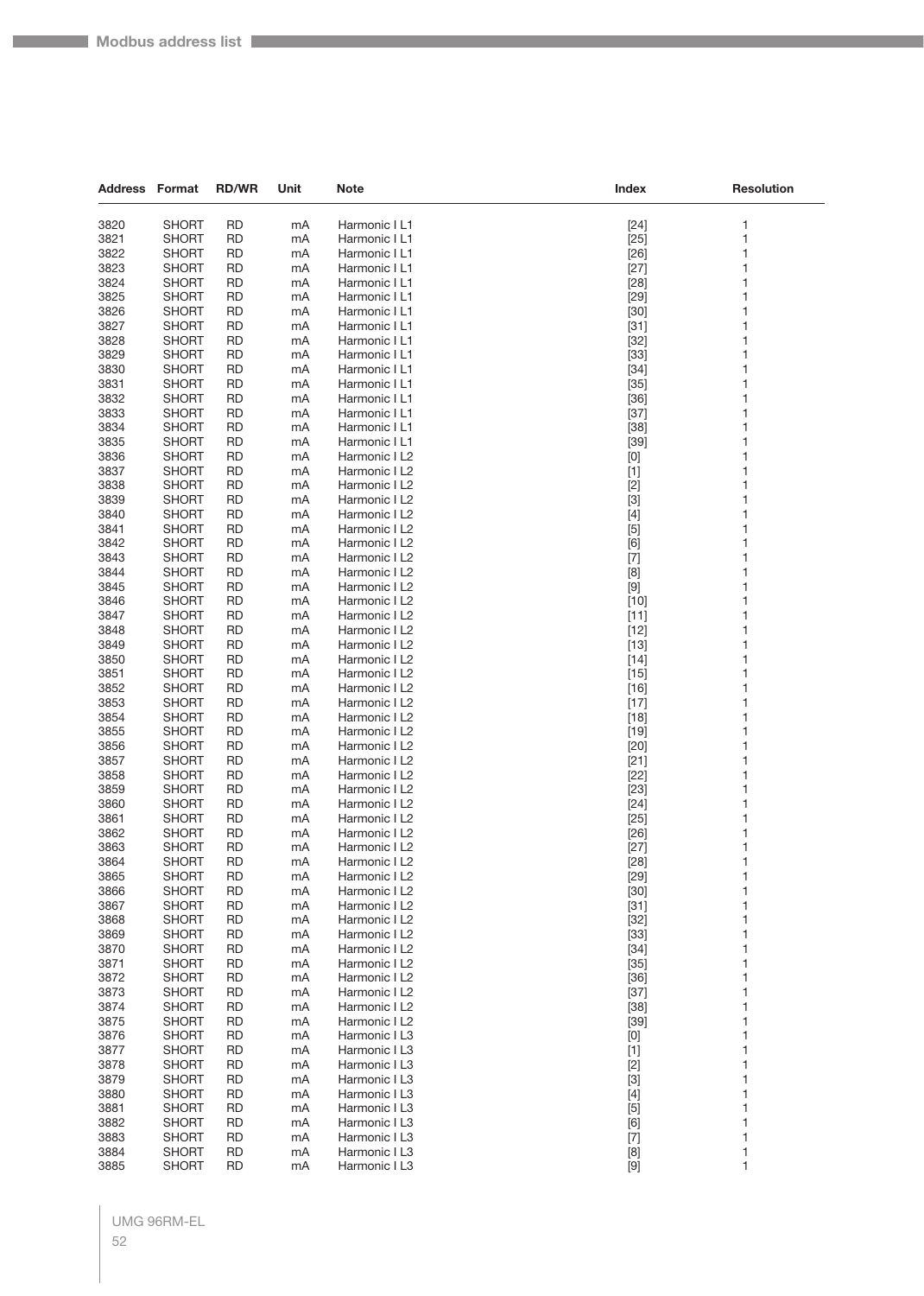|      | <b>Address Format</b> | <b>RD/WR</b> | Unit | <b>Note</b>   | <b>Index</b> | <b>Resolution</b> |
|------|-----------------------|--------------|------|---------------|--------------|-------------------|
| 3886 | <b>SHORT</b>          | <b>RD</b>    | mA   | Harmonic I L3 | $[10]$       |                   |
| 3887 | <b>SHORT</b>          | <b>RD</b>    | mA   | Harmonic I L3 | $[11]$       |                   |
| 3888 | <b>SHORT</b>          | <b>RD</b>    | mA   | Harmonic I L3 | $[12]$       |                   |
| 3889 | <b>SHORT</b>          | <b>RD</b>    | mA   | Harmonic I L3 | $[13]$       |                   |
| 3890 | <b>SHORT</b>          | <b>RD</b>    | mA   | Harmonic I L3 | $[14]$       |                   |
| 3891 | <b>SHORT</b>          | <b>RD</b>    | mA   | Harmonic I L3 | $[15]$       |                   |
| 3892 | <b>SHORT</b>          | <b>RD</b>    | mA   | Harmonic I L3 | $[16]$       |                   |
| 3893 | <b>SHORT</b>          | <b>RD</b>    | mA   | Harmonic I L3 | $[17]$       |                   |
| 3894 | <b>SHORT</b>          | <b>RD</b>    | mA   | Harmonic I L3 | $[18]$       |                   |
| 3895 | <b>SHORT</b>          | <b>RD</b>    | mA   | Harmonic I L3 | $[19]$       |                   |
| 3896 | <b>SHORT</b>          | <b>RD</b>    | mA   | Harmonic I L3 | $[20]$       |                   |
| 3897 | <b>SHORT</b>          | <b>RD</b>    | mA   | Harmonic I L3 | $[21]$       |                   |
| 3898 | <b>SHORT</b>          | <b>RD</b>    | mA   | Harmonic I L3 | $[22]$       |                   |
| 3899 | <b>SHORT</b>          | <b>RD</b>    | mA   | Harmonic I L3 | $[23]$       |                   |
| 3900 | <b>SHORT</b>          | <b>RD</b>    | mA   | Harmonic I L3 | [24]         |                   |
| 3901 | <b>SHORT</b>          | <b>RD</b>    | mA   | Harmonic I L3 | $[25]$       |                   |
| 3902 | <b>SHORT</b>          | <b>RD</b>    | mA   | Harmonic I L3 | $[26]$       |                   |
| 3903 | <b>SHORT</b>          | <b>RD</b>    | mA   | Harmonic I L3 | $[27]$       |                   |
| 3904 | <b>SHORT</b>          | <b>RD</b>    | mA   | Harmonic I L3 | $[28]$       |                   |
| 3905 | <b>SHORT</b>          | <b>RD</b>    | mA   | Harmonic I L3 | [29]         |                   |
| 3906 | <b>SHORT</b>          | <b>RD</b>    | mA   | Harmonic I L3 | $[30]$       |                   |
| 3907 | <b>SHORT</b>          | <b>RD</b>    | mA   | Harmonic I L3 | $[31]$       |                   |
| 3908 | <b>SHORT</b>          | <b>RD</b>    | mA   | Harmonic I L3 | $[32]$       |                   |
| 3909 | <b>SHORT</b>          | <b>RD</b>    | mA   | Harmonic I L3 | $[33]$       |                   |
| 3910 | <b>SHORT</b>          | <b>RD</b>    | mA   | Harmonic I L3 | $[34]$       |                   |
| 3911 | <b>SHORT</b>          | <b>RD</b>    | mA   | Harmonic I L3 | $[35]$       |                   |
| 3912 | <b>SHORT</b>          | <b>RD</b>    | mA   | Harmonic I L3 | $[36]$       |                   |
| 3913 | <b>SHORT</b>          | <b>RD</b>    | mA   | Harmonic I L3 | $[37]$       |                   |
| 3914 | <b>SHORT</b>          | <b>RD</b>    | mA   | Harmonic I L3 | $[38]$       |                   |
| 3915 | <b>SHORT</b>          | <b>RD</b>    | mA   | Harmonic I L3 | $[39]$       |                   |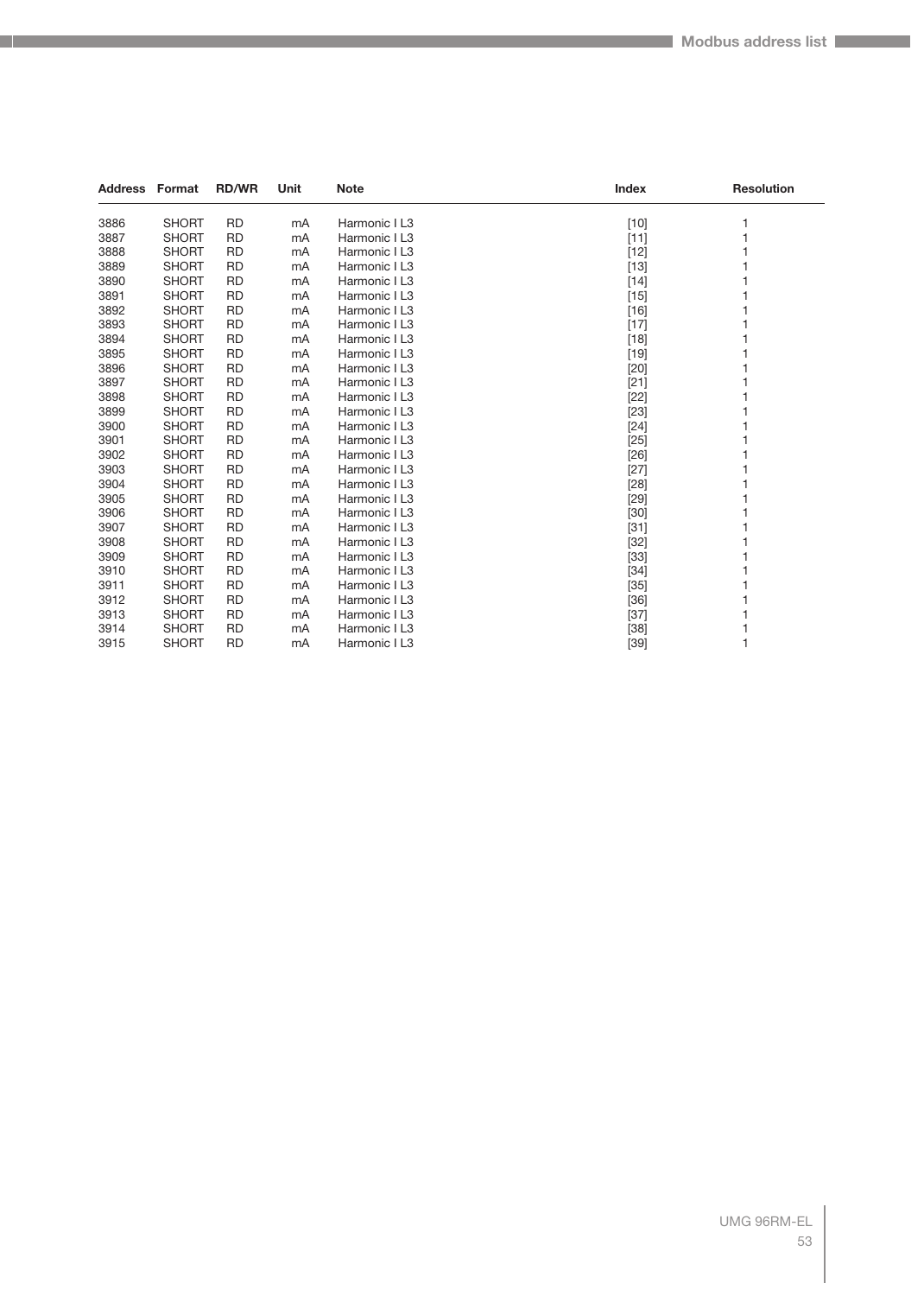#### **Mean values, type float, fourier analysis**

| <b>Address Format</b> |                              | <b>RD/WR</b>           | Unit        | <b>Note</b>                                      | Index                                                                                                                                                                                                                                                                                                                                                                                                                                                                                                                                                                                                       |
|-----------------------|------------------------------|------------------------|-------------|--------------------------------------------------|-------------------------------------------------------------------------------------------------------------------------------------------------------------------------------------------------------------------------------------------------------------------------------------------------------------------------------------------------------------------------------------------------------------------------------------------------------------------------------------------------------------------------------------------------------------------------------------------------------------|
| 1740                  | <b>FLOAT</b>                 | <b>RD</b>              | V           | Average, Harmonic U L1                           | [0]                                                                                                                                                                                                                                                                                                                                                                                                                                                                                                                                                                                                         |
| 1742                  | <b>FLOAT</b>                 | <b>RD</b>              | V           | Average, Harmonic U L1                           | $[1]$                                                                                                                                                                                                                                                                                                                                                                                                                                                                                                                                                                                                       |
| 1744                  | <b>FLOAT</b>                 | <b>RD</b>              | V           | Average, Harmonic U L1                           | $[2]$                                                                                                                                                                                                                                                                                                                                                                                                                                                                                                                                                                                                       |
| 1746                  | <b>FLOAT</b>                 | <b>RD</b>              | V           | Average, Harmonic U L1                           | $[3]$                                                                                                                                                                                                                                                                                                                                                                                                                                                                                                                                                                                                       |
| 1748                  | <b>FLOAT</b>                 | <b>RD</b>              | V           | Average, Harmonic U L1                           | $[4]$                                                                                                                                                                                                                                                                                                                                                                                                                                                                                                                                                                                                       |
| 1750                  | <b>FLOAT</b>                 | <b>RD</b>              | V           | Average, Harmonic U L1                           | $[5]$                                                                                                                                                                                                                                                                                                                                                                                                                                                                                                                                                                                                       |
| 1752                  | <b>FLOAT</b>                 | <b>RD</b>              | V           | Average, Harmonic U L1                           | [6]                                                                                                                                                                                                                                                                                                                                                                                                                                                                                                                                                                                                         |
| 1754                  | <b>FLOAT</b>                 | <b>RD</b>              | V           | Average, Harmonic U L1                           | $[7]$                                                                                                                                                                                                                                                                                                                                                                                                                                                                                                                                                                                                       |
| 1756                  | <b>FLOAT</b>                 | <b>RD</b>              | V           | Average, Harmonic U L1                           | [8]                                                                                                                                                                                                                                                                                                                                                                                                                                                                                                                                                                                                         |
| 1758<br>1760          | <b>FLOAT</b><br><b>FLOAT</b> | RD<br><b>RD</b>        | V<br>V      | Average, Harmonic U L1<br>Average, Harmonic U L1 | $[9]$<br>$[10]$                                                                                                                                                                                                                                                                                                                                                                                                                                                                                                                                                                                             |
| 1762                  | <b>FLOAT</b>                 | <b>RD</b>              | V           | Average, Harmonic U L1                           | $[11]$                                                                                                                                                                                                                                                                                                                                                                                                                                                                                                                                                                                                      |
| 1764                  | <b>FLOAT</b>                 | <b>RD</b>              | V           | Average, Harmonic U L1                           | $[12]$                                                                                                                                                                                                                                                                                                                                                                                                                                                                                                                                                                                                      |
| 1766                  | <b>FLOAT</b>                 | RD                     | V           | Average, Harmonic U L1                           | $[13]$                                                                                                                                                                                                                                                                                                                                                                                                                                                                                                                                                                                                      |
| 1768                  | <b>FLOAT</b>                 | RD                     | V           | Average, Harmonic U L1                           | $[14]$                                                                                                                                                                                                                                                                                                                                                                                                                                                                                                                                                                                                      |
| 1770                  | <b>FLOAT</b>                 | <b>RD</b>              | V           | Average, Harmonic U L1                           | $[15]$                                                                                                                                                                                                                                                                                                                                                                                                                                                                                                                                                                                                      |
| 1772                  | <b>FLOAT</b>                 | <b>RD</b>              | V           | Average, Harmonic U L1                           | $[16]$                                                                                                                                                                                                                                                                                                                                                                                                                                                                                                                                                                                                      |
| 1774                  | <b>FLOAT</b>                 | <b>RD</b>              | V           | Average, Harmonic U L1                           | $[17]$                                                                                                                                                                                                                                                                                                                                                                                                                                                                                                                                                                                                      |
| 1776                  | <b>FLOAT</b>                 | RD                     | V           | Average, Harmonic U L1                           | $[18]$                                                                                                                                                                                                                                                                                                                                                                                                                                                                                                                                                                                                      |
| 1778                  | <b>FLOAT</b>                 | RD                     | V           | Average, Harmonic U L1                           | $[19]$                                                                                                                                                                                                                                                                                                                                                                                                                                                                                                                                                                                                      |
| 1780                  | <b>FLOAT</b>                 | <b>RD</b>              | V           | Average, Harmonic U L1                           | $[20]$                                                                                                                                                                                                                                                                                                                                                                                                                                                                                                                                                                                                      |
| 1782                  | <b>FLOAT</b>                 | <b>RD</b>              | V           | Average, Harmonic U L1                           | $[21]$                                                                                                                                                                                                                                                                                                                                                                                                                                                                                                                                                                                                      |
| 1784                  | <b>FLOAT</b>                 | <b>RD</b>              | V           | Average, Harmonic U L1                           | $[22]$                                                                                                                                                                                                                                                                                                                                                                                                                                                                                                                                                                                                      |
| 1786                  | <b>FLOAT</b>                 | <b>RD</b>              | V           | Average, Harmonic U L1                           | $[23]$                                                                                                                                                                                                                                                                                                                                                                                                                                                                                                                                                                                                      |
| 1788<br>1790          | <b>FLOAT</b>                 | RD<br><b>RD</b>        | V<br>V      | Average, Harmonic U L1                           | $[24]$                                                                                                                                                                                                                                                                                                                                                                                                                                                                                                                                                                                                      |
| 1792                  | <b>FLOAT</b><br><b>FLOAT</b> | <b>RD</b>              | V           | Average, Harmonic U L1<br>Average, Harmonic U L1 | $[25]$<br>$[26]$                                                                                                                                                                                                                                                                                                                                                                                                                                                                                                                                                                                            |
| 1794                  | <b>FLOAT</b>                 | <b>RD</b>              | V           | Average, Harmonic U L1                           | $[27]$                                                                                                                                                                                                                                                                                                                                                                                                                                                                                                                                                                                                      |
| 1796                  | <b>FLOAT</b>                 | <b>RD</b>              | V           | Average, Harmonic U L1                           | $[28]$                                                                                                                                                                                                                                                                                                                                                                                                                                                                                                                                                                                                      |
| 1798                  | <b>FLOAT</b>                 | RD                     | V           | Average, Harmonic U L1                           | $[29]$                                                                                                                                                                                                                                                                                                                                                                                                                                                                                                                                                                                                      |
| 1800                  | <b>FLOAT</b>                 | <b>RD</b>              | V           | Average, Harmonic U L1                           | $[30]$                                                                                                                                                                                                                                                                                                                                                                                                                                                                                                                                                                                                      |
| 1802                  | <b>FLOAT</b>                 | <b>RD</b>              | V           | Average, Harmonic U L1                           | $[31]$                                                                                                                                                                                                                                                                                                                                                                                                                                                                                                                                                                                                      |
| 1804                  | <b>FLOAT</b>                 | <b>RD</b>              | V           | Average, Harmonic U L1                           | $[32]$                                                                                                                                                                                                                                                                                                                                                                                                                                                                                                                                                                                                      |
| 1806                  | <b>FLOAT</b>                 | RD                     | V           | Average, Harmonic U L1                           | $[33]$                                                                                                                                                                                                                                                                                                                                                                                                                                                                                                                                                                                                      |
| 1808                  | <b>FLOAT</b>                 | RD                     | V           | Average, Harmonic U L1                           | $[34]$                                                                                                                                                                                                                                                                                                                                                                                                                                                                                                                                                                                                      |
| 1810                  | <b>FLOAT</b>                 | <b>RD</b>              | V           | Average, Harmonic U L1                           | $[35]$                                                                                                                                                                                                                                                                                                                                                                                                                                                                                                                                                                                                      |
| 1812                  | <b>FLOAT</b>                 | RD                     | V           | Average, Harmonic U L1                           | $[36]$                                                                                                                                                                                                                                                                                                                                                                                                                                                                                                                                                                                                      |
| 1814                  | <b>FLOAT</b>                 | <b>RD</b>              | V           | Average, Harmonic U L1                           | $[37]$                                                                                                                                                                                                                                                                                                                                                                                                                                                                                                                                                                                                      |
| 1816                  | <b>FLOAT</b>                 | RD                     | V<br>V      | Average, Harmonic U L1<br>Average, Harmonic U L1 | $[38]$                                                                                                                                                                                                                                                                                                                                                                                                                                                                                                                                                                                                      |
| 1818<br>1820          | <b>FLOAT</b><br><b>FLOAT</b> | RD<br><b>RD</b>        | V           | Average, Harmonic U L2                           | $[39]$                                                                                                                                                                                                                                                                                                                                                                                                                                                                                                                                                                                                      |
| 1822                  | <b>FLOAT</b>                 | <b>RD</b>              | V           | Average, Harmonic U L2                           | $[0] % \begin{center} % \includegraphics[width=\linewidth]{imagesSupplemental_3.png} % \end{center} % \caption { % Our method can be used for the use of the image. % Note that the \emph{DefNet}~\cite{bib66} as a function of the \emph{DefNet}~\cite{bib66} as a function of the \emph{DefNet}~\cite{bib66} as a function of the \emph{DefNet}~\cite{bib66} as a function of the \emph{DefNet}~\cite{bib66} as a function of the \emph{DefNet}~\cite{bib66} as a function of the \emph{DefNet}~\cite{bib66} as a function of the \emph{DefNet}~\cite{bib66} as a function of the \emph{DefNet}$<br>$[1]$ |
| 1824                  | <b>FLOAT</b>                 | <b>RD</b>              | V           | Average, Harmonic U L2                           | $[2]$                                                                                                                                                                                                                                                                                                                                                                                                                                                                                                                                                                                                       |
| 1826                  | <b>FLOAT</b>                 | <b>RD</b>              | V           | Average, Harmonic U L2                           | $[3]$                                                                                                                                                                                                                                                                                                                                                                                                                                                                                                                                                                                                       |
| 1828                  | <b>FLOAT</b>                 | <b>RD</b>              | $\mathsf V$ | Average, Harmonic U L2                           | $[4]$                                                                                                                                                                                                                                                                                                                                                                                                                                                                                                                                                                                                       |
| 1830                  | <b>FLOAT</b>                 | <b>RD</b>              | V           | Average, Harmonic U L2                           | $[5] % \begin{center} \includegraphics[width=\linewidth]{imagesSupplemental/Imit} \caption{The image shows the image shows a single number of times.} \label{fig:limal} \end{center}$                                                                                                                                                                                                                                                                                                                                                                                                                       |
| 1832                  | <b>FLOAT</b>                 | <b>RD</b>              | V           | Average, Harmonic U L2                           | [6]                                                                                                                                                                                                                                                                                                                                                                                                                                                                                                                                                                                                         |
| 1834                  | <b>FLOAT</b>                 | <b>RD</b>              | V           | Average, Harmonic U L2                           | $[7]$                                                                                                                                                                                                                                                                                                                                                                                                                                                                                                                                                                                                       |
| 1836                  | <b>FLOAT</b>                 | <b>RD</b>              | V           | Average, Harmonic U L2                           | $[8] % \begin{center} \includegraphics[width=\linewidth]{imagesSupplemental/Imetad2.png} \end{center} % \caption { % Our method shows the proposed method. % } % \label{fig:limsub} %$                                                                                                                                                                                                                                                                                                                                                                                                                      |
| 1838                  | <b>FLOAT</b>                 | <b>RD</b>              | $\vee$      | Average, Harmonic U L2                           | $\left[ 9\right]$                                                                                                                                                                                                                                                                                                                                                                                                                                                                                                                                                                                           |
| 1840                  | <b>FLOAT</b>                 | <b>RD</b>              | V           | Average, Harmonic U L2                           | $[10]$                                                                                                                                                                                                                                                                                                                                                                                                                                                                                                                                                                                                      |
| 1842                  | <b>FLOAT</b>                 | <b>RD</b>              | V           | Average, Harmonic U L2                           | $[11]$                                                                                                                                                                                                                                                                                                                                                                                                                                                                                                                                                                                                      |
| 1844<br>1846          | <b>FLOAT</b><br><b>FLOAT</b> | <b>RD</b><br><b>RD</b> | V<br>V      | Average, Harmonic U L2<br>Average, Harmonic U L2 | $[12]$                                                                                                                                                                                                                                                                                                                                                                                                                                                                                                                                                                                                      |
| 1848                  | <b>FLOAT</b>                 | <b>RD</b>              | V           | Average, Harmonic U L2                           | $[13]$<br>$[14]$                                                                                                                                                                                                                                                                                                                                                                                                                                                                                                                                                                                            |
| 1850                  | <b>FLOAT</b>                 | <b>RD</b>              | V           | Average, Harmonic U L2                           | $[15]$                                                                                                                                                                                                                                                                                                                                                                                                                                                                                                                                                                                                      |
| 1852                  | <b>FLOAT</b>                 | <b>RD</b>              | V           | Average, Harmonic U L2                           | $[16]$                                                                                                                                                                                                                                                                                                                                                                                                                                                                                                                                                                                                      |
| 1854                  | <b>FLOAT</b>                 | <b>RD</b>              | V           | Average, Harmonic U L2                           | $[17]$                                                                                                                                                                                                                                                                                                                                                                                                                                                                                                                                                                                                      |
| 1856                  | <b>FLOAT</b>                 | <b>RD</b>              | V           | Average, Harmonic U L2                           | $[18]$                                                                                                                                                                                                                                                                                                                                                                                                                                                                                                                                                                                                      |
| 1858                  | <b>FLOAT</b>                 | <b>RD</b>              | V           | Average, Harmonic U L2                           | $[19]$                                                                                                                                                                                                                                                                                                                                                                                                                                                                                                                                                                                                      |
| 1860                  | <b>FLOAT</b>                 | <b>RD</b>              | V           | Average, Harmonic U L2                           | $[20]$                                                                                                                                                                                                                                                                                                                                                                                                                                                                                                                                                                                                      |
| 1862                  | <b>FLOAT</b>                 | <b>RD</b>              | V           | Average, Harmonic U L2                           | $[21]$                                                                                                                                                                                                                                                                                                                                                                                                                                                                                                                                                                                                      |
| 1864                  | <b>FLOAT</b>                 | <b>RD</b>              | V           | Average, Harmonic U L2                           | $[22]$                                                                                                                                                                                                                                                                                                                                                                                                                                                                                                                                                                                                      |
| 1866                  | <b>FLOAT</b>                 | <b>RD</b>              | V           | Average, Harmonic U L2                           | $[23]$                                                                                                                                                                                                                                                                                                                                                                                                                                                                                                                                                                                                      |
| 1868                  | <b>FLOAT</b>                 | <b>RD</b>              | V           | Average, Harmonic U L2                           | $[24]$                                                                                                                                                                                                                                                                                                                                                                                                                                                                                                                                                                                                      |
| 1870                  | <b>FLOAT</b>                 | <b>RD</b>              | V           | Average, Harmonic U L2                           | $[25]$                                                                                                                                                                                                                                                                                                                                                                                                                                                                                                                                                                                                      |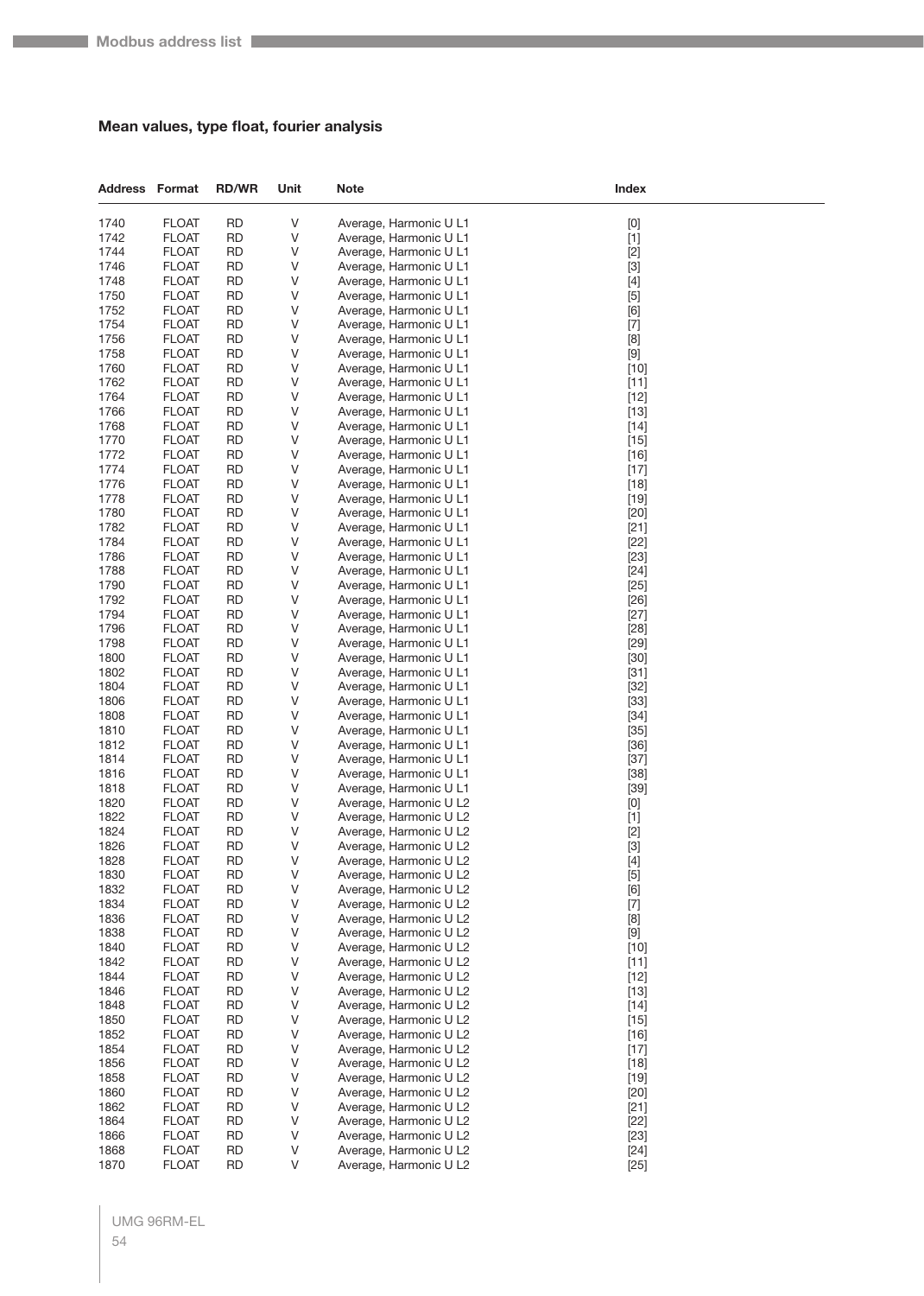| Address Format |                              | <b>RD/WR</b>           | Unit        | <b>Note</b>                                            | Index                                                                                                                                                                                                                                                                                                                                                                                                                                                                                                                                                                                                                                                                                                                                                                                                                                                                                                                           |  |
|----------------|------------------------------|------------------------|-------------|--------------------------------------------------------|---------------------------------------------------------------------------------------------------------------------------------------------------------------------------------------------------------------------------------------------------------------------------------------------------------------------------------------------------------------------------------------------------------------------------------------------------------------------------------------------------------------------------------------------------------------------------------------------------------------------------------------------------------------------------------------------------------------------------------------------------------------------------------------------------------------------------------------------------------------------------------------------------------------------------------|--|
| 1872           | <b>FLOAT</b>                 | <b>RD</b>              | V           | Average, Harmonic U L2                                 | $[26]$                                                                                                                                                                                                                                                                                                                                                                                                                                                                                                                                                                                                                                                                                                                                                                                                                                                                                                                          |  |
| 1874           | <b>FLOAT</b>                 | <b>RD</b>              | $\vee$      | Average, Harmonic U L2                                 | $[27]$                                                                                                                                                                                                                                                                                                                                                                                                                                                                                                                                                                                                                                                                                                                                                                                                                                                                                                                          |  |
| 1876           | <b>FLOAT</b>                 | <b>RD</b>              | V           | Average, Harmonic U L2                                 | $[28]$                                                                                                                                                                                                                                                                                                                                                                                                                                                                                                                                                                                                                                                                                                                                                                                                                                                                                                                          |  |
| 1878           | <b>FLOAT</b>                 | <b>RD</b>              | V           | Average, Harmonic U L2                                 | $[29]$                                                                                                                                                                                                                                                                                                                                                                                                                                                                                                                                                                                                                                                                                                                                                                                                                                                                                                                          |  |
| 1880           | <b>FLOAT</b>                 | <b>RD</b>              | V           | Average, Harmonic U L2                                 | $[30]$                                                                                                                                                                                                                                                                                                                                                                                                                                                                                                                                                                                                                                                                                                                                                                                                                                                                                                                          |  |
| 1882           | <b>FLOAT</b>                 | <b>RD</b>              | V           | Average, Harmonic U L2                                 | $[31]$                                                                                                                                                                                                                                                                                                                                                                                                                                                                                                                                                                                                                                                                                                                                                                                                                                                                                                                          |  |
| 1884           | <b>FLOAT</b>                 | <b>RD</b>              | V           | Average, Harmonic U L2                                 | $[32]$                                                                                                                                                                                                                                                                                                                                                                                                                                                                                                                                                                                                                                                                                                                                                                                                                                                                                                                          |  |
| 1886           | <b>FLOAT</b>                 | <b>RD</b>              | V<br>V      | Average, Harmonic U L2                                 | $[33]$                                                                                                                                                                                                                                                                                                                                                                                                                                                                                                                                                                                                                                                                                                                                                                                                                                                                                                                          |  |
| 1888<br>1890   | <b>FLOAT</b><br><b>FLOAT</b> | <b>RD</b><br><b>RD</b> | V           | Average, Harmonic U L2<br>Average, Harmonic U L2       | $[34]$<br>$[35]$                                                                                                                                                                                                                                                                                                                                                                                                                                                                                                                                                                                                                                                                                                                                                                                                                                                                                                                |  |
| 1892           | <b>FLOAT</b>                 | <b>RD</b>              | V           | Average, Harmonic U L2                                 | $[36]$                                                                                                                                                                                                                                                                                                                                                                                                                                                                                                                                                                                                                                                                                                                                                                                                                                                                                                                          |  |
| 1894           | <b>FLOAT</b>                 | <b>RD</b>              | V           | Average, Harmonic U L2                                 | $[37]$                                                                                                                                                                                                                                                                                                                                                                                                                                                                                                                                                                                                                                                                                                                                                                                                                                                                                                                          |  |
| 1896           | <b>FLOAT</b>                 | <b>RD</b>              | V           | Average, Harmonic U L2                                 | $[38]$                                                                                                                                                                                                                                                                                                                                                                                                                                                                                                                                                                                                                                                                                                                                                                                                                                                                                                                          |  |
| 1898           | <b>FLOAT</b>                 | <b>RD</b>              | V           | Average, Harmonic U L2                                 | $[39]$                                                                                                                                                                                                                                                                                                                                                                                                                                                                                                                                                                                                                                                                                                                                                                                                                                                                                                                          |  |
| 1900           | <b>FLOAT</b>                 | <b>RD</b>              | V           | Average, Harmonic U L3                                 | [0]                                                                                                                                                                                                                                                                                                                                                                                                                                                                                                                                                                                                                                                                                                                                                                                                                                                                                                                             |  |
| 1902           | <b>FLOAT</b>                 | <b>RD</b>              | V           | Average, Harmonic U L3                                 | $[1]$                                                                                                                                                                                                                                                                                                                                                                                                                                                                                                                                                                                                                                                                                                                                                                                                                                                                                                                           |  |
| 1904           | <b>FLOAT</b>                 | <b>RD</b>              | V           | Average, Harmonic U L3                                 | $[2]$                                                                                                                                                                                                                                                                                                                                                                                                                                                                                                                                                                                                                                                                                                                                                                                                                                                                                                                           |  |
| 1906           | <b>FLOAT</b>                 | <b>RD</b>              | V           | Average, Harmonic U L3                                 | $[3]$                                                                                                                                                                                                                                                                                                                                                                                                                                                                                                                                                                                                                                                                                                                                                                                                                                                                                                                           |  |
| 1908           | <b>FLOAT</b>                 | <b>RD</b>              | V           | Average, Harmonic U L3                                 | $[4]$                                                                                                                                                                                                                                                                                                                                                                                                                                                                                                                                                                                                                                                                                                                                                                                                                                                                                                                           |  |
| 1910           | <b>FLOAT</b>                 | <b>RD</b>              | V           | Average, Harmonic U L3                                 | $[5]$                                                                                                                                                                                                                                                                                                                                                                                                                                                                                                                                                                                                                                                                                                                                                                                                                                                                                                                           |  |
| 1912<br>1914   | <b>FLOAT</b><br><b>FLOAT</b> | <b>RD</b><br><b>RD</b> | V<br>V      | Average, Harmonic U L3                                 | [6]                                                                                                                                                                                                                                                                                                                                                                                                                                                                                                                                                                                                                                                                                                                                                                                                                                                                                                                             |  |
| 1916           | <b>FLOAT</b>                 | <b>RD</b>              | V           | Average, Harmonic U L3<br>Average, Harmonic U L3       | $[7]$<br>[8]                                                                                                                                                                                                                                                                                                                                                                                                                                                                                                                                                                                                                                                                                                                                                                                                                                                                                                                    |  |
| 1918           | <b>FLOAT</b>                 | <b>RD</b>              | V           | Average, Harmonic U L3                                 | $[9] % \begin{center} \includegraphics[width=\linewidth]{imagesSupplemental/Imers.png} \end{center} % \vspace*{-1em} \caption{The image shows the number of parameters of the parameter $\mathcal{M}$ with the number of parameters in the parameter $\mathcal{M}$ and the number of parameters in the parameter $\mathcal{M}$ and the number of parameters in the parameter $\mathcal{M}$ and the number of parameters in the parameter $\mathcal{M}$ and the number of parameters in the parameter $\mathcal{M}$ and the number of parameters in the parameter $\mathcal{M}$ and the number of parameters in the parameter $\mathcal{M}$ and the number of parameters in the parameter $\mathcal{M}$ and the number of parameters in the parameter $\mathcal{M}$ and the number of parameters in the parameter $\mathcal{M}$ and the number of parameters in the parameter $\mathcal{M}$ and the number of parameters in the$ |  |
| 1920           | <b>FLOAT</b>                 | <b>RD</b>              | V           | Average, Harmonic U L3                                 | $[10]$                                                                                                                                                                                                                                                                                                                                                                                                                                                                                                                                                                                                                                                                                                                                                                                                                                                                                                                          |  |
| 1922           | <b>FLOAT</b>                 | <b>RD</b>              | V           | Average, Harmonic U L3                                 | $[11]$                                                                                                                                                                                                                                                                                                                                                                                                                                                                                                                                                                                                                                                                                                                                                                                                                                                                                                                          |  |
| 1924           | <b>FLOAT</b>                 | <b>RD</b>              | V           | Average, Harmonic U L3                                 | $[12]$                                                                                                                                                                                                                                                                                                                                                                                                                                                                                                                                                                                                                                                                                                                                                                                                                                                                                                                          |  |
| 1926           | <b>FLOAT</b>                 | <b>RD</b>              | V           | Average, Harmonic U L3                                 | $[13]$                                                                                                                                                                                                                                                                                                                                                                                                                                                                                                                                                                                                                                                                                                                                                                                                                                                                                                                          |  |
| 1928           | <b>FLOAT</b>                 | <b>RD</b>              | V           | Average, Harmonic U L3                                 | $[14]$                                                                                                                                                                                                                                                                                                                                                                                                                                                                                                                                                                                                                                                                                                                                                                                                                                                                                                                          |  |
| 1930           | <b>FLOAT</b>                 | <b>RD</b>              | V           | Average, Harmonic U L3                                 | $[15]$                                                                                                                                                                                                                                                                                                                                                                                                                                                                                                                                                                                                                                                                                                                                                                                                                                                                                                                          |  |
| 1932           | <b>FLOAT</b>                 | <b>RD</b>              | V           | Average, Harmonic U L3                                 | $[16]$                                                                                                                                                                                                                                                                                                                                                                                                                                                                                                                                                                                                                                                                                                                                                                                                                                                                                                                          |  |
| 1934           | <b>FLOAT</b>                 | <b>RD</b>              | V           | Average, Harmonic U L3                                 | $[17]$                                                                                                                                                                                                                                                                                                                                                                                                                                                                                                                                                                                                                                                                                                                                                                                                                                                                                                                          |  |
| 1936           | <b>FLOAT</b>                 | <b>RD</b>              | V           | Average, Harmonic U L3                                 | $[18]$                                                                                                                                                                                                                                                                                                                                                                                                                                                                                                                                                                                                                                                                                                                                                                                                                                                                                                                          |  |
| 1938<br>1940   | <b>FLOAT</b><br><b>FLOAT</b> | <b>RD</b><br><b>RD</b> | V<br>V      | Average, Harmonic U L3                                 | $[19]$                                                                                                                                                                                                                                                                                                                                                                                                                                                                                                                                                                                                                                                                                                                                                                                                                                                                                                                          |  |
| 1942           | <b>FLOAT</b>                 | <b>RD</b>              | V           | Average, Harmonic U L3<br>Average, Harmonic U L3       | $[20]$<br>$[21]$                                                                                                                                                                                                                                                                                                                                                                                                                                                                                                                                                                                                                                                                                                                                                                                                                                                                                                                |  |
| 1944           | <b>FLOAT</b>                 | <b>RD</b>              | V           | Average, Harmonic U L3                                 | $[22]$                                                                                                                                                                                                                                                                                                                                                                                                                                                                                                                                                                                                                                                                                                                                                                                                                                                                                                                          |  |
| 1946           | <b>FLOAT</b>                 | <b>RD</b>              | V           | Average, Harmonic U L3                                 | $[23]$                                                                                                                                                                                                                                                                                                                                                                                                                                                                                                                                                                                                                                                                                                                                                                                                                                                                                                                          |  |
| 1948           | <b>FLOAT</b>                 | <b>RD</b>              | V           | Average, Harmonic U L3                                 | $[24]$                                                                                                                                                                                                                                                                                                                                                                                                                                                                                                                                                                                                                                                                                                                                                                                                                                                                                                                          |  |
| 1950           | <b>FLOAT</b>                 | <b>RD</b>              | V           | Average, Harmonic U L3                                 | $[25]$                                                                                                                                                                                                                                                                                                                                                                                                                                                                                                                                                                                                                                                                                                                                                                                                                                                                                                                          |  |
| 1952           | <b>FLOAT</b>                 | <b>RD</b>              | V           | Average, Harmonic U L3                                 | $[26]$                                                                                                                                                                                                                                                                                                                                                                                                                                                                                                                                                                                                                                                                                                                                                                                                                                                                                                                          |  |
| 1954           | <b>FLOAT</b>                 | <b>RD</b>              | V           | Average, Harmonic U L3                                 | $[27]$                                                                                                                                                                                                                                                                                                                                                                                                                                                                                                                                                                                                                                                                                                                                                                                                                                                                                                                          |  |
| 1956           | <b>FLOAT</b>                 | <b>RD</b>              | ٧           | Average, Harmonic U L3                                 | $[28]$                                                                                                                                                                                                                                                                                                                                                                                                                                                                                                                                                                                                                                                                                                                                                                                                                                                                                                                          |  |
| 1958           | <b>FLOAT</b>                 | <b>RD</b>              | V           | Average, Harmonic U L3                                 | $[29]$                                                                                                                                                                                                                                                                                                                                                                                                                                                                                                                                                                                                                                                                                                                                                                                                                                                                                                                          |  |
| 1960<br>1962   | <b>FLOAT</b><br><b>FLOAT</b> | <b>RD</b><br><b>RD</b> | V<br>$\vee$ | Average, Harmonic U L3                                 | $[30]$                                                                                                                                                                                                                                                                                                                                                                                                                                                                                                                                                                                                                                                                                                                                                                                                                                                                                                                          |  |
| 1964           | <b>FLOAT</b>                 | <b>RD</b>              | V           | Average, Harmonic U L3<br>Average, Harmonic U L3       | $[31]$<br>$[32]$                                                                                                                                                                                                                                                                                                                                                                                                                                                                                                                                                                                                                                                                                                                                                                                                                                                                                                                |  |
| 1966           | <b>FLOAT</b>                 | <b>RD</b>              | V           | Average, Harmonic U L3                                 | $[33]$                                                                                                                                                                                                                                                                                                                                                                                                                                                                                                                                                                                                                                                                                                                                                                                                                                                                                                                          |  |
| 1968           | <b>FLOAT</b>                 | <b>RD</b>              | V           | Average, Harmonic U L3                                 | $[34]$                                                                                                                                                                                                                                                                                                                                                                                                                                                                                                                                                                                                                                                                                                                                                                                                                                                                                                                          |  |
| 1970           | <b>FLOAT</b>                 | <b>RD</b>              | V           | Average, Harmonic U L3                                 | $[35]$                                                                                                                                                                                                                                                                                                                                                                                                                                                                                                                                                                                                                                                                                                                                                                                                                                                                                                                          |  |
| 1972           | <b>FLOAT</b>                 | <b>RD</b>              | V           | Average, Harmonic U L3                                 | $[36]$                                                                                                                                                                                                                                                                                                                                                                                                                                                                                                                                                                                                                                                                                                                                                                                                                                                                                                                          |  |
| 1974           | <b>FLOAT</b>                 | <b>RD</b>              | V           | Average, Harmonic U L3                                 | $[37]$                                                                                                                                                                                                                                                                                                                                                                                                                                                                                                                                                                                                                                                                                                                                                                                                                                                                                                                          |  |
| 1976           | <b>FLOAT</b>                 | <b>RD</b>              | V           | Average, Harmonic U L3                                 | $[38]$                                                                                                                                                                                                                                                                                                                                                                                                                                                                                                                                                                                                                                                                                                                                                                                                                                                                                                                          |  |
| 1978           | <b>FLOAT</b>                 | <b>RD</b>              | V           | Average, Harmonic U L3                                 | $[39]$                                                                                                                                                                                                                                                                                                                                                                                                                                                                                                                                                                                                                                                                                                                                                                                                                                                                                                                          |  |
| 1980           | <b>FLOAT</b>                 | <b>RD</b>              | V           | Average, Harmonic U L1-L2                              | $[0] % \begin{center} % \includegraphics[width=\linewidth]{imagesSupplemental_3.png} % \end{center} % \caption { % Our method can be used for the use of the image. % Note that the \emph{DefNet}~\cite{bib66} as a function of the \emph{DefNet}~\cite{bib66} as a function of the \emph{DefNet}~\cite{bib66} as a function of the \emph{DefNet}~\cite{bib66} as a function of the \emph{DefNet}~\cite{bib66} as a function of the \emph{DefNet}~\cite{bib66} as a function of the \emph{DefNet}~\cite{bib66} as a function of the \emph{DefNet}~\cite{bib66} as a function of the \emph{DefNet}$                                                                                                                                                                                                                                                                                                                              |  |
| 1982           | <b>FLOAT</b>                 | <b>RD</b>              | V           | Average, Harmonic U L1-L2                              | $[1]$                                                                                                                                                                                                                                                                                                                                                                                                                                                                                                                                                                                                                                                                                                                                                                                                                                                                                                                           |  |
| 1984           | <b>FLOAT</b><br><b>FLOAT</b> | <b>RD</b>              | V           | Average, Harmonic U L1-L2                              | $[2]$                                                                                                                                                                                                                                                                                                                                                                                                                                                                                                                                                                                                                                                                                                                                                                                                                                                                                                                           |  |
| 1986<br>1988   | <b>FLOAT</b>                 | <b>RD</b><br><b>RD</b> | V<br>V      | Average, Harmonic U L1-L2<br>Average, Harmonic U L1-L2 | $[3]$                                                                                                                                                                                                                                                                                                                                                                                                                                                                                                                                                                                                                                                                                                                                                                                                                                                                                                                           |  |
| 1990           | <b>FLOAT</b>                 | <b>RD</b>              | V           | Average, Harmonic U L1-L2                              | $[4]$<br>$[5]$                                                                                                                                                                                                                                                                                                                                                                                                                                                                                                                                                                                                                                                                                                                                                                                                                                                                                                                  |  |
| 1992           | <b>FLOAT</b>                 | <b>RD</b>              | V           | Average, Harmonic U L1-L2                              | [6]                                                                                                                                                                                                                                                                                                                                                                                                                                                                                                                                                                                                                                                                                                                                                                                                                                                                                                                             |  |
| 1994           | <b>FLOAT</b>                 | <b>RD</b>              | V           | Average, Harmonic U L1-L2                              | $[7]$                                                                                                                                                                                                                                                                                                                                                                                                                                                                                                                                                                                                                                                                                                                                                                                                                                                                                                                           |  |
| 1996           | <b>FLOAT</b>                 | <b>RD</b>              | V           | Average, Harmonic U L1-L2                              | [8]                                                                                                                                                                                                                                                                                                                                                                                                                                                                                                                                                                                                                                                                                                                                                                                                                                                                                                                             |  |
| 1998           | <b>FLOAT</b>                 | <b>RD</b>              | V           | Average, Harmonic U L1-L2                              | $\left[ 9\right]$                                                                                                                                                                                                                                                                                                                                                                                                                                                                                                                                                                                                                                                                                                                                                                                                                                                                                                               |  |
| 2000           | <b>FLOAT</b>                 | <b>RD</b>              | $\vee$      | Average, Harmonic U L1-L2                              | $[10]$                                                                                                                                                                                                                                                                                                                                                                                                                                                                                                                                                                                                                                                                                                                                                                                                                                                                                                                          |  |
| 2002           | <b>FLOAT</b>                 | <b>RD</b>              | V           | Average, Harmonic U L1-L2                              | $[11]$                                                                                                                                                                                                                                                                                                                                                                                                                                                                                                                                                                                                                                                                                                                                                                                                                                                                                                                          |  |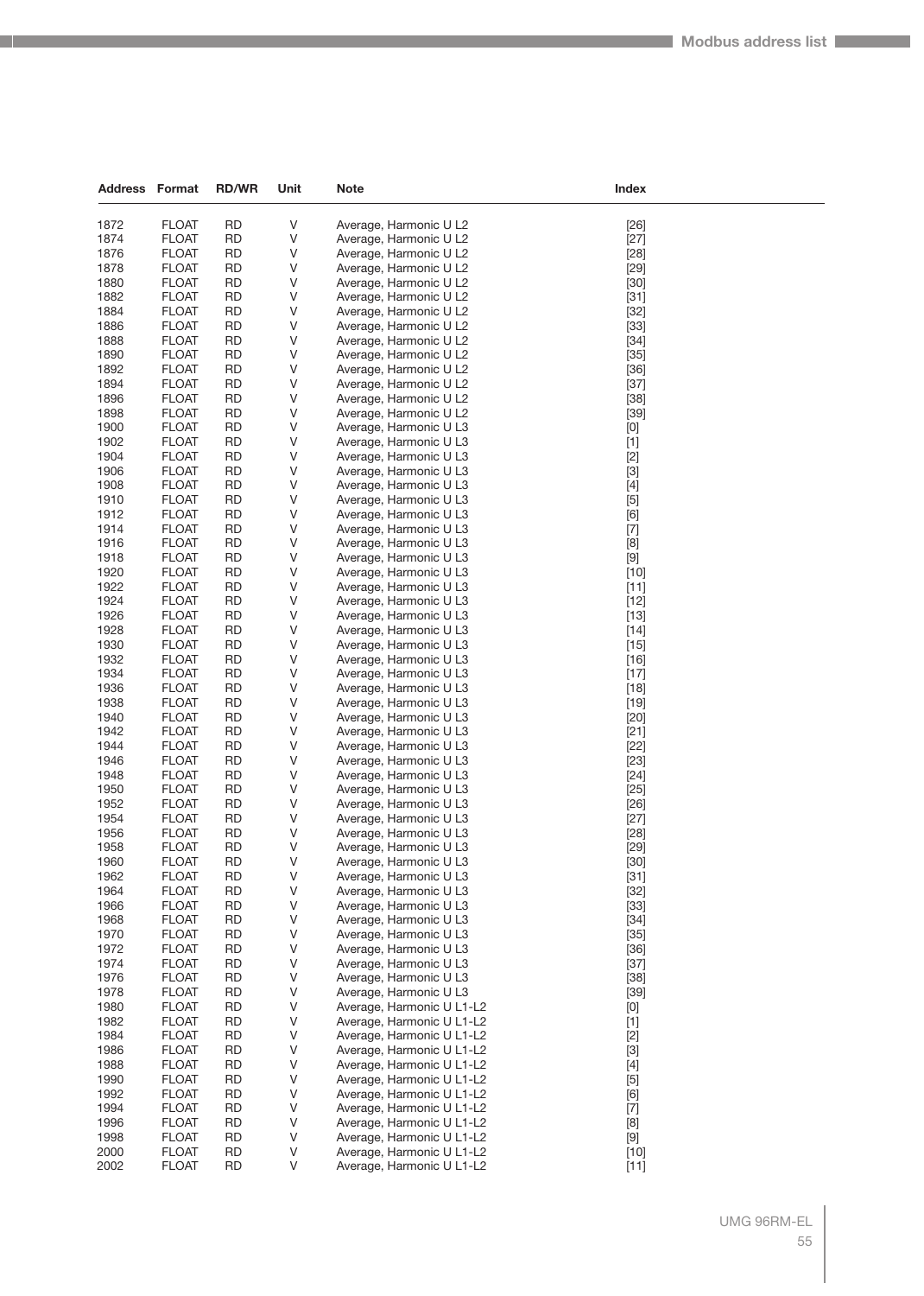| <b>Address Format</b> |                              | <b>RD/WR</b>           | Unit    | <b>Note</b>                                            | Index                                                                                                                                                                                                                                                                                                                                                                                                                                                                                                                                                                                              |  |
|-----------------------|------------------------------|------------------------|---------|--------------------------------------------------------|----------------------------------------------------------------------------------------------------------------------------------------------------------------------------------------------------------------------------------------------------------------------------------------------------------------------------------------------------------------------------------------------------------------------------------------------------------------------------------------------------------------------------------------------------------------------------------------------------|--|
| 2004                  | <b>FLOAT</b>                 | <b>RD</b>              | V       | Average, Harmonic U L1-L2                              | $[12]$                                                                                                                                                                                                                                                                                                                                                                                                                                                                                                                                                                                             |  |
| 2006                  | <b>FLOAT</b>                 | <b>RD</b>              | V       | Average, Harmonic U L1-L2                              | $[13]$                                                                                                                                                                                                                                                                                                                                                                                                                                                                                                                                                                                             |  |
| 2008                  | <b>FLOAT</b>                 | <b>RD</b>              | V       | Average, Harmonic U L1-L2                              | $[14]$                                                                                                                                                                                                                                                                                                                                                                                                                                                                                                                                                                                             |  |
| 2010                  | <b>FLOAT</b>                 | <b>RD</b>              | V       | Average, Harmonic U L1-L2                              | $[15]$                                                                                                                                                                                                                                                                                                                                                                                                                                                                                                                                                                                             |  |
| 2012                  | <b>FLOAT</b>                 | <b>RD</b>              | V       | Average, Harmonic U L1-L2                              | $[16]$                                                                                                                                                                                                                                                                                                                                                                                                                                                                                                                                                                                             |  |
| 2014                  | <b>FLOAT</b>                 | <b>RD</b>              | V       | Average, Harmonic U L1-L2                              | $[17]$                                                                                                                                                                                                                                                                                                                                                                                                                                                                                                                                                                                             |  |
| 2016                  | <b>FLOAT</b>                 | <b>RD</b>              | V       | Average, Harmonic U L1-L2                              | $[18]$                                                                                                                                                                                                                                                                                                                                                                                                                                                                                                                                                                                             |  |
| 2018                  | <b>FLOAT</b>                 | <b>RD</b>              | V       | Average, Harmonic U L1-L2                              | $[19]$                                                                                                                                                                                                                                                                                                                                                                                                                                                                                                                                                                                             |  |
| 2020                  | <b>FLOAT</b>                 | <b>RD</b>              | V       | Average, Harmonic U L1-L2                              | $[20]$                                                                                                                                                                                                                                                                                                                                                                                                                                                                                                                                                                                             |  |
| 2022                  | <b>FLOAT</b>                 | <b>RD</b>              | V       | Average, Harmonic U L1-L2                              | $[21]$                                                                                                                                                                                                                                                                                                                                                                                                                                                                                                                                                                                             |  |
| 2024                  | <b>FLOAT</b>                 | <b>RD</b>              | V       | Average, Harmonic U L1-L2                              | $[22]$                                                                                                                                                                                                                                                                                                                                                                                                                                                                                                                                                                                             |  |
| 2026                  | <b>FLOAT</b>                 | <b>RD</b>              | V       | Average, Harmonic U L1-L2                              | $[23]$                                                                                                                                                                                                                                                                                                                                                                                                                                                                                                                                                                                             |  |
| 2028                  | <b>FLOAT</b>                 | <b>RD</b>              | V       | Average, Harmonic U L1-L2                              | $[24]$                                                                                                                                                                                                                                                                                                                                                                                                                                                                                                                                                                                             |  |
| 2030<br>2032          | <b>FLOAT</b>                 | <b>RD</b><br><b>RD</b> | V<br>V  | Average, Harmonic U L1-L2                              | $[25]$                                                                                                                                                                                                                                                                                                                                                                                                                                                                                                                                                                                             |  |
| 2034                  | <b>FLOAT</b><br><b>FLOAT</b> | <b>RD</b>              | V       | Average, Harmonic U L1-L2<br>Average, Harmonic U L1-L2 | $[26]$<br>$[27]$                                                                                                                                                                                                                                                                                                                                                                                                                                                                                                                                                                                   |  |
| 2036                  | <b>FLOAT</b>                 | <b>RD</b>              | V       | Average, Harmonic U L1-L2                              | $[28]$                                                                                                                                                                                                                                                                                                                                                                                                                                                                                                                                                                                             |  |
| 2038                  | <b>FLOAT</b>                 | <b>RD</b>              | V       | Average, Harmonic U L1-L2                              | $[29]$                                                                                                                                                                                                                                                                                                                                                                                                                                                                                                                                                                                             |  |
| 2040                  | <b>FLOAT</b>                 | <b>RD</b>              | V       | Average, Harmonic U L1-L2                              | $[30]$                                                                                                                                                                                                                                                                                                                                                                                                                                                                                                                                                                                             |  |
| 2042                  | <b>FLOAT</b>                 | <b>RD</b>              | V       | Average, Harmonic U L1-L2                              | $[31]$                                                                                                                                                                                                                                                                                                                                                                                                                                                                                                                                                                                             |  |
| 2044                  | <b>FLOAT</b>                 | <b>RD</b>              | V       | Average, Harmonic U L1-L2                              | $[32]$                                                                                                                                                                                                                                                                                                                                                                                                                                                                                                                                                                                             |  |
| 2046                  | <b>FLOAT</b>                 | <b>RD</b>              | V       | Average, Harmonic U L1-L2                              | $[33]$                                                                                                                                                                                                                                                                                                                                                                                                                                                                                                                                                                                             |  |
| 2048                  | <b>FLOAT</b>                 | <b>RD</b>              | V       | Average, Harmonic U L1-L2                              | $[34]$                                                                                                                                                                                                                                                                                                                                                                                                                                                                                                                                                                                             |  |
| 2050                  | <b>FLOAT</b>                 | <b>RD</b>              | V       | Average, Harmonic U L1-L2                              | $[35]$                                                                                                                                                                                                                                                                                                                                                                                                                                                                                                                                                                                             |  |
| 2052                  | <b>FLOAT</b>                 | <b>RD</b>              | V       | Average, Harmonic U L1-L2                              | $[36]$                                                                                                                                                                                                                                                                                                                                                                                                                                                                                                                                                                                             |  |
| 2054                  | <b>FLOAT</b>                 | <b>RD</b>              | V       | Average, Harmonic U L1-L2                              | $[37]$                                                                                                                                                                                                                                                                                                                                                                                                                                                                                                                                                                                             |  |
| 2056                  | <b>FLOAT</b>                 | <b>RD</b>              | V       | Average, Harmonic U L1-L2                              | $[38]$                                                                                                                                                                                                                                                                                                                                                                                                                                                                                                                                                                                             |  |
| 2058                  | <b>FLOAT</b>                 | <b>RD</b>              | V       | Average, Harmonic U L1-L2                              | $[39]$                                                                                                                                                                                                                                                                                                                                                                                                                                                                                                                                                                                             |  |
| 2060<br>2062          | <b>FLOAT</b>                 | <b>RD</b><br><b>RD</b> | V<br>V  | Average, Harmonic U L2-L3                              | $[0] % \begin{center} % \includegraphics[width=\linewidth]{imagesSupplemental_3.png} % \end{center} % \caption { % Our method can be used for the use of the image. % Note that the \emph{DefNet}~\cite{bib66} as a function of the \emph{DefNet}~\cite{bib66} as a function of the \emph{DefNet}~\cite{bib66} as a function of the \emph{DefNet}~\cite{bib66} as a function of the \emph{DefNet}~\cite{bib66} as a function of the \emph{DefNet}~\cite{bib66} as a function of the \emph{DefNet}~\cite{bib66} as a function of the \emph{DefNet}~\cite{bib66} as a function of the \emph{DefNet}$ |  |
| 2064                  | <b>FLOAT</b><br><b>FLOAT</b> | <b>RD</b>              | V       | Average, Harmonic U L2-L3<br>Average, Harmonic U L2-L3 | $[1]$<br>$[2]$                                                                                                                                                                                                                                                                                                                                                                                                                                                                                                                                                                                     |  |
| 2066                  | <b>FLOAT</b>                 | <b>RD</b>              | V       | Average, Harmonic U L2-L3                              | $[3]$                                                                                                                                                                                                                                                                                                                                                                                                                                                                                                                                                                                              |  |
| 2068                  | <b>FLOAT</b>                 | <b>RD</b>              | V       | Average, Harmonic U L2-L3                              |                                                                                                                                                                                                                                                                                                                                                                                                                                                                                                                                                                                                    |  |
| 2070                  | <b>FLOAT</b>                 | <b>RD</b>              | V       | Average, Harmonic U L2-L3                              | $[5]$                                                                                                                                                                                                                                                                                                                                                                                                                                                                                                                                                                                              |  |
| 2072                  | <b>FLOAT</b>                 | <b>RD</b>              | V       | Average, Harmonic U L2-L3                              | [6]                                                                                                                                                                                                                                                                                                                                                                                                                                                                                                                                                                                                |  |
| 2074                  | <b>FLOAT</b>                 | <b>RD</b>              | V       | Average, Harmonic U L2-L3                              | $[7]$                                                                                                                                                                                                                                                                                                                                                                                                                                                                                                                                                                                              |  |
| 2076                  | <b>FLOAT</b>                 | <b>RD</b>              | V       | Average, Harmonic U L2-L3                              | [8]                                                                                                                                                                                                                                                                                                                                                                                                                                                                                                                                                                                                |  |
| 2078                  | <b>FLOAT</b>                 | <b>RD</b>              | V       | Average, Harmonic U L2-L3                              | $\left[ 9\right]$                                                                                                                                                                                                                                                                                                                                                                                                                                                                                                                                                                                  |  |
| 2080                  | <b>FLOAT</b>                 | <b>RD</b>              | V       | Average, Harmonic U L2-L3                              | $[10]$                                                                                                                                                                                                                                                                                                                                                                                                                                                                                                                                                                                             |  |
| 2082                  | <b>FLOAT</b>                 | <b>RD</b>              | V       | Average, Harmonic U L2-L3                              | $[11]$                                                                                                                                                                                                                                                                                                                                                                                                                                                                                                                                                                                             |  |
| 2084                  | <b>FLOAT</b>                 | <b>RD</b>              | V       | Average, Harmonic U L2-L3                              | $[12]$                                                                                                                                                                                                                                                                                                                                                                                                                                                                                                                                                                                             |  |
| 2086<br>2088          | <b>FLOAT</b><br><b>FLOAT</b> | <b>RD</b><br><b>RD</b> | V<br>V  | Average, Harmonic U L2-L3<br>Average, Harmonic U L2-L3 | $[13]$                                                                                                                                                                                                                                                                                                                                                                                                                                                                                                                                                                                             |  |
| 2090                  | <b>FLOAT</b>                 | <b>RD</b>              | V       | Average, Harmonic U L2-L3                              | $[14]$<br>$[15]$                                                                                                                                                                                                                                                                                                                                                                                                                                                                                                                                                                                   |  |
| 2092                  | <b>FLOAT</b>                 | <b>RD</b>              | V       | Average, Harmonic U L2-L3                              | [16]                                                                                                                                                                                                                                                                                                                                                                                                                                                                                                                                                                                               |  |
| 2094                  | <b>FLOAT</b>                 | <b>RD</b>              | V       | Average, Harmonic U L2-L3                              | $[17]$                                                                                                                                                                                                                                                                                                                                                                                                                                                                                                                                                                                             |  |
| 2096                  | <b>FLOAT</b>                 | <b>RD</b>              | V       | Average, Harmonic U L2-L3                              | $[18]$                                                                                                                                                                                                                                                                                                                                                                                                                                                                                                                                                                                             |  |
| 2098                  | <b>FLOAT</b>                 | <b>RD</b>              | V       | Average, Harmonic U L2-L3                              | $[19]$                                                                                                                                                                                                                                                                                                                                                                                                                                                                                                                                                                                             |  |
| 2100                  | <b>FLOAT</b>                 | <b>RD</b>              | V       | Average, Harmonic U L2-L3                              | $[20]$                                                                                                                                                                                                                                                                                                                                                                                                                                                                                                                                                                                             |  |
| 2102                  | <b>FLOAT</b>                 | <b>RD</b>              | V       | Average, Harmonic U L2-L3                              | $[21]$                                                                                                                                                                                                                                                                                                                                                                                                                                                                                                                                                                                             |  |
| 2104                  | <b>FLOAT</b>                 | <b>RD</b>              | V       | Average, Harmonic U L2-L3                              | $[22]$                                                                                                                                                                                                                                                                                                                                                                                                                                                                                                                                                                                             |  |
| 2106                  | <b>FLOAT</b>                 | <b>RD</b>              | V       | Average, Harmonic U L2-L3                              | $[23]$                                                                                                                                                                                                                                                                                                                                                                                                                                                                                                                                                                                             |  |
| 2108                  | <b>FLOAT</b>                 | <b>RD</b>              | $\sf V$ | Average, Harmonic U L2-L3                              | $[24]$                                                                                                                                                                                                                                                                                                                                                                                                                                                                                                                                                                                             |  |
| 2110                  | <b>FLOAT</b>                 | <b>RD</b>              | V       | Average, Harmonic U L2-L3<br>Average, Harmonic U L2-L3 | $[25]$                                                                                                                                                                                                                                                                                                                                                                                                                                                                                                                                                                                             |  |
| 2112<br>2114          | <b>FLOAT</b><br><b>FLOAT</b> | <b>RD</b><br><b>RD</b> | V<br>V  | Average, Harmonic U L2-L3                              | $[26]$<br>$[27]$                                                                                                                                                                                                                                                                                                                                                                                                                                                                                                                                                                                   |  |
| 2116                  | <b>FLOAT</b>                 | <b>RD</b>              | V       | Average, Harmonic U L2-L3                              | $[28]$                                                                                                                                                                                                                                                                                                                                                                                                                                                                                                                                                                                             |  |
| 2118                  | <b>FLOAT</b>                 | <b>RD</b>              | V       | Average, Harmonic U L2-L3                              | $[29]$                                                                                                                                                                                                                                                                                                                                                                                                                                                                                                                                                                                             |  |
| 2120                  | <b>FLOAT</b>                 | <b>RD</b>              | V       | Average, Harmonic U L2-L3                              | $[30]$                                                                                                                                                                                                                                                                                                                                                                                                                                                                                                                                                                                             |  |
| 2122                  | <b>FLOAT</b>                 | <b>RD</b>              | V       | Average, Harmonic U L2-L3                              | $[31]$                                                                                                                                                                                                                                                                                                                                                                                                                                                                                                                                                                                             |  |
| 2124                  | <b>FLOAT</b>                 | <b>RD</b>              | V       | Average, Harmonic U L2-L3                              | $[32]$                                                                                                                                                                                                                                                                                                                                                                                                                                                                                                                                                                                             |  |
| 2126                  | <b>FLOAT</b>                 | <b>RD</b>              | V       | Average, Harmonic U L2-L3                              | $[33]$                                                                                                                                                                                                                                                                                                                                                                                                                                                                                                                                                                                             |  |
| 2128                  | <b>FLOAT</b>                 | <b>RD</b>              | V       | Average, Harmonic U L2-L3                              | $[34]$                                                                                                                                                                                                                                                                                                                                                                                                                                                                                                                                                                                             |  |
| 2130                  | <b>FLOAT</b>                 | <b>RD</b>              | V       | Average, Harmonic U L2-L3                              | $[35]$                                                                                                                                                                                                                                                                                                                                                                                                                                                                                                                                                                                             |  |
| 2132                  | <b>FLOAT</b>                 | <b>RD</b>              | V       | Average, Harmonic U L2-L3                              | $[36]$                                                                                                                                                                                                                                                                                                                                                                                                                                                                                                                                                                                             |  |
| 2134                  | <b>FLOAT</b>                 | <b>RD</b>              | V       | Average, Harmonic U L2-L3                              | $[37]$                                                                                                                                                                                                                                                                                                                                                                                                                                                                                                                                                                                             |  |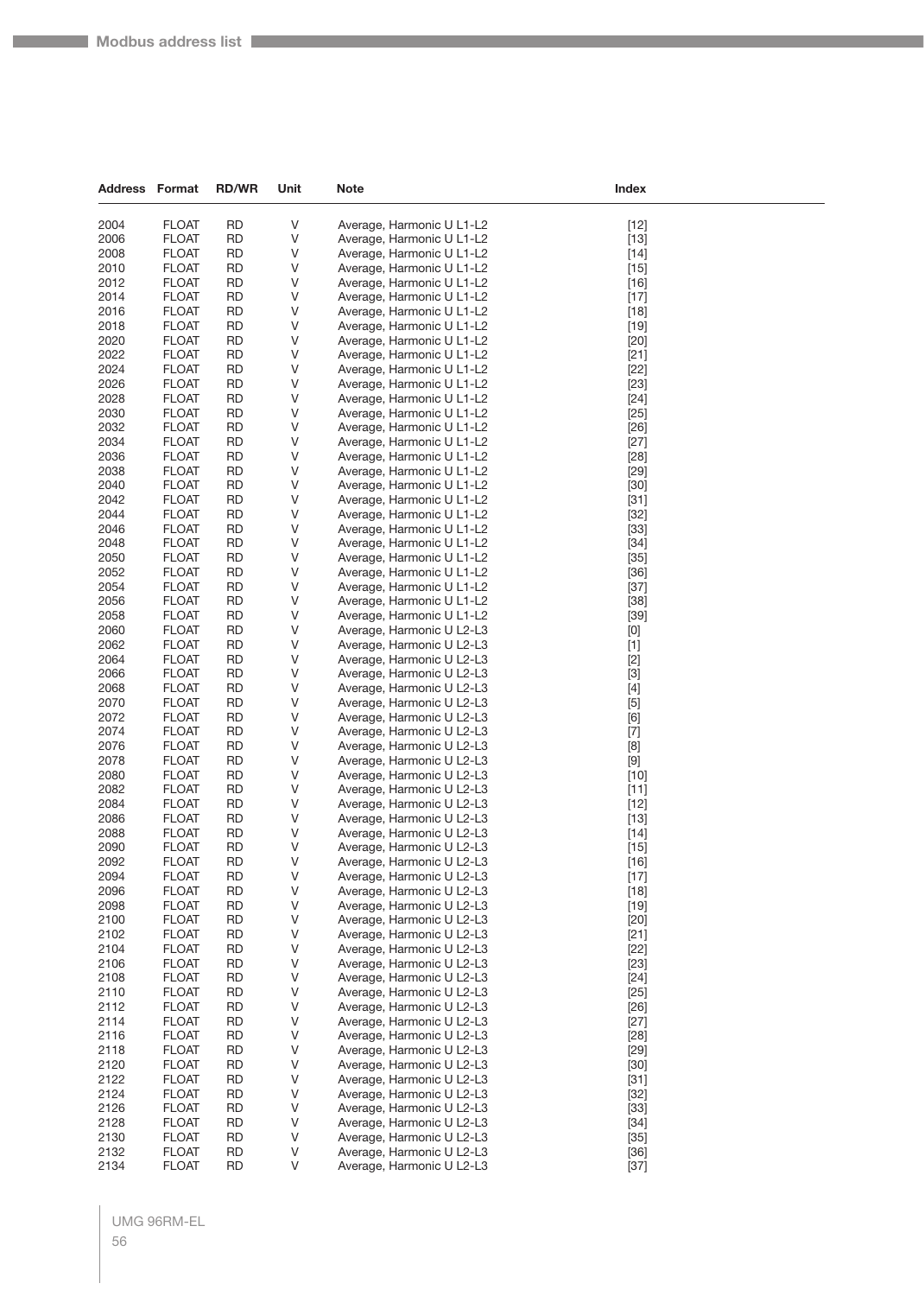| Address Format |                              | <b>RD/WR</b>           | Unit   | Note                                                   | Index                                                                                                                                                                                                                                                                                                                       |
|----------------|------------------------------|------------------------|--------|--------------------------------------------------------|-----------------------------------------------------------------------------------------------------------------------------------------------------------------------------------------------------------------------------------------------------------------------------------------------------------------------------|
|                |                              |                        |        |                                                        |                                                                                                                                                                                                                                                                                                                             |
| 2136<br>2138   | <b>FLOAT</b>                 | <b>RD</b><br><b>RD</b> | V<br>V | Average, Harmonic U L2-L3                              | $[38]$                                                                                                                                                                                                                                                                                                                      |
| 2140           | <b>FLOAT</b><br><b>FLOAT</b> | <b>RD</b>              | V      | Average, Harmonic U L2-L3<br>Average, Harmonic U L3-L1 | $[39]$                                                                                                                                                                                                                                                                                                                      |
| 2142           | <b>FLOAT</b>                 | <b>RD</b>              | V      | Average, Harmonic U L3-L1                              | [0]<br>$[1]$                                                                                                                                                                                                                                                                                                                |
| 2144           | <b>FLOAT</b>                 | <b>RD</b>              | V      | Average, Harmonic U L3-L1                              | $[2]$                                                                                                                                                                                                                                                                                                                       |
| 2146           | <b>FLOAT</b>                 | RD                     | V      | Average, Harmonic U L3-L1                              | $[3]$                                                                                                                                                                                                                                                                                                                       |
| 2148           | <b>FLOAT</b>                 | <b>RD</b>              | V      | Average, Harmonic U L3-L1                              | $[4]$                                                                                                                                                                                                                                                                                                                       |
| 2150           | <b>FLOAT</b>                 | <b>RD</b>              | V      | Average, Harmonic U L3-L1                              | $[5]$                                                                                                                                                                                                                                                                                                                       |
| 2152           | <b>FLOAT</b>                 | <b>RD</b>              | V      | Average, Harmonic U L3-L1                              | [6]                                                                                                                                                                                                                                                                                                                         |
| 2154           | <b>FLOAT</b>                 | <b>RD</b>              | V      | Average, Harmonic U L3-L1                              | $[7]$                                                                                                                                                                                                                                                                                                                       |
| 2156           | <b>FLOAT</b>                 | RD                     | V      | Average, Harmonic U L3-L1                              | [8]                                                                                                                                                                                                                                                                                                                         |
| 2158           | <b>FLOAT</b>                 | <b>RD</b>              | V      | Average, Harmonic U L3-L1                              | $[9] % \begin{center} \includegraphics[width=\linewidth]{imagesSupplemental/Imit} \caption{The image shows the image shows a single number of times.} \label{fig:limal} \end{center} % \vspace*{-1em} \caption{The image shows the image shows a single number of times.} \label{fig:limal}$                                |
| 2160           | <b>FLOAT</b>                 | <b>RD</b>              | V      | Average, Harmonic U L3-L1                              | $[10]$                                                                                                                                                                                                                                                                                                                      |
| 2162<br>2164   | <b>FLOAT</b>                 | <b>RD</b><br><b>RD</b> | V<br>V | Average, Harmonic U L3-L1                              | $[11]$                                                                                                                                                                                                                                                                                                                      |
| 2166           | <b>FLOAT</b><br><b>FLOAT</b> | RD                     | V      | Average, Harmonic U L3-L1<br>Average, Harmonic U L3-L1 | $[12]$<br>$[13]$                                                                                                                                                                                                                                                                                                            |
| 2168           | <b>FLOAT</b>                 | <b>RD</b>              | V      | Average, Harmonic U L3-L1                              | $[14]$                                                                                                                                                                                                                                                                                                                      |
| 2170           | <b>FLOAT</b>                 | <b>RD</b>              | V      | Average, Harmonic U L3-L1                              | $[15]$                                                                                                                                                                                                                                                                                                                      |
| 2172           | <b>FLOAT</b>                 | <b>RD</b>              | V      | Average, Harmonic U L3-L1                              | $[16]$                                                                                                                                                                                                                                                                                                                      |
| 2174           | <b>FLOAT</b>                 | <b>RD</b>              | V      | Average, Harmonic U L3-L1                              | $[17]$                                                                                                                                                                                                                                                                                                                      |
| 2176           | <b>FLOAT</b>                 | <b>RD</b>              | V      | Average, Harmonic U L3-L1                              | $[18]$                                                                                                                                                                                                                                                                                                                      |
| 2178           | <b>FLOAT</b>                 | <b>RD</b>              | V      | Average, Harmonic U L3-L1                              | $[19]$                                                                                                                                                                                                                                                                                                                      |
| 2180           | <b>FLOAT</b>                 | <b>RD</b>              | V      | Average, Harmonic U L3-L1                              | $[20]$                                                                                                                                                                                                                                                                                                                      |
| 2182           | <b>FLOAT</b>                 | <b>RD</b>              | V      | Average, Harmonic U L3-L1                              | $[21]$                                                                                                                                                                                                                                                                                                                      |
| 2184           | <b>FLOAT</b>                 | <b>RD</b>              | V      | Average, Harmonic U L3-L1                              | $[22]$                                                                                                                                                                                                                                                                                                                      |
| 2186           | <b>FLOAT</b>                 | <b>RD</b>              | V      | Average, Harmonic U L3-L1                              | $[23]$                                                                                                                                                                                                                                                                                                                      |
| 2188           | <b>FLOAT</b>                 | <b>RD</b>              | V      | Average, Harmonic U L3-L1                              | $[24]$                                                                                                                                                                                                                                                                                                                      |
| 2190<br>2192   | <b>FLOAT</b><br><b>FLOAT</b> | <b>RD</b><br><b>RD</b> | V<br>V | Average, Harmonic U L3-L1<br>Average, Harmonic U L3-L1 | $[25]$<br>$[26]$                                                                                                                                                                                                                                                                                                            |
| 2194           | <b>FLOAT</b>                 | <b>RD</b>              | V      | Average, Harmonic U L3-L1                              | $[27]$                                                                                                                                                                                                                                                                                                                      |
| 2196           | <b>FLOAT</b>                 | <b>RD</b>              | V      | Average, Harmonic U L3-L1                              | $[28]$                                                                                                                                                                                                                                                                                                                      |
| 2198           | <b>FLOAT</b>                 | <b>RD</b>              | V      | Average, Harmonic U L3-L1                              | $[29]$                                                                                                                                                                                                                                                                                                                      |
| 2200           | <b>FLOAT</b>                 | <b>RD</b>              | V      | Average, Harmonic U L3-L1                              | $[30]$                                                                                                                                                                                                                                                                                                                      |
| 2202           | <b>FLOAT</b>                 | <b>RD</b>              | V      | Average, Harmonic U L3-L1                              | $[31]$                                                                                                                                                                                                                                                                                                                      |
| 2204           | <b>FLOAT</b>                 | <b>RD</b>              | V      | Average, Harmonic U L3-L1                              | $[32]$                                                                                                                                                                                                                                                                                                                      |
| 2206           | <b>FLOAT</b>                 | <b>RD</b>              | V      | Average, Harmonic U L3-L1                              | $[33]$                                                                                                                                                                                                                                                                                                                      |
| 2208           | <b>FLOAT</b>                 | <b>RD</b>              | V      | Average, Harmonic U L3-L1                              | $[34]$                                                                                                                                                                                                                                                                                                                      |
| 2210           | <b>FLOAT</b>                 | <b>RD</b>              | V      | Average, Harmonic U L3-L1                              | $[35]$                                                                                                                                                                                                                                                                                                                      |
| 2212           | <b>FLOAT</b>                 | <b>RD</b>              | V      | Average, Harmonic U L3-L1                              | $[36]$                                                                                                                                                                                                                                                                                                                      |
| 2214<br>2216   | <b>FLOAT</b>                 | <b>RD</b><br><b>RD</b> | V<br>V | Average, Harmonic U L3-L1<br>Average, Harmonic U L3-L1 | $[37]$                                                                                                                                                                                                                                                                                                                      |
| 2218           | <b>FLOAT</b><br><b>FLOAT</b> | <b>RD</b>              | V      | Average, Harmonic U L3-L1                              | $[38]$<br>$[39]$                                                                                                                                                                                                                                                                                                            |
| 2260           | <b>FLOAT</b>                 | <b>RD</b>              | Α      | Average, Harmonic I L1                                 | $[0] % \begin{center} % \includegraphics[width=\linewidth]{imagesSupplemental_3.png} % \end{center} % \caption { % Our method can be used for the use of the image. % Note that the \emph{Def}(i) and the \emph{Def}(i) are the same and the \emph{Def}(i) and the \emph{Def}(i) are the same. % } % \label{fig:Defin_3} %$ |
| 2262           | <b>FLOAT</b>                 | <b>RD</b>              | Α      | Average, Harmonic I L1                                 | $[1]$                                                                                                                                                                                                                                                                                                                       |
| 2264           | <b>FLOAT</b>                 | <b>RD</b>              | Α      | Average, Harmonic I L1                                 | $[2]$                                                                                                                                                                                                                                                                                                                       |
| 2266           | <b>FLOAT</b>                 | <b>RD</b>              | Α      | Average, Harmonic I L1                                 | $[3]$                                                                                                                                                                                                                                                                                                                       |
| 2268           | <b>FLOAT</b>                 | <b>RD</b>              | A      | Average, Harmonic I L1                                 | $[4]$                                                                                                                                                                                                                                                                                                                       |
| 2270           | <b>FLOAT</b>                 | <b>RD</b>              | A      | Average, Harmonic I L1                                 | $[5]$                                                                                                                                                                                                                                                                                                                       |
| 2272           | <b>FLOAT</b>                 | <b>RD</b>              | Α      | Average, Harmonic I L1                                 | [6]                                                                                                                                                                                                                                                                                                                         |
| 2274           | <b>FLOAT</b>                 | <b>RD</b>              | Α      | Average, Harmonic I L1                                 | $[7]$                                                                                                                                                                                                                                                                                                                       |
| 2276           | <b>FLOAT</b>                 | RD                     | Α      | Average, Harmonic I L1                                 | [8]                                                                                                                                                                                                                                                                                                                         |
| 2278           | <b>FLOAT</b>                 | <b>RD</b>              | A      | Average, Harmonic I L1                                 | $[9] % \begin{center} \includegraphics[width=\linewidth]{imagesSupplemental/Imit} \caption{The image shows the image shows a single number of times.} \label{fig:limal} \end{center} % \vspace*{-1em} \caption{The image shows the image shows a single number of times.} \label{fig:limal}$                                |
| 2280<br>2282   | <b>FLOAT</b><br><b>FLOAT</b> | <b>RD</b><br><b>RD</b> | A      | Average, Harmonic I L1<br>Average, Harmonic I L1       | $[10]$                                                                                                                                                                                                                                                                                                                      |
| 2284           | <b>FLOAT</b>                 | <b>RD</b>              | Α<br>A | Average, Harmonic I L1                                 | $[11]$<br>$[12]$                                                                                                                                                                                                                                                                                                            |
| 2286           | <b>FLOAT</b>                 | <b>RD</b>              | Α      | Average, Harmonic I L1                                 | $[13]$                                                                                                                                                                                                                                                                                                                      |
| 2288           | <b>FLOAT</b>                 | <b>RD</b>              | A      | Average, Harmonic I L1                                 | $[14]$                                                                                                                                                                                                                                                                                                                      |
| 2290           | <b>FLOAT</b>                 | <b>RD</b>              | A      | Average, Harmonic I L1                                 | $[15]$                                                                                                                                                                                                                                                                                                                      |
| 2292           | <b>FLOAT</b>                 | <b>RD</b>              | Α      | Average, Harmonic I L1                                 | $[16]$                                                                                                                                                                                                                                                                                                                      |
| 2294           | <b>FLOAT</b>                 | <b>RD</b>              | A      | Average, Harmonic I L1                                 | $[17]$                                                                                                                                                                                                                                                                                                                      |
| 2296           | <b>FLOAT</b>                 | <b>RD</b>              | Α      | Average, Harmonic I L1                                 | $[18]$                                                                                                                                                                                                                                                                                                                      |
| 2298           | <b>FLOAT</b>                 | <b>RD</b>              | A      | Average, Harmonic I L1                                 | $[19]$                                                                                                                                                                                                                                                                                                                      |
| 2300           | <b>FLOAT</b>                 | <b>RD</b>              | A      | Average, Harmonic I L1                                 | $[20]$                                                                                                                                                                                                                                                                                                                      |
| 2302           | <b>FLOAT</b>                 | <b>RD</b>              | Α      | Average, Harmonic I L1                                 | $[21]$                                                                                                                                                                                                                                                                                                                      |
| 2304           | <b>FLOAT</b>                 | <b>RD</b>              | Α      | Average, Harmonic I L1                                 | $[22]$                                                                                                                                                                                                                                                                                                                      |
| 2306           | <b>FLOAT</b>                 | <b>RD</b>              | A      | Average, Harmonic I L1                                 | $[23]$                                                                                                                                                                                                                                                                                                                      |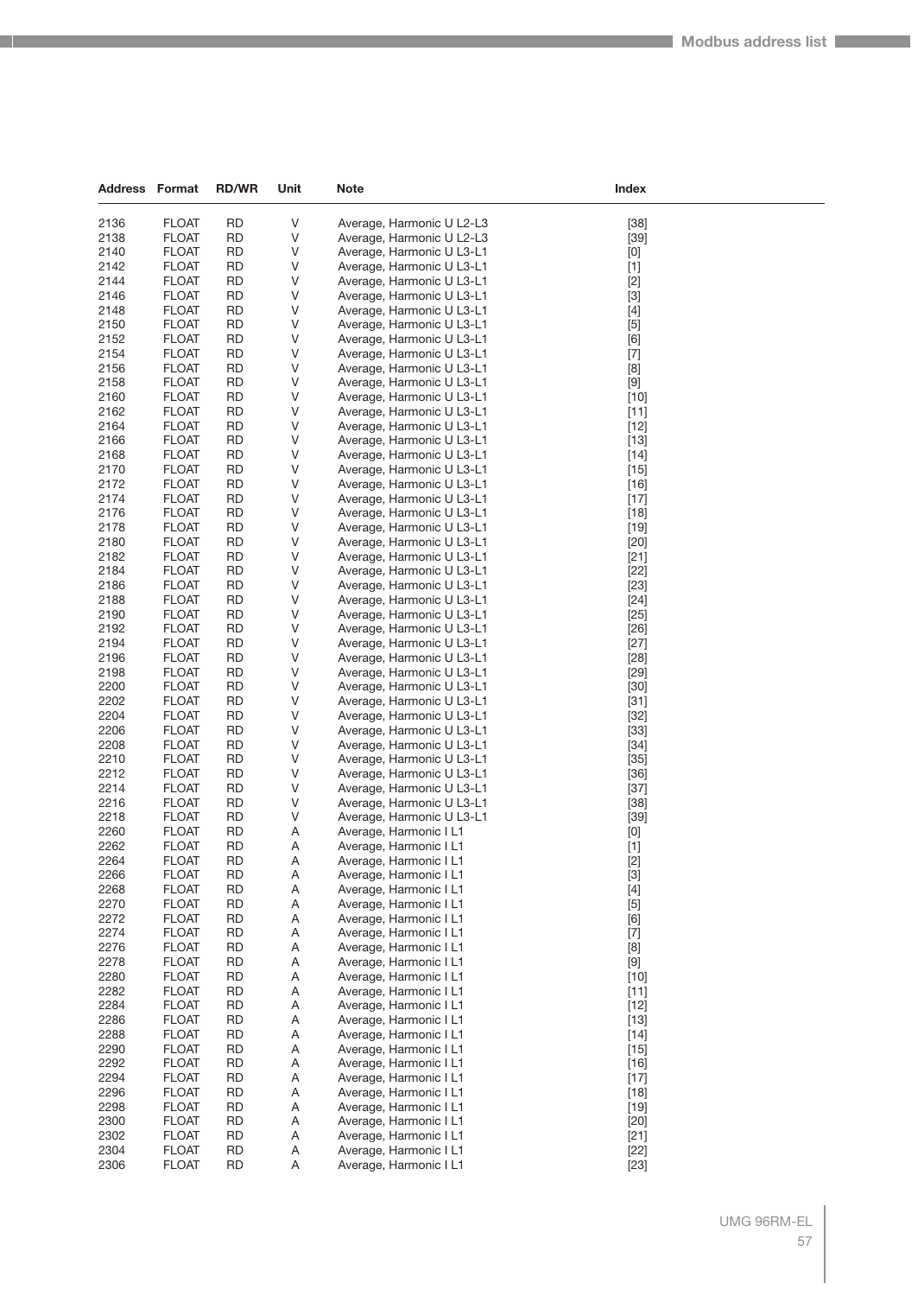| <b>Address Format</b> |                              | <b>RD/WR</b>           | Unit        | <b>Note</b>                                      | Index                                                                                                                                                                                                                                                                                                                                                                                                                                                                                                                                                                                                                                                                                                                                                          |
|-----------------------|------------------------------|------------------------|-------------|--------------------------------------------------|----------------------------------------------------------------------------------------------------------------------------------------------------------------------------------------------------------------------------------------------------------------------------------------------------------------------------------------------------------------------------------------------------------------------------------------------------------------------------------------------------------------------------------------------------------------------------------------------------------------------------------------------------------------------------------------------------------------------------------------------------------------|
| 2308                  | <b>FLOAT</b>                 | <b>RD</b>              | Α           | Average, Harmonic I L1                           | $[24]$                                                                                                                                                                                                                                                                                                                                                                                                                                                                                                                                                                                                                                                                                                                                                         |
| 2310                  | <b>FLOAT</b>                 | <b>RD</b>              | Α           | Average, Harmonic I L1                           | $[25]$                                                                                                                                                                                                                                                                                                                                                                                                                                                                                                                                                                                                                                                                                                                                                         |
| 2312                  | <b>FLOAT</b>                 | <b>RD</b>              | Α           | Average, Harmonic I L1                           | $[26]$                                                                                                                                                                                                                                                                                                                                                                                                                                                                                                                                                                                                                                                                                                                                                         |
| 2314                  | <b>FLOAT</b>                 | <b>RD</b>              | Α           | Average, Harmonic I L1                           | $[27]$                                                                                                                                                                                                                                                                                                                                                                                                                                                                                                                                                                                                                                                                                                                                                         |
| 2316                  | <b>FLOAT</b>                 | <b>RD</b>              | Α           | Average, Harmonic I L1                           | $[28]$                                                                                                                                                                                                                                                                                                                                                                                                                                                                                                                                                                                                                                                                                                                                                         |
| 2318                  | <b>FLOAT</b>                 | <b>RD</b>              | Α           | Average, Harmonic I L1                           | $[29]$                                                                                                                                                                                                                                                                                                                                                                                                                                                                                                                                                                                                                                                                                                                                                         |
| 2320                  | <b>FLOAT</b>                 | <b>RD</b>              | Α           | Average, Harmonic I L1                           | $[30]$                                                                                                                                                                                                                                                                                                                                                                                                                                                                                                                                                                                                                                                                                                                                                         |
| 2322                  | <b>FLOAT</b>                 | <b>RD</b>              | Α           | Average, Harmonic I L1                           | $[31]$                                                                                                                                                                                                                                                                                                                                                                                                                                                                                                                                                                                                                                                                                                                                                         |
| 2324                  | <b>FLOAT</b>                 | <b>RD</b>              | Α           | Average, Harmonic I L1                           | $[32]$                                                                                                                                                                                                                                                                                                                                                                                                                                                                                                                                                                                                                                                                                                                                                         |
| 2326                  | <b>FLOAT</b>                 | <b>RD</b>              | Α           | Average, Harmonic I L1                           | $[33]$                                                                                                                                                                                                                                                                                                                                                                                                                                                                                                                                                                                                                                                                                                                                                         |
| 2328                  | <b>FLOAT</b>                 | <b>RD</b>              | Α           | Average, Harmonic I L1                           | $[34]$                                                                                                                                                                                                                                                                                                                                                                                                                                                                                                                                                                                                                                                                                                                                                         |
| 2330                  | <b>FLOAT</b>                 | <b>RD</b>              | Α           | Average, Harmonic I L1                           | $[35]$                                                                                                                                                                                                                                                                                                                                                                                                                                                                                                                                                                                                                                                                                                                                                         |
| 2332                  | <b>FLOAT</b>                 | <b>RD</b>              | Α           | Average, Harmonic I L1                           | $[36]$                                                                                                                                                                                                                                                                                                                                                                                                                                                                                                                                                                                                                                                                                                                                                         |
| 2334                  | <b>FLOAT</b>                 | <b>RD</b>              | Α           | Average, Harmonic I L1                           | $[37]$                                                                                                                                                                                                                                                                                                                                                                                                                                                                                                                                                                                                                                                                                                                                                         |
| 2336<br>2338          | <b>FLOAT</b><br><b>FLOAT</b> | <b>RD</b><br><b>RD</b> | Α<br>Α      | Average, Harmonic I L1                           | $[38]$                                                                                                                                                                                                                                                                                                                                                                                                                                                                                                                                                                                                                                                                                                                                                         |
| 2340                  | <b>FLOAT</b>                 | <b>RD</b>              | Α           | Average, Harmonic I L1<br>Average, Harmonic I L2 | $[39]$                                                                                                                                                                                                                                                                                                                                                                                                                                                                                                                                                                                                                                                                                                                                                         |
| 2342                  | <b>FLOAT</b>                 | <b>RD</b>              | Α           | Average, Harmonic I L2                           | $[0] % \begin{center} % \includegraphics[width=\linewidth]{imagesSupplemental_3.png} % \end{center} % \caption { % Our method is used for the method. % Note that the \emph{exponent} is used for the method. % Note that the \emph{exponent} is used for the method. % Note that the \emph{exponent} is used for the method. % Note that the \emph{exponent} is used for the method. % Note that the \emph{exponent} is used for the method. % Note that the \emph{exportector} is used for the method. % Note that the \emph{exportector} is used for the method. % Note that the \emph{exportector} is used for the method. % Note that the \emph{exportector} is used for the method. % Note that the \emph{exportector} is used for the method.$<br>$[1]$ |
| 2344                  | <b>FLOAT</b>                 | <b>RD</b>              | Α           | Average, Harmonic I L2                           | $[2]$                                                                                                                                                                                                                                                                                                                                                                                                                                                                                                                                                                                                                                                                                                                                                          |
| 2346                  | <b>FLOAT</b>                 | <b>RD</b>              | Α           | Average, Harmonic I L2                           | $[3]$                                                                                                                                                                                                                                                                                                                                                                                                                                                                                                                                                                                                                                                                                                                                                          |
| 2348                  | <b>FLOAT</b>                 | <b>RD</b>              | Α           | Average, Harmonic I L2                           | $[4]$                                                                                                                                                                                                                                                                                                                                                                                                                                                                                                                                                                                                                                                                                                                                                          |
| 2350                  | <b>FLOAT</b>                 | <b>RD</b>              | Α           | Average, Harmonic I L2                           | $[5]$                                                                                                                                                                                                                                                                                                                                                                                                                                                                                                                                                                                                                                                                                                                                                          |
| 2352                  | <b>FLOAT</b>                 | <b>RD</b>              | Α           | Average, Harmonic I L2                           | [6]                                                                                                                                                                                                                                                                                                                                                                                                                                                                                                                                                                                                                                                                                                                                                            |
| 2354                  | <b>FLOAT</b>                 | RD                     | Α           | Average, Harmonic I L2                           | $[7]$                                                                                                                                                                                                                                                                                                                                                                                                                                                                                                                                                                                                                                                                                                                                                          |
| 2356                  | <b>FLOAT</b>                 | RD                     | Α           | Average, Harmonic I L2                           | [8]                                                                                                                                                                                                                                                                                                                                                                                                                                                                                                                                                                                                                                                                                                                                                            |
| 2358                  | <b>FLOAT</b>                 | <b>RD</b>              | Α           | Average, Harmonic I L2                           | $[9] % \begin{center} \includegraphics[width=\linewidth]{imagesSupplemental/Imers.png} \end{center} % \vspace*{-1em} \caption{The image shows the number of parameters of the estimators in the left and right.} \label{fig:limall}$                                                                                                                                                                                                                                                                                                                                                                                                                                                                                                                           |
| 2360                  | <b>FLOAT</b>                 | <b>RD</b>              | Α           | Average, Harmonic I L2                           | $[10]$                                                                                                                                                                                                                                                                                                                                                                                                                                                                                                                                                                                                                                                                                                                                                         |
| 2362                  | <b>FLOAT</b>                 | <b>RD</b>              | Α           | Average, Harmonic I L2                           | $[11]$                                                                                                                                                                                                                                                                                                                                                                                                                                                                                                                                                                                                                                                                                                                                                         |
| 2364                  | <b>FLOAT</b>                 | RD                     | Α           | Average, Harmonic I L2                           | $[12]$                                                                                                                                                                                                                                                                                                                                                                                                                                                                                                                                                                                                                                                                                                                                                         |
| 2366<br>2368          | <b>FLOAT</b><br><b>FLOAT</b> | RD<br><b>RD</b>        | Α<br>Α      | Average, Harmonic I L2<br>Average, Harmonic I L2 | $[13]$                                                                                                                                                                                                                                                                                                                                                                                                                                                                                                                                                                                                                                                                                                                                                         |
| 2370                  | <b>FLOAT</b>                 | <b>RD</b>              | Α           | Average, Harmonic I L2                           | $[14]$<br>$[15]$                                                                                                                                                                                                                                                                                                                                                                                                                                                                                                                                                                                                                                                                                                                                               |
| 2372                  | <b>FLOAT</b>                 | <b>RD</b>              | Α           | Average, Harmonic I L2                           | $[16]$                                                                                                                                                                                                                                                                                                                                                                                                                                                                                                                                                                                                                                                                                                                                                         |
| 2374                  | <b>FLOAT</b>                 | RD                     | Α           | Average, Harmonic I L2                           | $[17]$                                                                                                                                                                                                                                                                                                                                                                                                                                                                                                                                                                                                                                                                                                                                                         |
| 2376                  | <b>FLOAT</b>                 | RD                     | Α           | Average, Harmonic I L2                           | $[18]$                                                                                                                                                                                                                                                                                                                                                                                                                                                                                                                                                                                                                                                                                                                                                         |
| 2378                  | <b>FLOAT</b>                 | <b>RD</b>              | Α           | Average, Harmonic I L2                           | $[19]$                                                                                                                                                                                                                                                                                                                                                                                                                                                                                                                                                                                                                                                                                                                                                         |
| 2380                  | <b>FLOAT</b>                 | <b>RD</b>              | Α           | Average, Harmonic I L2                           | $[20]$                                                                                                                                                                                                                                                                                                                                                                                                                                                                                                                                                                                                                                                                                                                                                         |
| 2382                  | <b>FLOAT</b>                 | <b>RD</b>              | Α           | Average, Harmonic I L2                           | $[21]$                                                                                                                                                                                                                                                                                                                                                                                                                                                                                                                                                                                                                                                                                                                                                         |
| 2384                  | <b>FLOAT</b>                 | <b>RD</b>              | Α           | Average, Harmonic I L2                           | $[22]$                                                                                                                                                                                                                                                                                                                                                                                                                                                                                                                                                                                                                                                                                                                                                         |
| 2386                  | <b>FLOAT</b>                 | RD                     | Α           | Average, Harmonic I L2                           | $[23]$                                                                                                                                                                                                                                                                                                                                                                                                                                                                                                                                                                                                                                                                                                                                                         |
| 2388                  | <b>FLOAT</b>                 | <b>RD</b>              | Α           | Average, Harmonic I L2                           | $[24]$                                                                                                                                                                                                                                                                                                                                                                                                                                                                                                                                                                                                                                                                                                                                                         |
| 2390<br>2392          | <b>FLOAT</b><br><b>FLOAT</b> | RD<br><b>RD</b>        | Α           | Average, Harmonic I L2<br>Average, Harmonic I L2 | $[25]$                                                                                                                                                                                                                                                                                                                                                                                                                                                                                                                                                                                                                                                                                                                                                         |
| 2394                  | <b>FLOAT</b>                 | <b>RD</b>              | Α<br>Α      | Average, Harmonic I L2                           | $[26]$<br>$[27]$                                                                                                                                                                                                                                                                                                                                                                                                                                                                                                                                                                                                                                                                                                                                               |
| 2396                  | <b>FLOAT</b>                 | RD                     | Α           | Average, Harmonic I L2                           | $[28]$                                                                                                                                                                                                                                                                                                                                                                                                                                                                                                                                                                                                                                                                                                                                                         |
| 2398                  | <b>FLOAT</b>                 | <b>RD</b>              | Α           | Average, Harmonic I L2                           | $[29]$                                                                                                                                                                                                                                                                                                                                                                                                                                                                                                                                                                                                                                                                                                                                                         |
| 2400                  | <b>FLOAT</b>                 | <b>RD</b>              | Α           | Average, Harmonic I L2                           | $[30]$                                                                                                                                                                                                                                                                                                                                                                                                                                                                                                                                                                                                                                                                                                                                                         |
| 2402                  | <b>FLOAT</b>                 | <b>RD</b>              | Α           | Average, Harmonic I L2                           | $[31]$                                                                                                                                                                                                                                                                                                                                                                                                                                                                                                                                                                                                                                                                                                                                                         |
| 2404                  | <b>FLOAT</b>                 | <b>RD</b>              | Α           | Average, Harmonic I L2                           | $[32]$                                                                                                                                                                                                                                                                                                                                                                                                                                                                                                                                                                                                                                                                                                                                                         |
| 2406                  | <b>FLOAT</b>                 | <b>RD</b>              | Α           | Average, Harmonic I L2                           | $[33]$                                                                                                                                                                                                                                                                                                                                                                                                                                                                                                                                                                                                                                                                                                                                                         |
| 2408                  | <b>FLOAT</b>                 | <b>RD</b>              | Α           | Average, Harmonic I L2                           | $[34]$                                                                                                                                                                                                                                                                                                                                                                                                                                                                                                                                                                                                                                                                                                                                                         |
| 2410                  | <b>FLOAT</b>                 | <b>RD</b>              | Α           | Average, Harmonic I L2                           | $[35]$                                                                                                                                                                                                                                                                                                                                                                                                                                                                                                                                                                                                                                                                                                                                                         |
| 2412                  | <b>FLOAT</b>                 | <b>RD</b>              | Α           | Average, Harmonic I L2                           | $[36]$                                                                                                                                                                                                                                                                                                                                                                                                                                                                                                                                                                                                                                                                                                                                                         |
| 2414                  | <b>FLOAT</b>                 | <b>RD</b>              | A           | Average, Harmonic I L2                           | $[37]$                                                                                                                                                                                                                                                                                                                                                                                                                                                                                                                                                                                                                                                                                                                                                         |
| 2416<br>2418          | <b>FLOAT</b><br><b>FLOAT</b> | <b>RD</b><br><b>RD</b> | Α<br>Α      | Average, Harmonic I L2<br>Average, Harmonic I L2 | $[38]$<br>$[39]$                                                                                                                                                                                                                                                                                                                                                                                                                                                                                                                                                                                                                                                                                                                                               |
| 2420                  | <b>FLOAT</b>                 | <b>RD</b>              | Α           | Average, Harmonic I L3                           | $[0] % \begin{center} % \includegraphics[width=\linewidth]{imagesSupplemental_3.png} % \end{center} % \caption { % Our method is used for the method. % Note that the \emph{exponent} and \emph{exponent} is used for the \emph{exponent} and \emph{exponent} is used for the \emph{exponent} and \emph{exponent} is used for the \emph{exponent} and \emph{exponent} is used for the \emph{exponent} and \emph{exponent} is used for the \emph{exponent} and \emph{exponent} is used for the \emph{exponent} and \emph{exponent} is used for the \emph{exponent} and \emph{exponent} is used for the \emph{exponent} and \emph{exponent} is used for the$                                                                                                     |
| 2422                  | <b>FLOAT</b>                 | <b>RD</b>              | Α           | Average, Harmonic I L3                           | $[1]$                                                                                                                                                                                                                                                                                                                                                                                                                                                                                                                                                                                                                                                                                                                                                          |
| 2424                  | <b>FLOAT</b>                 | <b>RD</b>              | A           | Average, Harmonic I L3                           | $[2]$                                                                                                                                                                                                                                                                                                                                                                                                                                                                                                                                                                                                                                                                                                                                                          |
| 2426                  | <b>FLOAT</b>                 | <b>RD</b>              | Α           | Average, Harmonic I L3                           | $[3]$                                                                                                                                                                                                                                                                                                                                                                                                                                                                                                                                                                                                                                                                                                                                                          |
| 2428                  | <b>FLOAT</b>                 | <b>RD</b>              | Α           | Average, Harmonic I L3                           | $[4]$                                                                                                                                                                                                                                                                                                                                                                                                                                                                                                                                                                                                                                                                                                                                                          |
| 2430                  | <b>FLOAT</b>                 | <b>RD</b>              | Α           | Average, Harmonic I L3                           | $[5]$                                                                                                                                                                                                                                                                                                                                                                                                                                                                                                                                                                                                                                                                                                                                                          |
| 2432                  | <b>FLOAT</b>                 | <b>RD</b>              | Α           | Average, Harmonic I L3                           | [6]                                                                                                                                                                                                                                                                                                                                                                                                                                                                                                                                                                                                                                                                                                                                                            |
| 2434                  | <b>FLOAT</b>                 | <b>RD</b>              | A           | Average, Harmonic I L3                           | $[7]$                                                                                                                                                                                                                                                                                                                                                                                                                                                                                                                                                                                                                                                                                                                                                          |
| 2436                  | <b>FLOAT</b>                 | <b>RD</b>              | Α           | Average, Harmonic I L3                           | [8]                                                                                                                                                                                                                                                                                                                                                                                                                                                                                                                                                                                                                                                                                                                                                            |
| 2438                  | <b>FLOAT</b>                 | <b>RD</b>              | $\mathsf A$ | Average, Harmonic I L3                           | $[9]$                                                                                                                                                                                                                                                                                                                                                                                                                                                                                                                                                                                                                                                                                                                                                          |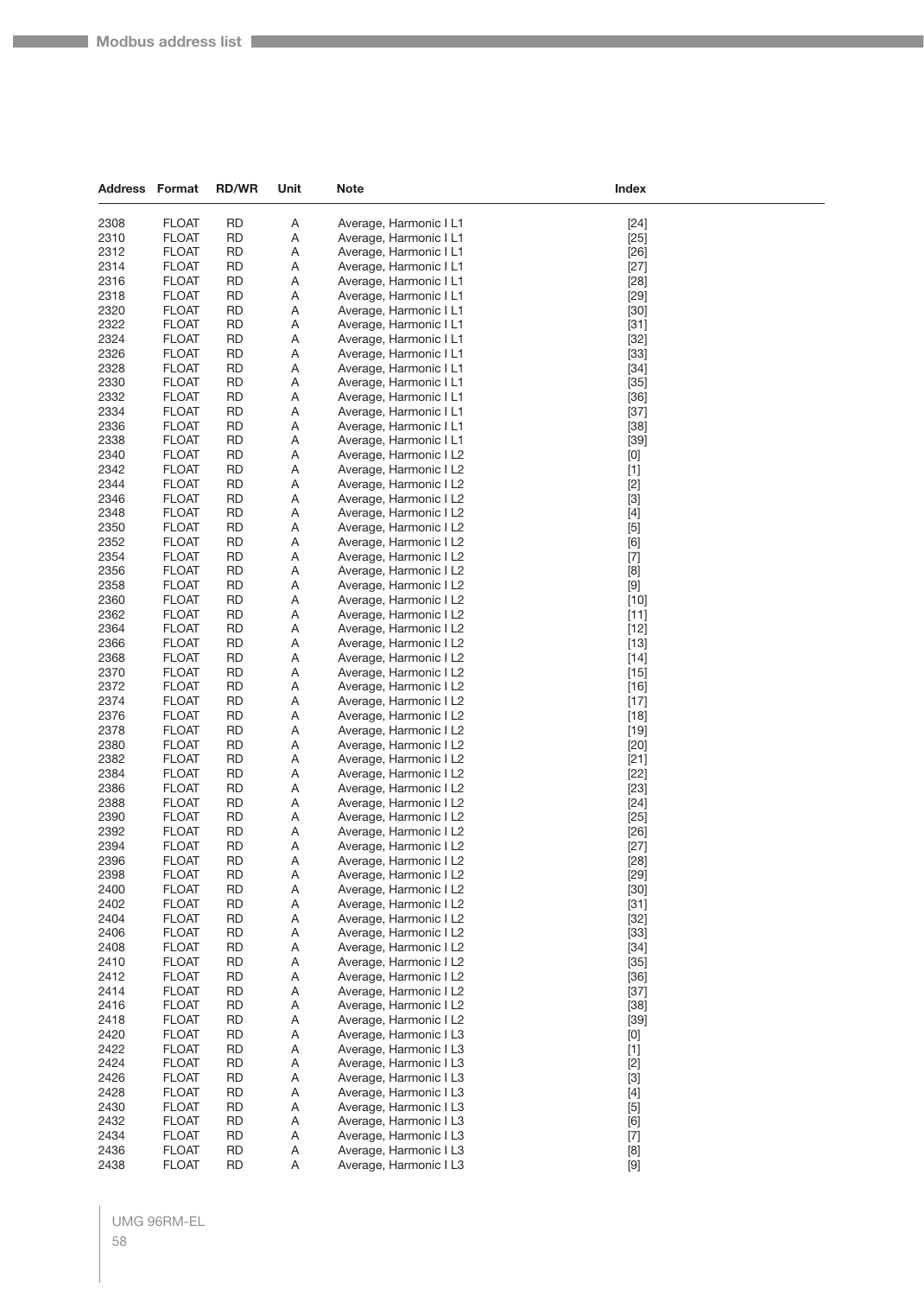|      | <b>Address Format</b> | <b>RD/WR</b> | Unit | <b>Note</b>            | Index  |  |
|------|-----------------------|--------------|------|------------------------|--------|--|
| 2440 | <b>FLOAT</b>          | <b>RD</b>    | Α    | Average, Harmonic I L3 | $[10]$ |  |
| 2442 | <b>FLOAT</b>          | <b>RD</b>    | Α    | Average, Harmonic I L3 | $[11]$ |  |
| 2444 | <b>FLOAT</b>          | <b>RD</b>    | Α    | Average, Harmonic I L3 | $[12]$ |  |
| 2446 | <b>FLOAT</b>          | <b>RD</b>    | Α    | Average, Harmonic I L3 | $[13]$ |  |
| 2448 | <b>FLOAT</b>          | <b>RD</b>    | Α    | Average, Harmonic I L3 | $[14]$ |  |
| 2450 | <b>FLOAT</b>          | <b>RD</b>    | Α    | Average, Harmonic I L3 | $[15]$ |  |
| 2452 | <b>FLOAT</b>          | <b>RD</b>    | Α    | Average, Harmonic I L3 | $[16]$ |  |
| 2454 | <b>FLOAT</b>          | <b>RD</b>    | Α    | Average, Harmonic I L3 | $[17]$ |  |
| 2456 | <b>FLOAT</b>          | <b>RD</b>    | Α    | Average, Harmonic I L3 | $[18]$ |  |
| 2458 | <b>FLOAT</b>          | <b>RD</b>    | Α    | Average, Harmonic I L3 | $[19]$ |  |
| 2460 | <b>FLOAT</b>          | <b>RD</b>    | Α    | Average, Harmonic I L3 | $[20]$ |  |
| 2462 | <b>FLOAT</b>          | <b>RD</b>    | Α    | Average, Harmonic I L3 | $[21]$ |  |
| 2464 | <b>FLOAT</b>          | <b>RD</b>    | Α    | Average, Harmonic I L3 | $[22]$ |  |
| 2466 | <b>FLOAT</b>          | <b>RD</b>    | Α    | Average, Harmonic I L3 | $[23]$ |  |
| 2468 | <b>FLOAT</b>          | <b>RD</b>    | Α    | Average, Harmonic I L3 | $[24]$ |  |
| 2470 | <b>FLOAT</b>          | <b>RD</b>    | Α    | Average, Harmonic I L3 | $[25]$ |  |
| 2472 | <b>FLOAT</b>          | <b>RD</b>    | Α    | Average, Harmonic I L3 | $[26]$ |  |
| 2474 | <b>FLOAT</b>          | <b>RD</b>    | Α    | Average, Harmonic I L3 | $[27]$ |  |
| 2476 | <b>FLOAT</b>          | <b>RD</b>    | Α    | Average, Harmonic I L3 | [28]   |  |
| 2478 | <b>FLOAT</b>          | <b>RD</b>    | Α    | Average, Harmonic I L3 | $[29]$ |  |
| 2480 | <b>FLOAT</b>          | <b>RD</b>    | Α    | Average, Harmonic I L3 | $[30]$ |  |
| 2482 | <b>FLOAT</b>          | <b>RD</b>    | Α    | Average, Harmonic I L3 | $[31]$ |  |
| 2484 | <b>FLOAT</b>          | <b>RD</b>    | Α    | Average, Harmonic I L3 | $[32]$ |  |
| 2486 | <b>FLOAT</b>          | <b>RD</b>    | Α    | Average, Harmonic I L3 | $[33]$ |  |
| 2488 | <b>FLOAT</b>          | <b>RD</b>    | Α    | Average, Harmonic I L3 | $[34]$ |  |
| 2490 | <b>FLOAT</b>          | <b>RD</b>    | Α    | Average, Harmonic I L3 | $[35]$ |  |
| 2492 | <b>FLOAT</b>          | <b>RD</b>    | Α    | Average, Harmonic I L3 | $[36]$ |  |
| 2494 | <b>FLOAT</b>          | <b>RD</b>    | Α    | Average, Harmonic I L3 | $[37]$ |  |
| 2496 | <b>FLOAT</b>          | <b>RD</b>    | Α    | Average, Harmonic I L3 | $[38]$ |  |
| 2498 | <b>FLOAT</b>          | <b>RD</b>    | A    | Average, Harmonic I L3 | $[39]$ |  |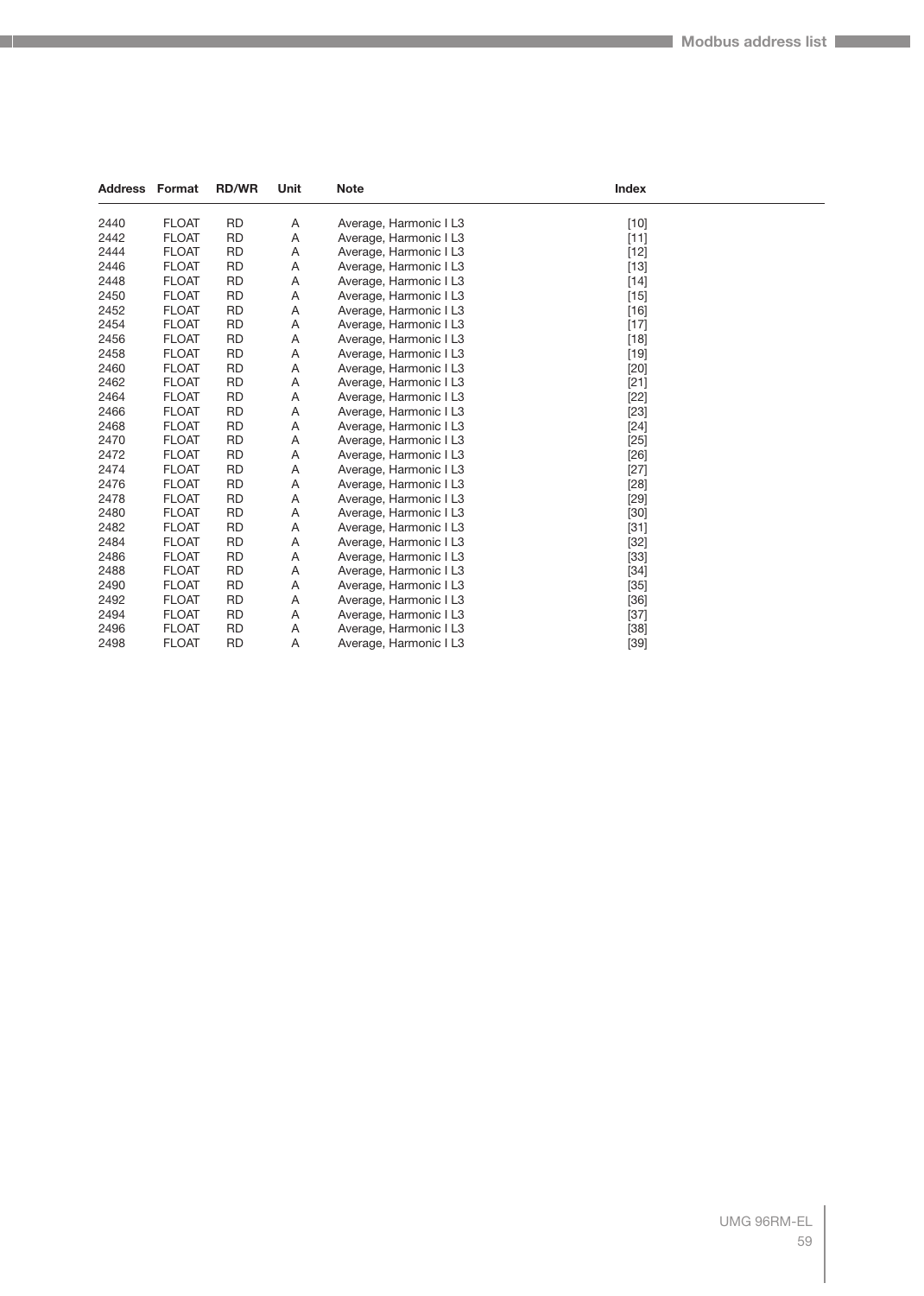#### **Mean values, type short, fourier analysis**

| <b>Address Format</b> |                              | <b>RD/WR</b>           | Unit   | Note                                             | Index            | <b>Resolution</b> |
|-----------------------|------------------------------|------------------------|--------|--------------------------------------------------|------------------|-------------------|
| 3966                  | <b>SHORT</b>                 | <b>RD</b>              | V      | Average, Harmonic U L1                           | [0]              | 0,1               |
| 3967                  | <b>SHORT</b>                 | <b>RD</b>              | V      | Average, Harmonic U L1                           | $[1]$            | 0,1               |
| 3968                  | <b>SHORT</b>                 | <b>RD</b>              | ٧      | Average, Harmonic U L1                           | $[2]$            | 0,1               |
| 3969                  | <b>SHORT</b>                 | <b>RD</b>              | ٧      | Average, Harmonic U L1                           | $[3]$            | 0,1               |
| 3970                  | <b>SHORT</b>                 | <b>RD</b>              | V      | Average, Harmonic U L1                           | $[4]$            | 0,1               |
| 3971                  | <b>SHORT</b>                 | <b>RD</b>              | V      | Average, Harmonic U L1                           | $[5]$            | 0,1               |
| 3972                  | <b>SHORT</b>                 | <b>RD</b>              | V      | Average, Harmonic U L1                           | [6]              | 0,1               |
| 3973<br>3974          | <b>SHORT</b><br><b>SHORT</b> | <b>RD</b><br>RD        | V<br>٧ | Average, Harmonic U L1<br>Average, Harmonic U L1 | $[7]$<br>[8]     | 0,1<br>0,1        |
| 3975                  | <b>SHORT</b>                 | <b>RD</b>              | V      | Average, Harmonic U L1                           | $[9]$            | 0,1               |
| 3976                  | <b>SHORT</b>                 | <b>RD</b>              | V      | Average, Harmonic U L1                           | $[10]$           | 0,1               |
| 3977                  | <b>SHORT</b>                 | <b>RD</b>              | V      | Average, Harmonic U L1                           | $[11]$           | 0,1               |
| 3978                  | <b>SHORT</b>                 | <b>RD</b>              | V      | Average, Harmonic U L1                           | $[12]$           | 0,1               |
| 3979                  | <b>SHORT</b>                 | <b>RD</b>              | ٧      | Average, Harmonic U L1                           | $[13]$           | 0,1               |
| 3980                  | <b>SHORT</b>                 | <b>RD</b>              | V      | Average, Harmonic U L1                           | $[14]$           | 0,1               |
| 3981                  | <b>SHORT</b>                 | <b>RD</b>              | V      | Average, Harmonic U L1                           | $[15]$           | 0,1               |
| 3982                  | <b>SHORT</b>                 | <b>RD</b>              | V      | Average, Harmonic U L1                           | $[16]$           | 0,1               |
| 3983                  | <b>SHORT</b>                 | <b>RD</b>              | ٧      | Average, Harmonic U L1                           | $[17]$           | 0,1               |
| 3984                  | <b>SHORT</b>                 | <b>RD</b>              | ٧      | Average, Harmonic U L1                           | $[18]$           | 0,1               |
| 3985                  | <b>SHORT</b>                 | <b>RD</b>              | V      | Average, Harmonic U L1                           | $[19]$           | 0,1               |
| 3986                  | <b>SHORT</b>                 | <b>RD</b>              | V      | Average, Harmonic U L1                           | $[20]$           | 0,1               |
| 3987                  | <b>SHORT</b>                 | RD                     | V      | Average, Harmonic U L1                           | $[21]$           | 0,1               |
| 3988                  | <b>SHORT</b><br><b>SHORT</b> | <b>RD</b><br><b>RD</b> | V<br>٧ | Average, Harmonic U L1                           | $[22]$           | 0,1               |
| 3989<br>3990          | <b>SHORT</b>                 | <b>RD</b>              | V      | Average, Harmonic U L1<br>Average, Harmonic U L1 | $[23]$<br>$[24]$ | 0,1<br>0,1        |
| 3991                  | <b>SHORT</b>                 | <b>RD</b>              | V      | Average, Harmonic U L1                           | $[25]$           | 0,1               |
| 3992                  | <b>SHORT</b>                 | <b>RD</b>              | V      | Average, Harmonic U L1                           | $[26]$           | 0,1               |
| 3993                  | <b>SHORT</b>                 | <b>RD</b>              | V      | Average, Harmonic U L1                           | $[27]$           | 0,1               |
| 3994                  | <b>SHORT</b>                 | RD                     | ٧      | Average, Harmonic U L1                           | $[28]$           | 0,1               |
| 3995                  | <b>SHORT</b>                 | <b>RD</b>              | V      | Average, Harmonic U L1                           | $[29]$           | 0,1               |
| 3996                  | <b>SHORT</b>                 | <b>RD</b>              | V      | Average, Harmonic U L1                           | $[30]$           | 0,1               |
| 3997                  | <b>SHORT</b>                 | <b>RD</b>              | V      | Average, Harmonic U L1                           | $[31]$           | 0,1               |
| 3998                  | <b>SHORT</b>                 | <b>RD</b>              | V      | Average, Harmonic U L1                           | $[32]$           | 0,1               |
| 3999                  | <b>SHORT</b>                 | RD                     | ٧      | Average, Harmonic U L1                           | $[33]$           | 0,1               |
| 4000                  | <b>SHORT</b>                 | <b>RD</b>              | V      | Average, Harmonic U L1                           | $[34]$           | 0,1               |
| 4001                  | <b>SHORT</b>                 | <b>RD</b><br>RD        | V<br>V | Average, Harmonic U L1                           | $[35]$           | 0,1               |
| 4002<br>4003          | <b>SHORT</b><br><b>SHORT</b> | <b>RD</b>              | ٧      | Average, Harmonic U L1<br>Average, Harmonic U L1 | $[36]$<br>$[37]$ | 0,1<br>0,1        |
| 4004                  | <b>SHORT</b>                 | <b>RD</b>              | ٧      | Average, Harmonic U L1                           | $[38]$           | 0,1               |
| 4005                  | <b>SHORT</b>                 | <b>RD</b>              | V      | Average, Harmonic U L1                           | $[39]$           | 0,1               |
| 4006                  | <b>SHORT</b>                 | <b>RD</b>              | V      | Average, Harmonic U L2                           | [0]              | 0,1               |
| 4007                  | <b>SHORT</b>                 | RD                     | V      | Average, Harmonic U L2                           | $[1]$            | 0,1               |
| 4008                  | <b>SHORT</b>                 | <b>RD</b>              | ٧      | Average, Harmonic U L2                           | $[2]$            | 0,1               |
| 4009                  | <b>SHORT</b>                 | <b>RD</b>              | V      | Average, Harmonic U L2                           | $[3]$            | 0,1               |
| 4010                  | <b>SHORT</b>                 | <b>RD</b>              | V      | Average, Harmonic U L2                           | $[4]$            | 0,1               |
| 4011                  | <b>SHORT</b>                 | <b>RD</b>              | V      | Average, Harmonic U L2                           | $[5]$            | 0,1               |
| 4012                  | <b>SHORT</b>                 | RD                     | V      | Average, Harmonic U L2                           | [6]              | 0,1               |
| 4013                  | <b>SHORT</b>                 | <b>RD</b>              | V      | Average, Harmonic U L2                           | $[7]$            | 0,1               |
| 4014<br>4015          | <b>SHORT</b><br><b>SHORT</b> | <b>RD</b><br><b>RD</b> | V<br>V | Average, Harmonic U L2<br>Average, Harmonic U L2 | [8]<br>$[9]$     | 0,1<br>0,1        |
| 4016                  | <b>SHORT</b>                 | <b>RD</b>              | V      | Average, Harmonic U L2                           | $[10]$           | 0,1               |
| 4017                  | <b>SHORT</b>                 | RD                     | V      | Average, Harmonic U L2                           | $[11]$           | 0,1               |
| 4018                  | <b>SHORT</b>                 | <b>RD</b>              | V      | Average, Harmonic U L2                           | $[12]$           | 0,1               |
| 4019                  | <b>SHORT</b>                 | <b>RD</b>              | V      | Average, Harmonic U L2                           | $[13]$           | 0,1               |
| 4020                  | <b>SHORT</b>                 | <b>RD</b>              | V      | Average, Harmonic U L2                           | $[14]$           | 0,1               |
| 4021                  | <b>SHORT</b>                 | <b>RD</b>              | V      | Average, Harmonic U L2                           | $[15]$           | 0,1               |
| 4022                  | <b>SHORT</b>                 | RD                     | V      | Average, Harmonic U L2                           | $[16]$           | 0,1               |
| 4023                  | <b>SHORT</b>                 | <b>RD</b>              | V      | Average, Harmonic U L2                           | $[17]$           | 0,1               |
| 4024                  | <b>SHORT</b>                 | <b>RD</b>              | V      | Average, Harmonic U L2                           | $[18]$           | 0,1               |
| 4025                  | <b>SHORT</b>                 | <b>RD</b>              | V      | Average, Harmonic U L2                           | $[19]$           | 0,1               |
| 4026                  | <b>SHORT</b>                 | <b>RD</b>              | V      | Average, Harmonic U L2                           | $[20]$           | 0,1               |
| 4027                  | <b>SHORT</b>                 | RD                     | V      | Average, Harmonic U L2                           | $[21]$           | 0,1               |
| 4028<br>4029          | <b>SHORT</b>                 | <b>RD</b><br><b>RD</b> | V<br>V | Average, Harmonic U L2<br>Average, Harmonic U L2 | $[22]$           | 0,1               |
| 4030                  | <b>SHORT</b><br><b>SHORT</b> | <b>RD</b>              | V      | Average, Harmonic U L2                           | $[23]$<br>$[24]$ | 0,1<br>0,1        |
| 4031                  | <b>SHORT</b>                 | <b>RD</b>              | V      | Average, Harmonic U L2                           | $[25]$           | 0,1               |
|                       |                              |                        |        |                                                  |                  |                   |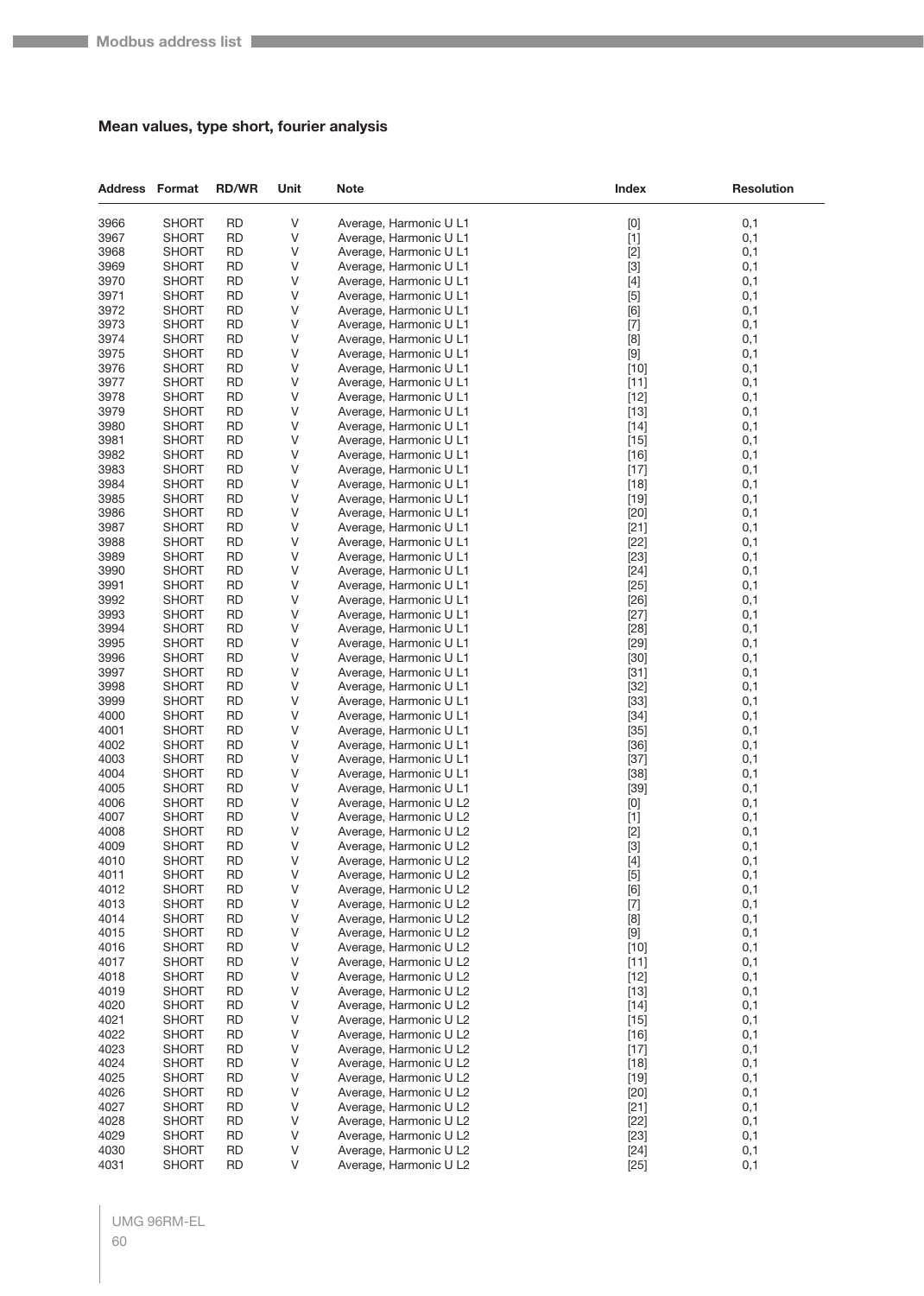| <b>Address Format</b> |                       | <b>RD/WR</b>           | Unit   | <b>Note</b>                                      | Index            | <b>Resolution</b> |
|-----------------------|-----------------------|------------------------|--------|--------------------------------------------------|------------------|-------------------|
|                       |                       |                        |        |                                                  |                  |                   |
| 4032                  | <b>SHORT</b>          | <b>RD</b>              | V      | Average, Harmonic U L2                           | $[26]$           | 0,1               |
| 4033                  | <b>SHORT</b>          | <b>RD</b>              | V      | Average, Harmonic U L2                           | $[27]$           | 0,1               |
| 4034                  | <b>SHORT</b>          | <b>RD</b>              | V      | Average, Harmonic U L2                           | $[28]$           | 0,1               |
| 4035                  | <b>SHORT</b>          | <b>RD</b>              | V      | Average, Harmonic U L2                           | $[29]$           | 0,1               |
| 4036                  | SHORT                 | RD                     | V      | Average, Harmonic U L2                           | $[30]$           | 0,1               |
| 4037                  | <b>SHORT</b>          | RD                     | V      | Average, Harmonic U L2                           | $[31]$           | 0,1               |
| 4038                  | SHORT                 | <b>RD</b>              | V      | Average, Harmonic U L2                           | $[32]$           | 0,1               |
| 4039<br>4040          | <b>SHORT</b>          | <b>RD</b><br><b>RD</b> | V      | Average, Harmonic U L2<br>Average, Harmonic U L2 | $[33]$           | 0,1               |
| 4041                  | <b>SHORT</b>          | <b>RD</b>              | V<br>V |                                                  | $[34]$           | 0,1               |
| 4042                  | SHORT<br><b>SHORT</b> | RD                     | V      | Average, Harmonic U L2<br>Average, Harmonic U L2 | $[35]$<br>$[36]$ | 0,1<br>0,1        |
| 4043                  | SHORT                 | <b>RD</b>              | V      | Average, Harmonic U L2                           | $[37]$           | 0,1               |
| 4044                  | <b>SHORT</b>          | <b>RD</b>              | V      | Average, Harmonic U L2                           | $[38]$           | 0,1               |
| 4045                  | <b>SHORT</b>          | <b>RD</b>              | V      | Average, Harmonic U L2                           | $[39]$           | 0,1               |
| 4046                  | SHORT                 | RD                     | V      | Average, Harmonic U L3                           | [0]              | 0,1               |
| 4047                  | <b>SHORT</b>          | <b>RD</b>              | V      | Average, Harmonic U L3                           | $[1]$            | 0,1               |
| 4048                  | SHORT                 | <b>RD</b>              | V      | Average, Harmonic U L3                           | $[2]$            | 0,1               |
| 4049                  | <b>SHORT</b>          | <b>RD</b>              | V      | Average, Harmonic U L3                           | $[3]$            | 0,1               |
| 4050                  | <b>SHORT</b>          | <b>RD</b>              | V      | Average, Harmonic U L3                           | $[4]$            | 0,1               |
| 4051                  | SHORT                 | <b>RD</b>              | V      | Average, Harmonic U L3                           | [5]              | 0,1               |
| 4052                  | <b>SHORT</b>          | <b>RD</b>              | V      | Average, Harmonic U L3                           | [6]              | 0,1               |
| 4053                  | <b>SHORT</b>          | <b>RD</b>              | V      | Average, Harmonic U L3                           | $[7]$            | 0,1               |
| 4054                  | <b>SHORT</b>          | <b>RD</b>              | V      | Average, Harmonic U L3                           | [8]              | 0,1               |
| 4055                  | <b>SHORT</b>          | <b>RD</b>              | V      | Average, Harmonic U L3                           | $[9]$            | 0,1               |
| 4056                  | SHORT                 | RD                     | V      | Average, Harmonic U L3                           | $[10]$           | 0,1               |
| 4057                  | <b>SHORT</b>          | <b>RD</b>              | V      | Average, Harmonic U L3                           | $[11]$           | 0,1               |
| 4058                  | <b>SHORT</b>          | <b>RD</b>              | V      | Average, Harmonic U L3                           | $[12]$           | 0,1               |
| 4059                  | <b>SHORT</b>          | <b>RD</b>              | V      | Average, Harmonic U L3                           | $[13]$           | 0,1               |
| 4060                  | <b>SHORT</b>          | <b>RD</b>              | V      | Average, Harmonic U L3                           | $[14]$           | 0,1               |
| 4061                  | SHORT                 | RD                     | V      | Average, Harmonic U L3                           | $[15]$           | 0,1               |
| 4062                  | SHORT                 | <b>RD</b>              | V      | Average, Harmonic U L3                           | $[16]$           | 0,1               |
| 4063                  | SHORT                 | <b>RD</b>              | V      | Average, Harmonic U L3                           | $[17]$           | 0,1               |
| 4064                  | <b>SHORT</b>          | <b>RD</b>              | V      | Average, Harmonic U L3                           | $[18]$           | 0,1               |
| 4065                  | <b>SHORT</b>          | <b>RD</b>              | V      | Average, Harmonic U L3                           | $[19]$           | 0,1               |
| 4066                  | SHORT                 | <b>RD</b>              | V      | Average, Harmonic U L3                           | $[20]$           | 0,1               |
| 4067                  | SHORT                 | <b>RD</b>              | V      | Average, Harmonic U L3                           | $[21]$           | 0,1               |
| 4068                  | SHORT                 | <b>RD</b>              | V      | Average, Harmonic U L3                           | $[22]$           | 0,1               |
| 4069                  | <b>SHORT</b>          | <b>RD</b>              | V      | Average, Harmonic U L3                           | $[23]$           | 0,1               |
| 4070                  | <b>SHORT</b>          | <b>RD</b>              | V      | Average, Harmonic U L3                           | $[24]$           | 0,1               |
| 4071                  | <b>SHORT</b>          | <b>RD</b>              | V      | Average, Harmonic U L3                           | $[25]$           | 0,1               |
| 4072                  | <b>SHORT</b>          | <b>RD</b>              | V      | Average, Harmonic U L3                           | $[26]$           | 0,1               |
| 4073                  | <b>SHORT</b>          | <b>RD</b>              | V      | Average, Harmonic U L3                           | $[27]$           | 0,1               |
| 4074                  | <b>SHORT</b>          | RD                     | V      | Average, Harmonic U L3                           | $[28]$           | 0,1               |
| 4075                  | <b>SHORT</b>          | <b>RD</b>              | V      | Average, Harmonic U L3                           | $[29]$           | 0,1               |
| 4076                  | <b>SHORT</b>          | <b>RD</b>              | V      | Average, Harmonic U L3                           | $[30]$           | 0,1               |
| 4077                  | SHORT                 | <b>RD</b>              | V      | Average, Harmonic U L3                           | $[31]$           | 0,1               |
| 4078                  | <b>SHORT</b>          | <b>RD</b>              | V      | Average, Harmonic U L3                           | $[32]$           | 0,1               |
| 4079                  | <b>SHORT</b>          | <b>RD</b>              | V      | Average, Harmonic U L3                           | $[33]$           | 0,1               |
| 4080                  | <b>SHORT</b>          | <b>RD</b>              | V      | Average, Harmonic U L3                           | $[34]$           | 0,1               |
| 4081                  | <b>SHORT</b>          | RD                     | V      | Average, Harmonic U L3                           | $[35]$           | 0,1               |
| 4082                  | SHORT                 | <b>RD</b>              | V      | Average, Harmonic U L3                           | $[36]$           | 0,1               |
| 4083                  | <b>SHORT</b>          | <b>RD</b>              | V      | Average, Harmonic U L3                           | $[37]$           | 0,1               |
| 4084                  | <b>SHORT</b>          | <b>RD</b>              | V      | Average, Harmonic U L3                           | $[38]$           | 0,1               |
| 4085                  | <b>SHORT</b>          | <b>RD</b>              | V      | Average, Harmonic U L3                           | $[39]$           | 0,1               |
| 4086                  | <b>SHORT</b>          | RD                     | V      | Average, Harmonic U L1-L2                        | [0]              | 0,1               |
| 4087                  | SHORT                 | <b>RD</b>              | V      | Average, Harmonic U L1-L2                        | $[1]$            | 0,1               |
| 4088                  | <b>SHORT</b>          | <b>RD</b>              | V      | Average, Harmonic U L1-L2                        | $[2]$            | 0,1               |
| 4089                  | <b>SHORT</b>          | <b>RD</b>              | V      | Average, Harmonic U L1-L2                        | $[3]$            | 0,1               |
| 4090                  | SHORT                 | <b>RD</b>              | V      | Average, Harmonic U L1-L2                        | $[4]$            | 0,1               |
| 4091                  | <b>SHORT</b>          | RD                     | V      | Average, Harmonic U L1-L2                        | $[5]$            | 0,1               |
| 4092                  | SHORT                 | <b>RD</b>              | V      | Average, Harmonic U L1-L2                        | [6]              | 0,1               |
| 4093                  | <b>SHORT</b>          | <b>RD</b>              | V      | Average, Harmonic U L1-L2                        | $[7]$            | 0,1               |
| 4094                  | <b>SHORT</b>          | <b>RD</b>              | V      | Average, Harmonic U L1-L2                        | [8]              | 0,1               |
| 4095                  | <b>SHORT</b>          | <b>RD</b>              | V      | Average, Harmonic U L1-L2                        | $[9]$            | 0,1               |
| 4096                  | <b>SHORT</b>          | RD                     | V      | Average, Harmonic U L1-L2                        | $[10]$           | 0,1               |
| 4097                  | <b>SHORT</b>          | <b>RD</b>              | V      | Average, Harmonic U L1-L2                        | $[11]$           | 0,1               |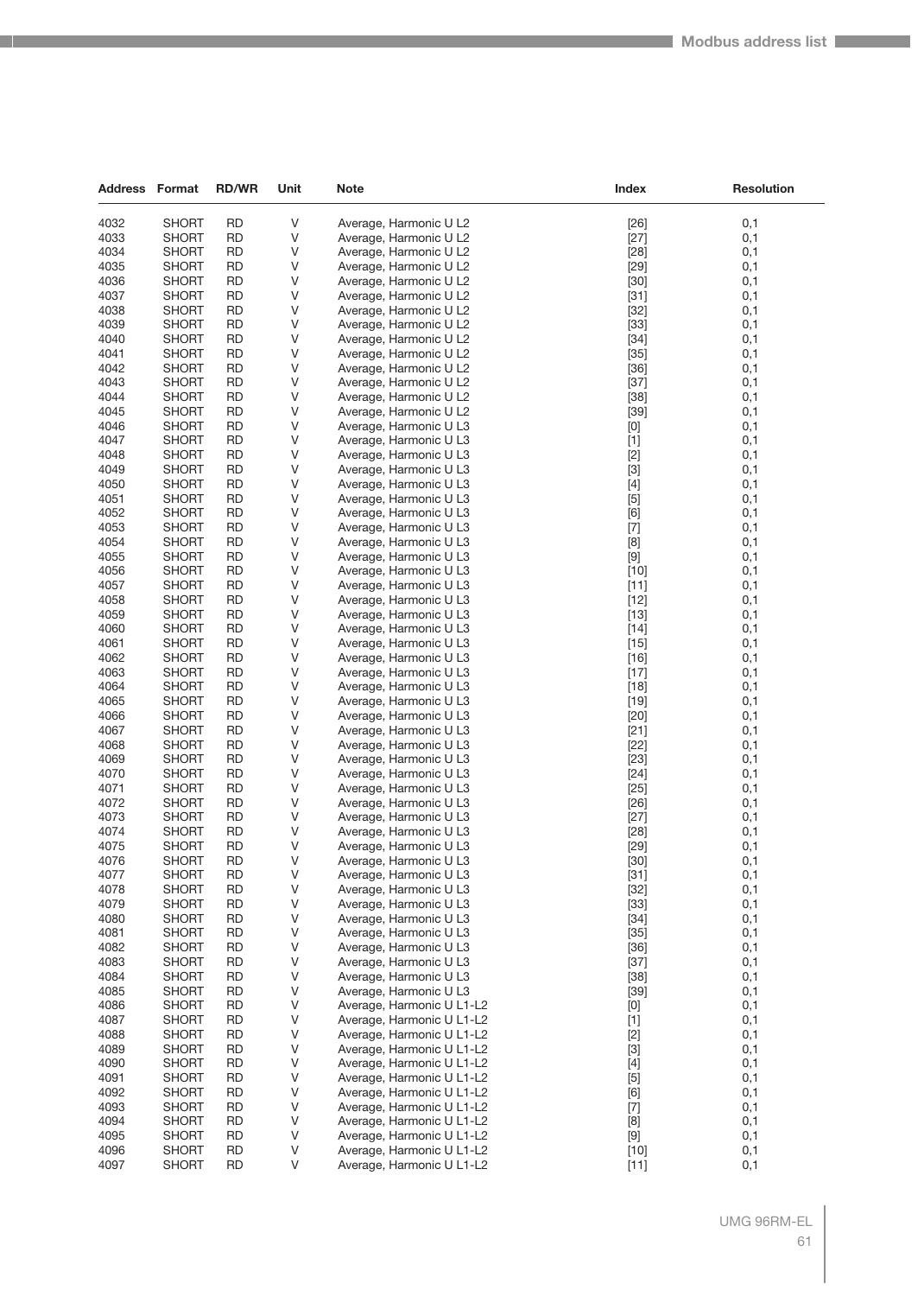**The State** 

| <b>Address Format</b> |                              | <b>RD/WR</b>           | Unit   | Note                                                   | <b>Index</b>                                                                                                                                                                                                                                                                                                                | <b>Resolution</b> |
|-----------------------|------------------------------|------------------------|--------|--------------------------------------------------------|-----------------------------------------------------------------------------------------------------------------------------------------------------------------------------------------------------------------------------------------------------------------------------------------------------------------------------|-------------------|
| 4098                  | <b>SHORT</b>                 | <b>RD</b>              | V      | Average, Harmonic U L1-L2                              | $[12]$                                                                                                                                                                                                                                                                                                                      | 0,1               |
| 4099                  | <b>SHORT</b>                 | <b>RD</b>              | V      | Average, Harmonic U L1-L2                              | $[13]$                                                                                                                                                                                                                                                                                                                      | 0,1               |
| 4100                  | <b>SHORT</b>                 | <b>RD</b>              | V      | Average, Harmonic U L1-L2                              | $[14]$                                                                                                                                                                                                                                                                                                                      | 0,1               |
| 4101                  | <b>SHORT</b>                 | <b>RD</b>              | V      | Average, Harmonic U L1-L2                              | $[15]$                                                                                                                                                                                                                                                                                                                      | 0,1               |
| 4102                  | <b>SHORT</b>                 | <b>RD</b>              | V      | Average, Harmonic U L1-L2                              | $[16]$                                                                                                                                                                                                                                                                                                                      | 0,1               |
| 4103                  | <b>SHORT</b>                 | <b>RD</b>              | V      | Average, Harmonic U L1-L2                              | $[17]$                                                                                                                                                                                                                                                                                                                      | 0,1               |
| 4104                  | <b>SHORT</b>                 | <b>RD</b>              | V      | Average, Harmonic U L1-L2                              | $[18]$                                                                                                                                                                                                                                                                                                                      | 0,1               |
| 4105                  | <b>SHORT</b>                 | <b>RD</b>              | V      | Average, Harmonic U L1-L2                              | $[19]$                                                                                                                                                                                                                                                                                                                      | 0,1               |
| 4106                  | <b>SHORT</b>                 | <b>RD</b>              | V      | Average, Harmonic U L1-L2                              | $[20]$                                                                                                                                                                                                                                                                                                                      | 0,1               |
| 4107                  | <b>SHORT</b>                 | <b>RD</b>              | V      | Average, Harmonic U L1-L2                              | $[21]$                                                                                                                                                                                                                                                                                                                      | 0,1               |
| 4108                  | <b>SHORT</b>                 | <b>RD</b>              | V      | Average, Harmonic U L1-L2                              | $[22]$                                                                                                                                                                                                                                                                                                                      | 0,1               |
| 4109                  | <b>SHORT</b>                 | <b>RD</b>              | V      | Average, Harmonic U L1-L2                              | $[23]$                                                                                                                                                                                                                                                                                                                      | 0,1               |
| 4110                  | <b>SHORT</b>                 | <b>RD</b>              | V      | Average, Harmonic U L1-L2                              | $[24]$                                                                                                                                                                                                                                                                                                                      | 0,1               |
| 4111                  | <b>SHORT</b>                 | <b>RD</b>              | V      | Average, Harmonic U L1-L2                              | $[25]$                                                                                                                                                                                                                                                                                                                      | 0,1               |
| 4112                  | <b>SHORT</b>                 | <b>RD</b>              | V      | Average, Harmonic U L1-L2                              | $[26]$                                                                                                                                                                                                                                                                                                                      | 0,1               |
| 4113                  | <b>SHORT</b>                 | <b>RD</b>              | V      | Average, Harmonic U L1-L2                              | $[27]$                                                                                                                                                                                                                                                                                                                      | 0,1               |
| 4114                  | <b>SHORT</b>                 | <b>RD</b>              | V      | Average, Harmonic U L1-L2                              | $[28]$                                                                                                                                                                                                                                                                                                                      | 0,1               |
| 4115<br>4116          | <b>SHORT</b>                 | <b>RD</b><br><b>RD</b> | V<br>V | Average, Harmonic U L1-L2                              | $[29]$                                                                                                                                                                                                                                                                                                                      | 0,1               |
|                       | <b>SHORT</b><br><b>SHORT</b> | <b>RD</b>              | V      | Average, Harmonic U L1-L2<br>Average, Harmonic U L1-L2 | $[30]$                                                                                                                                                                                                                                                                                                                      | 0,1<br>0,1        |
| 4117<br>4118          | <b>SHORT</b>                 | <b>RD</b>              | V      | Average, Harmonic U L1-L2                              | $[31]$                                                                                                                                                                                                                                                                                                                      |                   |
| 4119                  | <b>SHORT</b>                 | <b>RD</b>              | V      | Average, Harmonic U L1-L2                              | $[32]$<br>$[33]$                                                                                                                                                                                                                                                                                                            | 0,1<br>0,1        |
| 4120                  | <b>SHORT</b>                 | <b>RD</b>              | V      | Average, Harmonic U L1-L2                              | $[34]$                                                                                                                                                                                                                                                                                                                      | 0,1               |
| 4121                  | <b>SHORT</b>                 | <b>RD</b>              | V      | Average, Harmonic U L1-L2                              | $[35]$                                                                                                                                                                                                                                                                                                                      | 0,1               |
| 4122                  | <b>SHORT</b>                 | <b>RD</b>              | V      | Average, Harmonic U L1-L2                              | $[36]$                                                                                                                                                                                                                                                                                                                      | 0,1               |
| 4123                  | <b>SHORT</b>                 | <b>RD</b>              | V      | Average, Harmonic U L1-L2                              | $[37]$                                                                                                                                                                                                                                                                                                                      | 0,1               |
| 4124                  | <b>SHORT</b>                 | <b>RD</b>              | V      | Average, Harmonic U L1-L2                              | $[38]$                                                                                                                                                                                                                                                                                                                      | 0,1               |
| 4125                  | <b>SHORT</b>                 | <b>RD</b>              | V      | Average, Harmonic U L1-L2                              | $[39]$                                                                                                                                                                                                                                                                                                                      | 0,1               |
| 4126                  | <b>SHORT</b>                 | <b>RD</b>              | V      | Average, Harmonic U L2-L3                              | $[0] % \begin{center} % \includegraphics[width=\linewidth]{imagesSupplemental_3.png} % \end{center} % \caption { % Our method can be used for the use of the image. % Note that the \emph{Def}(i) and the \emph{Def}(i) are the same and the \emph{Def}(i) and the \emph{Def}(i) are the same. % } % \label{fig:Defin_3} %$ | 0,1               |
| 4127                  | <b>SHORT</b>                 | <b>RD</b>              | V      | Average, Harmonic U L2-L3                              | $[1]$                                                                                                                                                                                                                                                                                                                       | 0,1               |
| 4128                  | <b>SHORT</b>                 | <b>RD</b>              | V      | Average, Harmonic U L2-L3                              | $[2]$                                                                                                                                                                                                                                                                                                                       | 0,1               |
| 4129                  | <b>SHORT</b>                 | <b>RD</b>              | V      | Average, Harmonic U L2-L3                              | $[3]$                                                                                                                                                                                                                                                                                                                       | 0,1               |
| 4130                  | <b>SHORT</b>                 | <b>RD</b>              | V      | Average, Harmonic U L2-L3                              | $[4]$                                                                                                                                                                                                                                                                                                                       | 0,1               |
| 4131                  | <b>SHORT</b>                 | <b>RD</b>              | V      | Average, Harmonic U L2-L3                              | $[5]$                                                                                                                                                                                                                                                                                                                       | 0,1               |
| 4132                  | <b>SHORT</b>                 | <b>RD</b>              | V      | Average, Harmonic U L2-L3                              | [6]                                                                                                                                                                                                                                                                                                                         | 0,1               |
| 4133                  | <b>SHORT</b>                 | <b>RD</b>              | V      | Average, Harmonic U L2-L3                              | $[7]$                                                                                                                                                                                                                                                                                                                       | 0,1               |
| 4134                  | <b>SHORT</b>                 | <b>RD</b>              | V      | Average, Harmonic U L2-L3                              | [8]                                                                                                                                                                                                                                                                                                                         | 0,1               |
| 4135                  | <b>SHORT</b>                 | <b>RD</b>              | V      | Average, Harmonic U L2-L3                              | $[9]$                                                                                                                                                                                                                                                                                                                       | 0,1               |
| 4136                  | <b>SHORT</b>                 | <b>RD</b>              | V      | Average, Harmonic U L2-L3                              | $[10]$                                                                                                                                                                                                                                                                                                                      | 0,1               |
| 4137                  | <b>SHORT</b>                 | <b>RD</b>              | V      | Average, Harmonic U L2-L3                              | $[11]$                                                                                                                                                                                                                                                                                                                      | 0,1               |
| 4138                  | <b>SHORT</b>                 | <b>RD</b><br><b>RD</b> | V<br>V | Average, Harmonic U L2-L3                              | $[12]$                                                                                                                                                                                                                                                                                                                      | 0,1               |
| 4139<br>4140          | <b>SHORT</b><br><b>SHORT</b> | <b>RD</b>              | V      | Average, Harmonic U L2-L3<br>Average, Harmonic U L2-L3 | $[13]$<br>$[14]$                                                                                                                                                                                                                                                                                                            | 0,1<br>0,1        |
| 4141                  | <b>SHORT</b>                 | <b>RD</b>              | V      | Average, Harmonic U L2-L3                              | $[15]$                                                                                                                                                                                                                                                                                                                      | 0,1               |
| 4142                  | <b>SHORT</b>                 | <b>RD</b>              | V      | Average, Harmonic U L2-L3                              | $[16]$                                                                                                                                                                                                                                                                                                                      | 0,1               |
| 4143                  | <b>SHORT</b>                 | <b>RD</b>              | V      | Average, Harmonic U L2-L3                              | $[17]$                                                                                                                                                                                                                                                                                                                      | 0,1               |
| 4144                  | <b>SHORT</b>                 | <b>RD</b>              | V      | Average, Harmonic U L2-L3                              | $[18]$                                                                                                                                                                                                                                                                                                                      | 0,1               |
| 4145                  | <b>SHORT</b>                 | <b>RD</b>              | V      | Average, Harmonic U L2-L3                              | $[19]$                                                                                                                                                                                                                                                                                                                      | 0,1               |
| 4146                  | <b>SHORT</b>                 | <b>RD</b>              | V      | Average, Harmonic U L2-L3                              | $[20]$                                                                                                                                                                                                                                                                                                                      | 0,1               |
| 4147                  | <b>SHORT</b>                 | <b>RD</b>              | V      | Average, Harmonic U L2-L3                              | $[21]$                                                                                                                                                                                                                                                                                                                      | 0,1               |
| 4148                  | <b>SHORT</b>                 | <b>RD</b>              | V      | Average, Harmonic U L2-L3                              | $[22]$                                                                                                                                                                                                                                                                                                                      | 0,1               |
| 4149                  | <b>SHORT</b>                 | <b>RD</b>              | V      | Average, Harmonic U L2-L3                              | $[23]$                                                                                                                                                                                                                                                                                                                      | 0,1               |
| 4150                  | <b>SHORT</b>                 | <b>RD</b>              | V      | Average, Harmonic U L2-L3                              | $[24]$                                                                                                                                                                                                                                                                                                                      | 0,1               |
| 4151                  | <b>SHORT</b>                 | <b>RD</b>              | V      | Average, Harmonic U L2-L3                              | $[25]$                                                                                                                                                                                                                                                                                                                      | 0,1               |
| 4152                  | <b>SHORT</b>                 | <b>RD</b>              | V      | Average, Harmonic U L2-L3                              | $[26]$                                                                                                                                                                                                                                                                                                                      | 0,1               |
| 4153                  | <b>SHORT</b>                 | <b>RD</b>              | V      | Average, Harmonic U L2-L3                              | $[27]$                                                                                                                                                                                                                                                                                                                      | 0,1               |
| 4154                  | <b>SHORT</b>                 | <b>RD</b>              | V      | Average, Harmonic U L2-L3                              | $[28]$                                                                                                                                                                                                                                                                                                                      | 0,1               |
| 4155                  | <b>SHORT</b>                 | <b>RD</b>              | V      | Average, Harmonic U L2-L3                              | $[29]$                                                                                                                                                                                                                                                                                                                      | 0,1               |
| 4156                  | <b>SHORT</b>                 | <b>RD</b>              | V      | Average, Harmonic U L2-L3                              | $[30]$                                                                                                                                                                                                                                                                                                                      | 0,1               |
| 4157                  | <b>SHORT</b>                 | <b>RD</b>              | V      | Average, Harmonic U L2-L3                              | $[31]$                                                                                                                                                                                                                                                                                                                      | 0,1               |
| 4158                  | <b>SHORT</b>                 | <b>RD</b>              | V      | Average, Harmonic U L2-L3                              | $[32]$                                                                                                                                                                                                                                                                                                                      | 0,1               |
| 4159                  | <b>SHORT</b>                 | <b>RD</b>              | V      | Average, Harmonic U L2-L3                              | $[33]$                                                                                                                                                                                                                                                                                                                      | 0,1               |
| 4160                  | <b>SHORT</b>                 | <b>RD</b>              | V      | Average, Harmonic U L2-L3                              | $[34]$                                                                                                                                                                                                                                                                                                                      | 0,1               |
| 4161<br>4162          | <b>SHORT</b><br><b>SHORT</b> | <b>RD</b><br><b>RD</b> | V<br>V | Average, Harmonic U L2-L3<br>Average, Harmonic U L2-L3 | $[35]$<br>$[36]$                                                                                                                                                                                                                                                                                                            | 0,1<br>0,1        |
| 4163                  | <b>SHORT</b>                 | <b>RD</b>              | V      | Average, Harmonic U L2-L3                              | $[37]$                                                                                                                                                                                                                                                                                                                      | 0,1               |
|                       |                              |                        |        |                                                        |                                                                                                                                                                                                                                                                                                                             |                   |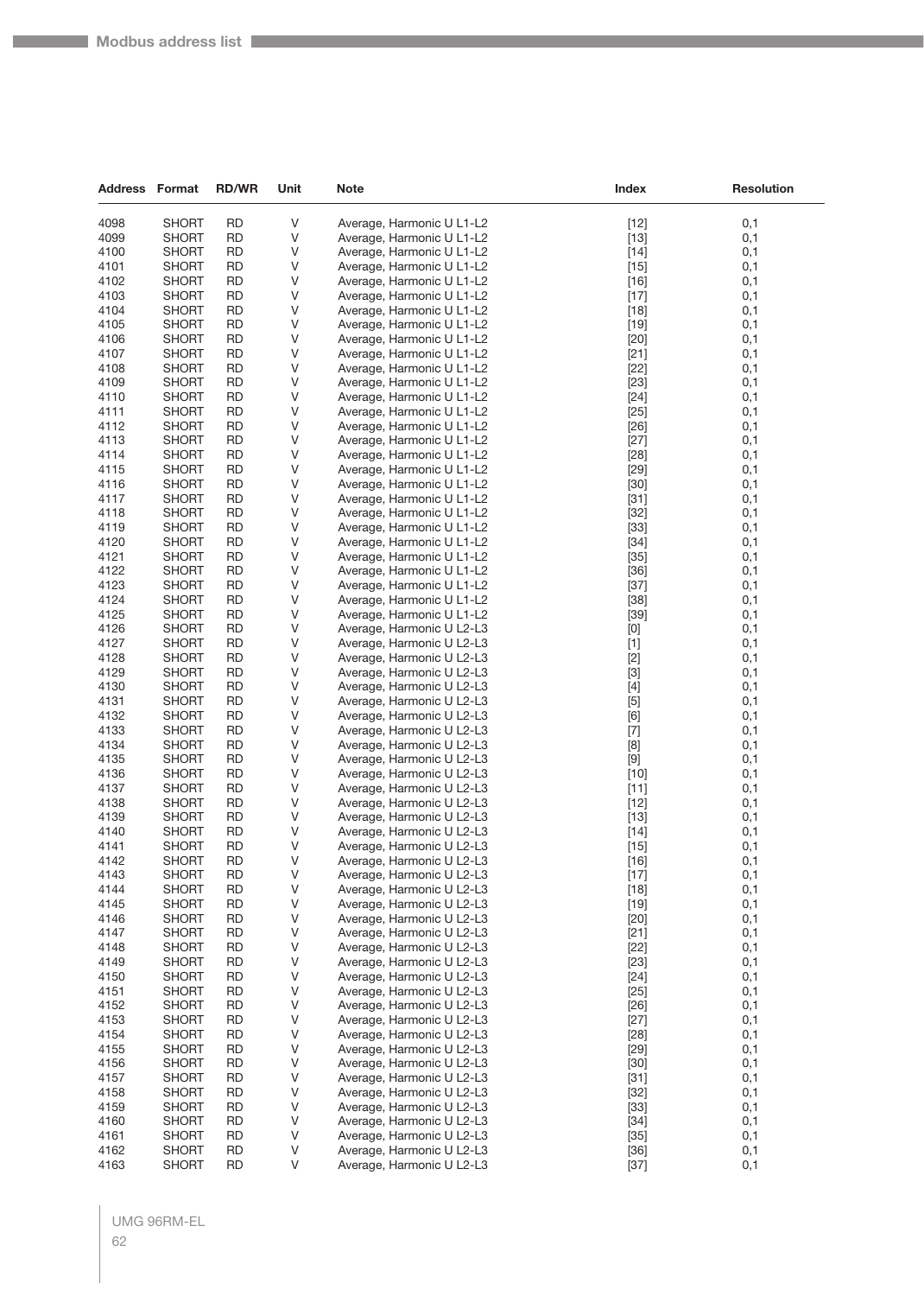| <b>Address Format</b> |                              | <b>RD/WR</b>           | Unit     | <b>Note</b>                                            | Index            | <b>Resolution</b> |
|-----------------------|------------------------------|------------------------|----------|--------------------------------------------------------|------------------|-------------------|
|                       |                              |                        |          |                                                        |                  |                   |
| 4164                  | <b>SHORT</b>                 | <b>RD</b>              | V        | Average, Harmonic U L2-L3                              | $[38]$           | 0,1               |
| 4165                  | <b>SHORT</b>                 | <b>RD</b>              | V        | Average, Harmonic U L2-L3                              | $[39]$           | 0,1               |
| 4166<br>4167          | SHORT<br><b>SHORT</b>        | <b>RD</b><br><b>RD</b> | V        | Average, Harmonic U L3-L1                              | [0]              | 0,1               |
| 4168                  | SHORT                        | <b>RD</b>              | V<br>V   | Average, Harmonic U L3-L1<br>Average, Harmonic U L3-L1 | $[1]$<br>$[2]$   | 0,1<br>0,1        |
| 4169                  | <b>SHORT</b>                 | <b>RD</b>              | V        | Average, Harmonic U L3-L1                              | $[3]$            | 0,1               |
| 4170                  | SHORT                        | <b>RD</b>              | V        | Average, Harmonic U L3-L1                              | $[4]$            | 0,1               |
| 4171                  | SHORT                        | <b>RD</b>              | V        | Average, Harmonic U L3-L1                              | $[5]$            | 0,1               |
| 4172                  | SHORT                        | <b>RD</b>              | V        | Average, Harmonic U L3-L1                              | [6]              | 0,1               |
| 4173                  | <b>SHORT</b>                 | <b>RD</b>              | V        | Average, Harmonic U L3-L1                              | $[7]$            | 0,1               |
| 4174                  | <b>SHORT</b>                 | <b>RD</b>              | V        | Average, Harmonic U L3-L1                              | [8]              | 0,1               |
| 4175                  | SHORT                        | <b>RD</b>              | V        | Average, Harmonic U L3-L1                              | $[9]$            | 0,1               |
| 4176                  | SHORT                        | <b>RD</b>              | V        | Average, Harmonic U L3-L1                              | $[10]$           | 0,1               |
| 4177                  | SHORT                        | <b>RD</b>              | V        | Average, Harmonic U L3-L1                              | $[11]$           | 0,1               |
| 4178                  | <b>SHORT</b>                 | <b>RD</b>              | V        | Average, Harmonic U L3-L1                              | $[12]$           | 0,1               |
| 4179                  | <b>SHORT</b>                 | <b>RD</b>              | V        | Average, Harmonic U L3-L1                              | $[13]$           | 0,1               |
| 4180                  | SHORT                        | <b>RD</b>              | V        | Average, Harmonic U L3-L1                              | $[14]$           | 0,1               |
| 4181                  | SHORT                        | <b>RD</b>              | V        | Average, Harmonic U L3-L1                              | $[15]$           | 0,1               |
| 4182                  | <b>SHORT</b>                 | <b>RD</b>              | V        | Average, Harmonic U L3-L1                              | $[16]$           | 0,1               |
| 4183                  | <b>SHORT</b>                 | <b>RD</b>              | V        | Average, Harmonic U L3-L1                              | $[17]$           | 0,1               |
| 4184                  | <b>SHORT</b>                 | <b>RD</b>              | V        | Average, Harmonic U L3-L1                              | $[18]$           | 0,1               |
| 4185                  | SHORT                        | <b>RD</b>              | V        | Average, Harmonic U L3-L1                              | $[19]$           | 0,1               |
| 4186                  | SHORT                        | <b>RD</b>              | V        | Average, Harmonic U L3-L1                              | $[20]$           | 0,1               |
| 4187                  | <b>SHORT</b>                 | <b>RD</b>              | V        | Average, Harmonic U L3-L1                              | $[21]$           | 0,1               |
| 4188                  | SHORT                        | <b>RD</b>              | V        | Average, Harmonic U L3-L1                              | $[22]$           | 0,1               |
| 4189                  | SHORT                        | <b>RD</b>              | V        | Average, Harmonic U L3-L1                              | $[23]$           | 0,1               |
| 4190                  | <b>SHORT</b>                 | <b>RD</b>              | V        | Average, Harmonic U L3-L1                              | $[24]$           | 0,1               |
| 4191                  | SHORT                        | <b>RD</b>              | V        | Average, Harmonic U L3-L1                              | $[25]$           | 0,1               |
| 4192                  | <b>SHORT</b>                 | <b>RD</b>              | V        | Average, Harmonic U L3-L1                              | $[26]$           | 0,1               |
| 4193                  | SHORT                        | <b>RD</b>              | V        | Average, Harmonic U L3-L1                              | $[27]$           | 0,1               |
| 4194                  | SHORT                        | <b>RD</b>              | V        | Average, Harmonic U L3-L1                              | $[28]$           | 0,1               |
| 4195                  | SHORT                        | <b>RD</b>              | V        | Average, Harmonic U L3-L1                              | $[29]$           | 0,1               |
| 4196                  | SHORT                        | <b>RD</b>              | V        | Average, Harmonic U L3-L1                              | $[30]$           | 0,1               |
| 4197                  | <b>SHORT</b>                 | <b>RD</b>              | V        | Average, Harmonic U L3-L1                              | $[31]$           | 0,1               |
| 4198<br>4199          | SHORT                        | <b>RD</b><br><b>RD</b> | V<br>V   | Average, Harmonic U L3-L1                              | $[32]$           | 0,1<br>0,1        |
| 4200                  | SHORT<br>SHORT               | <b>RD</b>              | V        | Average, Harmonic U L3-L1<br>Average, Harmonic U L3-L1 | $[33]$<br>$[34]$ | 0,1               |
| 4201                  | SHORT                        | <b>RD</b>              | V        | Average, Harmonic U L3-L1                              | $[35]$           | 0,1               |
| 4202                  | <b>SHORT</b>                 | <b>RD</b>              | V        | Average, Harmonic U L3-L1                              | $[36]$           | 0,1               |
| 4203                  | SHORT                        | <b>RD</b>              | V        | Average, Harmonic U L3-L1                              | $[37]$           | 0,1               |
| 4204                  | SHORT                        | <b>RD</b>              | V        | Average, Harmonic U L3-L1                              | $[38]$           | 0,1               |
| 4205                  | <b>SHORT</b>                 | <b>RD</b>              | V        | Average, Harmonic U L3-L1                              | $[39]$           | 0,1               |
| 4226                  | SHORT                        | <b>RD</b>              | mA       | mAverage, Harmonic I L1                                | [0]              | 1                 |
| 4227                  | SHORT                        | <b>RD</b>              | mA       | mAverage, Harmonic I L1                                | $[1]$            | 1                 |
| 4228                  | <b>SHORT</b>                 | <b>RD</b>              | mA       | mAverage, Harmonic I L1                                | $[2]$            | 1                 |
| 4229                  | SHORT                        | <b>RD</b>              | mA       | mAverage, Harmonic I L1                                | $[3]$            | 1                 |
| 4230                  | <b>SHORT</b>                 | <b>RD</b>              | mA       | mAverage, Harmonic I L1                                | $[4]$            | 1                 |
| 4231                  | <b>SHORT</b>                 | <b>RD</b>              | mA       | mAverage, Harmonic I L1                                | $[5]$            | 1                 |
| 4232                  | <b>SHORT</b>                 | <b>RD</b>              | mA       | mAverage, Harmonic I L1                                | [6]              | 1                 |
| 4233                  | <b>SHORT</b>                 | <b>RD</b>              | mA       | mAverage, Harmonic I L1                                | $[7]$            | 1                 |
| 4234                  | SHORT                        | <b>RD</b>              | mA       | mAverage, Harmonic I L1                                | [8]              | 1                 |
| 4235                  | SHORT                        | <b>RD</b>              | mA       | mAverage, Harmonic I L1                                | $[9]$            | 1                 |
| 4236                  | <b>SHORT</b>                 | <b>RD</b>              | mA       | mAverage, Harmonic I L1                                | $[10]$           | 1                 |
| 4237                  | <b>SHORT</b>                 | <b>RD</b>              | mA       | mAverage, Harmonic I L1                                | $[11]$           | 1                 |
| 4238                  | <b>SHORT</b>                 | <b>RD</b>              | mA       | mAverage, Harmonic I L1                                | $[12]$           | 1                 |
| 4239                  | SHORT                        | <b>RD</b>              | mA       | mAverage, Harmonic I L1                                | $[13]$           | 1                 |
| 4240                  | <b>SHORT</b>                 | <b>RD</b>              | mA       | mAverage, Harmonic I L1                                | $[14]$           | 1                 |
| 4241                  | <b>SHORT</b>                 | <b>RD</b>              | mA       | mAverage, Harmonic I L1                                | $[15]$           | 1                 |
| 4242                  | <b>SHORT</b>                 | <b>RD</b>              | mA       | mAverage, Harmonic I L1                                | $[16]$           | 1                 |
| 4243                  | <b>SHORT</b>                 | <b>RD</b>              | mA       | mAverage, Harmonic I L1                                | $[17]$           | 1                 |
| 4244<br>4245          | SHORT                        | <b>RD</b><br><b>RD</b> | mA       | mAverage, Harmonic I L1                                | $[18]$           | 1<br>1            |
| 4246                  | <b>SHORT</b><br><b>SHORT</b> | <b>RD</b>              | mA<br>mA | mAverage, Harmonic I L1<br>mAverage, Harmonic I L1     | $[19]$<br>$[20]$ | 1                 |
| 4247                  | <b>SHORT</b>                 | <b>RD</b>              | mA       | mAverage, Harmonic I L1                                | $[21]$           | 1                 |
| 4248                  | <b>SHORT</b>                 | <b>RD</b>              | mA       | mAverage, Harmonic I L1                                | $[22]$           | 1                 |
| 4249                  | <b>SHORT</b>                 | <b>RD</b>              | mA       | mAverage, Harmonic I L1                                | $[23]$           | 1                 |
|                       |                              |                        |          |                                                        |                  |                   |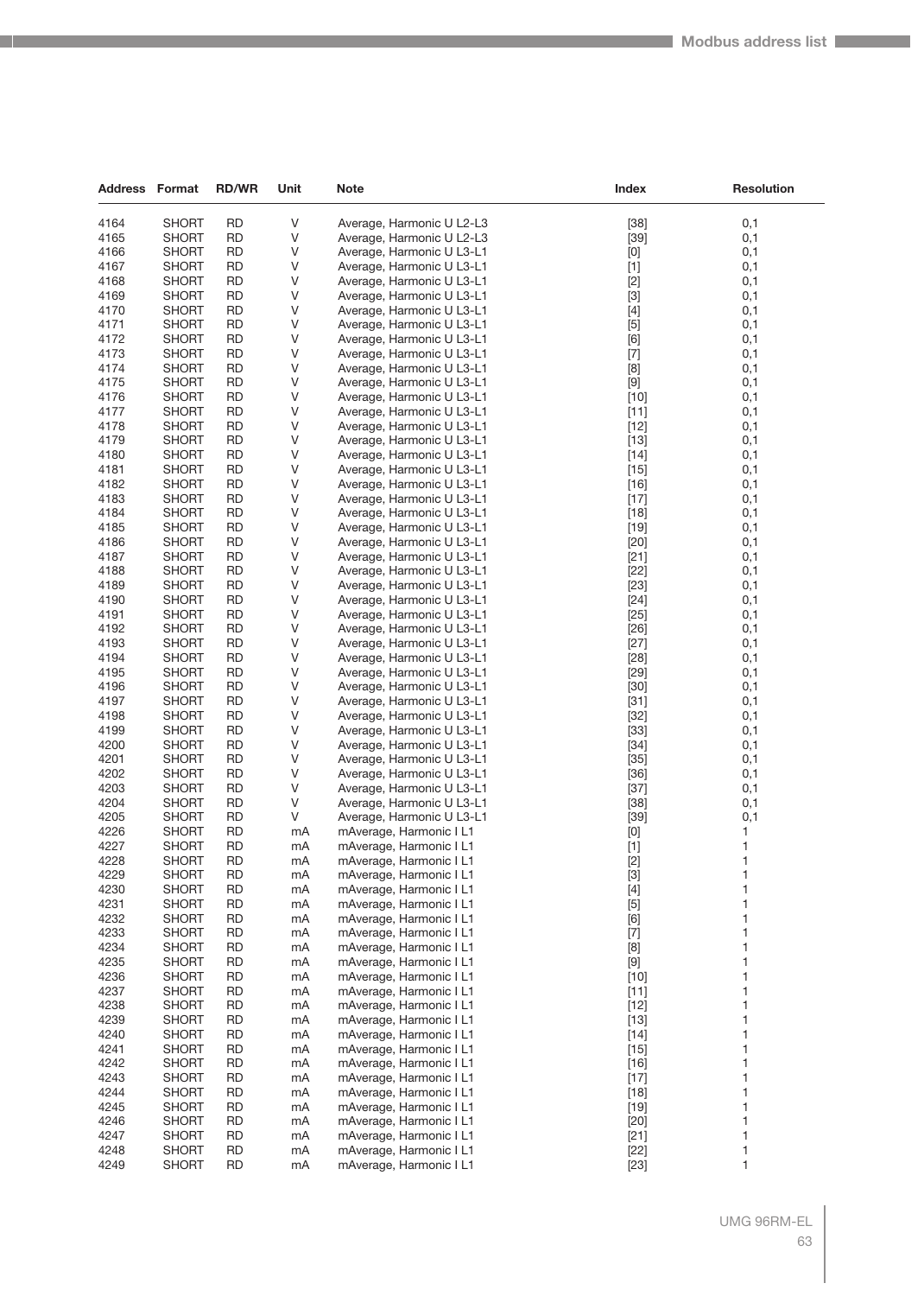| <b>Address Format</b> |                              | <b>RD/WR</b>           | Unit     | Note                                               | <b>Index</b>                                                                                                                                                                                                                                                                                                                                                                                                                                                                                                                                                                                                                                                                                                                                          | <b>Resolution</b> |
|-----------------------|------------------------------|------------------------|----------|----------------------------------------------------|-------------------------------------------------------------------------------------------------------------------------------------------------------------------------------------------------------------------------------------------------------------------------------------------------------------------------------------------------------------------------------------------------------------------------------------------------------------------------------------------------------------------------------------------------------------------------------------------------------------------------------------------------------------------------------------------------------------------------------------------------------|-------------------|
| 4250                  | <b>SHORT</b>                 | <b>RD</b>              | mA       | mAverage, Harmonic I L1                            | $[24]$                                                                                                                                                                                                                                                                                                                                                                                                                                                                                                                                                                                                                                                                                                                                                | 1                 |
| 4251                  | <b>SHORT</b>                 | <b>RD</b>              | mA       | mAverage, Harmonic I L1                            | $[25]$                                                                                                                                                                                                                                                                                                                                                                                                                                                                                                                                                                                                                                                                                                                                                | 1                 |
| 4252                  | <b>SHORT</b>                 | <b>RD</b>              | mA       | mAverage, Harmonic I L1                            | $[26]$                                                                                                                                                                                                                                                                                                                                                                                                                                                                                                                                                                                                                                                                                                                                                | 1                 |
| 4253                  | <b>SHORT</b>                 | <b>RD</b>              | mA       | mAverage, Harmonic I L1                            | $[27]$                                                                                                                                                                                                                                                                                                                                                                                                                                                                                                                                                                                                                                                                                                                                                | 1                 |
| 4254                  | <b>SHORT</b>                 | <b>RD</b>              | mA       | mAverage, Harmonic I L1                            | $[28]$                                                                                                                                                                                                                                                                                                                                                                                                                                                                                                                                                                                                                                                                                                                                                | 1                 |
| 4255                  | <b>SHORT</b>                 | <b>RD</b>              | mA       | mAverage, Harmonic I L1                            | $[29]$                                                                                                                                                                                                                                                                                                                                                                                                                                                                                                                                                                                                                                                                                                                                                | 1                 |
| 4256                  | <b>SHORT</b>                 | <b>RD</b>              | mA       | mAverage, Harmonic I L1                            | $[30]$                                                                                                                                                                                                                                                                                                                                                                                                                                                                                                                                                                                                                                                                                                                                                | 1                 |
| 4257                  | <b>SHORT</b>                 | <b>RD</b>              | mA       | mAverage, Harmonic I L1                            | $[31]$                                                                                                                                                                                                                                                                                                                                                                                                                                                                                                                                                                                                                                                                                                                                                | 1                 |
| 4258                  | <b>SHORT</b>                 | <b>RD</b>              | mA       | mAverage, Harmonic I L1                            | $[32]$                                                                                                                                                                                                                                                                                                                                                                                                                                                                                                                                                                                                                                                                                                                                                | 1                 |
| 4259                  | <b>SHORT</b>                 | <b>RD</b>              | mA       | mAverage, Harmonic I L1                            | $[33]$                                                                                                                                                                                                                                                                                                                                                                                                                                                                                                                                                                                                                                                                                                                                                | 1                 |
| 4260                  | <b>SHORT</b>                 | <b>RD</b>              | mA       | mAverage, Harmonic I L1                            | $[34]$                                                                                                                                                                                                                                                                                                                                                                                                                                                                                                                                                                                                                                                                                                                                                | 1                 |
| 4261                  | <b>SHORT</b>                 | <b>RD</b>              | mA       | mAverage, Harmonic I L1                            | $[35]$                                                                                                                                                                                                                                                                                                                                                                                                                                                                                                                                                                                                                                                                                                                                                | 1                 |
| 4262                  | <b>SHORT</b>                 | <b>RD</b>              | mA       | mAverage, Harmonic I L1                            | $[36]$                                                                                                                                                                                                                                                                                                                                                                                                                                                                                                                                                                                                                                                                                                                                                | 1                 |
| 4263                  | <b>SHORT</b>                 | <b>RD</b><br><b>RD</b> | mA       | mAverage, Harmonic I L1                            | $[37]$                                                                                                                                                                                                                                                                                                                                                                                                                                                                                                                                                                                                                                                                                                                                                | 1<br>1            |
| 4264<br>4265          | <b>SHORT</b><br><b>SHORT</b> | <b>RD</b>              | mA<br>mA | mAverage, Harmonic I L1<br>mAverage, Harmonic I L1 | $[38]$<br>$[39]$                                                                                                                                                                                                                                                                                                                                                                                                                                                                                                                                                                                                                                                                                                                                      | 1                 |
| 4266                  | <b>SHORT</b>                 | <b>RD</b>              | mA       | mAverage, Harmonic I L2                            | $[0] % \begin{center} % \includegraphics[width=\linewidth]{imagesSupplemental_3.png} % \end{center} % \caption { % Our method is used for the method. % Note that the \emph{exponent} is used for the method. % Note that the \emph{exponent} is used for the method. % Note that the \emph{exponent} is used for the method. % Note that the \emph{exponent} is used for the method. % Note that the \emph{exponent} is used for the method. % Note that the \emph{exportector} is used for the method. % Note that the \emph{exportector} is used for the method. % Note that the \emph{exportector} is used for the method. % Note that the \emph{exportector} is used for the method. % Note that the \emph{exportector} is used for the method.$ | 1                 |
| 4267                  | <b>SHORT</b>                 | <b>RD</b>              | mA       | mAverage, Harmonic I L2                            | $[1]$                                                                                                                                                                                                                                                                                                                                                                                                                                                                                                                                                                                                                                                                                                                                                 | 1                 |
| 4268                  | <b>SHORT</b>                 | <b>RD</b>              | mA       | mAverage, Harmonic I L2                            | $[2]$                                                                                                                                                                                                                                                                                                                                                                                                                                                                                                                                                                                                                                                                                                                                                 | 1                 |
| 4269                  | <b>SHORT</b>                 | <b>RD</b>              | mA       | mAverage, Harmonic I L2                            | $[3]$                                                                                                                                                                                                                                                                                                                                                                                                                                                                                                                                                                                                                                                                                                                                                 | 1                 |
| 4270                  | <b>SHORT</b>                 | <b>RD</b>              | mA       | mAverage, Harmonic I L2                            | $[4]$                                                                                                                                                                                                                                                                                                                                                                                                                                                                                                                                                                                                                                                                                                                                                 | 1                 |
| 4271                  | <b>SHORT</b>                 | <b>RD</b>              | mA       | mAverage, Harmonic I L2                            | $[5]$                                                                                                                                                                                                                                                                                                                                                                                                                                                                                                                                                                                                                                                                                                                                                 | 1                 |
| 4272                  | <b>SHORT</b>                 | <b>RD</b>              | mA       | mAverage, Harmonic I L2                            | [6]                                                                                                                                                                                                                                                                                                                                                                                                                                                                                                                                                                                                                                                                                                                                                   | 1                 |
| 4273                  | <b>SHORT</b>                 | <b>RD</b>              | mA       | mAverage, Harmonic I L2                            | $[7]$                                                                                                                                                                                                                                                                                                                                                                                                                                                                                                                                                                                                                                                                                                                                                 | 1                 |
| 4274                  | <b>SHORT</b>                 | <b>RD</b>              | mA       | mAverage, Harmonic I L2                            | [8]                                                                                                                                                                                                                                                                                                                                                                                                                                                                                                                                                                                                                                                                                                                                                   | 1                 |
| 4275                  | <b>SHORT</b>                 | <b>RD</b>              | mA       | mAverage, Harmonic I L2                            | $[9]$                                                                                                                                                                                                                                                                                                                                                                                                                                                                                                                                                                                                                                                                                                                                                 | 1                 |
| 4276                  | <b>SHORT</b>                 | <b>RD</b>              | mA       | mAverage, Harmonic I L2                            | $[10]$                                                                                                                                                                                                                                                                                                                                                                                                                                                                                                                                                                                                                                                                                                                                                | 1                 |
| 4277                  | <b>SHORT</b>                 | <b>RD</b>              | mA       | mAverage, Harmonic I L2                            | $[11]$                                                                                                                                                                                                                                                                                                                                                                                                                                                                                                                                                                                                                                                                                                                                                | 1                 |
| 4278                  | <b>SHORT</b>                 | <b>RD</b>              | mA       | mAverage, Harmonic I L2                            | $[12]$                                                                                                                                                                                                                                                                                                                                                                                                                                                                                                                                                                                                                                                                                                                                                | 1                 |
| 4279                  | <b>SHORT</b>                 | <b>RD</b>              | mA       | mAverage, Harmonic I L2                            | $[13]$                                                                                                                                                                                                                                                                                                                                                                                                                                                                                                                                                                                                                                                                                                                                                | 1                 |
| 4280                  | <b>SHORT</b>                 | <b>RD</b>              | mA       | mAverage, Harmonic I L2                            | $[14]$                                                                                                                                                                                                                                                                                                                                                                                                                                                                                                                                                                                                                                                                                                                                                | 1                 |
| 4281<br>4282          | <b>SHORT</b><br><b>SHORT</b> | <b>RD</b><br><b>RD</b> | mA<br>mA | mAverage, Harmonic I L2<br>mAverage, Harmonic I L2 | $[15]$<br>$[16]$                                                                                                                                                                                                                                                                                                                                                                                                                                                                                                                                                                                                                                                                                                                                      | 1<br>1            |
| 4283                  | <b>SHORT</b>                 | <b>RD</b>              | mA       | mAverage, Harmonic I L2                            | $[17]$                                                                                                                                                                                                                                                                                                                                                                                                                                                                                                                                                                                                                                                                                                                                                | 1                 |
| 4284                  | <b>SHORT</b>                 | <b>RD</b>              | mA       | mAverage, Harmonic I L2                            | $[18]$                                                                                                                                                                                                                                                                                                                                                                                                                                                                                                                                                                                                                                                                                                                                                | 1                 |
| 4285                  | <b>SHORT</b>                 | <b>RD</b>              | mA       | mAverage, Harmonic I L2                            | $[19]$                                                                                                                                                                                                                                                                                                                                                                                                                                                                                                                                                                                                                                                                                                                                                | 1                 |
| 4286                  | <b>SHORT</b>                 | <b>RD</b>              | mA       | mAverage, Harmonic I L2                            | $[20]$                                                                                                                                                                                                                                                                                                                                                                                                                                                                                                                                                                                                                                                                                                                                                | 1                 |
| 4287                  | <b>SHORT</b>                 | <b>RD</b>              | mA       | mAverage, Harmonic I L2                            | $[21]$                                                                                                                                                                                                                                                                                                                                                                                                                                                                                                                                                                                                                                                                                                                                                | 1                 |
| 4288                  | <b>SHORT</b>                 | <b>RD</b>              | mA       | mAverage, Harmonic I L2                            | $[22]$                                                                                                                                                                                                                                                                                                                                                                                                                                                                                                                                                                                                                                                                                                                                                | 1                 |
| 4289                  | <b>SHORT</b>                 | <b>RD</b>              | mA       | mAverage, Harmonic I L2                            | $[23]$                                                                                                                                                                                                                                                                                                                                                                                                                                                                                                                                                                                                                                                                                                                                                | 1                 |
| 4290                  | <b>SHORT</b>                 | <b>RD</b>              | mA       | mAverage, Harmonic I L2                            | $[24]$                                                                                                                                                                                                                                                                                                                                                                                                                                                                                                                                                                                                                                                                                                                                                | 1                 |
| 4291                  | <b>SHORT</b>                 | RD                     | mA       | mAverage, Harmonic I L2                            | $[25]$                                                                                                                                                                                                                                                                                                                                                                                                                                                                                                                                                                                                                                                                                                                                                | 1                 |
| 4292                  | <b>SHORT</b>                 | <b>RD</b>              | mA       | mAverage, Harmonic I L2                            | $[26]$                                                                                                                                                                                                                                                                                                                                                                                                                                                                                                                                                                                                                                                                                                                                                | 1                 |
| 4293                  | <b>SHORT</b>                 | <b>RD</b>              | mA       | mAverage, Harmonic I L2                            | $[27]$                                                                                                                                                                                                                                                                                                                                                                                                                                                                                                                                                                                                                                                                                                                                                | $\mathbf{1}$      |
| 4294                  | <b>SHORT</b>                 | <b>RD</b>              | mA       | mAverage, Harmonic I L2                            | $[28]$                                                                                                                                                                                                                                                                                                                                                                                                                                                                                                                                                                                                                                                                                                                                                | 1                 |
| 4295<br>4296          | <b>SHORT</b><br><b>SHORT</b> | <b>RD</b><br><b>RD</b> | mA<br>mA | mAverage, Harmonic I L2<br>mAverage, Harmonic I L2 | $[29]$<br>$[30]$                                                                                                                                                                                                                                                                                                                                                                                                                                                                                                                                                                                                                                                                                                                                      | 1<br>1            |
| 4297                  | <b>SHORT</b>                 | <b>RD</b>              | mA       | mAverage, Harmonic I L2                            | $[31]$                                                                                                                                                                                                                                                                                                                                                                                                                                                                                                                                                                                                                                                                                                                                                | 1                 |
| 4298                  | <b>SHORT</b>                 | <b>RD</b>              | mA       | mAverage, Harmonic I L2                            | $[32]$                                                                                                                                                                                                                                                                                                                                                                                                                                                                                                                                                                                                                                                                                                                                                | 1                 |
| 4299                  | <b>SHORT</b>                 | <b>RD</b>              | mA       | mAverage, Harmonic I L2                            | $[33]$                                                                                                                                                                                                                                                                                                                                                                                                                                                                                                                                                                                                                                                                                                                                                | 1                 |
| 4300                  | <b>SHORT</b>                 | <b>RD</b>              | mA       | mAverage, Harmonic I L2                            | $[34]$                                                                                                                                                                                                                                                                                                                                                                                                                                                                                                                                                                                                                                                                                                                                                | 1                 |
| 4301                  | <b>SHORT</b>                 | <b>RD</b>              | mA       | mAverage, Harmonic I L2                            | $[35]$                                                                                                                                                                                                                                                                                                                                                                                                                                                                                                                                                                                                                                                                                                                                                | 1                 |
| 4302                  | <b>SHORT</b>                 | <b>RD</b>              | mA       | mAverage, Harmonic I L2                            | $[36]$                                                                                                                                                                                                                                                                                                                                                                                                                                                                                                                                                                                                                                                                                                                                                | 1                 |
| 4303                  | <b>SHORT</b>                 | <b>RD</b>              | mA       | mAverage, Harmonic I L2                            | $[37]$                                                                                                                                                                                                                                                                                                                                                                                                                                                                                                                                                                                                                                                                                                                                                | 1                 |
| 4304                  | <b>SHORT</b>                 | <b>RD</b>              | mA       | mAverage, Harmonic I L2                            | $[38]$                                                                                                                                                                                                                                                                                                                                                                                                                                                                                                                                                                                                                                                                                                                                                | 1                 |
| 4305                  | <b>SHORT</b>                 | <b>RD</b>              | mA       | mAverage, Harmonic I L2                            | $[39]$                                                                                                                                                                                                                                                                                                                                                                                                                                                                                                                                                                                                                                                                                                                                                | 1                 |
| 4306                  | <b>SHORT</b>                 | <b>RD</b>              | mA       | mAverage, Harmonic I L3                            | $[0] % \begin{center} % \includegraphics[width=\linewidth]{imagesSupplemental_3.png} % \end{center} % \caption { % Our method can be used for the use of the image. % Note that the \emph{DefNet}~\cite{bib66} as a function of the \emph{DefNet}~\cite{bib66} as a function of the \emph{DefNet}~\cite{bib66} as a function of the \emph{DefNet}~\cite{bib66} as a function of the \emph{DefNet}~\cite{bib66} as a function of the \emph{DefNet}~\cite{bib66} as a function of the \emph{DefNet}~\cite{bib66} as a function of the \emph{DefNet}~\cite{bib66} as a function of the \emph{DefNet}$                                                                                                                                                    | 1                 |
| 4307                  | <b>SHORT</b>                 | <b>RD</b>              | mA       | mAverage, Harmonic I L3                            | $[1]$                                                                                                                                                                                                                                                                                                                                                                                                                                                                                                                                                                                                                                                                                                                                                 | 1                 |
| 4308                  | <b>SHORT</b>                 | <b>RD</b>              | mA       | mAverage, Harmonic I L3                            | $[2]$                                                                                                                                                                                                                                                                                                                                                                                                                                                                                                                                                                                                                                                                                                                                                 | 1                 |
| 4309                  | <b>SHORT</b>                 | <b>RD</b>              | mA       | mAverage, Harmonic I L3                            | $[3]$                                                                                                                                                                                                                                                                                                                                                                                                                                                                                                                                                                                                                                                                                                                                                 | $\mathbf{1}$      |
| 4310                  | <b>SHORT</b>                 | <b>RD</b>              | mA       | mAverage, Harmonic I L3                            | $[4]$                                                                                                                                                                                                                                                                                                                                                                                                                                                                                                                                                                                                                                                                                                                                                 | 1                 |
| 4311<br>4312          | <b>SHORT</b><br><b>SHORT</b> | <b>RD</b>              | mA<br>mA | mAverage, Harmonic I L3<br>mAverage, Harmonic I L3 | $[5]$<br>[6]                                                                                                                                                                                                                                                                                                                                                                                                                                                                                                                                                                                                                                                                                                                                          | 1<br>1            |
| 4313                  | <b>SHORT</b>                 | <b>RD</b><br><b>RD</b> | mA       | mAverage, Harmonic I L3                            | $[7]$                                                                                                                                                                                                                                                                                                                                                                                                                                                                                                                                                                                                                                                                                                                                                 | 1                 |
| 4314                  | <b>SHORT</b>                 | <b>RD</b>              | mA       | mAverage, Harmonic I L3                            | $[8] % \begin{center} \includegraphics[width=\linewidth]{images/Transr3.jpg} \end{center} % \caption { % Our method shows the proposed method of the proposed method. % } % \label{fig:classical} %$                                                                                                                                                                                                                                                                                                                                                                                                                                                                                                                                                  | 1                 |
| 4315                  | <b>SHORT</b>                 | <b>RD</b>              | mA       | mAverage, Harmonic I L3                            | $[9]$                                                                                                                                                                                                                                                                                                                                                                                                                                                                                                                                                                                                                                                                                                                                                 | $\mathbf{1}$      |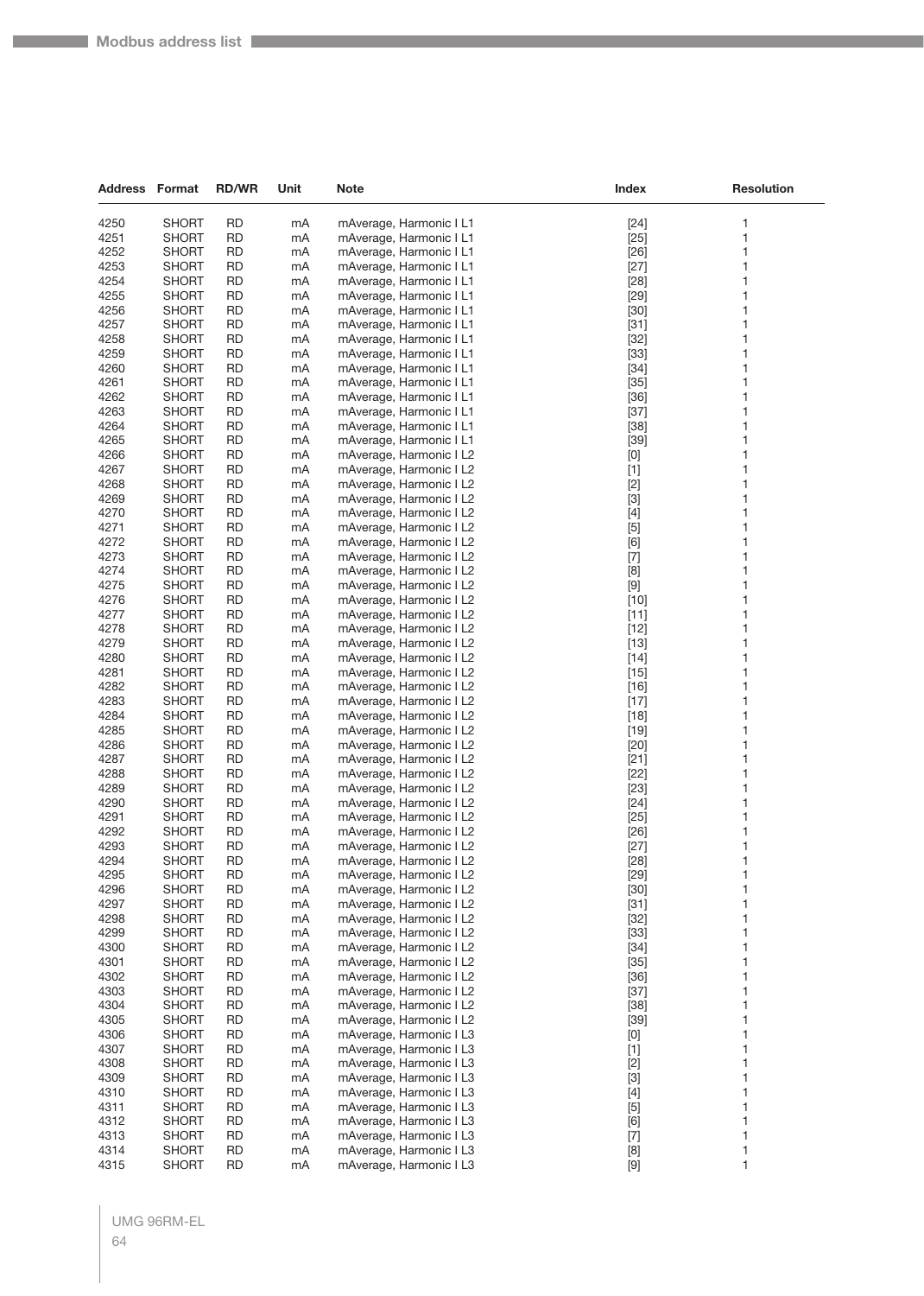|      | <b>Address Format</b> | <b>RD/WR</b> | Unit | <b>Note</b>             | <b>Index</b> | <b>Resolution</b> |
|------|-----------------------|--------------|------|-------------------------|--------------|-------------------|
| 4316 | <b>SHORT</b>          | <b>RD</b>    | mA   | mAverage, Harmonic I L3 | $[10]$       |                   |
| 4317 | <b>SHORT</b>          | <b>RD</b>    | mA   | mAverage, Harmonic I L3 | $[11]$       |                   |
| 4318 | <b>SHORT</b>          | <b>RD</b>    | mA   | mAverage, Harmonic I L3 | $[12]$       |                   |
| 4319 | <b>SHORT</b>          | <b>RD</b>    | mA   | mAverage, Harmonic I L3 | $[13]$       |                   |
| 4320 | <b>SHORT</b>          | <b>RD</b>    | mA   | mAverage, Harmonic I L3 | $[14]$       |                   |
| 4321 | <b>SHORT</b>          | <b>RD</b>    | mA   | mAverage, Harmonic I L3 | $[15]$       |                   |
| 4322 | <b>SHORT</b>          | <b>RD</b>    | mA   | mAverage, Harmonic I L3 | $[16]$       |                   |
| 4323 | <b>SHORT</b>          | <b>RD</b>    | mA   | mAverage, Harmonic I L3 | $[17]$       |                   |
| 4324 | <b>SHORT</b>          | <b>RD</b>    | mA   | mAverage, Harmonic I L3 | $[18]$       |                   |
| 4325 | <b>SHORT</b>          | <b>RD</b>    | mA   | mAverage, Harmonic I L3 | $[19]$       |                   |
| 4326 | <b>SHORT</b>          | <b>RD</b>    | mA   | mAverage, Harmonic I L3 | $[20]$       |                   |
| 4327 | <b>SHORT</b>          | <b>RD</b>    | mA   | mAverage, Harmonic I L3 | $[21]$       |                   |
| 4328 | <b>SHORT</b>          | <b>RD</b>    | mA   | mAverage, Harmonic I L3 | $[22]$       |                   |
| 4329 | <b>SHORT</b>          | <b>RD</b>    | mA   | mAverage, Harmonic I L3 | $[23]$       |                   |
| 4330 | <b>SHORT</b>          | <b>RD</b>    | mA   | mAverage, Harmonic I L3 | $[24]$       |                   |
| 4331 | <b>SHORT</b>          | <b>RD</b>    | mA   | mAverage, Harmonic I L3 | $[25]$       |                   |
| 4332 | <b>SHORT</b>          | <b>RD</b>    | mA   | mAverage, Harmonic I L3 | $[26]$       |                   |
| 4333 | <b>SHORT</b>          | <b>RD</b>    | mA   | mAverage, Harmonic I L3 | $[27]$       |                   |
| 4334 | <b>SHORT</b>          | <b>RD</b>    | mA   | mAverage, Harmonic I L3 | $[28]$       |                   |
| 4335 | <b>SHORT</b>          | <b>RD</b>    | mA   | mAverage, Harmonic I L3 | $[29]$       |                   |
| 4336 | <b>SHORT</b>          | <b>RD</b>    | mA   | mAverage, Harmonic I L3 | $[30]$       |                   |
| 4337 | <b>SHORT</b>          | <b>RD</b>    | mA   | mAverage, Harmonic I L3 | $[31]$       |                   |
| 4338 | <b>SHORT</b>          | <b>RD</b>    | mA   | mAverage, Harmonic I L3 | $[32]$       |                   |
| 4339 | <b>SHORT</b>          | <b>RD</b>    | mA   | mAverage, Harmonic I L3 | $[33]$       |                   |
| 4340 | <b>SHORT</b>          | <b>RD</b>    | mA   | mAverage, Harmonic I L3 | $[34]$       |                   |
| 4341 | <b>SHORT</b>          | <b>RD</b>    | mA   | mAverage, Harmonic I L3 | $[35]$       |                   |
| 4342 | <b>SHORT</b>          | <b>RD</b>    | mA   | mAverage, Harmonic I L3 | $[36]$       |                   |
| 4343 | <b>SHORT</b>          | <b>RD</b>    | mA   | mAverage, Harmonic I L3 | $[37]$       |                   |
| 4344 | <b>SHORT</b>          | <b>RD</b>    | mA   | mAverage, Harmonic I L3 | $[38]$       |                   |
| 4345 | <b>SHORT</b>          | <b>RD</b>    | mA   | mAverage, Harmonic I L3 | $[39]$       |                   |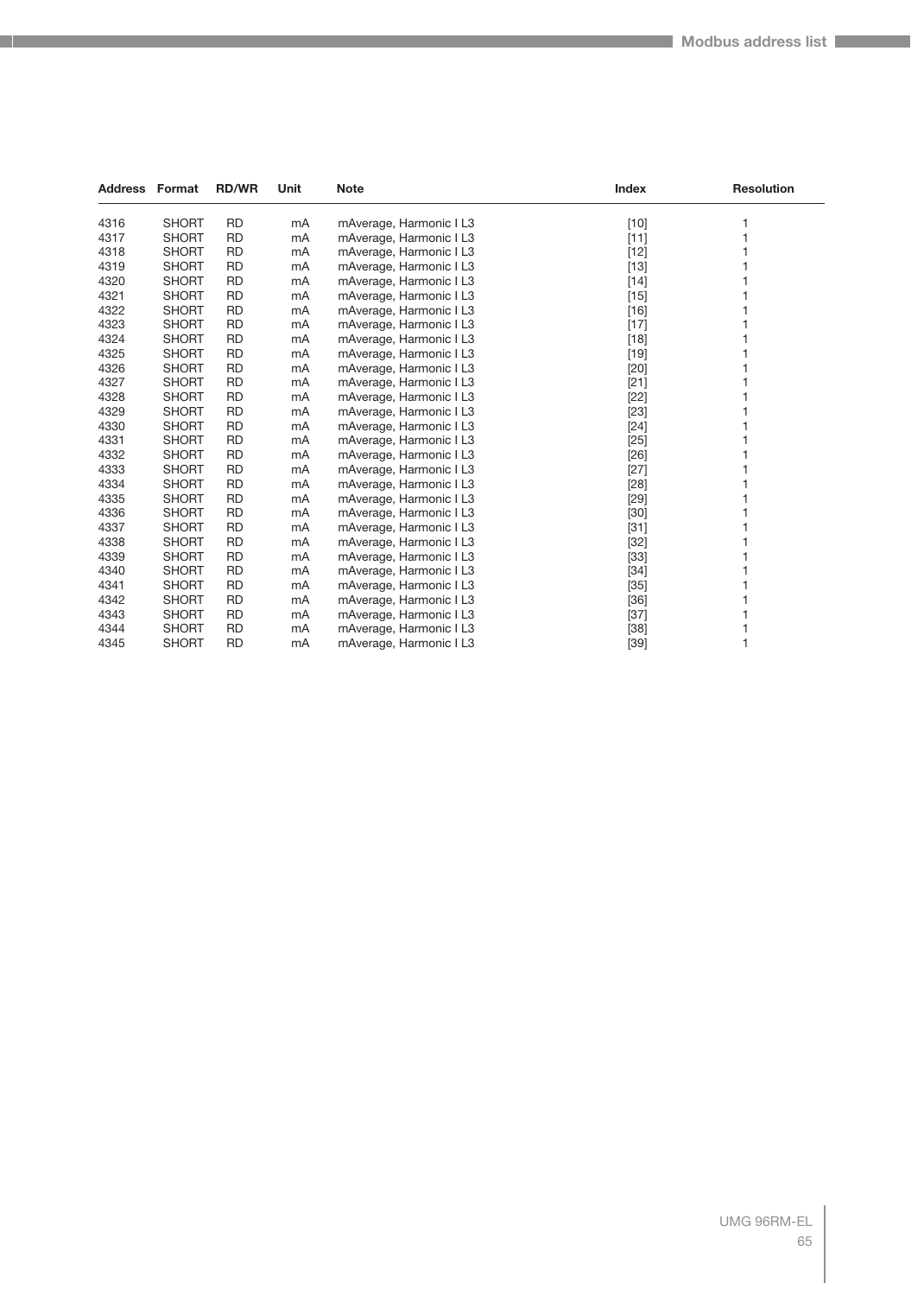#### **Maximum values, type float, fourier analysis**

| <b>Address Format</b> |                              | <b>RD/WR</b>   | Unit   | Note                                             | Index                                                                                                                                                                                                                |
|-----------------------|------------------------------|----------------|--------|--------------------------------------------------|----------------------------------------------------------------------------------------------------------------------------------------------------------------------------------------------------------------------|
| 2598                  | <b>FLOAT</b>                 | RD/WR          | V      | Maximum, Harmonic U L1                           | $[0]$                                                                                                                                                                                                                |
| 2600                  | <b>FLOAT</b>                 | RD/WR          | V      | Maximum, Harmonic U L1                           | $[1]$                                                                                                                                                                                                                |
| 2602                  | <b>FLOAT</b>                 | RD/WR          | V      | Maximum, Harmonic U L1                           | $[2]$                                                                                                                                                                                                                |
| 2604                  | <b>FLOAT</b>                 | RD/WR          | V      | Maximum, Harmonic U L1                           | $[3]$                                                                                                                                                                                                                |
| 2606                  | <b>FLOAT</b>                 | RD/WR          | V      | Maximum, Harmonic U L1                           | $[4]$                                                                                                                                                                                                                |
| 2608                  | <b>FLOAT</b>                 | RD/WR          | V      | Maximum, Harmonic U L1                           | $[5]$                                                                                                                                                                                                                |
| 2610                  | <b>FLOAT</b>                 | RD/WR          | V      | Maximum, Harmonic U L1                           | [6]                                                                                                                                                                                                                  |
| 2612                  | <b>FLOAT</b>                 | RD/WR          | V      | Maximum, Harmonic U L1                           | $[7]$                                                                                                                                                                                                                |
| 2614                  | <b>FLOAT</b>                 | RD/WR          | V      | Maximum, Harmonic U L1                           | [8]                                                                                                                                                                                                                  |
| 2616                  | <b>FLOAT</b>                 | RD/WR          | V      | Maximum, Harmonic U L1                           | $[9]$                                                                                                                                                                                                                |
| 2618                  | <b>FLOAT</b>                 | RD/WR          | V      | Maximum, Harmonic U L1                           | $[10]$                                                                                                                                                                                                               |
| 2620                  | <b>FLOAT</b>                 | RD/WR          | V      | Maximum, Harmonic U L1                           | $[11]$                                                                                                                                                                                                               |
| 2622<br>2624          | <b>FLOAT</b>                 | RD/WR          | V<br>V | Maximum, Harmonic U L1<br>Maximum, Harmonic U L1 | $[12]$                                                                                                                                                                                                               |
| 2626                  | <b>FLOAT</b><br><b>FLOAT</b> | RD/WR<br>RD/WR | V      | Maximum, Harmonic U L1                           | $[13]$<br>$[14]$                                                                                                                                                                                                     |
| 2628                  | <b>FLOAT</b>                 | RD/WR          | V      | Maximum, Harmonic U L1                           | $[15]$                                                                                                                                                                                                               |
| 2630                  | <b>FLOAT</b>                 | RD/WR          | V      | Maximum, Harmonic U L1                           | $[16]$                                                                                                                                                                                                               |
| 2632                  | <b>FLOAT</b>                 | RD/WR          | V      | Maximum, Harmonic U L1                           | $[17]$                                                                                                                                                                                                               |
| 2634                  | <b>FLOAT</b>                 | RD/WR          | V      | Maximum, Harmonic U L1                           | $[18]$                                                                                                                                                                                                               |
| 2636                  | <b>FLOAT</b>                 | RD/WR          | V      | Maximum, Harmonic U L1                           | $[19]$                                                                                                                                                                                                               |
| 2638                  | <b>FLOAT</b>                 | RD/WR          | V      | Maximum, Harmonic U L1                           | $[20]$                                                                                                                                                                                                               |
| 2640                  | <b>FLOAT</b>                 | RD/WR          | V      | Maximum, Harmonic U L1                           | $[21]$                                                                                                                                                                                                               |
| 2642                  | <b>FLOAT</b>                 | RD/WR          | V      | Maximum, Harmonic U L1                           | $[22]$                                                                                                                                                                                                               |
| 2644                  | <b>FLOAT</b>                 | RD/WR          | V      | Maximum, Harmonic U L1                           | $[23]$                                                                                                                                                                                                               |
| 2646                  | <b>FLOAT</b>                 | RD/WR          | V      | Maximum, Harmonic U L1                           | $[24]$                                                                                                                                                                                                               |
| 2648                  | <b>FLOAT</b>                 | RD/WR          | V      | Maximum, Harmonic U L1                           | $[25]$                                                                                                                                                                                                               |
| 2650                  | <b>FLOAT</b>                 | RD/WR          | V      | Maximum, Harmonic U L1                           | $[26]$                                                                                                                                                                                                               |
| 2652                  | <b>FLOAT</b>                 | RD/WR          | V      | Maximum, Harmonic U L1                           | $[27]$                                                                                                                                                                                                               |
| 2654                  | <b>FLOAT</b>                 | RD/WR          | V      | Maximum, Harmonic U L1                           | $[28]$                                                                                                                                                                                                               |
| 2656                  | <b>FLOAT</b>                 | RD/WR          | V      | Maximum, Harmonic U L1                           | $[29]$                                                                                                                                                                                                               |
| 2658                  | <b>FLOAT</b>                 | RD/WR          | V      | Maximum, Harmonic U L1                           | $[30]$                                                                                                                                                                                                               |
| 2660                  | <b>FLOAT</b>                 | RD/WR          | V      | Maximum, Harmonic U L1                           | $[31]$                                                                                                                                                                                                               |
| 2662                  | <b>FLOAT</b>                 | RD/WR          | V      | Maximum, Harmonic U L1                           | $[32]$                                                                                                                                                                                                               |
| 2664                  | <b>FLOAT</b>                 | RD/WR          | V      | Maximum, Harmonic U L1                           | $[33]$                                                                                                                                                                                                               |
| 2666<br>2668          | <b>FLOAT</b><br><b>FLOAT</b> | RD/WR          | V<br>V | Maximum, Harmonic U L1                           | $[34]$                                                                                                                                                                                                               |
| 2670                  | <b>FLOAT</b>                 | RD/WR<br>RD/WR | V      | Maximum, Harmonic U L1<br>Maximum, Harmonic U L1 | $[35]$<br>$[36]$                                                                                                                                                                                                     |
| 2672                  | <b>FLOAT</b>                 | RD/WR          | V      | Maximum, Harmonic U L1                           | $[37]$                                                                                                                                                                                                               |
| 2674                  | <b>FLOAT</b>                 | RD/WR          | V      | Maximum, Harmonic U L1                           | $[38]$                                                                                                                                                                                                               |
| 2676                  | <b>FLOAT</b>                 | RD/WR          | V      | Maximum, Harmonic U L1                           | $[39]$                                                                                                                                                                                                               |
| 2678                  | <b>FLOAT</b>                 | RD/WR          | V      | Maximum, Harmonic U L2                           | $[0]$                                                                                                                                                                                                                |
| 2680                  | <b>FLOAT</b>                 | RD/WR          | V      | Maximum, Harmonic U L2                           | $[1]$                                                                                                                                                                                                                |
| 2682                  | <b>FLOAT</b>                 | RD/WR          | V      | Maximum, Harmonic U L2                           | $[2]$                                                                                                                                                                                                                |
| 2684                  | <b>FLOAT</b>                 | RD/WR          | V      | Maximum, Harmonic U L2                           | $[3]$                                                                                                                                                                                                                |
| 2686                  | <b>FLOAT</b>                 | RD/WR          | V      | Maximum, Harmonic U L2                           | $[4]$                                                                                                                                                                                                                |
| 2688                  | <b>FLOAT</b>                 | RD/WR          | V      | Maximum, Harmonic U L2                           | $[5]$                                                                                                                                                                                                                |
| 2690                  | <b>FLOAT</b>                 | RD/WR          | V      | Maximum, Harmonic U L2                           | [6]                                                                                                                                                                                                                  |
| 2692                  | <b>FLOAT</b>                 | RD/WR          | V      | Maximum, Harmonic U L2                           | $[7]$                                                                                                                                                                                                                |
| 2694                  | <b>FLOAT</b>                 | RD/WR          | V      | Maximum, Harmonic U L2                           | $[8] % \begin{center} \includegraphics[width=\linewidth]{imagesSupplemental/Imetad2D.pdf} \end{center} % \vspace{-1em} \caption{The image shows the number of parameters in the left and right.} \label{fig:limsub}$ |
| 2696                  | <b>FLOAT</b>                 | RD/WR          | V      | Maximum, Harmonic U L2                           | $[9]$                                                                                                                                                                                                                |
| 2698                  | <b>FLOAT</b>                 | RD/WR          | V      | Maximum, Harmonic U L2                           | $[10]$                                                                                                                                                                                                               |
| 2700                  | <b>FLOAT</b>                 | RD/WR          | V      | Maximum, Harmonic U L2                           | $[11]$                                                                                                                                                                                                               |
| 2702<br>2704          | <b>FLOAT</b><br><b>FLOAT</b> | RD/WR<br>RD/WR | V<br>V | Maximum, Harmonic U L2<br>Maximum, Harmonic U L2 | $[12]$<br>$[13]$                                                                                                                                                                                                     |
| 2706                  | <b>FLOAT</b>                 | RD/WR          | V      | Maximum, Harmonic U L2                           | $[14]$                                                                                                                                                                                                               |
| 2708                  | <b>FLOAT</b>                 | RD/WR          | V      | Maximum, Harmonic U L2                           | $[15]$                                                                                                                                                                                                               |
| 2710                  | <b>FLOAT</b>                 | RD/WR          | V      | Maximum, Harmonic U L2                           | $[16]$                                                                                                                                                                                                               |
| 2712                  | <b>FLOAT</b>                 | RD/WR          | V      | Maximum, Harmonic U L2                           | $[17]$                                                                                                                                                                                                               |
| 2714                  | <b>FLOAT</b>                 | RD/WR          | V      | Maximum, Harmonic U L2                           | $[18]$                                                                                                                                                                                                               |
| 2716                  | <b>FLOAT</b>                 | RD/WR          | V      | Maximum, Harmonic U L2                           | $[19]$                                                                                                                                                                                                               |
| 2718                  | <b>FLOAT</b>                 | RD/WR          | V      | Maximum, Harmonic U L2                           | $[20]$                                                                                                                                                                                                               |
| 2720                  | <b>FLOAT</b>                 | RD/WR          | V      | Maximum, Harmonic U L2                           | $[21]$                                                                                                                                                                                                               |
| 2722                  | <b>FLOAT</b>                 | RD/WR          | V      | Maximum, Harmonic U L2                           | $[22]$                                                                                                                                                                                                               |
| 2724                  | <b>FLOAT</b>                 | RD/WR          | V      | Maximum, Harmonic U L2                           | $[23]$                                                                                                                                                                                                               |
| 2726                  | <b>FLOAT</b>                 | RD/WR          | V      | Maximum, Harmonic U L2                           | $[24]$                                                                                                                                                                                                               |
| 2728                  | <b>FLOAT</b>                 | RD/WR          | V      | Maximum, Harmonic U L2                           | $[25]$                                                                                                                                                                                                               |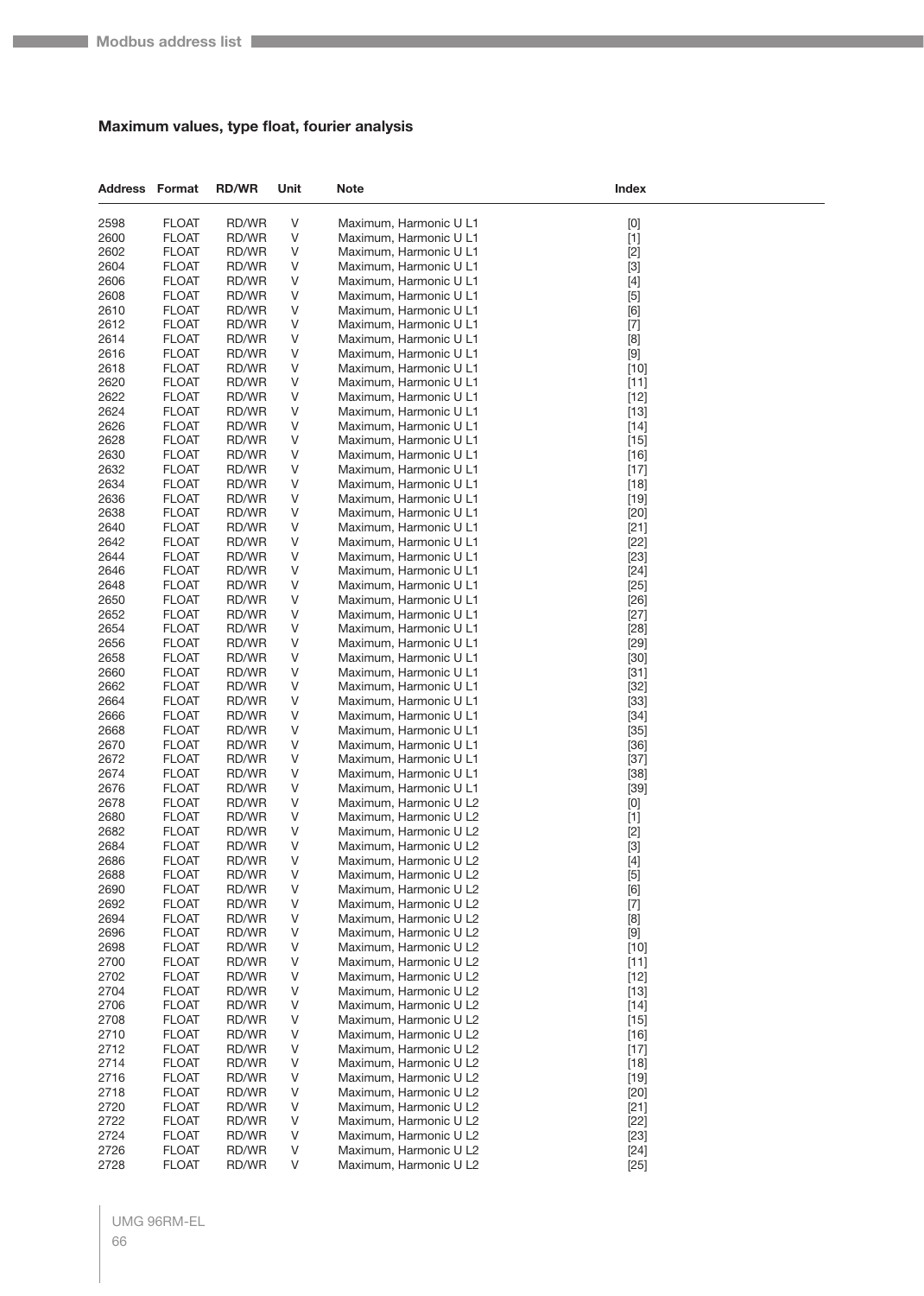| Address      | Format                       | <b>RD/WR</b>   | Unit   | Note                                                   | Index                                                                                                                                                                                                                                                                                                                                |  |
|--------------|------------------------------|----------------|--------|--------------------------------------------------------|--------------------------------------------------------------------------------------------------------------------------------------------------------------------------------------------------------------------------------------------------------------------------------------------------------------------------------------|--|
|              |                              |                |        |                                                        |                                                                                                                                                                                                                                                                                                                                      |  |
| 2730         | <b>FLOAT</b>                 | RD/WR<br>RD/WR | V      | Maximum, Harmonic U L2                                 | $[26]$                                                                                                                                                                                                                                                                                                                               |  |
| 2732<br>2734 | <b>FLOAT</b><br><b>FLOAT</b> | RD/WR          | V<br>V | Maximum, Harmonic U L2<br>Maximum, Harmonic U L2       | $[27]$<br>$[28]$                                                                                                                                                                                                                                                                                                                     |  |
| 2736         | <b>FLOAT</b>                 | RD/WR          | V      | Maximum, Harmonic U L2                                 | $[29]$                                                                                                                                                                                                                                                                                                                               |  |
| 2738         | <b>FLOAT</b>                 | RD/WR          | V      | Maximum, Harmonic U L2                                 | $[30]$                                                                                                                                                                                                                                                                                                                               |  |
| 2740         | <b>FLOAT</b>                 | RD/WR          | V      | Maximum, Harmonic U L2                                 | $[31]$                                                                                                                                                                                                                                                                                                                               |  |
| 2742         | <b>FLOAT</b>                 | RD/WR          | V      | Maximum, Harmonic U L2                                 | $[32]$                                                                                                                                                                                                                                                                                                                               |  |
| 2744         | <b>FLOAT</b>                 | RD/WR          | V      | Maximum, Harmonic U L2                                 | $[33]$                                                                                                                                                                                                                                                                                                                               |  |
| 2746         | <b>FLOAT</b>                 | RD/WR          | V      | Maximum, Harmonic U L2                                 | $[34]$                                                                                                                                                                                                                                                                                                                               |  |
| 2748         | <b>FLOAT</b>                 | RD/WR          | V      | Maximum, Harmonic U L2                                 | $[35]$                                                                                                                                                                                                                                                                                                                               |  |
| 2750         | <b>FLOAT</b>                 | RD/WR          | V      | Maximum, Harmonic U L2                                 | $[36]$                                                                                                                                                                                                                                                                                                                               |  |
| 2752         | <b>FLOAT</b>                 | RD/WR          | V      | Maximum, Harmonic U L2                                 | $[37]$                                                                                                                                                                                                                                                                                                                               |  |
| 2754         | <b>FLOAT</b>                 | RD/WR          | V      | Maximum, Harmonic U L2                                 | $[38]$                                                                                                                                                                                                                                                                                                                               |  |
| 2756<br>2758 | <b>FLOAT</b><br><b>FLOAT</b> | RD/WR<br>RD/WR | V<br>V | Maximum, Harmonic U L2                                 | $[39]$                                                                                                                                                                                                                                                                                                                               |  |
| 2760         | <b>FLOAT</b>                 | RD/WR          | V      | Maximum, Harmonic U L3<br>Maximum, Harmonic U L3       | $[0] % \begin{center} % \includegraphics[width=\linewidth]{imagesSupplemental_3.png} % \end{center} % \caption { % Our method can be used for the use of the image. % Note that the \emph{Def}(i) and the \emph{Def}(i) are the same and the \emph{Def}(i) and the \emph{Def}(i) are the same. % } % \label{fig:Defin_3} %$<br>$[1]$ |  |
| 2762         | <b>FLOAT</b>                 | RD/WR          | V      | Maximum, Harmonic U L3                                 | $[2]$                                                                                                                                                                                                                                                                                                                                |  |
| 2764         | <b>FLOAT</b>                 | RD/WR          | V      | Maximum, Harmonic U L3                                 | $[3]$                                                                                                                                                                                                                                                                                                                                |  |
| 2766         | <b>FLOAT</b>                 | RD/WR          | V      | Maximum, Harmonic U L3                                 | $[4]$                                                                                                                                                                                                                                                                                                                                |  |
| 2768         | <b>FLOAT</b>                 | RD/WR          | V      | Maximum, Harmonic U L3                                 | $[5]$                                                                                                                                                                                                                                                                                                                                |  |
| 2770         | <b>FLOAT</b>                 | RD/WR          | V      | Maximum, Harmonic U L3                                 | [6]                                                                                                                                                                                                                                                                                                                                  |  |
| 2772         | <b>FLOAT</b>                 | RD/WR          | V      | Maximum, Harmonic U L3                                 | $[7]$                                                                                                                                                                                                                                                                                                                                |  |
| 2774         | <b>FLOAT</b>                 | RD/WR          | V      | Maximum, Harmonic U L3                                 | [8]                                                                                                                                                                                                                                                                                                                                  |  |
| 2776         | <b>FLOAT</b>                 | RD/WR          | V      | Maximum, Harmonic U L3                                 | $[9]$                                                                                                                                                                                                                                                                                                                                |  |
| 2778         | <b>FLOAT</b>                 | RD/WR          | V      | Maximum, Harmonic U L3                                 | $[10]$                                                                                                                                                                                                                                                                                                                               |  |
| 2780         | <b>FLOAT</b>                 | RD/WR<br>RD/WR | V      | Maximum, Harmonic U L3                                 | $[11]$                                                                                                                                                                                                                                                                                                                               |  |
| 2782<br>2784 | <b>FLOAT</b><br><b>FLOAT</b> | RD/WR          | V<br>V | Maximum, Harmonic U L3<br>Maximum, Harmonic U L3       | $[12]$<br>$[13]$                                                                                                                                                                                                                                                                                                                     |  |
| 2786         | <b>FLOAT</b>                 | RD/WR          | V      | Maximum, Harmonic U L3                                 | $[14]$                                                                                                                                                                                                                                                                                                                               |  |
| 2788         | <b>FLOAT</b>                 | RD/WR          | V      | Maximum, Harmonic U L3                                 | $[15]$                                                                                                                                                                                                                                                                                                                               |  |
| 2790         | <b>FLOAT</b>                 | RD/WR          | V      | Maximum, Harmonic U L3                                 | $[16]$                                                                                                                                                                                                                                                                                                                               |  |
| 2792         | <b>FLOAT</b>                 | RD/WR          | V      | Maximum, Harmonic U L3                                 | $[17]$                                                                                                                                                                                                                                                                                                                               |  |
| 2794         | <b>FLOAT</b>                 | RD/WR          | V      | Maximum, Harmonic U L3                                 | $[18]$                                                                                                                                                                                                                                                                                                                               |  |
| 2796         | <b>FLOAT</b>                 | RD/WR          | V      | Maximum, Harmonic U L3                                 | $[19]$                                                                                                                                                                                                                                                                                                                               |  |
| 2798         | <b>FLOAT</b>                 | RD/WR          | V      | Maximum, Harmonic U L3                                 | $[20]$                                                                                                                                                                                                                                                                                                                               |  |
| 2800         | <b>FLOAT</b>                 | RD/WR          | V      | Maximum, Harmonic U L3                                 | $[21]$                                                                                                                                                                                                                                                                                                                               |  |
| 2802         | <b>FLOAT</b>                 | RD/WR          | V      | Maximum, Harmonic U L3                                 | $[22]$                                                                                                                                                                                                                                                                                                                               |  |
| 2804<br>2806 | <b>FLOAT</b><br><b>FLOAT</b> | RD/WR<br>RD/WR | V<br>V | Maximum, Harmonic U L3<br>Maximum, Harmonic U L3       | $[23]$<br>$[24]$                                                                                                                                                                                                                                                                                                                     |  |
| 2808         | <b>FLOAT</b>                 | RD/WR          | V      | Maximum, Harmonic U L3                                 | $[25]$                                                                                                                                                                                                                                                                                                                               |  |
| 2810         | <b>FLOAT</b>                 | RD/WR          | V      | Maximum, Harmonic U L3                                 | $[26]$                                                                                                                                                                                                                                                                                                                               |  |
| 2812         | <b>FLOAT</b>                 | RD/WR          | V      | Maximum, Harmonic U L3                                 | $[27]$                                                                                                                                                                                                                                                                                                                               |  |
| 2814         | <b>FLOAT</b>                 | RD/WR          | V      | Maximum, Harmonic U L3                                 | $[28]$                                                                                                                                                                                                                                                                                                                               |  |
| 2816         | <b>FLOAT</b>                 | RD/WR          | V      | Maximum, Harmonic U L3                                 | $[29]$                                                                                                                                                                                                                                                                                                                               |  |
| 2818         | <b>FLOAT</b>                 | RD/WR          | V      | Maximum, Harmonic U L3                                 | $[30]$                                                                                                                                                                                                                                                                                                                               |  |
| 2820         | <b>FLOAT</b>                 | RD/WR          | V      | Maximum, Harmonic U L3                                 | $[31]$                                                                                                                                                                                                                                                                                                                               |  |
| 2822         | <b>FLOAT</b>                 | RD/WR          | V      | Maximum, Harmonic U L3                                 | $[32]$                                                                                                                                                                                                                                                                                                                               |  |
| 2824         | <b>FLOAT</b>                 | RD/WR          | V      | Maximum, Harmonic U L3                                 | $[33]$                                                                                                                                                                                                                                                                                                                               |  |
| 2826<br>2828 | <b>FLOAT</b><br><b>FLOAT</b> | RD/WR<br>RD/WR | V<br>V | Maximum, Harmonic U L3<br>Maximum, Harmonic U L3       | $[34]$                                                                                                                                                                                                                                                                                                                               |  |
| 2830         | FLOAT                        | RD/WR          | ٧      | Maximum, Harmonic U L3                                 | $[35]$<br>$[36]$                                                                                                                                                                                                                                                                                                                     |  |
| 2832         | <b>FLOAT</b>                 | RD/WR          | ٧      | Maximum, Harmonic U L3                                 | $[37]$                                                                                                                                                                                                                                                                                                                               |  |
| 2834         | <b>FLOAT</b>                 | RD/WR          | V      | Maximum, Harmonic U L3                                 | $[38]$                                                                                                                                                                                                                                                                                                                               |  |
| 2836         | <b>FLOAT</b>                 | RD/WR          | V      | Maximum, Harmonic U L3                                 | $[39]$                                                                                                                                                                                                                                                                                                                               |  |
| 2838         | <b>FLOAT</b>                 | RD/WR          | V      | Maximum, Harmonic U L1-L2                              | [0]                                                                                                                                                                                                                                                                                                                                  |  |
| 2840         | FLOAT                        | RD/WR          | ٧      | Maximum, Harmonic U L1-L2                              | $[1]$                                                                                                                                                                                                                                                                                                                                |  |
| 2842         | <b>FLOAT</b>                 | RD/WR          | ٧      | Maximum, Harmonic U L1-L2                              | $[2]$                                                                                                                                                                                                                                                                                                                                |  |
| 2844         | <b>FLOAT</b>                 | RD/WR          | V      | Maximum, Harmonic U L1-L2                              | $[3]$                                                                                                                                                                                                                                                                                                                                |  |
| 2846         | <b>FLOAT</b>                 | RD/WR          | V      | Maximum, Harmonic U L1-L2                              | $[4]$                                                                                                                                                                                                                                                                                                                                |  |
| 2848         | <b>FLOAT</b>                 | RD/WR          | V      | Maximum, Harmonic U L1-L2                              | $[5]$                                                                                                                                                                                                                                                                                                                                |  |
| 2850<br>2852 | FLOAT<br><b>FLOAT</b>        | RD/WR<br>RD/WR | ٧<br>٧ | Maximum, Harmonic U L1-L2<br>Maximum, Harmonic U L1-L2 | [6]<br>$[7]$                                                                                                                                                                                                                                                                                                                         |  |
| 2854         | <b>FLOAT</b>                 | RD/WR          | V      | Maximum, Harmonic U L1-L2                              | [8]                                                                                                                                                                                                                                                                                                                                  |  |
| 2856         | <b>FLOAT</b>                 | RD/WR          | V      | Maximum, Harmonic U L1-L2                              | $[9]$                                                                                                                                                                                                                                                                                                                                |  |
| 2858         | <b>FLOAT</b>                 | RD/WR          | V      | Maximum, Harmonic U L1-L2                              | $[10]$                                                                                                                                                                                                                                                                                                                               |  |
| 2860         | <b>FLOAT</b>                 | RD/WR          | V      | Maximum, Harmonic U L1-L2                              | $[11]$                                                                                                                                                                                                                                                                                                                               |  |
|              |                              |                |        |                                                        |                                                                                                                                                                                                                                                                                                                                      |  |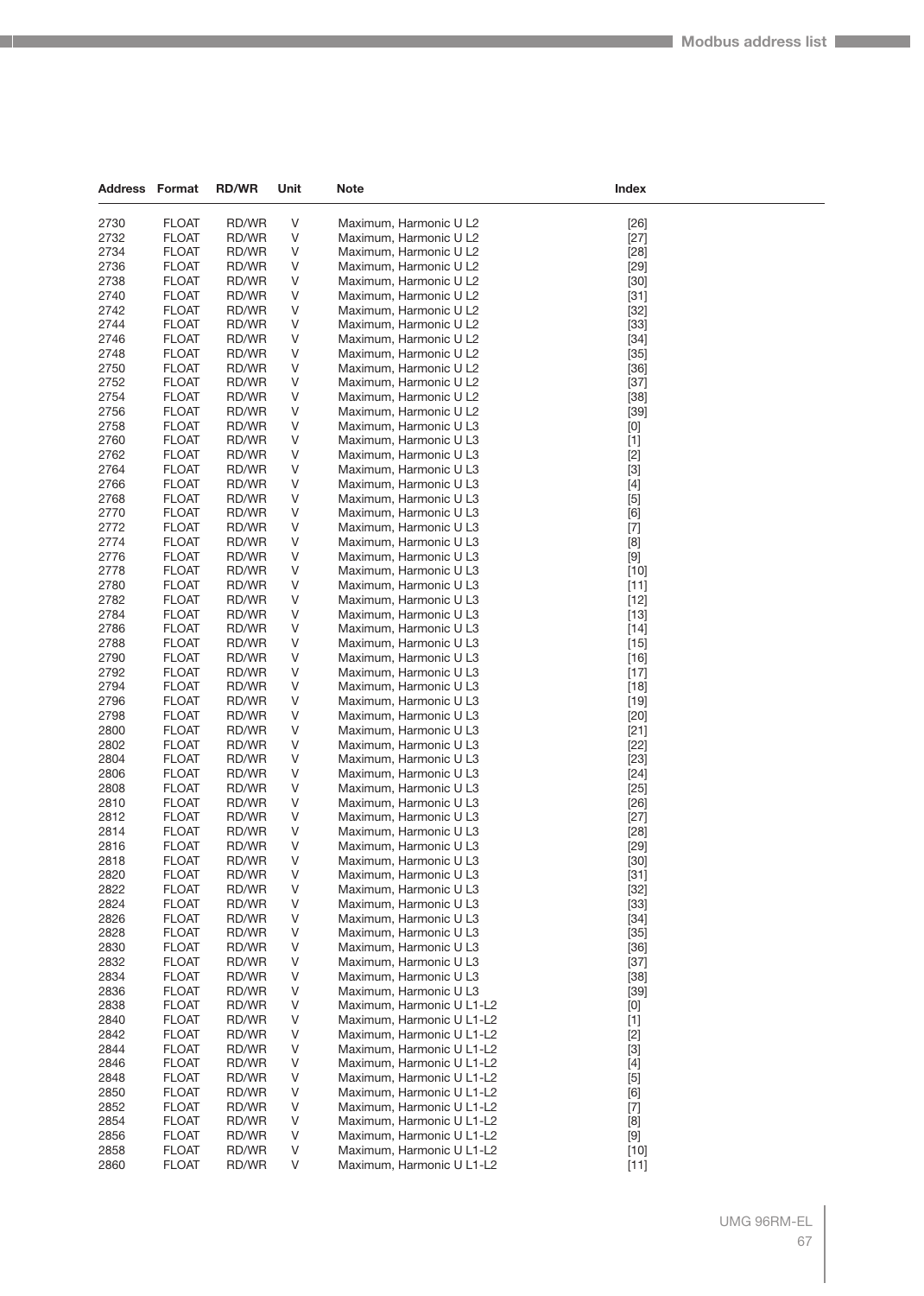| <b>Address Format</b> |                              | <b>RD/WR</b>   | Unit   | Note                                                   | Index            |  |
|-----------------------|------------------------------|----------------|--------|--------------------------------------------------------|------------------|--|
| 2862                  | <b>FLOAT</b>                 | RD/WR          | V      | Maximum, Harmonic U L1-L2                              |                  |  |
| 2864                  | <b>FLOAT</b>                 | RD/WR          | V      | Maximum, Harmonic U L1-L2                              | $[12]$<br>$[13]$ |  |
| 2866                  | <b>FLOAT</b>                 | RD/WR          | V      | Maximum, Harmonic U L1-L2                              | $[14]$           |  |
| 2868                  | <b>FLOAT</b>                 | RD/WR          | V      | Maximum, Harmonic U L1-L2                              | $[15]$           |  |
| 2870                  | <b>FLOAT</b>                 | RD/WR          | V      | Maximum, Harmonic U L1-L2                              | $[16]$           |  |
| 2872                  | <b>FLOAT</b>                 | RD/WR          | V      | Maximum, Harmonic U L1-L2                              | $[17]$           |  |
| 2874                  | <b>FLOAT</b>                 | RD/WR          | V      | Maximum, Harmonic U L1-L2                              | $[18]$           |  |
| 2876                  | <b>FLOAT</b>                 | RD/WR          | V      | Maximum, Harmonic U L1-L2                              | $[19]$           |  |
| 2878                  | <b>FLOAT</b>                 | RD/WR          | V      | Maximum, Harmonic U L1-L2                              | $[20]$           |  |
| 2880                  | <b>FLOAT</b>                 | RD/WR          | V      | Maximum, Harmonic U L1-L2                              | $[21]$           |  |
| 2882                  | <b>FLOAT</b>                 | RD/WR          | V      | Maximum, Harmonic U L1-L2                              | $[22]$           |  |
| 2884                  | <b>FLOAT</b>                 | RD/WR          | V      | Maximum, Harmonic U L1-L2                              | $[23]$           |  |
| 2886                  | <b>FLOAT</b>                 | RD/WR          | V      | Maximum, Harmonic U L1-L2                              | $[24]$           |  |
| 2888                  | <b>FLOAT</b>                 | RD/WR          | V      | Maximum, Harmonic U L1-L2                              | $[25]$           |  |
| 2890                  | <b>FLOAT</b>                 | RD/WR          | V      | Maximum, Harmonic U L1-L2                              | $[26]$           |  |
| 2892                  | <b>FLOAT</b>                 | RD/WR          | V      | Maximum, Harmonic U L1-L2                              | $[27]$           |  |
| 2894                  | <b>FLOAT</b>                 | RD/WR          | V      | Maximum, Harmonic U L1-L2                              | $[28]$           |  |
| 2896                  | <b>FLOAT</b>                 | RD/WR          | V      | Maximum, Harmonic U L1-L2                              | $[29]$           |  |
| 2898                  | <b>FLOAT</b>                 | RD/WR          | V      | Maximum, Harmonic U L1-L2                              | $[30]$           |  |
| 2900                  | <b>FLOAT</b>                 | RD/WR          | V      | Maximum, Harmonic U L1-L2                              | $[31]$           |  |
| 2902                  | <b>FLOAT</b>                 | RD/WR          | V      | Maximum, Harmonic U L1-L2                              | $[32]$           |  |
| 2904                  | <b>FLOAT</b>                 | RD/WR          | V      | Maximum, Harmonic U L1-L2                              | $[33]$           |  |
| 2906<br>2908          | <b>FLOAT</b><br><b>FLOAT</b> | RD/WR<br>RD/WR | V<br>V | Maximum, Harmonic U L1-L2                              | $[34]$<br>$[35]$ |  |
| 2910                  | <b>FLOAT</b>                 | RD/WR          | V      | Maximum, Harmonic U L1-L2<br>Maximum, Harmonic U L1-L2 | $[36]$           |  |
| 2912                  | <b>FLOAT</b>                 | RD/WR          | V      | Maximum, Harmonic U L1-L2                              | $[37]$           |  |
| 2914                  | <b>FLOAT</b>                 | RD/WR          | V      | Maximum, Harmonic U L1-L2                              | $[38]$           |  |
| 2916                  | <b>FLOAT</b>                 | RD/WR          | V      | Maximum, Harmonic U L1-L2                              | $[39]$           |  |
| 2918                  | <b>FLOAT</b>                 | RD/WR          | V      | Maximum, Harmonic U L2-L3                              | [0]              |  |
| 2920                  | <b>FLOAT</b>                 | RD/WR          | V      | Maximum, Harmonic U L2-L3                              | $[1]$            |  |
| 2922                  | <b>FLOAT</b>                 | RD/WR          | V      | Maximum, Harmonic U L2-L3                              | $[2]$            |  |
| 2924                  | <b>FLOAT</b>                 | RD/WR          | V      | Maximum, Harmonic U L2-L3                              | $[3]$            |  |
| 2926                  | <b>FLOAT</b>                 | RD/WR          | V      | Maximum, Harmonic U L2-L3                              | $[4]$            |  |
| 2928                  | <b>FLOAT</b>                 | RD/WR          | V      | Maximum, Harmonic U L2-L3                              | $[5]$            |  |
| 2930                  | <b>FLOAT</b>                 | RD/WR          | V      | Maximum, Harmonic U L2-L3                              | [6]              |  |
| 2932                  | <b>FLOAT</b>                 | RD/WR          | V      | Maximum, Harmonic U L2-L3                              | $[7]$            |  |
| 2934                  | <b>FLOAT</b>                 | RD/WR          | V      | Maximum, Harmonic U L2-L3                              | [8]              |  |
| 2936                  | <b>FLOAT</b>                 | RD/WR          | V      | Maximum, Harmonic U L2-L3                              | $[9]$            |  |
| 2938                  | <b>FLOAT</b>                 | RD/WR          | V      | Maximum, Harmonic U L2-L3                              | $[10]$           |  |
| 2940                  | <b>FLOAT</b>                 | RD/WR          | V      | Maximum, Harmonic U L2-L3                              | $[11]$           |  |
| 2942                  | <b>FLOAT</b>                 | RD/WR          | V      | Maximum, Harmonic U L2-L3                              | $[12]$           |  |
| 2944                  | <b>FLOAT</b>                 | RD/WR          | V      | Maximum, Harmonic U L2-L3                              | $[13]$           |  |
| 2946                  | <b>FLOAT</b>                 | RD/WR          | V      | Maximum, Harmonic U L2-L3                              | $[14]$           |  |
| 2948                  | <b>FLOAT</b>                 | RD/WR          | V      | Maximum, Harmonic U L2-L3                              | $[15]$           |  |
| 2950                  | <b>FLOAT</b><br><b>FLOAT</b> | RD/WR          | V<br>V | Maximum, Harmonic U L2-L3                              | $[16]$           |  |
| 2952<br>2954          | <b>FLOAT</b>                 | RD/WR<br>RD/WR | V      | Maximum, Harmonic U L2-L3<br>Maximum, Harmonic U L2-L3 | $[17]$<br>$[18]$ |  |
| 2956                  | <b>FLOAT</b>                 | RD/WR          | V      | Maximum, Harmonic U L2-L3                              | $[19]$           |  |
| 2958                  | <b>FLOAT</b>                 | RD/WR          | V      | Maximum, Harmonic U L2-L3                              | $[20]$           |  |
| 2960                  | <b>FLOAT</b>                 | RD/WR          | V      | Maximum, Harmonic U L2-L3                              | $[21]$           |  |
| 2962                  | <b>FLOAT</b>                 | RD/WR          | V      | Maximum, Harmonic U L2-L3                              | $[22]$           |  |
| 2964                  | <b>FLOAT</b>                 | RD/WR          | V      | Maximum, Harmonic U L2-L3                              | $[23]$           |  |
| 2966                  | <b>FLOAT</b>                 | RD/WR          | V      | Maximum, Harmonic U L2-L3                              | $[24]$           |  |
| 2968                  | <b>FLOAT</b>                 | RD/WR          | V      | Maximum, Harmonic U L2-L3                              | $[25]$           |  |
| 2970                  | <b>FLOAT</b>                 | RD/WR          | V      | Maximum, Harmonic U L2-L3                              | $[26]$           |  |
| 2972                  | <b>FLOAT</b>                 | RD/WR          | V      | Maximum, Harmonic U L2-L3                              | $[27]$           |  |
| 2974                  | <b>FLOAT</b>                 | RD/WR          | V      | Maximum, Harmonic U L2-L3                              | $[28]$           |  |
| 2976                  | <b>FLOAT</b>                 | RD/WR          | V      | Maximum, Harmonic U L2-L3                              | $[29]$           |  |
| 2978                  | <b>FLOAT</b>                 | RD/WR          | V      | Maximum, Harmonic U L2-L3                              | $[30]$           |  |
| 2980                  | <b>FLOAT</b>                 | RD/WR          | V      | Maximum, Harmonic U L2-L3                              | $[31]$           |  |
| 2982                  | <b>FLOAT</b>                 | RD/WR          | V      | Maximum, Harmonic U L2-L3                              | $[32]$           |  |
| 2984                  | <b>FLOAT</b>                 | RD/WR          | V      | Maximum, Harmonic U L2-L3                              | $[33]$           |  |
| 2986                  | <b>FLOAT</b>                 | RD/WR          | V      | Maximum, Harmonic U L2-L3                              | $[34]$           |  |
| 2988                  | <b>FLOAT</b>                 | RD/WR          | V      | Maximum, Harmonic U L2-L3                              | $[35]$           |  |
| 2990<br>2992          | <b>FLOAT</b><br><b>FLOAT</b> | RD/WR<br>RD/WR | V<br>V | Maximum, Harmonic U L2-L3<br>Maximum, Harmonic U L2-L3 | $[36]$<br>$[37]$ |  |
|                       |                              |                |        |                                                        |                  |  |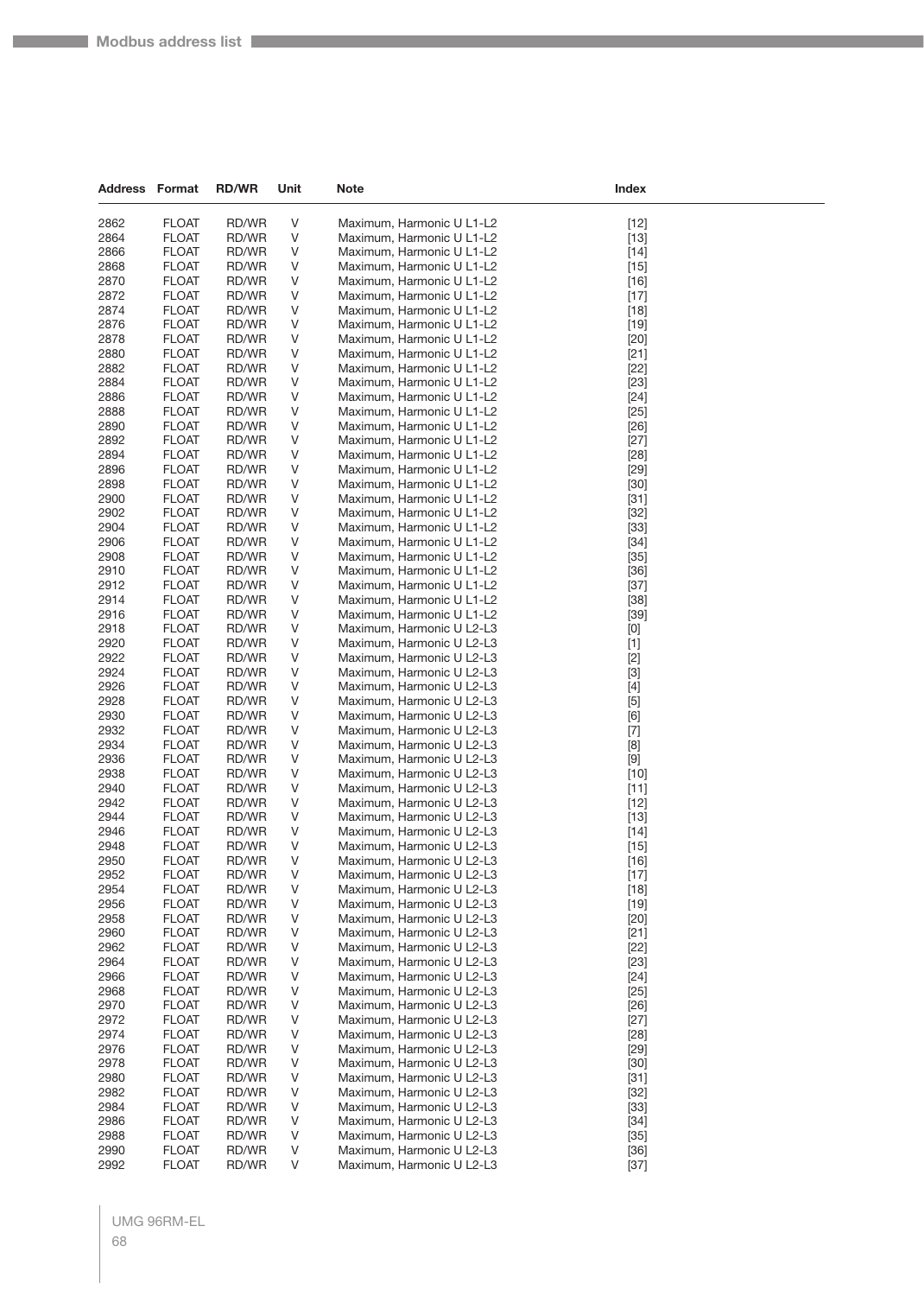| <b>Address Format</b> |                              | <b>RD/WR</b>   | Unit        | Note                                                   | Index                                                                                                                                                                                                                                                                                                                                                                                                                                                                                                                                                                                              |  |
|-----------------------|------------------------------|----------------|-------------|--------------------------------------------------------|----------------------------------------------------------------------------------------------------------------------------------------------------------------------------------------------------------------------------------------------------------------------------------------------------------------------------------------------------------------------------------------------------------------------------------------------------------------------------------------------------------------------------------------------------------------------------------------------------|--|
| 2994                  | <b>FLOAT</b>                 | RD/WR          | $\vee$      | Maximum, Harmonic U L2-L3                              | $[38]$                                                                                                                                                                                                                                                                                                                                                                                                                                                                                                                                                                                             |  |
| 2996                  | <b>FLOAT</b>                 | RD/WR          | $\vee$      | Maximum, Harmonic U L2-L3                              | $[39]$                                                                                                                                                                                                                                                                                                                                                                                                                                                                                                                                                                                             |  |
| 2998                  | <b>FLOAT</b>                 | RD/WR          | V           | Maximum, Harmonic U L3-L1                              | [0]                                                                                                                                                                                                                                                                                                                                                                                                                                                                                                                                                                                                |  |
| 3000                  | <b>FLOAT</b>                 | RD/WR          | V           | Maximum, Harmonic U L3-L1                              | $[1]$                                                                                                                                                                                                                                                                                                                                                                                                                                                                                                                                                                                              |  |
| 3002                  | <b>FLOAT</b>                 | RD/WR          | V           | Maximum, Harmonic U L3-L1                              | $[2]$                                                                                                                                                                                                                                                                                                                                                                                                                                                                                                                                                                                              |  |
| 3004                  | <b>FLOAT</b>                 | RD/WR          | $\vee$      | Maximum, Harmonic U L3-L1                              | $[3]$                                                                                                                                                                                                                                                                                                                                                                                                                                                                                                                                                                                              |  |
| 3006                  | <b>FLOAT</b>                 | RD/WR          | V           | Maximum, Harmonic U L3-L1                              | $[4]$                                                                                                                                                                                                                                                                                                                                                                                                                                                                                                                                                                                              |  |
| 3008                  | <b>FLOAT</b>                 | RD/WR          | V           | Maximum, Harmonic U L3-L1                              | $[5]$                                                                                                                                                                                                                                                                                                                                                                                                                                                                                                                                                                                              |  |
| 3010                  | <b>FLOAT</b>                 | RD/WR          | $\vee$      | Maximum, Harmonic U L3-L1                              | [6]                                                                                                                                                                                                                                                                                                                                                                                                                                                                                                                                                                                                |  |
| 3012                  | <b>FLOAT</b>                 | RD/WR          | V           | Maximum, Harmonic U L3-L1                              | $[7]$                                                                                                                                                                                                                                                                                                                                                                                                                                                                                                                                                                                              |  |
| 3014                  | <b>FLOAT</b>                 | RD/WR          | $\vee$      | Maximum, Harmonic U L3-L1                              | [8]                                                                                                                                                                                                                                                                                                                                                                                                                                                                                                                                                                                                |  |
| 3016<br>3018          | <b>FLOAT</b><br><b>FLOAT</b> | RD/WR<br>RD/WR | V<br>$\vee$ | Maximum, Harmonic U L3-L1                              | $[9]$                                                                                                                                                                                                                                                                                                                                                                                                                                                                                                                                                                                              |  |
| 3020                  | <b>FLOAT</b>                 | RD/WR          | $\vee$      | Maximum, Harmonic U L3-L1<br>Maximum, Harmonic U L3-L1 | $[10]$<br>$[11]$                                                                                                                                                                                                                                                                                                                                                                                                                                                                                                                                                                                   |  |
| 3022                  | <b>FLOAT</b>                 | RD/WR          | V           | Maximum, Harmonic U L3-L1                              | $[12]$                                                                                                                                                                                                                                                                                                                                                                                                                                                                                                                                                                                             |  |
| 3024                  | <b>FLOAT</b>                 | RD/WR          | $\vee$      | Maximum, Harmonic U L3-L1                              | $[13]$                                                                                                                                                                                                                                                                                                                                                                                                                                                                                                                                                                                             |  |
| 3026                  | <b>FLOAT</b>                 | RD/WR          | V           | Maximum, Harmonic U L3-L1                              | $[14]$                                                                                                                                                                                                                                                                                                                                                                                                                                                                                                                                                                                             |  |
| 3028                  | <b>FLOAT</b>                 | RD/WR          | V           | Maximum, Harmonic U L3-L1                              | $[15]$                                                                                                                                                                                                                                                                                                                                                                                                                                                                                                                                                                                             |  |
| 3030                  | <b>FLOAT</b>                 | RD/WR          | $\vee$      | Maximum, Harmonic U L3-L1                              | $[16]$                                                                                                                                                                                                                                                                                                                                                                                                                                                                                                                                                                                             |  |
| 3032                  | <b>FLOAT</b>                 | RD/WR          | V           | Maximum, Harmonic U L3-L1                              | $[17]$                                                                                                                                                                                                                                                                                                                                                                                                                                                                                                                                                                                             |  |
| 3034                  | <b>FLOAT</b>                 | RD/WR          | $\vee$      | Maximum, Harmonic U L3-L1                              | $[18]$                                                                                                                                                                                                                                                                                                                                                                                                                                                                                                                                                                                             |  |
| 3036                  | <b>FLOAT</b>                 | RD/WR          | V           | Maximum, Harmonic U L3-L1                              | $[19]$                                                                                                                                                                                                                                                                                                                                                                                                                                                                                                                                                                                             |  |
| 3038                  | <b>FLOAT</b>                 | RD/WR          | V           | Maximum, Harmonic U L3-L1                              | $[20]$                                                                                                                                                                                                                                                                                                                                                                                                                                                                                                                                                                                             |  |
| 3040                  | <b>FLOAT</b>                 | RD/WR          | V           | Maximum, Harmonic U L3-L1                              | $[21]$                                                                                                                                                                                                                                                                                                                                                                                                                                                                                                                                                                                             |  |
| 3042                  | <b>FLOAT</b>                 | RD/WR          | V           | Maximum, Harmonic U L3-L1                              | $[22]$                                                                                                                                                                                                                                                                                                                                                                                                                                                                                                                                                                                             |  |
| 3044                  | <b>FLOAT</b>                 | RD/WR          | $\vee$      | Maximum, Harmonic U L3-L1                              | $[23]$                                                                                                                                                                                                                                                                                                                                                                                                                                                                                                                                                                                             |  |
| 3046                  | <b>FLOAT</b>                 | RD/WR          | V           | Maximum, Harmonic U L3-L1                              | $[24]$                                                                                                                                                                                                                                                                                                                                                                                                                                                                                                                                                                                             |  |
| 3048                  | <b>FLOAT</b>                 | RD/WR          | V<br>$\vee$ | Maximum, Harmonic U L3-L1                              | $[25]$                                                                                                                                                                                                                                                                                                                                                                                                                                                                                                                                                                                             |  |
| 3050<br>3052          | <b>FLOAT</b>                 | RD/WR<br>RD/WR | V           | Maximum, Harmonic U L3-L1                              | $[26]$                                                                                                                                                                                                                                                                                                                                                                                                                                                                                                                                                                                             |  |
| 3054                  | <b>FLOAT</b><br><b>FLOAT</b> | RD/WR          | $\vee$      | Maximum, Harmonic U L3-L1<br>Maximum, Harmonic U L3-L1 | $[27]$<br>$[28]$                                                                                                                                                                                                                                                                                                                                                                                                                                                                                                                                                                                   |  |
| 3056                  | <b>FLOAT</b>                 | RD/WR          | V           | Maximum, Harmonic U L3-L1                              | $[29]$                                                                                                                                                                                                                                                                                                                                                                                                                                                                                                                                                                                             |  |
| 3058                  | <b>FLOAT</b>                 | RD/WR          | V           | Maximum, Harmonic U L3-L1                              | $[30]$                                                                                                                                                                                                                                                                                                                                                                                                                                                                                                                                                                                             |  |
| 3060                  | <b>FLOAT</b>                 | RD/WR          | $\vee$      | Maximum, Harmonic U L3-L1                              | $[31]$                                                                                                                                                                                                                                                                                                                                                                                                                                                                                                                                                                                             |  |
| 3062                  | <b>FLOAT</b>                 | RD/WR          | V           | Maximum, Harmonic U L3-L1                              | $[32]$                                                                                                                                                                                                                                                                                                                                                                                                                                                                                                                                                                                             |  |
| 3064                  | <b>FLOAT</b>                 | RD/WR          | $\vee$      | Maximum, Harmonic U L3-L1                              | $[33]$                                                                                                                                                                                                                                                                                                                                                                                                                                                                                                                                                                                             |  |
| 3066                  | <b>FLOAT</b>                 | RD/WR          | V           | Maximum, Harmonic U L3-L1                              | $[34]$                                                                                                                                                                                                                                                                                                                                                                                                                                                                                                                                                                                             |  |
| 3068                  | <b>FLOAT</b>                 | RD/WR          | V           | Maximum, Harmonic U L3-L1                              | $[35]$                                                                                                                                                                                                                                                                                                                                                                                                                                                                                                                                                                                             |  |
| 3070                  | <b>FLOAT</b>                 | RD/WR          | $\vee$      | Maximum, Harmonic U L3-L1                              | $[36]$                                                                                                                                                                                                                                                                                                                                                                                                                                                                                                                                                                                             |  |
| 3072                  | <b>FLOAT</b>                 | RD/WR          | V           | Maximum, Harmonic U L3-L1                              | $[37]$                                                                                                                                                                                                                                                                                                                                                                                                                                                                                                                                                                                             |  |
| 3074                  | <b>FLOAT</b>                 | RD/WR          | $\vee$      | Maximum, Harmonic U L3-L1                              | $[38]$                                                                                                                                                                                                                                                                                                                                                                                                                                                                                                                                                                                             |  |
| 3076                  | <b>FLOAT</b>                 | RD/WR          | V           | Maximum, Harmonic U L3-L1                              | $[39]$                                                                                                                                                                                                                                                                                                                                                                                                                                                                                                                                                                                             |  |
| 3118                  | <b>FLOAT</b>                 | RD/WR          | Α           | Maximum, Harmonic I L1                                 | $[0] % \begin{center} % \includegraphics[width=\linewidth]{imagesSupplemental_3.png} % \end{center} % \caption { % Our method can be used for the use of the image. % Note that the \emph{DefNet}~\cite{bib66} as a function of the \emph{DefNet}~\cite{bib66} as a function of the \emph{DefNet}~\cite{bib66} as a function of the \emph{DefNet}~\cite{bib66} as a function of the \emph{DefNet}~\cite{bib66} as a function of the \emph{DefNet}~\cite{bib66} as a function of the \emph{DefNet}~\cite{bib66} as a function of the \emph{DefNet}~\cite{bib66} as a function of the \emph{DefNet}$ |  |
| 3120<br>3122          | <b>FLOAT</b><br><b>FLOAT</b> | RD/WR<br>RD/WR | Α<br>Α      | Maximum, Harmonic I L1<br>Maximum, Harmonic I L1       | $[1]$                                                                                                                                                                                                                                                                                                                                                                                                                                                                                                                                                                                              |  |
| 3124                  | <b>FLOAT</b>                 | RD/WR          | Α           | Maximum, Harmonic I L1                                 | $[2]$<br>$[3]$                                                                                                                                                                                                                                                                                                                                                                                                                                                                                                                                                                                     |  |
| 3126                  | <b>FLOAT</b>                 | RD/WR          | A           | Maximum, Harmonic I L1                                 | $[4]$                                                                                                                                                                                                                                                                                                                                                                                                                                                                                                                                                                                              |  |
| 3128                  | <b>FLOAT</b>                 | RD/WR          | Α           | Maximum, Harmonic I L1                                 | $[5]$                                                                                                                                                                                                                                                                                                                                                                                                                                                                                                                                                                                              |  |
| 3130                  | <b>FLOAT</b>                 | RD/WR          | Α           | Maximum, Harmonic I L1                                 | [6]                                                                                                                                                                                                                                                                                                                                                                                                                                                                                                                                                                                                |  |
| 3132                  | <b>FLOAT</b>                 | RD/WR          | Α           | Maximum, Harmonic I L1                                 | $[7]$                                                                                                                                                                                                                                                                                                                                                                                                                                                                                                                                                                                              |  |
| 3134                  | <b>FLOAT</b>                 | RD/WR          | Α           | Maximum, Harmonic I L1                                 | $[8] % \begin{center} \includegraphics[width=\linewidth]{imagesSupplemental/Imetad2D.pdf} \end{center} % \vspace{-1em} \caption{The image shows the number of parameters in the left and right.} \label{fig:limsub}$                                                                                                                                                                                                                                                                                                                                                                               |  |
| 3136                  | <b>FLOAT</b>                 | RD/WR          | A           | Maximum, Harmonic I L1                                 | $[9]$                                                                                                                                                                                                                                                                                                                                                                                                                                                                                                                                                                                              |  |
| 3138                  | <b>FLOAT</b>                 | RD/WR          | A           | Maximum, Harmonic I L1                                 | $[10]$                                                                                                                                                                                                                                                                                                                                                                                                                                                                                                                                                                                             |  |
| 3140                  | <b>FLOAT</b>                 | RD/WR          | A           | Maximum, Harmonic I L1                                 | $[11]$                                                                                                                                                                                                                                                                                                                                                                                                                                                                                                                                                                                             |  |
| 3142                  | <b>FLOAT</b>                 | RD/WR          | A           | Maximum, Harmonic I L1                                 | $[12]$                                                                                                                                                                                                                                                                                                                                                                                                                                                                                                                                                                                             |  |
| 3144                  | <b>FLOAT</b>                 | RD/WR          | Α           | Maximum, Harmonic I L1                                 | $[13]$                                                                                                                                                                                                                                                                                                                                                                                                                                                                                                                                                                                             |  |
| 3146                  | <b>FLOAT</b>                 | RD/WR          | A           | Maximum, Harmonic I L1                                 | $[14]$                                                                                                                                                                                                                                                                                                                                                                                                                                                                                                                                                                                             |  |
| 3148                  | <b>FLOAT</b>                 | RD/WR          | A           | Maximum, Harmonic I L1                                 | $[15]$                                                                                                                                                                                                                                                                                                                                                                                                                                                                                                                                                                                             |  |
| 3150<br>3152          | <b>FLOAT</b><br><b>FLOAT</b> | RD/WR<br>RD/WR | Α           | Maximum, Harmonic I L1                                 | $[16]$                                                                                                                                                                                                                                                                                                                                                                                                                                                                                                                                                                                             |  |
| 3154                  | <b>FLOAT</b>                 | RD/WR          | Α<br>Α      | Maximum, Harmonic I L1<br>Maximum, Harmonic I L1       | $[17]$<br>$[18]$                                                                                                                                                                                                                                                                                                                                                                                                                                                                                                                                                                                   |  |
| 3156                  | <b>FLOAT</b>                 | RD/WR          | A           | Maximum, Harmonic I L1                                 | $[19]$                                                                                                                                                                                                                                                                                                                                                                                                                                                                                                                                                                                             |  |
| 3158                  | <b>FLOAT</b>                 | RD/WR          | A           | Maximum, Harmonic I L1                                 | $[20]$                                                                                                                                                                                                                                                                                                                                                                                                                                                                                                                                                                                             |  |
| 3160                  | <b>FLOAT</b>                 | RD/WR          | Α           | Maximum, Harmonic I L1                                 | $[21]$                                                                                                                                                                                                                                                                                                                                                                                                                                                                                                                                                                                             |  |
| 3162                  | <b>FLOAT</b>                 | RD/WR          | Α           | Maximum, Harmonic I L1                                 | $[22]$                                                                                                                                                                                                                                                                                                                                                                                                                                                                                                                                                                                             |  |
| 3164                  | <b>FLOAT</b>                 | RD/WR          | Α           | Maximum, Harmonic I L1                                 | $[23]$                                                                                                                                                                                                                                                                                                                                                                                                                                                                                                                                                                                             |  |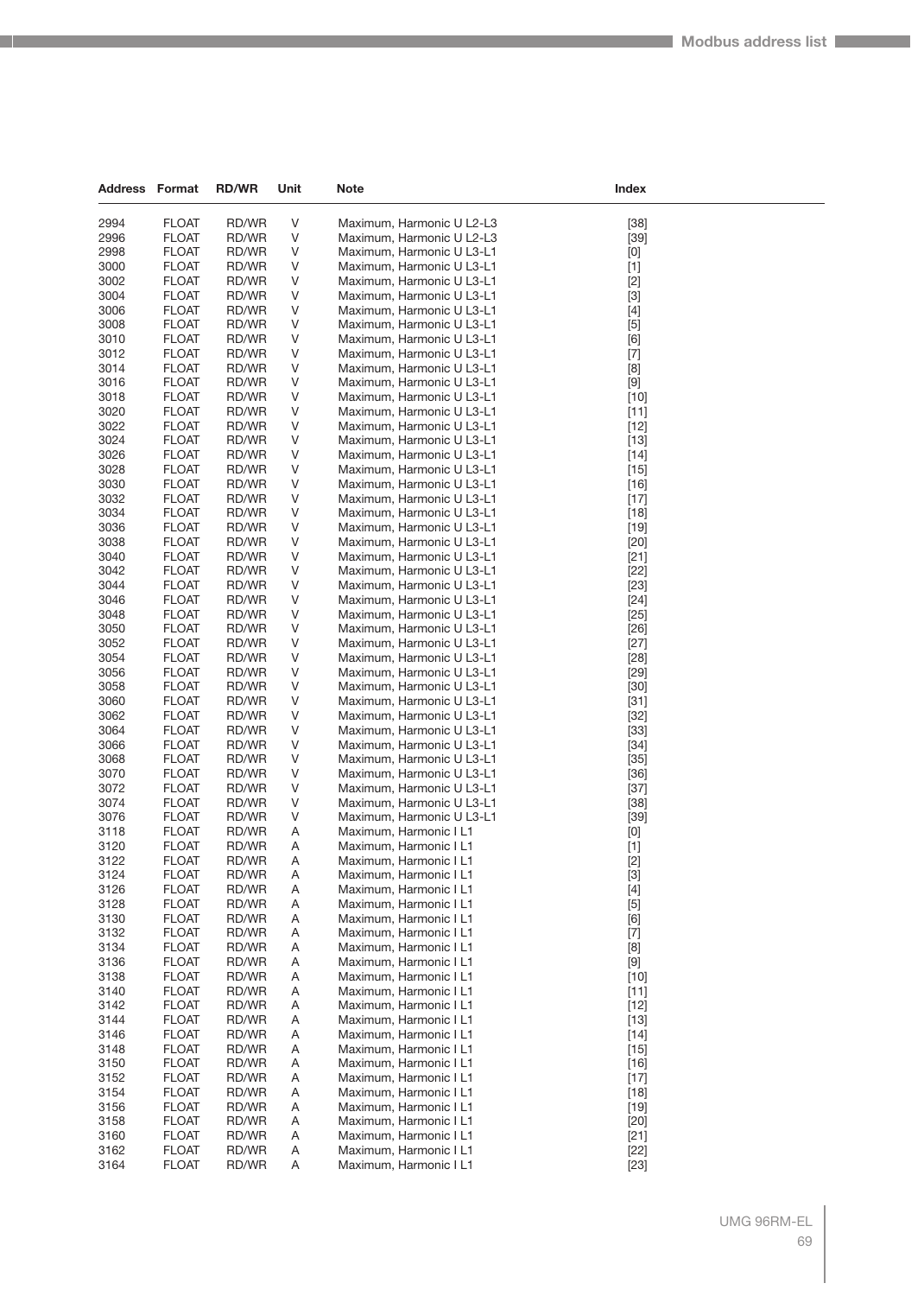| <b>Address Format</b> |                              | <b>RD/WR</b>   | Unit   | <b>Note</b>                                      | Index                                                                                                                                                                                  |
|-----------------------|------------------------------|----------------|--------|--------------------------------------------------|----------------------------------------------------------------------------------------------------------------------------------------------------------------------------------------|
| 3166                  | <b>FLOAT</b>                 | RD/WR          | Α      | Maximum, Harmonic I L1                           | $[24]$                                                                                                                                                                                 |
| 3168                  | <b>FLOAT</b>                 | RD/WR          | Α      | Maximum, Harmonic I L1                           | $[25]$                                                                                                                                                                                 |
| 3170                  | <b>FLOAT</b>                 | RD/WR          | Α      | Maximum, Harmonic I L1                           | $[26]$                                                                                                                                                                                 |
| 3172                  | <b>FLOAT</b>                 | RD/WR          | Α      | Maximum, Harmonic I L1                           | $[27]$                                                                                                                                                                                 |
| 3174                  | <b>FLOAT</b>                 | RD/WR          | Α      | Maximum, Harmonic I L1                           | $[28]$                                                                                                                                                                                 |
| 3176                  | <b>FLOAT</b>                 | RD/WR          | Α      | Maximum, Harmonic I L1                           | $[29]$                                                                                                                                                                                 |
| 3178                  | <b>FLOAT</b>                 | RD/WR          | Α      | Maximum, Harmonic I L1                           | $[30]$                                                                                                                                                                                 |
| 3180                  | <b>FLOAT</b>                 | RD/WR          | A      | Maximum, Harmonic I L1                           | $[31]$                                                                                                                                                                                 |
| 3182                  | <b>FLOAT</b>                 | RD/WR          | Α      | Maximum, Harmonic I L1                           | $[32]$                                                                                                                                                                                 |
| 3184                  | <b>FLOAT</b>                 | RD/WR          | Α      | Maximum, Harmonic I L1                           | $[33]$                                                                                                                                                                                 |
| 3186                  | <b>FLOAT</b>                 | RD/WR          | Α      | Maximum, Harmonic I L1                           | $[34]$                                                                                                                                                                                 |
| 3188                  | <b>FLOAT</b>                 | RD/WR          | Α      | Maximum, Harmonic I L1                           | $[35]$                                                                                                                                                                                 |
| 3190                  | <b>FLOAT</b>                 | RD/WR          | A      | Maximum, Harmonic I L1                           | $[36]$                                                                                                                                                                                 |
| 3192                  | <b>FLOAT</b>                 | RD/WR          | Α      | Maximum, Harmonic I L1                           | $[37]$                                                                                                                                                                                 |
| 3194                  | <b>FLOAT</b>                 | RD/WR          | Α      | Maximum, Harmonic I L1                           | $[38]$                                                                                                                                                                                 |
| 3196                  | <b>FLOAT</b>                 | RD/WR          | Α      | Maximum, Harmonic I L1                           | $[39]$                                                                                                                                                                                 |
| 3198                  | <b>FLOAT</b>                 | RD/WR          | Α      | Maximum, Harmonic I L2                           | [0]                                                                                                                                                                                    |
| 3200                  | <b>FLOAT</b>                 | RD/WR          | Α      | Maximum, Harmonic I L2                           | $[1]$                                                                                                                                                                                  |
| 3202<br>3204          | <b>FLOAT</b><br><b>FLOAT</b> | RD/WR<br>RD/WR | Α<br>Α | Maximum, Harmonic I L2                           | $[2]$<br>$[3]$                                                                                                                                                                         |
| 3206                  | <b>FLOAT</b>                 | RD/WR          | Α      | Maximum, Harmonic I L2<br>Maximum, Harmonic I L2 | $[4]$                                                                                                                                                                                  |
| 3208                  | <b>FLOAT</b>                 | RD/WR          | Α      | Maximum, Harmonic I L2                           | $[5]$                                                                                                                                                                                  |
| 3210                  | <b>FLOAT</b>                 | RD/WR          | Α      | Maximum, Harmonic I L2                           | [6]                                                                                                                                                                                    |
| 3212                  | <b>FLOAT</b>                 | RD/WR          | Α      | Maximum, Harmonic I L2                           | $[7]$                                                                                                                                                                                  |
| 3214                  | <b>FLOAT</b>                 | RD/WR          | Α      | Maximum, Harmonic I L2                           | [8]                                                                                                                                                                                    |
| 3216                  | <b>FLOAT</b>                 | RD/WR          | Α      | Maximum, Harmonic I L2                           |                                                                                                                                                                                        |
| 3218                  | <b>FLOAT</b>                 | RD/WR          | Α      | Maximum, Harmonic I L2                           | $[10]$                                                                                                                                                                                 |
| 3220                  | <b>FLOAT</b>                 | RD/WR          | Α      | Maximum, Harmonic I L2                           | $[11]$                                                                                                                                                                                 |
| 3222                  | <b>FLOAT</b>                 | RD/WR          | Α      | Maximum, Harmonic I L2                           | $[12]$                                                                                                                                                                                 |
| 3224                  | <b>FLOAT</b>                 | RD/WR          | Α      | Maximum, Harmonic I L2                           | $[13]$                                                                                                                                                                                 |
| 3226                  | <b>FLOAT</b>                 | RD/WR          | Α      | Maximum, Harmonic I L2                           | $[14]$                                                                                                                                                                                 |
| 3228                  | <b>FLOAT</b>                 | RD/WR          | Α      | Maximum, Harmonic I L2                           | $[15]$                                                                                                                                                                                 |
| 3230                  | <b>FLOAT</b>                 | RD/WR          | Α      | Maximum, Harmonic I L2                           | $[16]$                                                                                                                                                                                 |
| 3232                  | <b>FLOAT</b>                 | RD/WR          | Α      | Maximum, Harmonic I L2                           | $[17]$                                                                                                                                                                                 |
| 3234                  | <b>FLOAT</b>                 | RD/WR          | Α      | Maximum, Harmonic I L2                           | $[18]$                                                                                                                                                                                 |
| 3236                  | <b>FLOAT</b>                 | RD/WR          | Α      | Maximum, Harmonic I L2                           | $[19]$                                                                                                                                                                                 |
| 3238                  | <b>FLOAT</b>                 | RD/WR          | Α      | Maximum, Harmonic I L2                           | $[20]$                                                                                                                                                                                 |
| 3240<br>3242          | <b>FLOAT</b><br><b>FLOAT</b> | RD/WR<br>RD/WR | Α<br>Α | Maximum, Harmonic I L2<br>Maximum, Harmonic I L2 | $[21]$<br>$[22]$                                                                                                                                                                       |
| 3244                  | <b>FLOAT</b>                 | RD/WR          | Α      | Maximum, Harmonic I L2                           | $[23]$                                                                                                                                                                                 |
| 3246                  | <b>FLOAT</b>                 | RD/WR          | Α      | Maximum, Harmonic I L2                           | $[24]$                                                                                                                                                                                 |
| 3248                  | <b>FLOAT</b>                 | RD/WR          | Α      | Maximum, Harmonic I L2                           | $[25]$                                                                                                                                                                                 |
| 3250                  | <b>FLOAT</b>                 | RD/WR          | Α      | Maximum, Harmonic I L2                           | $[26]$                                                                                                                                                                                 |
| 3252                  | <b>FLOAT</b>                 | RD/WR          | Α      | Maximum, Harmonic I L2                           | $[27]$                                                                                                                                                                                 |
| 3254                  | <b>FLOAT</b>                 | RD/WR          | A      | Maximum, Harmonic I L2                           | [28]                                                                                                                                                                                   |
| 3256                  | <b>FLOAT</b>                 | RD/WR          | A      | Maximum, Harmonic I L2                           | $[29]$                                                                                                                                                                                 |
| 3258                  | <b>FLOAT</b>                 | RD/WR          | Α      | Maximum, Harmonic I L2                           | $[30]$                                                                                                                                                                                 |
| 3260                  | <b>FLOAT</b>                 | RD/WR          | A      | Maximum, Harmonic I L2                           | $[31]$                                                                                                                                                                                 |
| 3262                  | <b>FLOAT</b>                 | RD/WR          | Α      | Maximum, Harmonic I L2                           | $[32]$                                                                                                                                                                                 |
| 3264                  | <b>FLOAT</b>                 | RD/WR          | A      | Maximum, Harmonic I L2                           | $[33]$                                                                                                                                                                                 |
| 3266                  | <b>FLOAT</b>                 | RD/WR          | A      | Maximum, Harmonic I L2                           | $[34]$                                                                                                                                                                                 |
| 3268                  | <b>FLOAT</b>                 | RD/WR          | Α      | Maximum, Harmonic I L2                           | $[35]$                                                                                                                                                                                 |
| 3270<br>3272          | <b>FLOAT</b><br><b>FLOAT</b> | RD/WR<br>RD/WR | A      | Maximum, Harmonic I L2                           | $[36]$                                                                                                                                                                                 |
| 3274                  | <b>FLOAT</b>                 | RD/WR          | Α<br>Α | Maximum, Harmonic I L2<br>Maximum, Harmonic I L2 | $[37]$<br>$[38]$                                                                                                                                                                       |
| 3276                  | <b>FLOAT</b>                 | RD/WR          | A      | Maximum, Harmonic I L2                           | $[39]$                                                                                                                                                                                 |
| 3278                  | <b>FLOAT</b>                 | RD/WR          | Α      | Maximum, Harmonic I L3                           | [0]                                                                                                                                                                                    |
| 3280                  | <b>FLOAT</b>                 | RD/WR          | A      | Maximum, Harmonic I L3                           | $[1]$                                                                                                                                                                                  |
| 3282                  | <b>FLOAT</b>                 | RD/WR          | Α      | Maximum, Harmonic I L3                           | $[2]$                                                                                                                                                                                  |
| 3284                  | <b>FLOAT</b>                 | RD/WR          | Α      | Maximum, Harmonic I L3                           | $[3]$                                                                                                                                                                                  |
| 3286                  | <b>FLOAT</b>                 | RD/WR          | Α      | Maximum, Harmonic I L3                           | $[4]$                                                                                                                                                                                  |
| 3288                  | <b>FLOAT</b>                 | RD/WR          | Α      | Maximum, Harmonic I L3                           | $[5]$                                                                                                                                                                                  |
| 3290                  | <b>FLOAT</b>                 | RD/WR          | A      | Maximum, Harmonic I L3                           | [6]                                                                                                                                                                                    |
| 3292                  | <b>FLOAT</b>                 | RD/WR          | Α      | Maximum, Harmonic I L3                           | $[7]$                                                                                                                                                                                  |
| 3294                  | <b>FLOAT</b>                 | RD/WR          | Α      | Maximum, Harmonic I L3                           | $[8] % \begin{center} \includegraphics[width=\linewidth]{imagesSupplemental/Imetad2.png} \end{center} % \caption { % Our method shows the proposed method. % } % \label{fig:limsub} %$ |
| 3296                  | <b>FLOAT</b>                 | RD/WR          | Α      | Maximum, Harmonic I L3                           | $[9]$                                                                                                                                                                                  |

## UMG 96RM-EL 70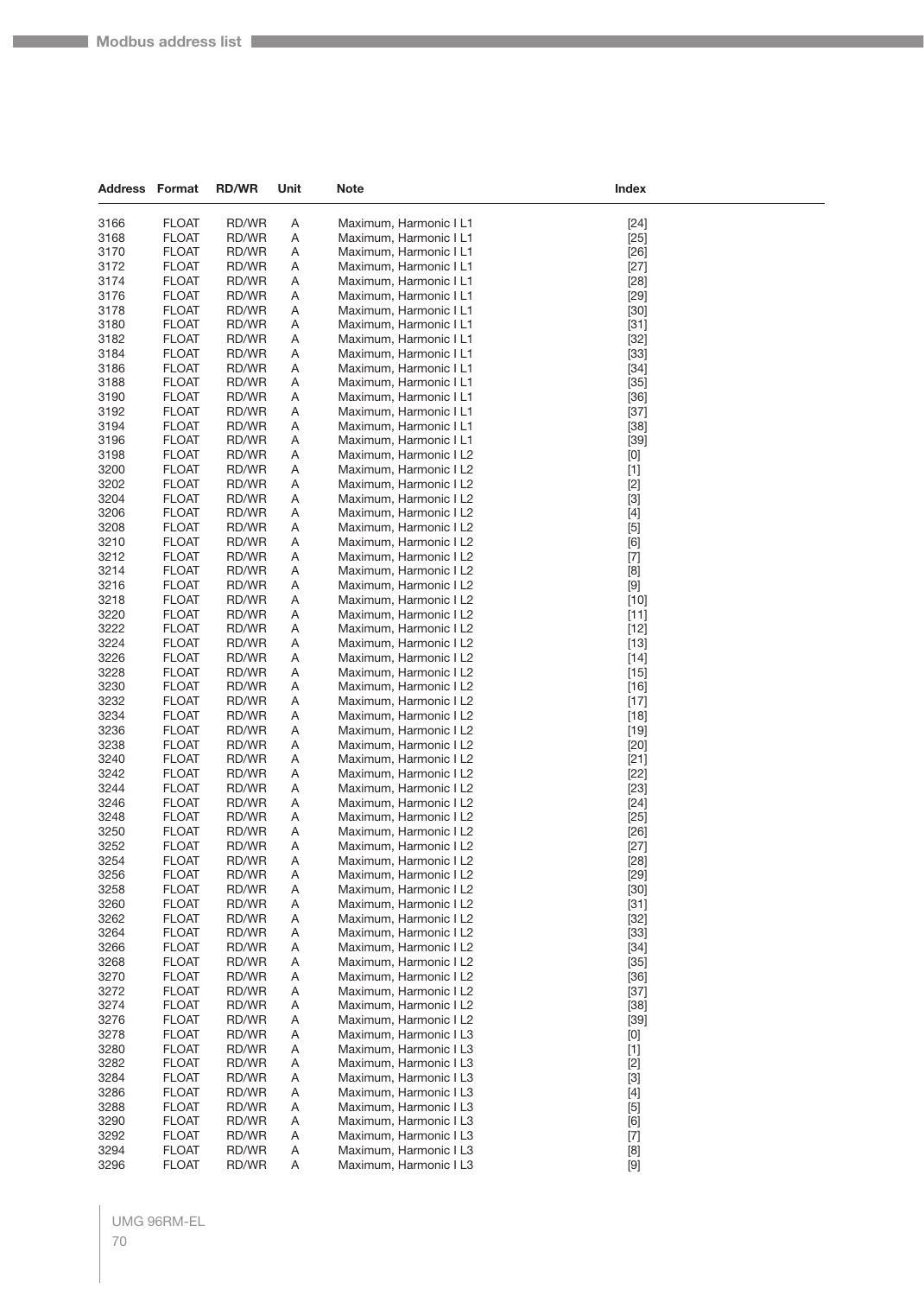| <b>Address Format</b> |              | <b>RD/WR</b> | Unit | <b>Note</b>            | <b>Index</b> |  |
|-----------------------|--------------|--------------|------|------------------------|--------------|--|
| 3298                  | <b>FLOAT</b> | RD/WR        | Α    | Maximum, Harmonic I L3 | $[10]$       |  |
| 3300                  | <b>FLOAT</b> | RD/WR        | Α    | Maximum, Harmonic I L3 | $[11]$       |  |
| 3302                  | <b>FLOAT</b> | RD/WR        | Α    | Maximum, Harmonic I L3 | $[12]$       |  |
| 3304                  | <b>FLOAT</b> | RD/WR        | Α    | Maximum, Harmonic I L3 | $[13]$       |  |
| 3306                  | <b>FLOAT</b> | RD/WR        | Α    | Maximum, Harmonic I L3 | $[14]$       |  |
| 3308                  | <b>FLOAT</b> | RD/WR        | Α    | Maximum, Harmonic I L3 | $[15]$       |  |
| 3310                  | <b>FLOAT</b> | RD/WR        | Α    | Maximum, Harmonic I L3 | $[16]$       |  |
| 3312                  | <b>FLOAT</b> | RD/WR        | Α    | Maximum, Harmonic I L3 | $[17]$       |  |
| 3314                  | <b>FLOAT</b> | RD/WR        | Α    | Maximum, Harmonic I L3 | $[18]$       |  |
| 3316                  | <b>FLOAT</b> | RD/WR        | Α    | Maximum, Harmonic I L3 | $[19]$       |  |
| 3318                  | <b>FLOAT</b> | RD/WR        | Α    | Maximum, Harmonic I L3 | $[20]$       |  |
| 3320                  | <b>FLOAT</b> | RD/WR        | Α    | Maximum, Harmonic I L3 | $[21]$       |  |
| 3322                  | <b>FLOAT</b> | RD/WR        | Α    | Maximum, Harmonic I L3 | $[22]$       |  |
| 3324                  | <b>FLOAT</b> | RD/WR        | Α    | Maximum, Harmonic I L3 | $[23]$       |  |
| 3326                  | <b>FLOAT</b> | RD/WR        | Α    | Maximum, Harmonic I L3 | $[24]$       |  |
| 3328                  | <b>FLOAT</b> | RD/WR        | Α    | Maximum, Harmonic I L3 | $[25]$       |  |
| 3330                  | <b>FLOAT</b> | RD/WR        | Α    | Maximum, Harmonic I L3 | $[26]$       |  |
| 3332                  | <b>FLOAT</b> | RD/WR        | Α    | Maximum, Harmonic I L3 | $[27]$       |  |
| 3334                  | <b>FLOAT</b> | RD/WR        | A    | Maximum, Harmonic I L3 | $[28]$       |  |
| 3336                  | <b>FLOAT</b> | RD/WR        | Α    | Maximum, Harmonic I L3 | $[29]$       |  |
| 3338                  | <b>FLOAT</b> | RD/WR        | Α    | Maximum, Harmonic I L3 | $[30]$       |  |
| 3340                  | <b>FLOAT</b> | RD/WR        | Α    | Maximum, Harmonic I L3 | $[31]$       |  |
| 3342                  | <b>FLOAT</b> | RD/WR        | Α    | Maximum, Harmonic I L3 | $[32]$       |  |
| 3344                  | <b>FLOAT</b> | RD/WR        | Α    | Maximum, Harmonic I L3 | $[33]$       |  |
| 3346                  | <b>FLOAT</b> | RD/WR        | Α    | Maximum, Harmonic I L3 | $[34]$       |  |
| 3348                  | <b>FLOAT</b> | RD/WR        | Α    | Maximum, Harmonic I L3 | $[35]$       |  |
| 3350                  | <b>FLOAT</b> | RD/WR        | Α    | Maximum, Harmonic I L3 | $[36]$       |  |
| 3352                  | <b>FLOAT</b> | RD/WR        | Α    | Maximum, Harmonic I L3 | $[37]$       |  |
| 3354                  | <b>FLOAT</b> | RD/WR        | A    | Maximum, Harmonic I L3 | $[38]$       |  |
| 3356                  | <b>FLOAT</b> | RD/WR        | A    | Maximum, Harmonic I L3 | [39]         |  |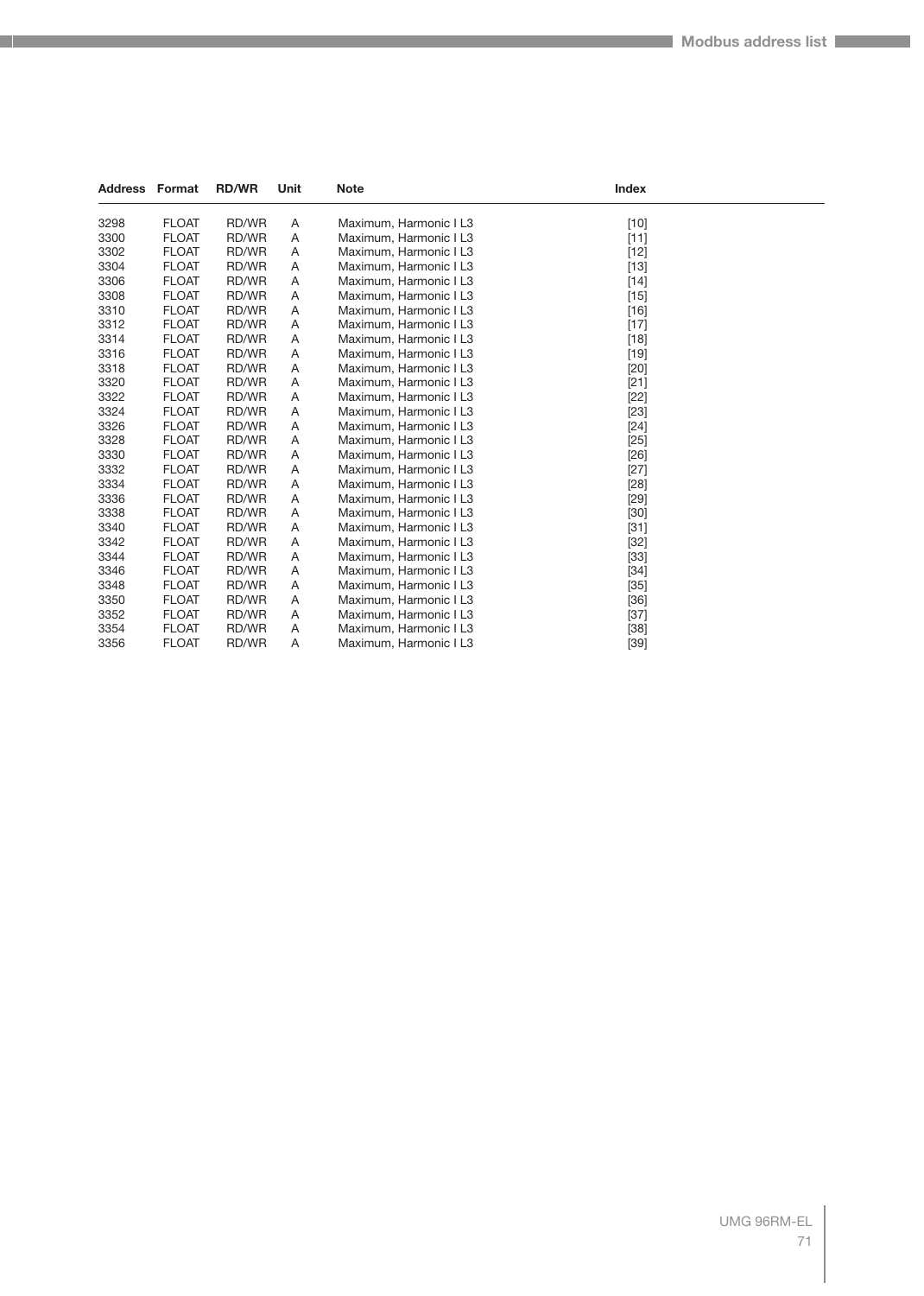#### **Maximum values, type short, fourier analysis**

| <b>Address Format</b> |                              | <b>RD/WR</b>   | Unit    | <b>Note</b>                                      | Index                                                                                                                                                                                                                                                                                                                       | <b>Resolution</b> |
|-----------------------|------------------------------|----------------|---------|--------------------------------------------------|-----------------------------------------------------------------------------------------------------------------------------------------------------------------------------------------------------------------------------------------------------------------------------------------------------------------------------|-------------------|
| 4395                  | <b>SHORT</b>                 | RD/WR          | V       | Maximum, Harmonic U L1                           | $[0] % \begin{center} % \includegraphics[width=\linewidth]{imagesSupplemental_3.png} % \end{center} % \caption { % Our method can be used for the use of the image. % Note that the \emph{Def}(i) and the \emph{Def}(i) are the same and the \emph{Def}(i) and the \emph{Def}(i) are the same. % } % \label{fig:Defin_3} %$ | 0,1               |
| 4396                  | SHORT                        | RD/WR          | V       | Maximum, Harmonic U L1                           | $[1]$                                                                                                                                                                                                                                                                                                                       | 0,1               |
| 4397                  | SHORT                        | RD/WR          | V       | Maximum, Harmonic U L1                           | $[2]$                                                                                                                                                                                                                                                                                                                       | 0,1               |
| 4398                  | SHORT                        | RD/WR          | V       | Maximum, Harmonic U L1                           | $[3]$                                                                                                                                                                                                                                                                                                                       | 0,1               |
| 4399                  | <b>SHORT</b>                 | RD/WR          | V       | Maximum, Harmonic U L1                           | $[4]$                                                                                                                                                                                                                                                                                                                       | 0,1               |
| 4400                  | <b>SHORT</b>                 | RD/WR          | V       | Maximum, Harmonic U L1                           | $[5]$                                                                                                                                                                                                                                                                                                                       | 0,1               |
| 4401                  | <b>SHORT</b>                 | RD/WR          | V       | Maximum, Harmonic U L1                           | [6]                                                                                                                                                                                                                                                                                                                         | 0,1               |
| 4402                  | <b>SHORT</b>                 | RD/WR<br>RD/WR | V       | Maximum, Harmonic U L1                           | $[7]$                                                                                                                                                                                                                                                                                                                       | 0,1               |
| 4403<br>4404          | <b>SHORT</b><br><b>SHORT</b> | RD/WR          | V<br>V  | Maximum, Harmonic U L1<br>Maximum, Harmonic U L1 | [8]<br>$[9]$                                                                                                                                                                                                                                                                                                                | 0,1<br>0,1        |
| 4405                  | <b>SHORT</b>                 | RD/WR          | V       | Maximum, Harmonic U L1                           | $[10]$                                                                                                                                                                                                                                                                                                                      | 0,1               |
| 4406                  | SHORT                        | RD/WR          | V       | Maximum, Harmonic U L1                           | $[11]$                                                                                                                                                                                                                                                                                                                      | 0,1               |
| 4407                  | SHORT                        | RD/WR          | V       | Maximum, Harmonic U L1                           | $[12]$                                                                                                                                                                                                                                                                                                                      | 0,1               |
| 4408                  | SHORT                        | RD/WR          | V       | Maximum, Harmonic U L1                           | $[13]$                                                                                                                                                                                                                                                                                                                      | 0,1               |
| 4409                  | <b>SHORT</b>                 | RD/WR          | V       | Maximum, Harmonic U L1                           | $[14]$                                                                                                                                                                                                                                                                                                                      | 0,1               |
| 4410                  | SHORT                        | RD/WR          | V       | Maximum, Harmonic U L1                           | $[15]$                                                                                                                                                                                                                                                                                                                      | 0,1               |
| 4411                  | SHORT                        | RD/WR          | V       | Maximum, Harmonic U L1                           | $[16]$                                                                                                                                                                                                                                                                                                                      | 0,1               |
| 4412                  | SHORT                        | RD/WR          | V       | Maximum, Harmonic U L1                           | $[17]$                                                                                                                                                                                                                                                                                                                      | 0,1               |
| 4413                  | <b>SHORT</b>                 | RD/WR          | V       | Maximum, Harmonic U L1                           | $[18]$                                                                                                                                                                                                                                                                                                                      | 0,1               |
| 4414                  | <b>SHORT</b>                 | RD/WR          | V       | Maximum, Harmonic U L1                           | $[19]$                                                                                                                                                                                                                                                                                                                      | 0,1               |
| 4415                  | <b>SHORT</b>                 | RD/WR          | V       | Maximum, Harmonic U L1                           | $[20]$                                                                                                                                                                                                                                                                                                                      | 0,1               |
| 4416                  | SHORT                        | RD/WR<br>RD/WR | V<br>V  | Maximum, Harmonic U L1                           | $[21]$                                                                                                                                                                                                                                                                                                                      | 0,1<br>0,1        |
| 4417<br>4418          | SHORT<br>SHORT               | RD/WR          | V       | Maximum, Harmonic U L1<br>Maximum, Harmonic U L1 | $[22]$<br>$[23]$                                                                                                                                                                                                                                                                                                            | 0,1               |
| 4419                  | <b>SHORT</b>                 | RD/WR          | V       | Maximum, Harmonic U L1                           | $[24]$                                                                                                                                                                                                                                                                                                                      | 0,1               |
| 4420                  | <b>SHORT</b>                 | RD/WR          | V       | Maximum, Harmonic U L1                           | $[25]$                                                                                                                                                                                                                                                                                                                      | 0,1               |
| 4421                  | <b>SHORT</b>                 | RD/WR          | V       | Maximum, Harmonic U L1                           | $[26]$                                                                                                                                                                                                                                                                                                                      | 0,1               |
| 4422                  | SHORT                        | RD/WR          | V       | Maximum, Harmonic U L1                           | $[27]$                                                                                                                                                                                                                                                                                                                      | 0,1               |
| 4423                  | SHORT                        | RD/WR          | V       | Maximum, Harmonic U L1                           | $[28]$                                                                                                                                                                                                                                                                                                                      | 0,1               |
| 4424                  | <b>SHORT</b>                 | RD/WR          | V       | Maximum, Harmonic U L1                           | $[29]$                                                                                                                                                                                                                                                                                                                      | 0,1               |
| 4425                  | <b>SHORT</b>                 | RD/WR          | V       | Maximum, Harmonic U L1                           | $[30]$                                                                                                                                                                                                                                                                                                                      | 0,1               |
| 4426                  | SHORT                        | RD/WR          | V       | Maximum, Harmonic U L1                           | $[31]$                                                                                                                                                                                                                                                                                                                      | 0,1               |
| 4427                  | SHORT                        | RD/WR          | V       | Maximum, Harmonic U L1                           | $[32]$                                                                                                                                                                                                                                                                                                                      | 0,1               |
| 4428                  | SHORT                        | RD/WR          | V       | Maximum, Harmonic U L1                           | $[33]$                                                                                                                                                                                                                                                                                                                      | 0,1               |
| 4429<br>4430          | <b>SHORT</b><br><b>SHORT</b> | RD/WR<br>RD/WR | V<br>V  | Maximum, Harmonic U L1<br>Maximum, Harmonic U L1 | $[34]$<br>$[35]$                                                                                                                                                                                                                                                                                                            | 0,1<br>0,1        |
| 4431                  | SHORT                        | RD/WR          | V       | Maximum, Harmonic U L1                           | $[36]$                                                                                                                                                                                                                                                                                                                      | 0,1               |
| 4432                  | SHORT                        | RD/WR          | V       | Maximum, Harmonic U L1                           | $[37]$                                                                                                                                                                                                                                                                                                                      | 0,1               |
| 4433                  | SHORT                        | RD/WR          | V       | Maximum, Harmonic U L1                           | $[38]$                                                                                                                                                                                                                                                                                                                      | 0,1               |
| 4434                  | <b>SHORT</b>                 | RD/WR          | V       | Maximum, Harmonic U L1                           | $[39]$                                                                                                                                                                                                                                                                                                                      | 0,1               |
| 4435                  | <b>SHORT</b>                 | RD/WR          | V       | Maximum, Harmonic U L2                           | $[0] % \begin{center} % \includegraphics[width=\linewidth]{imagesSupplemental_3.png} % \end{center} % \caption { % Our method can be used for the use of the image. % Note that the \emph{Def}(i) and the \emph{Def}(i) are the same and the \emph{Def}(i) and the \emph{Def}(i) are the same. % } % \label{fig:Defin_3} %$ | 0,1               |
| 4436                  | SHORT                        | RD/WR          | V       | Maximum, Harmonic U L2                           | $[1]$                                                                                                                                                                                                                                                                                                                       | 0,1               |
| 4437                  | <b>SHORT</b>                 | RD/WR          | V       | Maximum, Harmonic U L2                           | $[2]$                                                                                                                                                                                                                                                                                                                       | 0,1               |
| 4438                  | <b>SHORT</b>                 | RD/WR          | V       | Maximum, Harmonic U L2                           | $[3]$                                                                                                                                                                                                                                                                                                                       | 0,1               |
| 4439                  | <b>SHORT</b>                 | RD/WR          | $\sf V$ | Maximum, Harmonic U L2                           |                                                                                                                                                                                                                                                                                                                             | 0,1               |
| 4440<br>4441          | <b>SHORT</b><br><b>SHORT</b> | RD/WR<br>RD/WR | V<br>V  | Maximum, Harmonic U L2<br>Maximum, Harmonic U L2 | $[5]$<br>[6]                                                                                                                                                                                                                                                                                                                | 0,1<br>0,1        |
| 4442                  | <b>SHORT</b>                 | RD/WR          | V       | Maximum, Harmonic U L2                           | $[7]$                                                                                                                                                                                                                                                                                                                       | 0,1               |
| 4443                  | <b>SHORT</b>                 | RD/WR          | V       | Maximum, Harmonic U L2                           | $[8] % \begin{center} \includegraphics[width=\linewidth]{imagesSupplemental/Imetad2D.pdf} \end{center} % \vspace{-1em} \caption{The image shows the number of parameters in the left and right.} \label{fig:limsub}$                                                                                                        | 0,1               |
| 4444                  | <b>SHORT</b>                 | RD/WR          | V       | Maximum, Harmonic U L2                           | $[9]$                                                                                                                                                                                                                                                                                                                       | 0,1               |
| 4445                  | <b>SHORT</b>                 | RD/WR          | V       | Maximum, Harmonic U L2                           | $[10]$                                                                                                                                                                                                                                                                                                                      | 0,1               |
| 4446                  | <b>SHORT</b>                 | RD/WR          | V       | Maximum, Harmonic U L2                           | $[11]$                                                                                                                                                                                                                                                                                                                      | 0,1               |
| 4447                  | <b>SHORT</b>                 | RD/WR          | V       | Maximum, Harmonic U L2                           | $[12]$                                                                                                                                                                                                                                                                                                                      | 0,1               |
| 4448                  | <b>SHORT</b>                 | RD/WR          | V       | Maximum, Harmonic U L2                           | $[13]$                                                                                                                                                                                                                                                                                                                      | 0,1               |
| 4449                  | <b>SHORT</b>                 | RD/WR          | V       | Maximum, Harmonic U L2                           | $[14]$                                                                                                                                                                                                                                                                                                                      | 0,1               |
| 4450                  | <b>SHORT</b>                 | RD/WR          | V       | Maximum, Harmonic U L2                           | $[15]$                                                                                                                                                                                                                                                                                                                      | 0,1               |
| 4451                  | <b>SHORT</b>                 | RD/WR          | V       | Maximum, Harmonic U L2                           | $[16]$                                                                                                                                                                                                                                                                                                                      | 0,1               |
| 4452                  | <b>SHORT</b>                 | RD/WR          | V       | Maximum, Harmonic U L2                           | $[17]$                                                                                                                                                                                                                                                                                                                      | 0,1               |
| 4453<br>4454          | <b>SHORT</b><br><b>SHORT</b> | RD/WR<br>RD/WR | V<br>V  | Maximum, Harmonic U L2<br>Maximum, Harmonic U L2 | $[18]$<br>$[19]$                                                                                                                                                                                                                                                                                                            | 0,1<br>0,1        |
| 4455                  | <b>SHORT</b>                 | RD/WR          | V       | Maximum, Harmonic U L2                           | $[20]$                                                                                                                                                                                                                                                                                                                      | 0,1               |
| 4456                  | <b>SHORT</b>                 | RD/WR          | V       | Maximum, Harmonic U L2                           | $[21]$                                                                                                                                                                                                                                                                                                                      | 0,1               |
| 4457                  | <b>SHORT</b>                 | RD/WR          | V       | Maximum, Harmonic U L2                           | $[22]$                                                                                                                                                                                                                                                                                                                      | 0,1               |
| 4458                  | <b>SHORT</b>                 | RD/WR          | V       | Maximum, Harmonic U L2                           | $[23]$                                                                                                                                                                                                                                                                                                                      | 0,1               |
| 4459                  | <b>SHORT</b>                 | RD/WR          | V       | Maximum, Harmonic U L2                           | $[24]$                                                                                                                                                                                                                                                                                                                      | 0,1               |
| 4460                  | <b>SHORT</b>                 | RD/WR          | V       | Maximum, Harmonic U L2                           | $[25]$                                                                                                                                                                                                                                                                                                                      | 0,1               |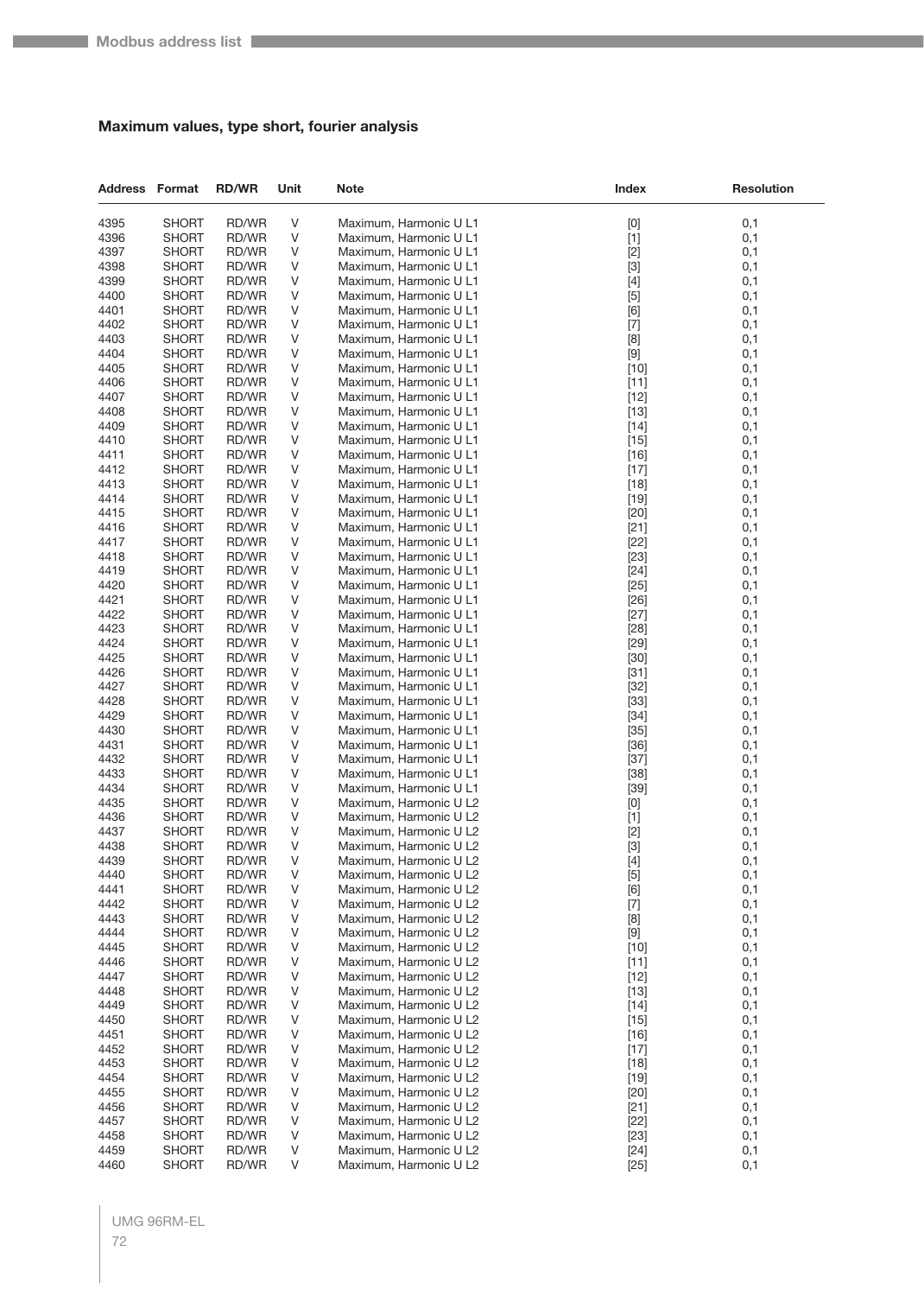| Address Format |                       | <b>RD/WR</b>   | Unit   | <b>Note</b>                                            | Index            | <b>Resolution</b> |
|----------------|-----------------------|----------------|--------|--------------------------------------------------------|------------------|-------------------|
|                |                       |                |        |                                                        |                  |                   |
| 4461           | <b>SHORT</b>          | RD/WR          | V      | Maximum, Harmonic U L2                                 | $[26]$           | 0,1               |
| 4462           | <b>SHORT</b>          | RD/WR          | V      | Maximum, Harmonic U L2                                 | $[27]$           | 0,1               |
| 4463<br>4464   | SHORT<br><b>SHORT</b> | RD/WR          | V<br>V | Maximum, Harmonic U L2                                 | $[28]$           | 0,1<br>0,1        |
| 4465           | <b>SHORT</b>          | RD/WR<br>RD/WR | V      | Maximum, Harmonic U L2                                 | $[29]$           |                   |
| 4466           | SHORT                 | RD/WR          | V      | Maximum, Harmonic U L2<br>Maximum, Harmonic U L2       | $[30]$<br>$[31]$ | 0,1<br>0,1        |
| 4467           | SHORT                 | RD/WR          | V      | Maximum, Harmonic U L2                                 | $[32]$           | 0,1               |
| 4468           | <b>SHORT</b>          | RD/WR          | V      | Maximum, Harmonic U L2                                 | $[33]$           | 0,1               |
| 4469           | <b>SHORT</b>          | RD/WR          | V      | Maximum, Harmonic U L2                                 | $[34]$           | 0,1               |
| 4470           | SHORT                 | RD/WR          | V      | Maximum, Harmonic U L2                                 | $[35]$           | 0,1               |
| 4471           | SHORT                 | RD/WR          | V      | Maximum, Harmonic U L2                                 | $[36]$           | 0,1               |
| 4472           | SHORT                 | RD/WR          | V      | Maximum, Harmonic U L2                                 | $[37]$           | 0,1               |
| 4473           | <b>SHORT</b>          | RD/WR          | V      | Maximum, Harmonic U L2                                 | $[38]$           | 0,1               |
| 4474           | SHORT                 | RD/WR          | V      | Maximum, Harmonic U L2                                 | $[39]$           | 0,1               |
| 4475           | <b>SHORT</b>          | RD/WR          | V      | Maximum, Harmonic U L3                                 | [0]              | 0,1               |
| 4476           | SHORT                 | RD/WR          | V      | Maximum, Harmonic U L3                                 | $[1]$            | 0,1               |
| 4477           | SHORT                 | RD/WR          | V      | Maximum, Harmonic U L3                                 | $[2]$            | 0,1               |
| 4478           | SHORT                 | RD/WR          | V      | Maximum, Harmonic U L3                                 | $[3]$            | 0,1               |
| 4479           | <b>SHORT</b>          | RD/WR          | V      | Maximum, Harmonic U L3                                 | $[4]$            | 0,1               |
| 4480           | <b>SHORT</b>          | RD/WR          | V      | Maximum, Harmonic U L3                                 | $[5]$            | 0,1               |
| 4481           | <b>SHORT</b>          | RD/WR          | V      | Maximum, Harmonic U L3                                 | [6]              | 0,1               |
| 4482           | SHORT                 | RD/WR          | V      | Maximum, Harmonic U L3                                 | $[7]$            | 0,1               |
| 4483           | <b>SHORT</b>          | RD/WR          | V      | Maximum, Harmonic U L3                                 | [8]              | 0,1               |
| 4484           | SHORT                 | RD/WR          | V      | Maximum, Harmonic U L3                                 | $[9]$            | 0,1               |
| 4485<br>4486   | SHORT                 | RD/WR          | V<br>V | Maximum, Harmonic U L3<br>Maximum, Harmonic U L3       | $[10]$           | 0,1<br>0,1        |
| 4487           | SHORT<br>SHORT        | RD/WR<br>RD/WR | V      | Maximum, Harmonic U L3                                 | $[11]$<br>$[12]$ | 0,1               |
| 4488           | <b>SHORT</b>          | RD/WR          | V      | Maximum, Harmonic U L3                                 | $[13]$           | 0,1               |
| 4489           | SHORT                 | RD/WR          | V      | Maximum, Harmonic U L3                                 | $[14]$           | 0,1               |
| 4490           | SHORT                 | RD/WR          | V      | Maximum, Harmonic U L3                                 | $[15]$           | 0,1               |
| 4491           | SHORT                 | RD/WR          | V      | Maximum, Harmonic U L3                                 | $[16]$           | 0,1               |
| 4492           | SHORT                 | RD/WR          | V      | Maximum, Harmonic U L3                                 | $[17]$           | 0,1               |
| 4493           | SHORT                 | RD/WR          | V      | Maximum, Harmonic U L3                                 | $[18]$           | 0,1               |
| 4494           | SHORT                 | RD/WR          | V      | Maximum, Harmonic U L3                                 | $[19]$           | 0,1               |
| 4495           | SHORT                 | RD/WR          | V      | Maximum, Harmonic U L3                                 | $[20]$           | 0,1               |
| 4496           | <b>SHORT</b>          | RD/WR          | V      | Maximum, Harmonic U L3                                 | $[21]$           | 0,1               |
| 4497           | SHORT                 | RD/WR          | V      | Maximum, Harmonic U L3                                 | $[22]$           | 0,1               |
| 4498           | SHORT                 | RD/WR          | V      | Maximum, Harmonic U L3                                 | $[23]$           | 0,1               |
| 4499           | SHORT                 | RD/WR          | V      | Maximum, Harmonic U L3                                 | $[24]$           | 0,1               |
| 4500           | SHORT                 | RD/WR          | V      | Maximum, Harmonic U L3                                 | $[25]$           | 0,1               |
| 4501           | SHORT                 | RD/WR          | V      | Maximum, Harmonic U L3                                 | $[26]$           | 0,1               |
| 4502<br>4503   | SHORT<br><b>SHORT</b> | RD/WR<br>RD/WR | V<br>V | Maximum, Harmonic U L3<br>Maximum, Harmonic U L3       | $[27]$<br>[28]   | 0,1               |
| 4504           | SHORT                 | RD/WR          | V      | Maximum, Harmonic U L3                                 | $[29]$           | 0,1<br>0,1        |
| 4505           | <b>SHORT</b>          | RD/WR          | V      | Maximum, Harmonic U L3                                 | $[30]$           | 0,1               |
| 4506           | SHORT                 | RD/WR          | V      | Maximum, Harmonic U L3                                 | $[31]$           | 0,1               |
| 4507           | <b>SHORT</b>          | RD/WR          | V      | Maximum, Harmonic U L3                                 | $[32]$           | 0,1               |
| 4508           | <b>SHORT</b>          | RD/WR          | V      | Maximum, Harmonic U L3                                 | $[33]$           | 0,1               |
| 4509           | <b>SHORT</b>          | RD/WR          | V      | Maximum, Harmonic U L3                                 | $[34]$           | 0,1               |
| 4510           | <b>SHORT</b>          | RD/WR          | V      | Maximum, Harmonic U L3                                 | $[35]$           | 0,1               |
| 4511           | SHORT                 | RD/WR          | V      | Maximum, Harmonic U L3                                 | $[36]$           | 0,1               |
| 4512           | <b>SHORT</b>          | RD/WR          | V      | Maximum, Harmonic U L3                                 | $[37]$           | 0,1               |
| 4513           | <b>SHORT</b>          | RD/WR          | V      | Maximum, Harmonic U L3                                 | $[38]$           | 0,1               |
| 4514           | SHORT                 | RD/WR          | V      | Maximum, Harmonic U L3                                 | $[39]$           | 0,1               |
| 4515           | <b>SHORT</b>          | RD/WR          | V      | Maximum, Harmonic U L1-L2                              | [0]              | 0,1               |
| 4516           | SHORT                 | RD/WR          | V      | Maximum, Harmonic U L1-L2                              | $[1]$            | 0,1               |
| 4517<br>4518   | <b>SHORT</b>          | RD/WR          | V      | Maximum, Harmonic U L1-L2                              | $[2]$            | 0,1               |
|                | <b>SHORT</b>          | RD/WR          | V<br>V | Maximum, Harmonic U L1-L2<br>Maximum, Harmonic U L1-L2 | $[3]$            | 0,1<br>0,1        |
| 4519<br>4520   | SHORT<br><b>SHORT</b> | RD/WR<br>RD/WR | V      | Maximum, Harmonic U L1-L2                              | $[4]$<br>$[5]$   | 0,1               |
| 4521           | SHORT                 | RD/WR          | V      | Maximum, Harmonic U L1-L2                              | [6]              | 0,1               |
| 4522           | <b>SHORT</b>          | RD/WR          | V      | Maximum, Harmonic U L1-L2                              | $[7]$            | 0,1               |
| 4523           | <b>SHORT</b>          | RD/WR          | V      | Maximum, Harmonic U L1-L2                              | [8]              | 0,1               |
| 4524           | SHORT                 | RD/WR          | V      | Maximum, Harmonic U L1-L2                              | $[9]$            | 0,1               |
| 4525           | <b>SHORT</b>          | RD/WR          | V      | Maximum, Harmonic U L1-L2                              | $[10]$           | 0,1               |
| 4526           | <b>SHORT</b>          | RD/WR          | V      | Maximum, Harmonic U L1-L2                              | $[11]$           | 0,1               |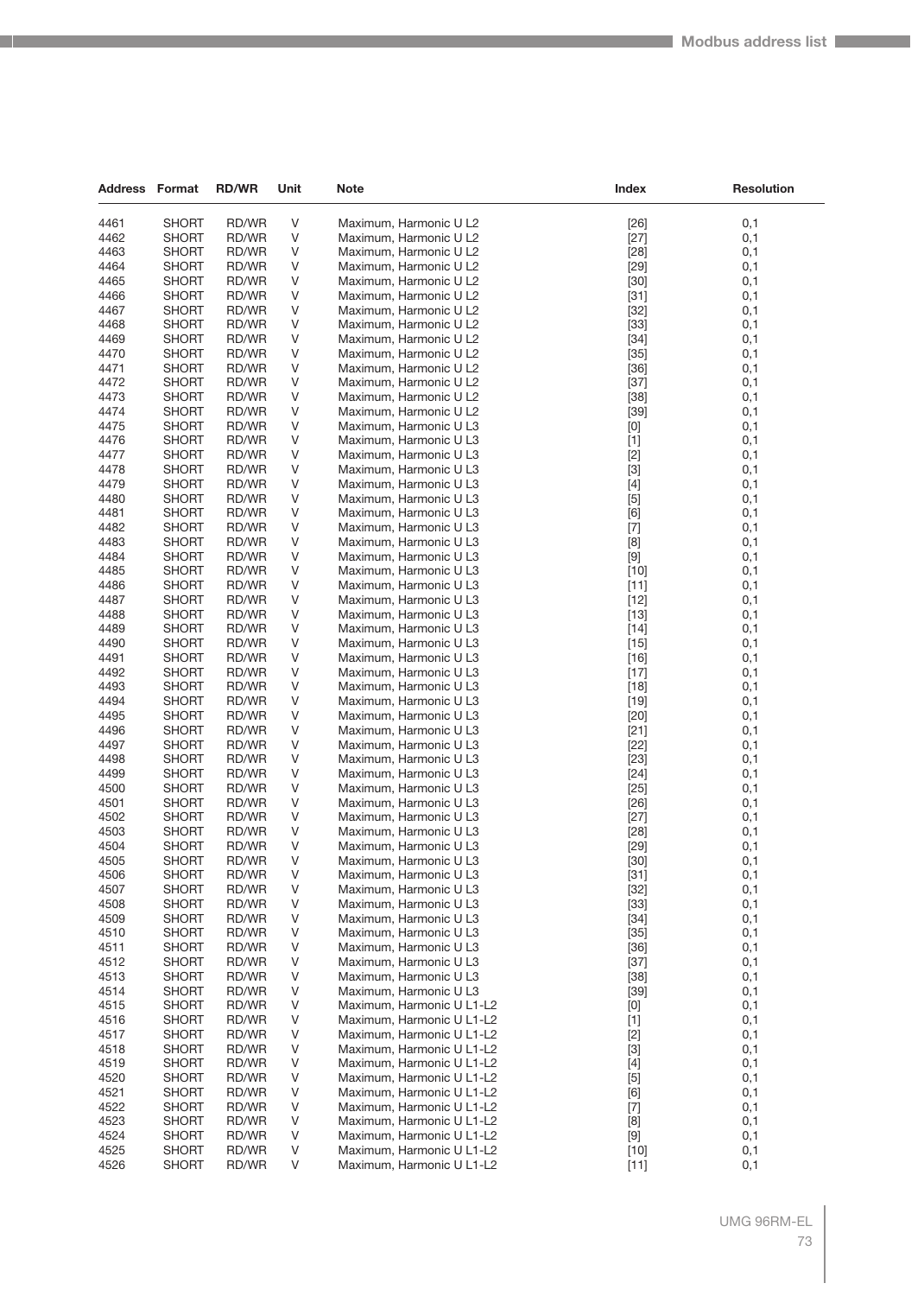| <b>Address Format</b> |                              | <b>RD/WR</b>   | Unit   | Note                                                   | Index                                                                                                                                                                                                                                                                                                                       | <b>Resolution</b> |
|-----------------------|------------------------------|----------------|--------|--------------------------------------------------------|-----------------------------------------------------------------------------------------------------------------------------------------------------------------------------------------------------------------------------------------------------------------------------------------------------------------------------|-------------------|
| 4527                  | <b>SHORT</b>                 | RD/WR          | V      | Maximum, Harmonic U L1-L2                              | $[12]$                                                                                                                                                                                                                                                                                                                      | 0,1               |
| 4528                  | <b>SHORT</b>                 | RD/WR          | V      | Maximum, Harmonic U L1-L2                              | $[13]$                                                                                                                                                                                                                                                                                                                      | 0,1               |
| 4529                  | <b>SHORT</b>                 | RD/WR          | V      | Maximum, Harmonic U L1-L2                              | $[14]$                                                                                                                                                                                                                                                                                                                      | 0,1               |
| 4530                  | <b>SHORT</b>                 | RD/WR          | V      | Maximum, Harmonic U L1-L2                              | $[15]$                                                                                                                                                                                                                                                                                                                      | 0,1               |
| 4531                  | <b>SHORT</b>                 | RD/WR          | V      | Maximum, Harmonic U L1-L2                              | $[16]$                                                                                                                                                                                                                                                                                                                      | 0,1               |
| 4532                  | <b>SHORT</b>                 | RD/WR          | V      | Maximum, Harmonic U L1-L2                              | $[17]$                                                                                                                                                                                                                                                                                                                      | 0,1               |
| 4533                  | <b>SHORT</b>                 | RD/WR          | V      | Maximum, Harmonic U L1-L2                              | $[18]$                                                                                                                                                                                                                                                                                                                      | 0,1               |
| 4534                  | <b>SHORT</b>                 | RD/WR          | V      | Maximum, Harmonic U L1-L2                              | $[19]$                                                                                                                                                                                                                                                                                                                      | 0,1               |
| 4535                  | <b>SHORT</b>                 | RD/WR          | V      | Maximum, Harmonic U L1-L2                              | $[20]$                                                                                                                                                                                                                                                                                                                      | 0,1               |
| 4536                  | <b>SHORT</b>                 | RD/WR          | V      | Maximum, Harmonic U L1-L2                              | $[21]$                                                                                                                                                                                                                                                                                                                      | 0,1               |
| 4537                  | <b>SHORT</b>                 | RD/WR          | V      | Maximum, Harmonic U L1-L2                              | $[22]$                                                                                                                                                                                                                                                                                                                      | 0,1               |
| 4538                  | <b>SHORT</b>                 | RD/WR          | V      | Maximum, Harmonic U L1-L2                              | $[23]$                                                                                                                                                                                                                                                                                                                      | 0,1               |
| 4539                  | <b>SHORT</b>                 | RD/WR          | V      | Maximum, Harmonic U L1-L2                              | $[24]$                                                                                                                                                                                                                                                                                                                      | 0,1               |
| 4540                  | <b>SHORT</b>                 | RD/WR          | V      | Maximum, Harmonic U L1-L2                              | $[25]$                                                                                                                                                                                                                                                                                                                      | 0,1               |
| 4541                  | <b>SHORT</b>                 | RD/WR          | V      | Maximum, Harmonic U L1-L2                              | $[26]$                                                                                                                                                                                                                                                                                                                      | 0,1               |
| 4542                  | <b>SHORT</b>                 | RD/WR          | V      | Maximum, Harmonic U L1-L2                              | $[27]$                                                                                                                                                                                                                                                                                                                      | 0,1               |
| 4543                  | <b>SHORT</b>                 | RD/WR          | V      | Maximum, Harmonic U L1-L2                              | $[28]$                                                                                                                                                                                                                                                                                                                      | 0,1               |
| 4544                  | <b>SHORT</b>                 | RD/WR          | V      | Maximum, Harmonic U L1-L2                              | [29]                                                                                                                                                                                                                                                                                                                        | 0,1               |
| 4545                  | <b>SHORT</b>                 | RD/WR          | V      | Maximum, Harmonic U L1-L2                              | $[30]$                                                                                                                                                                                                                                                                                                                      | 0,1               |
| 4546                  | <b>SHORT</b>                 | RD/WR          | V      | Maximum, Harmonic U L1-L2                              | $[31]$                                                                                                                                                                                                                                                                                                                      | 0,1               |
| 4547                  | <b>SHORT</b>                 | RD/WR          | V      | Maximum, Harmonic U L1-L2                              | $[32]$                                                                                                                                                                                                                                                                                                                      | 0,1               |
| 4548                  | <b>SHORT</b>                 | RD/WR          | V      | Maximum, Harmonic U L1-L2                              | $[33]$                                                                                                                                                                                                                                                                                                                      | 0,1               |
| 4549<br>4550          | <b>SHORT</b><br><b>SHORT</b> | RD/WR<br>RD/WR | V<br>V | Maximum, Harmonic U L1-L2<br>Maximum, Harmonic U L1-L2 | $[34]$<br>$[35]$                                                                                                                                                                                                                                                                                                            | 0,1<br>0,1        |
| 4551                  | <b>SHORT</b>                 | RD/WR          | V      | Maximum, Harmonic U L1-L2                              | $[36]$                                                                                                                                                                                                                                                                                                                      | 0,1               |
| 4552                  | <b>SHORT</b>                 | RD/WR          | V      | Maximum, Harmonic U L1-L2                              | $[37]$                                                                                                                                                                                                                                                                                                                      | 0,1               |
| 4553                  | <b>SHORT</b>                 | RD/WR          | V      | Maximum, Harmonic U L1-L2                              | $[38]$                                                                                                                                                                                                                                                                                                                      | 0,1               |
| 4554                  | <b>SHORT</b>                 | RD/WR          | V      | Maximum, Harmonic U L1-L2                              | $[39]$                                                                                                                                                                                                                                                                                                                      | 0,1               |
| 4555                  | <b>SHORT</b>                 | RD/WR          | V      | Maximum, Harmonic U L2-L3                              | $[0] % \begin{center} % \includegraphics[width=\linewidth]{imagesSupplemental_3.png} % \end{center} % \caption { % Our method can be used for the use of the image. % Note that the \emph{Def}(i) and the \emph{Def}(i) are the same and the \emph{Def}(i) and the \emph{Def}(i) are the same. % } % \label{fig:Defin_3} %$ | 0,1               |
| 4556                  | <b>SHORT</b>                 | RD/WR          | V      | Maximum, Harmonic U L2-L3                              | $[1]$                                                                                                                                                                                                                                                                                                                       | 0,1               |
| 4557                  | <b>SHORT</b>                 | RD/WR          | V      | Maximum, Harmonic U L2-L3                              | $[2]$                                                                                                                                                                                                                                                                                                                       | 0,1               |
| 4558                  | <b>SHORT</b>                 | RD/WR          | V      | Maximum, Harmonic U L2-L3                              | $[3]$                                                                                                                                                                                                                                                                                                                       | 0,1               |
| 4559                  | <b>SHORT</b>                 | RD/WR          | V      | Maximum, Harmonic U L2-L3                              | $[4]$                                                                                                                                                                                                                                                                                                                       | 0,1               |
| 4560                  | <b>SHORT</b>                 | RD/WR          | V      | Maximum, Harmonic U L2-L3                              | $[5]$                                                                                                                                                                                                                                                                                                                       | 0,1               |
| 4561                  | <b>SHORT</b>                 | RD/WR          | V      | Maximum, Harmonic U L2-L3                              | [6]                                                                                                                                                                                                                                                                                                                         | 0,1               |
| 4562                  | <b>SHORT</b>                 | RD/WR          | V      | Maximum, Harmonic U L2-L3                              | $[7]$                                                                                                                                                                                                                                                                                                                       | 0,1               |
| 4563                  | <b>SHORT</b>                 | RD/WR          | V      | Maximum, Harmonic U L2-L3                              | [8]                                                                                                                                                                                                                                                                                                                         | 0,1               |
| 4564                  | <b>SHORT</b>                 | RD/WR          | V      | Maximum, Harmonic U L2-L3                              | $[9]$                                                                                                                                                                                                                                                                                                                       | 0,1               |
| 4565                  | <b>SHORT</b>                 | RD/WR          | V      | Maximum, Harmonic U L2-L3                              | $[10]$                                                                                                                                                                                                                                                                                                                      | 0,1               |
| 4566                  | <b>SHORT</b>                 | RD/WR          | V      | Maximum, Harmonic U L2-L3                              | [11]                                                                                                                                                                                                                                                                                                                        | 0,1               |
| 4567                  | <b>SHORT</b>                 | RD/WR          | V      | Maximum, Harmonic U L2-L3                              | $[12]$                                                                                                                                                                                                                                                                                                                      | 0,1               |
| 4568                  | <b>SHORT</b>                 | RD/WR          | V      | Maximum, Harmonic U L2-L3                              | $[13]$                                                                                                                                                                                                                                                                                                                      | 0,1               |
| 4569                  | <b>SHORT</b>                 | RD/WR          | V      | Maximum, Harmonic U L2-L3                              | $[14]$                                                                                                                                                                                                                                                                                                                      | 0,1               |
| 4570                  | <b>SHORT</b>                 | RD/WR          | V      | Maximum, Harmonic U L2-L3                              | $[15]$                                                                                                                                                                                                                                                                                                                      | 0,1               |
| 4571                  | <b>SHORT</b>                 | RD/WR          | V      | Maximum, Harmonic U L2-L3                              | $[16]$                                                                                                                                                                                                                                                                                                                      | 0,1               |
| 4572                  | <b>SHORT</b>                 | RD/WR          | V<br>V | Maximum, Harmonic U L2-L3                              | $[17]$                                                                                                                                                                                                                                                                                                                      | 0,1<br>0,1        |
| 4573                  | <b>SHORT</b>                 | RD/WR          |        | Maximum, Harmonic U L2-L3                              | $[18]$                                                                                                                                                                                                                                                                                                                      | 0,1               |
| 4574<br>4575          | <b>SHORT</b><br><b>SHORT</b> | RD/WR<br>RD/WR | V<br>V | Maximum, Harmonic U L2-L3<br>Maximum, Harmonic U L2-L3 | $[19]$<br>$[20]$                                                                                                                                                                                                                                                                                                            | 0,1               |
| 4576                  | <b>SHORT</b>                 | RD/WR          | V      | Maximum, Harmonic U L2-L3                              | $[21]$                                                                                                                                                                                                                                                                                                                      | 0,1               |
| 4577                  | <b>SHORT</b>                 | RD/WR          | V      | Maximum, Harmonic U L2-L3                              | $[22]$                                                                                                                                                                                                                                                                                                                      | 0,1               |
| 4578                  | <b>SHORT</b>                 | RD/WR          | V      | Maximum, Harmonic U L2-L3                              | $[23]$                                                                                                                                                                                                                                                                                                                      | 0,1               |
| 4579                  | <b>SHORT</b>                 | RD/WR          | V      | Maximum, Harmonic U L2-L3                              | $[24]$                                                                                                                                                                                                                                                                                                                      | 0,1               |
| 4580                  | <b>SHORT</b>                 | RD/WR          | V      | Maximum, Harmonic U L2-L3                              | $[25]$                                                                                                                                                                                                                                                                                                                      | 0,1               |
| 4581                  | <b>SHORT</b>                 | RD/WR          | V      | Maximum, Harmonic U L2-L3                              | $[26]$                                                                                                                                                                                                                                                                                                                      | 0,1               |
| 4582                  | <b>SHORT</b>                 | RD/WR          | V      | Maximum, Harmonic U L2-L3                              | $[27]$                                                                                                                                                                                                                                                                                                                      | 0,1               |
| 4583                  | <b>SHORT</b>                 | RD/WR          | V      | Maximum, Harmonic U L2-L3                              | $[28]$                                                                                                                                                                                                                                                                                                                      | 0,1               |
| 4584                  | <b>SHORT</b>                 | RD/WR          | V      | Maximum, Harmonic U L2-L3                              | $[29]$                                                                                                                                                                                                                                                                                                                      | 0,1               |
| 4585                  | <b>SHORT</b>                 | RD/WR          | V      | Maximum, Harmonic U L2-L3                              | $[30]$                                                                                                                                                                                                                                                                                                                      | 0,1               |
| 4586                  | <b>SHORT</b>                 | RD/WR          | V      | Maximum, Harmonic U L2-L3                              | $[31]$                                                                                                                                                                                                                                                                                                                      | 0,1               |
| 4587                  | <b>SHORT</b>                 | RD/WR          | V      | Maximum, Harmonic U L2-L3                              | $[32]$                                                                                                                                                                                                                                                                                                                      | 0,1               |
| 4588                  | <b>SHORT</b>                 | RD/WR          | V      | Maximum, Harmonic U L2-L3                              | $[33]$                                                                                                                                                                                                                                                                                                                      | 0,1               |
| 4589                  | <b>SHORT</b>                 | RD/WR          | V      | Maximum, Harmonic U L2-L3                              | $[34]$                                                                                                                                                                                                                                                                                                                      | 0,1               |
| 4590                  | <b>SHORT</b>                 | RD/WR          | V      | Maximum, Harmonic U L2-L3                              | $[35]$                                                                                                                                                                                                                                                                                                                      | 0,1               |
| 4591                  | <b>SHORT</b>                 | RD/WR          | V      | Maximum, Harmonic U L2-L3                              | $[36]$                                                                                                                                                                                                                                                                                                                      | 0,1               |
| 4592                  | <b>SHORT</b>                 | RD/WR          | V      | Maximum, Harmonic U L2-L3                              | $[37]$                                                                                                                                                                                                                                                                                                                      | 0,1               |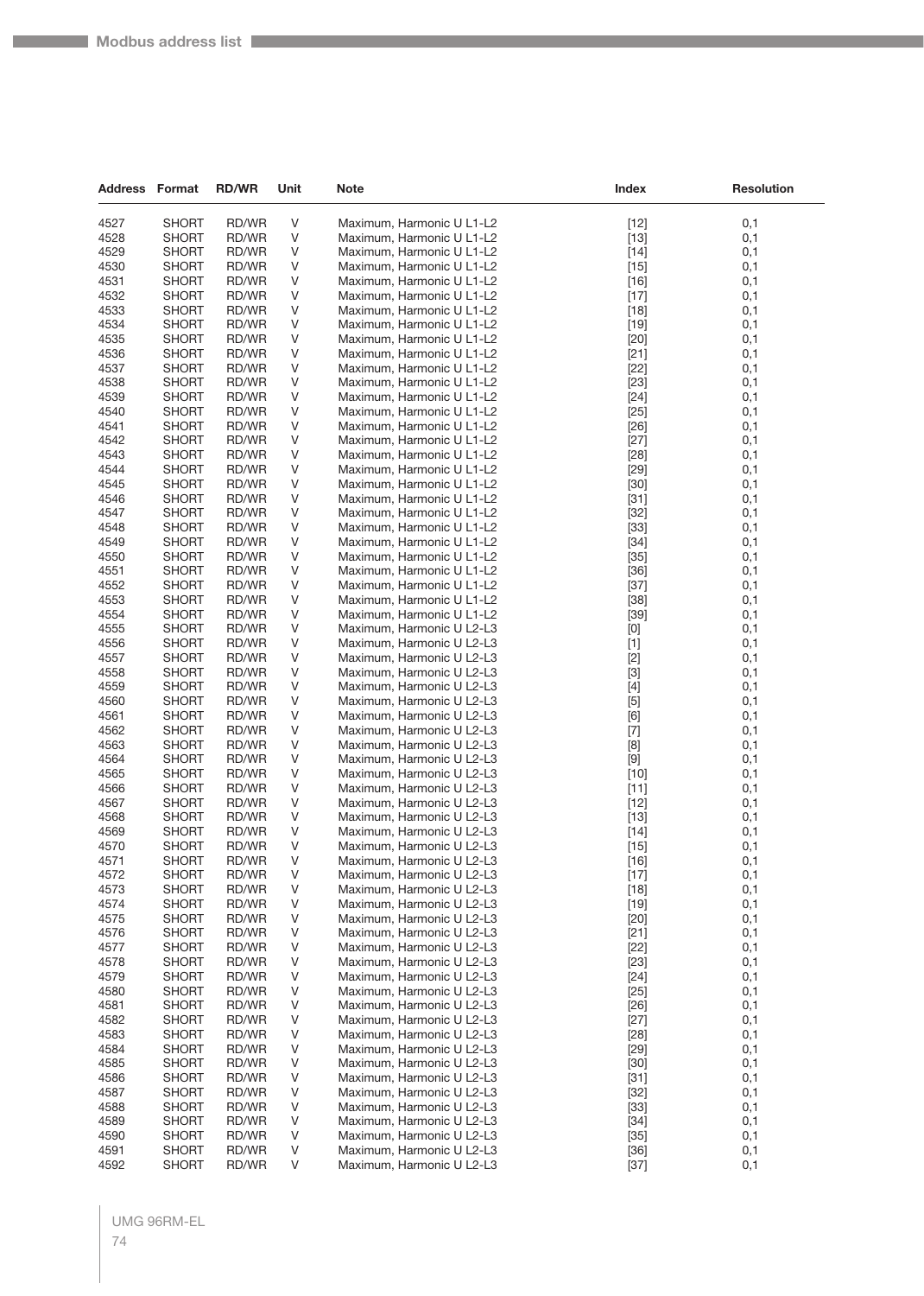| Address Format |                              | <b>RD/WR</b>   | Unit        | <b>Note</b>                                            | <b>Index</b>     | Resolution   |
|----------------|------------------------------|----------------|-------------|--------------------------------------------------------|------------------|--------------|
|                |                              |                |             |                                                        |                  |              |
| 4593           | <b>SHORT</b>                 | RD/WR          | V           | Maximum, Harmonic U L2-L3                              | $[38]$           | 0,1          |
| 4594           | <b>SHORT</b>                 | RD/WR          | $\vee$      | Maximum, Harmonic U L2-L3                              | $[39]$           | 0,1          |
| 4595           | <b>SHORT</b>                 | RD/WR          | V           | Maximum, Harmonic U L1-L3                              | [0]              | 0,1          |
| 4596<br>4597   | <b>SHORT</b><br><b>SHORT</b> | RD/WR<br>RD/WR | V<br>V      | Maximum, Harmonic U L1-L3                              | $[1]$            | 0,1<br>0,1   |
| 4598           | <b>SHORT</b>                 | RD/WR          | V           | Maximum, Harmonic U L1-L3<br>Maximum, Harmonic U L1-L3 | $[2]$<br>$[3]$   | 0,1          |
| 4599           | <b>SHORT</b>                 | RD/WR          | $\vee$      | Maximum, Harmonic U L1-L3                              | $[4]$            | 0,1          |
| 4600           | <b>SHORT</b>                 | RD/WR          | V           | Maximum, Harmonic U L1-L3                              | $[5]$            | 0,1          |
| 4601           | <b>SHORT</b>                 | RD/WR          | V           | Maximum, Harmonic U L1-L3                              | [6]              | 0,1          |
| 4602           | <b>SHORT</b>                 | RD/WR          | V           | Maximum, Harmonic U L1-L3                              | $[7]$            | 0,1          |
| 4603           | <b>SHORT</b>                 | RD/WR          | V           | Maximum, Harmonic U L1-L3                              | [8]              | 0,1          |
| 4604           | <b>SHORT</b>                 | RD/WR          | $\vee$      | Maximum, Harmonic U L1-L3                              | $[9]$            | 0,1          |
| 4605           | <b>SHORT</b>                 | RD/WR          | V           | Maximum, Harmonic U L1-L3                              | $[10]$           | 0,1          |
| 4606           | <b>SHORT</b>                 | RD/WR          | V           | Maximum, Harmonic U L1-L3                              | $[11]$           | 0,1          |
| 4607           | <b>SHORT</b>                 | RD/WR          | V           | Maximum, Harmonic U L1-L3                              | $[12]$           | 0,1          |
| 4608           | <b>SHORT</b>                 | RD/WR          | V           | Maximum, Harmonic U L1-L3                              | $[13]$           | 0,1          |
| 4609           | <b>SHORT</b>                 | RD/WR          | $\vee$      | Maximum, Harmonic U L1-L3                              | $[14]$           | 0,1          |
| 4610           | <b>SHORT</b>                 | RD/WR          | V           | Maximum, Harmonic U L1-L3                              | $[15]$           | 0,1          |
| 4611           | <b>SHORT</b>                 | RD/WR          | V           | Maximum, Harmonic U L1-L3                              | $[16]$           | 0,1          |
| 4612           | <b>SHORT</b>                 | RD/WR          | V           | Maximum, Harmonic U L1-L3                              | $[17]$           | 0,1          |
| 4613<br>4614   | <b>SHORT</b>                 | RD/WR          | V<br>$\vee$ | Maximum, Harmonic U L1-L3                              | $[18]$           | 0,1          |
| 4615           | <b>SHORT</b><br><b>SHORT</b> | RD/WR<br>RD/WR | V           | Maximum, Harmonic U L1-L3<br>Maximum, Harmonic U L1-L3 | $[19]$<br>[20]   | 0,1<br>0,1   |
| 4616           | <b>SHORT</b>                 | RD/WR          | V           | Maximum, Harmonic U L1-L3                              | $[21]$           | 0,1          |
| 4617           | <b>SHORT</b>                 | RD/WR          | V           | Maximum, Harmonic U L1-L3                              | $[22]$           | 0,1          |
| 4618           | <b>SHORT</b>                 | RD/WR          | V           | Maximum, Harmonic U L1-L3                              | $[23]$           | 0,1          |
| 4619           | <b>SHORT</b>                 | RD/WR          | $\vee$      | Maximum, Harmonic U L1-L3                              | $[24]$           | 0,1          |
| 4620           | <b>SHORT</b>                 | RD/WR          | V           | Maximum, Harmonic U L1-L3                              | $[25]$           | 0,1          |
| 4621           | <b>SHORT</b>                 | RD/WR          | V           | Maximum, Harmonic U L1-L3                              | $[26]$           | 0,1          |
| 4622           | <b>SHORT</b>                 | RD/WR          | V           | Maximum, Harmonic U L1-L3                              | $[27]$           | 0,1          |
| 4623           | <b>SHORT</b>                 | RD/WR          | V           | Maximum, Harmonic U L1-L3                              | $[28]$           | 0,1          |
| 4624           | <b>SHORT</b>                 | RD/WR          | $\vee$      | Maximum, Harmonic U L1-L3                              | $[29]$           | 0,1          |
| 4625           | <b>SHORT</b>                 | RD/WR          | V           | Maximum, Harmonic U L1-L3                              | $[30]$           | 0,1          |
| 4626           | <b>SHORT</b>                 | RD/WR          | V           | Maximum, Harmonic U L1-L3                              | $[31]$           | 0,1          |
| 4627           | <b>SHORT</b>                 | RD/WR          | V           | Maximum, Harmonic U L1-L3                              | $[32]$           | 0,1          |
| 4628<br>4629   | <b>SHORT</b>                 | RD/WR          | V<br>$\vee$ | Maximum, Harmonic U L1-L3                              | $[33]$           | 0,1          |
| 4630           | <b>SHORT</b><br><b>SHORT</b> | RD/WR<br>RD/WR | V           | Maximum, Harmonic U L1-L3<br>Maximum, Harmonic U L1-L3 | $[34]$<br>$[35]$ | 0,1<br>0,1   |
| 4631           | <b>SHORT</b>                 | RD/WR          | V           | Maximum, Harmonic U L1-L3                              | $[36]$           | 0,1          |
| 4632           | <b>SHORT</b>                 | RD/WR          | V           | Maximum, Harmonic U L1-L3                              | $[37]$           | 0,1          |
| 4633           | <b>SHORT</b>                 | RD/WR          | V           | Maximum, Harmonic U L1-L3                              | $[38]$           | 0,1          |
| 4634           | <b>SHORT</b>                 | RD/WR          | V           | Maximum, Harmonic U L1-L3                              | $[39]$           | 0,1          |
| 4655           | <b>SHORT</b>                 | RD/WR          | mA          | Maximum, Harmonic I L1                                 | [0]              | 1            |
| 4656           | <b>SHORT</b>                 | RD/WR          | mA          | Maximum, Harmonic I L1                                 | $[1]$            | 1            |
| 4657           | <b>SHORT</b>                 | RD/WR          | mA          | Maximum, Harmonic I L1                                 | $[2]$            | $\mathbf{1}$ |
| 4658           | SHORT                        | RD/WR          | mA          | Maximum, Harmonic I L1                                 | $[3]$            | 1            |
| 4659           | <b>SHORT</b>                 | RD/WR          | mA          | Maximum, Harmonic I L1                                 | $[4]$            | 1            |
| 4660           | <b>SHORT</b>                 | RD/WR          | mA          | Maximum, Harmonic I L1                                 | $[5]$            | 1            |
| 4661           | <b>SHORT</b>                 | RD/WR          | mA          | Maximum, Harmonic I L1                                 | [6]              | 1            |
| 4662           | <b>SHORT</b>                 | RD/WR          | mA          | Maximum, Harmonic I L1                                 | $[7]$            | 1            |
| 4663<br>4664   | <b>SHORT</b><br><b>SHORT</b> | RD/WR<br>RD/WR | mA<br>mA    | Maximum, Harmonic I L1<br>Maximum, Harmonic I L1       | [8]<br>$[9]$     | 1<br>1       |
| 4665           | <b>SHORT</b>                 | RD/WR          | mA          | Maximum, Harmonic I L1                                 | $[10]$           | 1            |
| 4666           | <b>SHORT</b>                 | RD/WR          | mA          | Maximum, Harmonic I L1                                 | $[11]$           | 1            |
| 4667           | <b>SHORT</b>                 | RD/WR          | mA          | Maximum, Harmonic I L1                                 | $[12]$           | 1            |
| 4668           | <b>SHORT</b>                 | RD/WR          | mA          | Maximum, Harmonic I L1                                 | $[13]$           | 1            |
| 4669           | <b>SHORT</b>                 | RD/WR          | mA          | Maximum, Harmonic I L1                                 | $[14]$           | 1            |
| 4670           | <b>SHORT</b>                 | RD/WR          | mA          | Maximum, Harmonic I L1                                 | $[15]$           | 1            |
| 4671           | <b>SHORT</b>                 | RD/WR          | mA          | Maximum, Harmonic I L1                                 | $[16]$           | 1            |
| 4672           | <b>SHORT</b>                 | RD/WR          | mA          | Maximum, Harmonic I L1                                 | $[17]$           | 1            |
| 4673           | <b>SHORT</b>                 | RD/WR          | mA          | Maximum, Harmonic I L1                                 | $[18]$           | 1            |
| 4674           | <b>SHORT</b>                 | RD/WR          | mA          | Maximum, Harmonic I L1                                 | $[19]$           | 1            |
| 4675           | <b>SHORT</b>                 | RD/WR          | mA          | Maximum, Harmonic I L1                                 | $[20]$           | 1            |
| 4676           | <b>SHORT</b>                 | RD/WR          | mA          | Maximum, Harmonic I L1                                 | $[21]$           | 1            |
| 4677<br>4678   | <b>SHORT</b><br><b>SHORT</b> | RD/WR<br>RD/WR | mA<br>mA    | Maximum, Harmonic I L1<br>Maximum, Harmonic I L1       | $[22]$           | 1<br>1       |
|                |                              |                |             |                                                        | $[23]$           |              |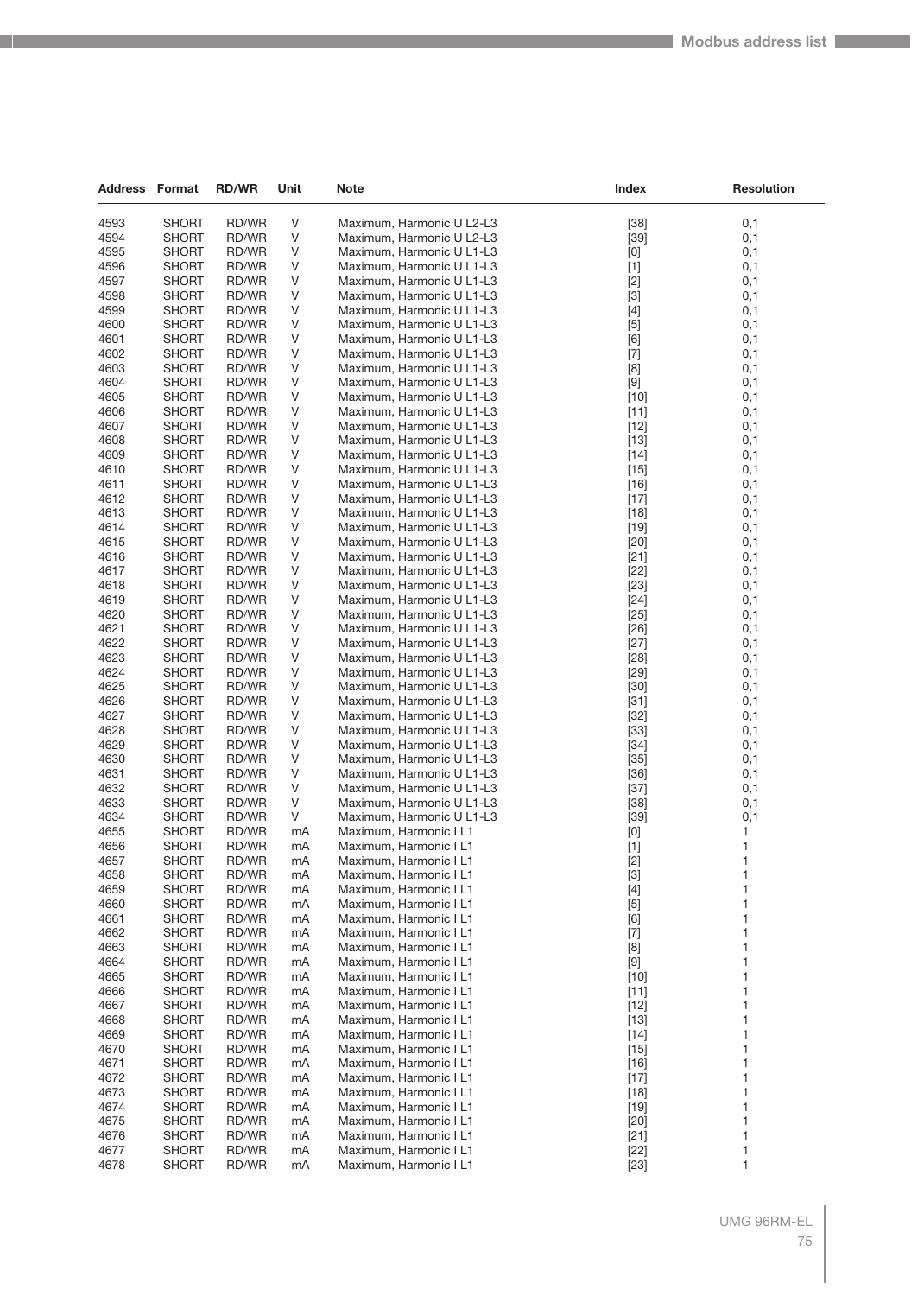| <b>Address Format</b> |                              | <b>RD/WR</b>   | Unit     | <b>Note</b>                                      | <b>Index</b>                                                                                                                                                                                    | <b>Resolution</b> |
|-----------------------|------------------------------|----------------|----------|--------------------------------------------------|-------------------------------------------------------------------------------------------------------------------------------------------------------------------------------------------------|-------------------|
| 4679                  | <b>SHORT</b>                 | RD/WR          | mA       | Maximum, Harmonic I L1                           | $[24]$                                                                                                                                                                                          | 1                 |
| 4680                  | <b>SHORT</b>                 | RD/WR          | mA       | Maximum, Harmonic I L1                           | $[25]$                                                                                                                                                                                          | 1                 |
| 4681                  | <b>SHORT</b>                 | RD/WR          | mA       | Maximum, Harmonic I L1                           | $[26]$                                                                                                                                                                                          | 1                 |
| 4682                  | SHORT                        | RD/WR          | mA       | Maximum, Harmonic I L1                           | $[27]$                                                                                                                                                                                          | 1                 |
| 4683                  | <b>SHORT</b>                 | RD/WR          | mA       | Maximum, Harmonic I L1                           | $[28]$                                                                                                                                                                                          | 1                 |
| 4684                  | <b>SHORT</b>                 | RD/WR          | mA       | Maximum, Harmonic I L1                           | $[29]$                                                                                                                                                                                          | 1                 |
| 4685                  | <b>SHORT</b>                 | RD/WR          | mA       | Maximum, Harmonic I L1                           | $[30]$                                                                                                                                                                                          | 1                 |
| 4686                  | <b>SHORT</b>                 | RD/WR          | mA       | Maximum, Harmonic I L1                           | $[31]$                                                                                                                                                                                          | 1                 |
| 4687                  | SHORT                        | RD/WR          | mA       | Maximum, Harmonic I L1                           | $[32]$                                                                                                                                                                                          | 1                 |
| 4688                  | <b>SHORT</b>                 | RD/WR          | mA       | Maximum, Harmonic I L1                           | $[33]$                                                                                                                                                                                          | 1                 |
| 4689                  | <b>SHORT</b>                 | RD/WR          | mA       | Maximum, Harmonic I L1                           | $[34]$                                                                                                                                                                                          | 1                 |
| 4690                  | <b>SHORT</b>                 | RD/WR          | mA       | Maximum, Harmonic I L1                           | $[35]$                                                                                                                                                                                          | 1                 |
| 4691                  | <b>SHORT</b>                 | RD/WR          | mA       | Maximum, Harmonic I L1                           | $[36]$                                                                                                                                                                                          | 1                 |
| 4692                  | <b>SHORT</b>                 | RD/WR          | mA       | Maximum, Harmonic I L1                           | $[37]$                                                                                                                                                                                          | 1                 |
| 4693                  | <b>SHORT</b>                 | RD/WR          | mA       | Maximum, Harmonic I L1                           | $[38]$                                                                                                                                                                                          | 1                 |
| 4694                  | <b>SHORT</b>                 | RD/WR          | mA       | Maximum, Harmonic I L1                           | $[39]$                                                                                                                                                                                          | 1                 |
| 4695                  | <b>SHORT</b>                 | RD/WR          | mA       | Maximum, Harmonic I L2                           | [0]                                                                                                                                                                                             | 1                 |
| 4696                  | <b>SHORT</b>                 | RD/WR          | mA       | Maximum, Harmonic I L2                           | $[1]$                                                                                                                                                                                           | 1<br>1            |
| 4697<br>4698          | SHORT                        | RD/WR          | mA       | Maximum, Harmonic I L2<br>Maximum, Harmonic I L2 | $[2]$                                                                                                                                                                                           | 1                 |
| 4699                  | <b>SHORT</b><br><b>SHORT</b> | RD/WR<br>RD/WR | mA<br>mA | Maximum, Harmonic I L2                           | $[3]$<br>$[4]$                                                                                                                                                                                  | 1                 |
| 4700                  | <b>SHORT</b>                 | RD/WR          | mA       | Maximum, Harmonic I L2                           | $[5]$                                                                                                                                                                                           | 1                 |
| 4701                  | <b>SHORT</b>                 | RD/WR          | mA       | Maximum, Harmonic I L2                           | [6]                                                                                                                                                                                             | 1                 |
| 4702                  | <b>SHORT</b>                 | RD/WR          | mA       | Maximum, Harmonic I L2                           | $[7]$                                                                                                                                                                                           | 1                 |
| 4703                  | <b>SHORT</b>                 | RD/WR          | mA       | Maximum, Harmonic I L2                           | [8]                                                                                                                                                                                             | 1                 |
| 4704                  | <b>SHORT</b>                 | <b>RD/WR</b>   | mA       | Maximum, Harmonic I L2                           | $[9]$                                                                                                                                                                                           | 1                 |
| 4705                  | <b>SHORT</b>                 | RD/WR          | mA       | Maximum, Harmonic I L2                           | $[10]$                                                                                                                                                                                          | 1                 |
| 4706                  | <b>SHORT</b>                 | RD/WR          | mA       | Maximum, Harmonic I L2                           | $[11]$                                                                                                                                                                                          | 1                 |
| 4707                  | SHORT                        | RD/WR          | mA       | Maximum, Harmonic I L2                           | $[12]$                                                                                                                                                                                          | 1                 |
| 4708                  | <b>SHORT</b>                 | RD/WR          | mA       | Maximum, Harmonic I L2                           | $[13]$                                                                                                                                                                                          | 1                 |
| 4709                  | <b>SHORT</b>                 | RD/WR          | mA       | Maximum, Harmonic I L2                           | $[14]$                                                                                                                                                                                          | 1                 |
| 4710                  | <b>SHORT</b>                 | RD/WR          | mA       | Maximum, Harmonic I L2                           | $[15]$                                                                                                                                                                                          | 1                 |
| 4711                  | <b>SHORT</b>                 | RD/WR          | mA       | Maximum, Harmonic I L2                           | $[16]$                                                                                                                                                                                          | 1                 |
| 4712                  | <b>SHORT</b>                 | RD/WR          | mA       | Maximum, Harmonic I L2                           | $[17]$                                                                                                                                                                                          | 1                 |
| 4713                  | <b>SHORT</b>                 | RD/WR          | mA       | Maximum, Harmonic I L2                           | $[18]$                                                                                                                                                                                          | 1                 |
| 4714                  | <b>SHORT</b>                 | RD/WR          | mA       | Maximum, Harmonic I L2                           | $[19]$                                                                                                                                                                                          | 1                 |
| 4715                  | <b>SHORT</b>                 | RD/WR          | mA       | Maximum, Harmonic I L2                           | $[20]$                                                                                                                                                                                          | 1                 |
| 4716                  | <b>SHORT</b>                 | RD/WR          | mA       | Maximum, Harmonic I L2                           | $[21]$                                                                                                                                                                                          | 1                 |
| 4717                  | <b>SHORT</b>                 | RD/WR          | mA       | Maximum, Harmonic I L2                           | $[22]$                                                                                                                                                                                          | 1                 |
| 4718                  | <b>SHORT</b>                 | RD/WR          | mA       | Maximum, Harmonic I L2                           | $[23]$                                                                                                                                                                                          | 1                 |
| 4719                  | <b>SHORT</b>                 | RD/WR          | mA       | Maximum, Harmonic I L2                           | $[24]$                                                                                                                                                                                          | 1                 |
| 4720                  | <b>SHORT</b>                 | RD/WR          | mA       | Maximum, Harmonic I L2                           | $[25]$                                                                                                                                                                                          | 1                 |
| 4721<br>4722          | <b>SHORT</b><br>SHORT        | RD/WR<br>RD/WR | mA<br>mA | Maximum, Harmonic I L2<br>Maximum, Harmonic I L2 | $[26]$<br>$[27]$                                                                                                                                                                                | 1<br>1            |
| 4723                  | <b>SHORT</b>                 | RD/WR          | mA       | Maximum, Harmonic I L2                           | $[28]$                                                                                                                                                                                          | 1                 |
| 4724                  | <b>SHORT</b>                 | RD/WR          | mA       | Maximum, Harmonic I L2                           | $[29]$                                                                                                                                                                                          | 1                 |
| 4725                  | <b>SHORT</b>                 | RD/WR          | mA       | Maximum, Harmonic I L2                           | $[30]$                                                                                                                                                                                          | 1                 |
| 4726                  | <b>SHORT</b>                 | RD/WR          | mA       | Maximum, Harmonic I L2                           | $[31]$                                                                                                                                                                                          | 1                 |
| 4727                  | <b>SHORT</b>                 | RD/WR          | mA       | Maximum, Harmonic I L2                           | $[32]$                                                                                                                                                                                          | 1                 |
| 4728                  | <b>SHORT</b>                 | RD/WR          | mA       | Maximum, Harmonic I L2                           | $[33]$                                                                                                                                                                                          | 1                 |
| 4729                  | <b>SHORT</b>                 | RD/WR          | mA       | Maximum, Harmonic I L2                           | $[34]$                                                                                                                                                                                          | 1                 |
| 4730                  | <b>SHORT</b>                 | RD/WR          | mA       | Maximum, Harmonic I L2                           | $[35]$                                                                                                                                                                                          | 1                 |
| 4731                  | <b>SHORT</b>                 | RD/WR          | mA       | Maximum, Harmonic I L2                           | $[36]$                                                                                                                                                                                          | 1                 |
| 4732                  | <b>SHORT</b>                 | RD/WR          | mA       | Maximum, Harmonic I L2                           | $[37]$                                                                                                                                                                                          | 1                 |
| 4733                  | <b>SHORT</b>                 | RD/WR          | mA       | Maximum, Harmonic I L2                           | $[38]$                                                                                                                                                                                          | 1                 |
| 4734                  | <b>SHORT</b>                 | RD/WR          | mA       | Maximum, Harmonic I L2                           | $[39]$                                                                                                                                                                                          | 1                 |
| 4735                  | <b>SHORT</b>                 | RD/WR          | mA       | Maximum, Harmonic I L3                           | [0]                                                                                                                                                                                             | 1                 |
| 4736                  | <b>SHORT</b>                 | RD/WR          | mA       | Maximum, Harmonic I L3                           | $[1]$                                                                                                                                                                                           | 1                 |
| 4737                  | <b>SHORT</b>                 | RD/WR          | mA       | Maximum, Harmonic I L3                           | $[2]$                                                                                                                                                                                           | 1                 |
| 4738                  | <b>SHORT</b>                 | RD/WR          | mA       | Maximum, Harmonic I L3                           | $[3]$                                                                                                                                                                                           | 1                 |
| 4739                  | <b>SHORT</b>                 | RD/WR          | mA       | Maximum, Harmonic I L3                           | $[4]$                                                                                                                                                                                           | 1                 |
| 4740                  | <b>SHORT</b>                 | RD/WR          | mA       | Maximum, Harmonic I L3                           | $[5]$                                                                                                                                                                                           | 1                 |
| 4741                  | <b>SHORT</b>                 | RD/WR          | mA       | Maximum, Harmonic I L3                           | [6]                                                                                                                                                                                             | 1                 |
| 4742                  | <b>SHORT</b>                 | RD/WR          | mA       | Maximum, Harmonic I L3                           | $[7]$                                                                                                                                                                                           | 1                 |
| 4743<br>4744          | <b>SHORT</b><br><b>SHORT</b> | RD/WR<br>RD/WR | mA<br>mA | Maximum, Harmonic I L3<br>Maximum, Harmonic I L3 | $[8] % \begin{center} \includegraphics[width=\linewidth]{imagesSupplemental/Imetad2.png} \end{center} % \caption { % Our method shows the proposed method. % } % \label{fig:limsub} %$<br>$[9]$ | 1<br>$\mathbf{1}$ |
|                       |                              |                |          |                                                  |                                                                                                                                                                                                 |                   |